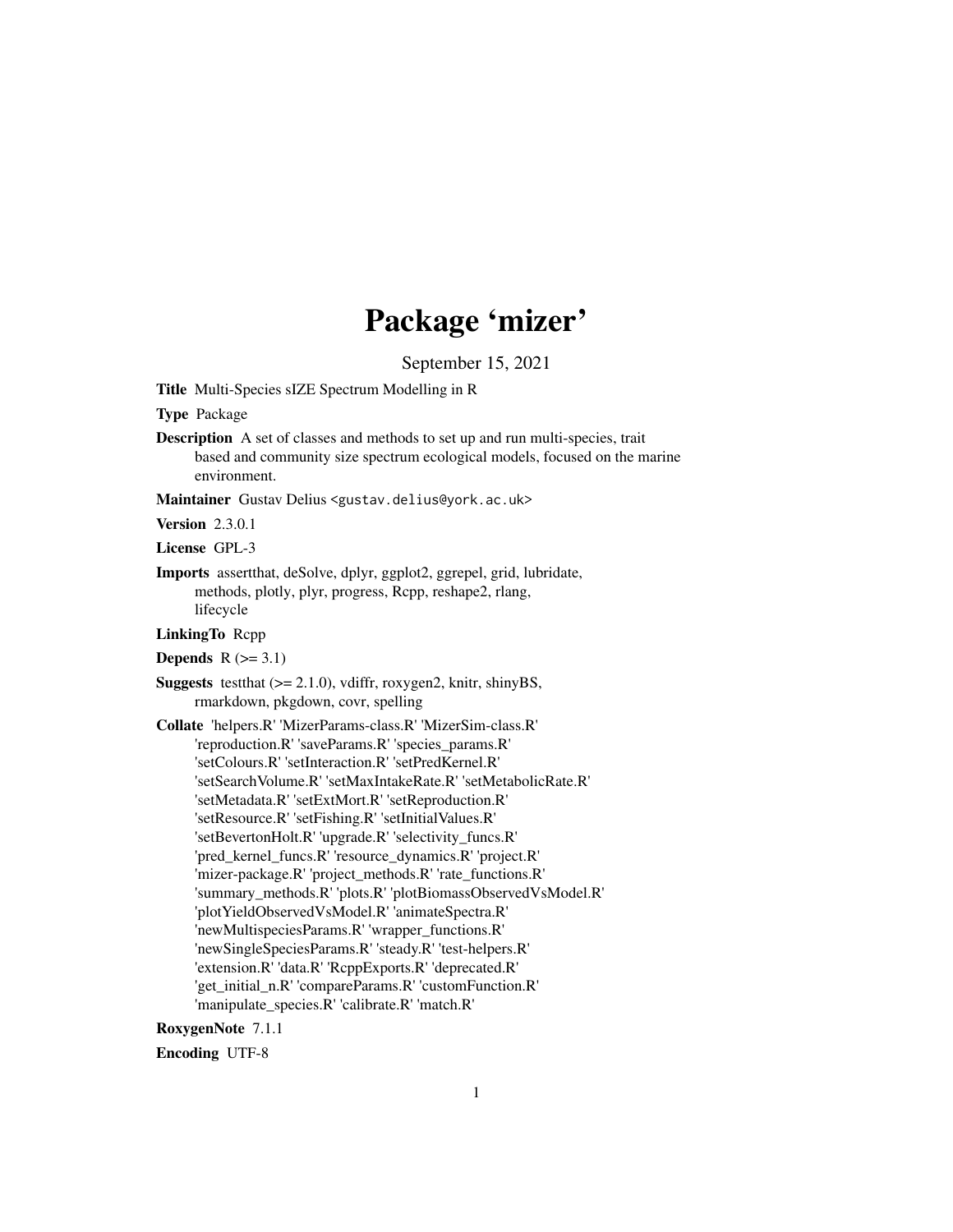# LazyData true

URL <https://sizespectrum.org/mizer/>,

<https://github.com/sizespectrum/mizer>

# BugReports <https://github.com/sizespectrum/mizer/issues>

Language en-GB

RdMacros lifecycle

NeedsCompilation yes

Author Gustav Delius [cre, aut, cph] (<<https://orcid.org/0000-0003-4092-8228>>), Finlay Scott [aut, cph], Julia Blanchard [aut, cph] (<<https://orcid.org/0000-0003-0532-4824>>), Ken Andersen [aut, cph] (<<https://orcid.org/0000-0002-8478-3430>>), Richard Southwell [ctb, cph]

# Repository CRAN

Date/Publication 2021-09-15 08:40:09 UTC

# R topics documented:

| 6                                                                                                                         |
|---------------------------------------------------------------------------------------------------------------------------|
| $\overline{7}$                                                                                                            |
| 8                                                                                                                         |
| $\mathbf{Q}$                                                                                                              |
| 10                                                                                                                        |
| 11                                                                                                                        |
| 12                                                                                                                        |
| 13                                                                                                                        |
| 13                                                                                                                        |
| 14                                                                                                                        |
| 15                                                                                                                        |
| 15                                                                                                                        |
| 16                                                                                                                        |
| 17                                                                                                                        |
| 17                                                                                                                        |
| 18                                                                                                                        |
| 19                                                                                                                        |
| 19                                                                                                                        |
| 21                                                                                                                        |
| $finalNOther \dots \dots \dots \dots \dots \dots \dots \dots \dots \dots \dots \dots \dots \dots \dots \dots \dots$<br>21 |
| 22                                                                                                                        |
| 23                                                                                                                        |
| 24                                                                                                                        |
| 25                                                                                                                        |
| 26                                                                                                                        |
| 26                                                                                                                        |
| 27                                                                                                                        |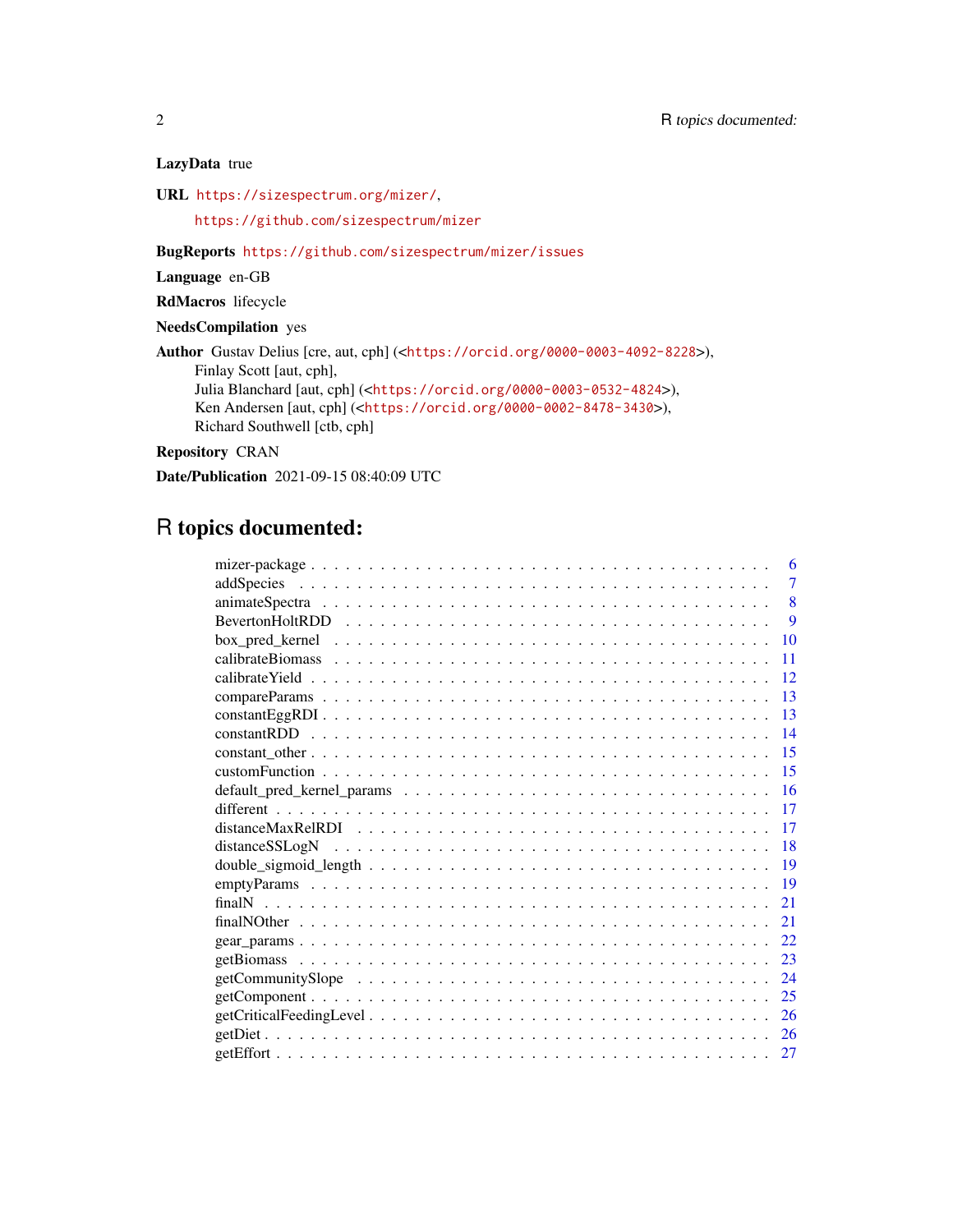|                 | 28   |
|-----------------|------|
|                 |      |
|                 | 31   |
|                 | 32   |
|                 |      |
|                 |      |
|                 |      |
|                 |      |
|                 |      |
|                 |      |
|                 |      |
|                 |      |
|                 |      |
|                 |      |
|                 |      |
|                 |      |
|                 |      |
|                 |      |
|                 | 51   |
|                 | 53   |
|                 | 54   |
|                 |      |
|                 |      |
|                 |      |
|                 |      |
|                 |      |
|                 |      |
|                 |      |
|                 |      |
|                 |      |
|                 |      |
|                 |      |
|                 |      |
|                 |      |
|                 |      |
|                 |      |
|                 |      |
|                 | - 68 |
|                 | 69   |
| idxFinalT       | 69   |
|                 | 70   |
| initialN<-      | 70   |
| initialNOther<- | 71   |
|                 | 72   |
|                 | 72   |
|                 | 73   |
|                 | 74   |
|                 | 74   |
|                 | 75   |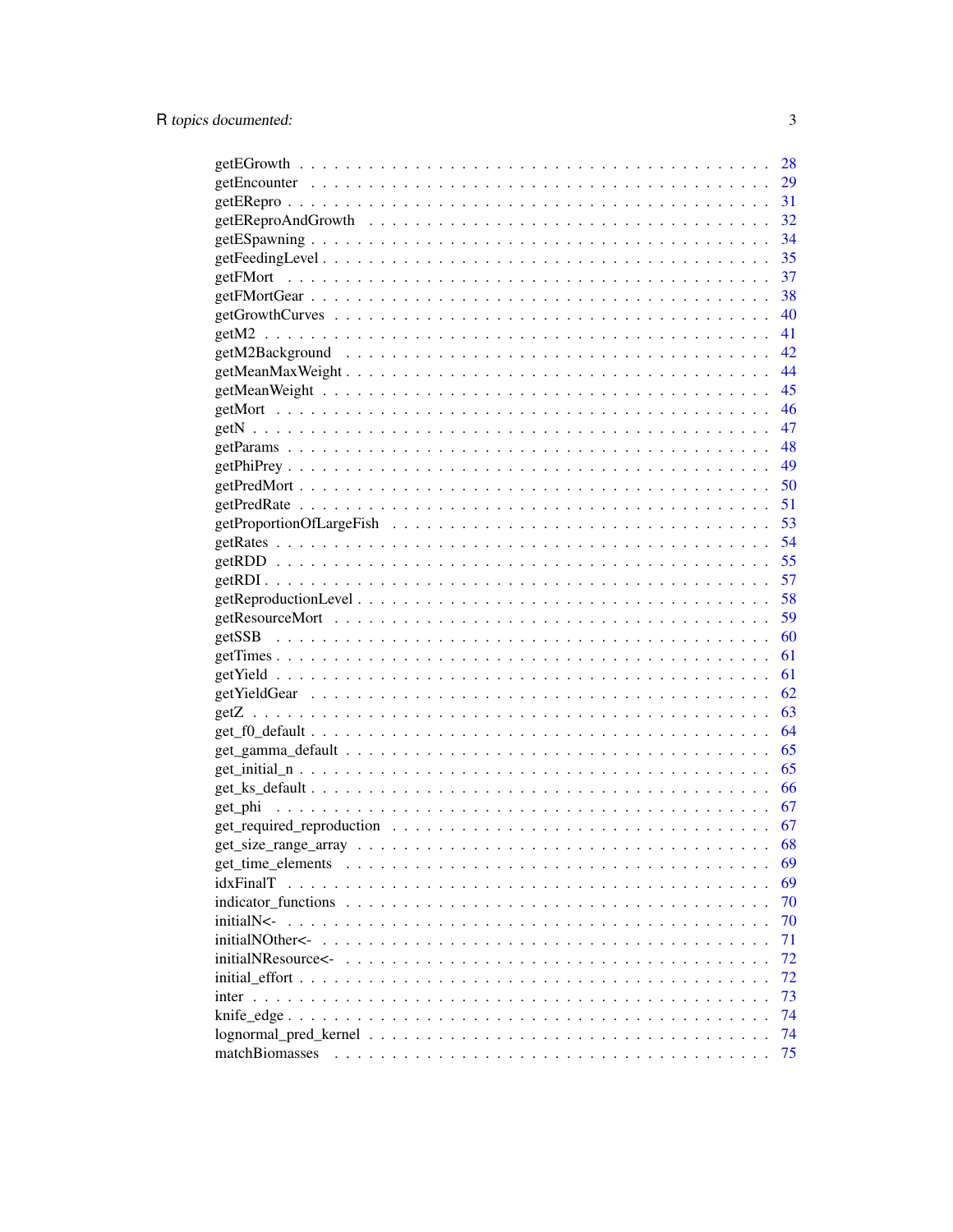|             | 76   |
|-------------|------|
|             | 77   |
|             | 78   |
| mizerERepro | 80   |
|             | 81   |
|             | 82   |
|             | 84   |
|             | 85   |
|             | 86   |
|             | 87   |
|             | 88   |
|             | 90   |
|             |      |
|             | 91   |
|             | 92   |
|             | 94   |
|             | - 95 |
|             |      |
|             |      |
| N           |      |
|             |      |
|             |      |
|             |      |
|             |      |
|             |      |
|             |      |
|             |      |
|             |      |
|             |      |
|             |      |
|             |      |
|             |      |
|             |      |
|             |      |
|             |      |
|             |      |
|             |      |
|             |      |
|             |      |
|             |      |
|             |      |
|             |      |
|             |      |
| plotYield   |      |
|             |      |
|             |      |
|             |      |
|             |      |
|             |      |
|             |      |
|             |      |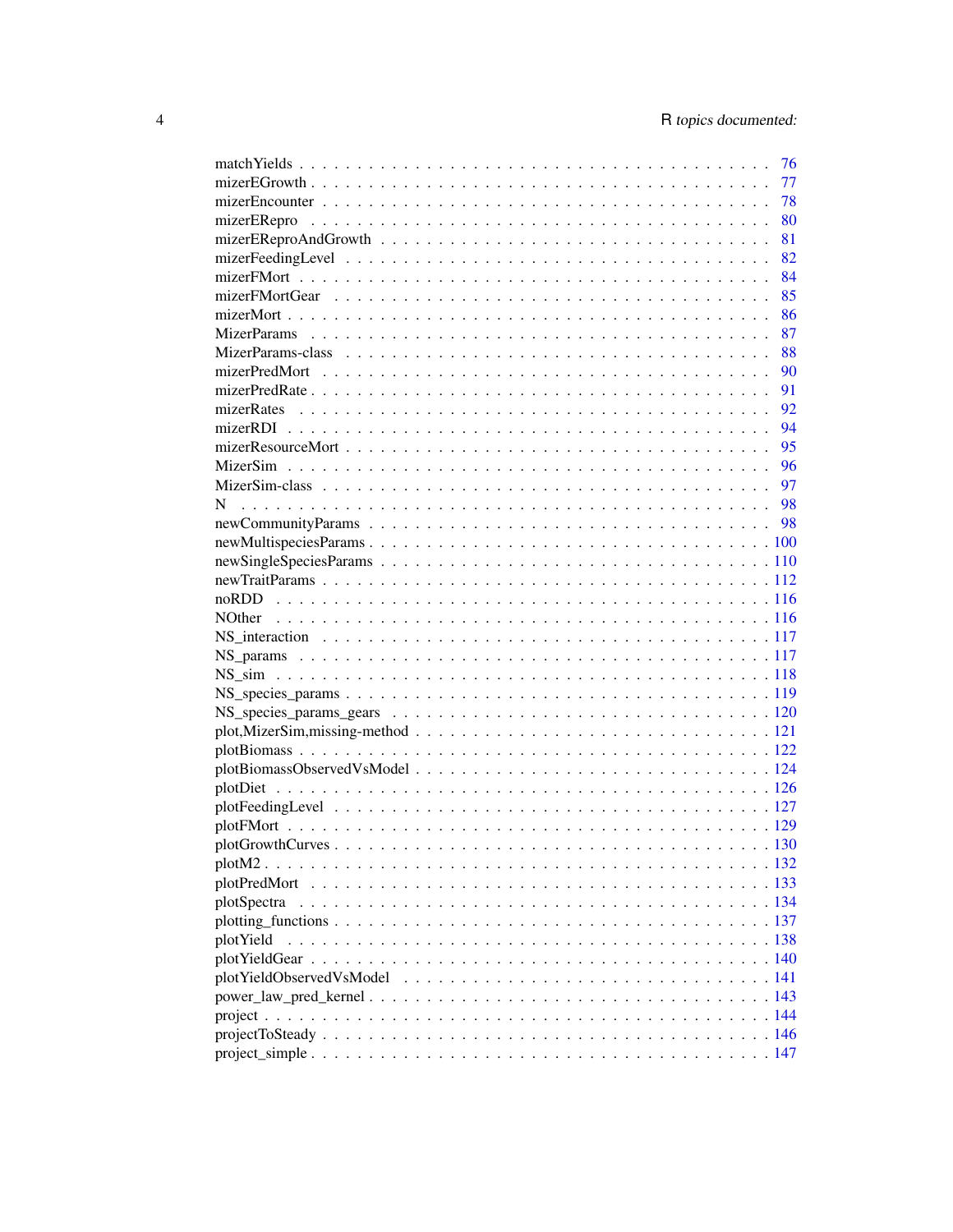| W |
|---|
|   |

**Index** [214](#page-213-0)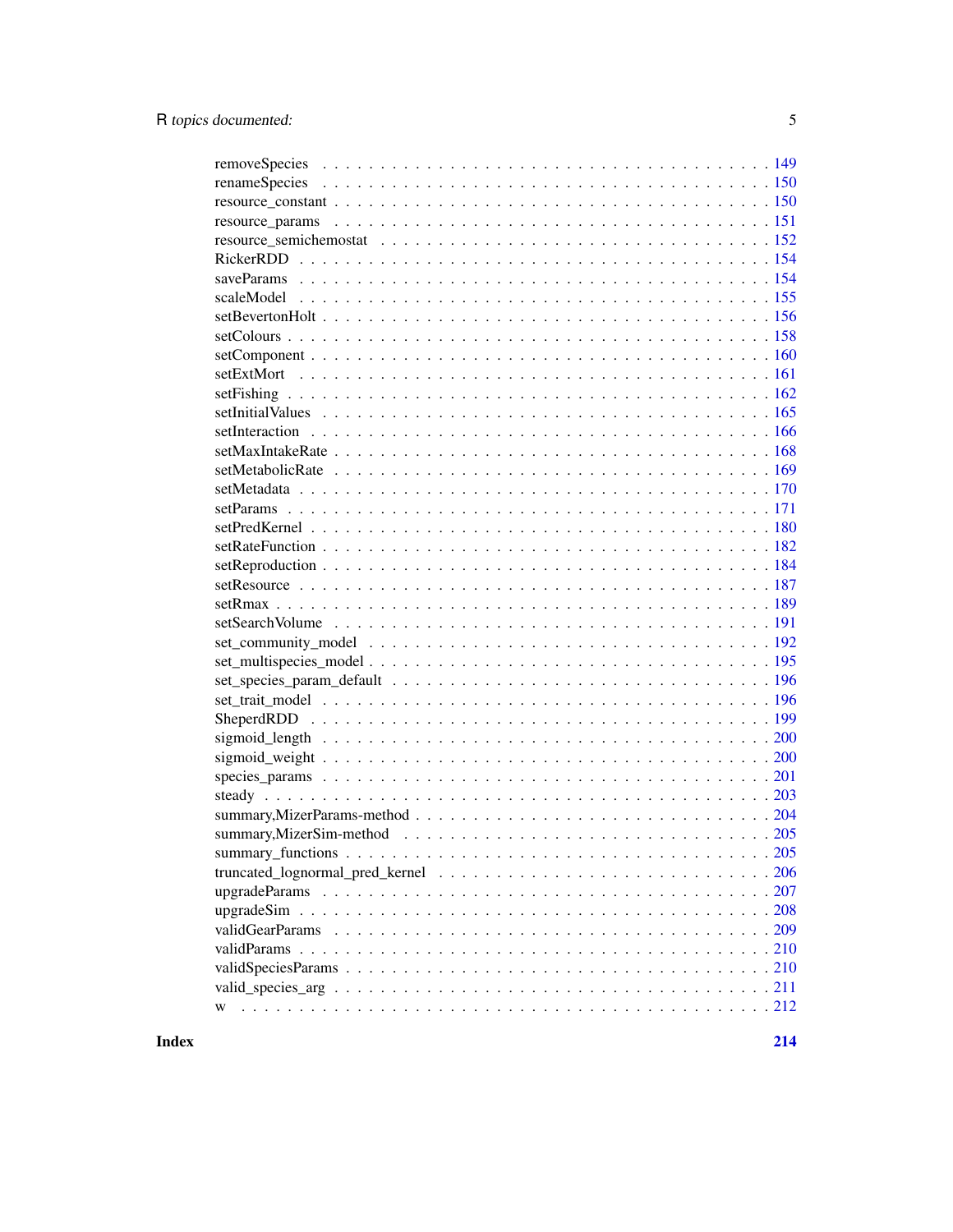<span id="page-5-0"></span>

#### **Description**

The mizer package implements multi-species size-based modelling in R. It has been designed for modelling marine ecosystems.

# Details

Using **mizer** is relatively simple. There are three main stages:

- 1. *Setting the model parameters*. This is done by creating an object of class [MizerParams.](#page-87-1) This includes model parameters such as the life history parameters of each species, and the range of the size spectrum. There are several setup functions that help to create a MizerParams objects for particular types of models:
	- [newCommunityParams\(\)](#page-97-1)
	- [newTraitParams\(\)](#page-111-1)
	- [newMultispeciesParams\(\)](#page-99-1)
- 2. *Running a simulation*. This is done by calling the [project\(\)](#page-143-1) function with the model param-eters. This produces an object of [MizerSim](#page-96-1) that contains the results of the simulation.
- 3. *Exploring results*. After a simulation has been run, the results can be explored using a range of [plotting\\_functions,](#page-136-1) [summary\\_functions](#page-204-1) and [indicator\\_functions.](#page-69-1)

See the [mizer website](https://sizespectrum.org/mizer/) for full details of the principles behind mizer and how the package can be used to perform size-based modelling.

# Author(s)

Maintainer: Gustav Delius <gustav.delius@york.ac.uk> [\(ORCID\)](https://orcid.org/0000-0003-4092-8228) [copyright holder]

Authors:

- Finlay Scott <drfinlayscott@gmail.com> [copyright holder]
- Julia Blanchard <julia.blanchard@utas.edu.au> [\(ORCID\)](https://orcid.org/0000-0003-0532-4824) [copyright holder]
- Ken Andersen <kha@aqua.dtu.dk> [\(ORCID\)](https://orcid.org/0000-0002-8478-3430) [copyright holder]

Other contributors:

• Richard Southwell <richard.southwell@york.ac.uk> [contributor, copyright holder]

# See Also

Useful links:

- <https://sizespectrum.org/mizer/>
- <https://github.com/sizespectrum/mizer>
- Report bugs at <https://github.com/sizespectrum/mizer/issues>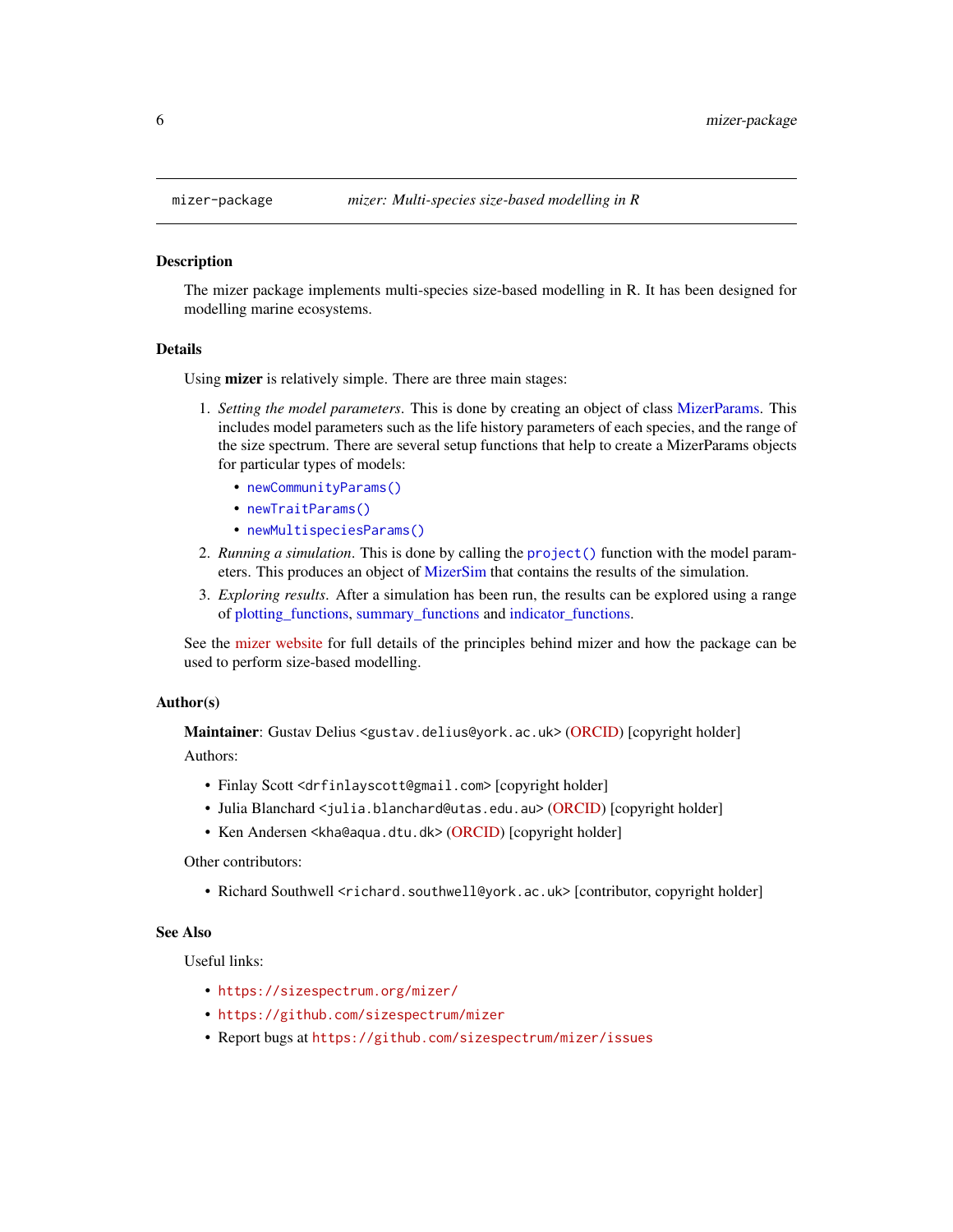<span id="page-6-0"></span>

# Description

#### [Experimental]

Takes a [MizerParams](#page-87-1) object and adds additional species with given parameters to the ecosystem. It sets the initial values for these new species to their steady-state solution in the given initial state of the existing ecosystem. This will be close to the true steady state if the abundances of the new species are sufficiently low. Hence the abundances of the new species are set so that they are at most 1/100th of the resource power law. Their reproductive efficiencies are set so as to keep them at that low level.

# Usage

```
addSpecies(
  params,
  species_params,
  gear_params = data.frame(),
  initial_effort,
  interaction
\lambda
```
#### **Arguments**

| params      | A mizer params object for the original system.                                                                                                                                                                                                                                                                           |
|-------------|--------------------------------------------------------------------------------------------------------------------------------------------------------------------------------------------------------------------------------------------------------------------------------------------------------------------------|
|             | species_params Data frame with the species parameters of the new species we want to add to the<br>system.                                                                                                                                                                                                                |
| gear_params | Data frame with the gear parameters for the new species. If not provided then<br>the new species will not be fished.                                                                                                                                                                                                     |
|             | initial_effort A named vector with the effort for new fishing gear introduced in gear_params.<br>New gear for which no effort is set via this vector will have an initial effort of 0.<br>Should not include effort values for existing gear.                                                                            |
| interaction | Interaction matrix. A square matrix giving either the interaction coefficients<br>between all species or only those between the new species. In the latter case all<br>interaction between an old and a new species are set to 1. If this argument is<br>missing, all interactions involving a new species are set to 1. |

# Details

The resulting MizerParams object will use the same size grid where possible, but if one of the new species needs a larger range of w (either because a new species has an egg size smaller than those of existing species or a maximum size larger than those of existing species) then the grid will be expanded and all arrays will be enlarged accordingly.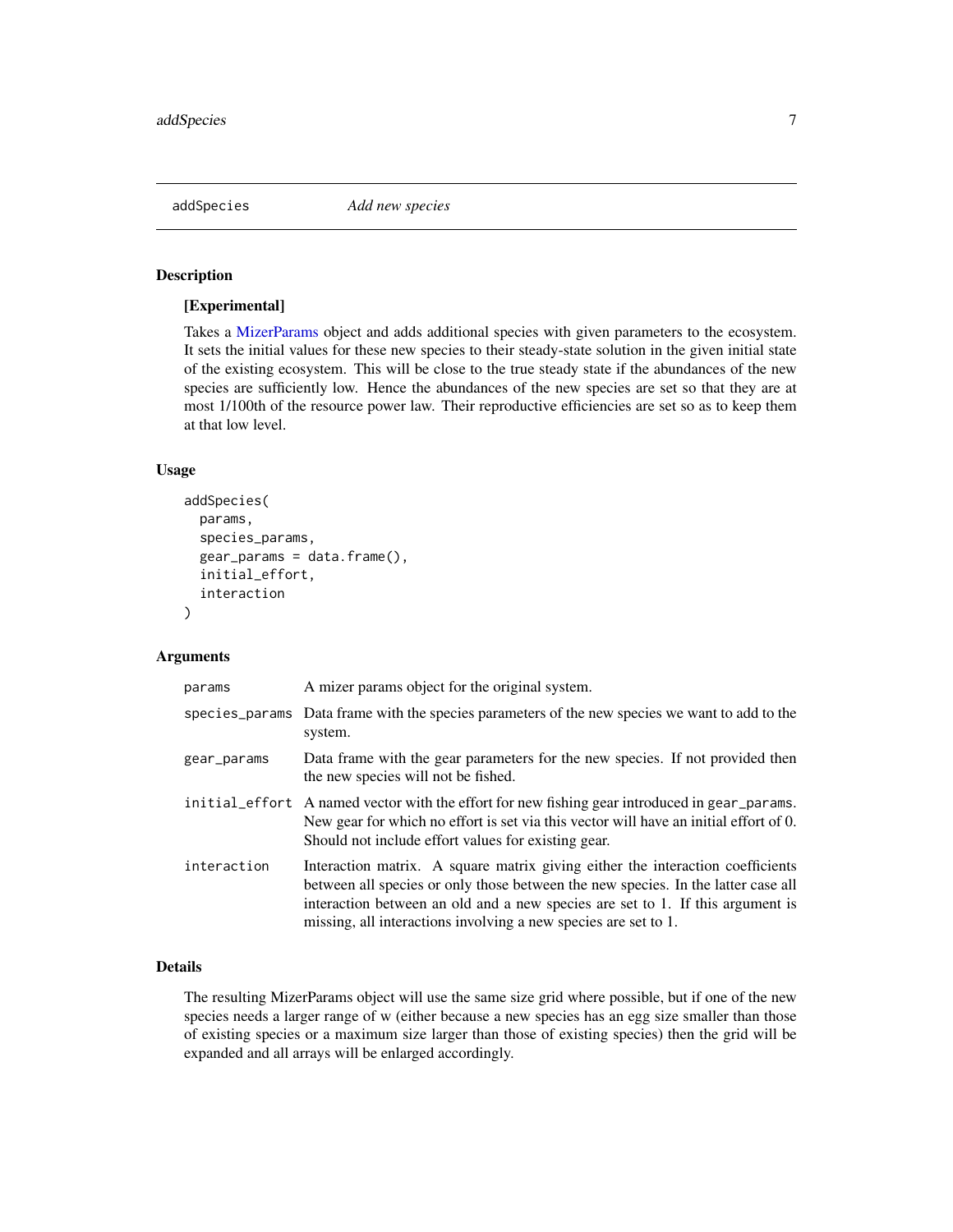<span id="page-7-0"></span>If any of the rate arrays of the existing species had been set by the user to values other than those calculated as default from the species parameters, then these will be preserved. Only the rates for the new species will be calculated from their species parameters.

After adding the new species, the background species are not retuned and the system is not run to steady state. This could be done with [steady\(\)](#page-202-1). The new species will have a reproduction level of 1/4, this can then be changed with [setBevertonHolt\(\)](#page-155-1)

# Value

An object of type [MizerParams](#page-87-1)

# See Also

[removeSpecies\(\)](#page-148-1)

#### Examples

```
params <- newTraitParams()
species_params <- data.frame(
    species = "Mullet",
   w_info = 173,
   w_matrix = 15,
   beta = 283,
    sigma = 1.8,
    k_{v} = 0.6,
    a = 0.0085,b = 3.11)
params <- addSpecies(params, species_params)
plotSpectra(params)
```
animateSpectra *Animation of the abundance spectra*

#### Description

#### [Experimental]

```
animateSpectra(
  sim,
  species = NULL,
  time_range,
 wlim = c(NA, NA),
 ylim = c(NA, NA),
 power = 1,
  total = FALSE,resource = TRUE
)
```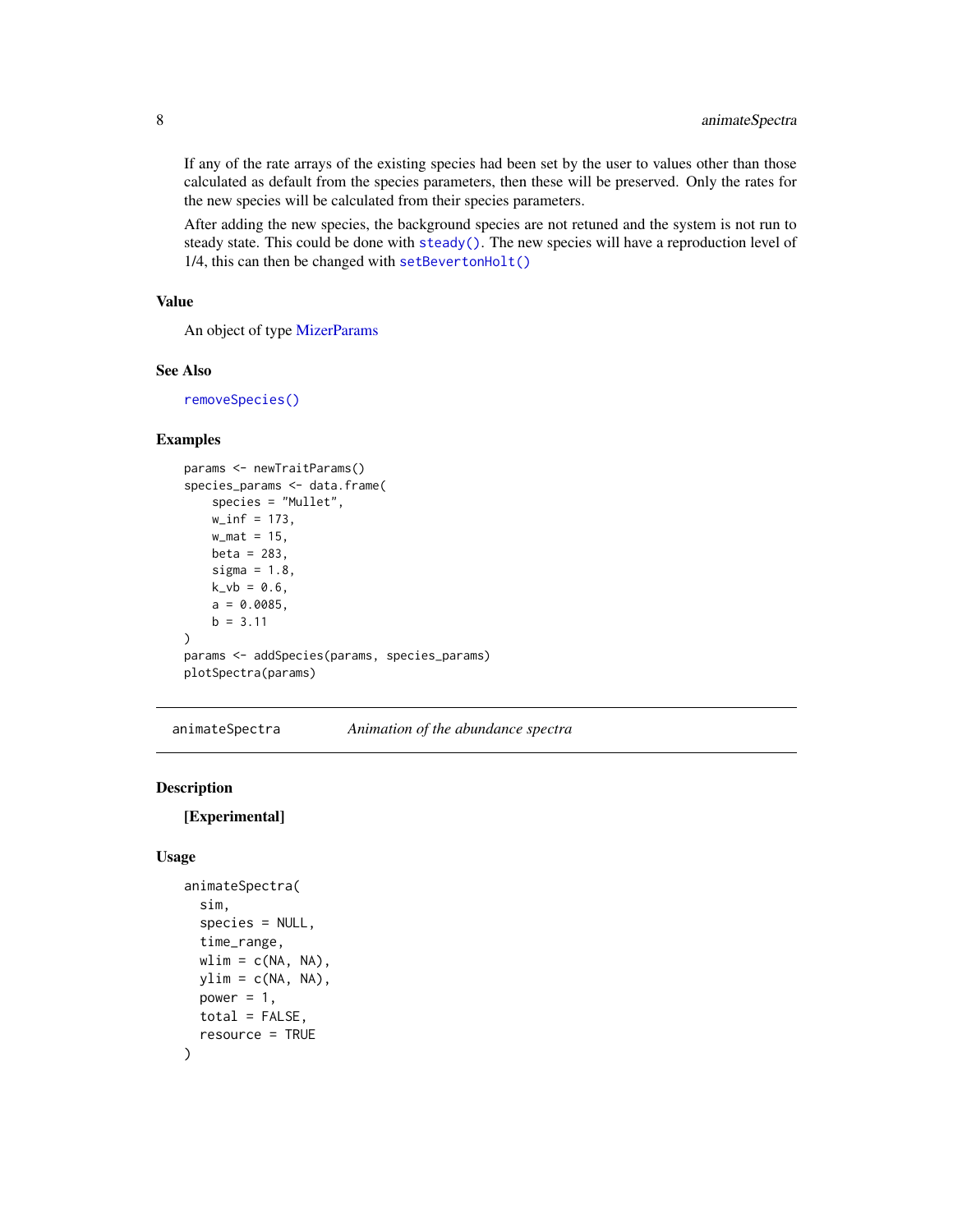# <span id="page-8-0"></span>BevertonHoltRDD 9

#### Arguments

| sim        | A MizerSim object                                                                                                                                                                                                          |
|------------|----------------------------------------------------------------------------------------------------------------------------------------------------------------------------------------------------------------------------|
| species    | Name or vector of names of the species to be plotted. By default all species are<br>plotted.                                                                                                                               |
| time_range | The time range to animate over. Either a vector of values or a vector of min and<br>max time. Default is the entire time range of the simulation.                                                                          |
| wlim       | A numeric vector of length two providing lower and upper limits for the w axis.<br>Use NA to refer to the existing minimum or maximum.                                                                                     |
| ylim       | A numeric vector of length two providing lower and upper limits for the y axis.<br>Use NA to refer to the existing minimum or maximum. Any values below 1e-20<br>are always cut off.                                       |
| power      | The abundance is plotted as the number density times the weight raised to power.<br>The default power = 1 gives the biomass density, whereas power = 2 gives the<br>biomass density with respect to logarithmic size bins. |
| total      | A boolean value that determines whether the total over all species in the system<br>is plotted as well. Default is FALSE.                                                                                                  |
| resource   | A boolean value that determines whether resource is included. Default is TRUE.                                                                                                                                             |

# Value

A plotly object

#### See Also

Other plotting functions: plot, MizerSim, missing-method, [plotBiomass\(](#page-121-1)), [plotDiet\(](#page-125-1)), [plotFMort\(](#page-128-1)), [plotFeedingLevel\(](#page-126-1)), [plotGrowthCurves\(](#page-129-1)), [plotPredMort\(](#page-132-1)), [plotSpectra\(](#page-133-1)), [plotYieldGear\(](#page-139-1)), [plotYield\(](#page-137-1)), [plotting\\_functions](#page-136-1)

# Examples

 $animalsSpectra(NS_sim, power = 2, wlim = c(0.1, NA), time_range = 1997:2007)$ 

<span id="page-8-1"></span>

| BevertonHoltRDD |      |  | Beverton Holt function to calculate density-dependent reproduction |  |
|-----------------|------|--|--------------------------------------------------------------------|--|
|                 | rate |  |                                                                    |  |

# Description

Takes the density-independent rates  $R_{di}$  of egg production (as calculated by [getRDI\(\)](#page-56-1)) and returns reduced, density-dependent reproduction rates  $R_{dd}$  given as

$$
R_{dd} = R_{di} \frac{R_{max}}{R_{di} + R_{max}}
$$

where  $R_{max}$  are the maximum possible reproduction rates that must be specified in a column in the species parameter dataframe. (All quantities in the above equation are species-specific but we dropped the species index for simplicity.)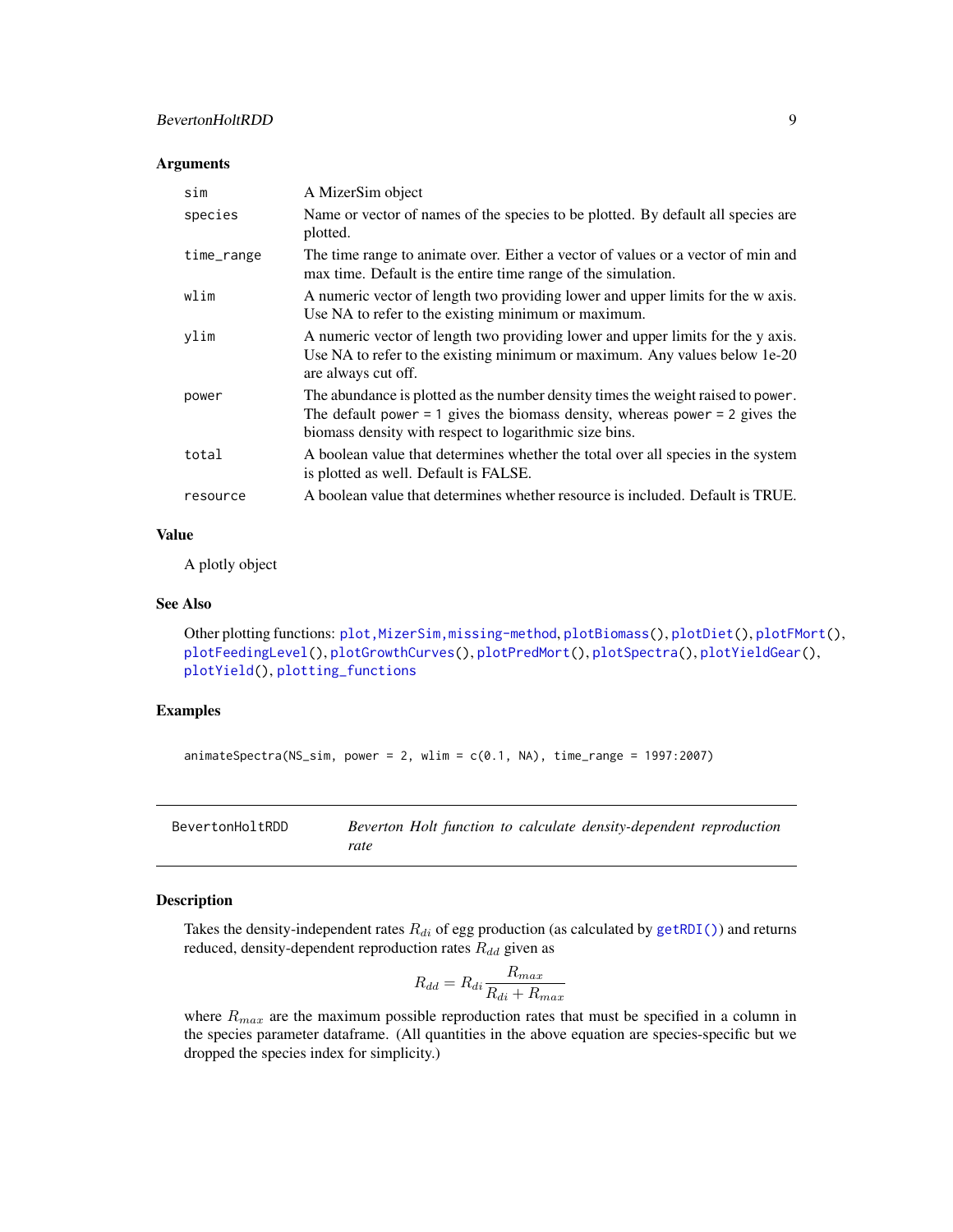#### <span id="page-9-0"></span>Usage

```
BevertonHoltRDD(rdi, species_params, ...)
```
#### Arguments

| rdi                     | Vector of density-independent reproduction rates $R_{di}$ for all species.                                                                     |
|-------------------------|------------------------------------------------------------------------------------------------------------------------------------------------|
|                         | species params A species parameter dataframe. Must contain a column R max holding the<br>maximum reproduction rate $R_{max}$ for each species. |
| $\cdot$ $\cdot$ $\cdot$ | Unused                                                                                                                                         |

# Details

This is only one example of a density-dependence. You can write your own function based on this example, returning different density-dependent reproduction rates. Three other examples provided are [RickerRDD\(\)](#page-153-1), [SheperdRDD\(\)](#page-198-1), [noRDD\(\)](#page-115-1) and [constantRDD\(\)](#page-13-1). For more explanation see [setReproduction\(\)](#page-183-1).

#### Value

Vector of density-dependent reproduction rates.

#### See Also

Other functions calculating density-dependent reproduction rate: [RickerRDD\(](#page-153-1)), [SheperdRDD\(](#page-198-1)), [constantEggRDI\(](#page-12-1)), [constantRDD\(](#page-13-1)), [noRDD\(](#page-115-1))

| <b>Box</b> predation kernel |  |
|-----------------------------|--|
|-----------------------------|--|

# Description

A predation kernel where the predator/prey mass ratio is uniformly distributed on an interval.

#### Usage

```
box_pred_kernel(ppmr, ppmr_min, ppmr_max)
```
# Arguments

| ppmr     | A vector of predator/prey size ratios |
|----------|---------------------------------------|
| ppmr_min | Minimum predator/prey mass ratio      |
| ppmr_max | Maximum predator/prey mass ratio      |

# Details

Writing the predator mass as w and the prey mass as  $w_p$ , the feeding kernel is 1 if  $w/w_p$  is between ppmr\_min and ppmr\_max and zero otherwise. The parameters need to be given in the species parameter dataframe in the columns ppmr\_min and ppmr\_max.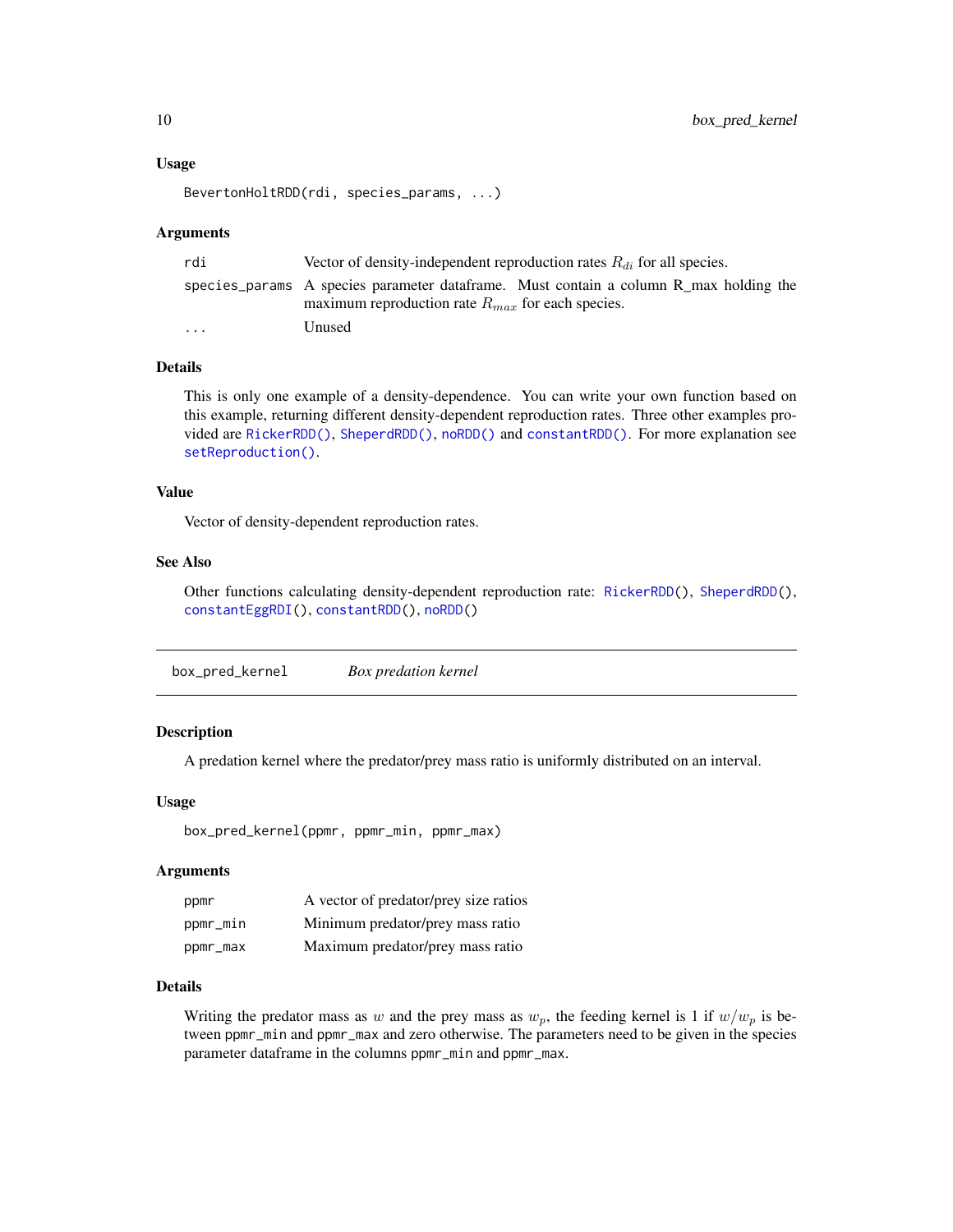# <span id="page-10-0"></span>calibrateBiomass 2003 and 2003 and 2003 and 2003 and 2003 and 2003 and 2004 and 2004 and 2004 and 2004 and 200

# Value

A vector giving the value of the predation kernel at each of the predator/prey mass ratios in the ppmr argument.

<span id="page-10-1"></span>calibrateBiomass *Calibrate the model scale to match total observed biomass*

#### Description

[Experimental] Given a MizerParams object params for which biomass observations are available for at least some species via the biomass\_observed column in the species\_params data frame, this function returns an updated MizerParams object which is rescaled with [scaleModel\(\)](#page-154-1) so that the total biomass in the model agrees with the total observed biomass.

#### Usage

```
calibrateBiomass(params)
```
#### Arguments

params A MizerParams object

#### Details

Biomass observations usually only include individuals above a certain size. This size should be specified in a biomass cutoff column of the species parameter data frame. If this is missing, it is assumed that all sizes are included in the observed biomass, i.e., it includes larval biomass.

After using this function the total biomass in the model will match the total biomass, summed over all species. However the biomasses of the individual species will not match observations yet, with some species having biomasses that are too high and others too low. So after this function you may want to use [matchBiomasses\(\)](#page-74-1). This is described in the blog post at https://bit.ly/2YqXESV.

If you have observations of the yearly yield instead of biomasses, you can use [calibrateYield\(\)](#page-11-1) instead of this function.

#### Value

A MizerParams object

# Examples

```
params <- NS_params
species_params(params)$biomass_observed <-
   c(0.8, 61, 12, 35, 1.6, 20, 10, 7.6, 135, 60, 30, 78)
species_params(params)$biomass_cutoff <- 10
params2 <- calibrateBiomass(params)
plotBiomassObservedVsModel(params2)
```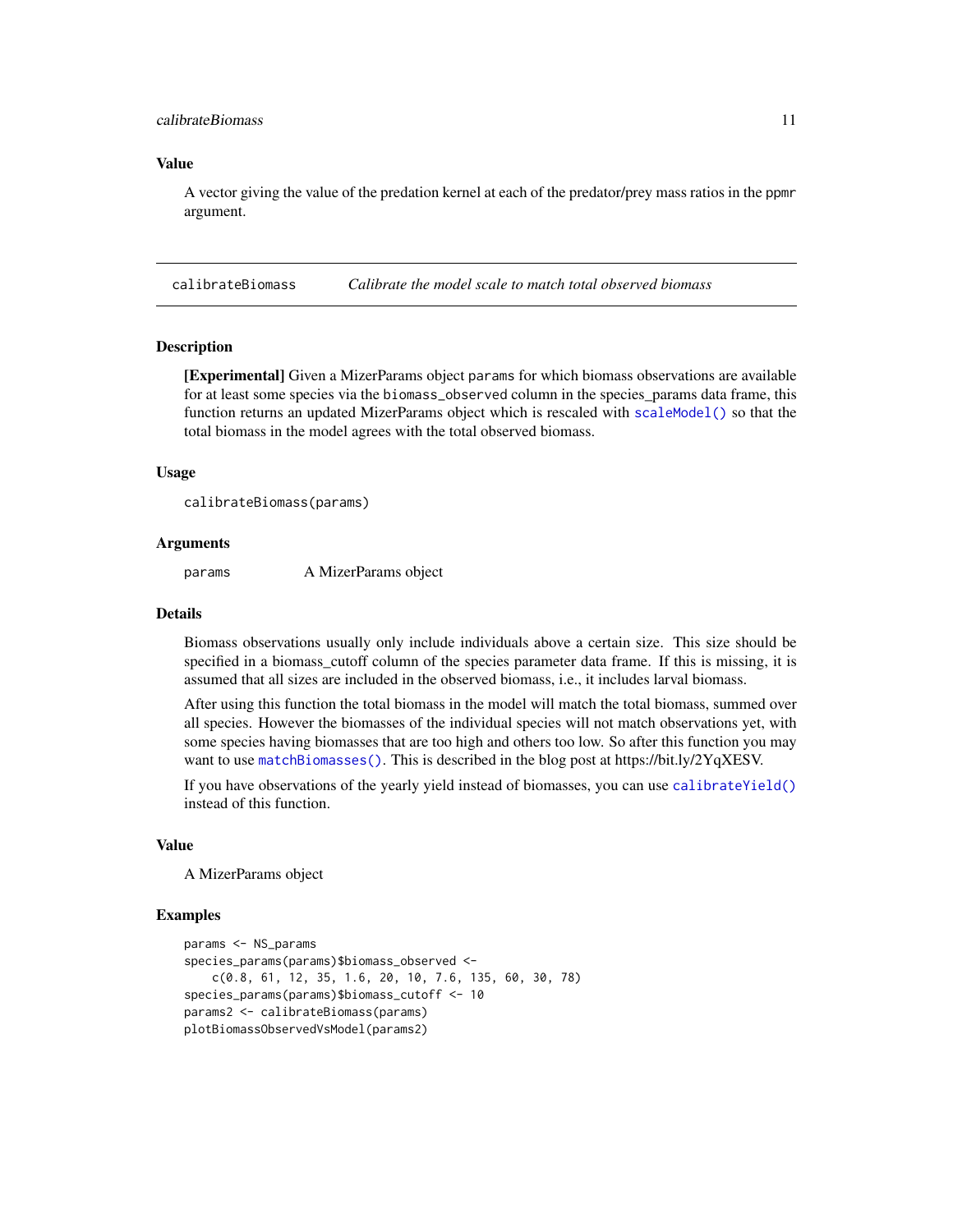# Description

[Experimental] Given a MizerParams object params for which yield observations are available for at least some species via the yield\_observed column in the species\_params data frame, this function returns an updated MizerParams object which is rescaled with [scaleModel\(\)](#page-154-1) so that the total yield in the model agrees with the total observed yield.

#### Usage

calibrateYield(params)

#### Arguments

params A MizerParams object

# Details

After using this function the total yield in the model will match the total observed yield, summed over all species. However the yields of the individual species will not match observations yet, with some species having yields that are too high and others too low. So after this function you may want to use [matchYields\(\)](#page-75-1).

If you have observations of species biomasses instead of yields, you can use [calibrateBiomass\(\)](#page-10-1) instead of this function.

# Value

A MizerParams object

#### Examples

```
params <- NS_params
species_params(params)$yield_observed <-
   c(0.8, 61, 12, 35, 1.6, 20, 10, 7.6, 135, 60, 30, 78)
gear_params(params)$catchability <-
   c(1.3, 0.065, 0.31, 0.18, 0.98, 0.24, 0.37, 0.46, 0.18, 0.30, 0.27, 0.39)
params2 <- calibrateYield(params)
plotYieldObservedVsModel(params2)
```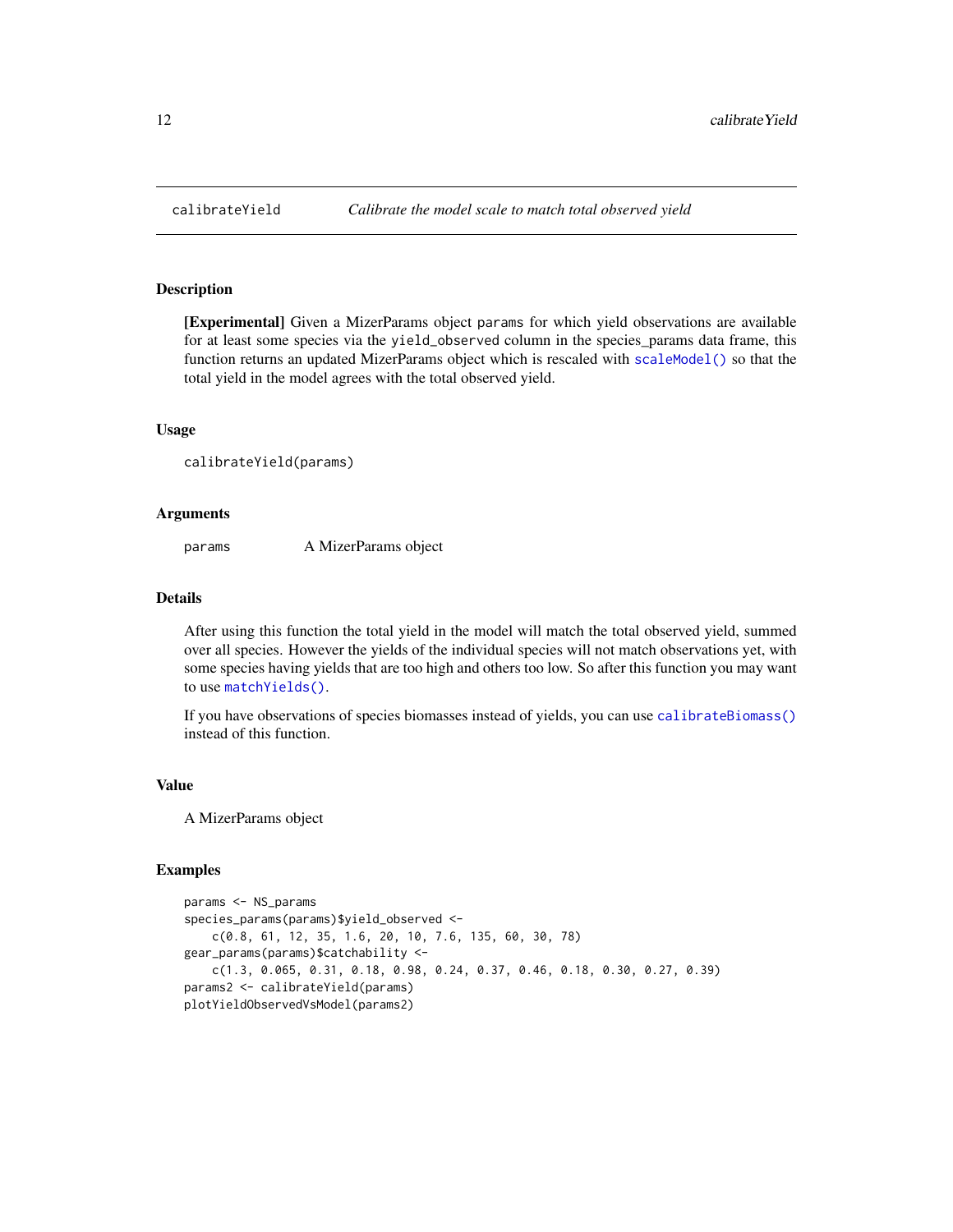<span id="page-12-0"></span>

# Description

# [Experimental]

# Usage

compareParams(params1, params2)

# Arguments

| params1 | First MizerParams object  |
|---------|---------------------------|
| params2 | Second MizerParams object |

# Examples

```
## Not run:
sp1 <- NS_species_params
params1 <- newMultispeciesParams(sp1)
sp2 \leq sp1sp2$w_mat[1] <- 10
params2 <- newMultispeciesParams(sp2)
compareParams(params1, params2)
```

```
## End(Not run)
```
<span id="page-12-1"></span>constantEggRDI *Choose egg production to keep egg density constant*

# Description

[Experimental] The new egg production is set to compensate for the loss of individuals from the smallest size class through growth and mortality. The result should not be modified by density dependence, so this should be used together with the noRDD() function, see example.

```
constantEggRDI(params, n, e_growth, mort, ...)
```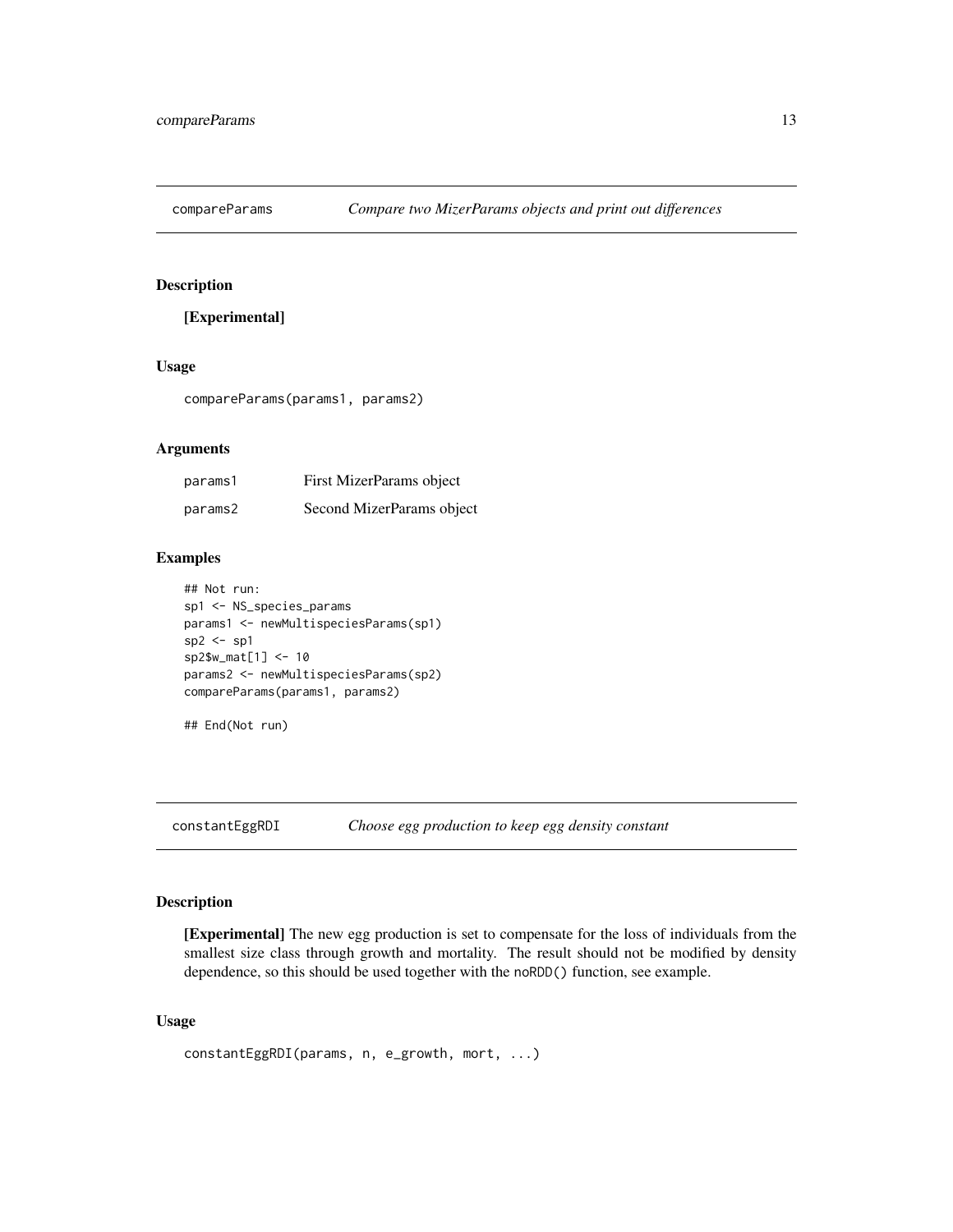#### <span id="page-13-0"></span>**Arguments**

| params   | A MizerParams object                                                                                                 |
|----------|----------------------------------------------------------------------------------------------------------------------|
| n        | A matrix of species abundances (species x size).                                                                     |
| e_growth | A two dimensional array (species x size) holding the energy available for growth<br>as calculated by mizerEGrowth(). |
| mort     | A two dimensional array (species x size) holding the mortality rate as calculated<br>by $mizerMort()$ .              |
| $\cdot$  | Unused                                                                                                               |

#### See Also

Other functions calculating density-dependent reproduction rate: [BevertonHoltRDD\(](#page-8-1)), [RickerRDD\(](#page-153-1)), [SheperdRDD\(](#page-198-1)), [constantRDD\(](#page-13-1)), [noRDD\(](#page-115-1))

# Examples

```
## Not run:
# choose an example params object
params <- NS_params
# We set the reproduction rate functions
params <- setRateFunction(params, "RDI", "constantEggRDI")
params <- setRateFunction(params, "RDD", "noRDD")
# Now the egg density should stay fixed no matter how we fish
sim <- project(params, effort = 10, progress_bar = FALSE)
# To check that indeed the egg densities have not changed, we first construct
# the indices for addressing the egg densities
no_sp <- nrow(params@species_params)
idx \leftarrow (params@w\_min\_idx - 1) * no_sp + (1:no_sp)# Now we can check equality between egg densities at the start and the end
all.equal(finalN(sim)[idx], initialN(params)[idx])
```
## End(Not run)

<span id="page-13-1"></span>constantRDD *Give constant reproduction rate*

#### Description

[Experimental] Simply returns the value from species\_params\$constant\_reproduction.

```
constantRDD(rdi, species_params, ...)
```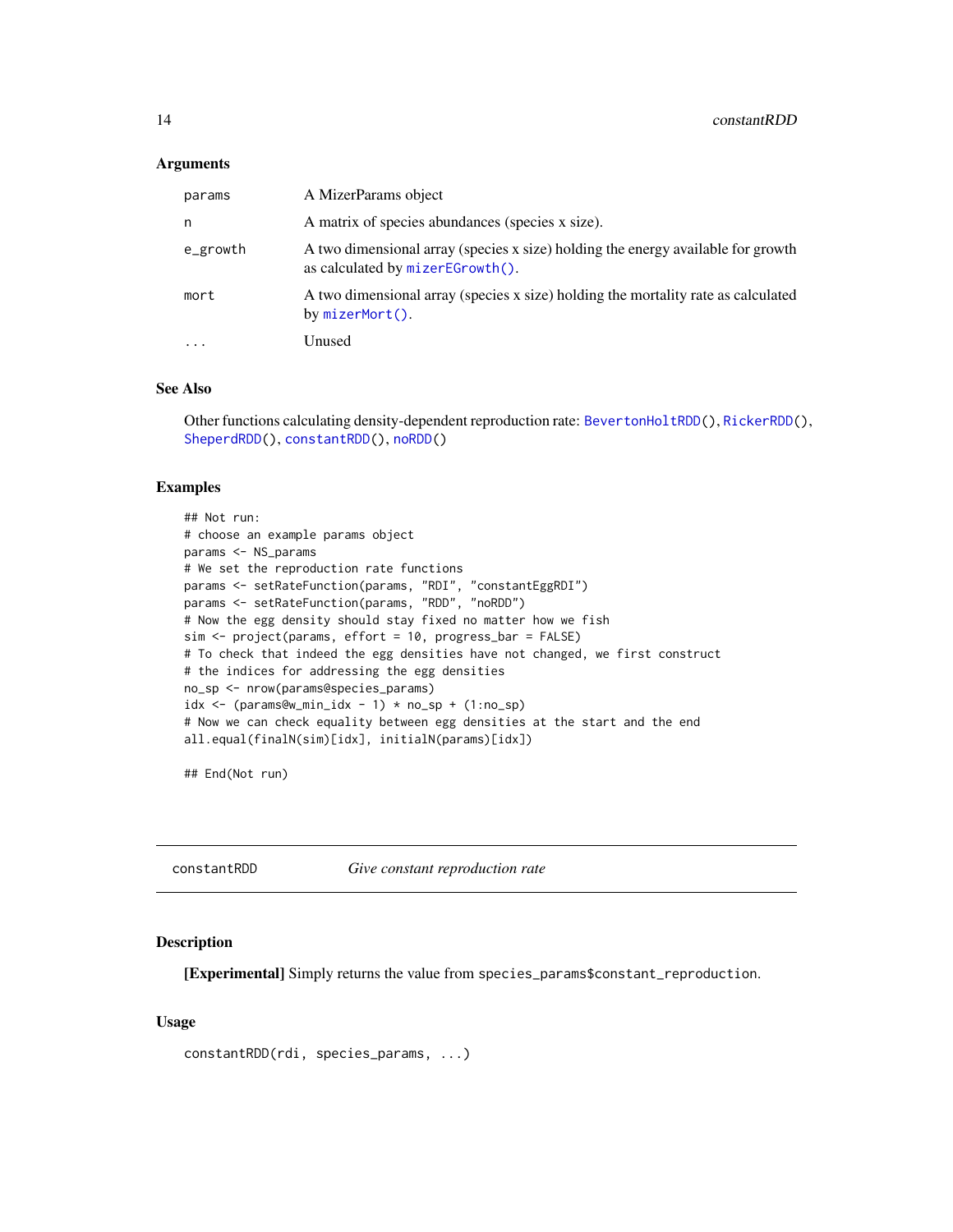# <span id="page-14-0"></span>constant\_other 15

#### **Arguments**

| rdi                 | Vector of density-independent reproduction rates $R_{di}$ for all species.                 |
|---------------------|--------------------------------------------------------------------------------------------|
|                     | species_params A species parameter dataframe. Must contain a column constant_reproduction. |
| $\cdot \cdot \cdot$ | Unused                                                                                     |

# Value

Vector species\_params\$constant\_reproduction

# See Also

Other functions calculating density-dependent reproduction rate: [BevertonHoltRDD\(](#page-8-1)), [RickerRDD\(](#page-153-1)), [SheperdRDD\(](#page-198-1)), [constantEggRDI\(](#page-12-1)), [noRDD\(](#page-115-1))

constant\_other *Helper function to keep other components constant*

# Description

Helper function to keep other components constant

# Usage

```
constant_other(params, n_other, component, ...)
```
# Arguments

| params    | MizerParams object                          |
|-----------|---------------------------------------------|
| n other   | Abundances of other components              |
| component | Name of the component that is being updated |
|           | Unused                                      |

customFunction *Replace a mizer function with a custom version*

# Description

[Experimental] This function allows you to make arbitrary changes to how mizer works by allowing you to replace any mizer function with your own version. You should do this only as a last resort, when you find that you can not use the standard mizer extension mechanism to achieve your goal.

```
customFunction(name, fun)
```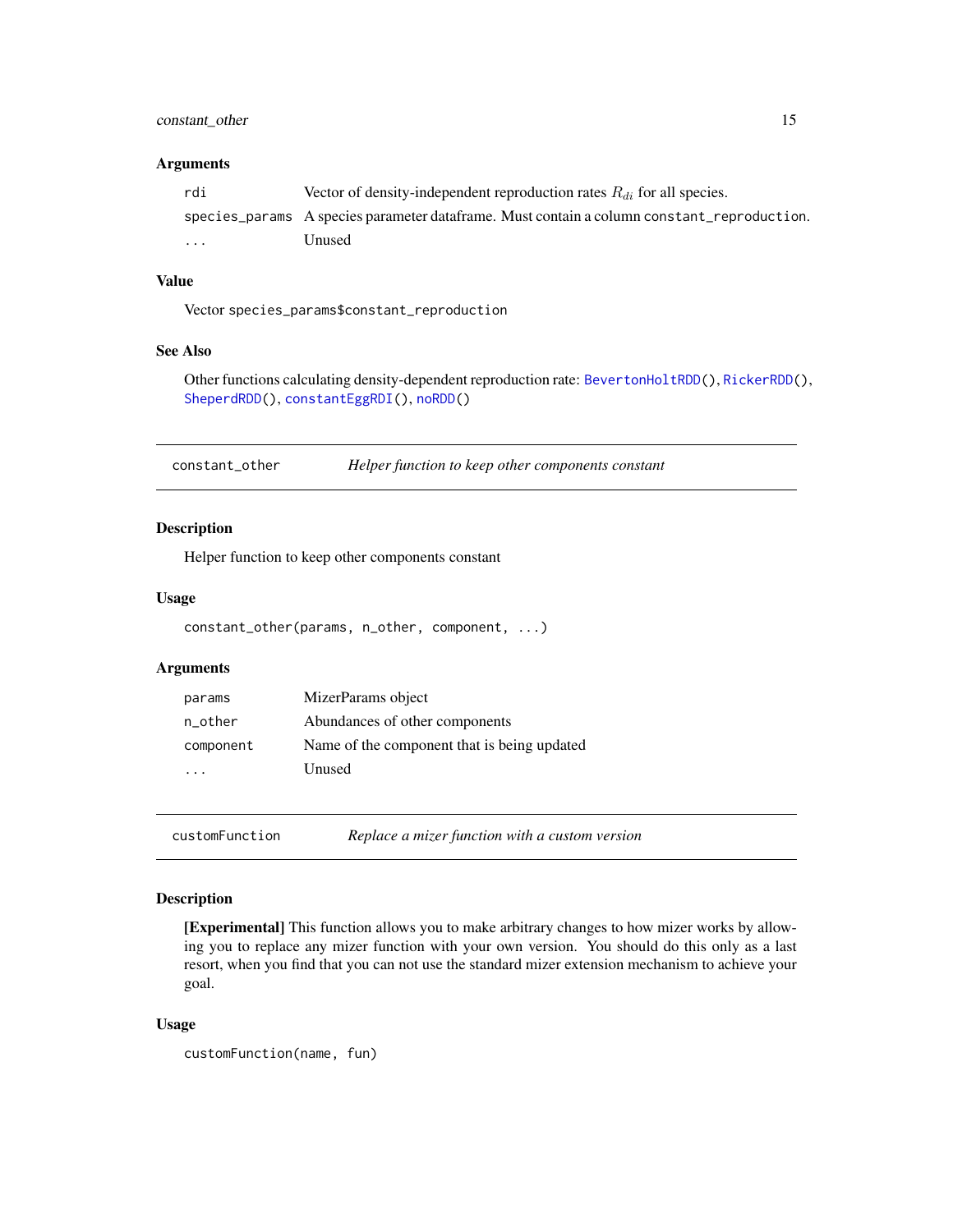#### <span id="page-15-0"></span>**Arguments**

| name | Name of mizer function to replace         |
|------|-------------------------------------------|
| fun  | The custom function to use as replacement |

#### Details

If the function you need to overwrite is one of the mizer rate functions, then you should use setRateFunction() instead of this function. Similarly you should use setResource() to change the resource dynamics and setReproduction() to change the density-dependence in reproduction. You should also investigate whether you can achieve your goal by introducing additional ecosystem components with setComponent().

If you find that your goal really does require you to overwrite a mizer function, please also create an issue on the mizer issue tracker at <https://github.com/sizespectrum/mizer/issues> to describe your goal, because it will be interesting to the mizer community and may motivate future improvements to the mizer functionality.

Note that customFunction() only overwrites the function used by the mizer code. It does not overwrite the function that is exported by mizer. This will become clear when you run the code in the Examples section.

This function does not in any way check that your replacement function is compatible with mizer. Calling this function can totally break mizer. However you can always undo the effect by reloading mizer with

```
detach(package:mizer, unload = TRUE)
library(mizer)
```
# Examples

```
## Not run:
fake_project <- function(...) "Fake"
customFunction("project", fake_project)
mizer::project(NS_params) # This will print "Fake"
project(NS_params) # This will still use the old project() function
# To undo the effect:
customFunction("project", project)
mizer::project(NS_params) # This will again use the old project()
## End(Not run)
```
default\_pred\_kernel\_params *Set defaults for predation kernel parameters*

#### **Description**

If the predation kernel type has not been specified for a species, then it is set to "lognormal" and the default values are set for the parameters beta and sigma.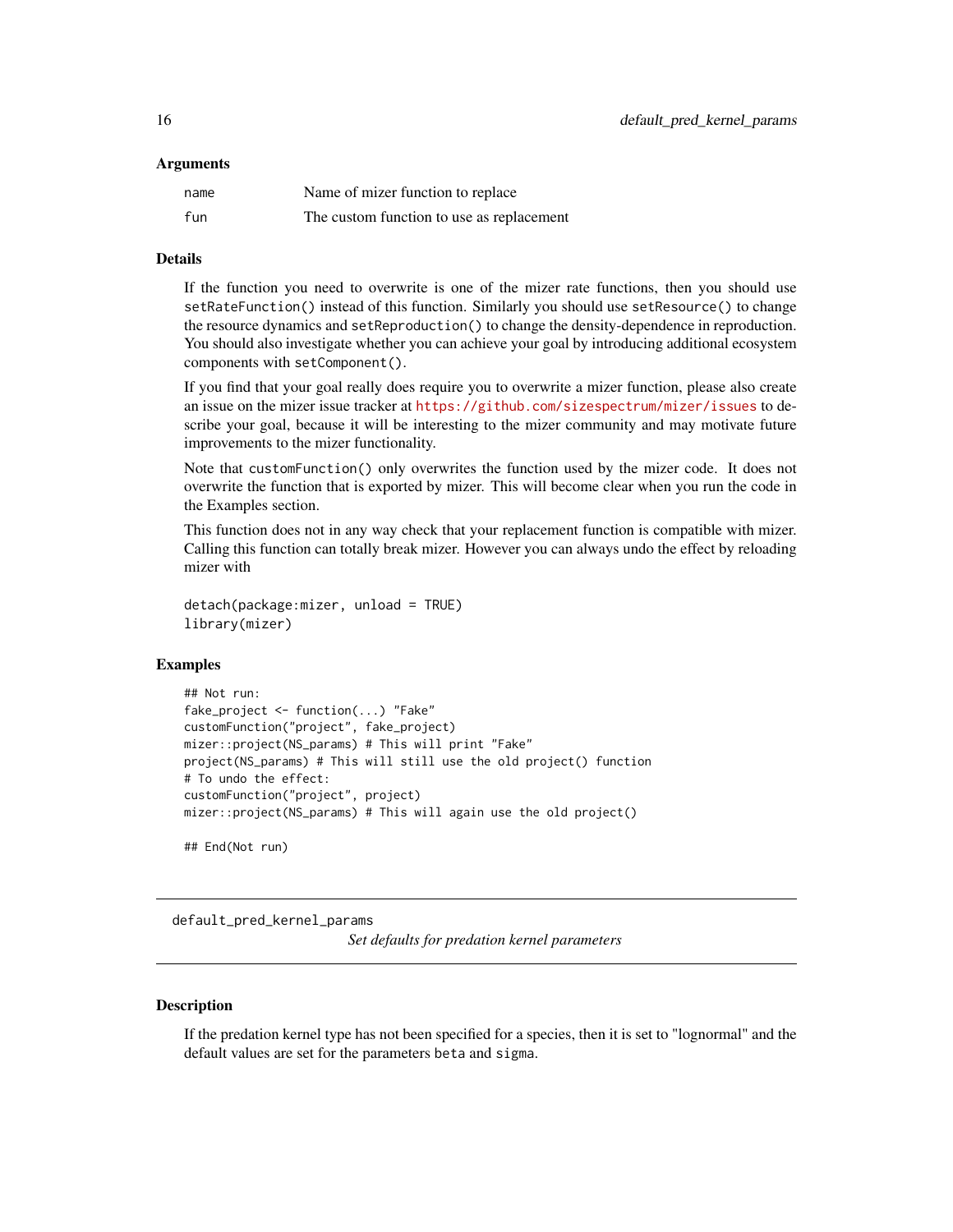#### <span id="page-16-0"></span>different and the contract of the contract of the contract of the contract of the contract of the contract of the contract of the contract of the contract of the contract of the contract of the contract of the contract of

# Usage

default\_pred\_kernel\_params(object)

# Arguments

| object | Either a MizerParams object or a species parameter data frame |  |  |
|--------|---------------------------------------------------------------|--|--|
|        |                                                               |  |  |

# Value

The object with updated columns in the species params data frame.

different *Check whether two objects are different*

# Description

Check whether two objects are numerically different, ignoring all attributes

# Usage

different(a, b)

# Arguments

| a | First object  |
|---|---------------|
| b | Second object |

# Value

TRUE or FALSE

<span id="page-16-1"></span>distanceMaxRelRDI *Measure distance between current and previous state in terms of RDI*

# Description

# [Experimental]

This function can be used in [projectToSteady\(\)](#page-145-1) to decide when sufficient convergence to steady state has been achieved.

# Usage

distanceMaxRelRDI(params, current, previous)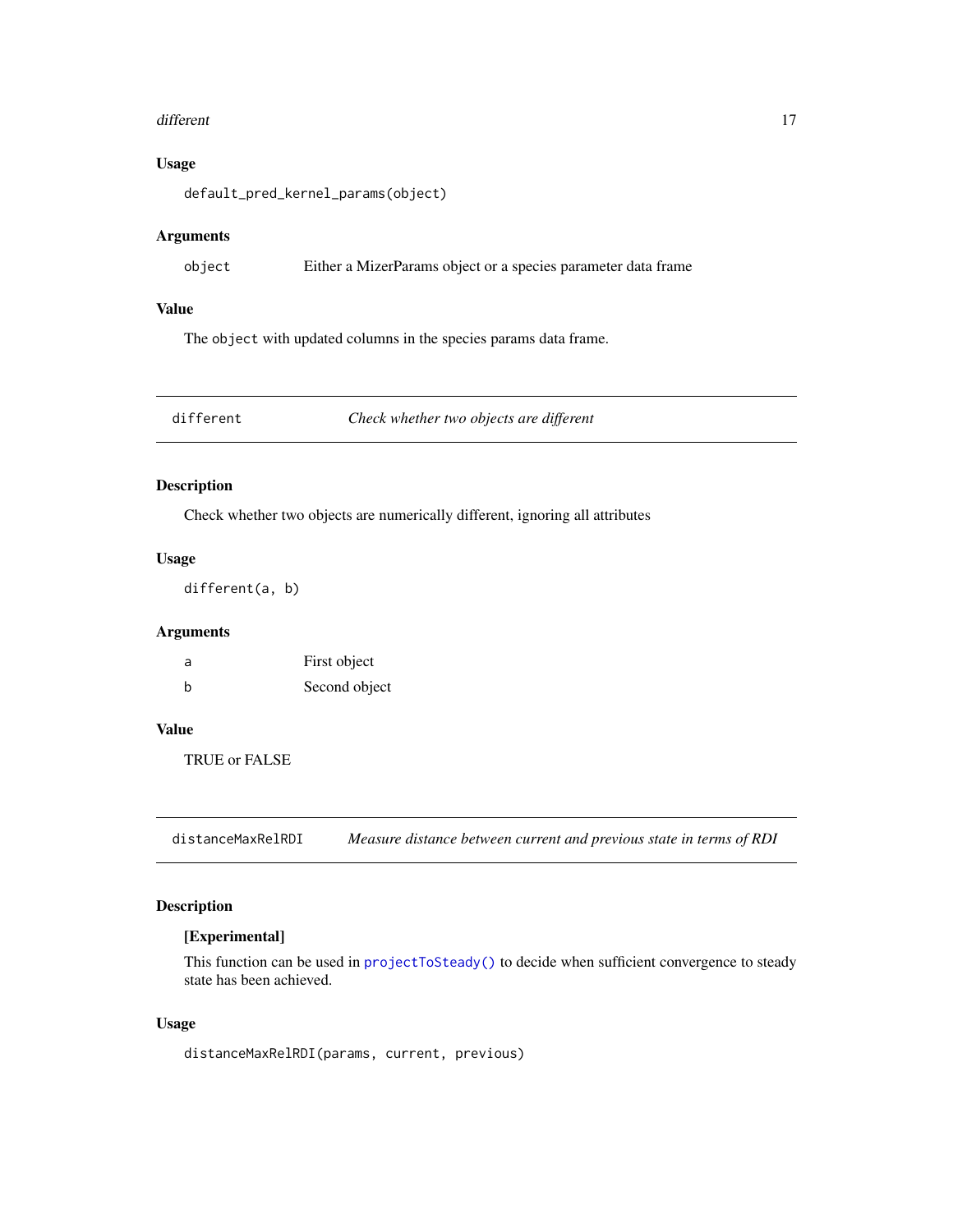# <span id="page-17-0"></span>Arguments

| params   | <b>MizerParams</b>                                                          |
|----------|-----------------------------------------------------------------------------|
| current  | A named list with entries n, n_pp and n_other describing the current state  |
| previous | A named list with entries n, n_pp and n_other describing the previous state |

# Value

The largest absolute relative change in rdi: max(abs((current\_rdi -previous\_rdi) / previous\_rdi))

# See Also

Other distance functions: [distanceSSLogN\(](#page-17-1))

<span id="page-17-1"></span>

| distanceSSLogN | Measure distance between current and previous state in terms of fish |
|----------------|----------------------------------------------------------------------|
|                | abundances                                                           |

# Description

# [Experimental]

Calculates the sum squared difference between log(N) in current and previous state. This function can be used in [projectToSteady\(\)](#page-145-1) to decide when sufficient convergence to steady state has been achieved.

# Usage

distanceSSLogN(params, current, previous)

# Arguments

| params   | <b>MizerParams</b>                                                          |
|----------|-----------------------------------------------------------------------------|
| current  | A named list with entries n, n_pp and n_other describing the current state  |
| previous | A named list with entries n, n_pp and n_other describing the previous state |

# Value

The sum of squares of the difference in the logs of the (nonzero) fish abundances n: sum((log(current\$n) -log(previous\$n))^2)

# See Also

Other distance functions: [distanceMaxRelRDI\(](#page-16-1))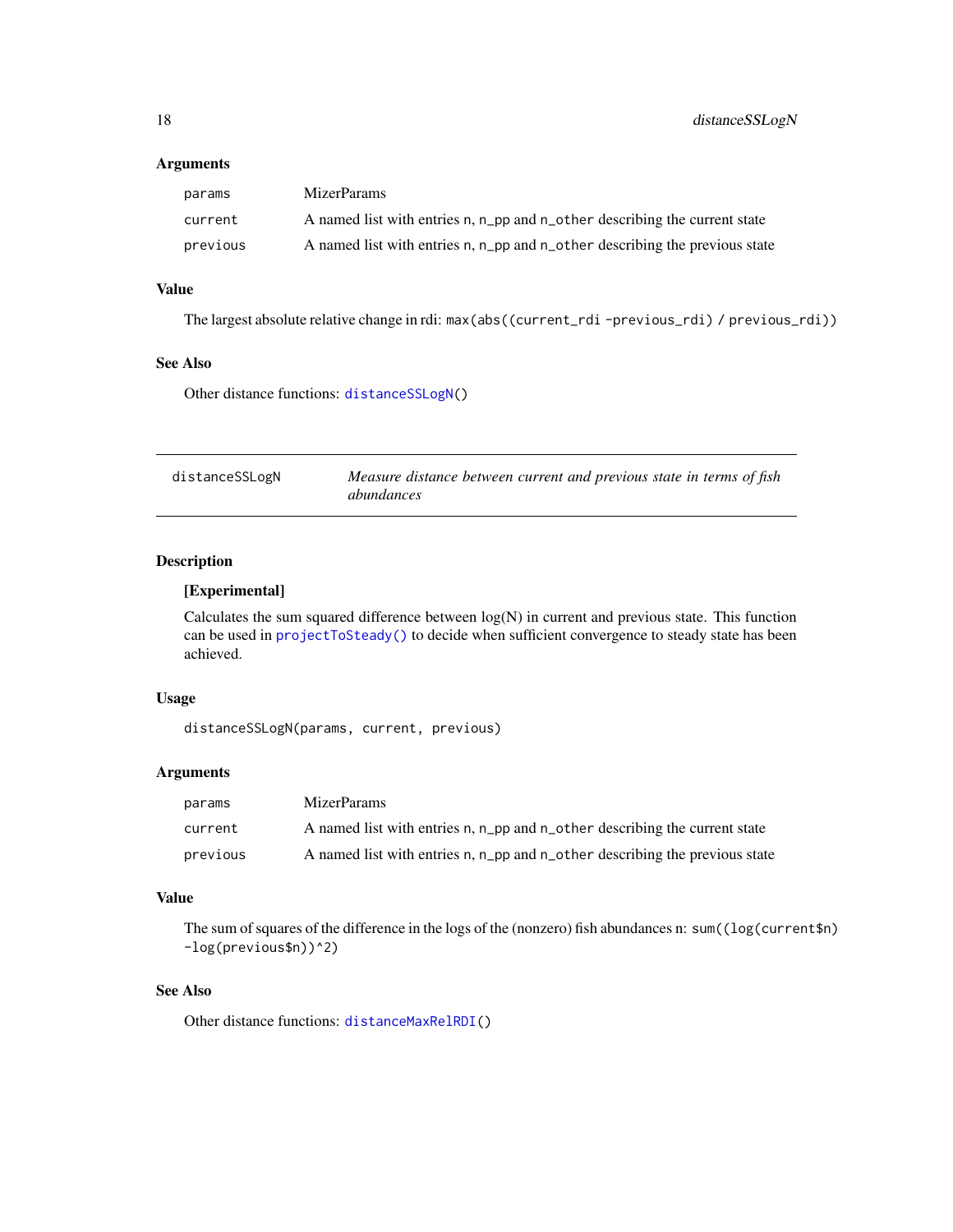<span id="page-18-0"></span>double\_sigmoid\_length *Length based double-sigmoid selectivity function*

#### Description

A hump-shaped selectivity function with a sigmoidal rise and an independent sigmoidal drop-off. This drop-off is what distinguishes this from the function [sigmoid\\_length\(\)](#page-199-1) and it is intended to model the escape of large individuals from the fishing gear.

#### Usage

double\_sigmoid\_length(w, l25, l50, l50\_right, l25\_right, species\_params, ...)

# Arguments

| W         | the size of the individual.                                                                                                    |
|-----------|--------------------------------------------------------------------------------------------------------------------------------|
| 125       | the length which gives a selectivity of $25\%$ .                                                                               |
| 150       | the length which gives a selectivity of 50%.                                                                                   |
| 150_right | the length which gives a selectivity of 50%.                                                                                   |
| 125_right | the length which gives a selectivity of 25%.                                                                                   |
|           | species_params A list with the species params for the current species. Used to get at the length-<br>weight parameters a and b |
| $\cdots$  | Unused                                                                                                                         |

#### Details

The selectivity is obtained as the product of two sigmoidal curves, one rising and one dropping. The sigmoidal rise is based on the two parameters l25 and l50 which determine the length at which 25% and 50% of the stock is selected respectively. The sigmoidal drop-off is based on the two parameters l50\_right and l25\_right which determine the length at which the selectivity curve has dropped back to 50% and 25% respectively.

As the size-based model is weight based, and this selectivity function is length based, it uses the length-weight parameters a and b to convert between length and weight.

emptyParams *Create empty MizerParams object of the right size*

# **Description**

An internal function. Sets up a valid [MizerParams](#page-87-1) object with all the slots initialised and given dimension names, but with some slots left empty. This function is to be used by other functions to set up full parameter objects.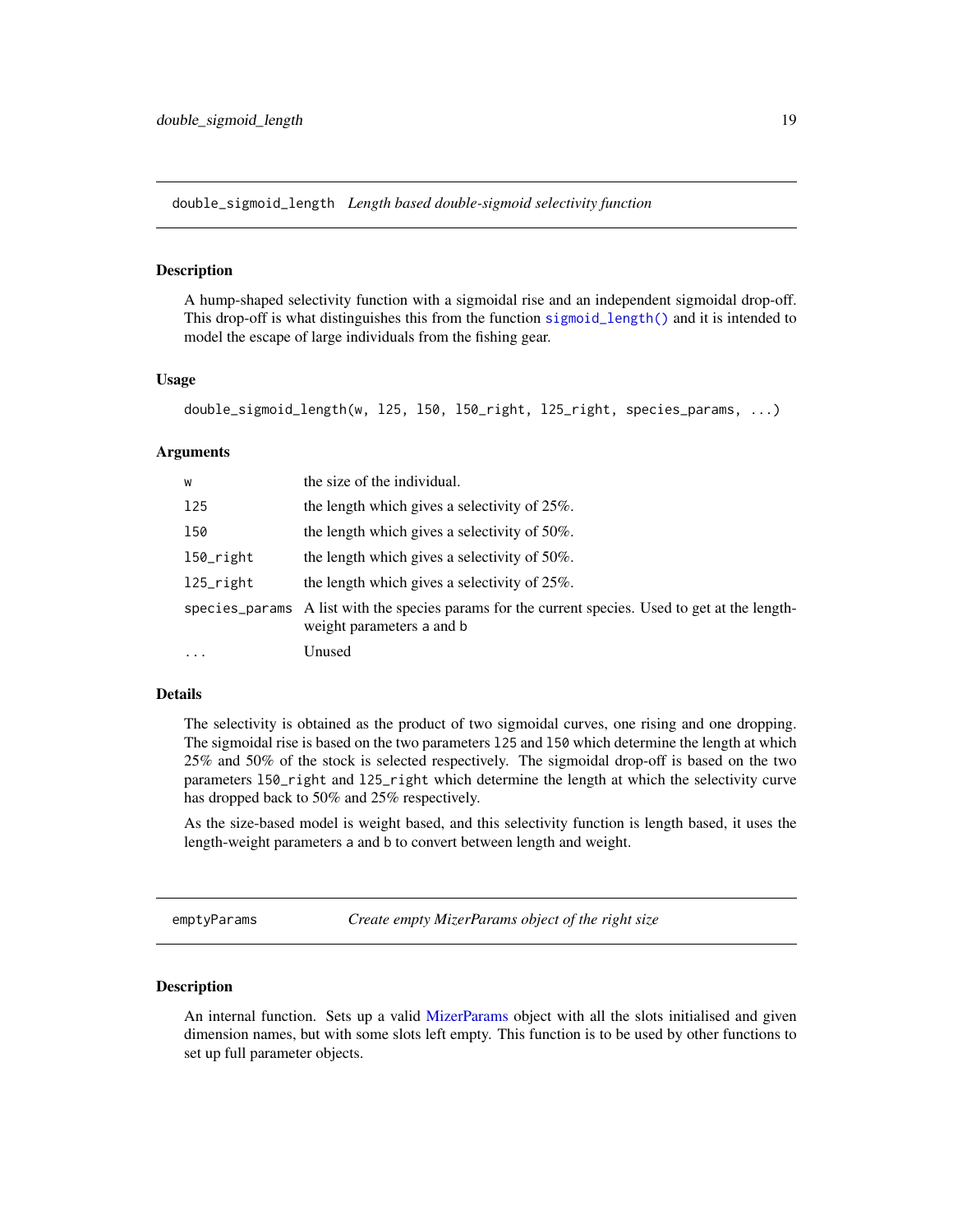# Usage

```
emptyParams(
  species_params,
  gear_params = data.frame(),
  no_w = 100,
  min_w = 0.001,
  max_w = NA,
  min_w\_pp = 1e-12\mathcal{E}
```
# Arguments

|             | species_params A data frame of species-specific parameter values.                                                                     |
|-------------|---------------------------------------------------------------------------------------------------------------------------------------|
| gear_params | A data frame with gear-specific parameter values.                                                                                     |
| $no_w$      | The number of size bins in the consumer spectrum.                                                                                     |
| $min_w$     | Sets the size of the eggs of all species for which this is not given in the w_min<br>column of the species_params dataframe.          |
| $max_w$     | The largest size of the consumer spectrum. By default this is set to the largest<br>w_inf specified in the species_params data frame. |
| $min_w\_pp$ | The smallest size of the resource spectrum.                                                                                           |

# Value

An empty but valid MizerParams object

# Size grid

A size grid is created so that the log-sizes are equally spaced. The spacing is chosen so that there will be no\_w fish size bins, with the smallest starting at min\_w and the largest starting at max\_w. For the resource spectrum there is a larger set of bins containing additional bins below min\_w, with the same log size. The number of extra bins is such that  $min_w\_pp$  comes to lie within the smallest bin.

# Changes to species params

The species\_params slot of the returned MizerParams object may differ from the data frame supplied as argument to this function because default values are set for missing parameters.

# See Also

See [newMultispeciesParams\(\)](#page-99-1) for a function that fills the slots left empty by this function.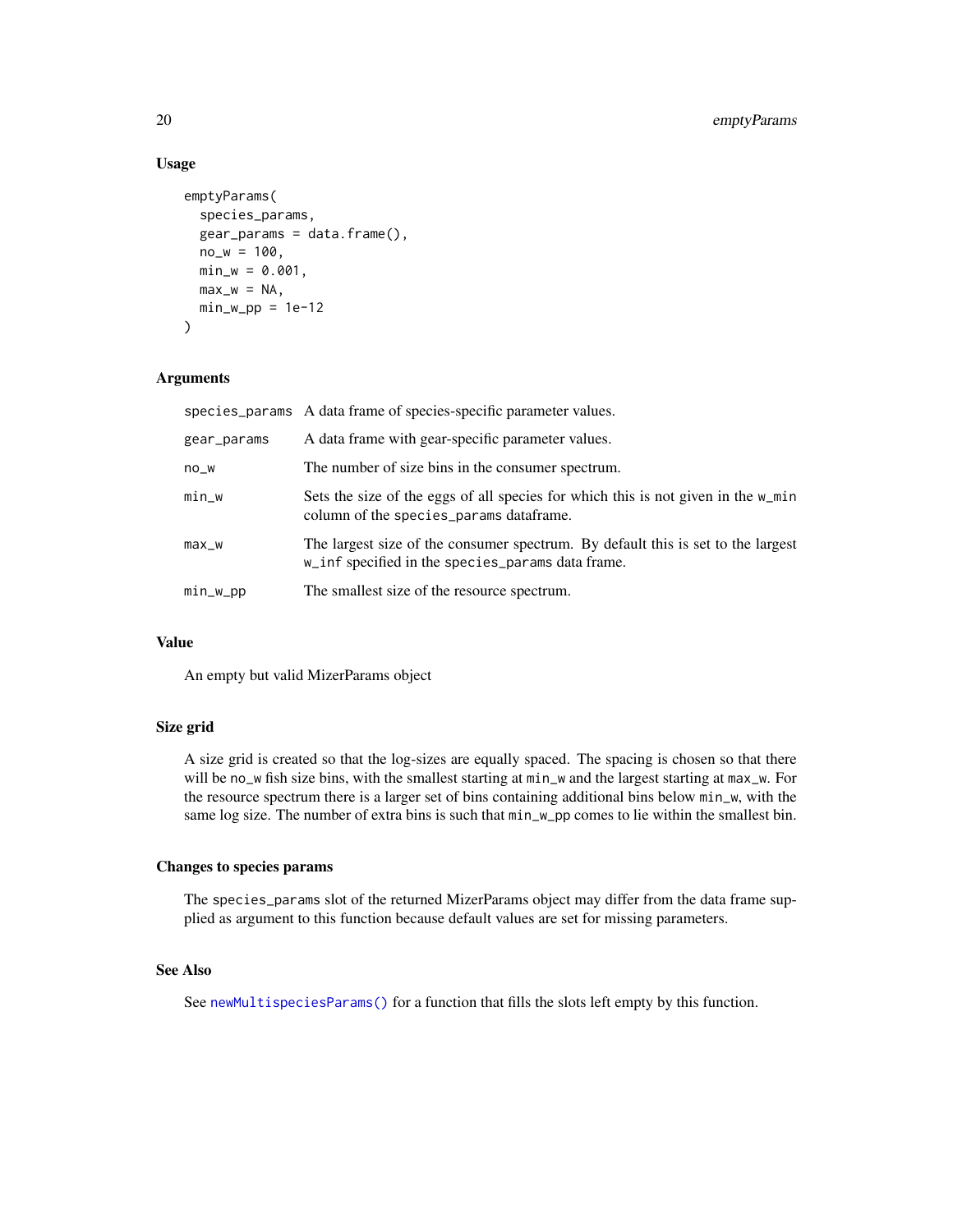<span id="page-20-0"></span>

#### Description

Size spectra at end of simulation

# Usage

finalN(sim)

finalNResource(sim)

# Arguments

sim A MizerSim object

# Value

For finalN(): An array (species x size) holding the consumer number densities at the end of the simulation

For finalNResource(): A vector holding the resource number densities at the end of the simulation for all size classes

#### See Also

[idxFinalT\(\)](#page-68-1)

# Examples

str(finalN(NS\_sim))

```
# This could also be obtained using `N()` and `idxFinalT()`
identical(N(NS_sim)[idxFinalT(NS_sim), , ], finalN(NS_sim))
str(finalNResource(NS_sim))
```
finalNOther *Values of other ecosystem components at end of simulation*

# Description

Values of other ecosystem components at end of simulation

#### Usage

finalNOther(sim)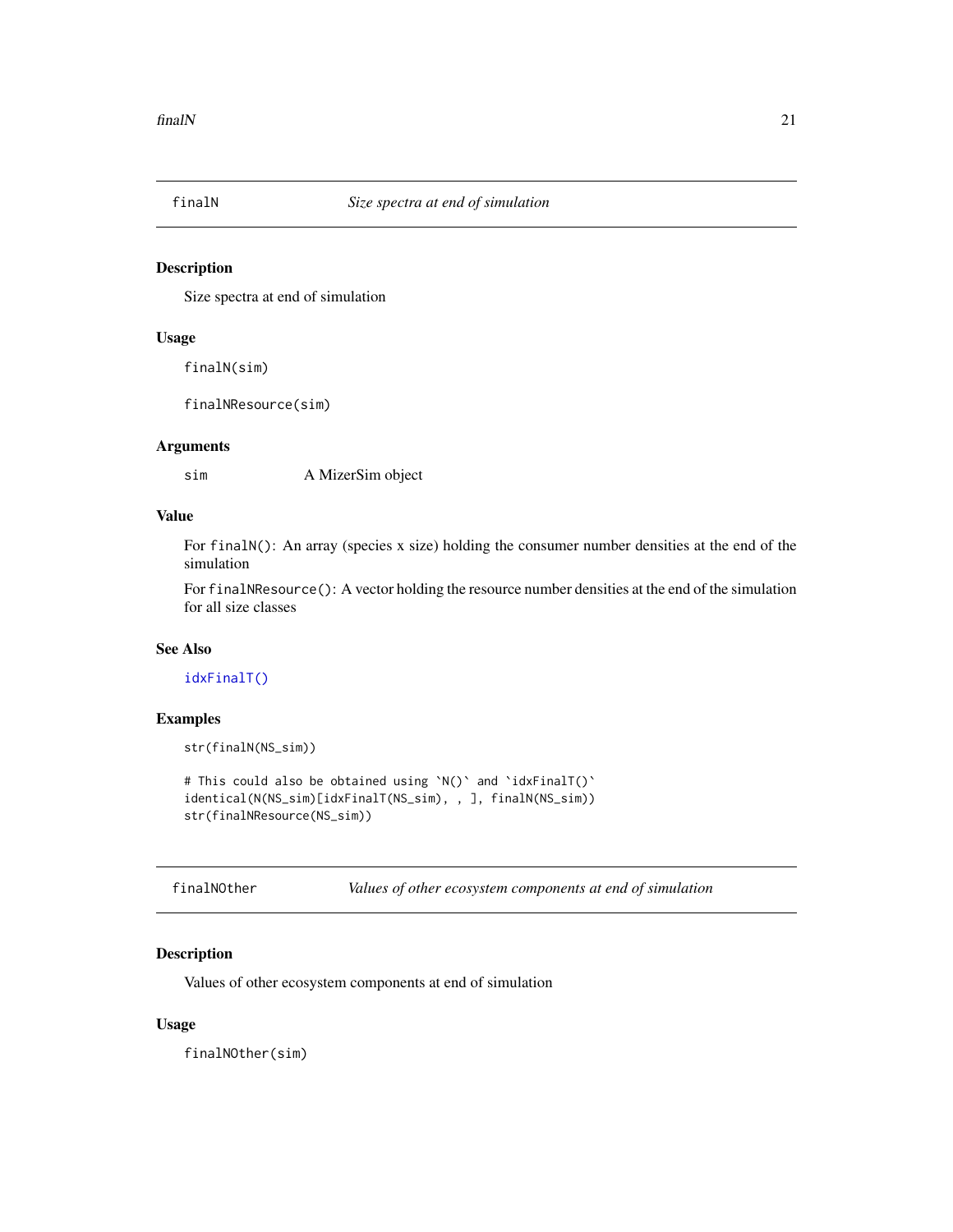#### <span id="page-21-0"></span>Arguments

sim A MizerSim object

# Value

A named list holding the values of other ecosystem components at the end of the simulation

gear\_params *Gear parameters*

# Description

These functions allow you to get or set the gear parameters stored in a MizerParams object. These are used by [setFishing\(\)](#page-161-1) to set up the selectivity and catchability and thus together with the fishing effort determine the fishing mortality.

#### Usage

gear\_params(params)

gear\_params(params) <- value

#### Arguments

| params | A MizerParams object                   |
|--------|----------------------------------------|
| value  | A data frame with the gear parameters. |

# Details

The gear\_params data has one row for each gear-species pair and one column for each parameter that determines how that gear interacts with that species. For the details see setFishing $()$ .

If you change a gear parameter, this will be used to recalculate the selectivity and catchability arrays by calling [setFishing\(\)](#page-161-1), unless you have previously set these by hand.

#### See Also

[validGearParams\(\)](#page-208-1)

Other functions for setting parameters: [resource\\_params\(](#page-150-1)), [setExtMort\(](#page-160-1)), [setFishing\(](#page-161-1)), [setInitialValues\(](#page-164-1)), [setInteraction\(](#page-165-1)), [setMaxIntakeRate\(](#page-167-1)), [setMetabolicRate\(](#page-168-1)), [setParams\(](#page-170-1)), [setPredKernel\(](#page-179-1)), [setReproduction\(](#page-183-1)), [setResource\(](#page-186-1)), [setSearchVolume\(](#page-190-1)), [species\\_params\(](#page-200-1))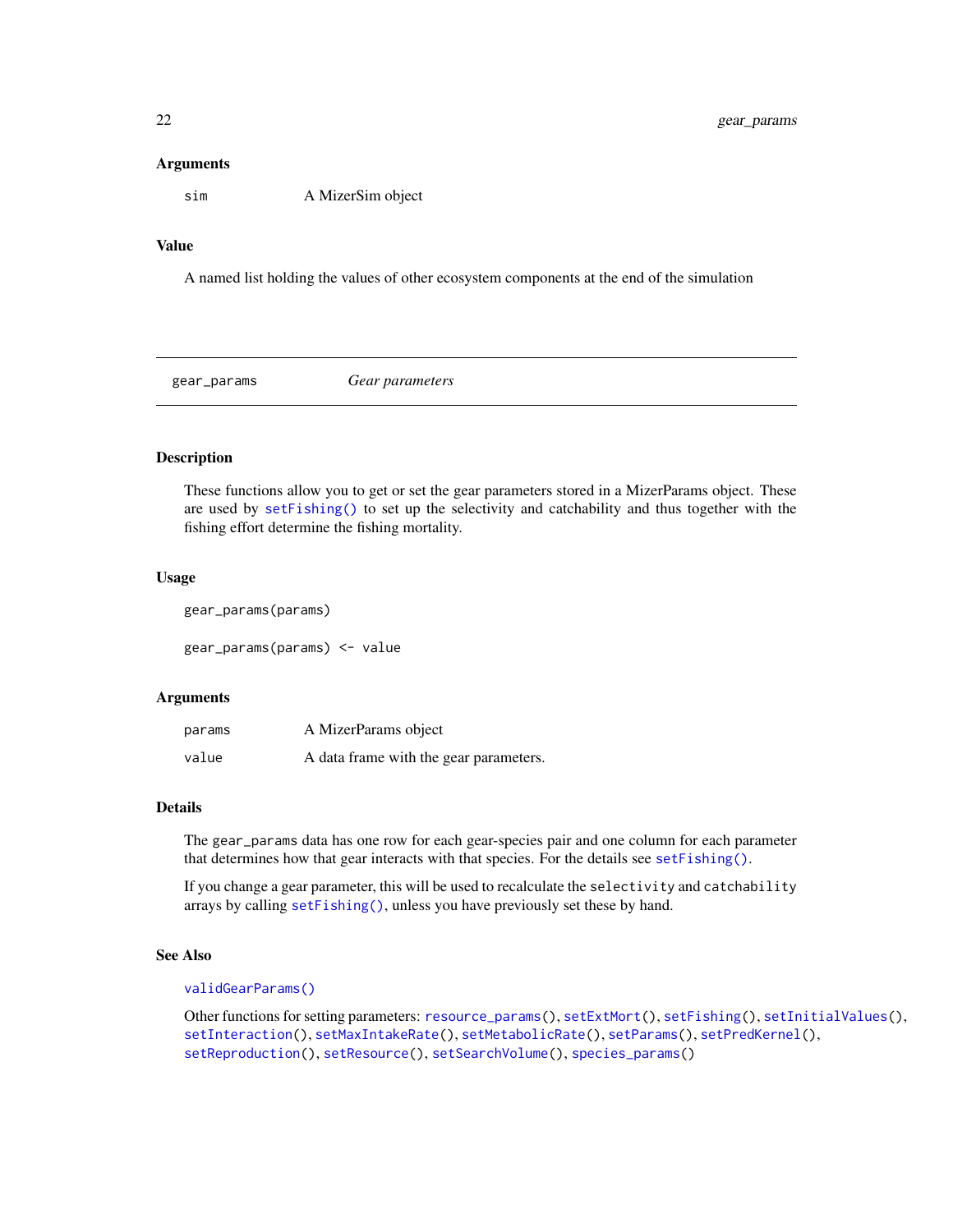# <span id="page-22-0"></span>getBiomass 23

#### Examples

```
params <- NS_params
# gears set up in example
gear_params(params)
# setting totally different gears
gear_params(params) <- data.frame(
    gear = c("gear1", "gear2", "gear1"),
    species = c("Cod", "Cod", "Haddock"),
   catchability = c(0.5, 2, 1),
    sel_fun = c("sigmoid_weight", "knife_edge", "sigmoid_weight"),
    sigmoidal_weight = c(1000, NA, 800),
    sigmoidal_sigma = c(100, NA, 100),
   knife_edge_size = c(NA, 1000, NA)
    )
gear_params(params)
# changing an individual entry
gear_params(params)["Cod, gear1", "catchability"] <- 0.8
```
<span id="page-22-1"></span>getBiomass *Calculate the total biomass of each species within a size range at each time step.*

#### Description

Calculates the total biomass through time within user defined size limits. The default option is to use the whole size range. You can specify minimum and maximum weight or length range for the species. Lengths take precedence over weights (i.e. if both min\_l and min\_w are supplied, only min 1 will be used).

#### Usage

getBiomass(sim, ...)

# Arguments

| sim | An object of class MizerSim.                                                   |
|-----|--------------------------------------------------------------------------------|
| .   | Arguments passed on to get_size_range_array                                    |
|     | min w Smallest weight in size range. Defaults to smallest weight in the model. |
|     | max_w Largest weight in size range. Defaults to largest weight in the model.   |
|     | min_1 Smallest length in size range. If supplied, this takes precedence over   |
|     | $min_w$ .                                                                      |
|     | max_1 Largest length in size range. If supplied, this takes precedence over    |
|     | $max_w$ .                                                                      |

#### Value

An array (time x species) containing the biomass in grams.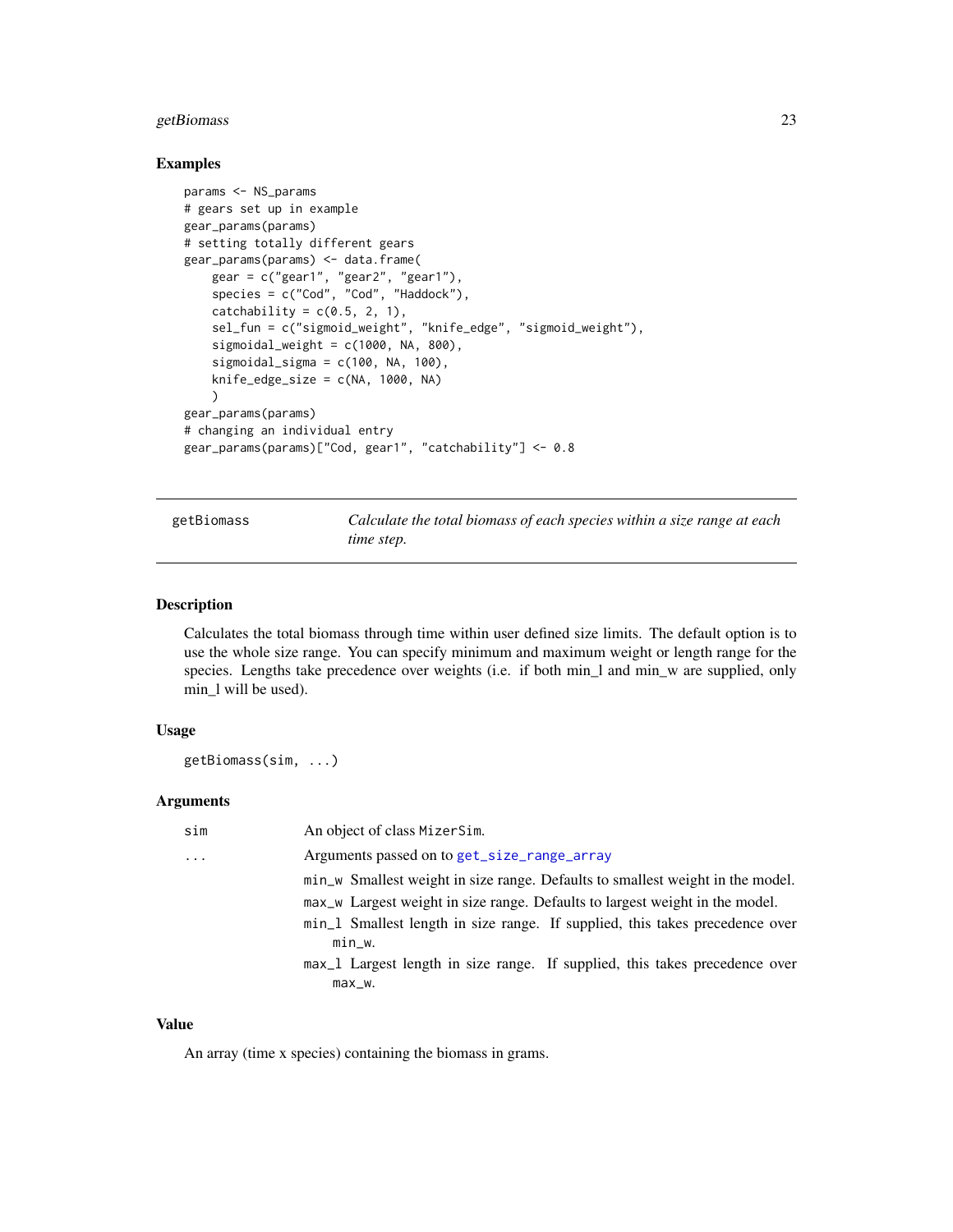# See Also

Other summary functions: [getDiet\(](#page-25-1)), [getGrowthCurves\(](#page-39-1)), [getN\(](#page-46-1)), [getSSB\(](#page-59-1)), [getYieldGear\(](#page-61-1)), [getYield\(](#page-60-1))

# Examples

```
biomass <- getBiomass(NS_sim)
biomass["1972", "Herring"]
biomass <- getBiomass(NS_sim, min_w = 10, max_w = 1000)
biomass["1972", "Herring"]
```
getCommunitySlope *Calculate the slope of the community abundance*

# Description

Calculates the slope of the community abundance through time by performing a linear regression on the logged total numerical abundance at weight and logged weights (natural logs, not log to base 10, are used). You can specify minimum and maximum weight or length range for the species. Lengths take precedence over weights (i.e. if both min\_l and min\_w are supplied, only min\_l will be used). You can also specify the species to be used in the calculation.

# Usage

```
getCommunitySlope(sim, species = NULL, biomass = TRUE, ...)
```
# Arguments

| sim     | A MizerSim object                                                                                                                                                                                                                                                                                                                                                                                    |
|---------|------------------------------------------------------------------------------------------------------------------------------------------------------------------------------------------------------------------------------------------------------------------------------------------------------------------------------------------------------------------------------------------------------|
| species | The species to be selected. Optional. By default all target species are selected.<br>A vector of species names, or a numeric vector with the species indices, or a<br>logical vector indicating for each species whether it is to be selected (TRUE) or<br>not.                                                                                                                                      |
| biomass | Boolean. If TRUE (default), the abundance is based on biomass, if FALSE the<br>abundance is based on numbers.                                                                                                                                                                                                                                                                                        |
| .       | Arguments passed on to get_size_range_array<br>min_w Smallest weight in size range. Defaults to smallest weight in the model.<br>max_w Largest weight in size range. Defaults to largest weight in the model.<br>min_1 Smallest length in size range. If supplied, this takes precedence over<br>$min_w$ .<br>max_1 Largest length in size range. If supplied, this takes precedence over<br>$max_w$ |

#### Value

A data.frame with four columns: time step, slope, intercept and the coefficient of determination R^2.

<span id="page-23-0"></span>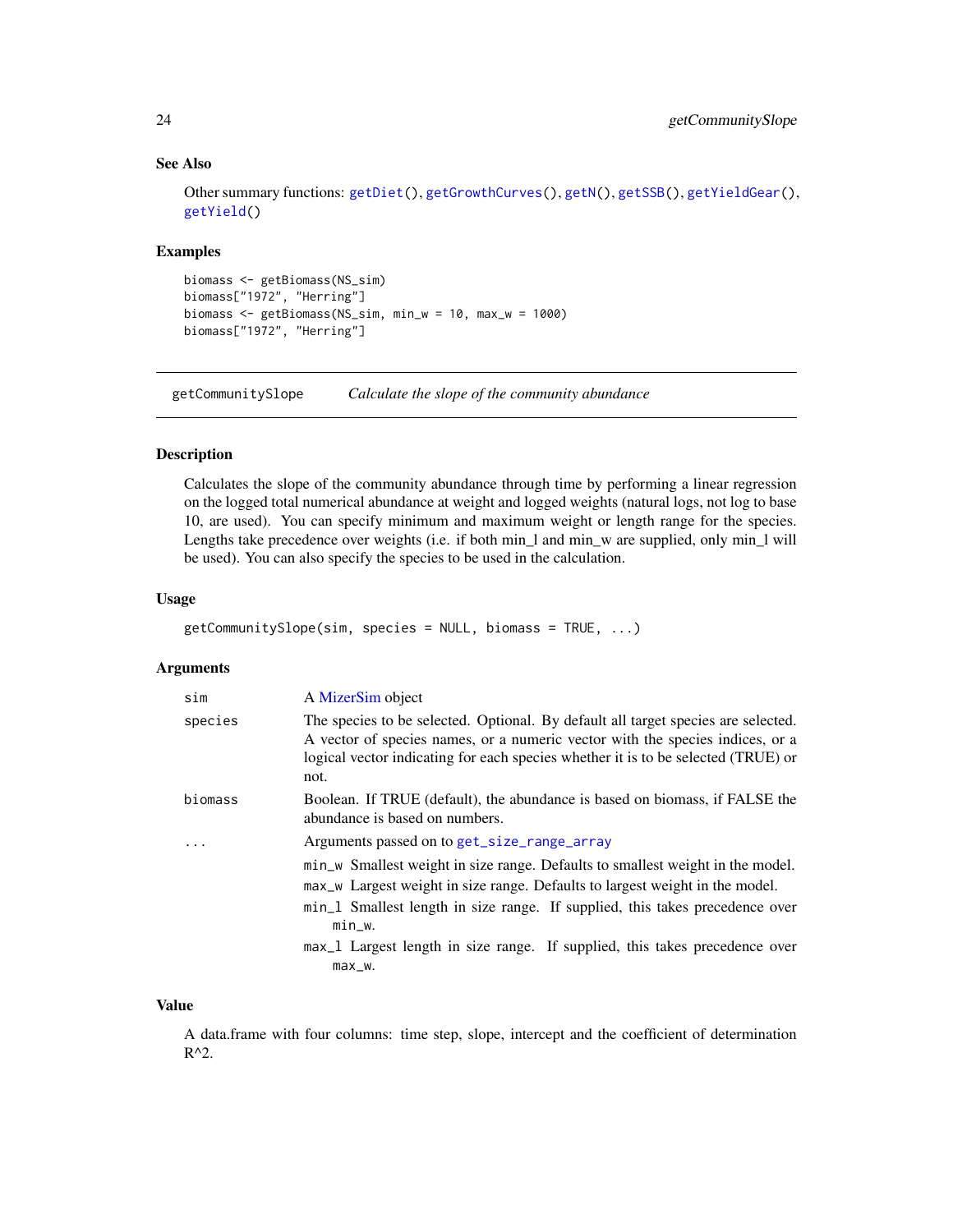# <span id="page-24-0"></span>getComponent 25

#### See Also

Other functions for calculating indicators: [getMeanMaxWeight\(](#page-43-1)), [getMeanWeight\(](#page-44-1)), [getProportionOfLargeFish\(](#page-52-1))

#### Examples

```
# Slope based on biomass, using all species and sizes
slope_biomass <- getCommunitySlope(NS_sim)
slope_biomass[1, ] # in 1976
slope_biomass[idxFinalT(NS_sim), ] # in 2010
# Slope based on numbers, using all species and sizes
slope_numbers <- getCommunitySlope(NS_sim, biomass = FALSE)
slope_numbers[1, ] # in 1976
# Slope based on biomass, using all species and sizes between 10g and 1000g
slope_biomass <- getCommunitySlope(NS_sim, min_w = 10, max_w = 1000)
slope_biomass[1, ] # in 1976
# Slope based on biomass, using only demersal species and
# sizes between 10g and 1000g
dem_species <- c("Dab","Whiting", "Sole", "Gurnard", "Plaice",
                 "Haddock", "Cod", "Saithe")
slope_biomass <- getCommunitySlope(NS_sim, species = dem_species,
                                   min_w = 10, max_w = 1000slope_biomass[1, ] # in 1976
```
getComponent *Get information about other ecosystem components*

#### Description

Get information about other ecosystem components

#### Usage

getComponent(params, component)

#### Arguments

| A MizerParams object                                                                         |
|----------------------------------------------------------------------------------------------|
| Name of the component of interest. If missing, a list of all components will be<br>returned. |
|                                                                                              |

# Value

A list with the entries initial\_value, dynamics\_fun, encounter\_fun, mort\_fun, component\_params for the requested component. If the requested component does not exist, NULL is returned. If no component argument is given, then a list of lists for all components is returned.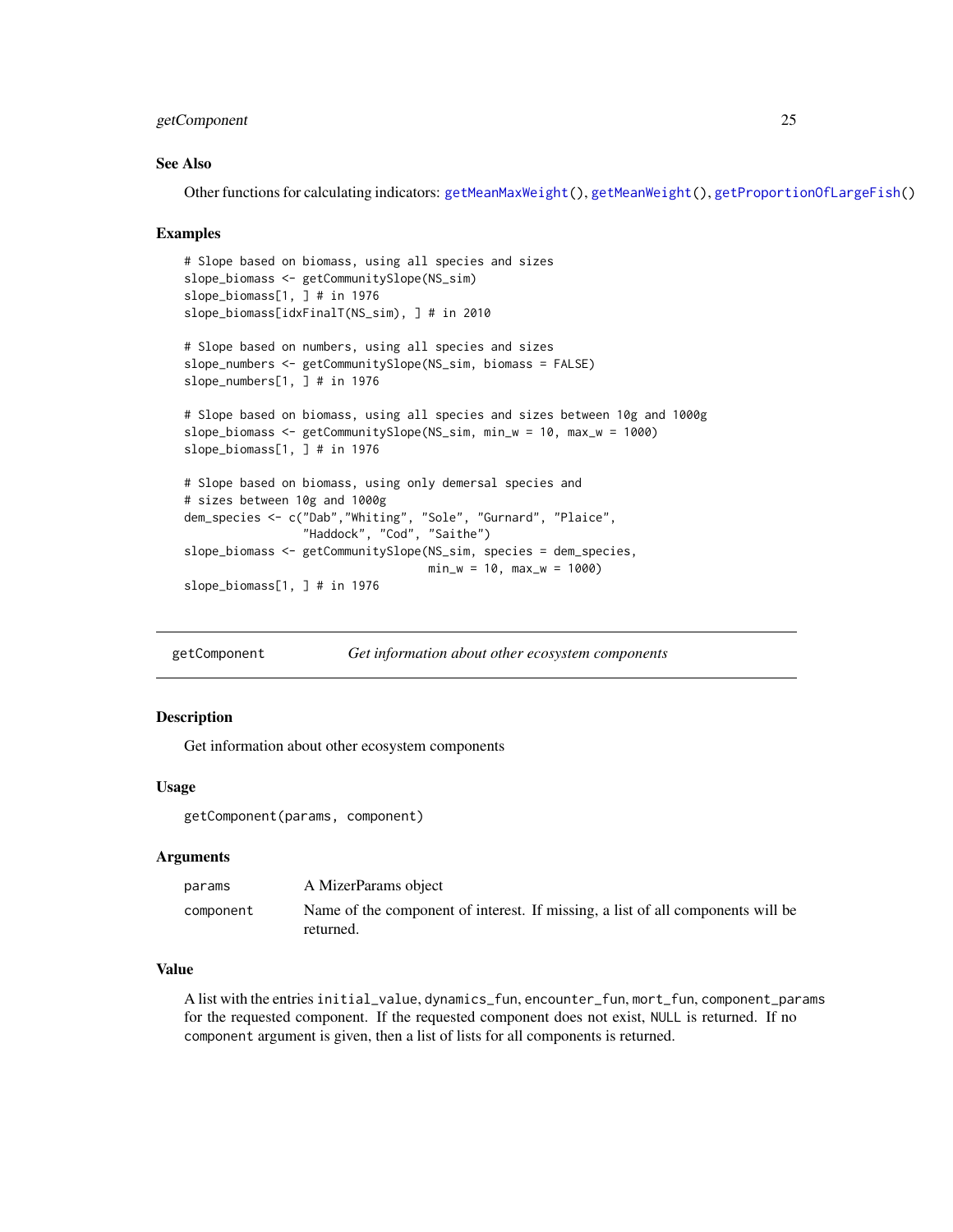# <span id="page-25-0"></span>getCriticalFeedingLevel

*Get critical feeding level*

# Description

The critical feeding level is the feeding level at which the food intake is just high enough to cover the metabolic costs, with nothing left over for growth or reproduction.

### Usage

getCriticalFeedingLevel(params)

#### Arguments

params A MizerParams object

# Value

A matrix (species x size) with the critical feeding level

<span id="page-25-1"></span>getDiet *Get diet of predator at size, resolved by prey species*

# Description

Calculates the rate at which a predator of a particular species and size consumes biomass of each prey species and resource. The diet has units of grams/year.

# Usage

```
getDiet(
 params,
  n = initialN(params),
  n_pp = initialNResource(params),
  n_other = initialNOther(params),
  proportion = TRUE
)
```
# Arguments

| params     | A MizerParams object                                                              |
|------------|-----------------------------------------------------------------------------------|
| n          | A matrix of species abundances (species x size).                                  |
| $n$ pp     | A vector of the resource abundance by size                                        |
| n_other    | A list of abundances for other dynamical components of the ecosystem              |
| proportion | If TRUE (default) the function returns the diet as a proportion of the total con- |
|            | sumption rate. If FALSE it returns the consumption rate in grams per year.        |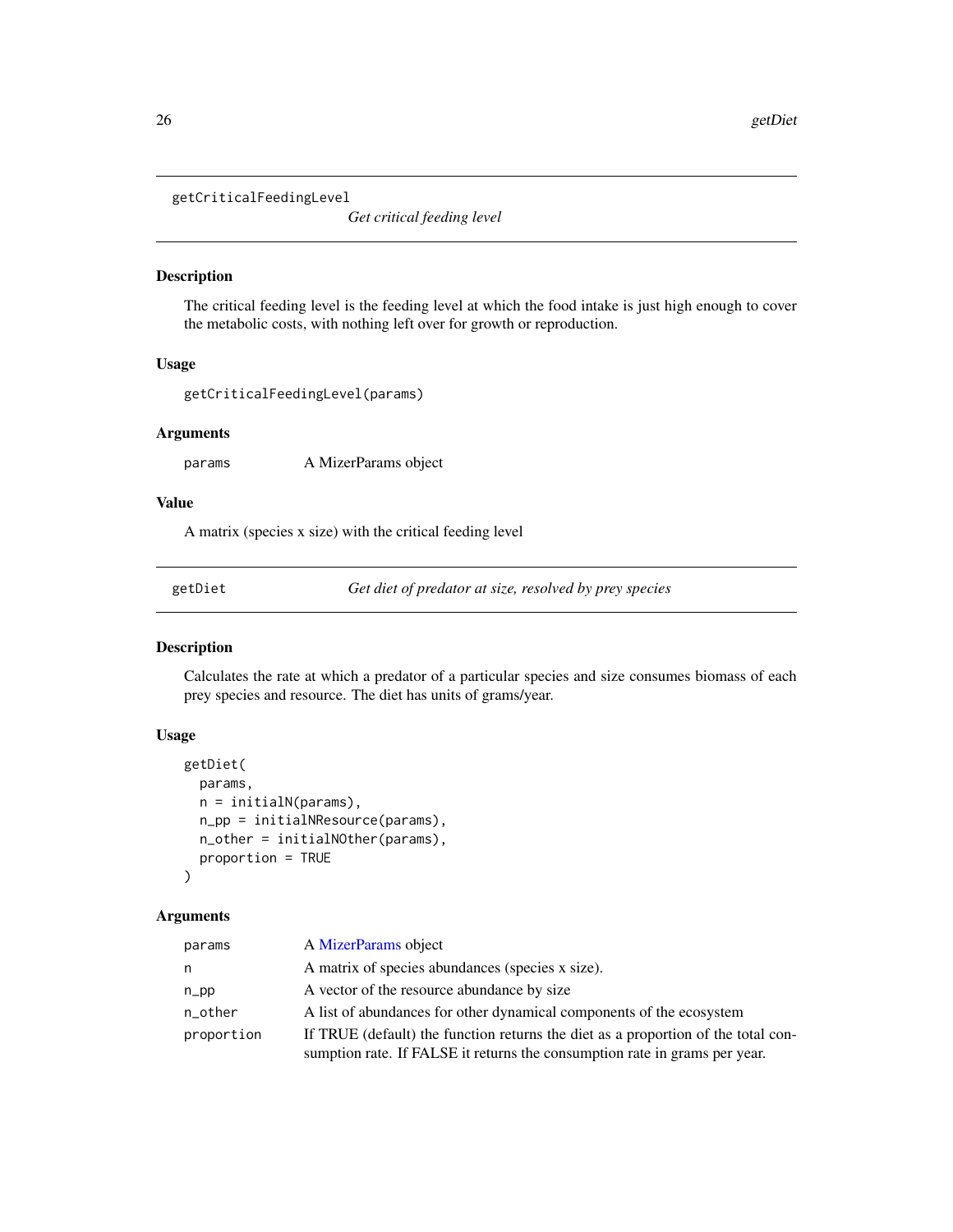#### <span id="page-26-0"></span>getEffort 27

#### Details

Returns the rates  $D_{ij}(w)$  at which a predator of species i and size w consumes biomass from prey species j. This is calculated from the predation kernel  $\phi_i(w, w_p)$ , the search volume  $\gamma_i(w)$ , the feeding level  $f_i(w)$ , the species interaction matrix  $\theta_{ij}$  and the prey abundance density  $N_i(w_p)$ :

$$
D_{ij}(w, w_p) = (1 - f_i(w))\gamma_i(w)\theta_{ij} \int N_j(w_p)\phi_i(w, w_p)w_p dw_p.
$$

The prey index  $j$  runs over all species and the resource. It also runs over any extra ecosystem components in your model for which you have defined an encounter rate function. This encounter rate is multiplied by  $1-f_i(w)$  to give the rate of consumption of biomass from these extra components.

This function performs the same integration as [getEncounter\(\)](#page-28-1) but does not aggregate over prey species, and multiplies by  $1-f_i(w)$  to get the consumed biomass rather than the available biomass. Outside the range of sizes for a predator species the returned rate is zero.

#### Value

An array (predator species x predator size x (prey species + resource + other components) )

# See Also

#### [plotDiet\(\)](#page-125-1)

Other summary functions: [getBiomass\(](#page-22-1)), [getGrowthCurves\(](#page-39-1)), [getN\(](#page-46-1)), [getSSB\(](#page-59-1)), [getYieldGear\(](#page-61-1)), [getYield\(](#page-60-1))

#### Examples

diet <- getDiet(NS\_params) str(diet)

getEffort *Fishing effort used in simulation*

#### **Description**

Note that the array returned may not be exactly the same as the effort argument that was passed in to project(). This is because only the saved effort is stored (the frequency of saving is determined by the argument t\_save).

#### Usage

getEffort(sim)

#### Arguments

sim A MizerSim object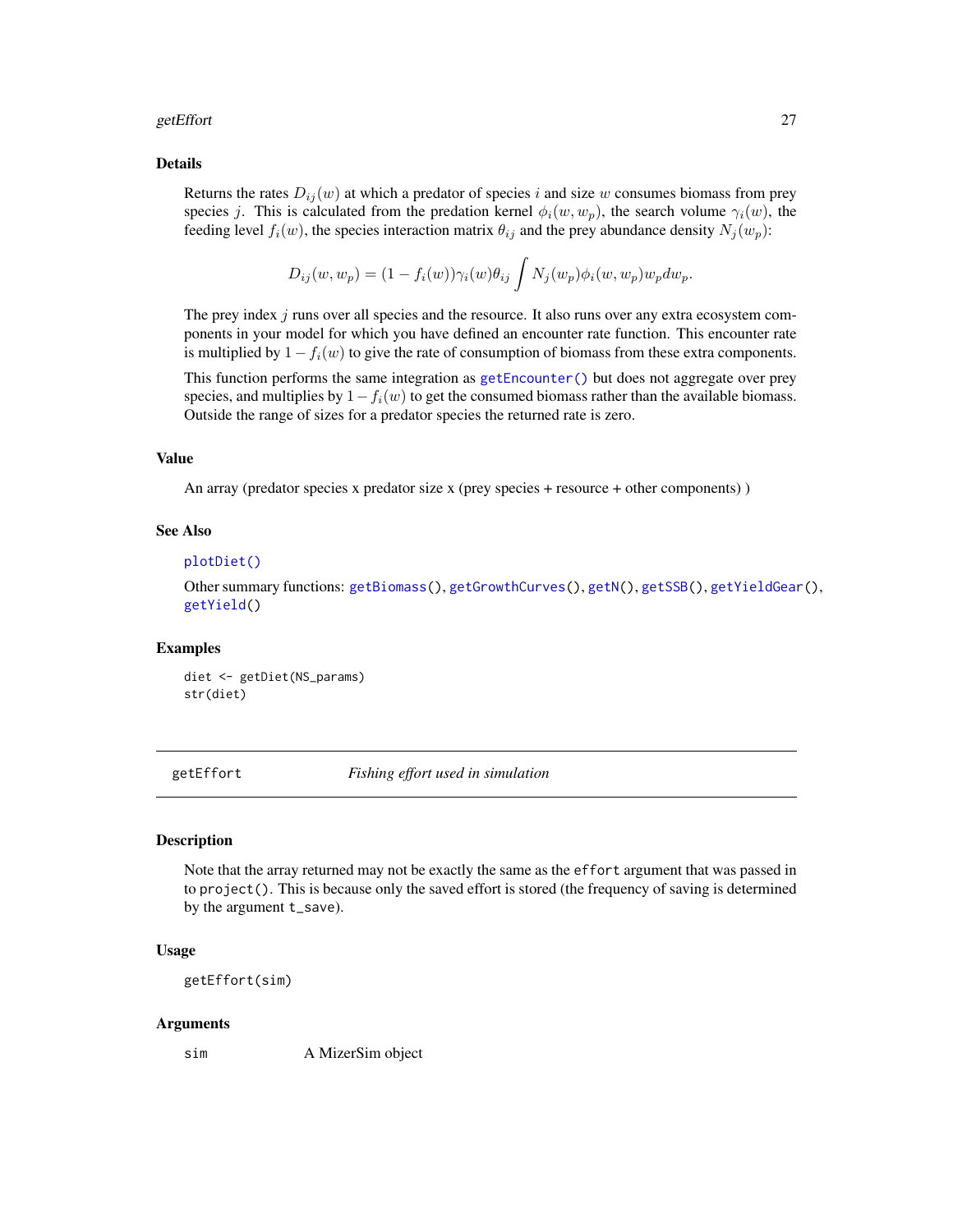#### <span id="page-27-0"></span>Value

An array (time x gear) that contains the fishing effort by time and gear.

# Examples

str(getEffort(NS\_sim))

<span id="page-27-1"></span>getEGrowth *Get energy rate available for growth*

#### Description

Calculates the energy rate  $g_i(w)$  (grams/year) available by species and size for growth after metabolism, movement and reproduction have been accounted for.

# Usage

```
getEGrowth(
  params,
 n = initialN(params),
  n_pp = initialNResource(params),
  n_other = initialNOther(params),
  t = 0,
  ...
\lambda
```
# Arguments

| params  | A MizerParams object                                                                                                                                |
|---------|-----------------------------------------------------------------------------------------------------------------------------------------------------|
| n       | A matrix of species abundances (species x size).                                                                                                    |
| $n$ _pp | A vector of the resource abundance by size                                                                                                          |
| n_other | A list of abundances for other dynamical components of the ecosystem                                                                                |
| t       | The time for which to do the calculation (Not used by standard mizer rate func-<br>tions but useful for extensions with time-dependent parameters.) |
|         | Unused                                                                                                                                              |

#### Value

A two dimensional array (prey species x prey size)

# Your own growth rate function

By default [getEGrowth\(\)](#page-27-1) calls [mizerEGrowth\(\)](#page-76-1). However you can replace this with your own alternative growth rate function. If your function is called "myEGrowth" then you register it in a MizerParams object params with

params <- setRateFunction(params, "EGrowth", "myEGrowth")

Your function will then be called instead of [mizerEGrowth\(\)](#page-76-1), with the same arguments.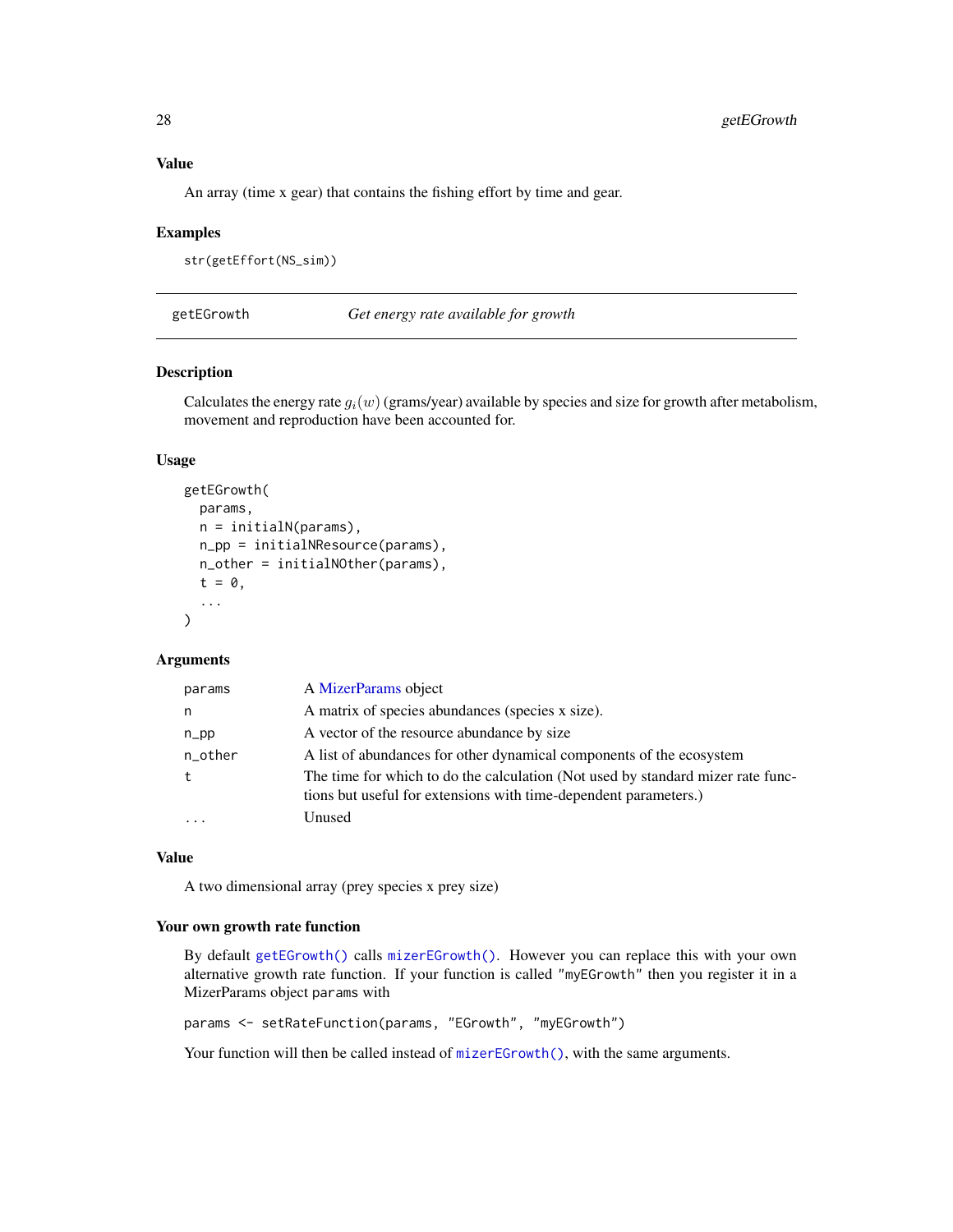# <span id="page-28-0"></span>getEncounter 29

# See Also

[getERepro\(\)](#page-30-1), [getEReproAndGrowth\(\)](#page-31-1)

```
Other rate functions: getEReproAndGrowth(), getERepro(), getEncounter(), getFMortGear(),
getFMort(), getFeedingLevel(), getMort(), getPredMort(), getPredRate(), getRDD(), getRDI(),
getRates(), getResourceMort()
```
# Examples

```
## Not run:
params <- NS_params
# Project with constant fishing effort for all gears for 20 time steps
sim \le project(params, t_max = 20, effort = 0.5)
# Get the energy at a particular time step
getEGrowth(params, n = N(sim)[15, , ], n(pp = NResource(sim)[15, ], t = 15)## End(Not run)
```
<span id="page-28-1"></span>getEncounter *Get encounter rate*

# Description

Returns the rate at which a predator of species  $i$  and weight  $w$  encounters food (grams/year).

# Usage

```
getEncounter(
 params,
 n = initialN(params),
 n_pp = initialNResource(params),
 n_other = initialNOther(params),
  t = 0,
  ...
)
```
## Arguments

| params  | A MizerParams object                                                                                                                                |
|---------|-----------------------------------------------------------------------------------------------------------------------------------------------------|
| n       | A matrix of species abundances (species x size).                                                                                                    |
| $n$ _pp | A vector of the resource abundance by size                                                                                                          |
| n_other | A list of abundances for other dynamical components of the ecosystem                                                                                |
| t       | The time for which to do the calculation (Not used by standard mizer rate func-<br>tions but useful for extensions with time-dependent parameters.) |
|         | Unused                                                                                                                                              |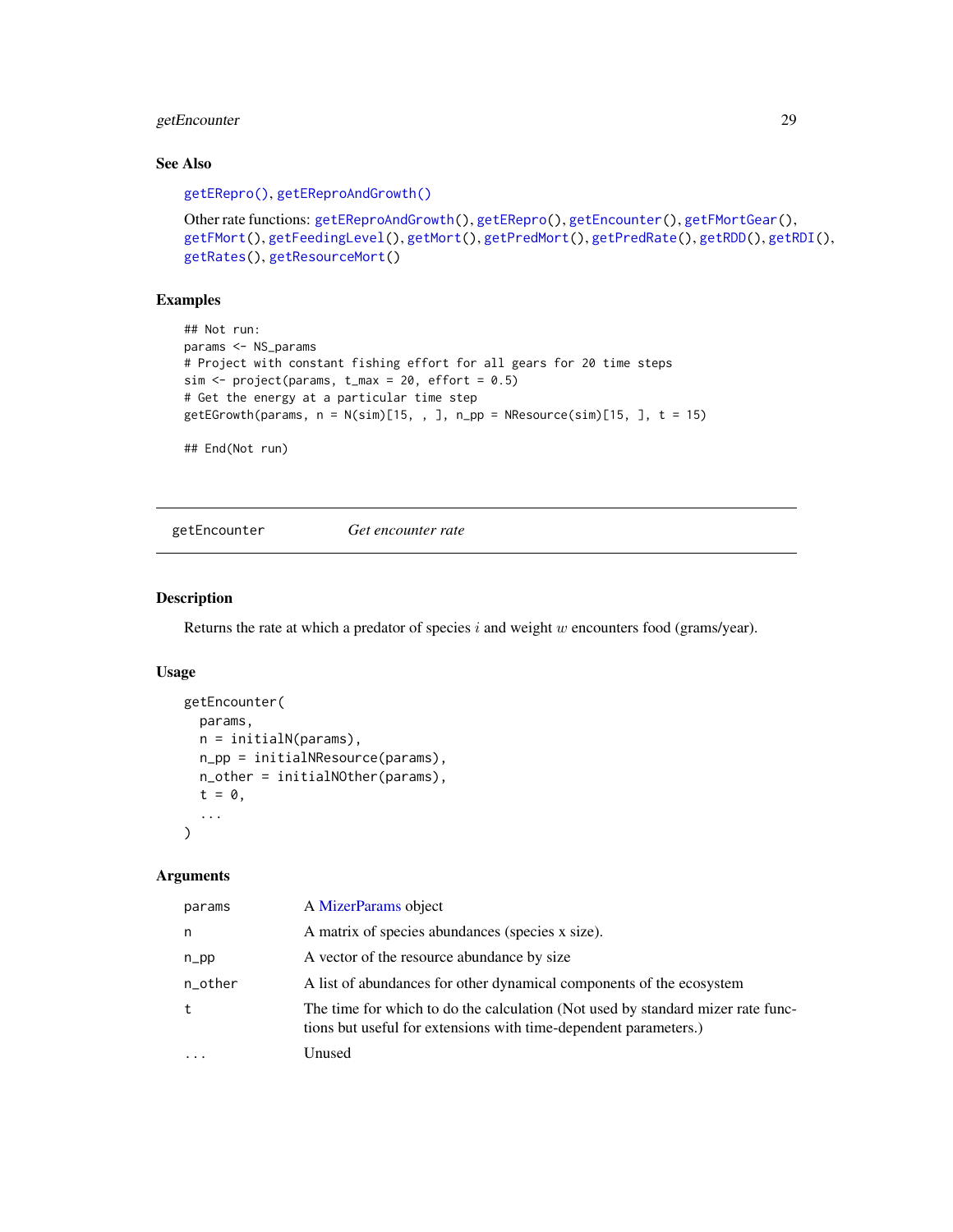#### Value

A named two dimensional array (predator species x predator size) with the encounter rates.

# Predation encounter

The encounter rate  $E_i(w)$  at which a predator of species i and weight w encounters food has contributions from the encounter of fish prey and of resource. This is determined by summing over all prey species and the resource spectrum and then integrating over all prey sizes  $w_p$ , weighted by predation kernel  $\phi(w, w_p)$ :

$$
E_i(w) = \gamma_i(w) \int \left( \theta_{ip} N_R(w_p) + \sum_j \theta_{ij} N_j(w_p) \right) \phi_i(w, w_p) w_p dw_p.
$$

Here  $N_i(w)$  is the abundance density of species j and  $N_R(w)$  is the abundance density of resource. The overall prefactor  $\gamma_i(w)$  determines the predation power of the predator. It could be interpreted as a search volume and is set with the [setSearchVolume\(\)](#page-190-1) function. The predation kernel  $\phi(w, w_p)$  is set with the [setPredKernel\(\)](#page-179-1) function. The species interaction matrix  $\theta_{ij}$  is set with [setInteraction\(\)](#page-165-1) and the resource interaction vector  $\theta_{ip}$  is taken from the interaction\_resource column in params@species\_params.

# Details

The encounter rate is multiplied by  $1 - f_0$  to obtain the consumption rate, where  $f_0$  is the feeding level calculated with [getFeedingLevel\(\)](#page-34-1). This is used by the [project\(\)](#page-143-1) function for performing simulations.

The function returns values also for sizes outside the size-range of the species. These values should not be used, as they are meaningless.

If your model contains additional components that you added with [setComponent\(\)](#page-159-1) and for which you specified an encounter\_fun function then the encounters of these components will be included in the returned value.

#### Your own encounter function

By default [getEncounter\(\)](#page-28-1) calls [mizerEncounter\(\)](#page-77-1). However you can replace this with your own alternative encounter function. If your function is called "myEncounter" then you register it in a MizerParams object params with

params <- setRateFunction(params, "Encounter", "myEncounter")

Your function will then be called instead of [mizerEncounter\(\)](#page-77-1), with the same arguments.

#### See Also

```
Other rate functions: getEGrowth(), getEReproAndGrowth(), getERepro(), getFMortGear(),
getFMort(), getFeedingLevel(), getMort(), getPredMort(), getPredRate(), getRDD(), getRDI(),
getRates(), getResourceMort()
```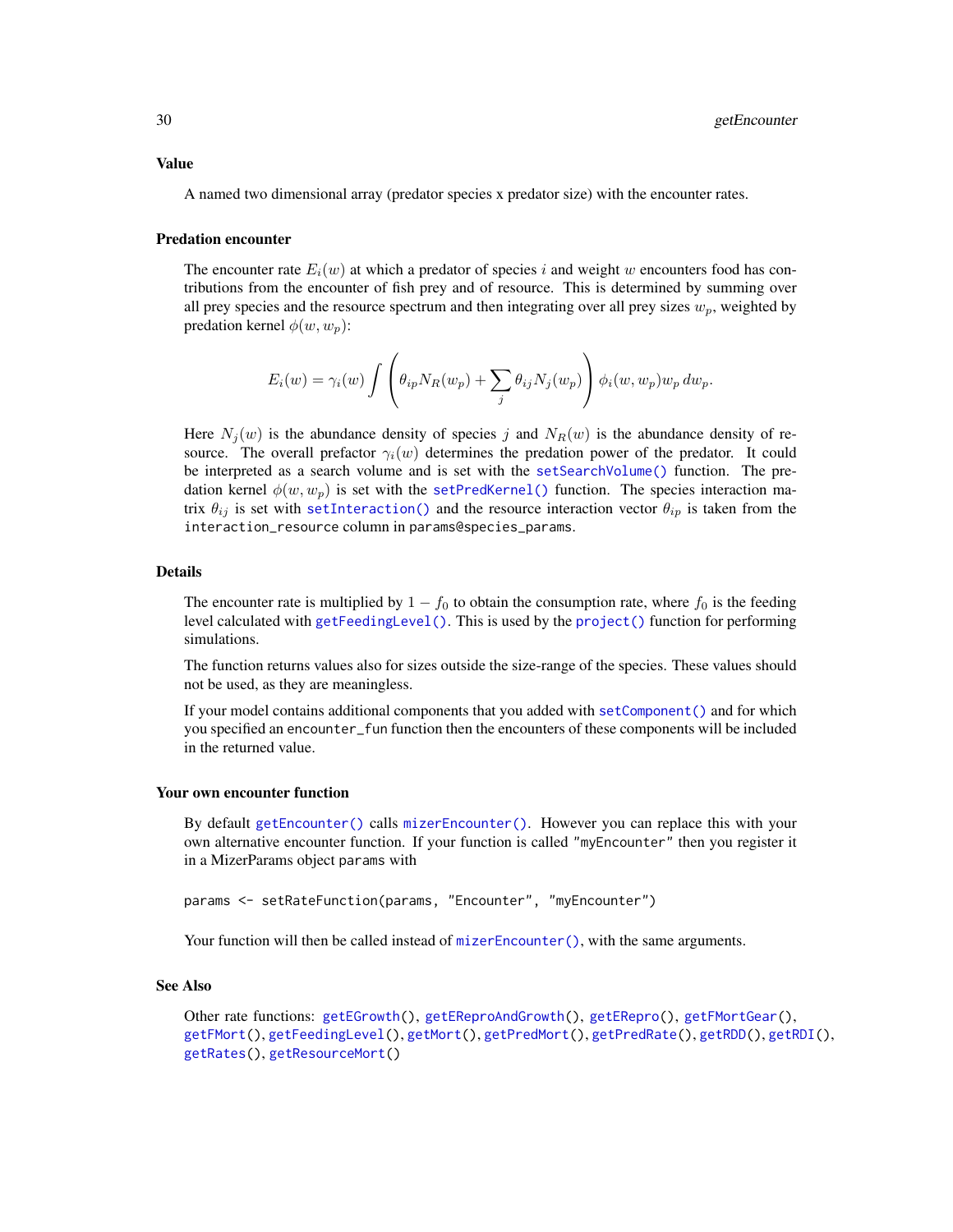# <span id="page-30-0"></span>getERepro 31

# Examples

```
encounter <- getEncounter(NS_params)
str(encounter)
```
#### <span id="page-30-1"></span>getERepro *Get energy rate available for reproduction*

# Description

Calculates the energy rate (grams/year) available for reproduction after growth and metabolism have been accounted for.

#### Usage

```
getERepro(
 params,
 n = initialN(params),
 n_pp = initialNResource(params),
  n_other = initialNOther(params),
  t = 0,
  ...
)
```
#### Arguments

| params    | A MizerParams object                                                                                                                                |
|-----------|-----------------------------------------------------------------------------------------------------------------------------------------------------|
| n         | A matrix of species abundances (species x size).                                                                                                    |
| $n$ _pp   | A vector of the resource abundance by size                                                                                                          |
| n_other   | A list of abundances for other dynamical components of the ecosystem                                                                                |
| t         | The time for which to do the calculation (Not used by standard mizer rate func-<br>tions but useful for extensions with time-dependent parameters.) |
| $\ddotsc$ | Unused                                                                                                                                              |

#### Value

A two dimensional array (prey species x prey size) holding

 $\psi_i(w)E_{r,i}(w)$ 

where  $E_{r,i}(w)$  is the rate at which energy becomes available for growth and reproduction, calculated with [getEReproAndGrowth\(\)](#page-31-1), and  $\psi_i(w)$  is the proportion of this energy that is used for reproduction. This proportion is taken from the params object and is set with [setReproduction\(\)](#page-183-1).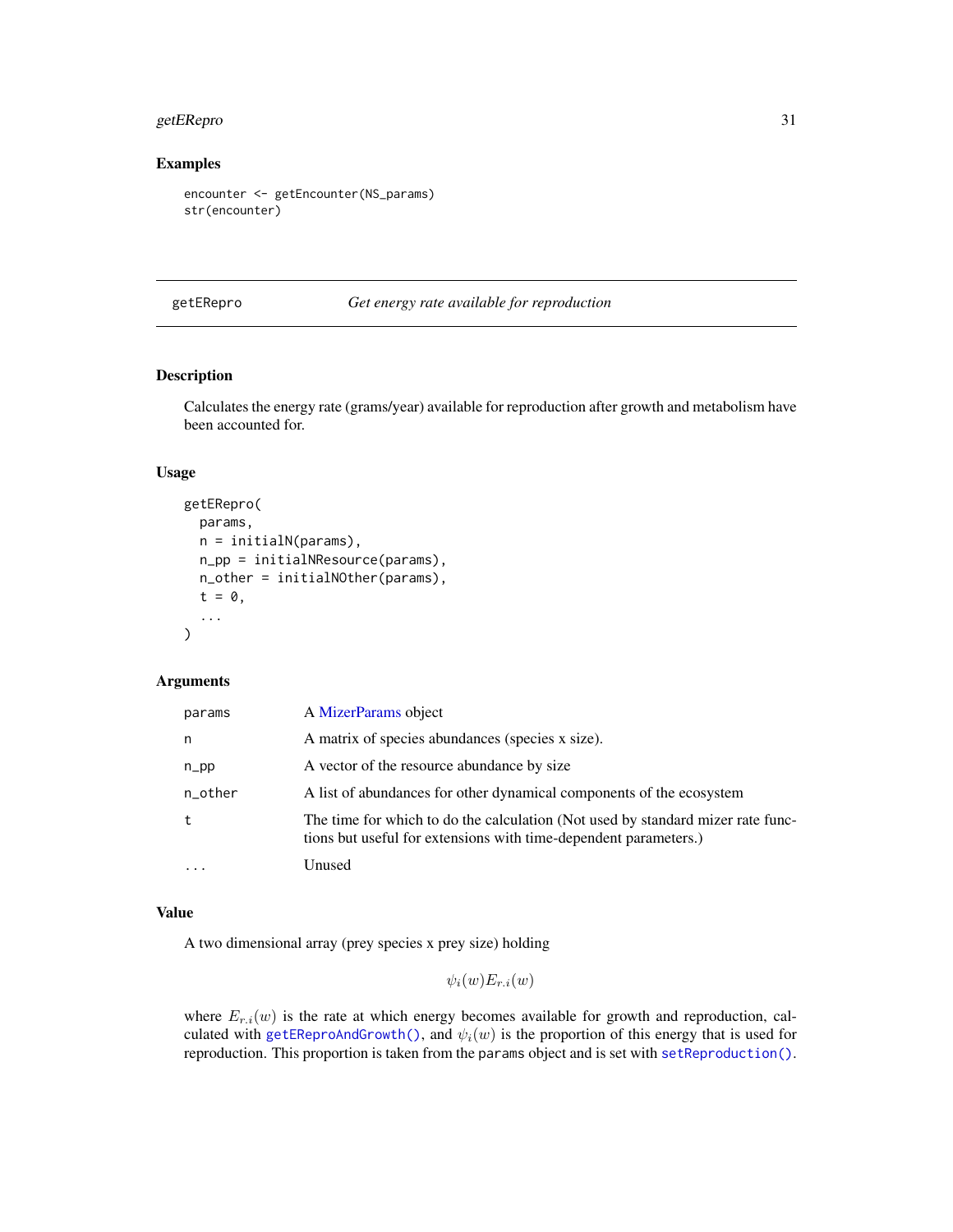#### <span id="page-31-0"></span>Your own reproduction rate function

By default [getERepro\(\)](#page-30-1) calls [mizerERepro\(\)](#page-79-1). However you can replace this with your own alternative reproduction rate function. If your function is called "myERepro" then you register it in a MizerParams object params with

params <- setRateFunction(params, "ERepro", "myERepro")

Your function will then be called instead of [mizerERepro\(\)](#page-79-1), with the same arguments.

#### See Also

```
Other rate functions: getEGrowth(), getEReproAndGrowth(), getEncounter(), getFMortGear(),
getFMort(), getFeedingLevel(), getMort(), getPredMort(), getPredRate(), getRDD(), getRDI(),
getRates(), getResourceMort()
```
#### Examples

```
## Not run:
params <- NS_params
# Project with constant fishing effort for all gears for 20 time steps
sim < project(params, t_{max} = 20, effort = 0.5)
# Get the energy at a particular time step
getERepro(params, n = N(sim)[15, , ], n(pp = NResource(sim)[15, ], t = 15)## End(Not run)
```
<span id="page-31-1"></span>getEReproAndGrowth *Get energy rate available for reproduction and growth*

# Description

Calculates the energy rate  $E_{r,i}(w)$  (grams/year) available for reproduction and growth after metabolism and movement have been accounted for.

```
getEReproAndGrowth(
 params,
  n = initialN(params),
  n_pp = initialNResource(params),
  n_other = initialNOther(params),
  t = 0,
  ...
)
```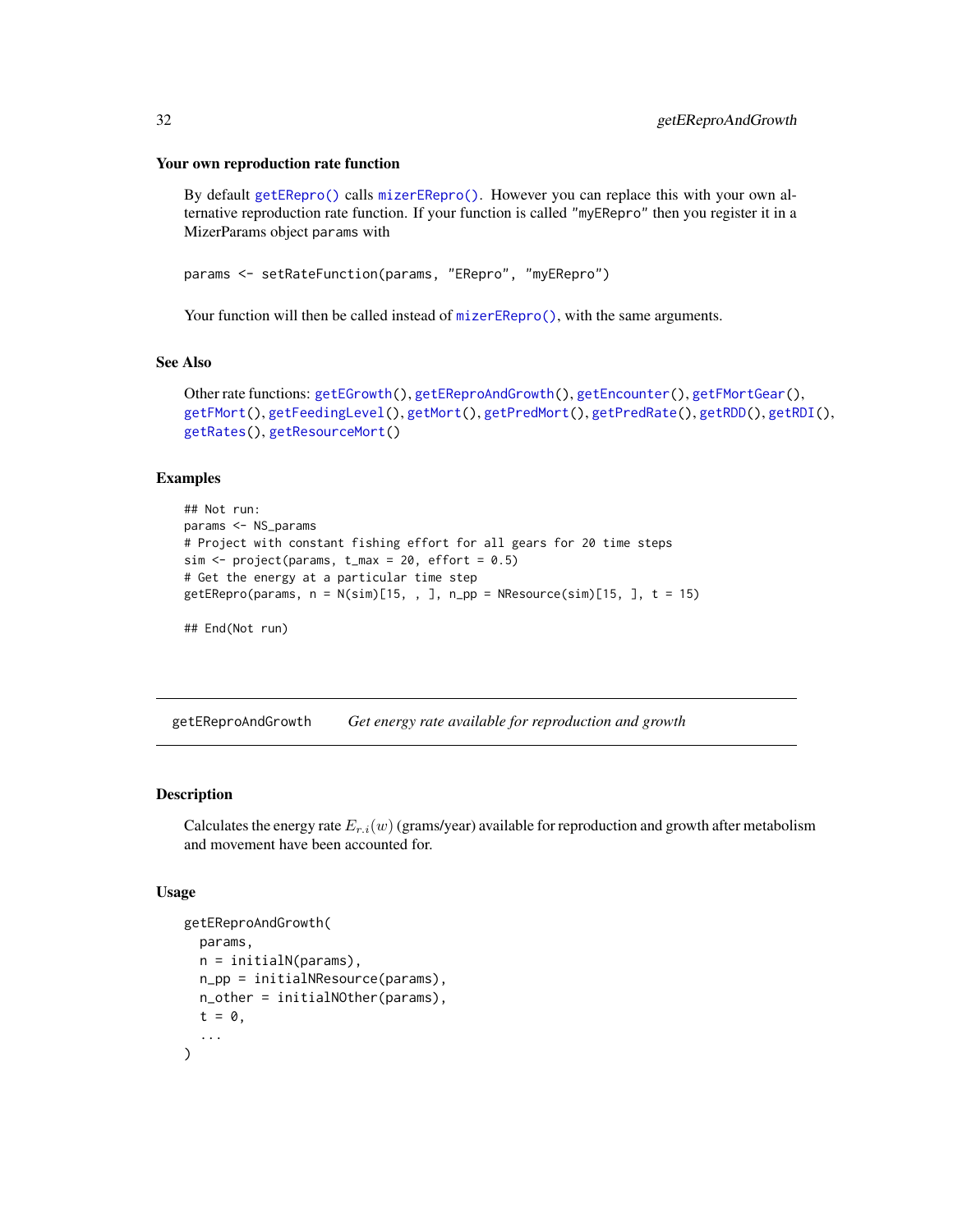#### **Arguments**

| params                  | A MizerParams object                                                                                                                                |
|-------------------------|-----------------------------------------------------------------------------------------------------------------------------------------------------|
| n                       | A matrix of species abundances (species x size).                                                                                                    |
| $n$ _pp                 | A vector of the resource abundance by size                                                                                                          |
| n_other                 | A list of abundances for other dynamical components of the ecosystem                                                                                |
| t                       | The time for which to do the calculation (Not used by standard mizer rate func-<br>tions but useful for extensions with time-dependent parameters.) |
| $\cdot$ $\cdot$ $\cdot$ | Unused                                                                                                                                              |

# Value

A two dimensional array (species x size) holding

 $E_{r.i}(w) = \max(0, \alpha_i \, (1 - \texttt{feeding\_level}_i(w))$  encounte $\mathbf{r}_i(w) - \texttt{metab}_i(w)).$ 

Due to the form of the feeding level, calculated by [getFeedingLevel\(\)](#page-34-1), this can also be expressed as

$$
E_{r.i}(w) = \max(0, \alpha_i \text{ feeding\_level}_i(w) h_i(w) - \text{meta}_i(w))
$$

where  $h_i$  is the maximum intake rate, set with [setMaxIntakeRate\(\)](#page-167-1). The assimilation rate  $\alpha_i$  is taken from the species parameter data frame in params. The metabolic rate metab is taken from params and set with [setMetabolicRate\(\)](#page-168-1).

The return value can be negative, which means that the energy intake does not cover the cost of metabolism and movement.

#### Your own energy rate function

By default [getEReproAndGrowth\(\)](#page-31-1) calls [mizerEReproAndGrowth\(\)](#page-80-1). However you can replace this with your own alternative energy rate function. If your function is called "myEReproAndGrowth" then you register it in a MizerParams object params with

```
params <- setRateFunction(params, "EReproAndGrowth", "myEReproAndGrowth")
```
Your function will then be called instead of [mizerEReproAndGrowth\(\)](#page-80-1), with the same arguments.

#### See Also

The part of this energy rate that is invested into growth is calculated with [getEGrowth\(\)](#page-27-1) and the part that is invested into reproduction is calculated with [getERepro\(\)](#page-30-1).

Other rate functions: [getEGrowth\(](#page-27-1)), [getERepro\(](#page-30-1)), [getEncounter\(](#page-28-1)), [getFMortGear\(](#page-37-1)), [getFMort\(](#page-36-1)), [getFeedingLevel\(](#page-34-1)), [getMort\(](#page-45-1)), [getPredMort\(](#page-49-1)), [getPredRate\(](#page-50-1)), [getRDD\(](#page-54-1)), [getRDI\(](#page-56-1)), [getRates\(](#page-53-1)), [getResourceMort\(](#page-58-1))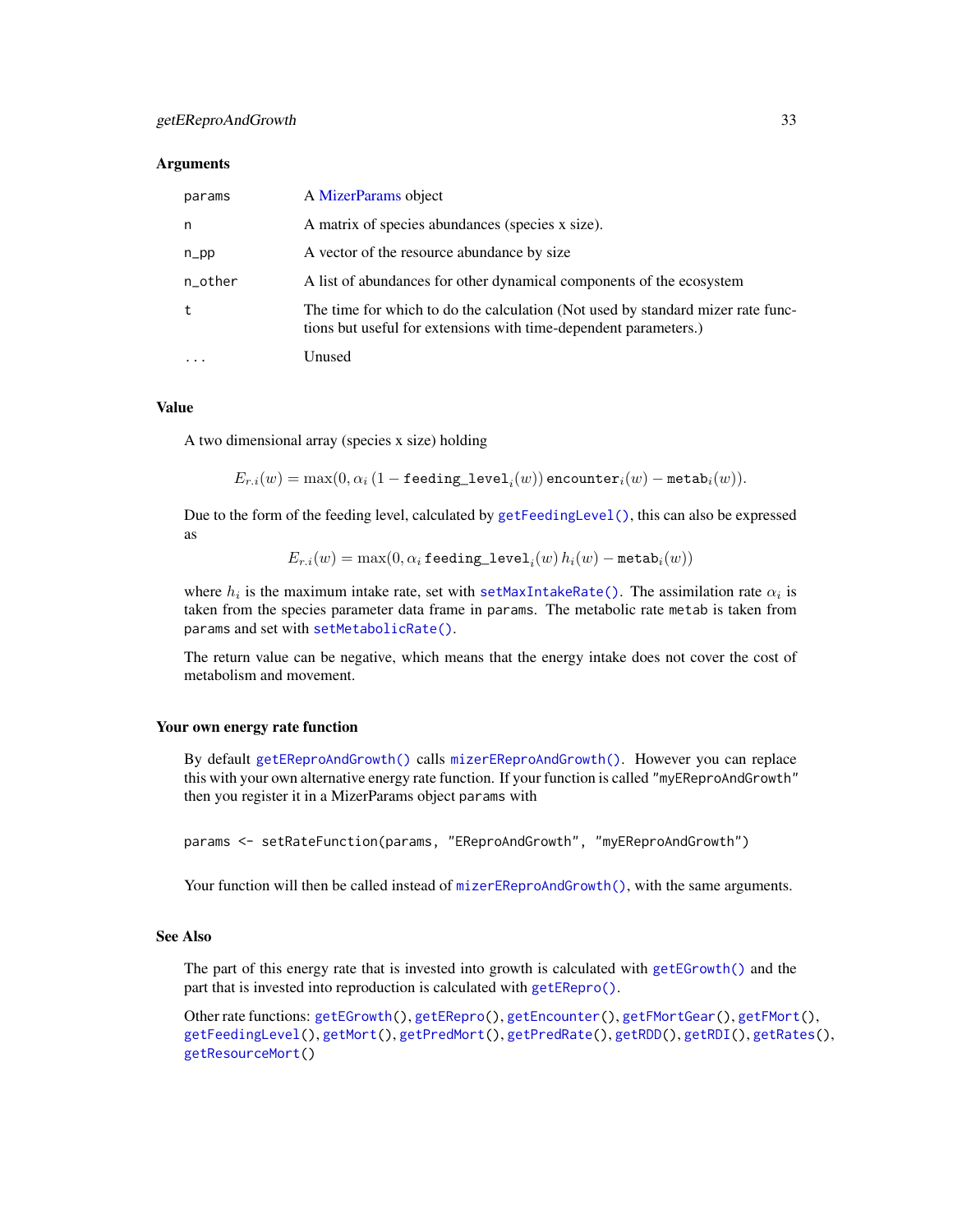# Examples

```
## Not run:
params <- NS_params
# Project with constant fishing effort for all gears for 20 time steps
sim \le- project(params, t_max = 20, effort = 0.5)
# Get the energy at a particular time step
getEReproAndGrowth(params, n = N(sim)[15, , ],
                   n\_pp = NResource(sim)[15, ], t = 15)
```
## End(Not run)

getESpawning *Alias for* getERepro()

# Description

[Deprecated] An alias provided for backward compatibility with mizer version <= 1.0

# Usage

```
getESpawning(
 params,
 n = initialN(params),
  n_pp = initialNResource(params),
 n_other = initialNOther(params),
  t = 0,
  ...
\lambda
```
## Arguments

| params  | A MizerParams object                                                                                                                                |
|---------|-----------------------------------------------------------------------------------------------------------------------------------------------------|
| n       | A matrix of species abundances (species x size).                                                                                                    |
| $n$ _pp | A vector of the resource abundance by size                                                                                                          |
| n_other | A list of abundances for other dynamical components of the ecosystem                                                                                |
| t       | The time for which to do the calculation (Not used by standard mizer rate func-<br>tions but useful for extensions with time-dependent parameters.) |
|         | Unused                                                                                                                                              |

# Value

A two dimensional array (prey species x prey size) holding

 $\psi_i(w)E_{r,i}(w)$ 

where  $E_{r,i}(w)$  is the rate at which energy becomes available for growth and reproduction, calculated with [getEReproAndGrowth\(\)](#page-31-1), and  $\psi_i(w)$  is the proportion of this energy that is used for reproduction. This proportion is taken from the params object and is set with [setReproduction\(\)](#page-183-1).

<span id="page-33-0"></span>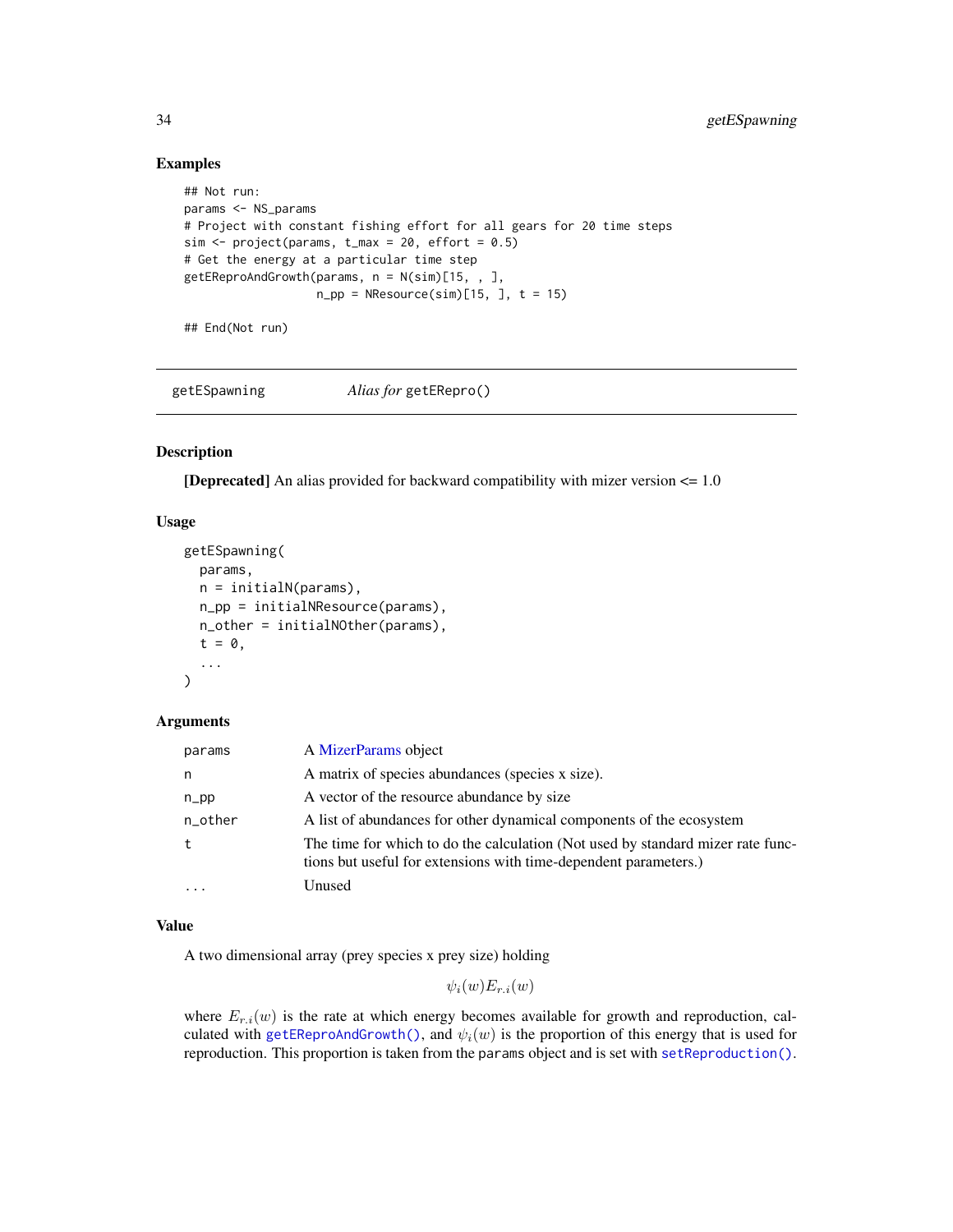# <span id="page-34-0"></span>getFeedingLevel 35

#### Your own reproduction rate function

By default [getERepro\(\)](#page-30-1) calls [mizerERepro\(\)](#page-79-1). However you can replace this with your own alternative reproduction rate function. If your function is called "myERepro" then you register it in a MizerParams object params with

```
params <- setRateFunction(params, "ERepro", "myERepro")
```
Your function will then be called instead of [mizerERepro\(\)](#page-79-1), with the same arguments.

# See Also

```
Other rate functions: getEGrowth(), getEReproAndGrowth(), getEncounter(), getFMortGear(),
getFMort(), getFeedingLevel(), getMort(), getPredMort(), getPredRate(), getRDD(), getRDI(),
getRates(), getResourceMort()
```
# Examples

```
## Not run:
params <- NS_params
# Project with constant fishing effort for all gears for 20 time steps
sim < project(params, t_{max} = 20, effort = 0.5)
# Get the energy at a particular time step
getERepro(params, n = N(sim)[15, , ], n(pp = NResource(sim)[15, ], t = 15)
```
## End(Not run)

<span id="page-34-1"></span>getFeedingLevel *Get feeding level*

#### **Description**

Returns the feeding level. By default this function uses [mizerFeedingLevel\(\)](#page-81-1) to calculate the feeding level, but this can be overruled via [setRateFunction\(\)](#page-181-1).

#### Usage

```
getFeedingLevel(object, n, n_pp, n_other, time_range, drop = FALSE, ...)
```
# Arguments

| object     | A MizerParams object or a MizerSim object                                                                                                                                    |
|------------|------------------------------------------------------------------------------------------------------------------------------------------------------------------------------|
| n          | A matrix of species abundances (species x size).                                                                                                                             |
| $n$ _pp    | A vector of the resource abundance by size                                                                                                                                   |
| n_other    | A list of abundances for other dynamical components of the ecosystem                                                                                                         |
| time_range | A vector of times. Only the range of times is relevant, i.e., all times between<br>the smallest and largest will be selected. The time_range can be character or<br>numeric. |
| drop       | If TRUE then any dimension of length 1 will be removed from the returned array.                                                                                              |
| $\cdots$   | Unused                                                                                                                                                                       |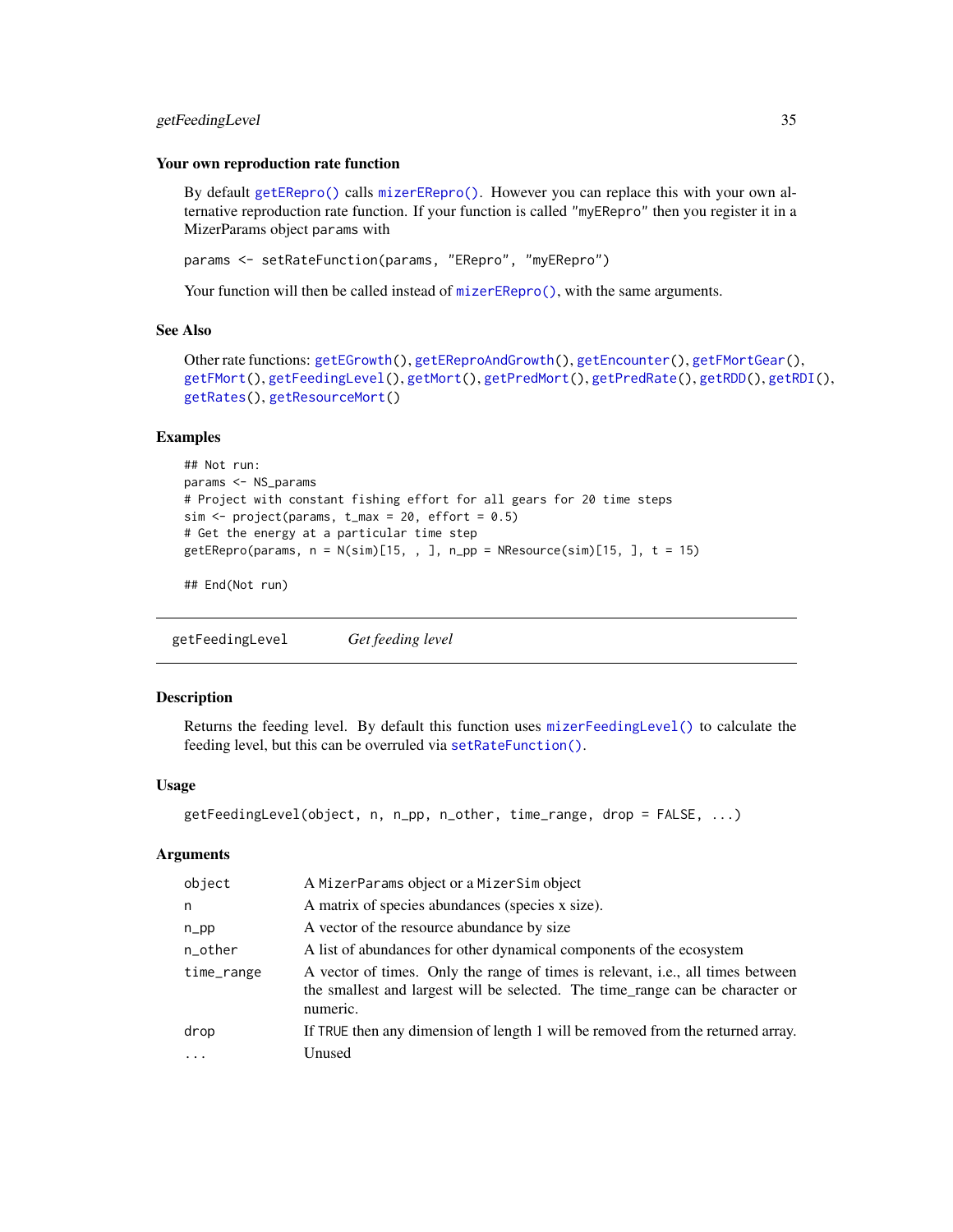If a MizerParams object is passed in, the function returns a two dimensional array (predator species x predator size) based on the abundances also passed in. If a MizerSim object is passed in, the function returns a three dimensional array (time step x predator species x predator size) with the feeding level calculated at every time step in the simulation. If drop = TRUE then the dimension of length 1 will be removed from the returned array.

### Feeding level

The feeding level  $f_i(w)$  is the proportion of its maximum intake rate at which the predator is actually taking in fish. It is calculated from the encounter rate  $E_i$  and the maximum intake rate  $h_i(w)$  as

$$
f_i(w) = \frac{E_i(w)}{E_i(w) + h_i(w)}
$$

.

The encounter rate  $E_i$  is passed as an argument or calculated with getEncounter ( ). The maximum intake rate  $h_i(w)$  is taken from the params object, and is set with [setMaxIntakeRate\(\)](#page-167-1). As a consequence of the above expression for the feeding level,  $1 - f_i(w)$  is the proportion of the food available to it that the predator actually consumes.

#### Your own feeding level function

By default [getFeedingLevel\(\)](#page-34-1) calls [mizerFeedingLevel\(\)](#page-81-1). However you can replace this with your own alternative feeding level function. If your function is called "myFeedingLevel" then you register it in a MizerParams object params with

```
params <- setRateFunction(params, "FeedingLevel", "myFeedingLevel")
```
Your function will then be called instead of [mizerFeedingLevel\(\)](#page-81-1), with the same arguments.

# See Also

```
Other rate functions: getEGrowth(), getEReproAndGrowth(), getERepro(), getEncounter(),
getFMortGear(), getFMort(), getMort(), getPredMort(), getPredRate(), getRDD(), getRDI(),
getRates(), getResourceMort()
```
# Examples

```
## Not run:
params <- NS_params
# Get initial feeding level
fl <- getFeedingLevel(params)
# Project with constant fishing effort for all gears for 20 time steps
sim < project(params, t_max = 20, effort = 0.5)
# Get the feeding level at all saved time steps
fl <- getFeedingLevel(sim)
# Get the feeding level for years 15 - 20
fl <- getFeedingLevel(sim, time_range = c(15, 20))
```
## End(Not run)

# Value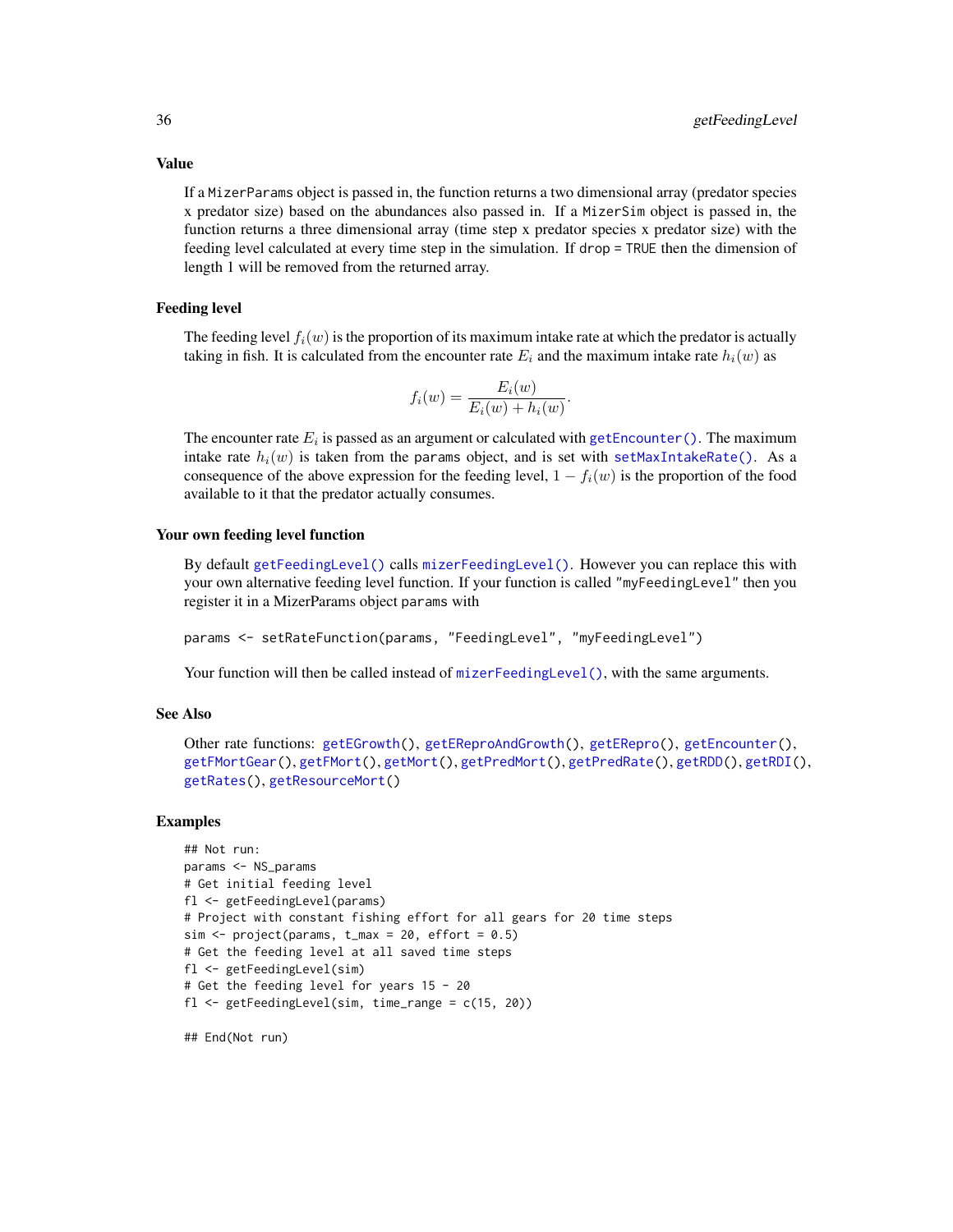<span id="page-36-0"></span>getFMort *Get the total fishing mortality rate from all fishing gears by time, species and size.*

# **Description**

Calculates the total fishing mortality (in units 1/year) from all gears by species and size and possibly time.

#### Usage

getFMort(object, effort, time\_range, drop = TRUE)

## Arguments

| object     | A MizerParams object or a MizerSim object                                                                                                                                                                                                   |
|------------|---------------------------------------------------------------------------------------------------------------------------------------------------------------------------------------------------------------------------------------------|
| effort     | The effort of each fishing gear. Only used if the object argument is of class<br>MizerParams. See notes below.                                                                                                                              |
| time_range | Subset the returned fishing mortalities by time. The time range is either a vector<br>of values, a vector of min and max time, or a single value. Default is the whole<br>time range. Only used if the object argument is of type MizerSim. |
| drop       | Only used when object is of type MizerSim. Should dimensions of length 1 be<br>dropped, e.g. if your community only has one species it might make presentation<br>of results easier. Default is TRUE.                                       |

# Details

The total fishing mortality is just the sum of the fishing mortalities imposed by each gear,  $\mu_{f,i}(w) =$  $\sum_{g} F_{g,i,w}$ . The fishing mortality for each gear is obtained as catchability x selectivity x effort.

#### Value

An array. If the effort argument has a time dimension, or object is of class MizerSim, the output array has three dimensions (time x species x size). If the effort argument does not have a time dimension, the output array has two dimensions (species x size).

The effort argument is only used if a MizerParams object is passed in. The effort argument can be a two dimensional array (time x gear), a vector of length equal to the number of gears (each gear has a different effort that is constant in time), or a single numeric value (each gear has the same effort that is constant in time). The order of gears in the effort argument must be the same as in the MizerParams object.

If the object argument is of class MizerSim then the effort slot of the MizerSim object is used and the effort argument is not used.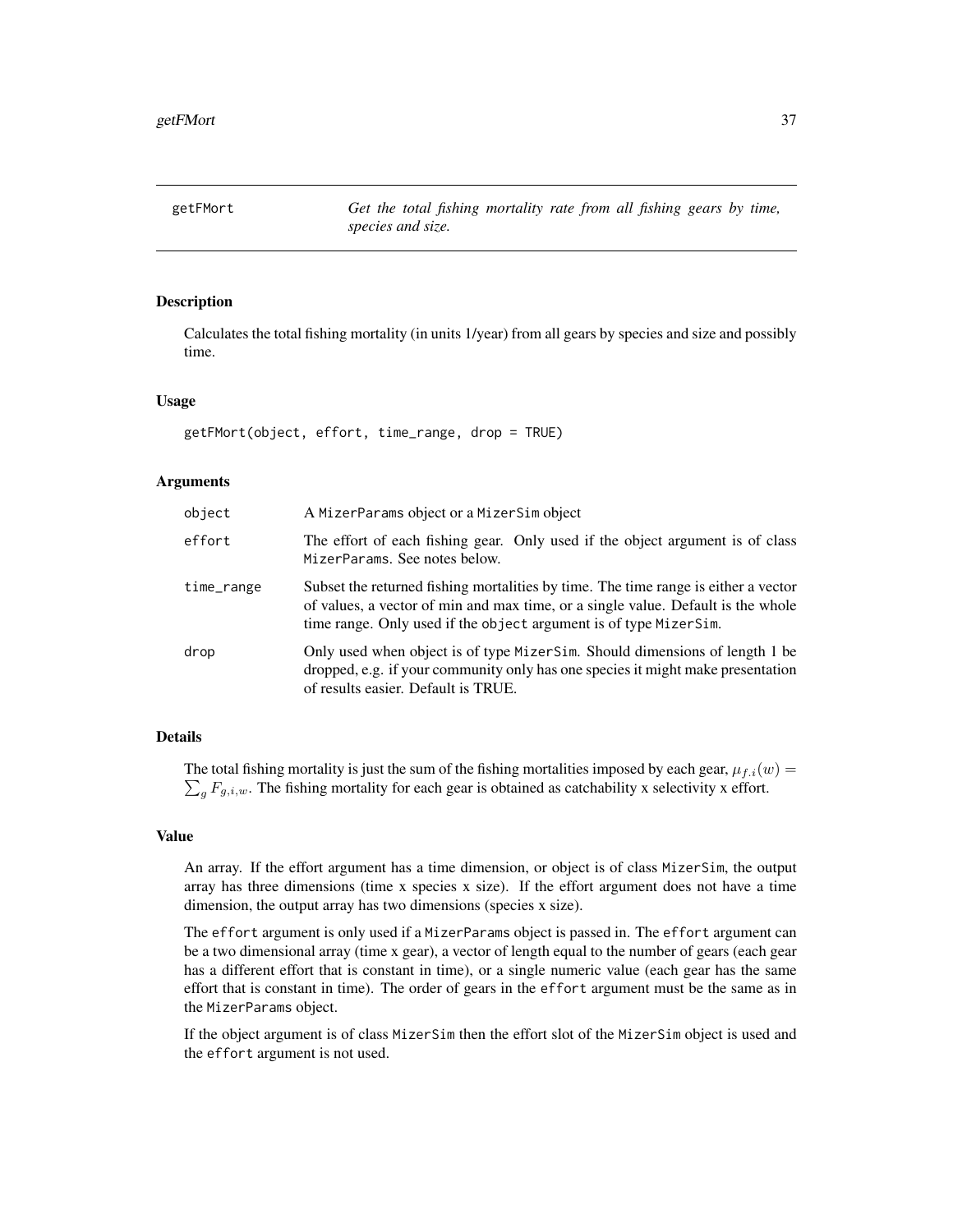#### Your own fishing mortality function

By default [getFMort\(\)](#page-36-0) calls [mizerFMort\(\)](#page-83-0). However you can replace this with your own alternative fishing mortality function. If your function is called "myFMort" then you register it in a MizerParams object params with

```
params <- setRateFunction(params, "FMort", "myFMort")
```
Your function will then be called instead of [mizerFMort\(\)](#page-83-0), with the same arguments.

#### See Also

```
Other rate functions: getEGrowth(), getEReproAndGrowth(), getERepro(), getEncounter(),
getFMortGear(), getFeedingLevel(), getMort(), getPredMort(), getPredRate(), getRDD(),
getRDI(), getRates(), getResourceMort()
```
#### Examples

```
## Not run:
params <- NS_params
# Get the total fishing mortality when effort is constant for all
# gears and time:
getFMort(params, effort = 1)
# Get the total fishing mortality when effort is different
# between the four gears but constant in time:
getFMort(params, effort = c(0.5, 1, 1.5, 0.75))# Get the total fishing mortality when effort is different
# between the four gears and changes with time:
effort \leq array(NA, dim = c(20, 4))
effort[, 1] <- seq(from = 0, to = 1, length = 20)
effort[, 2] <- seq(from = 1, to = 0.5, length = 20)
effort[, 3] <- seq(from = 1, to = 2, length = 20)
effort[, 4] <- seq(from = 2, to = 1, length = 20)
getFMort(params, effort = effort)
# Get the total fishing mortality using the effort already held in a
# MizerSim object.
sim < project(params, t_{max} = 20, effort = 0.5)
getFMort(sim)
getFMort(sim, time_range = c(10, 20))
## End(Not run)
```
<span id="page-37-0"></span>getFMortGear *Get the fishing mortality by time, gear, species and size*

#### **Description**

Calculates the fishing mortality rate  $F_{q,i,w}$  by gear, species and size and possibly time (in units 1/year).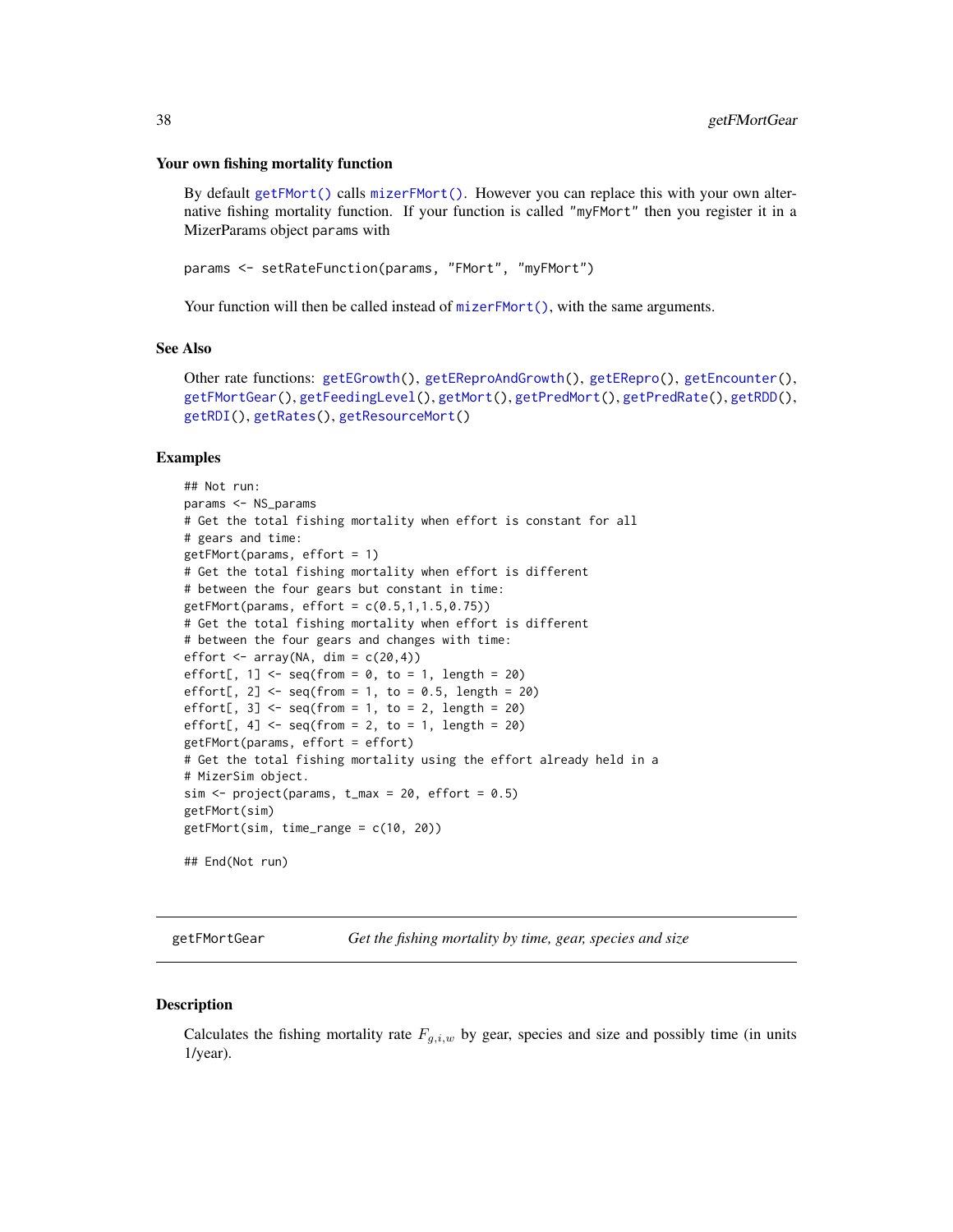# getFMortGear 39

## Usage

getFMortGear(object, effort, time\_range)

## Arguments

| object     | A MizerParams object or a MizerSim object.                                                                                                                                                                                                  |
|------------|---------------------------------------------------------------------------------------------------------------------------------------------------------------------------------------------------------------------------------------------|
| effort     | The effort for each fishing gear. See notes below.                                                                                                                                                                                          |
| time_range | Subset the returned fishing mortalities by time. The time range is either a vector<br>of values, a vector of min and max time, or a single value. Default is the whole<br>time range. Only used if the object argument is of type MizerSim. |

## Value

An array. If the effort argument has a time dimension, or a MizerSim is passed in, the output array has four dimensions (time x gear x species x size). If the effort argument does not have a time dimension (i.e. it is a vector or a single numeric), the output array has three dimensions (gear x species x size).

#### Note

Here: fishing mortality = catchability x selectivity x effort.

The effort argument is only used if a MizerParams object is passed in. The effort argument can be a two dimensional array (time x gear), a vector of length equal to the number of gears (each gear has a different effort that is constant in time), or a single numeric value (each gear has the same effort that is constant in time). The order of gears in the effort argument must be the same the same as in the MizerParams object. If the effort argument is not supplied, its value is taken from the @initial\_effort slot in the params object.

If the object argument is of class MizerSim then the effort slot of the MizerSim object is used and the effort argument is not used.

## See Also

```
Other rate functions: getEGrowth(), getEReproAndGrowth(), getERepro(), getEncounter(),
getFMort(), getFeedingLevel(), getMort(), getPredMort(), getPredRate(), getRDD(), getRDI(),
getRates(), getResourceMort()
```
## Examples

```
## Not run:
params <-NS_params
# Get the fishing mortality when effort is constant
# for all gears and time:
getFMortGear(params, effort = 1)
# Get the fishing mortality when effort is different
# between the four gears but constant in time:
getFMortGear(params, effort = c(0.5, 1, 1.5, 0.75))# Get the fishing mortality when effort is different
# between the four gears and changes with time:
effort \leq array(NA, dim = c(20, 4))
```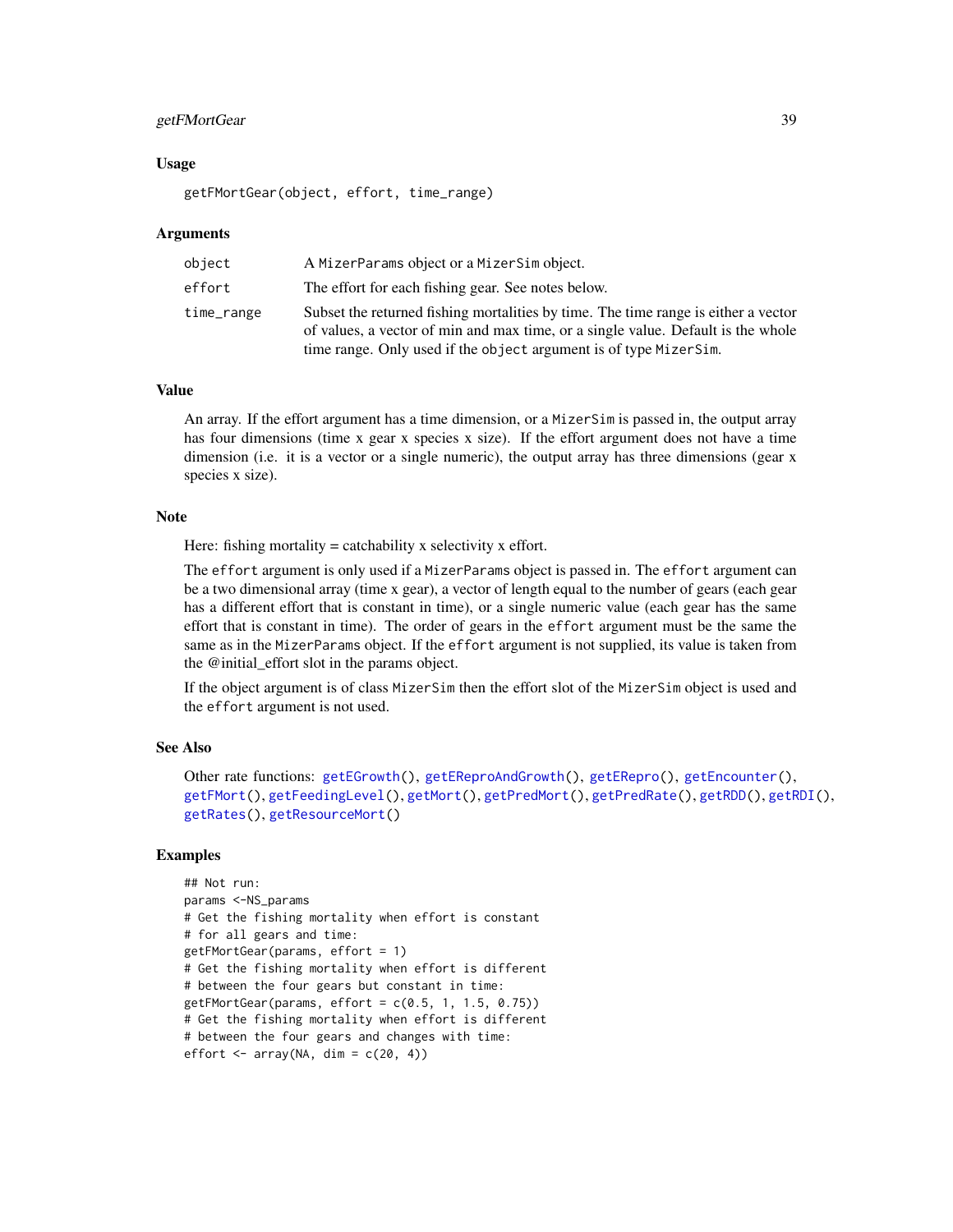```
effort[, 1] <- seq(from=0, to = 1, length = 20)
effort[, 2] <- seq(from=1, to = 0.5, length = 20)
effort[, 3] <- seq(from=1, to = 2, length = 20)
effort[, 4] <- seq(from=2, to = 1, length = 20)
getFMortGear(params, effort = effort)
# Get the fishing mortality using the effort already held in a MizerSim object.
sim \le project(params, t_max = 20, effort = 0.5)
getFMortGear(sim)
getFMortGear(sim, time_range = c(10, 20))
## End(Not run)
```
<span id="page-39-0"></span>getGrowthCurves *Get growth curves giving weight as a function of age*

#### Description

Get growth curves giving weight as a function of age

## Usage

```
getGrowthCurves(object, species = NULL, max_age = 20, percentage = FALSE)
```
## Arguments

| object     | MizerSim or MizerParams object. If given a MizerSim object, uses the growth<br>rates at the final time of a simulation to calculate the size at age. If given a<br>MizerParams object, uses the initial growth rates instead.                                   |
|------------|-----------------------------------------------------------------------------------------------------------------------------------------------------------------------------------------------------------------------------------------------------------------|
| species    | The species to be selected. Optional. By default all target species are selected.<br>A vector of species names, or a numeric vector with the species indices, or a<br>logical vector indicating for each species whether it is to be selected (TRUE) or<br>not. |
| max_age    | The age up to which to run the growth curve. Default is 20.                                                                                                                                                                                                     |
| percentage | Boolean value. If TRUE, the size is given as a percentage of the maximal size.                                                                                                                                                                                  |

# Value

An array (species x age) containing the weight in grams.

## See Also

Other summary functions: [getBiomass\(](#page-22-0)), [getDiet\(](#page-25-0)), [getN\(](#page-46-0)), [getSSB\(](#page-59-0)), [getYieldGear\(](#page-61-0)), [getYield\(](#page-60-0))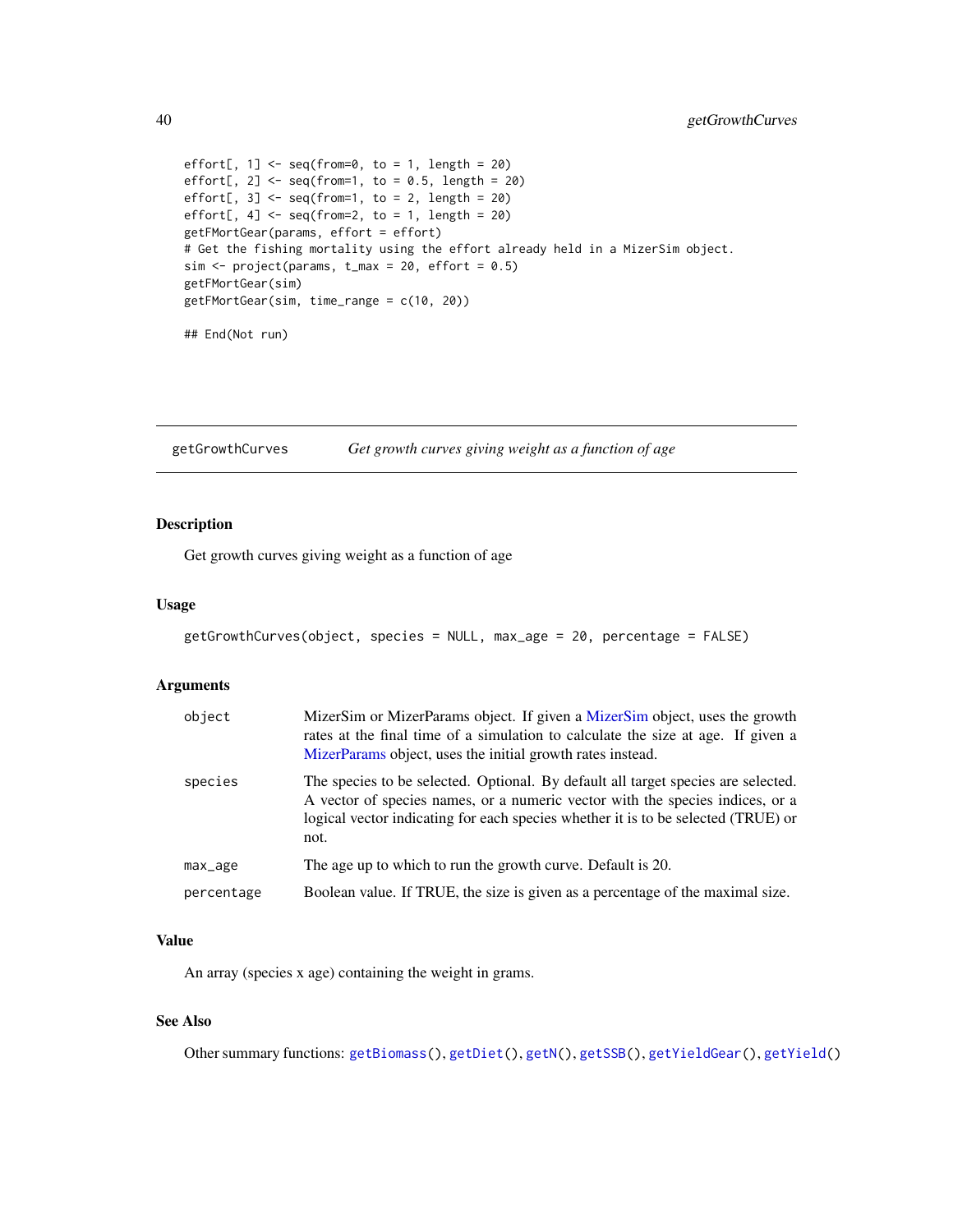## getM2  $41$

## Examples

```
growth_curves <- getGrowthCurves(NS_params, species = c("Cod", "Haddock"))
str(growth_curves)
library(ggplot2)
ggplot(melt(growth_curves)) +
  geom_line(aes(Age, value)) +
  facet_wrap(~ Species, scales = "free") +
  ylab("Size[g]") + xlab("Age[years]")
```

| getM2 |
|-------|
|-------|

#### Alias for getPredMort()

# Description

[Deprecated] An alias provided for backward compatibility with mizer version <= 1.0

## Usage

```
getM2(object, n, n_pp, n_other, time_range, drop = TRUE, ...)
```
# Arguments

| object     | A MizerParams object or a MizerSim object                                                                                                                                    |
|------------|------------------------------------------------------------------------------------------------------------------------------------------------------------------------------|
| n          | A matrix of species abundances (species x size).                                                                                                                             |
| $n$ _pp    | A vector of the resource abundance by size                                                                                                                                   |
| n_other    | A list of abundances for other dynamical components of the ecosystem                                                                                                         |
| time_range | A vector of times. Only the range of times is relevant, i.e., all times between<br>the smallest and largest will be selected. The time_range can be character or<br>numeric. |
| drop       | If TRUE then any dimension of length 1 will be removed from the returned array.                                                                                              |
| $\ddotsc$  | Unused                                                                                                                                                                       |

#### Value

If a MizerParams object is passed in, the function returns a two dimensional array (prey species x prey size) based on the abundances also passed in. If a MizerSim object is passed in, the function returns a three dimensional array (time step x prey species x prey size) with the predation mortality calculated at every time step in the simulation. Dimensions may be dropped if they have length 1 unless drop = FALSE.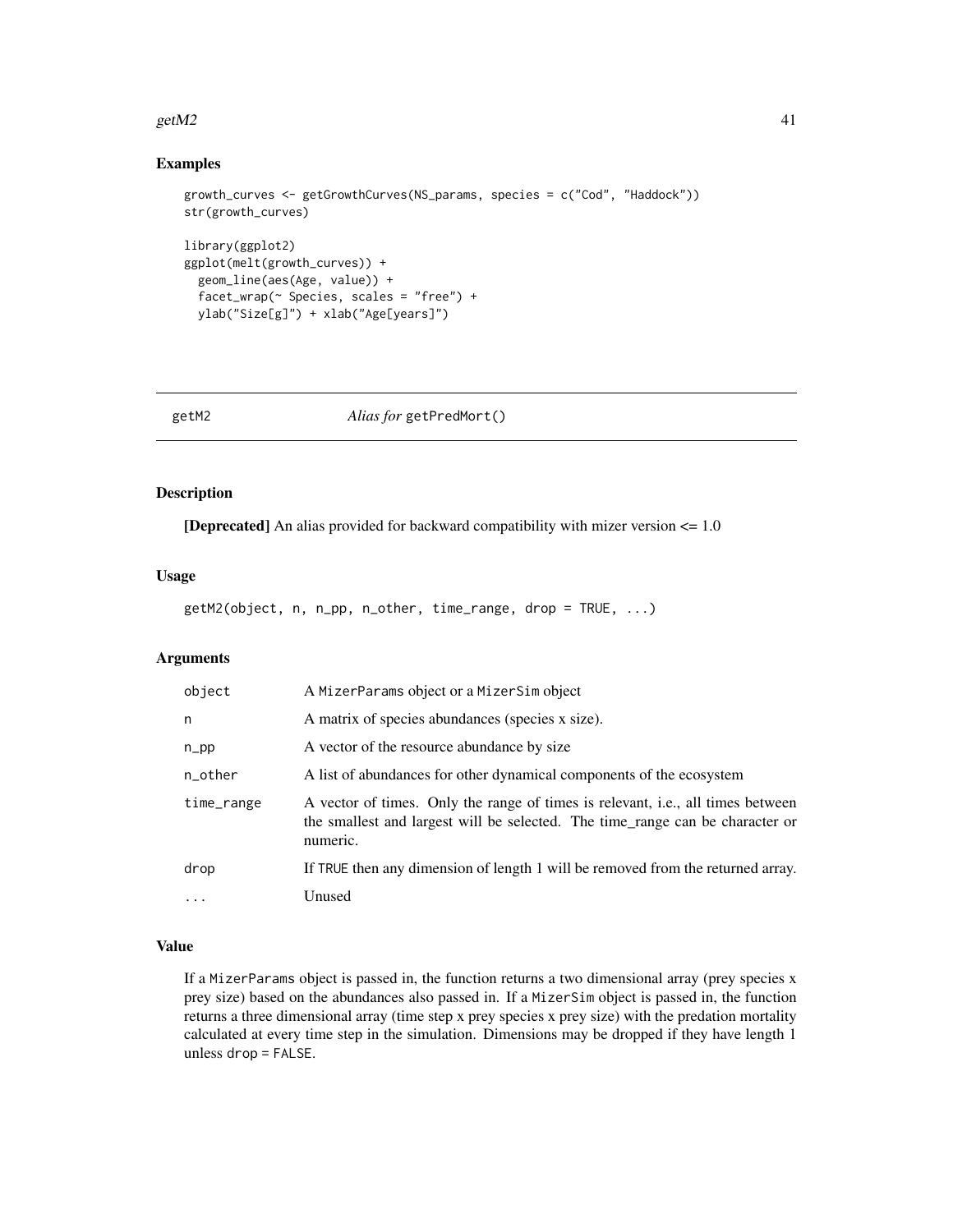#### Your own predation mortality function

By default [getPredMort\(\)](#page-49-0) calls [mizerPredMort\(\)](#page-89-0). However you can replace this with your own alternative predation mortality function. If your function is called "myPredMort" then you register it in a MizerParams object params with

params <- setRateFunction(params, "PredMort", "myPredMort")

Your function will then be called instead of [mizerPredMort\(\)](#page-89-0), with the same arguments.

# See Also

```
Other rate functions: getEGrowth(), getEReproAndGrowth(), getERepro(), getEncounter(),
getFMortGear(), getFMort(), getFeedingLevel(), getMort(), getPredRate(), getRDD(), getRDI(),
getRates(), getResourceMort()
```
## Examples

```
## Not run:
params <- NS_params
# With constant fishing effort for all gears for 20 time steps
sim \le project(params, t_max = 20, effort = 0.5)
# Get predation mortality at one time step
getPredMort(params, n = N(sim)[15, , ], n_pp = NResource(sim)[15, ])
# Get predation mortality at all saved time steps
getPredMort(sim)
# Get predation mortality over the years 15 - 20
getPredMort(sim, time_range = c(15, 20))
```
## End(Not run)

getM2Background *Alias for* getResourceMort()

#### Description

**[Deprecated]** An alias provided for backward compatibility with mizer version  $\leq 1.0$ 

## Usage

```
getM2Background(
 params,
  n = initialN(params),
 n_pp = initialNResource(params),
  n_other = initialNOther(params),
  t = 0,
  ...
)
```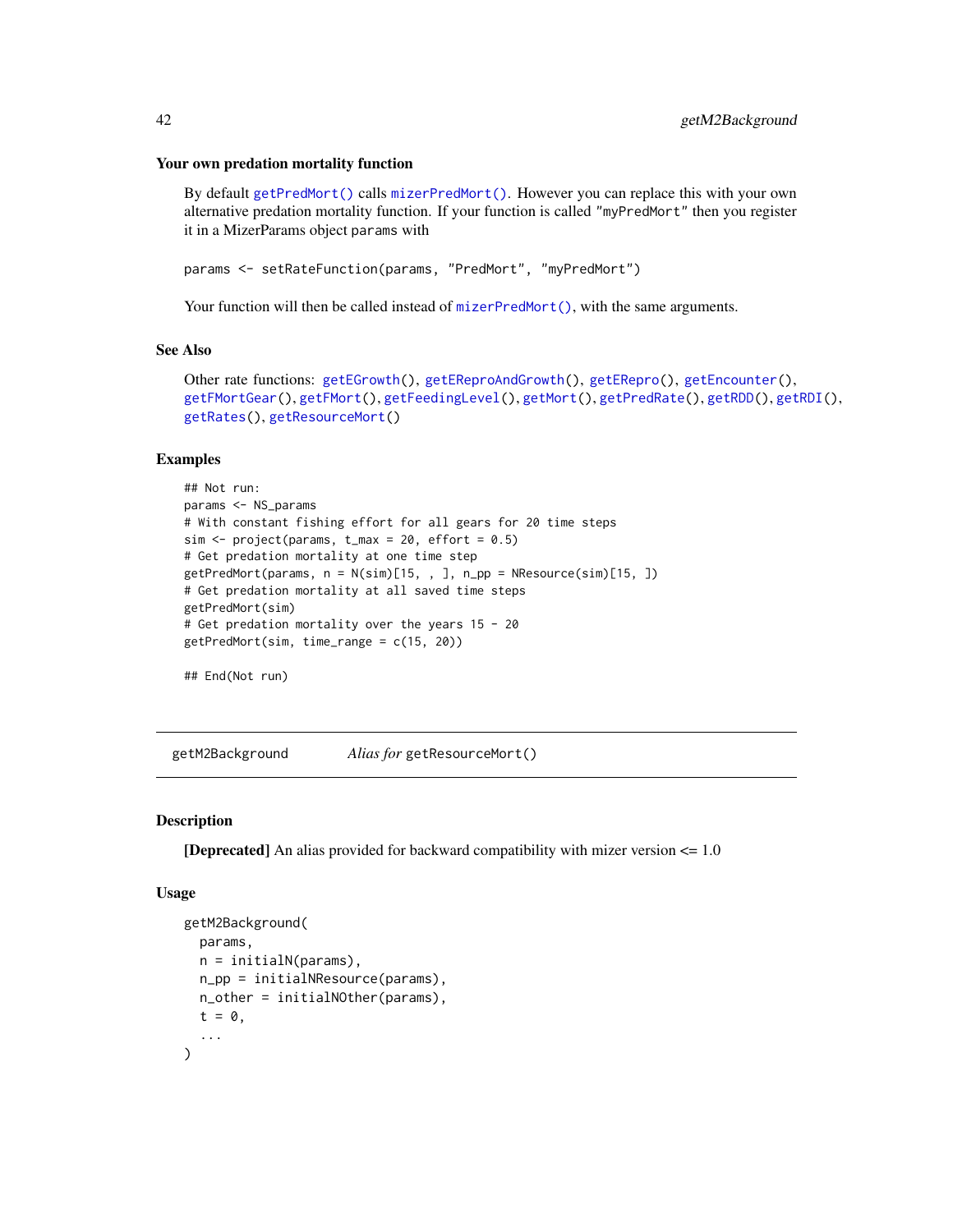# getM2Background 43

## **Arguments**

| params  | A MizerParams object                                                                                                                                |
|---------|-----------------------------------------------------------------------------------------------------------------------------------------------------|
| n       | A matrix of species abundances (species x size).                                                                                                    |
| $n$ pp  | A vector of the resource abundance by size                                                                                                          |
| n_other | A list of abundances for other dynamical components of the ecosystem                                                                                |
| t       | The time for which to do the calculation (Not used by standard mizer rate func-<br>tions but useful for extensions with time-dependent parameters.) |
| .       | Unused                                                                                                                                              |

## Value

A vector of mortality rate by resource size.

# Your own resource mortality function

By default [getResourceMort\(\)](#page-58-0) calls [mizerResourceMort\(\)](#page-94-0). However you can replace this with your own alternative resource mortality function. If your function is called "myResourceMort" then you register it in a MizerParams object params with

params <- setRateFunction(params, "ResourceMort", "myResourceMort")

Your function will then be called instead of [mizerResourceMort\(\)](#page-94-0), with the same arguments.

## See Also

```
Other rate functions: getEGrowth(), getEReproAndGrowth(), getERepro(), getEncounter(),
getFMortGear(), getFMort(), getFeedingLevel(), getMort(), getPredMort(), getPredRate(),
getRDD(), getRDI(), getRates()
```
# Examples

```
## Not run:
params <- NS_params
# With constant fishing effort for all gears for 20 time steps
sim \le project(params, t_max = 20, effort = 0.5)
# Get resource mortality at one time step
getResourceMort(params, n = N(sim)[15, , ], n_pp = NResource(sim)[15, ])
```
## End(Not run)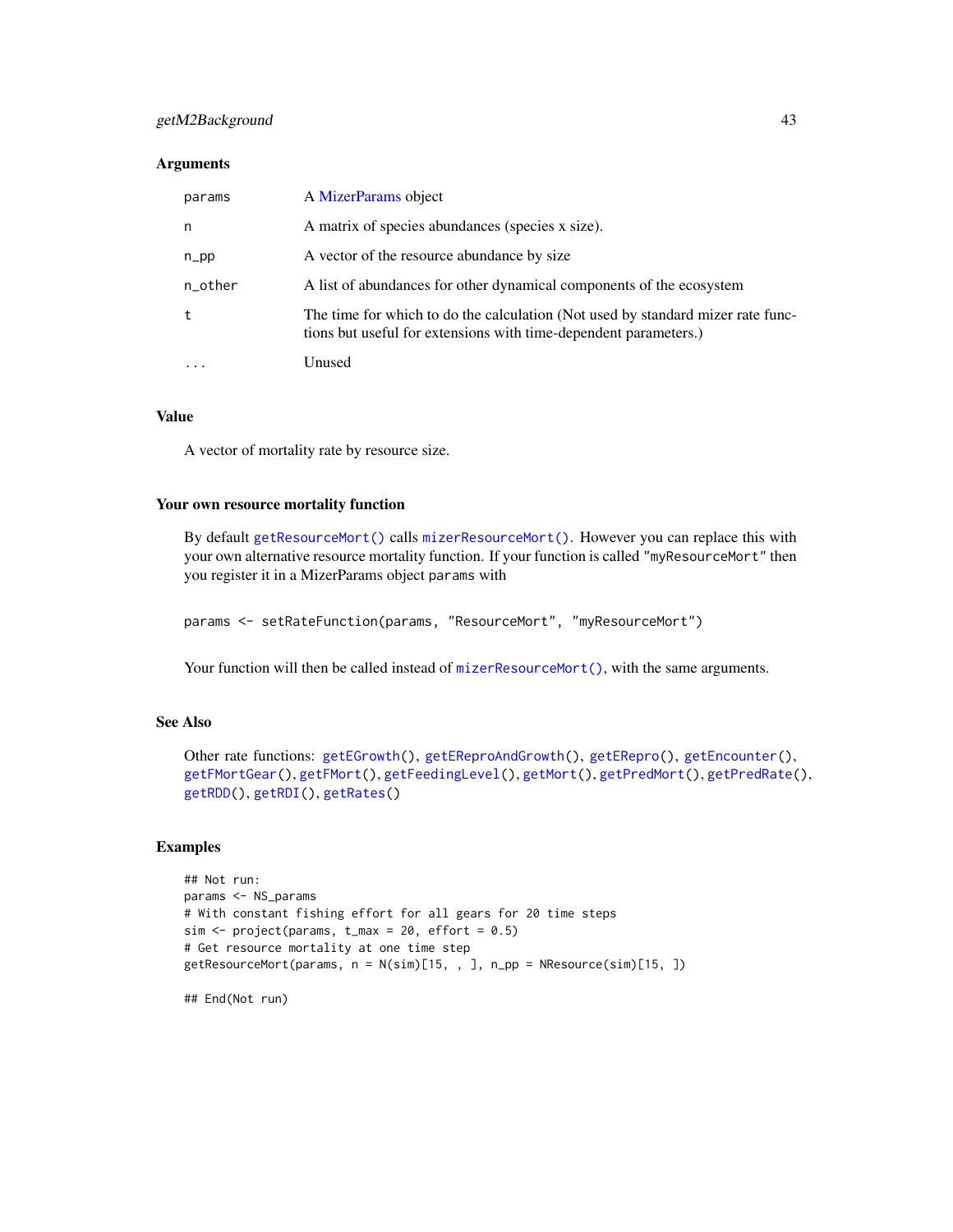<span id="page-43-0"></span>

## Description

Calculates the mean maximum weight of the community through time. This can be calculated by numbers or biomass. The calculation is the sum of the w\_inf \* abundance of each species, divided by the total abundance community, where abundance is either in biomass or numbers. You can specify minimum and maximum weight or length range for the species. Lengths take precedence over weights (i.e. if both min\_l and min\_w are supplied, only min\_l will be used). You can also specify the species to be used in the calculation.

## Usage

```
getMeanMaxWeight(sim, species = NULL, measure = "both", ...)
```
#### Arguments

| sim     | A MizerSim object                                                                                                                                                                                                                                               |  |
|---------|-----------------------------------------------------------------------------------------------------------------------------------------------------------------------------------------------------------------------------------------------------------------|--|
| species | The species to be selected. Optional. By default all target species are selected.<br>A vector of species names, or a numeric vector with the species indices, or a<br>logical vector indicating for each species whether it is to be selected (TRUE) or<br>not. |  |
| measure | The measure to return. Can be 'numbers', 'biomass' or 'both'                                                                                                                                                                                                    |  |
| $\cdot$ | Arguments passed on to get_size_range_array                                                                                                                                                                                                                     |  |
|         | min_w Smallest weight in size range. Defaults to smallest weight in the model.<br>max_w Largest weight in size range. Defaults to largest weight in the model.<br>min_1 Smallest length in size range. If supplied, this takes precedence over<br>$min_w$ .     |  |
|         | max_1 Largest length in size range. If supplied, this takes precedence over<br>$max_w$ .                                                                                                                                                                        |  |

#### Value

Depends on the measure argument. If measure = "both" then you get a matrix with two columns, one with values by numbers, the other with values by biomass at each saved time step. If measure = "numbers" or "biomass" you get a vector of the respective values at each saved time step.

## See Also

Other functions for calculating indicators: [getCommunitySlope\(](#page-23-0)), [getMeanWeight\(](#page-44-0)), [getProportionOfLargeFish\(](#page-52-0))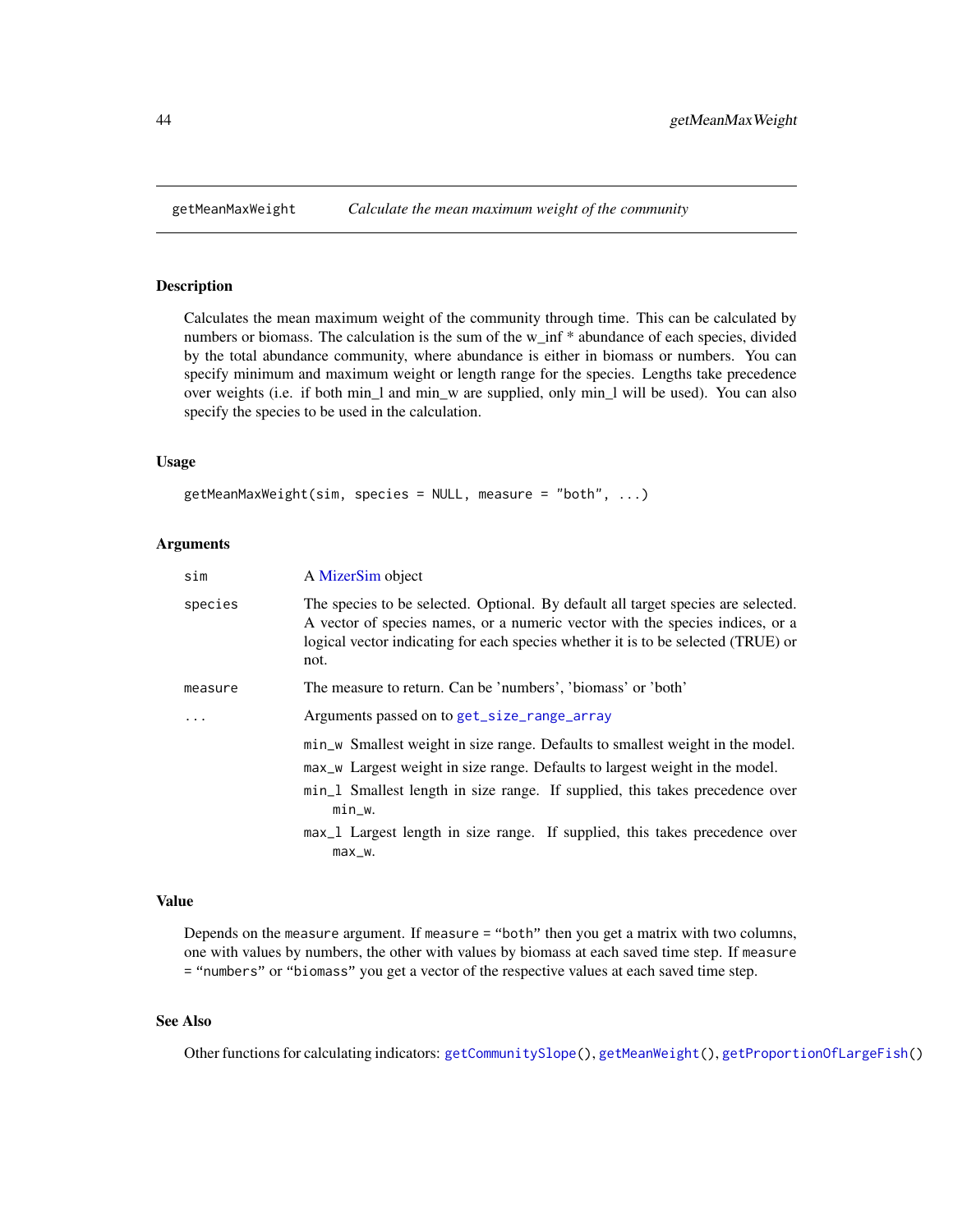# getMeanWeight 45

## Examples

```
mmw <- getMeanMaxWeight(NS_sim)
years <- c("1967", "2010")
mmw[years, ]
getMeanMaxWeight(NS_sim, species=c("Herring","Sprat","N.pout"))[years, ]
getMeanMaxWeight(NS_sim, min_w = 10, max_w = 5000)[years, ]
```
<span id="page-44-0"></span>getMeanWeight *Calculate the mean weight of the community*

## Description

Calculates the mean weight of the community through time. This is simply the total biomass of the community divided by the abundance in numbers. You can specify minimum and maximum weight or length range for the species. Lengths take precedence over weights (i.e. if both min\_l and min\_w are supplied, only min\_l will be used). You can also specify the species to be used in the calculation.

#### Usage

getMeanWeight(sim, species = NULL, ...)

## Arguments

| sim       | A MizerSim object                                                                                                                                                                                                                                                       |
|-----------|-------------------------------------------------------------------------------------------------------------------------------------------------------------------------------------------------------------------------------------------------------------------------|
| species   | The species to be selected. Optional. By default all target species are selected.<br>A vector of species names, or a numeric vector with the species indices, or a<br>logical vector indicating for each species whether it is to be selected (TRUE) or<br>not.         |
| $\ddotsc$ | Arguments passed on to get_size_range_array                                                                                                                                                                                                                             |
|           | min_w Smallest weight in size range. Defaults to smallest weight in the model.<br>max_w Largest weight in size range. Defaults to largest weight in the model.<br>min <sub>-1</sub> Smallest length in size range. If supplied, this takes precedence over<br>$min_w$ . |
|           | max <sub>-1</sub> Largest length in size range. If supplied, this takes precedence over<br>$max_w$ .                                                                                                                                                                    |

# Value

A vector containing the mean weight of the community through time

## See Also

Other functions for calculating indicators: [getCommunitySlope\(](#page-23-0)), [getMeanMaxWeight\(](#page-43-0)), [getProportionOfLargeFish\(](#page-52-0))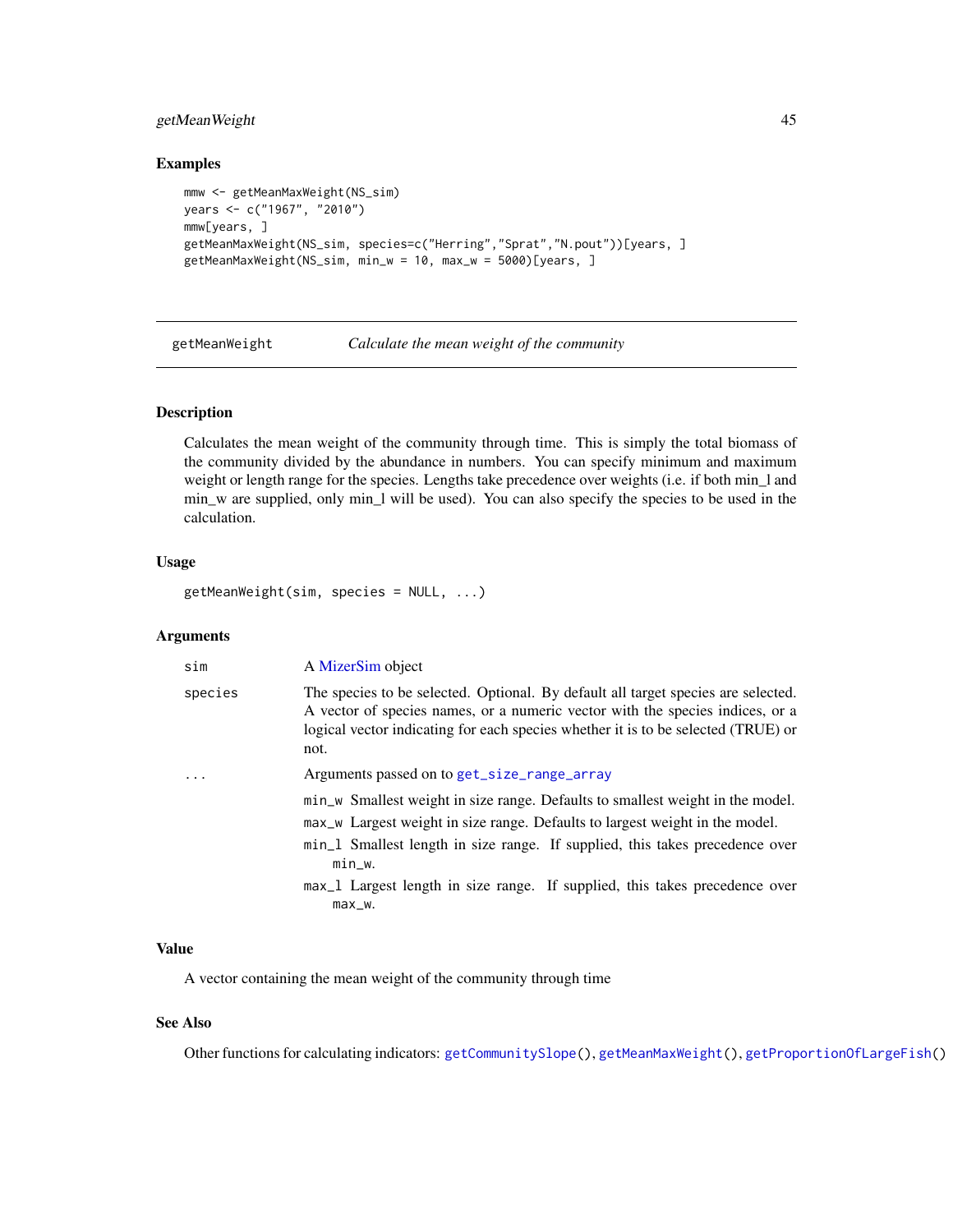## Examples

```
mean_weight <- getMeanWeight(NS_sim)
years <- c("1967", "2010")
mean_weight[years]
getMeanWeight(NS_sim, species = c("Herring", "Sprat", "N.pout"))[years]
getMeanWeight(NS_sim, min_w = 10, max_w = 5000)[years]
```
<span id="page-45-0"></span>

| getMort |  |  |
|---------|--|--|
|---------|--|--|

#### **Get total mortality rate**

# Description

Calculates the total mortality rate  $\mu_i(w)$  (in units 1/year) on each species by size from predation mortality, background mortality and fishing mortality for a single time step.

#### Usage

```
getMort(
  params,
 n = initialN(params),
 n_pp = initialNResource(params),
  n_other = initialNOther(params),
  effort = getInitialEffort(params),
  t = 0,
  ...
\mathcal{L}
```
#### Arguments

| params    | A MizerParams object                                                                                                                                |
|-----------|-----------------------------------------------------------------------------------------------------------------------------------------------------|
| n         | A matrix of species abundances (species x size).                                                                                                    |
| $n$ _pp   | A vector of the resource abundance by size                                                                                                          |
| n_other   | A list of abundances for other dynamical components of the ecosystem                                                                                |
| effort    | A numeric vector of the effort by gear or a single numeric effort value which is<br>used for all gears.                                             |
| t         | The time for which to do the calculation (Not used by standard mizer rate func-<br>tions but useful for extensions with time-dependent parameters.) |
| $\ddotsc$ | Unused                                                                                                                                              |

# Details

If your model contains additional components that you added with [setComponent\(\)](#page-159-0) and for which you specified a mort\_fun function then the mortality inflicted by these components will be included in the returned value.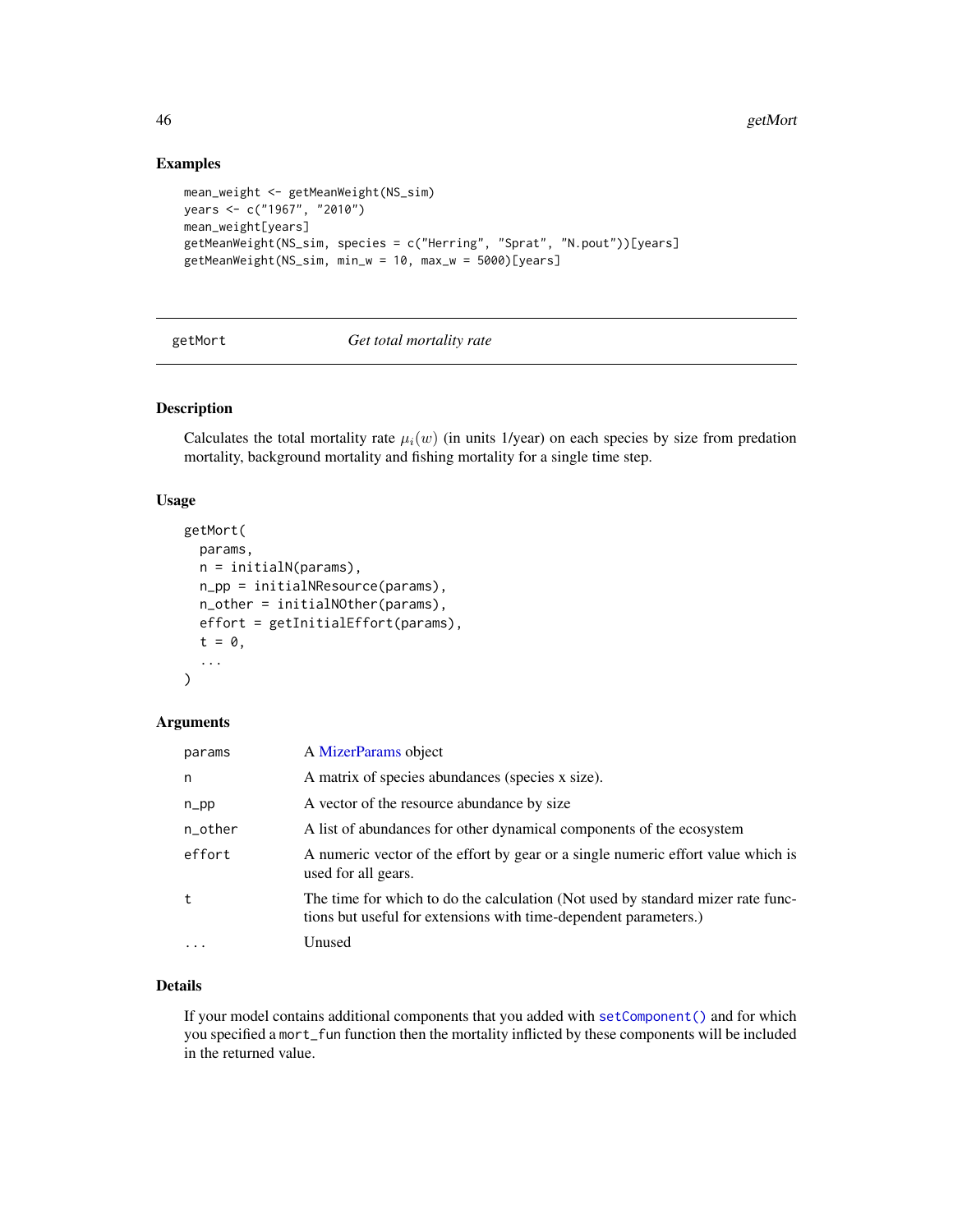getN  $47$ 

## Value

A two dimensional array (prey species x prey size).

# Your own mortality function

By default [getMort\(\)](#page-45-0) calls [mizerMort\(\)](#page-85-0). However you can replace this with your own alternative mortality function. If your function is called "myMort" then you register it in a MizerParams object params with

```
params <- setRateFunction(params, "Mort", "myMort")
```
Your function will then be called instead of [mizerMort\(\)](#page-85-0), with the same arguments.

# See Also

[getPredMort\(\)](#page-49-0), [getFMort\(\)](#page-36-0)

```
Other rate functions: getEGrowth(), getEReproAndGrowth(), getERepro(), getEncounter(),
getFMortGear(), getFMort(), getFeedingLevel(), getPredMort(), getPredRate(), getRDD(),
getRDI(), getRates(), getResourceMort()
```
## Examples

```
## Not run:
params <- NS_params
# Project with constant fishing effort for all gears for 20 time steps
sim < project(params, t_{max} = 20, effort = 0.5)
# Get the total mortality at a particular time step
getMort(params, n = N(sim)[15, , ], n(pp = NResource(sim)[15, ],t = 15, effort = 0.5)
```
## End(Not run)

<span id="page-46-0"></span>getN *Calculate the number of individuals within a size range*

#### Description

Calculates the number of individuals within user-defined size limits, for each time and each species in the MizerSim object. The default option is to use the whole size range. You can specify minimum and maximum weight or lengths for the species. Lengths take precedence over weights (i.e. if both min 1 and min w are supplied, only min 1 will be used)

#### Usage

getN(sim, ...)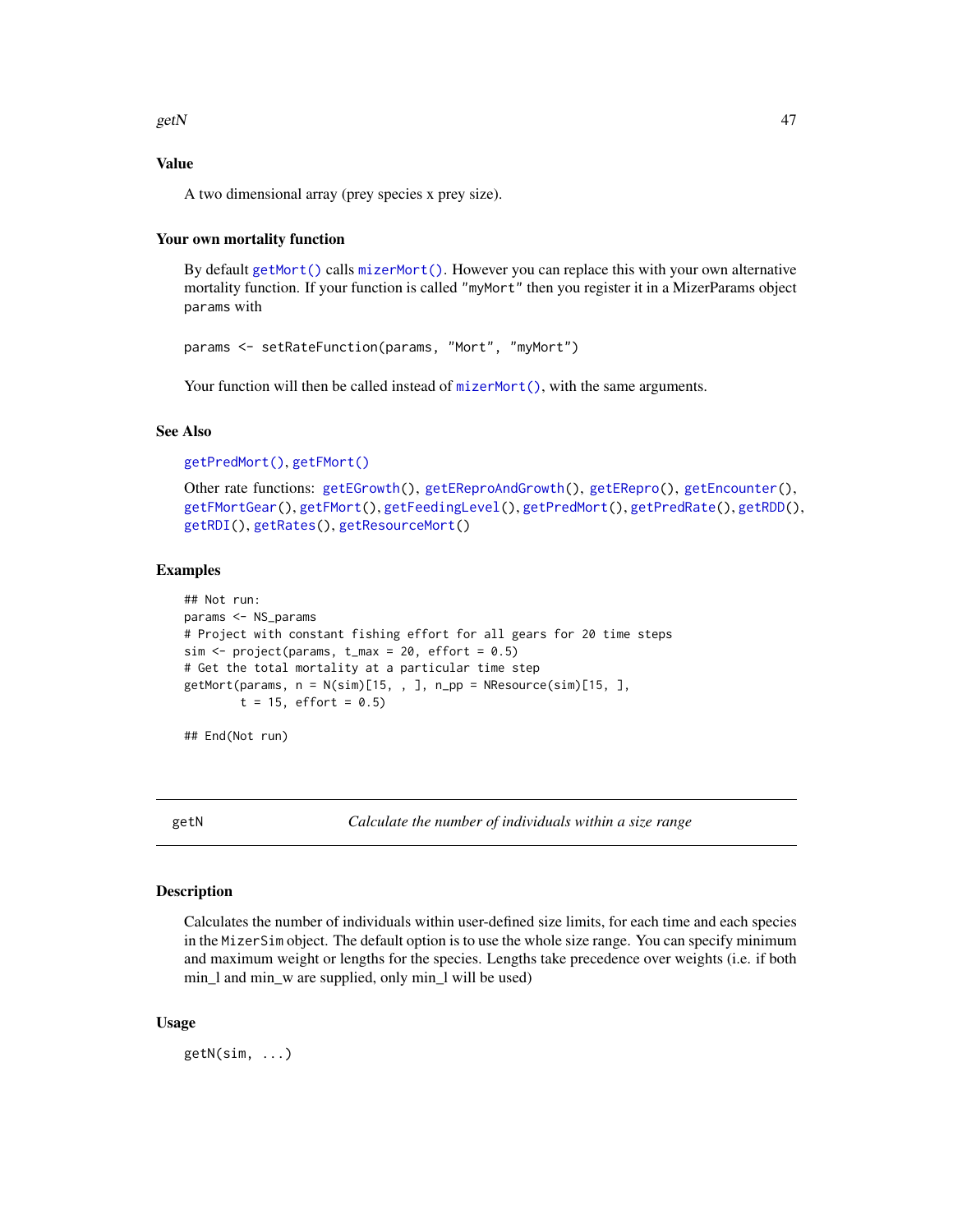#### Arguments

| sim      | An object of class MizerSim.                                                              |
|----------|-------------------------------------------------------------------------------------------|
| $\cdots$ | Arguments passed on to get_size_range_array                                               |
|          | min_w Smallest weight in size range. Defaults to smallest weight in the model.            |
|          | max_w Largest weight in size range. Defaults to largest weight in the model.              |
|          | min_1 Smallest length in size range. If supplied, this takes precedence over<br>$min_w$ . |
|          | max_1 Largest length in size range. If supplied, this takes precedence over<br>$max_w$ .  |
|          |                                                                                           |

#### Value

An array (time x species) containing the total numbers.

## See Also

Other summary functions: [getBiomass\(](#page-22-0)), [getDiet\(](#page-25-0)), [getGrowthCurves\(](#page-39-0)), [getSSB\(](#page-59-0)), [getYieldGear\(](#page-61-0)), [getYield\(](#page-60-0))

# Examples

```
numbers <- getN(NS_sim)
numbers["1972", "Herring"]
# The above gave a huge number, because that included all the larvae.
# The number of Herrings between 10g and 1kg is much smaller.
numbers \le getN(NS_sim, min_w = 10, max_w = 1000)
numbers["1972", "Herring"]
```
getParams *Extract the parameter object underlying a simulation*

#### Description

Extract the parameter object underlying a simulation

## Usage

getParams(sim)

## Arguments

sim A MizerSim object

# Value

The MizerParams object that was used to run the simulation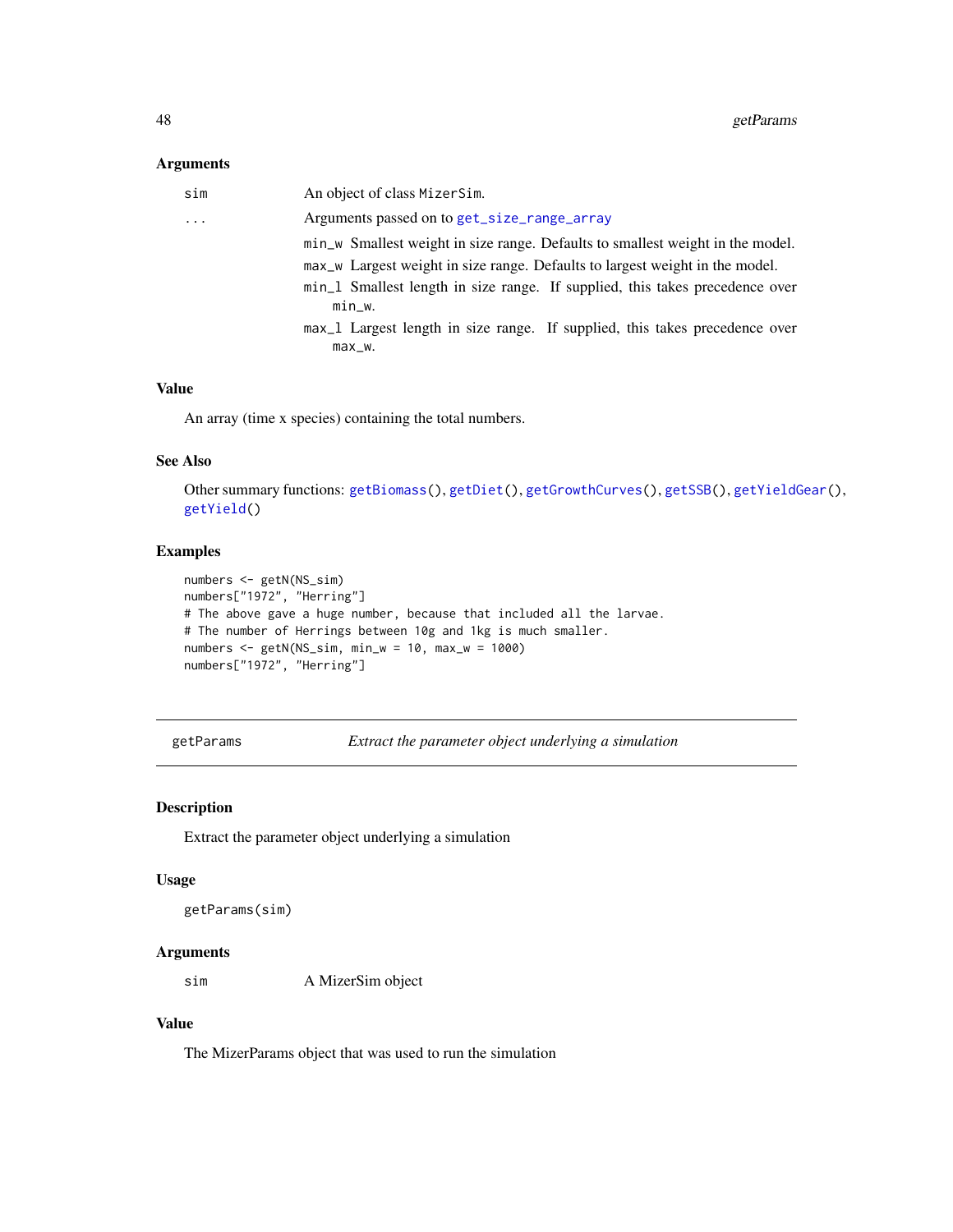# getPhiPrey 49

# Examples

```
# This will be identical to the params object that was used to create the
# simulation
sim <- project(NS_params, t_max = 1)
identical(getParams(sim), NS_params)
```
getPhiPrey *Get available energy*

# Description

# [Deprecated]

This is deprecated and is no longer used by the mizer project() method. Calculates the amount  $E_{a,i}(w)$  of food exposed to each predator as a function of predator size.

# Usage

getPhiPrey(object, n, n\_pp, ...)

# Arguments

| object  | An MizerParams object                           |
|---------|-------------------------------------------------|
| n.      | A matrix of species abundances (species x size) |
| $n$ _pp | A vector of the background abundance by size    |
| .       | Other arguments (currently unused)              |

## Value

A two dimensional array (predator species x predator size)

# See Also

[project\(\)](#page-143-0)

# Examples

```
## Not run:
params <- NS_params
sim < project(params, t_{max} = 20, effort = 0.5)
n \leq -\sin\theta n[21, 1]n_pp \leq sim@n_pp[21,]
getPhiPrey(params,n,n_pp)
# ->
getEncounter(params) / getSearchVolume(params)
```
## End(Not run)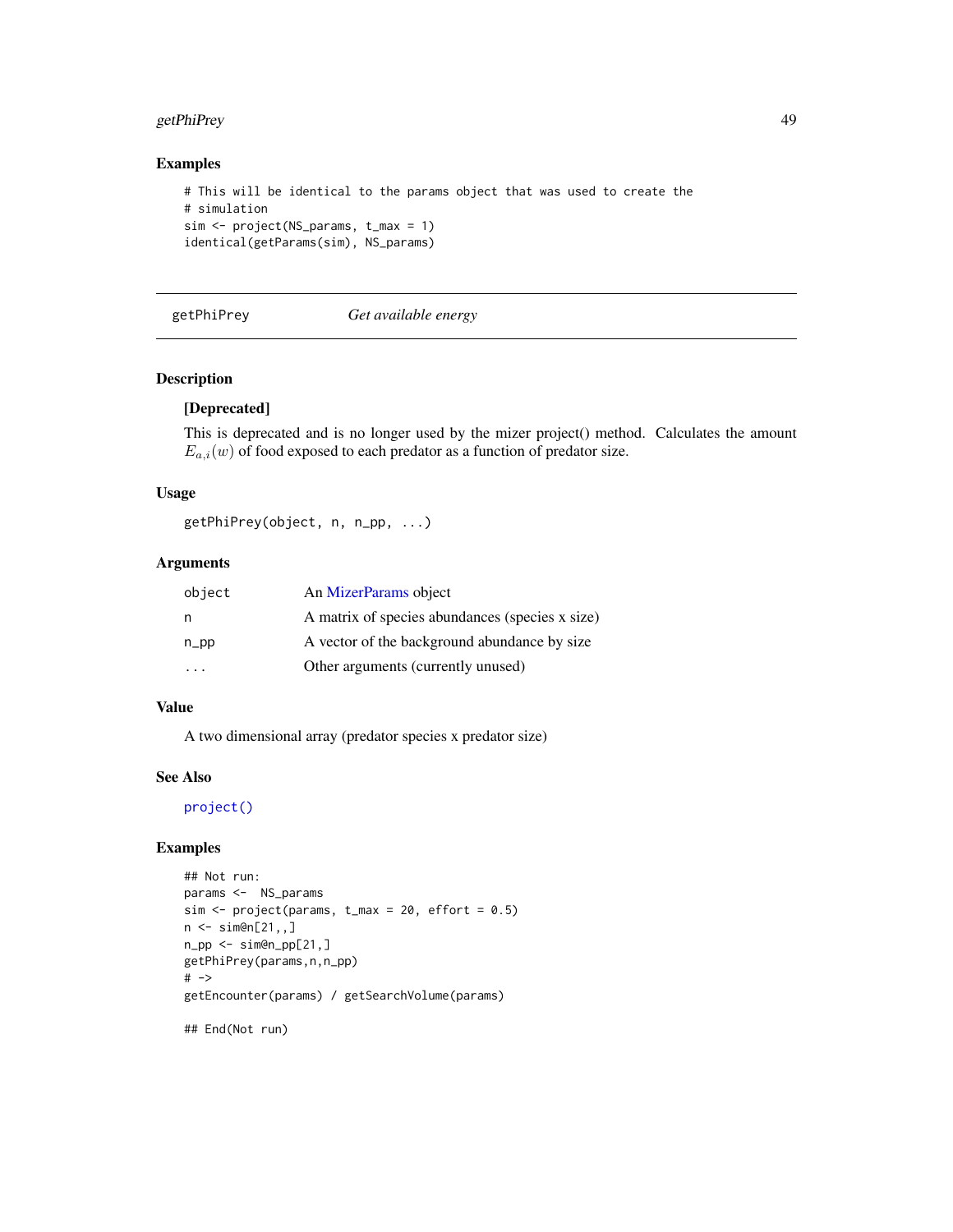<span id="page-49-0"></span>

# Description

Calculates the total predation mortality rate  $\mu_{p,i}(w_p)$  (in units of 1/year) on each prey species by prey size:

$$
\mu_{p.i}(w_p) = \sum_j \mathtt{pred\_rate}_j(w_p)\,\theta_{ji}.
$$

The predation rate pred\_rate is returned by [getPredRate\(\)](#page-50-0).

## Usage

getPredMort(object, n, n\_pp, n\_other, time\_range, drop = TRUE, ...)

## Arguments

| object     | A MizerParams object or a MizerSim object                                                                                                                                    |
|------------|------------------------------------------------------------------------------------------------------------------------------------------------------------------------------|
| n          | A matrix of species abundances (species x size).                                                                                                                             |
| $n$ _pp    | A vector of the resource abundance by size                                                                                                                                   |
| n_other    | A list of abundances for other dynamical components of the ecosystem                                                                                                         |
| time_range | A vector of times. Only the range of times is relevant, i.e., all times between<br>the smallest and largest will be selected. The time_range can be character or<br>numeric. |
| drop       | If TRUE then any dimension of length 1 will be removed from the returned array.                                                                                              |
| $\ddotsc$  | Unused                                                                                                                                                                       |

## Value

If a MizerParams object is passed in, the function returns a two dimensional array (prey species x prey size) based on the abundances also passed in. If a MizerSim object is passed in, the function returns a three dimensional array (time step x prey species x prey size) with the predation mortality calculated at every time step in the simulation. Dimensions may be dropped if they have length 1 unless drop = FALSE.

#### Your own predation mortality function

By default [getPredMort\(\)](#page-49-0) calls [mizerPredMort\(\)](#page-89-0). However you can replace this with your own alternative predation mortality function. If your function is called "myPredMort" then you register it in a MizerParams object params with

```
params <- setRateFunction(params, "PredMort", "myPredMort")
```
Your function will then be called instead of [mizerPredMort\(\)](#page-89-0), with the same arguments.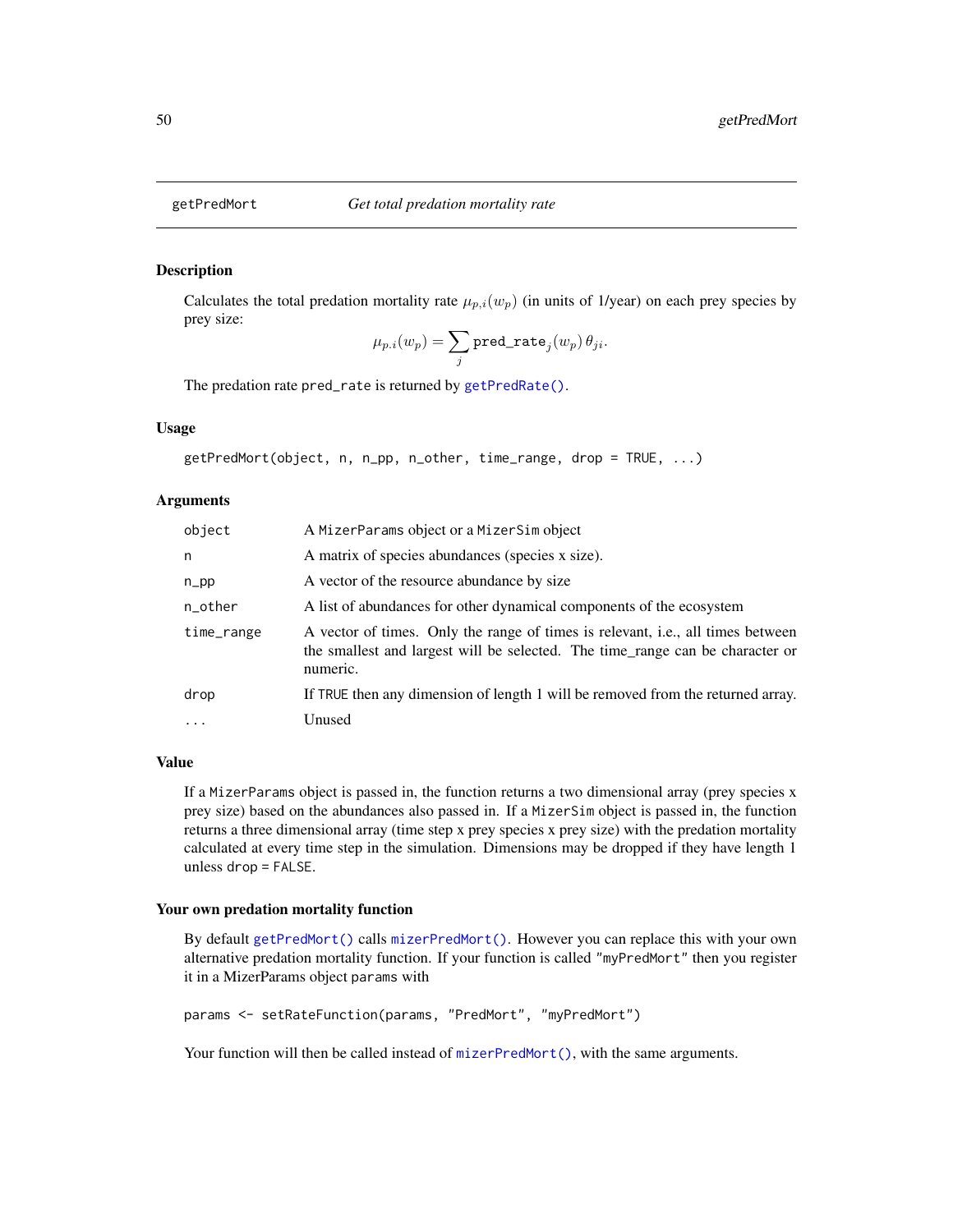# getPredRate 51

# See Also

```
Other rate functions: getEGrowth(), getEReproAndGrowth(), getERepro(), getEncounter(),
getFMortGear(), getFMort(), getFeedingLevel(), getMort(), getPredRate(), getRDD(), getRDI(),
getRates(), getResourceMort()
```
# Examples

```
## Not run:
params <- NS_params
# With constant fishing effort for all gears for 20 time steps
sim < project(params, t_{max} = 20, effort = 0.5)
# Get predation mortality at one time step
getPredMort(params, n = N(sim)[15, , ], n_pp = NResource(sim)[15, ])
# Get predation mortality at all saved time steps
getPredMort(sim)
# Get predation mortality over the years 15 - 20
getPredMort(sim, time_range = c(15, 20))
```
## End(Not run)

<span id="page-50-0"></span>getPredRate *Get predation rate*

## Description

Calculates the potential rate (in units  $1$ /year) at which a prey individual of a given size w is killed by predators from species  $j$ . In formulas

$$
\mathtt{pred\_rate}_j(w_p) = \int \phi_j(w,w_p) (1-f_j(w)) \gamma_j(w) N_j(w) \, dw.
$$

This potential rate is used in [getPredMort\(\)](#page-49-0) to calculate the realised predation mortality rate on the prey individual.

## Usage

```
getPredRate(
 params,
  n = initialN(params),
 n_pp = initialNResource(params),
  n_other = initialNOther(params),
  t = 0,
  ...
)
```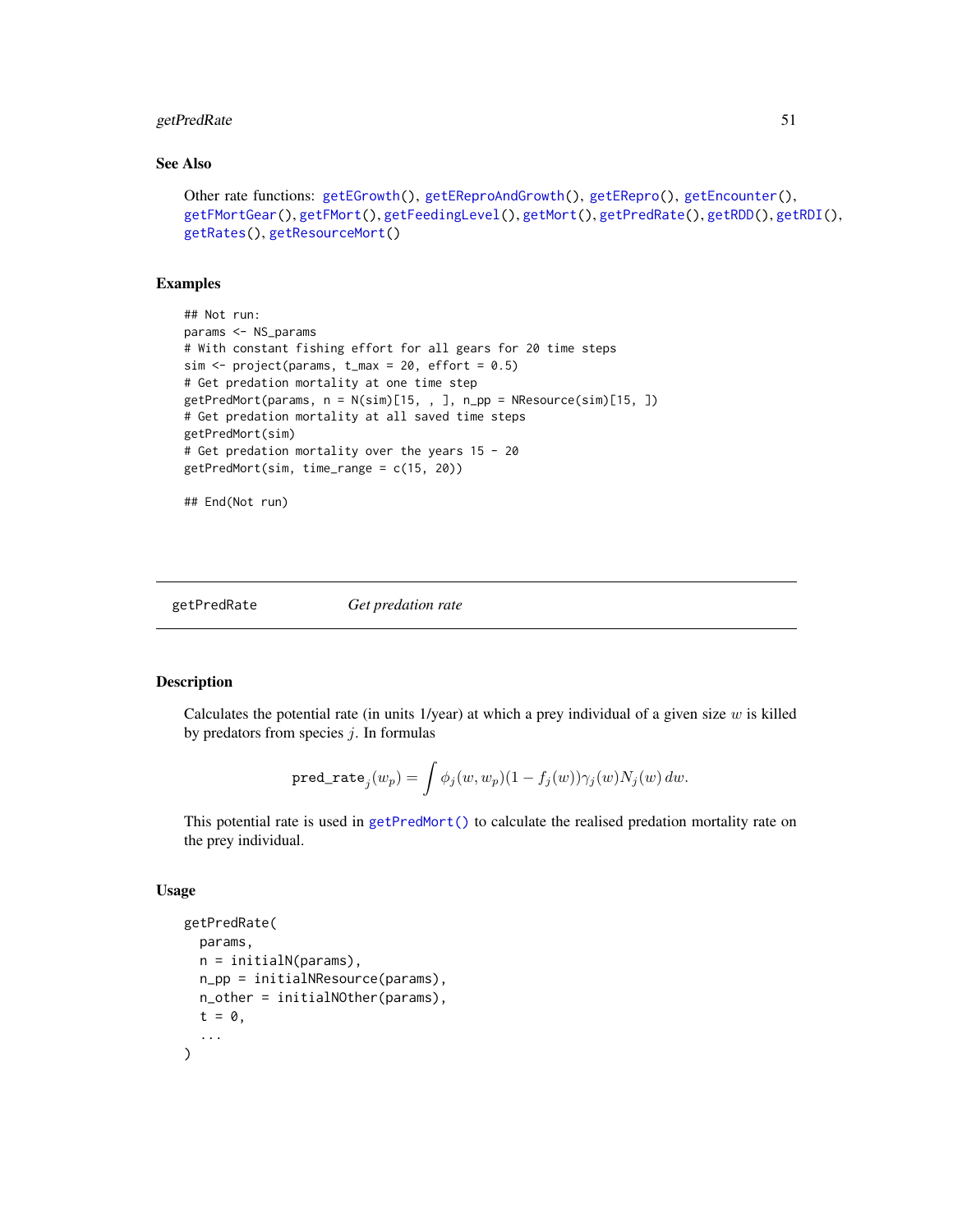## **Arguments**

| params  | A MizerParams object                                                                                                                                |
|---------|-----------------------------------------------------------------------------------------------------------------------------------------------------|
| n       | A matrix of species abundances (species x size).                                                                                                    |
| $n$ _pp | A vector of the resource abundance by size                                                                                                          |
| n_other | A list of abundances for other dynamical components of the ecosystem                                                                                |
| t       | The time for which to do the calculation (Not used by standard mizer rate func-<br>tions but useful for extensions with time-dependent parameters.) |
|         | Unused                                                                                                                                              |

# Value

A two dimensional array (predator species x prey size), where the prey size runs over fish community plus resource spectrum.

# Your own predation rate function

By default [getPredRate\(\)](#page-50-0) calls [mizerPredRate\(\)](#page-90-0). However you can replace this with your own alternative predation rate function. If your function is called "myPredRate" then you register it in a MizerParams object params with

```
params <- setRateFunction(params, "PredRate", "myPredRate")
```
Your function will then be called instead of [mizerPredRate\(\)](#page-90-0), with the same arguments.

# See Also

```
Other rate functions: getEGrowth(), getEReproAndGrowth(), getERepro(), getEncounter(),
getFMortGear(), getFMort(), getFeedingLevel(), getMort(), getPredMort(), getRDD(), getRDI(),
getRates(), getResourceMort()
```
## Examples

```
## Not run:
params <- NS_params
# With constant fishing effort for all gears for 20 time steps
sim \le project(params, t_max = 20, effort = 0.5)
# Get the feeding level at one time step
getPredRate(params, n = N(sim)[15, , ], n_pp = NResource(sim)[15, ])
```
## End(Not run)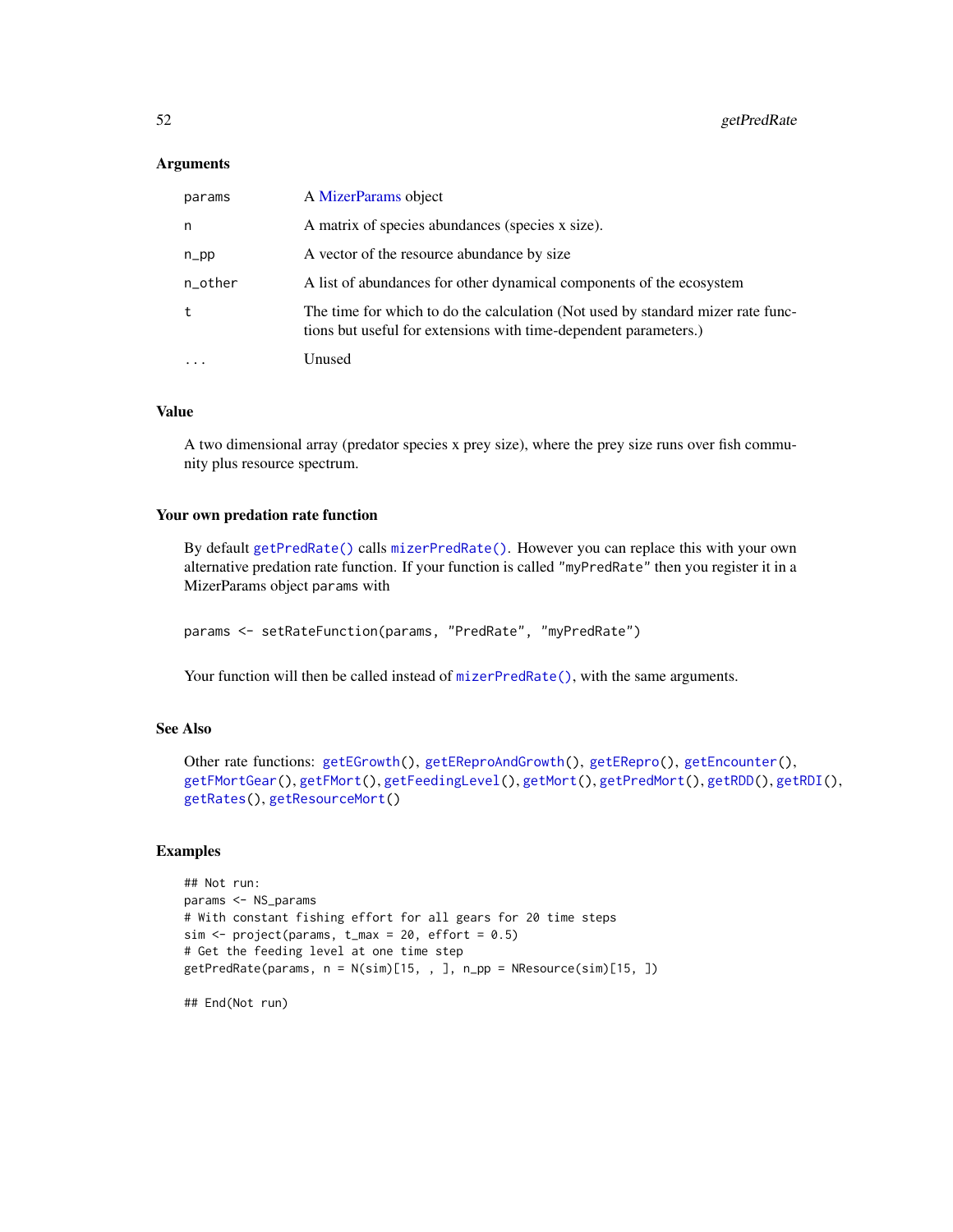<span id="page-52-0"></span>getProportionOfLargeFish

*Calculate the proportion of large fish*

# Description

Calculates the proportion of large fish through time in the MizerSim class within user defined size limits. The default option is to use the whole size range. You can specify minimum and maximum size ranges for the species and also the threshold size for large fish. Sizes can be expressed as weight or size. Lengths take precedence over weights (i.e. if both min\_l and min\_w are supplied, only min\_l will be used). You can also specify the species to be used in the calculation. This function can be used to calculate the Large Fish Index. The proportion is based on either abundance or biomass.

# Usage

```
getProportionOfLargeFish(
  sim,
  species = NULL,
  threshold_w = 100,
  threshold_l = NULL,biomass_proportion = TRUE,
  ...
)
```
# Arguments

| sim                | A MizerSim object                                                                                                                                                                                                                                                                                                                                    |
|--------------------|------------------------------------------------------------------------------------------------------------------------------------------------------------------------------------------------------------------------------------------------------------------------------------------------------------------------------------------------------|
| species            | The species to be selected. Optional. By default all target species are selected.<br>A vector of species names, or a numeric vector with the species indices, or a<br>logical vector indicating for each species whether it is to be selected (TRUE) or<br>not.                                                                                      |
| threshold_w        | the size used as the cutoff between large and small fish. Default value is 100.                                                                                                                                                                                                                                                                      |
| threshold_l        | the size used as the cutoff between large and small fish.                                                                                                                                                                                                                                                                                            |
| biomass_proportion |                                                                                                                                                                                                                                                                                                                                                      |
|                    | a boolean value. If TRUE the proportion calculated is based on biomass, if<br>FALSE it is based on numbers of individuals. Default is TRUE.                                                                                                                                                                                                          |
|                    | Arguments passed on to get_size_range_array                                                                                                                                                                                                                                                                                                          |
|                    | min_w Smallest weight in size range. Defaults to smallest weight in the model.<br>max_w Largest weight in size range. Defaults to largest weight in the model.<br>min_1 Smallest length in size range. If supplied, this takes precedence over<br>min_w.<br>max_1 Largest length in size range. If supplied, this takes precedence over<br>$max_w$ . |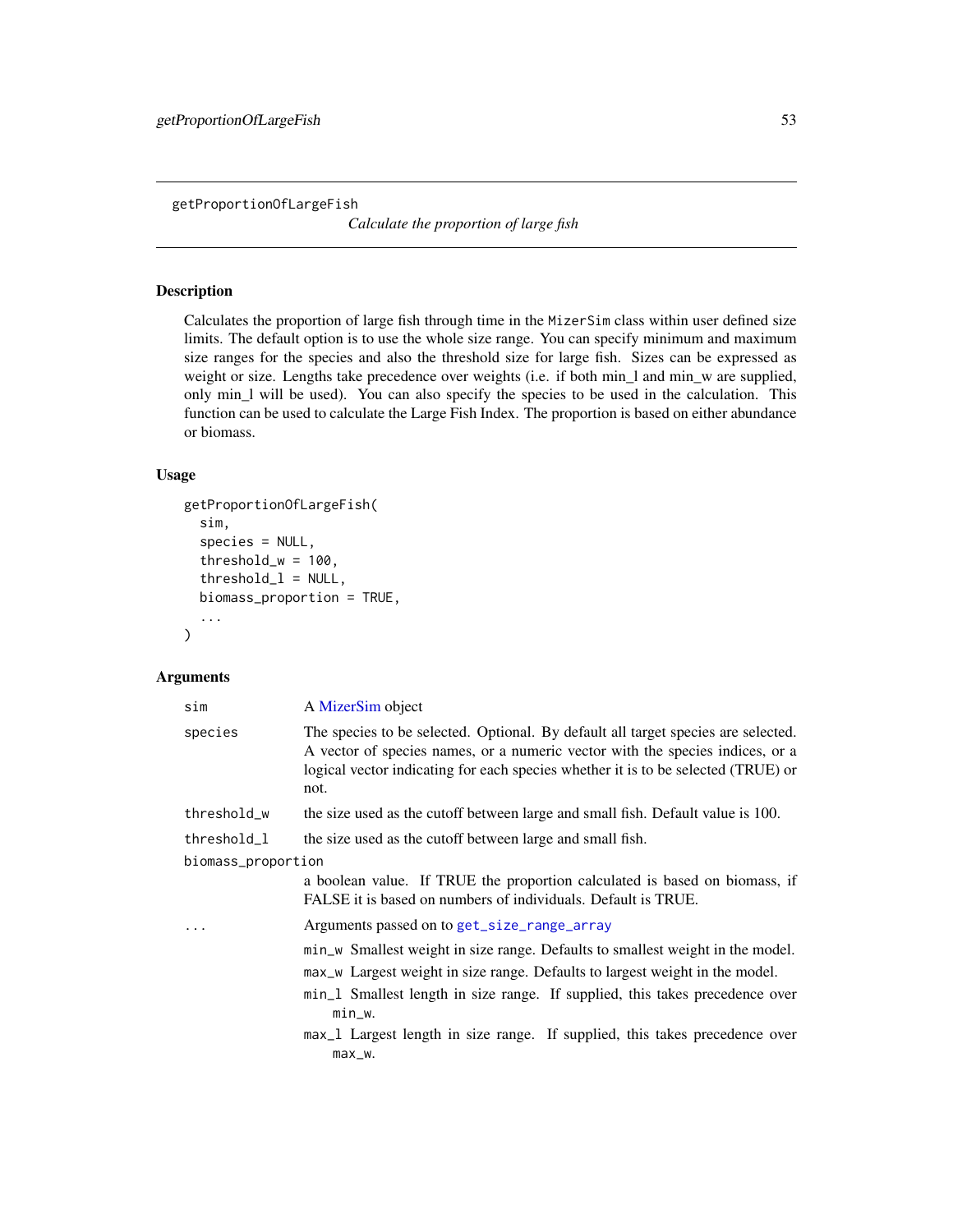A vector containing the proportion of large fish through time

#### See Also

Other functions for calculating indicators: [getCommunitySlope\(](#page-23-0)), [getMeanMaxWeight\(](#page-43-0)), [getMeanWeight\(](#page-44-0))

# Examples

```
lfi <- getProportionOfLargeFish(NS_sim, min_w = 10, max_w = 5000,
                                threshold_w = 500years <- c("1972", "2010")
lfi[years]
getProportionOfLargeFish(NS_sim)[years]
getProportionOfLargeFish(NS_sim, species=c("Herring","Sprat","N.pout"))[years]
getProportionOfLargeFish(NS_sim, min_w = 10, max_w = 5000)[years]
getProportionOfLargeFish(NS_sim, min_w = 10, max_w = 5000,
    threshold_w = 500, biomass_proportion = FALSE)[years]
```

```
getRates Get all rates
```
# Description

Calls other rate functions in sequence and collects the results in a list.

#### Usage

```
getRates(
 params,
 n = initialN(params),
 n_pp = initialNResource(params),
  n_other = initialNOther(params),
 effort,
  t = 0,
  ...
)
```
# Arguments

| params  | A MizerParams object                                                                                                                                |
|---------|-----------------------------------------------------------------------------------------------------------------------------------------------------|
| n       | A matrix of species abundances (species x size).                                                                                                    |
| $n$ _pp | A vector of the resource abundance by size                                                                                                          |
| n_other | A list of abundances for other dynamical components of the ecosystem                                                                                |
| effort  | The effort for each fishing gear                                                                                                                    |
| t       | The time for which to do the calculation (Not used by standard mizer rate func-<br>tions but useful for extensions with time-dependent parameters.) |
|         | Unused                                                                                                                                              |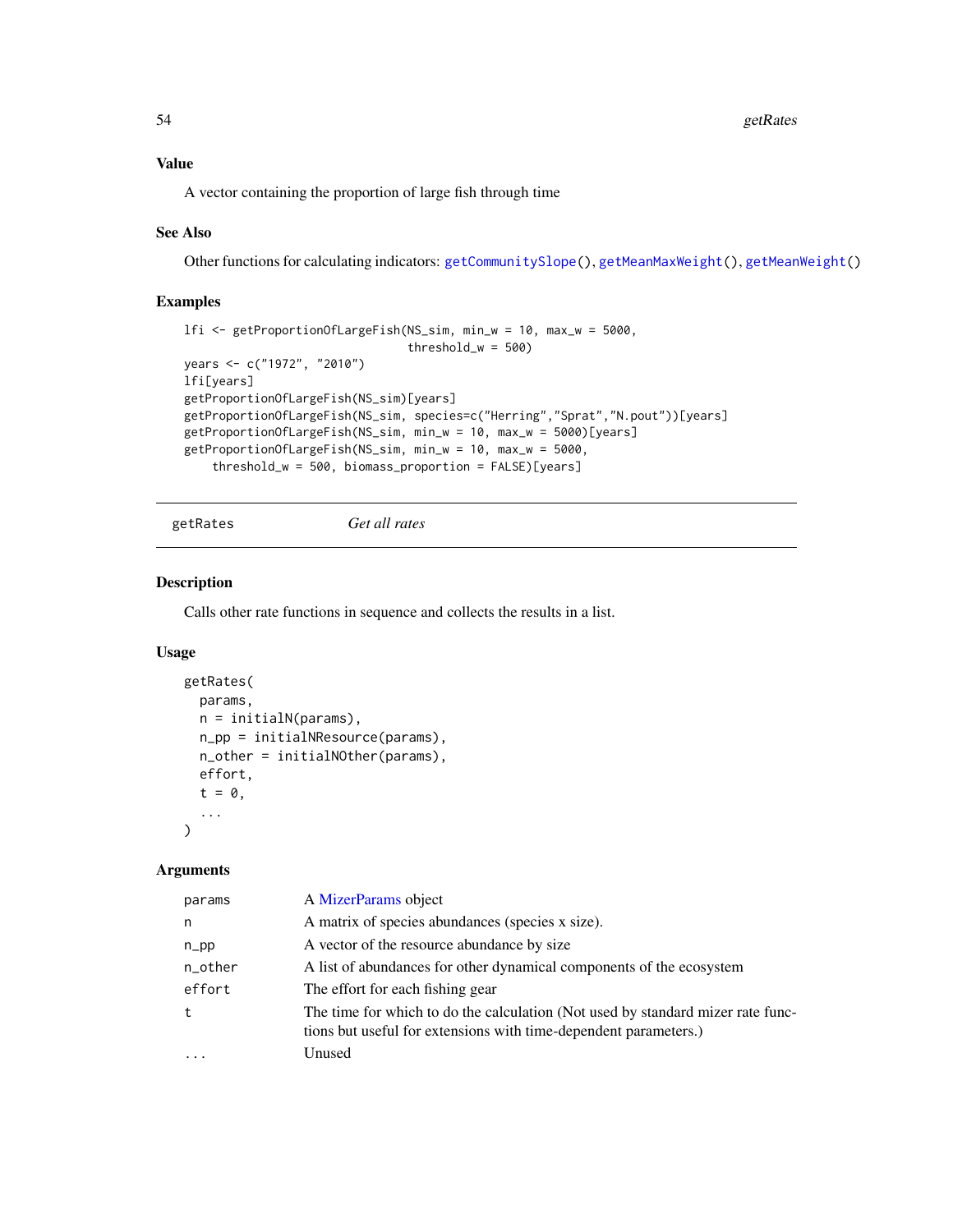## getRDD 55

# Details

By default this function returns a list with the following components:

- encounter from [mizerEncounter\(\)](#page-77-0)
- feeding level from [mizerFeedingLevel\(\)](#page-81-0)
- e from [mizerEReproAndGrowth\(\)](#page-80-0)
- e\_repro from [mizerERepro\(\)](#page-79-0)
- e\_growth from [mizerEGrowth\(\)](#page-76-0)
- pred\_rate from [mizerPredRate\(\)](#page-90-0)
- pred\_mort from [mizerPredMort\(\)](#page-89-0)
- f\_mort from [mizerFMort\(\)](#page-83-0)
- mort from [mizerMort\(\)](#page-85-0)
- rdi from [mizerRDI\(\)](#page-93-0)
- rdd from [BevertonHoltRDD\(\)](#page-8-0)
- resource\_mort from [mizerResourceMort\(\)](#page-94-0)

However you can replace any of these rate functions by your own rate function if you wish, see [setRateFunction\(\)](#page-181-0) for details.

# See Also

```
Other rate functions: getEGrowth(), getEReproAndGrowth(), getERepro(), getEncounter(),
getFMortGear(), getFMort(), getFeedingLevel(), getMort(), getPredMort(), getPredRate(),
getRDD(), getRDI(), getResourceMort()
```
## Examples

```
rates <- getRates(NS_params)
names(rates)
identical(rates$encounter, getEncounter(NS_params))
```
<span id="page-54-0"></span>getRDD *Get density dependent reproduction rate*

#### Description

Calculates the density dependent rate of egg production  $R_i$  (units 1/year) for each species. This is the flux entering the smallest size class of each species. The density dependent rate is the density independent rate obtained with [getRDI\(\)](#page-56-0) after it has been put through the density dependence function. This is the Beverton-Holt function [BevertonHoltRDD\(\)](#page-8-0) by default, but this can be changed. See [setReproduction\(\)](#page-183-0) for more details.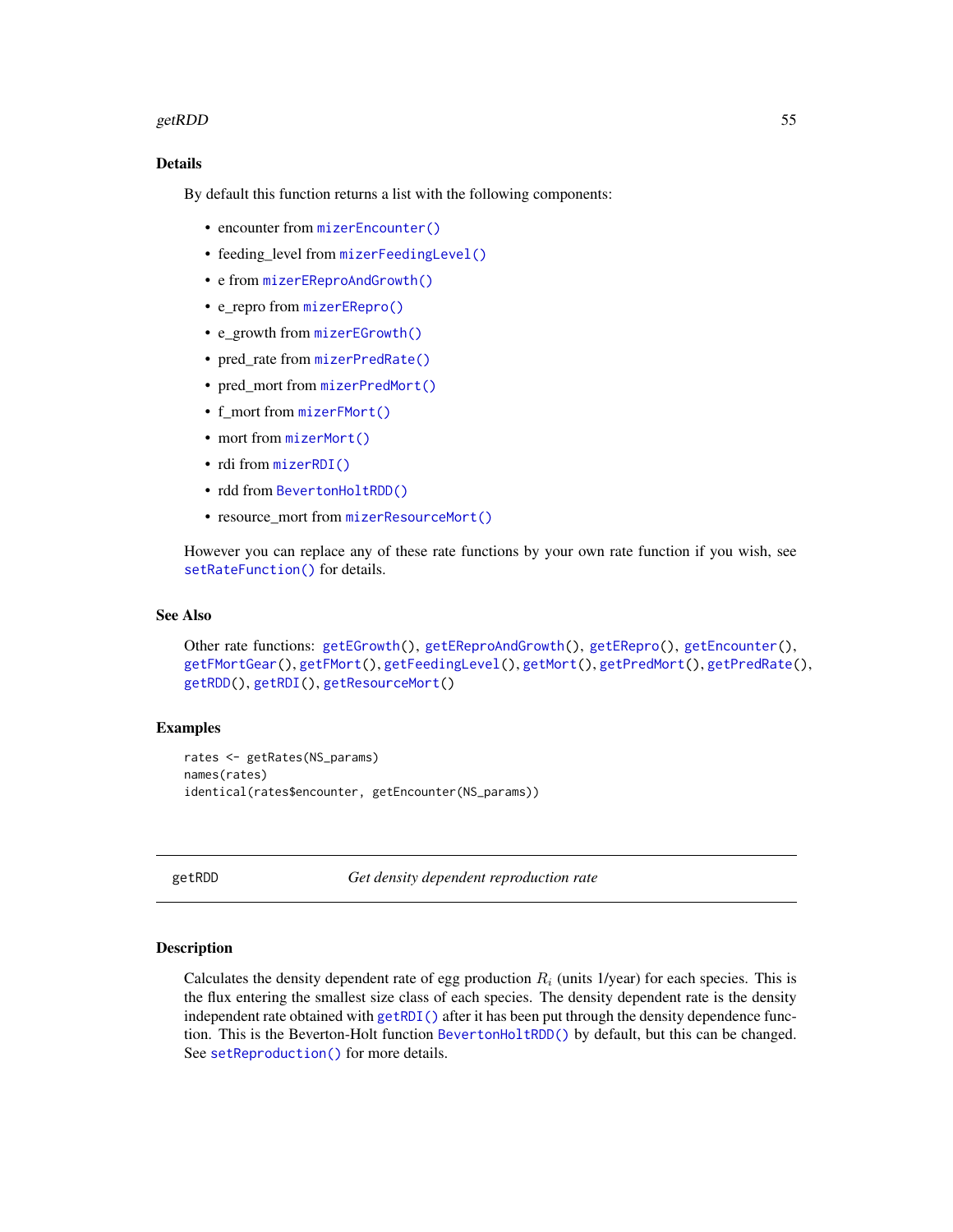# Usage

```
getRDD(
  params,
 n = initialN(params),
 n_pp = initialNResource(params),
 n_other = initialNOther(params),
  t = 0,
 rdi = getRDI(params, n = n, n_p = n_p, n_other = n_other, t = t),
  ...
\mathcal{E}
```
# Arguments

| params    | A MizerParams object                                                                                                                                |
|-----------|-----------------------------------------------------------------------------------------------------------------------------------------------------|
| n         | A matrix of species abundances (species x size).                                                                                                    |
| $n$ _pp   | A vector of the resource abundance by size                                                                                                          |
| n_other   | A list of abundances for other dynamical components of the ecosystem                                                                                |
| t         | The time for which to do the calculation (Not used by standard mizer rate func-<br>tions but useful for extensions with time-dependent parameters.) |
| rdi       | A vector of density-independent reproduction rates for each species. If not spec-<br>ified, rdi is calculated internally using getRDI().            |
| $\ddotsc$ | Unused                                                                                                                                              |

# Value

A numeric vector the length of the number of species.

# See Also

# [getRDI\(\)](#page-56-0)

```
Other rate functions: getEGrowth(), getEReproAndGrowth(), getERepro(), getEncounter(),
getFMortGear(), getFMort(), getFeedingLevel(), getMort(), getPredMort(), getPredRate(),
getRDI(), getRates(), getResourceMort()
```
# Examples

```
## Not run:
params <- NS_params
# Project with constant fishing effort for all gears for 20 time steps
sim < project(params, t_max = 20, effort = 0.5)
# Get the rate at a particular time step
getRDD(params, n = N(sim)[15, , ], n(pp = NResource(sim)[15, ], t = 15)
```
## End(Not run)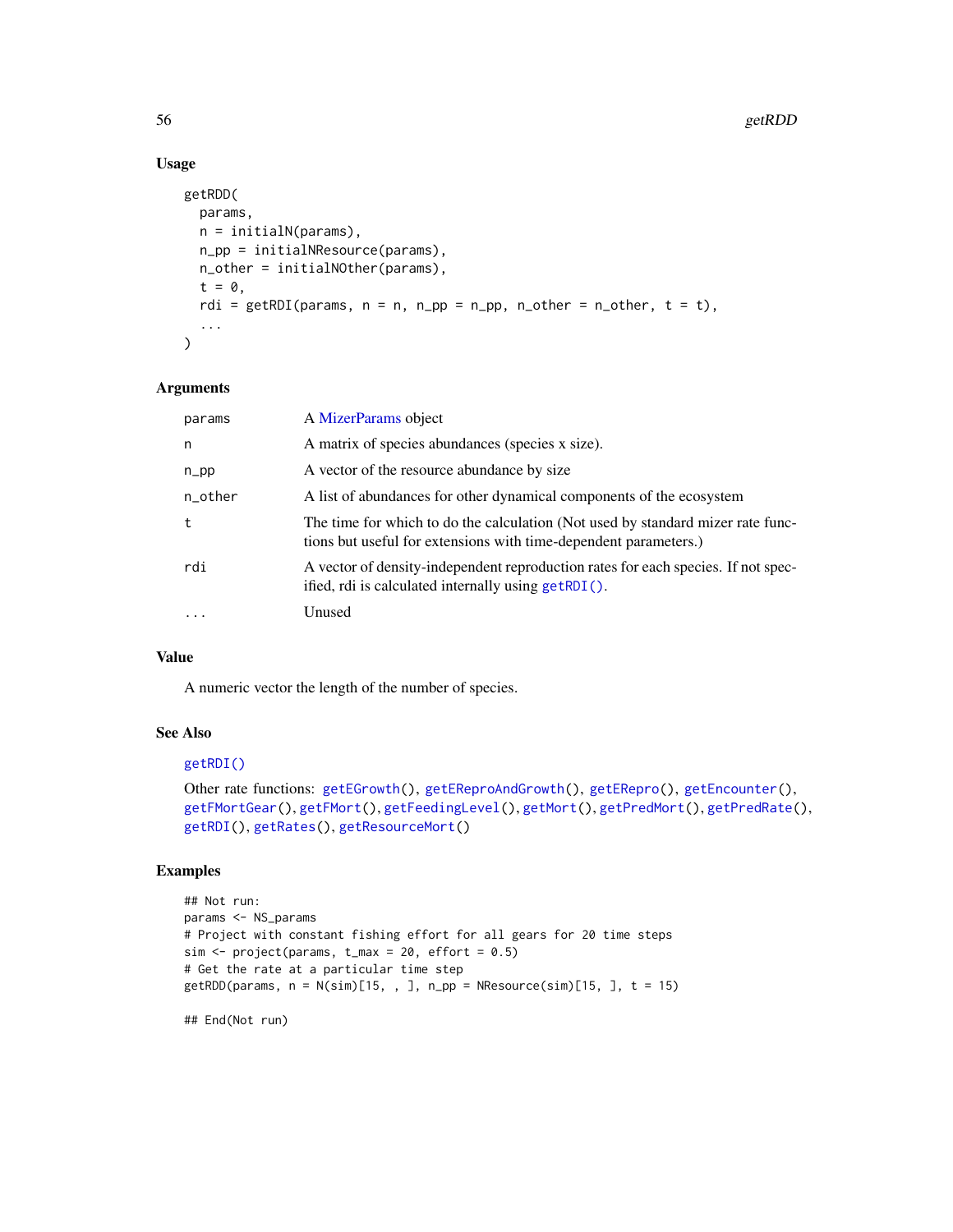<span id="page-56-0"></span>

# Description

Calculates the density-independent rate of total egg production  $R_{di}$  (units 1/year) before density dependence, by species.

## Usage

```
getRDI(
 params,
  n = initialN(params),
  n_pp = initialNResource(params),
  n_other = initialNOther(params),
  t = 0,
  ...
)
```
## Arguments

| params  | A MizerParams object                                                                                                                                |
|---------|-----------------------------------------------------------------------------------------------------------------------------------------------------|
| n       | A matrix of species abundances (species x size).                                                                                                    |
| $n$ _pp | A vector of the resource abundance by size                                                                                                          |
| n_other | A list of abundances for other dynamical components of the ecosystem                                                                                |
| t       | The time for which to do the calculation (Not used by standard mizer rate func-<br>tions but useful for extensions with time-dependent parameters.) |
|         | Unused                                                                                                                                              |

# Details

This rate is obtained by taking the per capita rate  $E_r(w)\psi(w)$  at which energy is invested in reproduction, as calculated by [getERepro\(\)](#page-30-0), multiplying it by the number of individuals $N(w)$  and integrating over all sizes w and then multiplying by the reproductive efficiency  $\epsilon$  and dividing by the egg size w\_min, and by a factor of two to account for the two sexes:

$$
R_{di} = \frac{\epsilon}{2w_{min}} \int N(w) E_r(w) \psi(w) \, dw
$$

Used by [getRDD\(\)](#page-54-0) to calculate the actual, density dependent rate. See [setReproduction\(\)](#page-183-0) for more details.

# Value

A numeric vector the length of the number of species.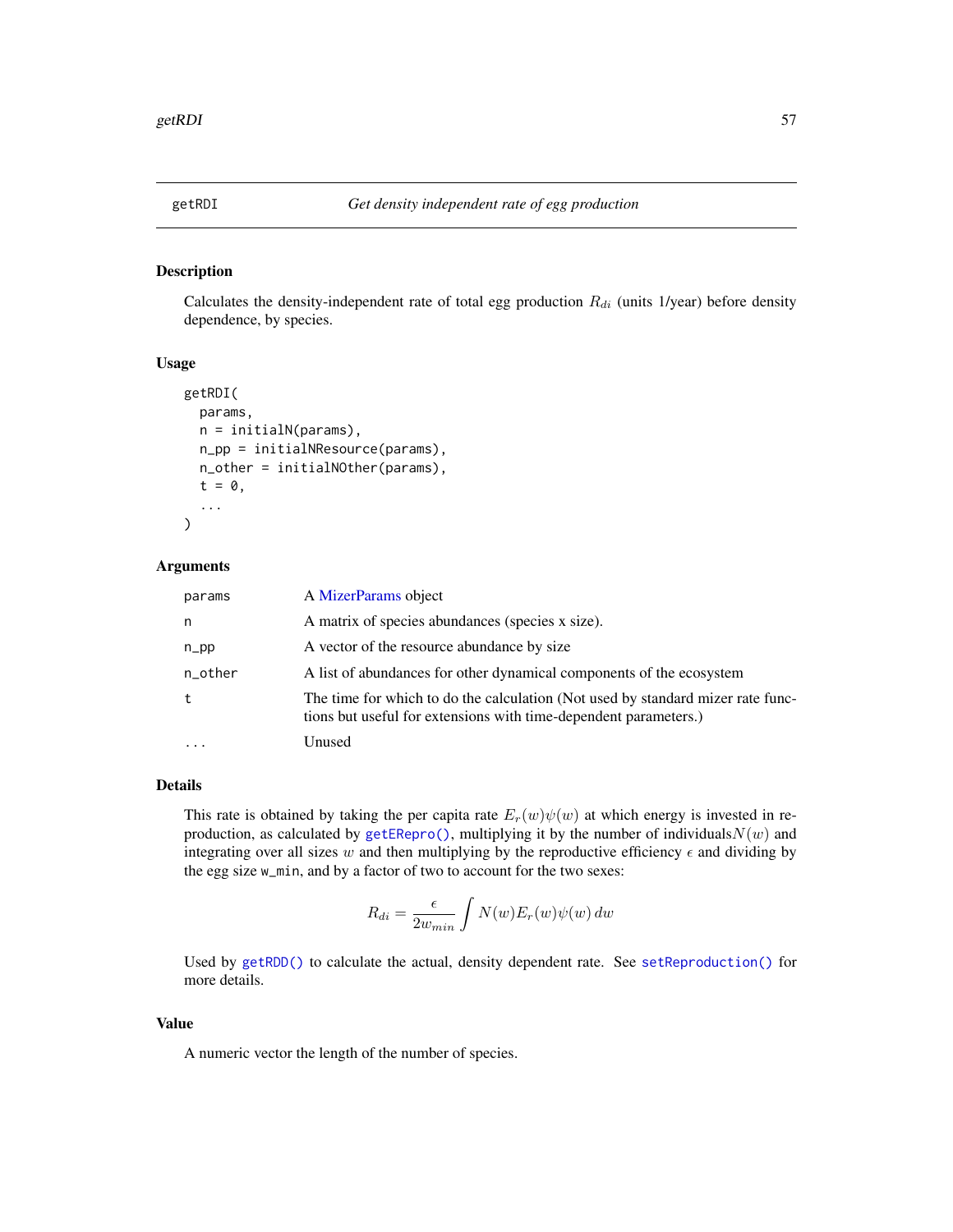#### Your own reproduction function

By default [getRDI\(\)](#page-56-0) calls [mizerRDI\(\)](#page-93-0). However you can replace this with your own alternative reproduction function. If your function is called "myRDI" then you register it in a MizerParams object params with

params <- setRateFunction(params, "RDI", "myRDI")

Your function will then be called instead of [mizerRDI\(\)](#page-93-0), with the same arguments. For an example of an alternative reproduction function see constantEggRDI().

# See Also

# [getRDD\(\)](#page-54-0)

```
Other rate functions: getEGrowth(), getEReproAndGrowth(), getERepro(), getEncounter(),
getFMortGear(), getFMort(), getFeedingLevel(), getMort(), getPredMort(), getPredRate(),
getRDD(), getRates(), getResourceMort()
```
## Examples

```
## Not run:
params <- NS_params
# Project with constant fishing effort for all gears for 20 time steps
sim \le project(params, t_max = 20, effort = 0.5)
# Get the density-independent reproduction rate at a particular time step
getRDI(params, n = N(sim)[15, , ], n(pp = NResource(sim)[15, ], t = 15)
```
## End(Not run)

getReproductionLevel *Get reproduction level*

#### **Description**

[Experimental] The reproduction level is the ratio between the density-dependent reproduction rate and the maximal reproduction rate.

#### Usage

```
getReproductionLevel(params)
```
## Arguments

params A MizerParams object

## Value

A named vector with the reproduction level for each species.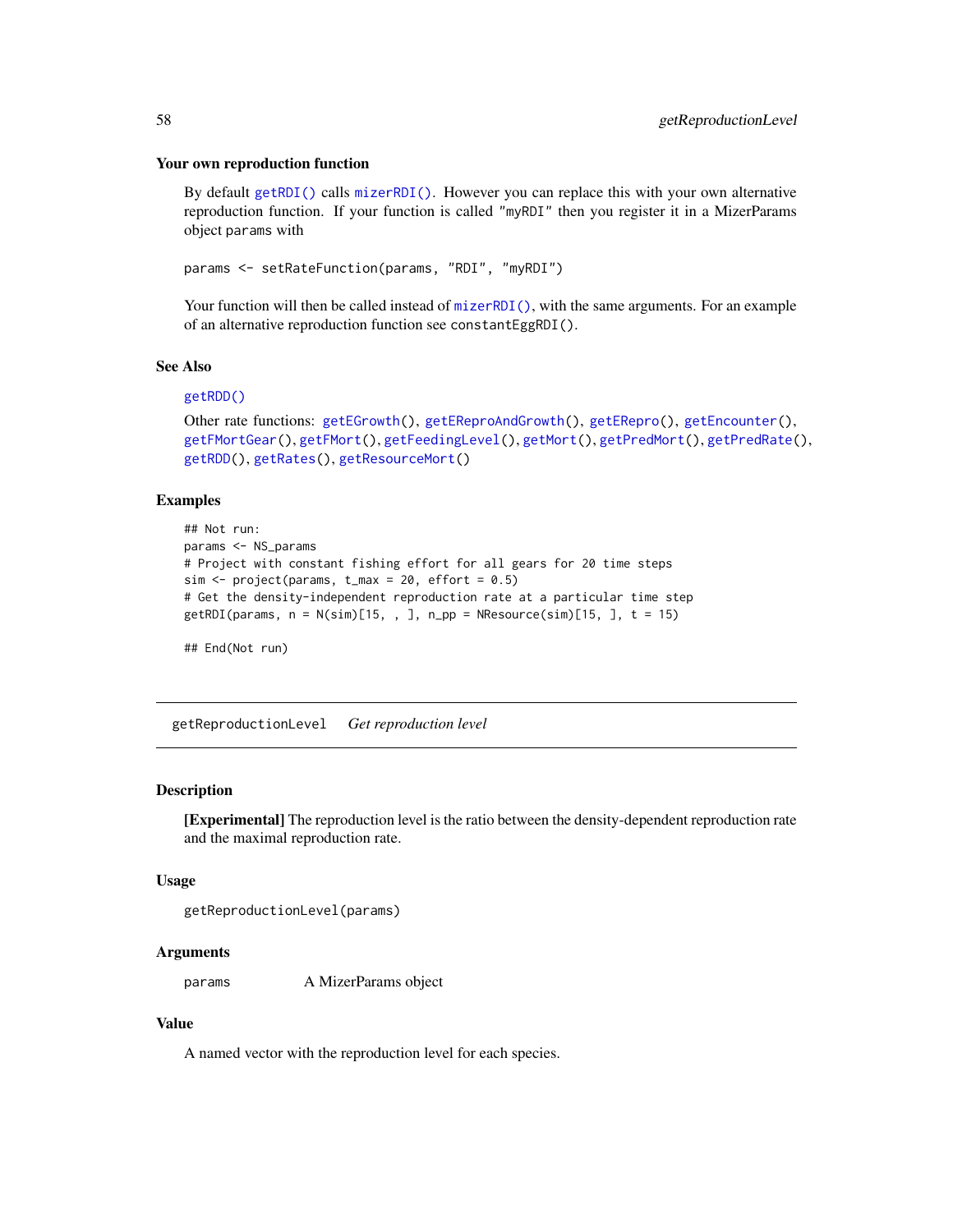# getResourceMort 59

# Examples

getReproductionLevel(NS\_params)

```
# The reproduction level can be changed without changing the steady state:
params <- setBevertonHolt(NS_params, reproduction_level = 0.9)
getReproductionLevel(params)
```

```
# The result is the ratio of RDD and R_max
identical(getRDD(params) / species_params(params)$R_max,
         getReproductionLevel(params))
```
<span id="page-58-0"></span>getResourceMort *Get predation mortality rate for resource*

# Description

Calculates the predation mortality rate  $\mu_p(w)$  on the resource spectrum by resource size (in units 1/year).

#### Usage

```
getResourceMort(
 params,
 n = initialN(params),
 n_pp = initialNResource(params),
 n_other = initialNOther(params),
  t = 0,
  ...
)
```
# Arguments

| params  | A MizerParams object                                                                                                                                |
|---------|-----------------------------------------------------------------------------------------------------------------------------------------------------|
| n       | A matrix of species abundances (species x size).                                                                                                    |
| $n$ _pp | A vector of the resource abundance by size                                                                                                          |
| n_other | A list of abundances for other dynamical components of the ecosystem                                                                                |
|         | The time for which to do the calculation (Not used by standard mizer rate func-<br>tions but useful for extensions with time-dependent parameters.) |
| .       | Unused                                                                                                                                              |

#### Value

A vector of mortality rate by resource size.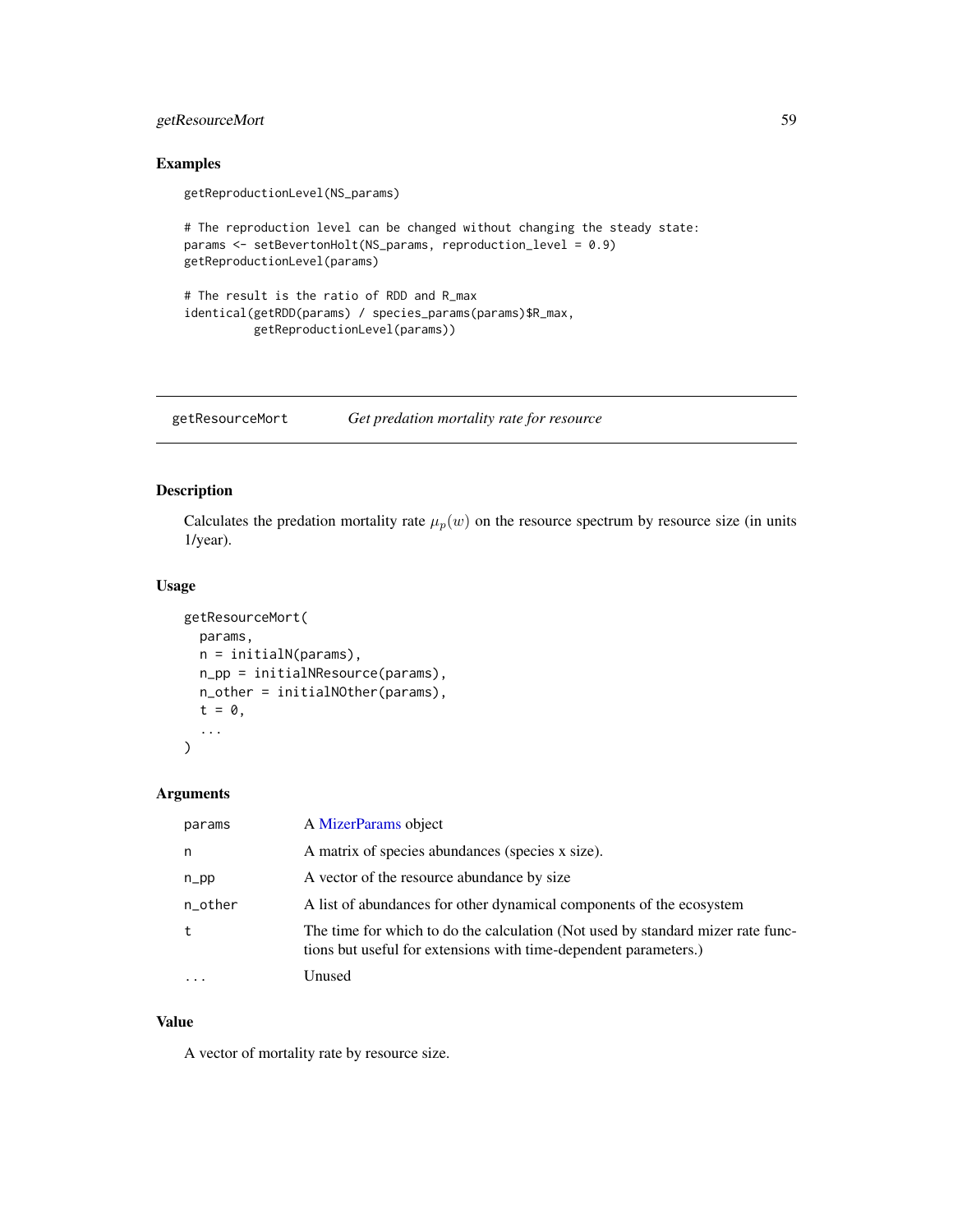#### Your own resource mortality function

By default [getResourceMort\(\)](#page-58-0) calls [mizerResourceMort\(\)](#page-94-0). However you can replace this with your own alternative resource mortality function. If your function is called "myResourceMort" then you register it in a MizerParams object params with

params <- setRateFunction(params, "ResourceMort", "myResourceMort")

Your function will then be called instead of [mizerResourceMort\(\)](#page-94-0), with the same arguments.

## See Also

```
Other rate functions: getEGrowth(), getEReproAndGrowth(), getERepro(), getEncounter(),
getFMortGear(), getFMort(), getFeedingLevel(), getMort(), getPredMort(), getPredRate(),
getRDD(), getRDI(), getRates()
```
# Examples

```
## Not run:
params <- NS_params
# With constant fishing effort for all gears for 20 time steps
sim \le project(params, t_max = 20, effort = 0.5)
# Get resource mortality at one time step
getResourceMort(params, n = N(sim)[15, , ], n_pp = NResource(sim)[15, ])
```
## End(Not run)

<span id="page-59-0"></span>getSSB *Calculate the SSB of species*

#### Description

Calculates the spawning stock biomass (SSB) through time of the species in the MizerSim class. SSB is calculated as the total mass of all mature individuals.

## Usage

getSSB(sim)

#### Arguments

sim An object of class MizerSim.

## Value

An array (time x species) containing the SSB in grams.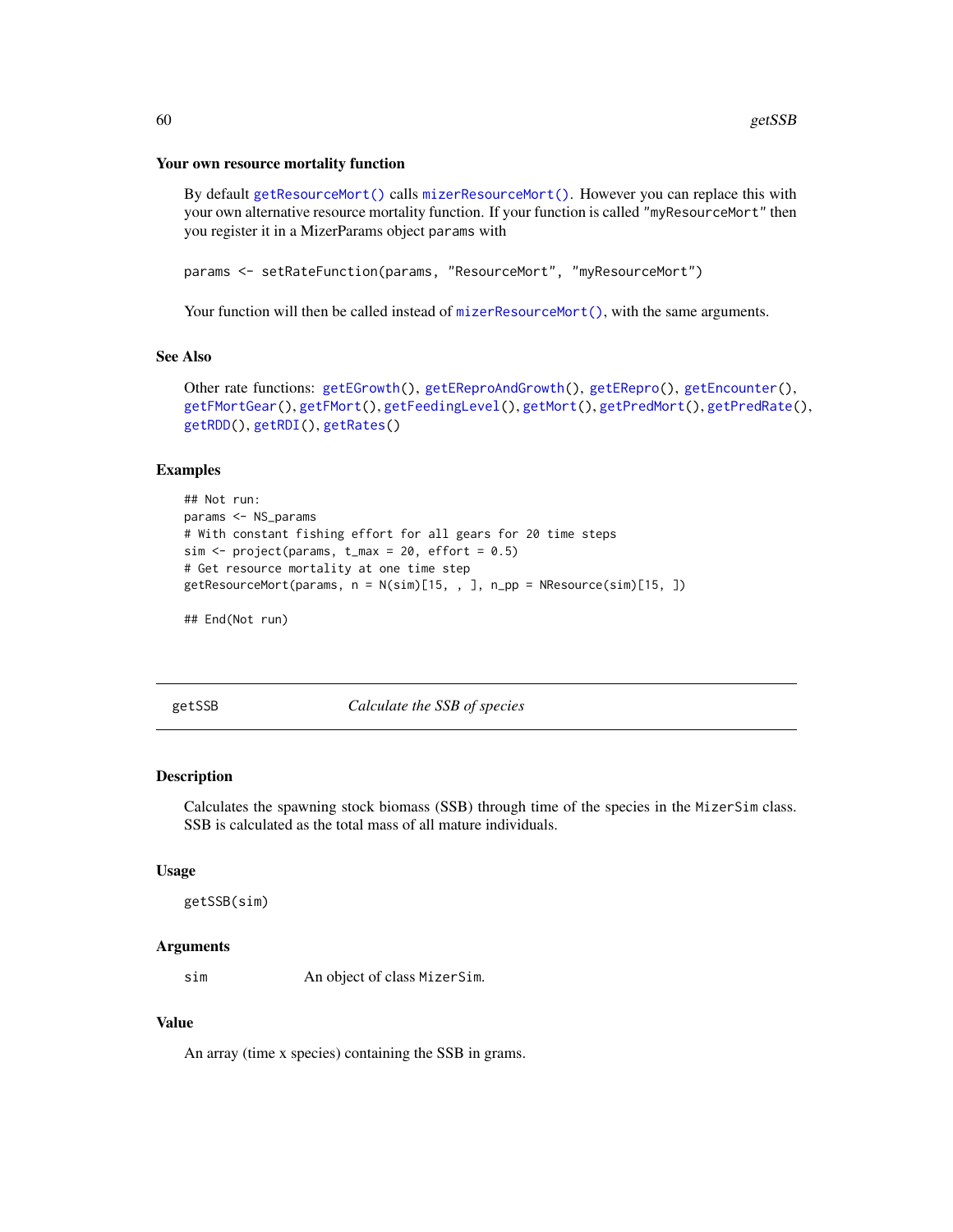#### getTimes 61

# See Also

Other summary functions: [getBiomass\(](#page-22-0)), [getDiet\(](#page-25-0)), [getGrowthCurves\(](#page-39-0)), [getN\(](#page-46-0)), [getYieldGear\(](#page-61-0)), [getYield\(](#page-60-0))

# Examples

```
ssb <- getSSB(NS_sim)
ssb[c("1972", "2010"), c("Herring", "Cod")]
```
getTimes *Times for which simulation results are available*

# Description

Times for which simulation results are available

## Usage

getTimes(sim)

# Arguments

sim A MizerSim object

## Value

A numeric vectors of the times (in years) at which simulation results have been stored in the MizerSim object.

# Examples

getTimes(NS\_sim)

<span id="page-60-0"></span>getYield *Calculate the yearly yield for each species*

# Description

Calculates the yearly yield (biomass fished per year) for each species across all gears at each simulation time step.

#### Usage

getYield(sim)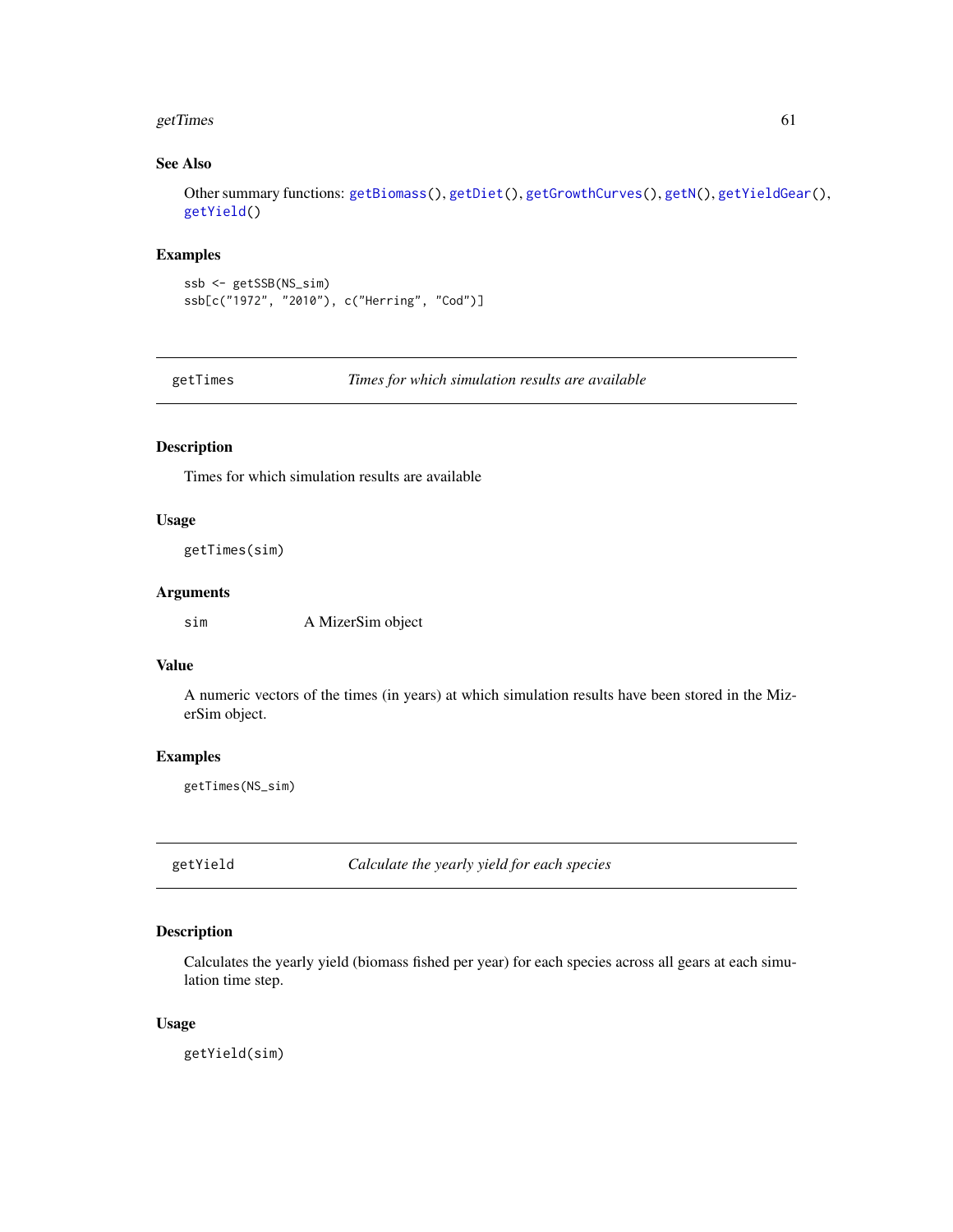#### Arguments

sim An object of class MizerSim.

# Value

An array (time x species) containing the total yearly yield in grams.

# See Also

```
getYieldGear()
Other summary functions: getBiomass(), getDiet(), getGrowthCurves(), getN(), getSSB(),
getYieldGear()
```
#### Examples

```
yield <- getYield(NS_sim)
yield[c("1972", "2010"), c("Herring", "Cod")]
```
<span id="page-61-0"></span>getYieldGear *Calculate the yearly yield per gear and species*

# Description

Calculates the yearly yield (biomass fished per year) per gear and species at each simulation time step.

#### Usage

```
getYieldGear(sim)
```
## Arguments

sim An object of class MizerSim.

# Value

An array (time x gear x species) containing the yearly yield in grams.

# See Also

# [getYield\(\)](#page-60-0)

```
Other summary functions: getBiomass(), getDiet(), getGrowthCurves(), getN(), getSSB(),
getYield()
```
# Examples

```
yield <- getYieldGear(NS_sim)
yield["1972", "Herring", "Herring"]
# (In this example MizerSim object each species was set up with its own gear)
```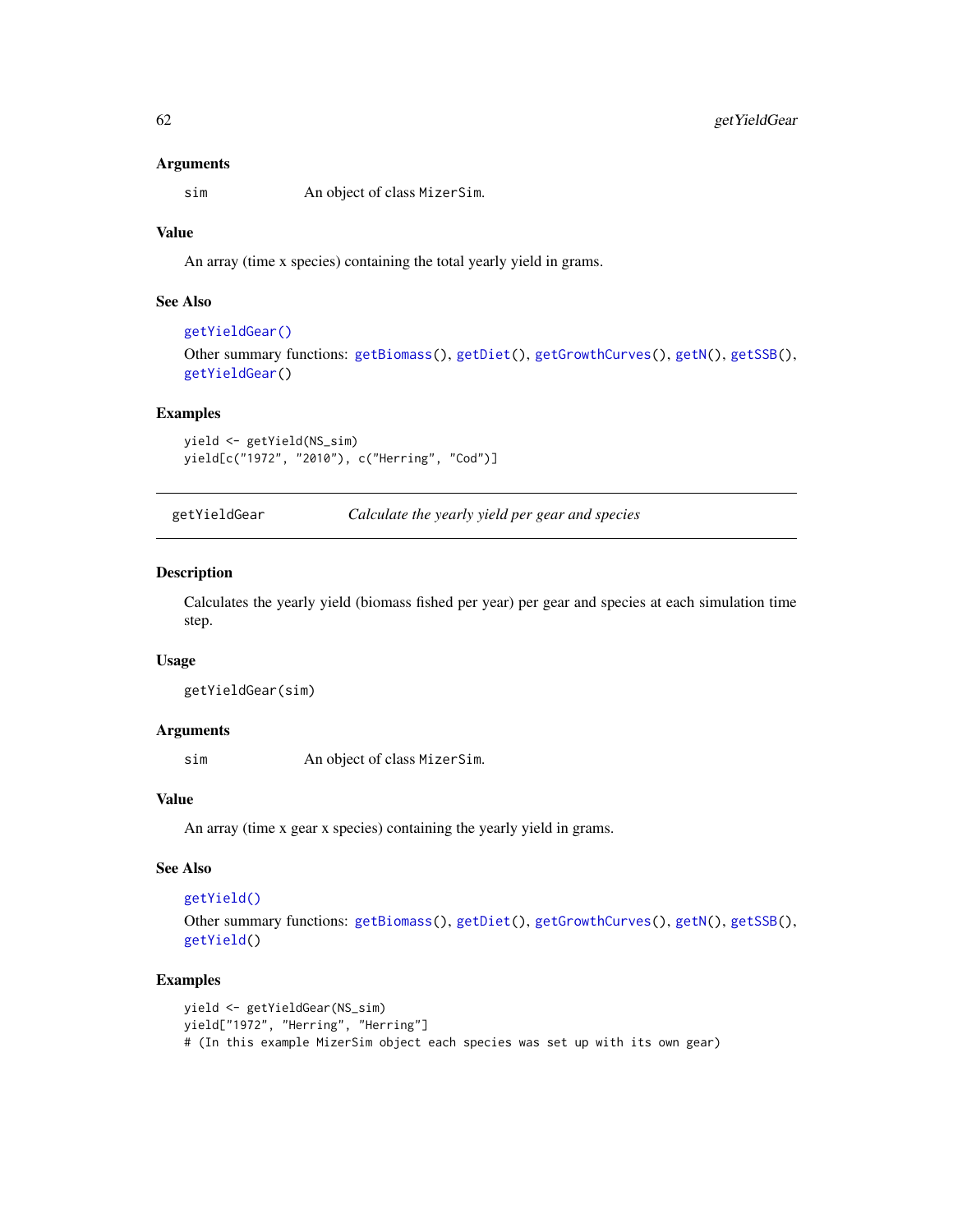# Description

[Deprecated] An alias provided for backward compatibility with mizer version <= 1.0

## Usage

```
getZ(
 params,
 n = initialN(params),
 n_pp = initialNResource(params),
 n_other = initialNOther(params),
 effort = getInitialEffort(params),
  t = 0,
  ...
)
```
# Arguments

| params   | A MizerParams object                                                                                                                                |
|----------|-----------------------------------------------------------------------------------------------------------------------------------------------------|
| n        | A matrix of species abundances (species x size).                                                                                                    |
| $n$ _pp  | A vector of the resource abundance by size                                                                                                          |
| n_other  | A list of abundances for other dynamical components of the ecosystem                                                                                |
| effort   | A numeric vector of the effort by gear or a single numeric effort value which is<br>used for all gears.                                             |
| t        | The time for which to do the calculation (Not used by standard mizer rate func-<br>tions but useful for extensions with time-dependent parameters.) |
| $\cdots$ | Unused                                                                                                                                              |

# Details

If your model contains additional components that you added with [setComponent\(\)](#page-159-0) and for which you specified a mort\_fun function then the mortality inflicted by these components will be included in the returned value.

# Value

A two dimensional array (prey species x prey size).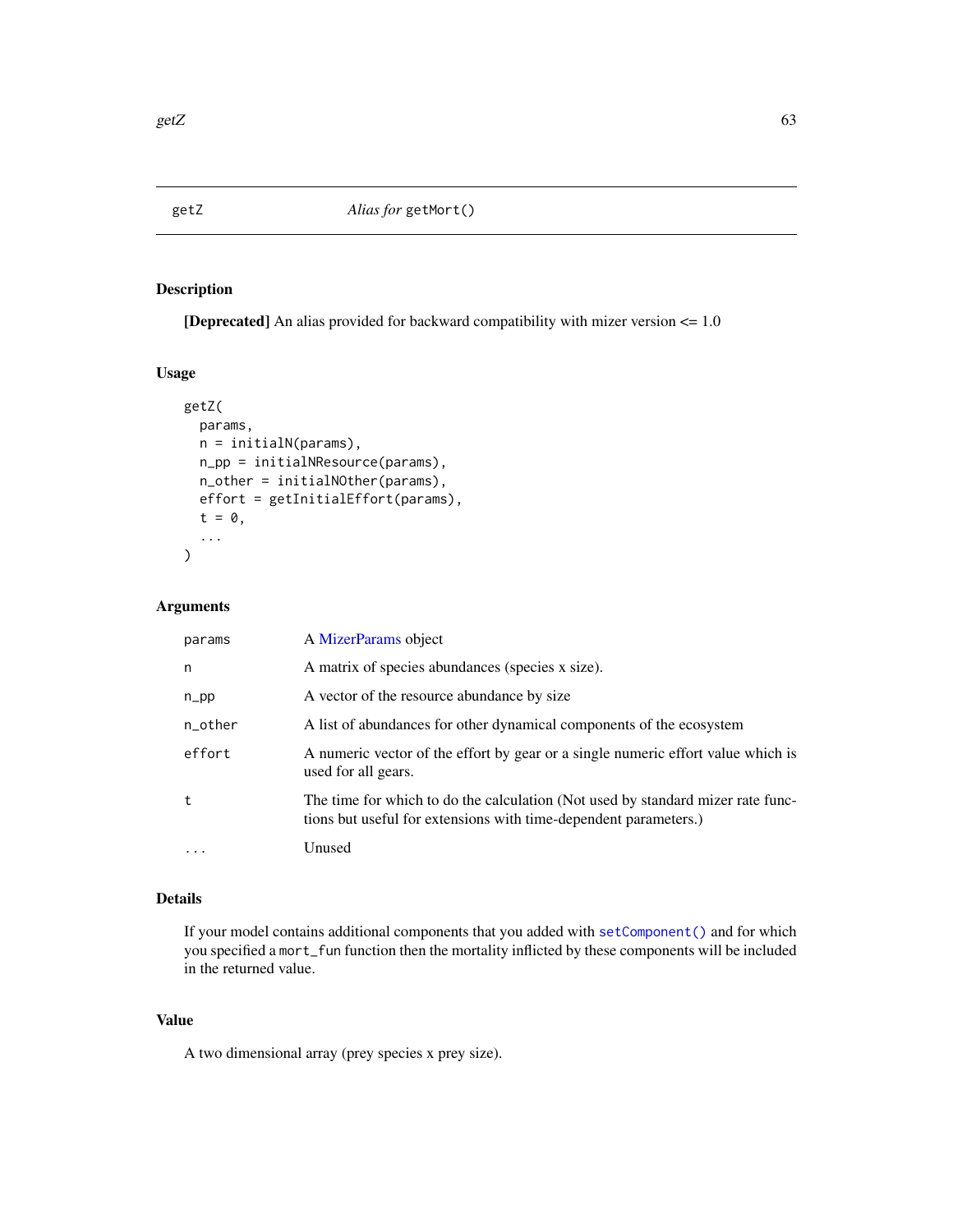#### Your own mortality function

By default [getMort\(\)](#page-45-0) calls  $mizerMort()$ . However you can replace this with your own alternative mortality function. If your function is called "myMort" then you register it in a MizerParams object params with

```
params <- setRateFunction(params, "Mort", "myMort")
```
Your function will then be called instead of [mizerMort\(\)](#page-85-0), with the same arguments.

## See Also

```
getPredMort(), getFMort()
```

```
Other rate functions: getEGrowth(), getEReproAndGrowth(), getERepro(), getEncounter(),
getFMortGear(), getFMort(), getFeedingLevel(), getPredMort(), getPredRate(), getRDD(),
getRDI(), getRates(), getResourceMort()
```
# Examples

```
## Not run:
params <- NS_params
# Project with constant fishing effort for all gears for 20 time steps
sim < project(params, t_{max} = 20, effort = 0.5)
# Get the total mortality at a particular time step
getMort(params, n = N(sim)[15, , ], n_pp = NResource(sim)[15, ],
        t = 15, effort = 0.5)
```

```
## End(Not run)
```
<span id="page-63-0"></span>get\_f0\_default *Get default value for f0*

## **Description**

Fills in any missing values for f0 so that if the prey abundance was described by the power law  $\kappa w^{-\lambda}$  then the encounter rate coming from the given gamma parameter would lead to the feeding level  $f_0$ . This is thus doing the inverse of [get\\_gamma\\_default\(\)](#page-64-0). Only for internal use.

#### Usage

```
get_f0_default(params)
```
#### Arguments

params A MizerParams object

#### Details

For species for which no value for gamma is specified in the species parameter data frame, the  $f\ddot{\theta}$ values is kept as provided in the species parameter data frame or it is set to 0.6 if it is not provided.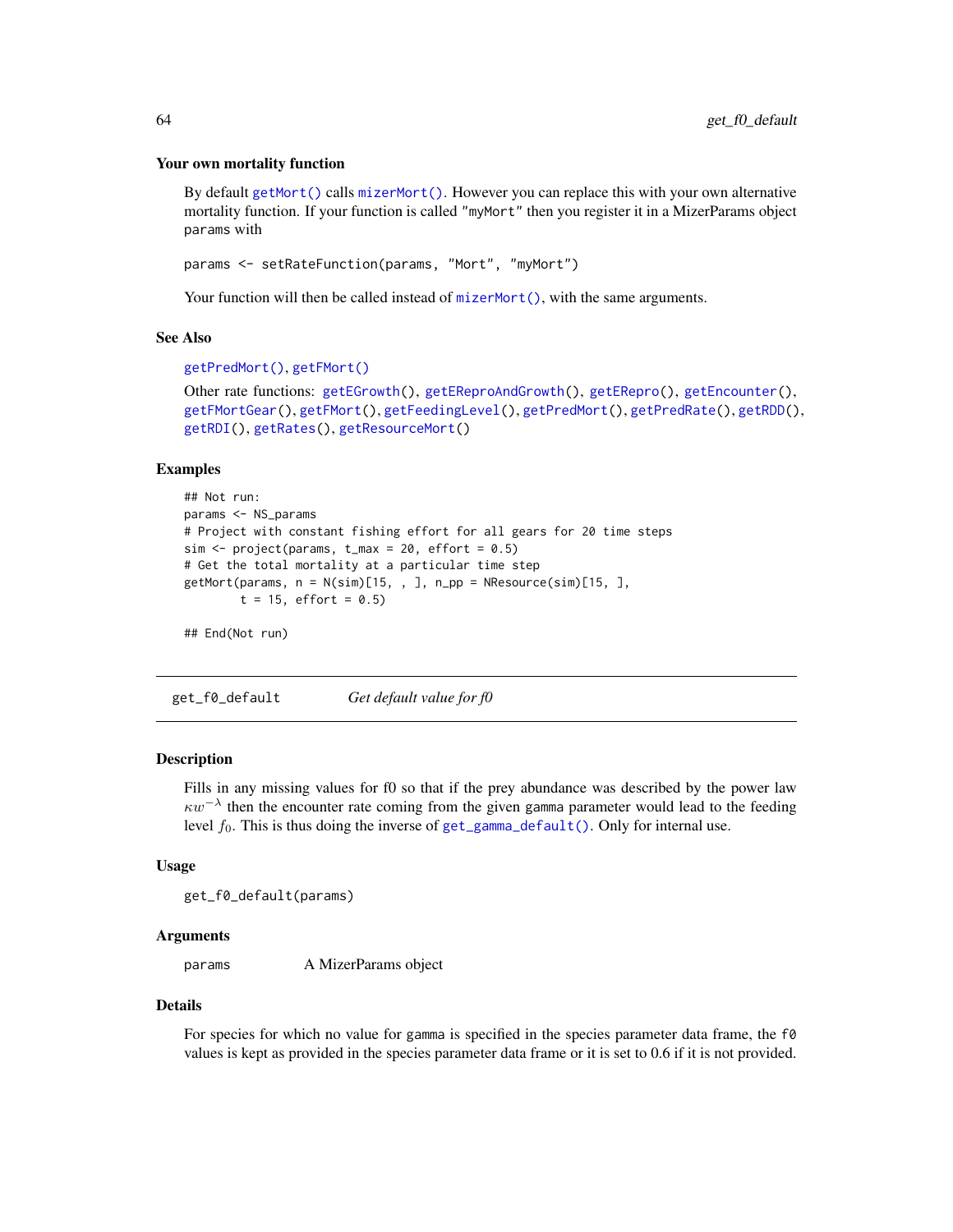# Value

A vector with the values of f0 for all species

# See Also

Other functions calculating defaults: [get\\_gamma\\_default\(](#page-64-0)), [get\\_h\\_default\(](#page-0-0)), [get\\_ks\\_default\(](#page-65-0))

<span id="page-64-0"></span>get\_gamma\_default *Get default value for gamma*

# Description

Fills in any missing values for gamma so that if the prey abundance was described by the power law  $\kappa w^{-\lambda}$  then the encounter rate would lead to the feeding level  $f_0$ . Only for internal use.

#### Usage

get\_gamma\_default(params)

## Arguments

params A MizerParams object

# Value

A vector with the values of gamma for all species

#### See Also

Other functions calculating defaults: [get\\_f0\\_default\(](#page-63-0)), [get\\_h\\_default\(](#page-0-0)), [get\\_ks\\_default\(](#page-65-0))

get\_initial\_n *Calculate initial population abundances for the community populations*

#### Description

This function uses the model parameters and other parameters to calculate initial population abundances for the community populations. These initial abundances should be reasonable guesses at the equilibrium values. The returned population can be passed to the project function.

## Usage

```
get_initial_n(params, n0_mult = NULL, a = 0.35)
```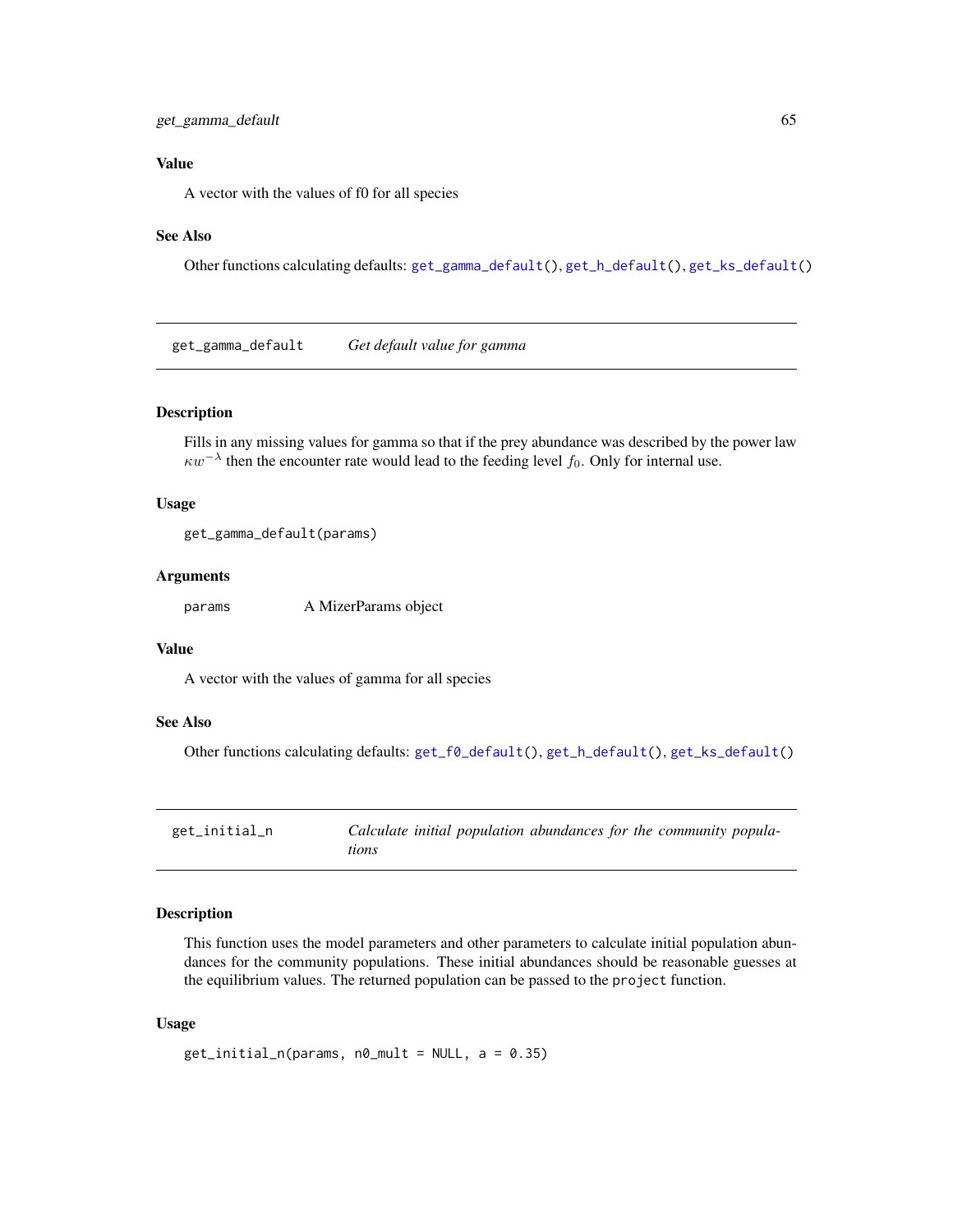## Arguments

| params  | The model parameters. An object of type MizerParams.                 |
|---------|----------------------------------------------------------------------|
| n0_mult | Multiplier for the abundance at size 0. Default value is kappa/1000. |
| a       | A parameter with a default value of 0.35.                            |

## Value

A matrix (species x size) of population abundances.

### Examples

```
## Not run:
params <- newMultispeciesParams(NS_species_params_gears)
init_n <- get_initial_n(params)
## End(Not run)
```
<span id="page-65-0"></span>get\_ks\_default *Get default value for* ks

# Description

Fills in any missing values for ks so that the critical feeding level needed to sustain the species is as specified in the fc column in the species parameter data frame. If that column is not provided the default critical feeding level  $f_c = 0.2$  is used.

# Usage

```
get_ks_default(params)
```
## Arguments

params A MizerParams object

# Value

A vector with the values of ks for all species

# See Also

Other functions calculating defaults: [get\\_f0\\_default\(](#page-63-0)), [get\\_gamma\\_default\(](#page-64-0)), [get\\_h\\_default\(](#page-0-0))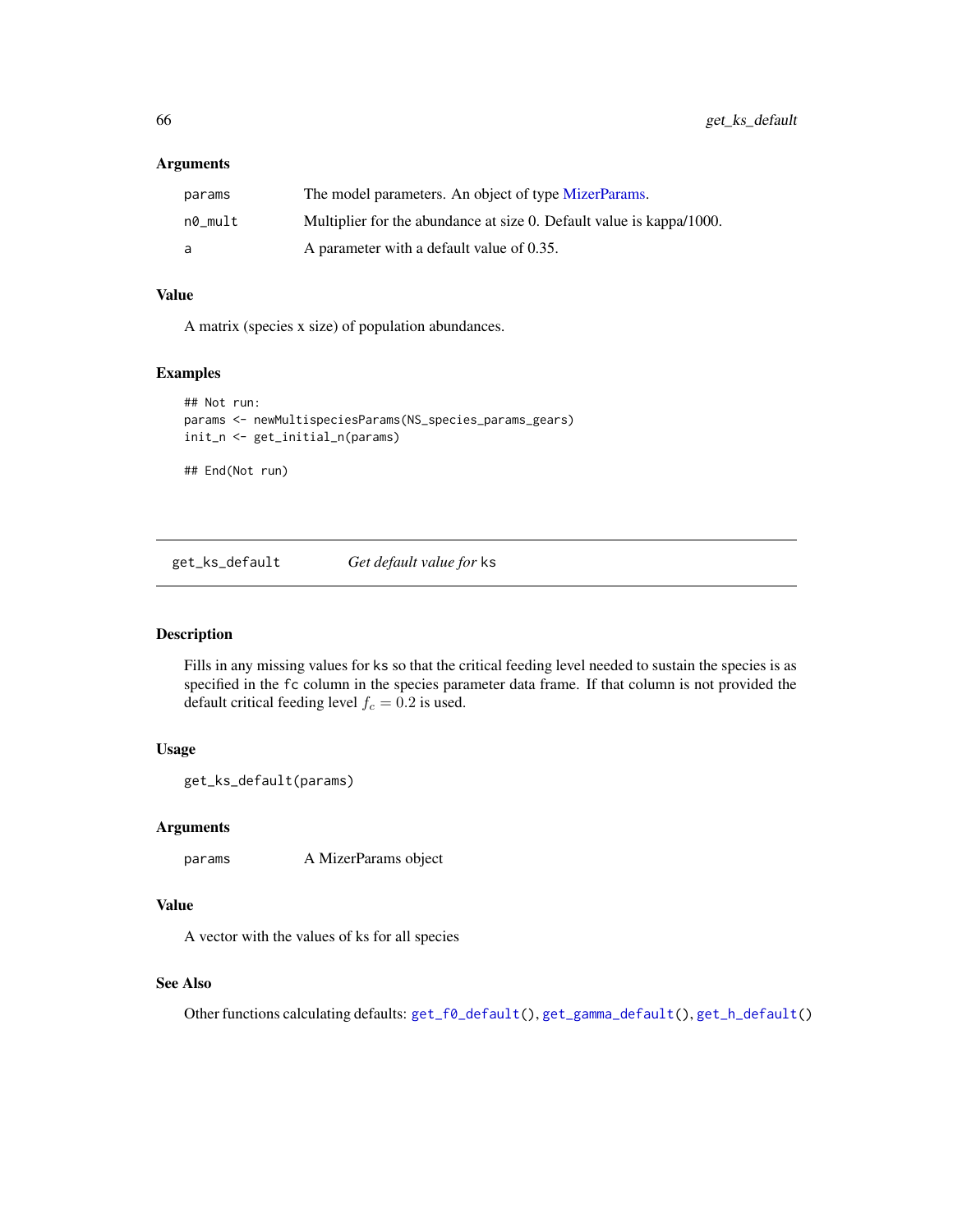# Description

This involves finding the feeding kernel function for each species, using the pred\_kernel\_type parameter in the species\_params data frame, checking that it is valid and all its arguments are contained in the species\_params data frame, and then calling this function with the ppmr vector.

#### Usage

get\_phi(species\_params, ppmr)

# Arguments

|      | species_params A species parameter data frame                                                |
|------|----------------------------------------------------------------------------------------------|
| ppmr | Values of the predator/prey mass ratio at which to evaluate the predation kernel<br>function |

# Value

An array (species x ppmr) with the values of the predation kernel function

```
get_required_reproduction
```
*Determine reproduction rate needed for initial egg abundance*

# Description

Determine reproduction rate needed for initial egg abundance

# Usage

get\_required\_reproduction(params)

#### Arguments

params A MizerParams object

# Value

A vector of reproduction rates for all species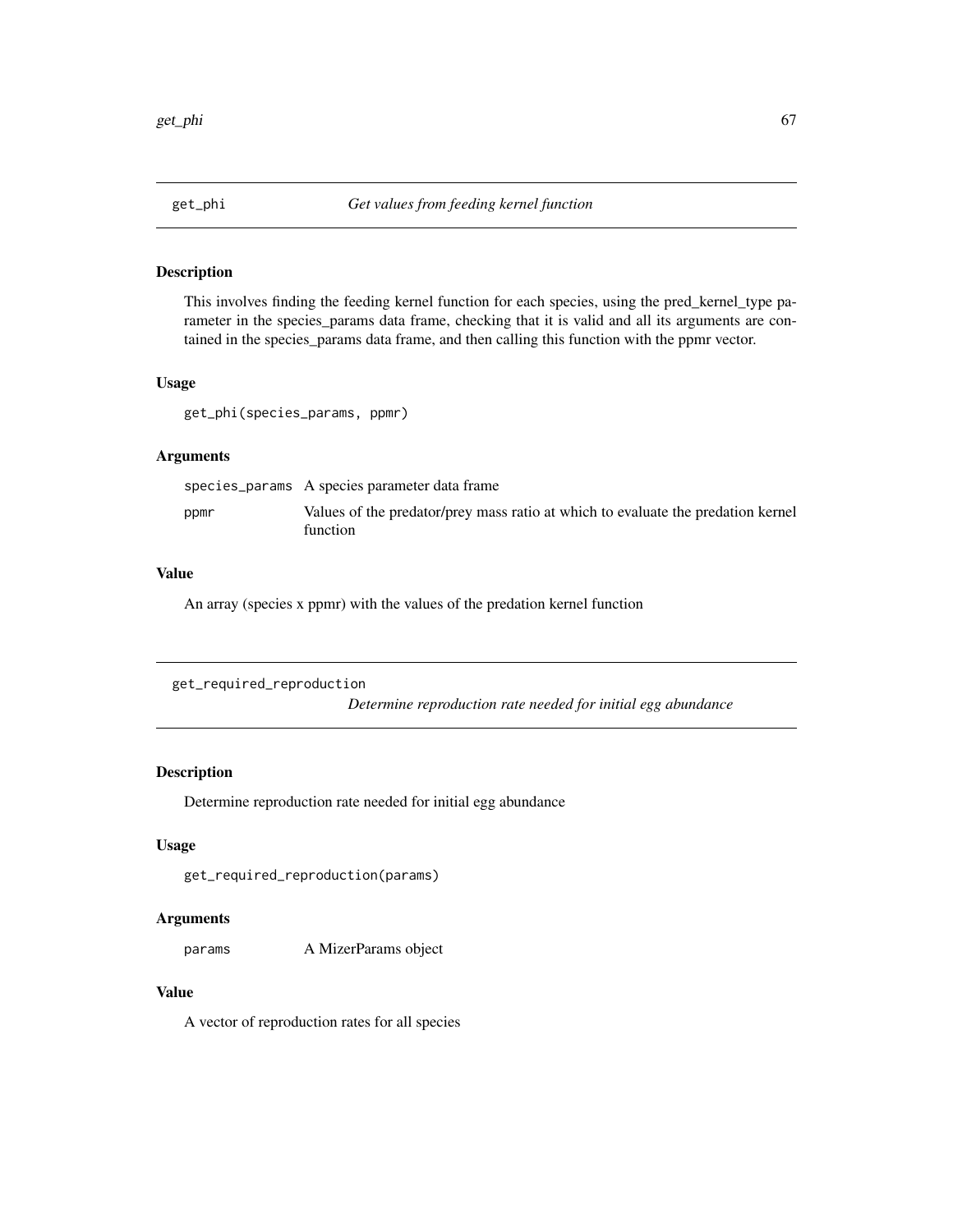<span id="page-67-0"></span>get\_size\_range\_array *Get size range array*

#### Description

Helper function that returns an array (species x size) of boolean values indicating whether that size bin is within the size limits specified by the arguments. Either the size limits can be the same for all species or they can be specified as vectors with one value for each species in the model.

#### Usage

```
get_size_range_array(
  params,
  min_w = min(params@w),
 max_w = max(params@w),
 min_l = NULL,max_l = NULL,...
)
```
## Arguments

| params   | MizerParams object                                                              |
|----------|---------------------------------------------------------------------------------|
| $min_w$  | Smallest weight in size range. Defaults to smallest weight in the model.        |
| $max_w$  | Largest weight in size range. Defaults to largest weight in the model.          |
| $min_1$  | Smallest length in size range. If supplied, this takes precedence over min_w.   |
| $max_l$  | Largest length in size range. If supplied, this takes precedence over $max_w$ . |
| $\cdots$ | Unused                                                                          |

## Value

Boolean array (species x size)

## Length to weight conversion

If min\_l is specified there is no need to specify min\_w and so on. However, if a length is specified (minimum or maximum) then it is necessary for the species parameter data.frame to include the parameters a and b that determine the relation between length  $l$  and weight  $w$  by

 $w = a l^b$ .

It is possible to mix length and weight constraints, e.g. by supplying a minimum weight and a maximum length, but this must be done the same for all species. The default values are the minimum and maximum weights of the spectrum, i.e., the full range of the size spectrum is used.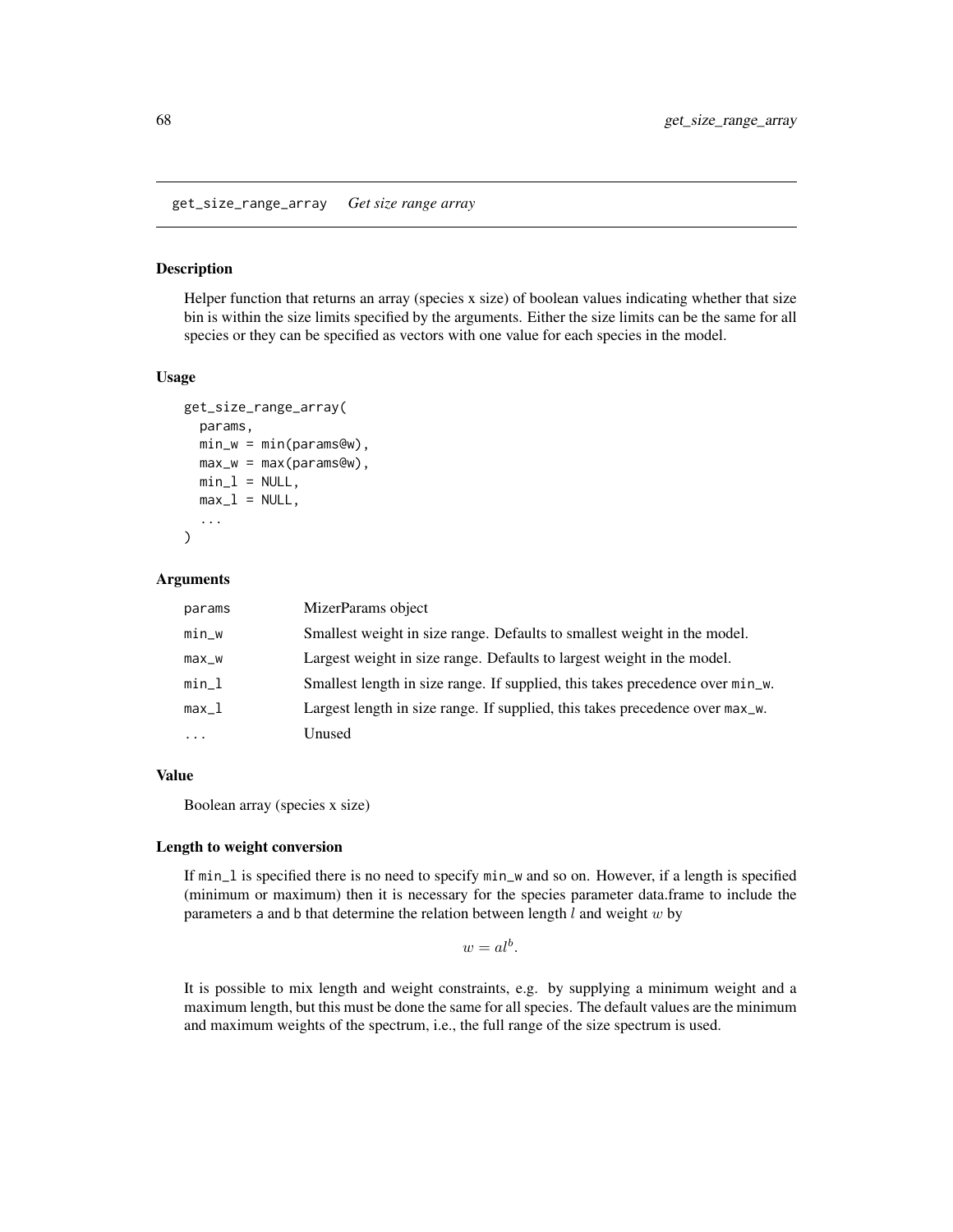# Description

Internal function to get the array element references of the time dimension for the time based slots of a MizerSim object.

## Usage

get\_time\_elements(sim, time\_range, slot\_name = "n")

# Arguments

| sim        | A MizerSim object                                                                                                                                                            |
|------------|------------------------------------------------------------------------------------------------------------------------------------------------------------------------------|
| time_range | A vector of times. Only the range of times is relevant, i.e., all times between<br>the smallest and largest will be selected. The time_range can be character or<br>numeric. |
| slot_name  | Obsolete. Was only needed in early versions of mizer where the effort slot could<br>have different time dimension from the other slots.                                      |

# Value

Named boolean vector indicating for each time whether it is included in the range or not.

idxFinalT *Time index at end of simulation*

# Description

Time index at end of simulation

## Usage

```
idxFinalT(sim)
```
# Arguments

sim A MizerSim object

## Value

An integer giving the index for extracting the results for the final time step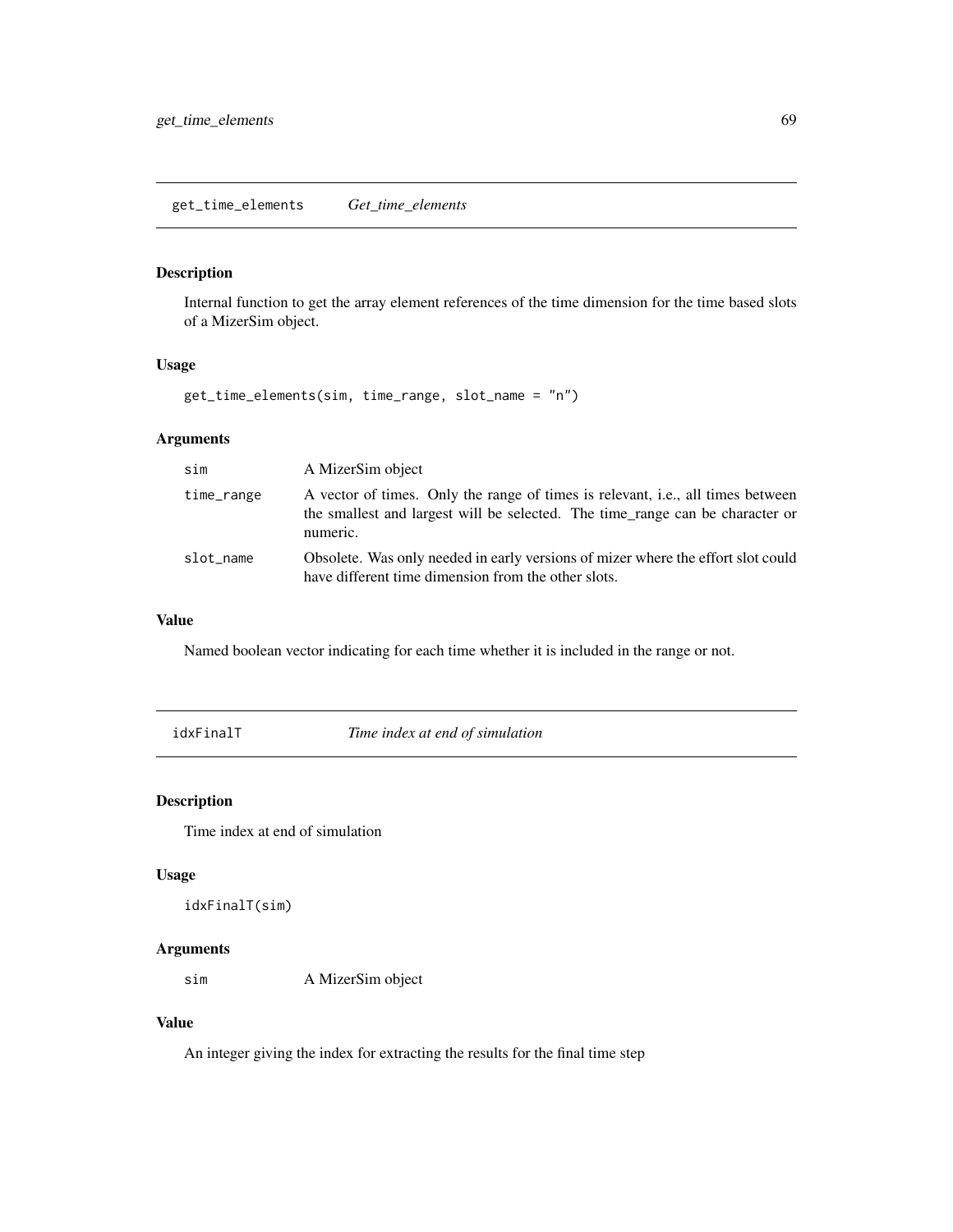70 initialN<-

# Examples

```
idx <- idxFinalT(NS_sim)
idx
# This coincides with
length(getTimes(NS_sim))
# and corresponds to the final time
getTimes(NS_sim)[idx]
# We can use this index to extract the result at the final time
identical(N(NS_sim)[idx, , ], finalN(NS_sim))
identical(NResource(NS_sim)[idx, ], finalNResource(NS_sim))
```
indicator\_functions *Description of indicator functions*

# Description

Mizer provides a range of functions to calculate indicators from a MizerSim object.

# Details

A list of available indicator functions for MizerSim objects is given in the table below

| <b>Function</b>     |                                                                                                |
|---------------------|------------------------------------------------------------------------------------------------|
|                     | getProportionOfLargeFish() A vector with values at each time step.                             |
| getMeanWeight()     | A vector with values at each saved time step.                                                  |
| getMeanMaxWeight()  | Depends on the measure argument. If measure = "both" then you get a matrix with two col        |
| getCommunitySlope() | A data frame with four columns: time step, slope, intercept and the coefficient of determinary |

# See Also

[summary\\_functions,](#page-204-0) [plotting\\_functions](#page-136-0)

initialN<- *Initial values for fish spectra*

# Description

Values used as starting values for simulations with project().

# Usage

initialN(params) <- value

initialN(object)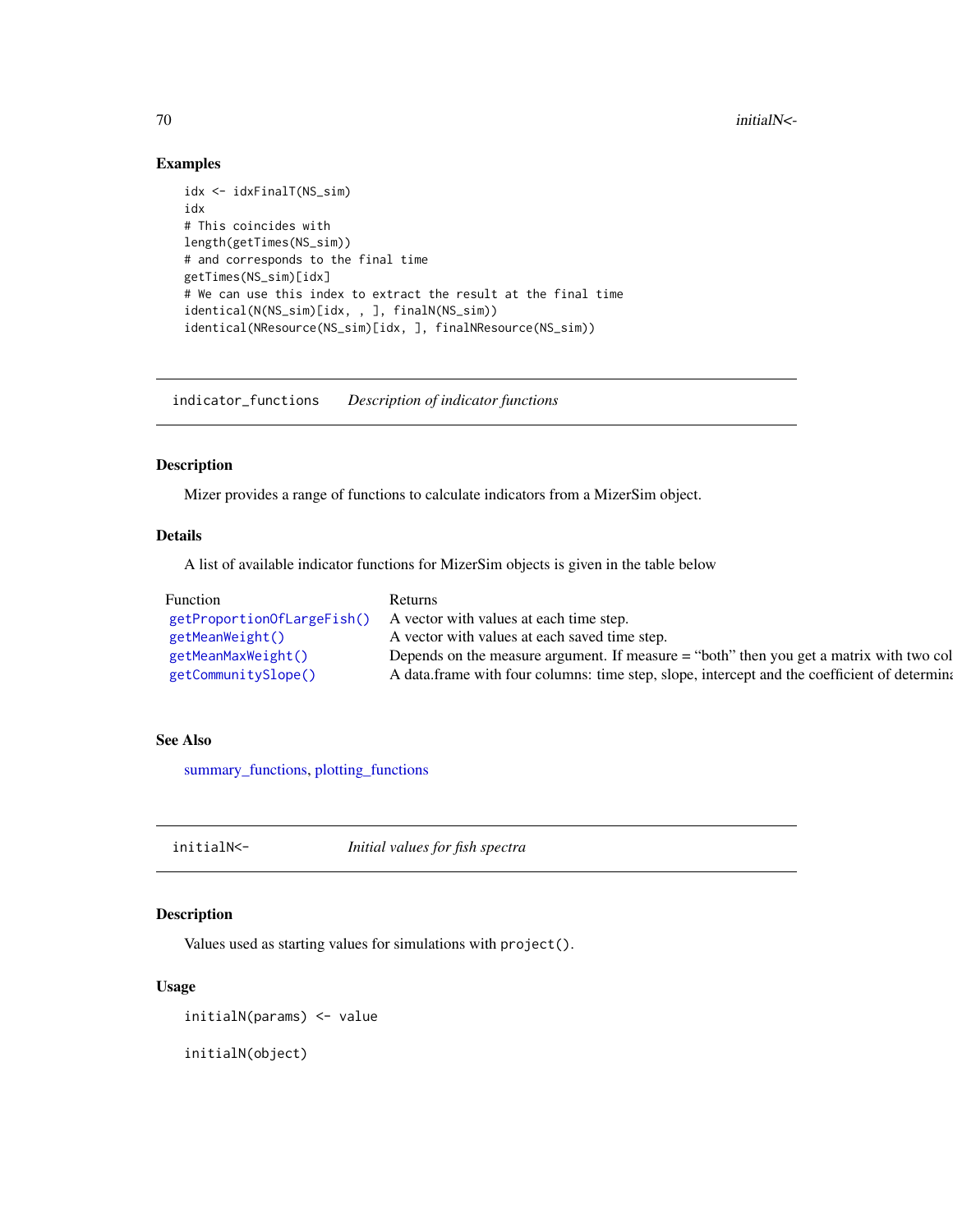# initialNOther<- 71

# Arguments

| params | A MizerParams object                                                                                  |
|--------|-------------------------------------------------------------------------------------------------------|
| value  | A matrix with dimensions species x size holding the initial number densities for<br>the fish spectra. |
| object | An object of class MizerParams or MizerSim                                                            |

# Examples

```
# Doubling abundance of Cod in the initial state of the North Sea model
params <- NS_params
initialN(params)["Cod", ] <- 2 * initialN(params)["Cod", ]
# Calculating the corresponding initial biomass
biomass <- initialN(params)["Cod", ] * dw(NS_params) * w(NS_params)
# Of course this initial state will no longer be a steady state
params <- steady(params)
```
initialNOther<- *Initial values for other ecosystem components*

# Description

Values used as starting values for simulations with project().

# Usage

initialNOther(params) <- value

initialNOther(object)

# Arguments

| params | A MizerParams object                                               |
|--------|--------------------------------------------------------------------|
| value  | A named list with the initial values of other ecosystem components |
| object | An object of class MizerParams or MizerSim                         |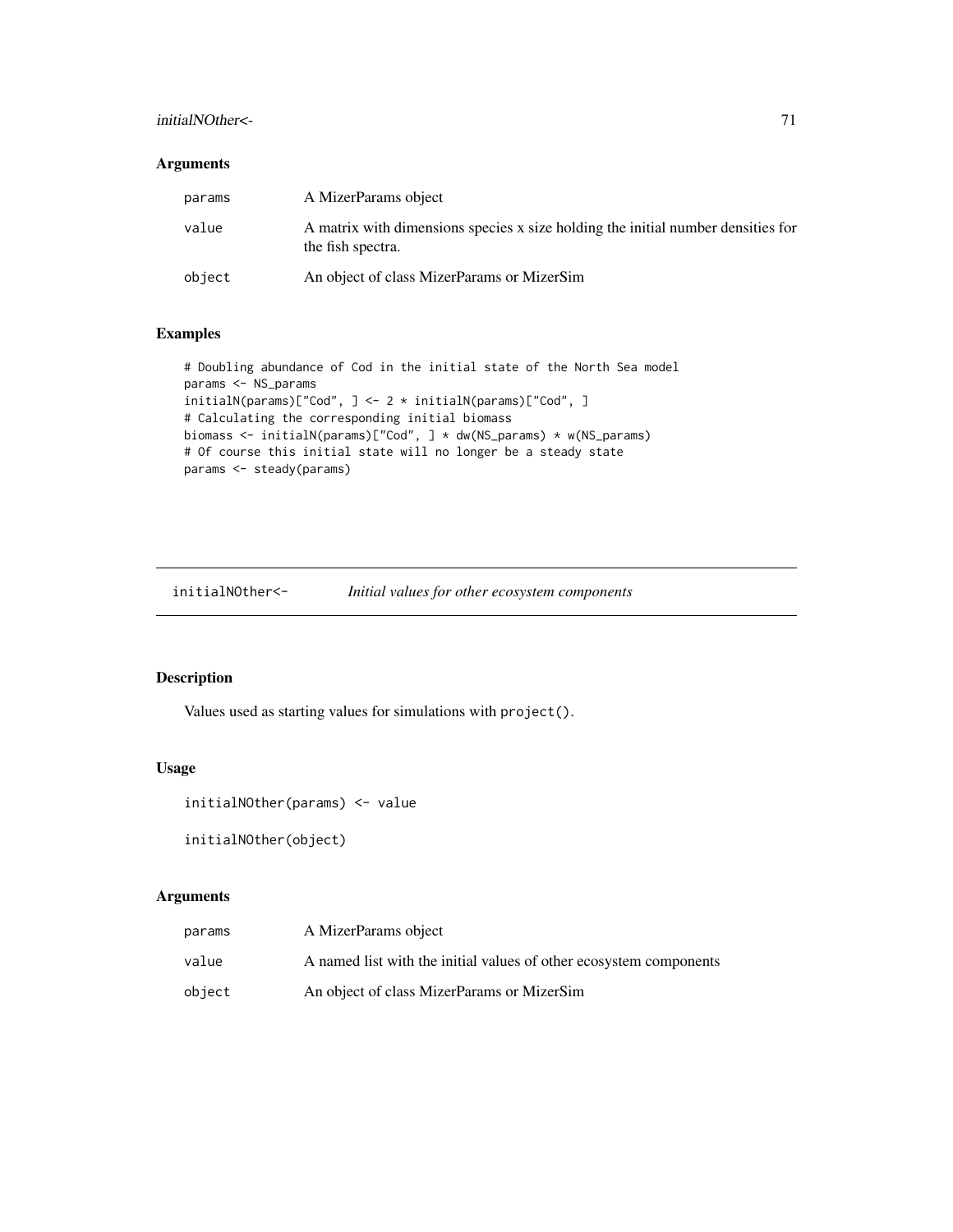initialNResource<- *Initial value for resource spectrum*

## Description

Value used as starting value for simulations with project().

# Usage

```
initialNResource(params) <- value
```
initialNResource(object)

## Arguments

| params | A MizerParams object                                                 |
|--------|----------------------------------------------------------------------|
| value  | A vector with the initial number densities for the resource spectrum |
| object | An object of class MizerParams or MizerSim                           |

# Examples

```
# Doubling resource abundance in the initial state of the North Sea model
params <- NS_params
initialNResource(params) <- 2 * initialNResource(params)
# Of course this initial state will no longer be a steady state
params <- steady(params)
```
initial\_effort *Initial fishing effort*

# Description

The fishing effort is a named vector, specifying for each fishing gear the effort invested into fishing with that gear. The effort value for each gear is multiplied by the catchability and the selectivity to determine the fishing mortality imposed by that gear, see [setFishing\(\)](#page-161-0) for more details.

The function also accepts an effort that is not yet valid:

# Usage

```
initial_effort(params)
initial_effort(params) <- value
validEffortVector(effort, params)
```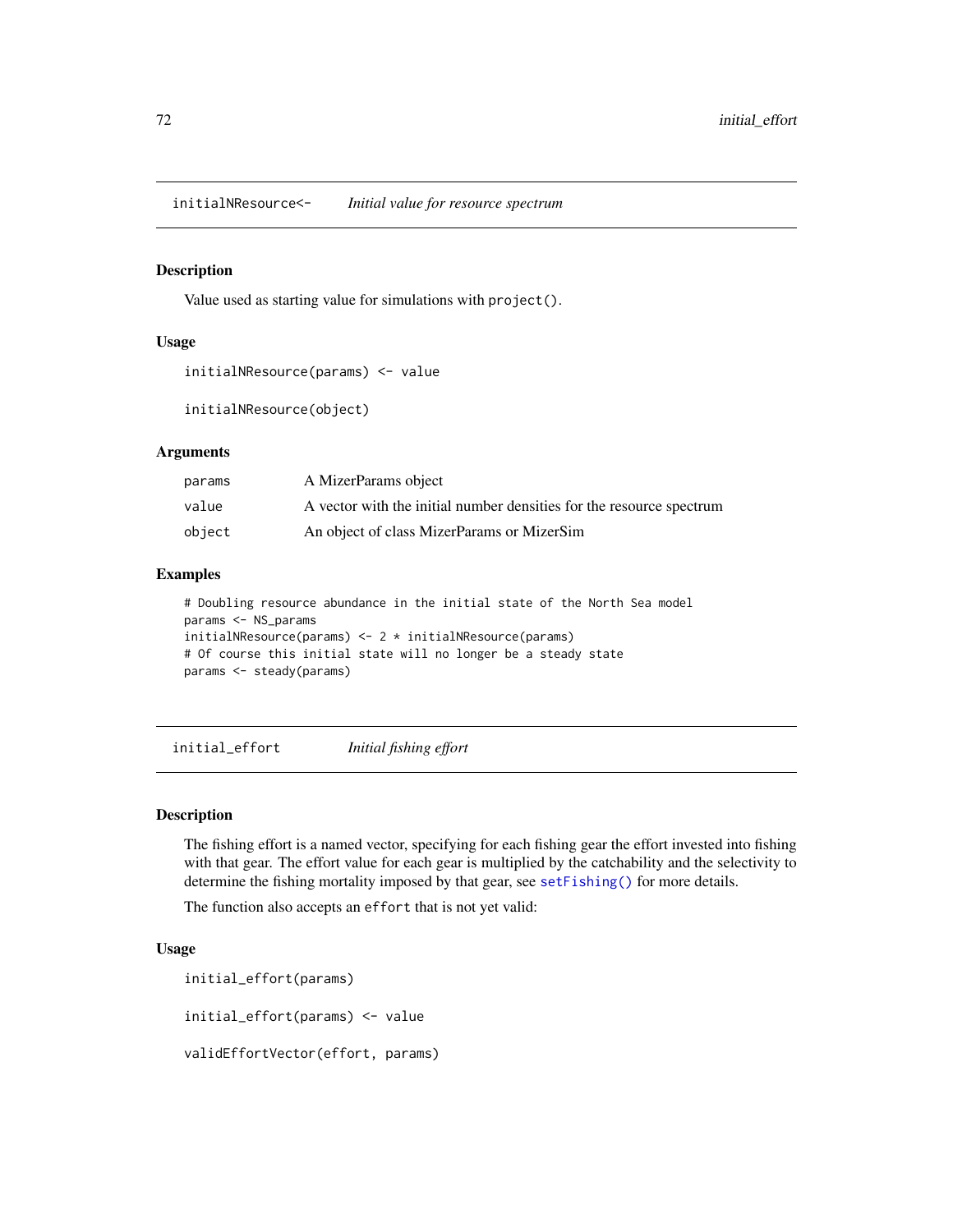inter 73

## **Arguments**

| params | A MizerParams object       |
|--------|----------------------------|
| value  | The initial fishing effort |
| effort | A vector or scalar.        |

## Details

The initial effort you have set can be overruled when running a simulation by providing an effort argument to [project\(\)](#page-143-0) which allows you to specify a time-varying effort.

- a scalar, which is then replicated for each gear
- an unnamed vector, which is then assumed to be in the same order as the gears in the params object
- a named vector in which the gear names have a different order than in the params object. This is then sorted correctly.
- a named vector which only supplies values for some of the gears. The effort for the other gears is then set to zero.

An effort argument will lead to an error if it is either

- unnamed and of the wrong length
- named but where some names do not match any of the gears
- not numeric

inter *Alias for* NS\_interaction

# Description

[Deprecated] An alias provided for backward compatibility with mizer version  $\leq$  2.3

# Usage

inter

# Format

A 12 x 12 matrix.

# Source

Blanchard et al.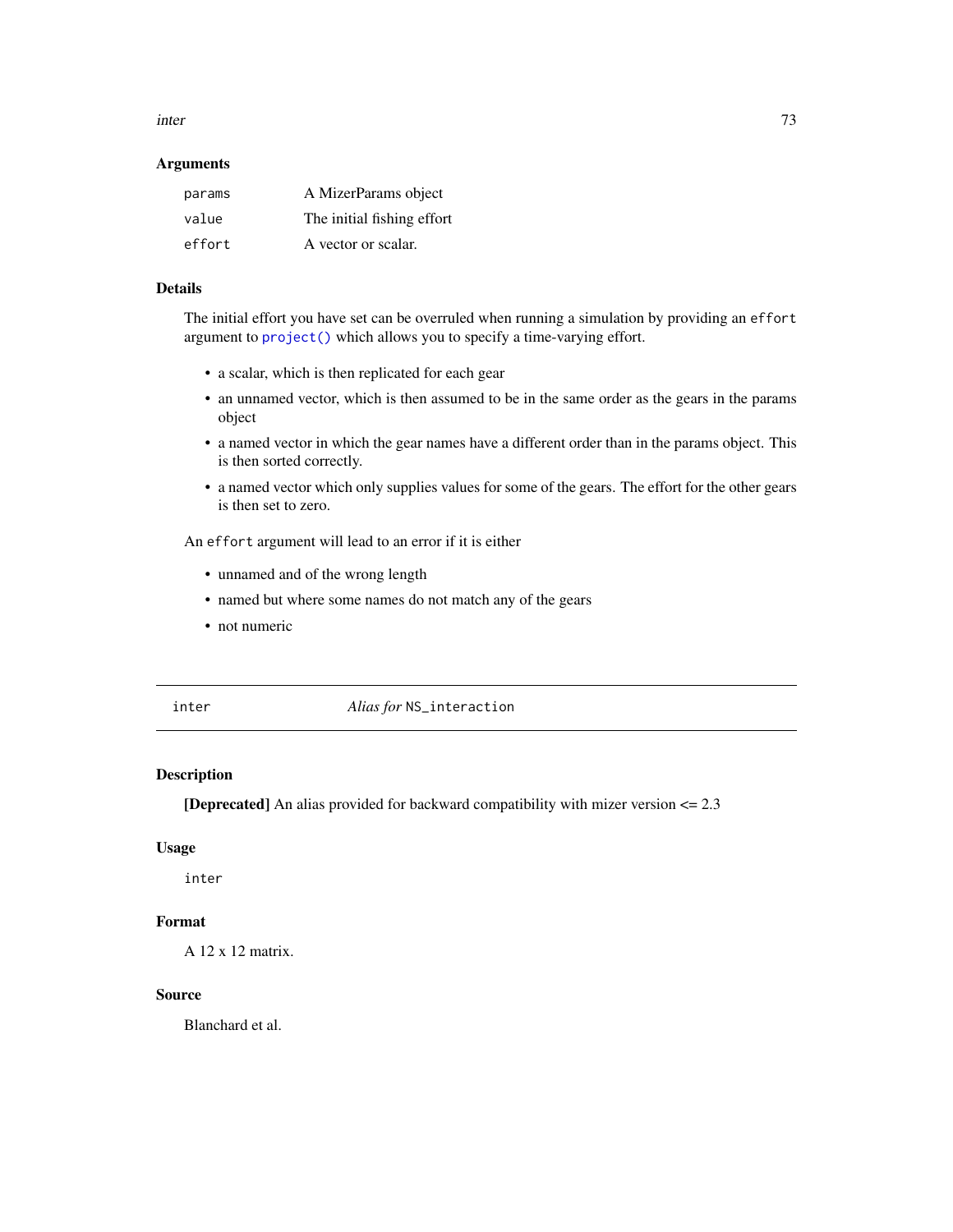## Description

A knife-edge selectivity function where weights greater or equal to knife\_edge\_size are selected.

# Usage

```
knife_edge(w, knife_edge_size, ...)
```
# Arguments

w The size of the individual. knife\_edge\_size The weight at which the knife-edge operates. ... Unused

<span id="page-73-0"></span>lognormal\_pred\_kernel *Lognormal predation kernel*

## Description

This is the most commonly-used predation kernel. The log of the predator/prey mass ratio is normally distributed.

## Usage

```
lognormal_pred_kernel(ppmr, beta, sigma)
```
#### Arguments

| ppmr  | A vector of predator/prey size ratios        |
|-------|----------------------------------------------|
| beta  | The preferred predator/prey size ratio       |
| sigma | The width parameter of the log-normal kernel |

## Details

Writing the predator mass as  $w$  and the prey mass as  $w_p$ , the feeding kernel is given as

$$
\phi_i(w, w_p) = \exp\left[\frac{-(\ln(w/w_p/\beta_i))^2}{2\sigma_i^2}\right]
$$

if  $w/w_p$  is larger than 1 and zero otherwise. Here  $\beta_i$  is the preferred predator-prey mass ratio and  $\sigma_i$ determines the width of the kernel. These two parameters need to be given in the species parameter dataframe in the columns beta and sigma.

This function is called from [setPredKernel\(\)](#page-179-0) to set up the predation kernel slots in a MizerParams object.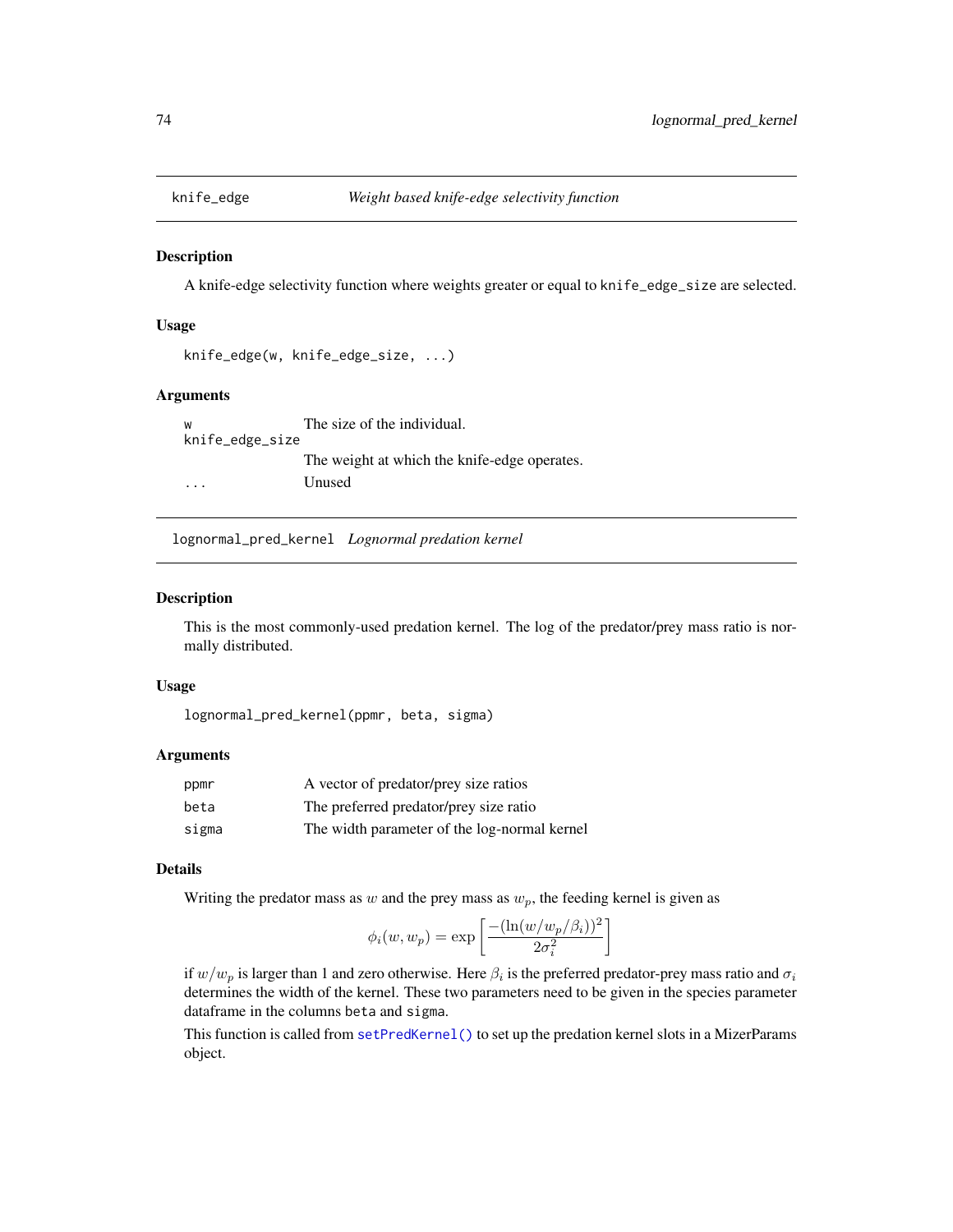## matchBiomasses 75

## Value

A vector giving the value of the predation kernel at each of the predator/prey mass ratios in the ppmr argument.

matchBiomasses *Match biomasses to observations*

## Description

[Experimental] The function adjusts the abundances of the species in the model so that their biomasses match with observations.

## Usage

```
matchBiomasses(params, species = NULL)
```
#### Arguments

| params  | A MizerParams object                                                                                                                                                                                                                                                     |
|---------|--------------------------------------------------------------------------------------------------------------------------------------------------------------------------------------------------------------------------------------------------------------------------|
| species | The species to be affected. Optional. By default all observed biomasses will<br>be matched. A vector of species names, or a numeric vector with the species<br>indices, or a logical vector indicating for each species whether it is to be affected<br>$(TRUE)$ or not. |

# Details

The function works by multiplying for each species the abundance density at all sizes by the same factor. This will of course not give a steady state solution, even if the initial abundance densities were at steady state. So after using this function you may want to use steady() to run the model to steady state, after which of course the biomasses will no longer match exactly. You could then iterate this process. This is described in the blog post at https://bit.ly/2YqXESV.

Before you can use this function you will need to have added a biomass\_observed column to your model which gives the observed biomass in grams. For species for which you have no observed biomass, you should set the value in the biomass\_observed column to 0 or NA.

Biomass observations usually only include individuals above a certain size. This size should be specified in a biomass\_cutoff column of the species parameter data frame. If this is missing, it is assumed that all sizes are included in the observed biomass, i.e., it includes larval biomass.

#### Value

A MizerParams object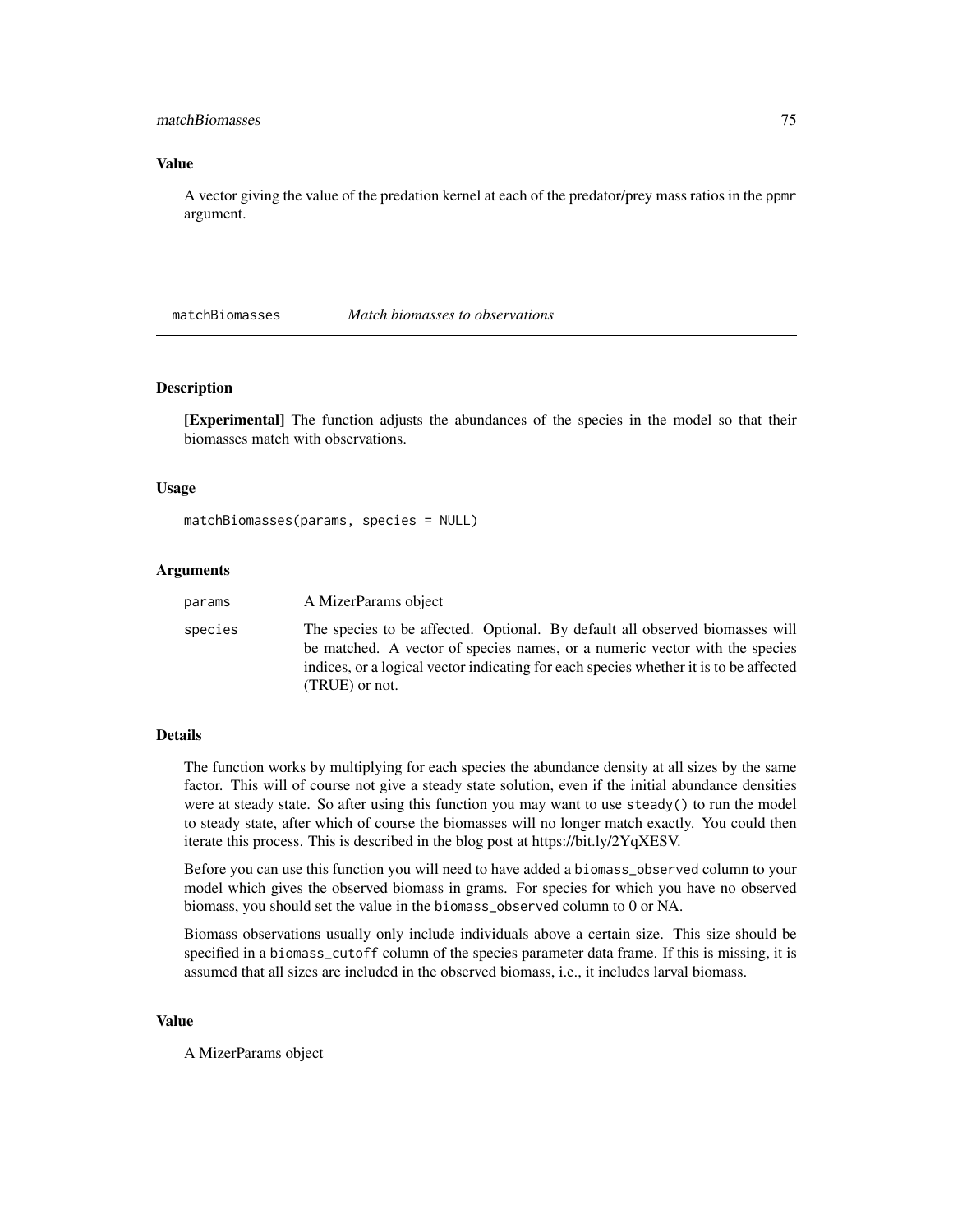## Examples

```
params <- NS_params
species_params(params)$biomass_observed <-
    c(0.8, 61, 12, 35, 1.6, 20, 10, 7.6, 135, 60, 30, 78)
species_params(params)$biomass_cutoff <- 10
params <- calibrateBiomass(params)
params <- matchBiomasses(params)
plotBiomassObservedVsModel(params)
```
matchYields *Match yields to observations*

## Description

[Experimental] The function adjusts the abundances of the species in the model so that their yearly yields under the given fishing mortalities match with observations.

## Usage

matchYields(params, species = NULL)

## Arguments

params A MizerParams object

species The species to be affected. Optional. By default all observed yields will be matched. A vector of species names, or a numeric vector with the species indices, or a logical vector indicating for each species whether it is to be affected (TRUE) or not.

## Details

The function works by multiplying for each species the abundance density at all sizes by the same factor. This will of course not give a steady state solution, even if the initial abundance densities were at steady state. So after using this function you may want to use steady() to run the model to steady state, after which of course the yields will no longer match exactly. You could then iterate this process. This is described in the blog post at https://bit.ly/2YqXESV.

Before you can use this function you will need to have added a yield\_observed column to your model which gives the observed yields in grams per year. For species for which you have no observed biomass, you should set the value in the yield\_observed column to 0 or NA.

#### Value

A MizerParams object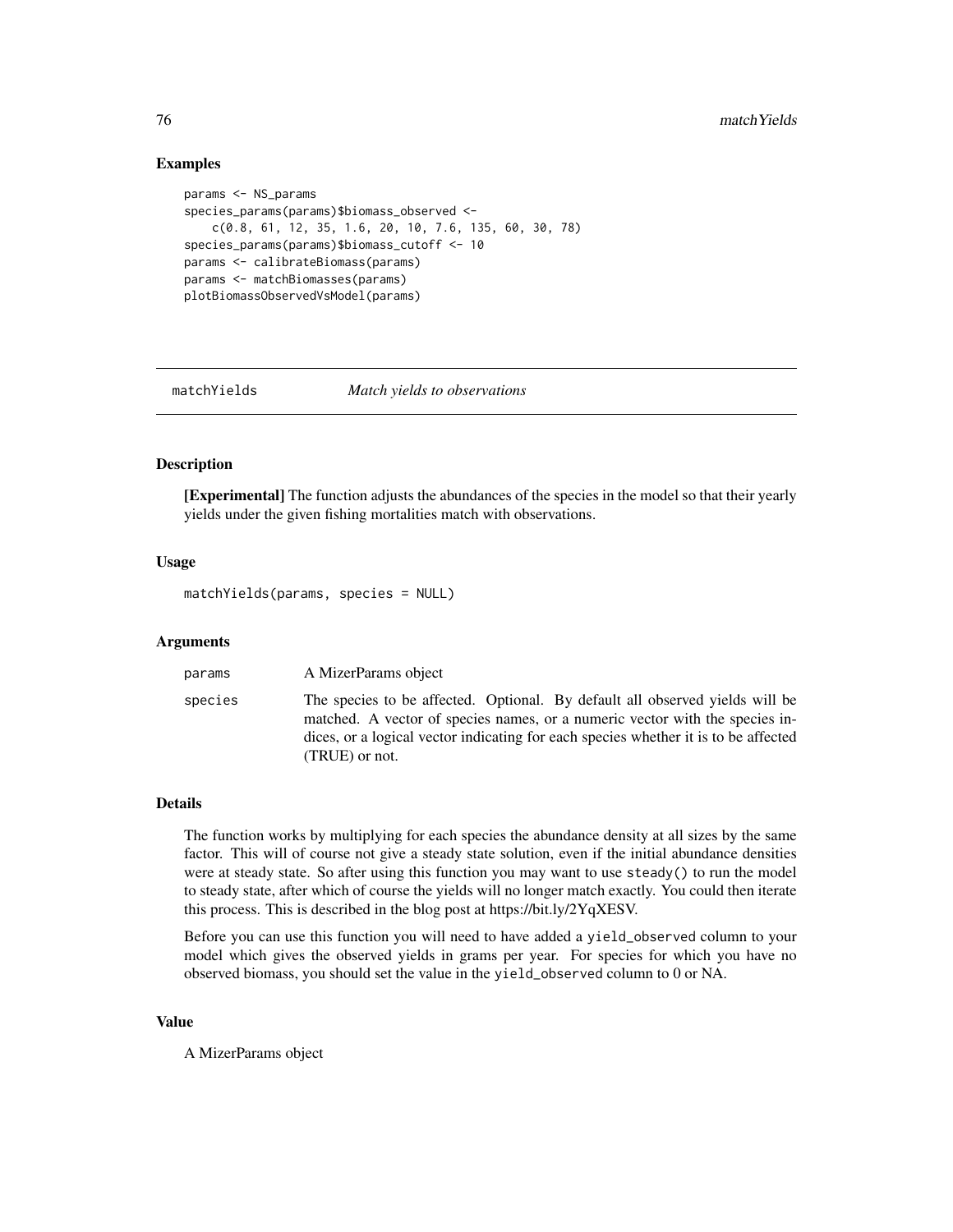# mizerEGrowth 77

## Examples

```
params <- NS_params
species_params(params)$yield_observed <-
    c(0.8, 61, 12, 35, 1.6, 20, 10, 7.6, 135, 60, 30, 78)
gear_params(params)$catchability <-
   c(1.3, 0.065, 0.31, 0.18, 0.98, 0.24, 0.37, 0.46, 0.18, 0.30, 0.27, 0.39)
params <- calibrateYield(params)
params <- matchYields(params)
plotYieldObservedVsModel(params)
```
<span id="page-76-0"></span>

| mizerEGrowth | Get energy rate available for growth needed to project standard mizer |
|--------------|-----------------------------------------------------------------------|
|              | model                                                                 |

# Description

Calculates the energy rate  $g_i(w)$  (grams/year) available by species and size for growth after metabolism, movement and reproduction have been accounted for. Used by [project\(\)](#page-143-0) for performing simulations. You would not usually call this function directly but instead use [getEGrowth\(\)](#page-27-0), which then calls this function unless an alternative function has been registered, see below.

### Usage

```
mizerEGrowth(params, n, n_pp, n_other, t, e_repro, e, ...)
```
## Arguments

| params   | A MizerParams object                                                                                                                                |
|----------|-----------------------------------------------------------------------------------------------------------------------------------------------------|
| n        | A matrix of species abundances (species x size).                                                                                                    |
| $n$ _pp  | A vector of the resource abundance by size                                                                                                          |
| n_other  | A list of abundances for other dynamical components of the ecosystem                                                                                |
| t        | The time for which to do the calculation (Not used by standard mizer rate func-<br>tions but useful for extensions with time-dependent parameters.) |
| e_repro  | The energy available for reproduction as calculated by getERepro().                                                                                 |
| e        | The energy available for reproduction and growth as calculated by getEReproAndGrowth().                                                             |
| $\cdots$ | Unused                                                                                                                                              |

#### Value

A two dimensional array (species x size) with the growth rates.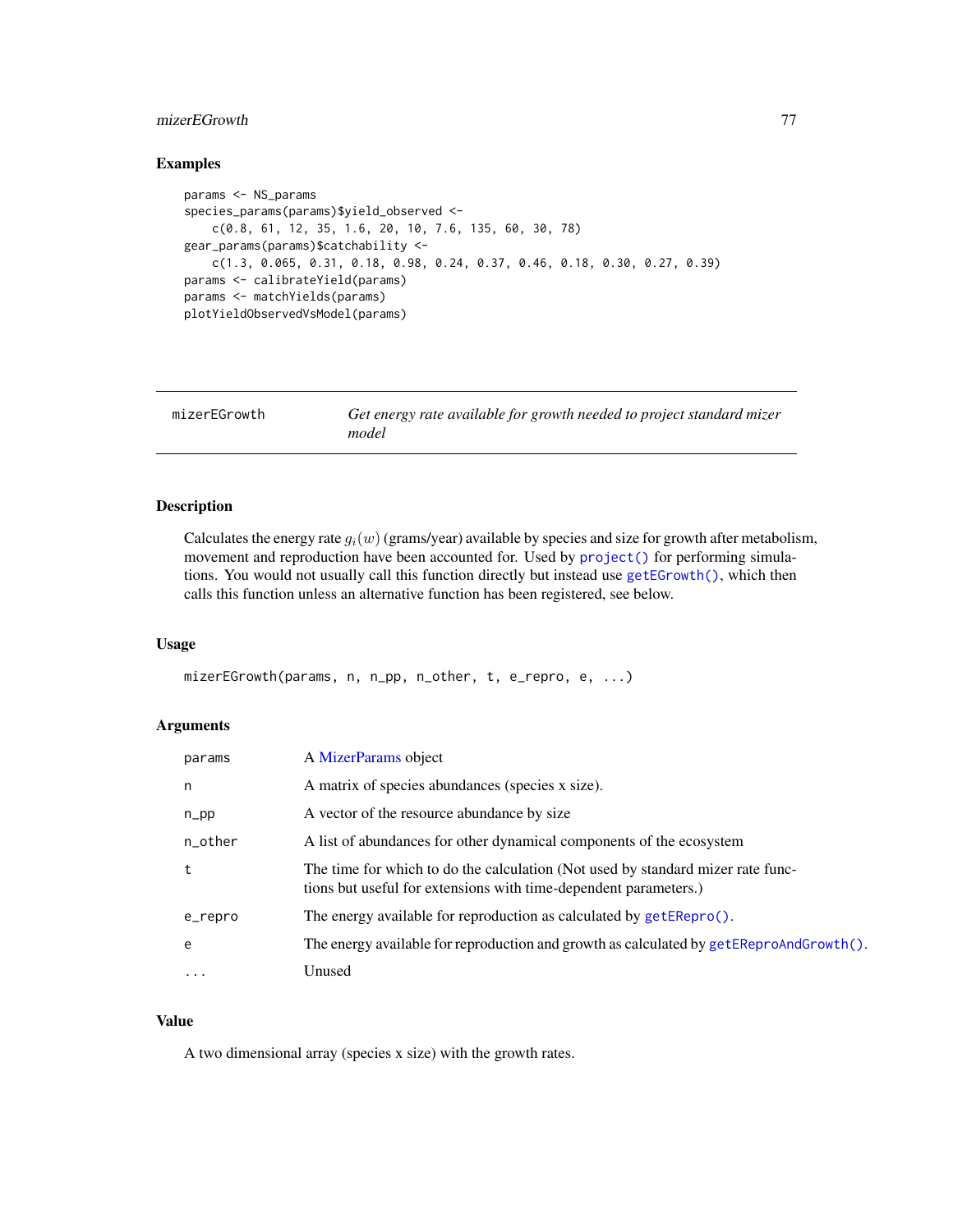#### Your own growth rate function

By default [getEGrowth\(\)](#page-27-0) calls [mizerEGrowth\(\)](#page-76-0). However you can replace this with your own alternative growth rate function. If your function is called "myEGrowth" then you register it in a MizerParams object params with

params <- setRateFunction(params, "EGrowth", "myEGrowth")

Your function will then be called instead of [mizerEGrowth\(\)](#page-76-0), with the same arguments.

## See Also

Other mizer rate functions: [mizerEReproAndGrowth\(](#page-80-0)), [mizerERepro\(](#page-79-0)), [mizerEncounter\(](#page-77-0)), [mizerFMortGear\(](#page-84-0)), [mizerFMort\(](#page-83-0)), [mizerFeedingLevel\(](#page-81-0)), [mizerMort\(](#page-85-0)), [mizerPredMort\(](#page-89-0)), [mizerPredRate\(](#page-90-0)), [mizerRDI\(](#page-93-0)), [mizerRates\(](#page-91-0)), [mizerResourceMort\(](#page-94-0))

<span id="page-77-0"></span>mizerEncounter *Get encounter rate needed to project standard mizer model*

## Description

Calculates the rate  $E_i(w)$  at which a predator of species i and weight w encounters food (grams/year). You would not usually call this function directly but instead use [getEncounter\(\)](#page-28-0), which then calls this function unless an alternative function has been registered, see below.

#### Usage

mizerEncounter(params, n, n\_pp, n\_other, t, ...)

#### Arguments

| params                  | A MizerParams object                                                                                                                                |
|-------------------------|-----------------------------------------------------------------------------------------------------------------------------------------------------|
| n                       | A matrix of species abundances (species x size).                                                                                                    |
| $n$ _pp                 | A vector of the resource abundance by size                                                                                                          |
| n_other                 | A list of abundances for other dynamical components of the ecosystem                                                                                |
| t                       | The time for which to do the calculation (Not used by standard mizer rate func-<br>tions but useful for extensions with time-dependent parameters.) |
| $\cdot$ $\cdot$ $\cdot$ | Unused                                                                                                                                              |

#### Value

A named two dimensional array (predator species x predator size) with the encounter rates.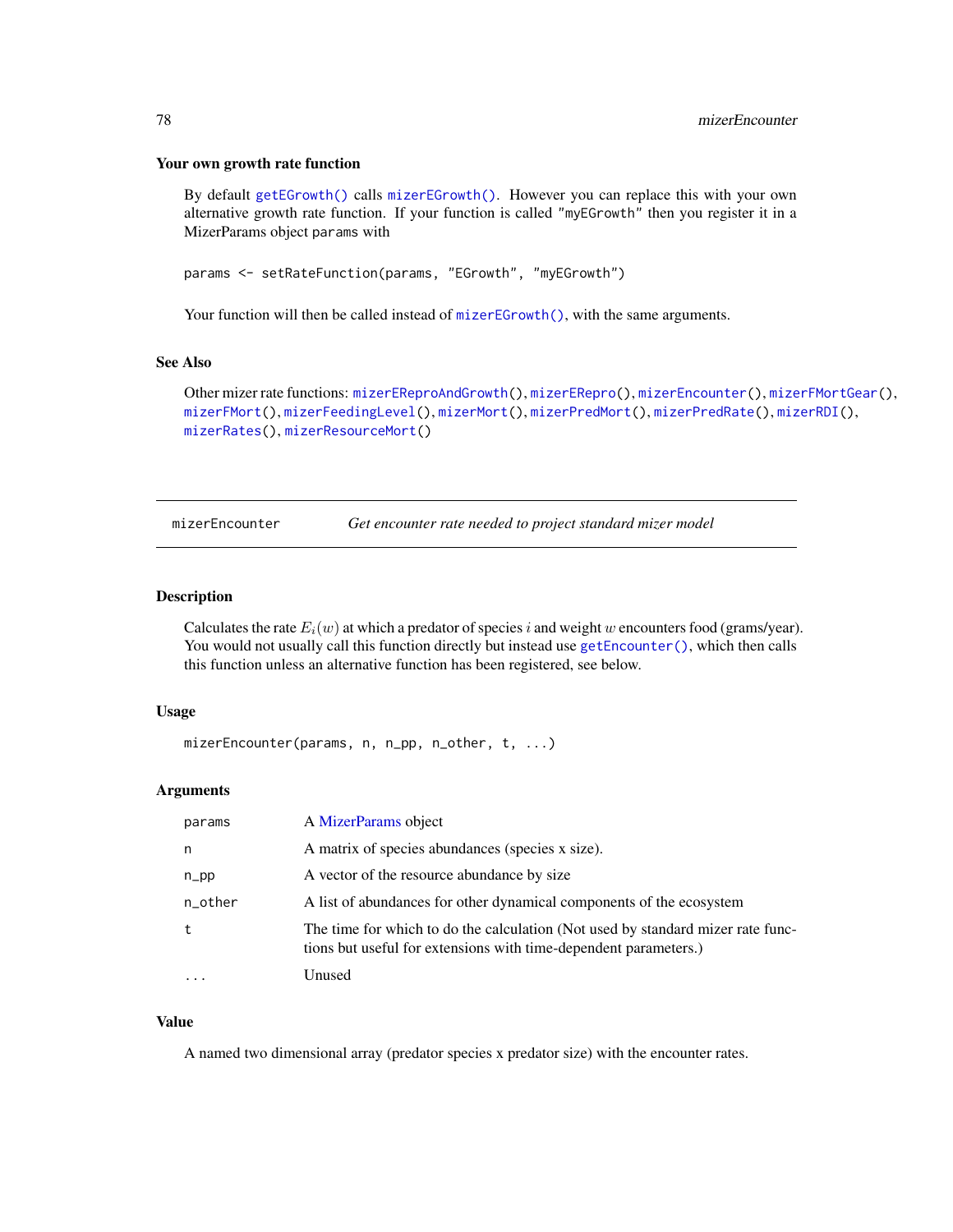#### mizerEncounter 79

#### Predation encounter

The encounter rate  $E_i(w)$  at which a predator of species i and weight w encounters food has contributions from the encounter of fish prey and of resource. This is determined by summing over all prey species and the resource spectrum and then integrating over all prey sizes  $w_p$ , weighted by predation kernel  $\phi(w, w_p)$ :

$$
E_i(w) = \gamma_i(w) \int \left( \theta_{ip} N_R(w_p) + \sum_j \theta_{ij} N_j(w_p) \right) \phi_i(w, w_p) w_p dw_p.
$$

Here  $N_i(w)$  is the abundance density of species j and  $N_R(w)$  is the abundance density of resource. The overall prefactor  $\gamma_i(w)$  determines the predation power of the predator. It could be interpreted as a search volume and is set with the [setSearchVolume\(\)](#page-190-0) function. The predation kernel  $\phi(w, w_p)$  is set with the [setPredKernel\(\)](#page-179-0) function. The species interaction matrix  $\theta_{ij}$  is set with [setInteraction\(\)](#page-165-0) and the resource interaction vector  $\theta_{ip}$  is taken from the interaction\_resource column in params@species\_params.

## Details

The encounter rate is multiplied by  $1 - f_0$  to obtain the consumption rate, where  $f_0$  is the feeding level calculated with [getFeedingLevel\(\)](#page-34-0). This is used by the [project\(\)](#page-143-0) function for performing simulations.

The function returns values also for sizes outside the size-range of the species. These values should not be used, as they are meaningless.

If your model contains additional components that you added with [setComponent\(\)](#page-159-0) and for which you specified an encounter\_fun function then the encounters of these components will be included in the returned value.

#### Your own encounter function

By default [getEncounter\(\)](#page-28-0) calls [mizerEncounter\(\)](#page-77-0). However you can replace this with your own alternative encounter function. If your function is called "myEncounter" then you register it in a MizerParams object params with

params <- setRateFunction(params, "Encounter", "myEncounter")

Your function will then be called instead of [mizerEncounter\(\)](#page-77-0), with the same arguments.

#### See Also

Other mizer rate functions: [mizerEGrowth\(](#page-76-0)), [mizerEReproAndGrowth\(](#page-80-0)), [mizerERepro\(](#page-79-0)), [mizerFMortGear\(](#page-84-0)), [mizerFMort\(](#page-83-0)), [mizerFeedingLevel\(](#page-81-0)), [mizerMort\(](#page-85-0)), [mizerPredMort\(](#page-89-0)), [mizerPredRate\(](#page-90-0)), [mizerRDI\(](#page-93-0)), [mizerRates\(](#page-91-0)), [mizerResourceMort\(](#page-94-0))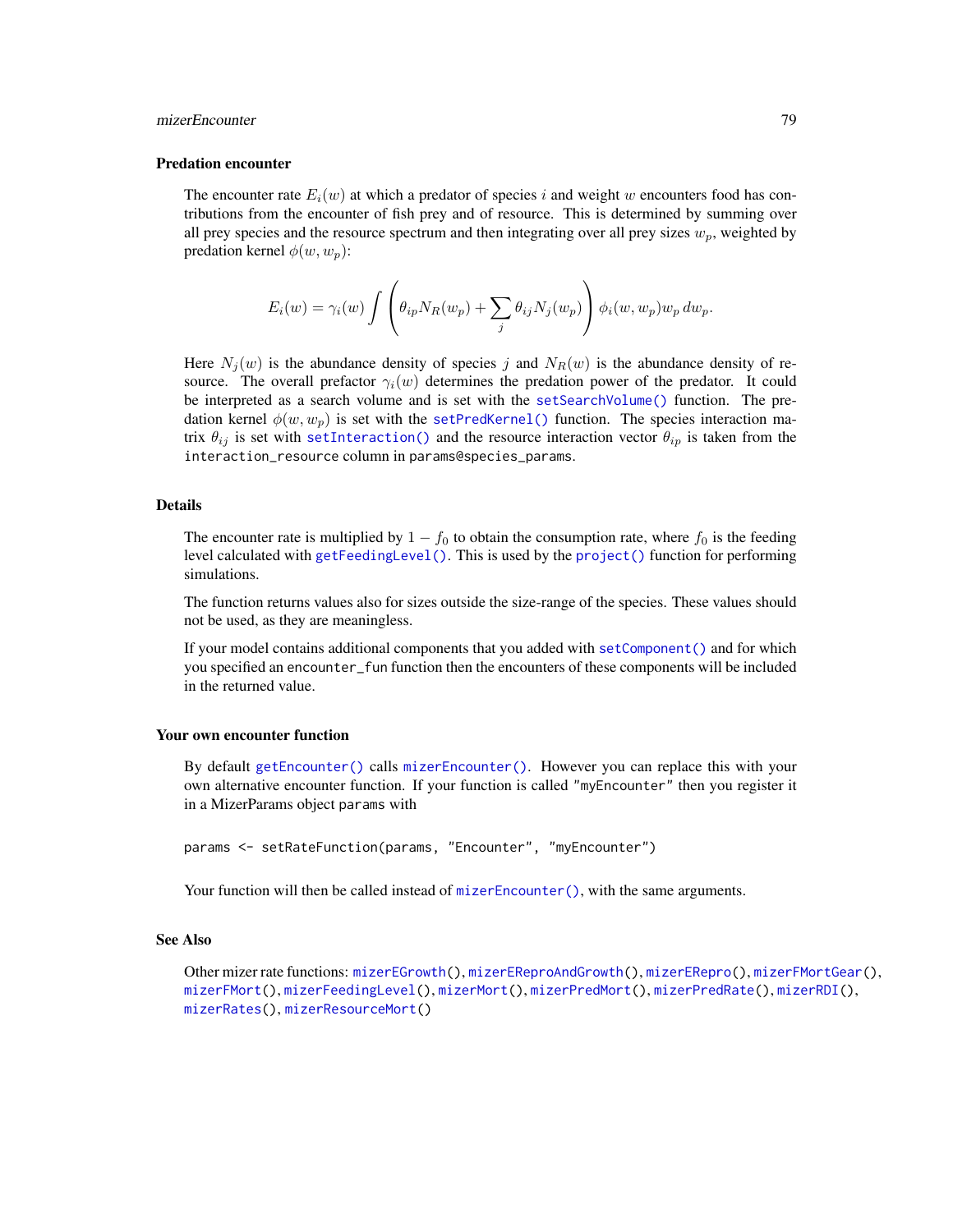<span id="page-79-0"></span>mizerERepro *Get energy rate available for reproduction needed to project standard mizer model*

## Description

Calculates the energy rate (grams/year) available for reproduction after growth and metabolism have been accounted for. You would not usually call this function directly but instead use [getERepro\(\)](#page-30-0), which then calls this function unless an alternative function has been registered, see below.

#### Usage

```
mizerERepro(params, n, n_pp, n_other, t, e, ...)
```
## Arguments

| params    | A MizerParams object                                                                                                                                |
|-----------|-----------------------------------------------------------------------------------------------------------------------------------------------------|
| n         | A matrix of species abundances (species x size).                                                                                                    |
| $n$ _pp   | A vector of the resource abundance by size                                                                                                          |
| n_other   | A list of abundances for other dynamical components of the ecosystem                                                                                |
| t         | The time for which to do the calculation (Not used by standard mizer rate func-<br>tions but useful for extensions with time-dependent parameters.) |
| e         | A two dimensional array (species x size) holding the energy available for repro-<br>duction and growth as calculated by mizerEReproAndGrowth().     |
| $\ddotsc$ | Unused                                                                                                                                              |

## Value

A two dimensional array (species x size) holding

 $\psi_i(w) E_{r,i}(w)$ 

where  $E_{r,i}(w)$  is the rate at which energy becomes available for growth and reproduction, calculated with [mizerEReproAndGrowth\(\)](#page-80-0), and  $\psi_i(w)$  is the proportion of this energy that is used for reproduction. This proportion is taken from the params object and is set with [setReproduction\(\)](#page-183-0).

#### Your own reproduction rate function

By default [getERepro\(\)](#page-30-0) calls [mizerERepro\(\)](#page-79-0). However you can replace this with your own alternative reproduction rate function. If your function is called "myERepro" then you register it in a MizerParams object params with

```
params <- setRateFunction(params, "ERepro", "myERepro")
```
Your function will then be called instead of [mizerERepro\(\)](#page-79-0), with the same arguments.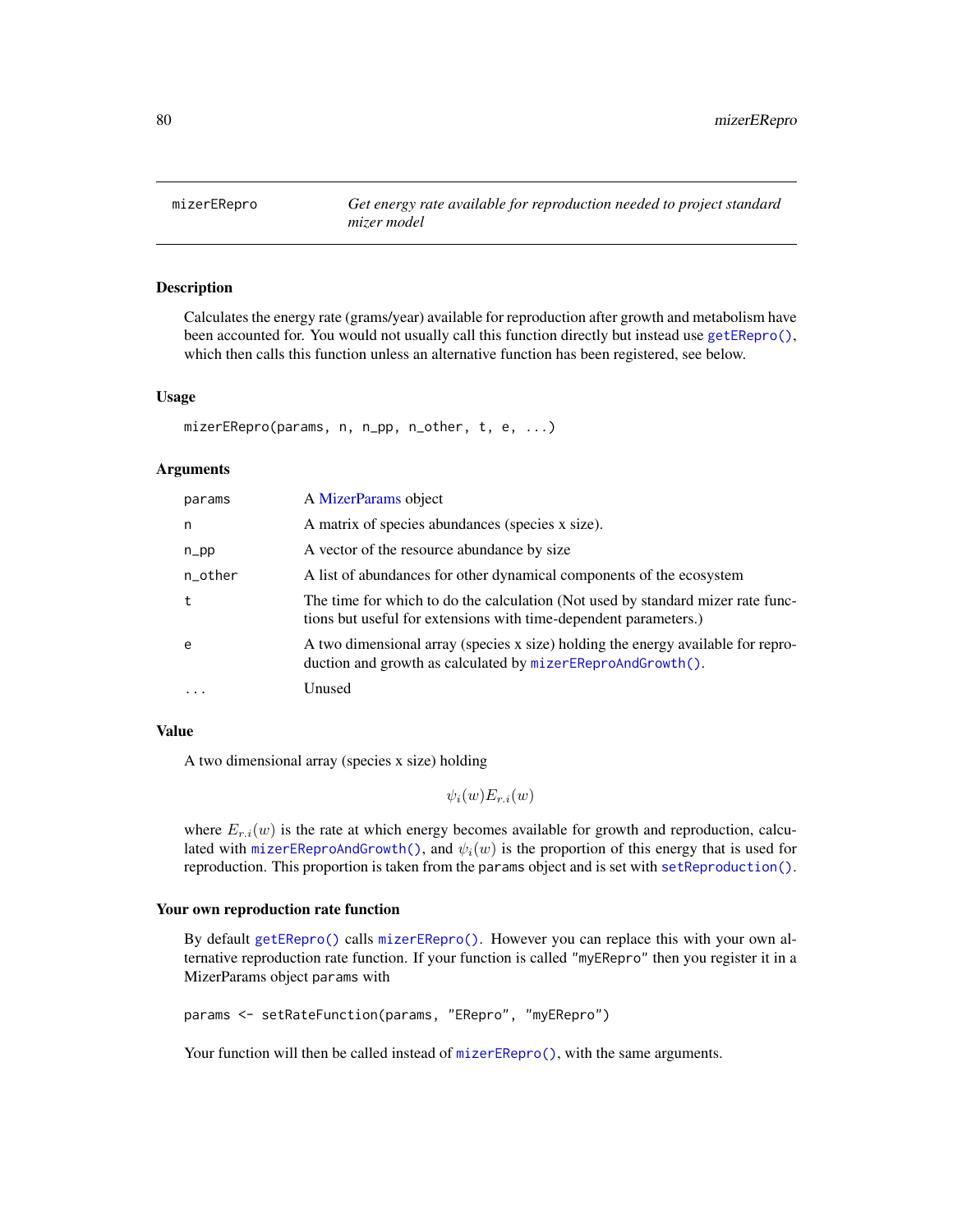## See Also

```
Other mizer rate functions: mizerEGrowth(), mizerEReproAndGrowth(), mizerEncounter(),
mizerFMortGear(), mizerFMort(), mizerFeedingLevel(), mizerMort(), mizerPredMort(),
mizerPredRate(), mizerRDI(), mizerRates(), mizerResourceMort()
```
<span id="page-80-0"></span>mizerEReproAndGrowth *Get energy rate available for reproduction and growth needed to project standard mizer model*

## Description

Calculates the energy rate  $E_{r,i}(w)$  (grams/year) available to an individual of species i and size w for reproduction and growth after metabolism and movement have been accounted for. You would not usually call this function directly but instead use [getEReproAndGrowth\(\)](#page-31-0), which then calls this function unless an alternative function has been registered, see below.

## Usage

```
mizerEReproAndGrowth(
  params,
  n,
  n_pp,
  n_other,
  t,
  encounter,
  feeding_level,
  ...
)
```
## Arguments

| params        | A MizerParams object                                                                                                                                |
|---------------|-----------------------------------------------------------------------------------------------------------------------------------------------------|
| n             | A matrix of species abundances (species x size).                                                                                                    |
| $n$ _pp       | A vector of the resource abundance by size                                                                                                          |
| n_other       | A list of abundances for other dynamical components of the ecosystem                                                                                |
| t             | The time for which to do the calculation (Not used by standard mizer rate func-<br>tions but useful for extensions with time-dependent parameters.) |
| encounter     | An array (species x size) with the encounter rate as calculated by $getEncoder()$ .                                                                 |
| feeding_level | An array (species x size) with the feeding level as calculated by $getFeedingLevel()$ .                                                             |
| $\ddotsc$     | Unused                                                                                                                                              |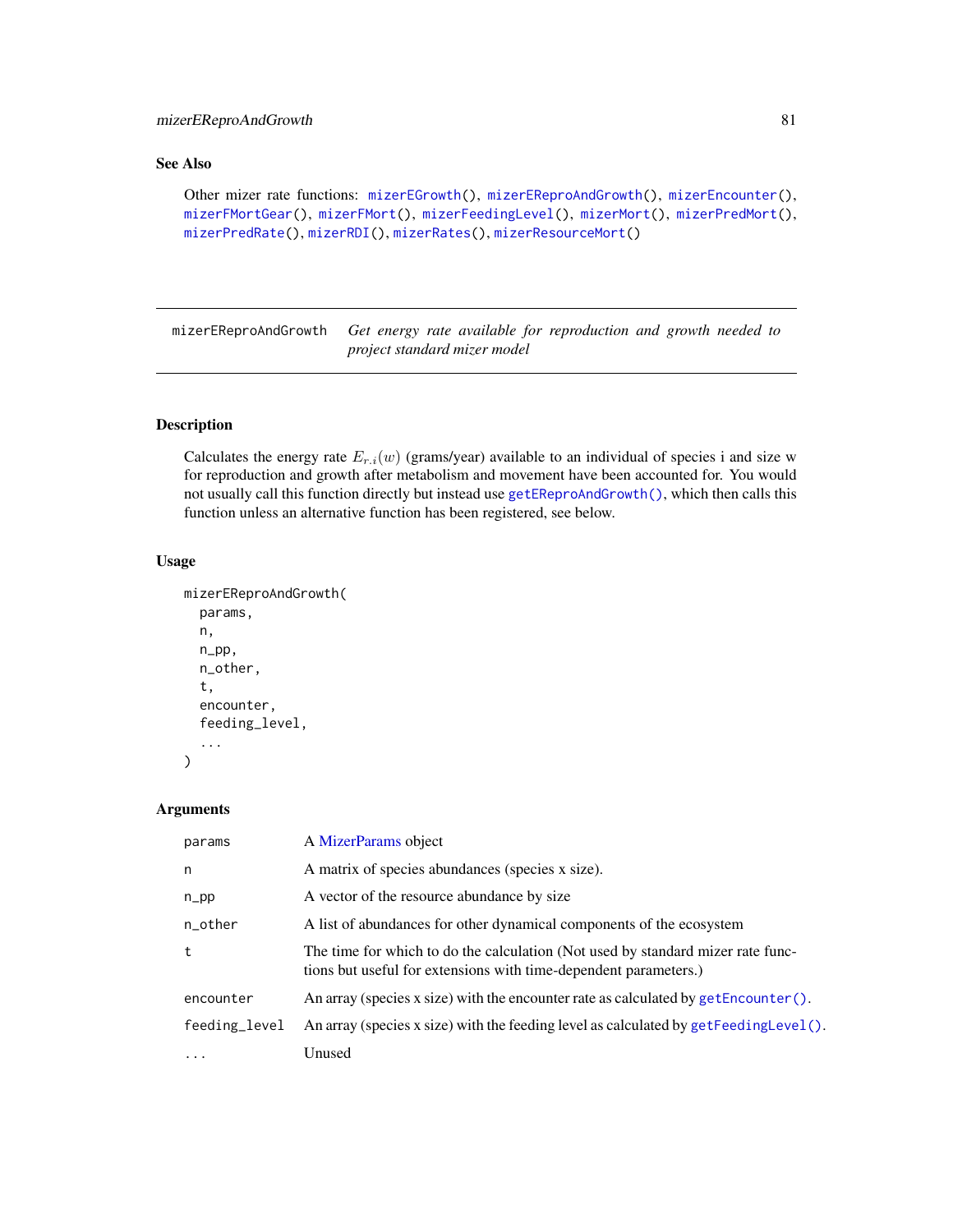#### Value

A two dimensional array (species x size) holding

 $E_{r.i}(w) = \max(0, \alpha_i \, (1 - \texttt{feedback}_i(w))$  encounter $_i(w) - \texttt{metab}_i(w)).$ 

Due to the form of the feeding level, calculated by [getFeedingLevel\(\)](#page-34-0), this can also be expressed as

 $E_{r.i}(w) = \max(0, \alpha_i$  feeding\_level $_i(w)\, h_i(w)$  – metab $_i(w))$ 

where  $h_i$  is the maximum intake rate, set with [setMaxIntakeRate\(\)](#page-167-0). The assimilation rate  $\alpha_i$  is taken from the species parameter data frame in params. The metabolic rate metab is taken from params and set with [setMetabolicRate\(\)](#page-168-0).

The return value can be negative, which means that the energy intake does not cover the cost of metabolism and movement.

#### Your own energy rate function

By default [getEReproAndGrowth\(\)](#page-31-0) calls [mizerEReproAndGrowth\(\)](#page-80-0). However you can replace this with your own alternative energy rate function. If your function is called "myEReproAndGrowth" then you register it in a MizerParams object params with

```
params <- setRateFunction(params, "EReproAndGrowth", "myEReproAndGrowth")
```
Your function will then be called instead of [mizerEReproAndGrowth\(\)](#page-80-0), with the same arguments.

## See Also

```
Other mizer rate functions: mizerEGrowth(), mizerERepro(), mizerEncounter(), mizerFMortGear(),
mizerFMort(), mizerFeedingLevel(), mizerMort(), mizerPredMort(), mizerPredRate(), mizerRDI(),
mizerRates(), mizerResourceMort()
```
<span id="page-81-0"></span>mizerFeedingLevel *Get feeding level needed to project standard mizer model*

## Description

You would not usually call this function directly but instead use [getFeedingLevel\(\)](#page-34-0), which then calls this function unless an alternative function has been registered, see below.

#### Usage

```
mizerFeedingLevel(params, n, n_pp, n_other, t, encounter, ...)
```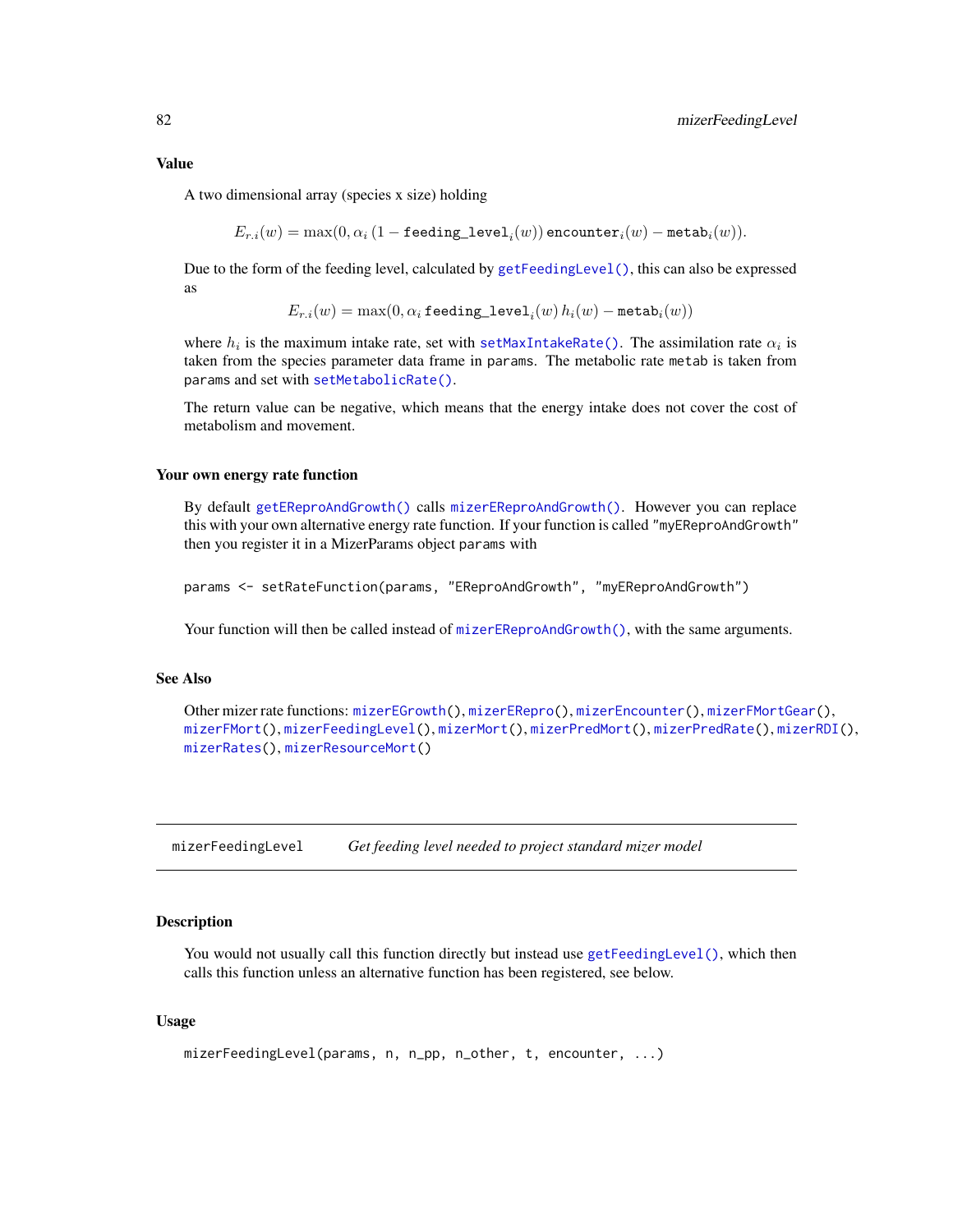# mizerFeedingLevel 83

#### **Arguments**

| params    | A MizerParams object                                                                                                                                |
|-----------|-----------------------------------------------------------------------------------------------------------------------------------------------------|
| n         | A matrix of species abundances (species x size).                                                                                                    |
| $n$ _pp   | A vector of the resource abundance by size                                                                                                          |
| n_other   | A list of abundances for other dynamical components of the ecosystem                                                                                |
| t         | The time for which to do the calculation (Not used by standard mizer rate func-<br>tions but useful for extensions with time-dependent parameters.) |
| encounter | A two dimensional array (predator species x predator size) with the encounter<br>rate.                                                              |
| .         | Unused                                                                                                                                              |

# Value

A two dimensional array (predator species x predator size) with the feeding level.

## Feeding level

The feeding level  $f_i(w)$  is the proportion of its maximum intake rate at which the predator is actually taking in fish. It is calculated from the encounter rate  $E_i$  and the maximum intake rate  $h_i(w)$  as

$$
f_i(w) = \frac{E_i(w)}{E_i(w) + h_i(w)}
$$

.

The encounter rate  $E_i$  is passed as an argument or calculated with getEncounter ( ). The maximum intake rate  $h_i(w)$  is taken from the params object, and is set with [setMaxIntakeRate\(\)](#page-167-0). As a consequence of the above expression for the feeding level,  $1 - f_i(w)$  is the proportion of the food available to it that the predator actually consumes.

#### Your own feeding level function

By default [getFeedingLevel\(\)](#page-34-0) calls [mizerFeedingLevel\(\)](#page-81-0). However you can replace this with your own alternative feeding level function. If your function is called "myFeedingLevel" then you register it in a MizerParams object params with

params <- setRateFunction(params, "FeedingLevel", "myFeedingLevel")

Your function will then be called instead of [mizerFeedingLevel\(\)](#page-81-0), with the same arguments.

#### See Also

The feeding level is used in [mizerEReproAndGrowth\(\)](#page-80-0) and in [mizerPredRate\(\)](#page-90-0).

```
Other mizer rate functions: mizerEGrowth(), mizerEReproAndGrowth(), mizerERepro(), mizerEncounter(),
mizerFMortGear(), mizerFMort(), mizerMort(), mizerPredMort(), mizerPredRate(), mizerRDI(),
mizerRates(), mizerResourceMort()
```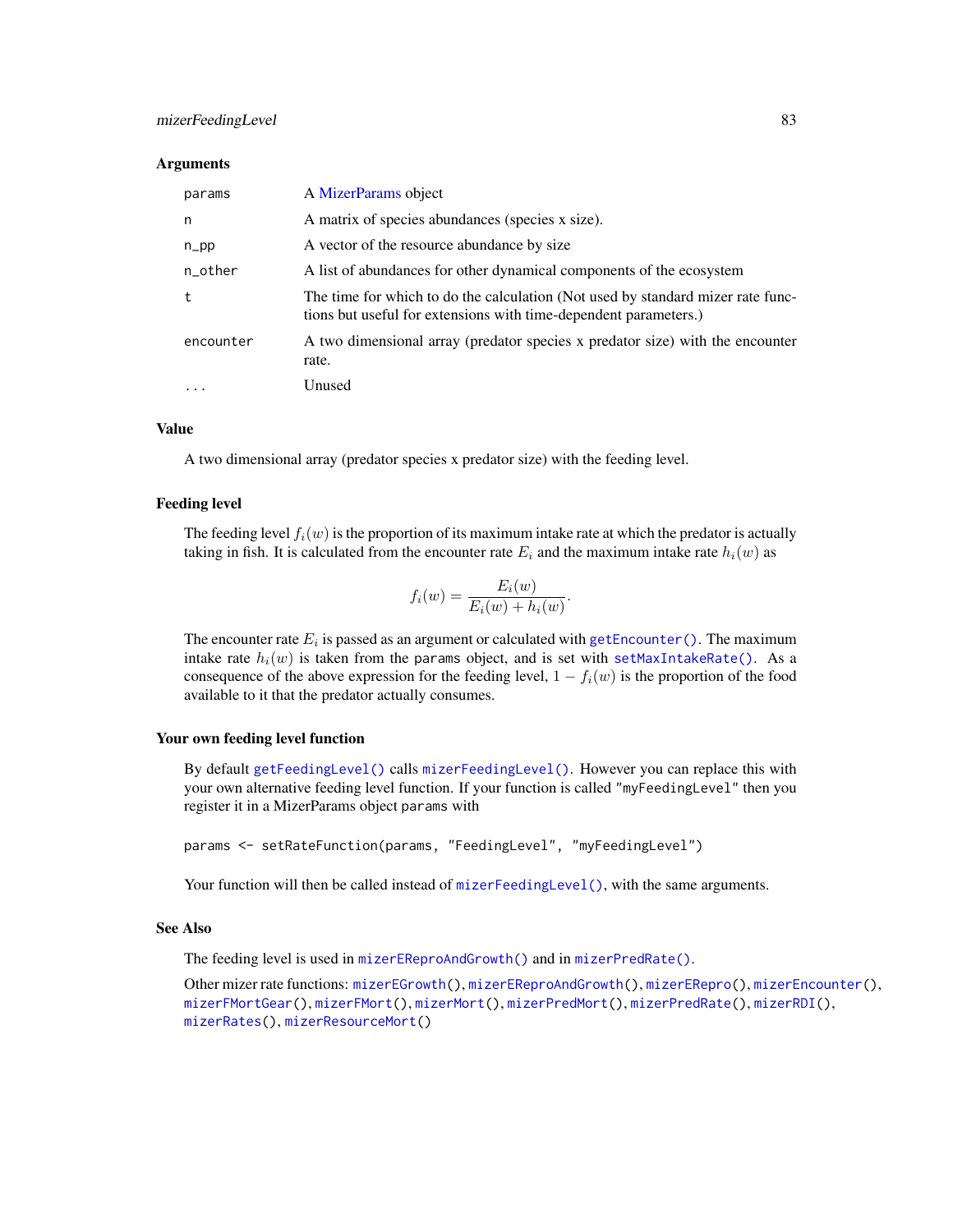<span id="page-83-0"></span>

## Description

Calculates the total fishing mortality (in units 1/year) from all gears by species and size. The  $\sum_{g} F_{g,i,w}$ . You would not usually call this function directly but instead use [getFMort\(\)](#page-36-0), which total fishing mortality is just the sum of the fishing mortalities imposed by each gear,  $\mu_{f,i}(w)$  = then calls this function unless an alternative function has been registered, see below.

#### Usage

```
mizerFMort(params, n, n_pp, n_other, t, effort, e_growth, pred_mort, ...)
```
#### Arguments

| params    | A MizerParams object                                                                                                                                |
|-----------|-----------------------------------------------------------------------------------------------------------------------------------------------------|
| n         | A matrix of species abundances (species x size).                                                                                                    |
| $n$ _pp   | A vector of the resource abundance by size                                                                                                          |
| n_other   | A list of abundances for other dynamical components of the ecosystem                                                                                |
| t         | The time for which to do the calculation (Not used by standard mizer rate func-<br>tions but useful for extensions with time-dependent parameters.) |
| effort    | A vector with the effort for each fishing gear.                                                                                                     |
| e_growth  | An array (species x size) with the energy available for growth as calculated by<br>getEGrowth(). Unused.                                            |
| pred_mort | A two dimensional array (species x size) with the predation mortality as calcu-<br>lated by getPredMort(). Unused.                                  |
| $\cdots$  | Unused                                                                                                                                              |

## Value

An array (species x size) with the fishing mortality.

## Your own fishing mortality function

By default [getFMort\(\)](#page-36-0) calls [mizerFMort\(\)](#page-83-0). However you can replace this with your own alternative fishing mortality function. If your function is called "myFMort" then you register it in a MizerParams object params with

```
params <- setRateFunction(params, "FMort", "myFMort")
```
Your function will then be called instead of [mizerFMort\(\)](#page-83-0), with the same arguments.

## Note

Here: fishing mortality = catchability  $x$  selectivity  $x$  effort.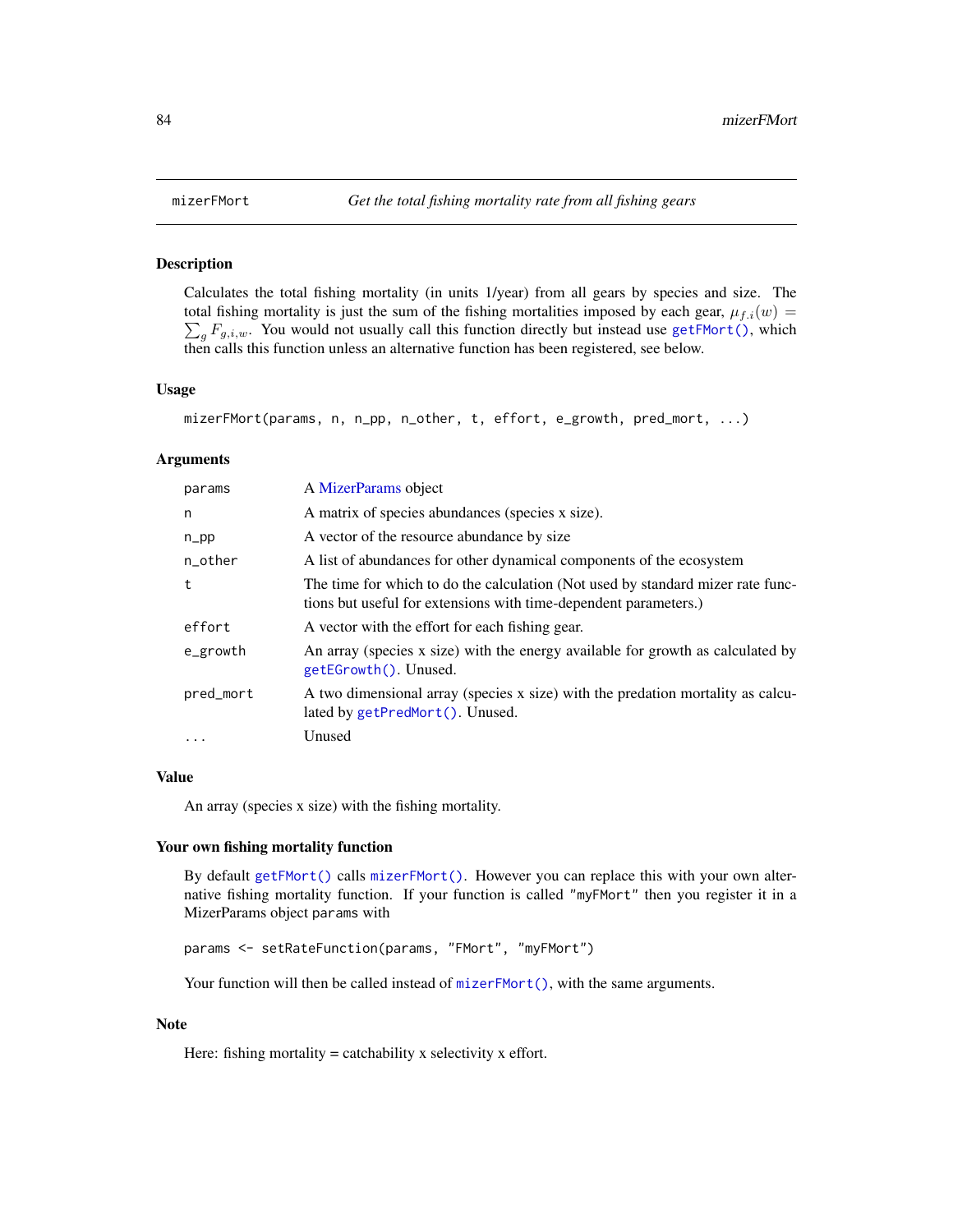# mizerFMortGear 85

## See Also

```
Other mizer rate functions: mizerEGrowth(), mizerEReproAndGrowth(), mizerERepro(), mizerEncounter(),
mizerFMortGear(), mizerFeedingLevel(), mizerMort(), mizerPredMort(), mizerPredRate(),
mizerRDI(), mizerRates(), mizerResourceMort()
```
<span id="page-84-0"></span>mizerFMortGear *Get the fishing mortality needed to project standard mizer model*

# Description

Calculates the fishing mortality rate  $F_{g,i,w}$  by gear, species and size. This is a helper function for [mizerFMort\(\)](#page-83-0).

## Usage

```
mizerFMortGear(params, effort)
```
## Arguments

| params | A MizerParams object                            |
|--------|-------------------------------------------------|
| effort | A vector with the effort for each fishing gear. |

## Value

An three dimensional array (gear x species x size) with the fishing mortality

#### Note

Here: fishing mortality = catchability  $x$  selectivity  $x$  effort.

## See Also

## [setFishing\(\)](#page-161-0)

```
Other mizer rate functions: mizerEGrowth(), mizerEReproAndGrowth(), mizerERepro(), mizerEncounter(),
mizerFMort(), mizerFeedingLevel(), mizerMort(), mizerPredMort(), mizerPredRate(), mizerRDI(),
mizerRates(), mizerResourceMort()
```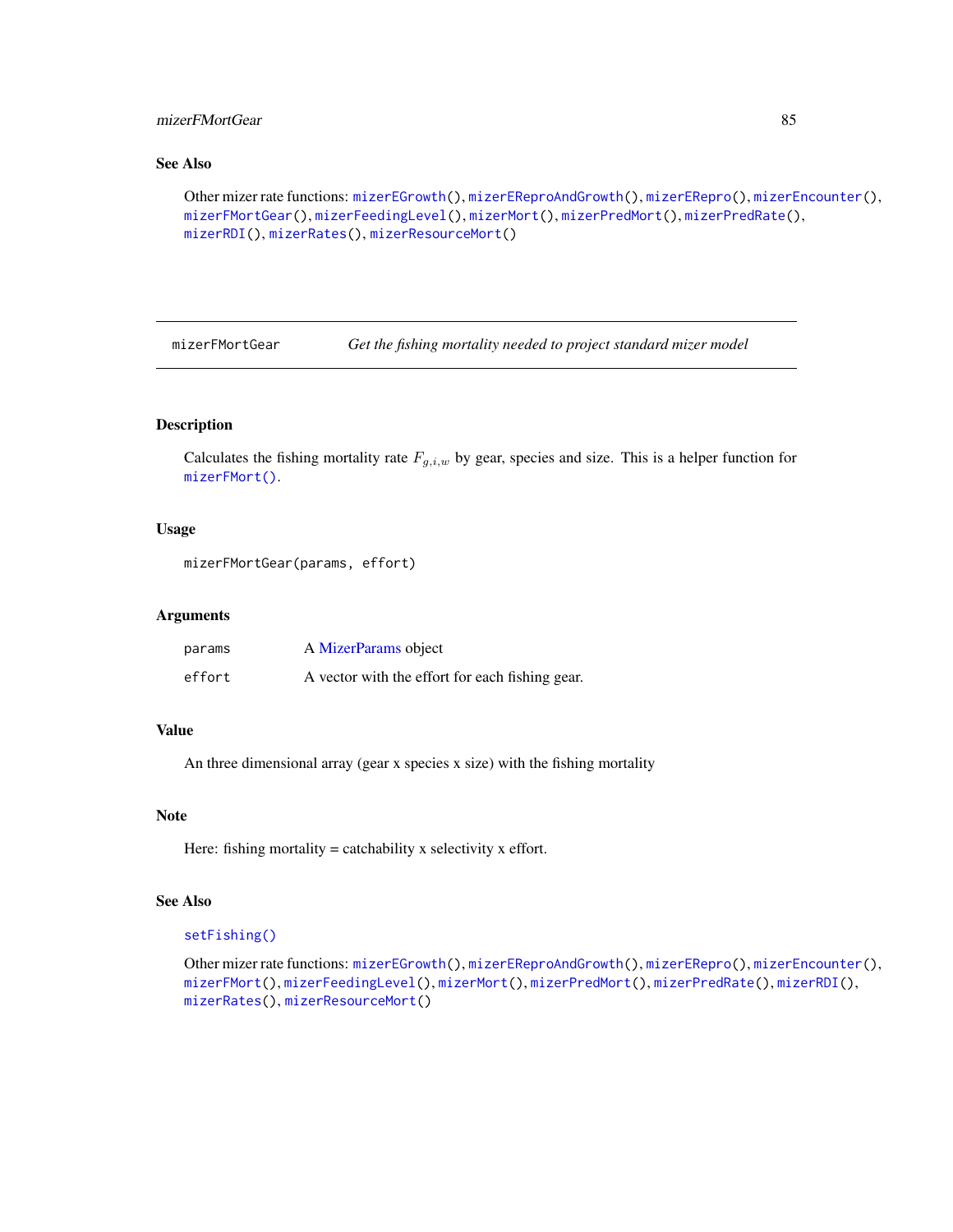## Description

Calculates the total mortality rate  $\mu_i(w)$  (in units 1/year) on each species by size from predation mortality, background mortality and fishing mortality. You would not usually call this function directly but instead use  $getMort()$ , which then calls this function unless an alternative function has been registered, see below.

## Usage

```
mizerMort(params, n, n_pp, n_other, t, f_mort, pred_mort, ...)
```
#### Arguments

| params    | A MizerParams object                                                                                                                                |
|-----------|-----------------------------------------------------------------------------------------------------------------------------------------------------|
| n         | A matrix of species abundances (species x size).                                                                                                    |
| $n$ _pp   | A vector of the resource abundance by size                                                                                                          |
| n_other   | A list of abundances for other dynamical components of the ecosystem                                                                                |
| t         | The time for which to do the calculation (Not used by standard mizer rate func-<br>tions but useful for extensions with time-dependent parameters.) |
| f_mort    | A two dimensional array (species x size) with the fishing mortality                                                                                 |
| pred_mort | A two dimensional array (species x size) with the predation mortality                                                                               |
| $\ddotsc$ | Unused                                                                                                                                              |

# Details

If your model contains additional components that you added with [setComponent\(\)](#page-159-0) and for which you specified a mort\_fun function then the mortality inflicted by these components will be included in the returned value.

#### Value

A named two dimensional array (species x size) with the total mortality rates.

#### Your own mortality function

By default [getMort\(\)](#page-45-0) calls [mizerMort\(\)](#page-85-0). However you can replace this with your own alternative mortality function. If your function is called "myMort" then you register it in a MizerParams object params with

params <- setRateFunction(params, "Mort", "myMort")

Your function will then be called instead of [mizerMort\(\)](#page-85-0), with the same arguments.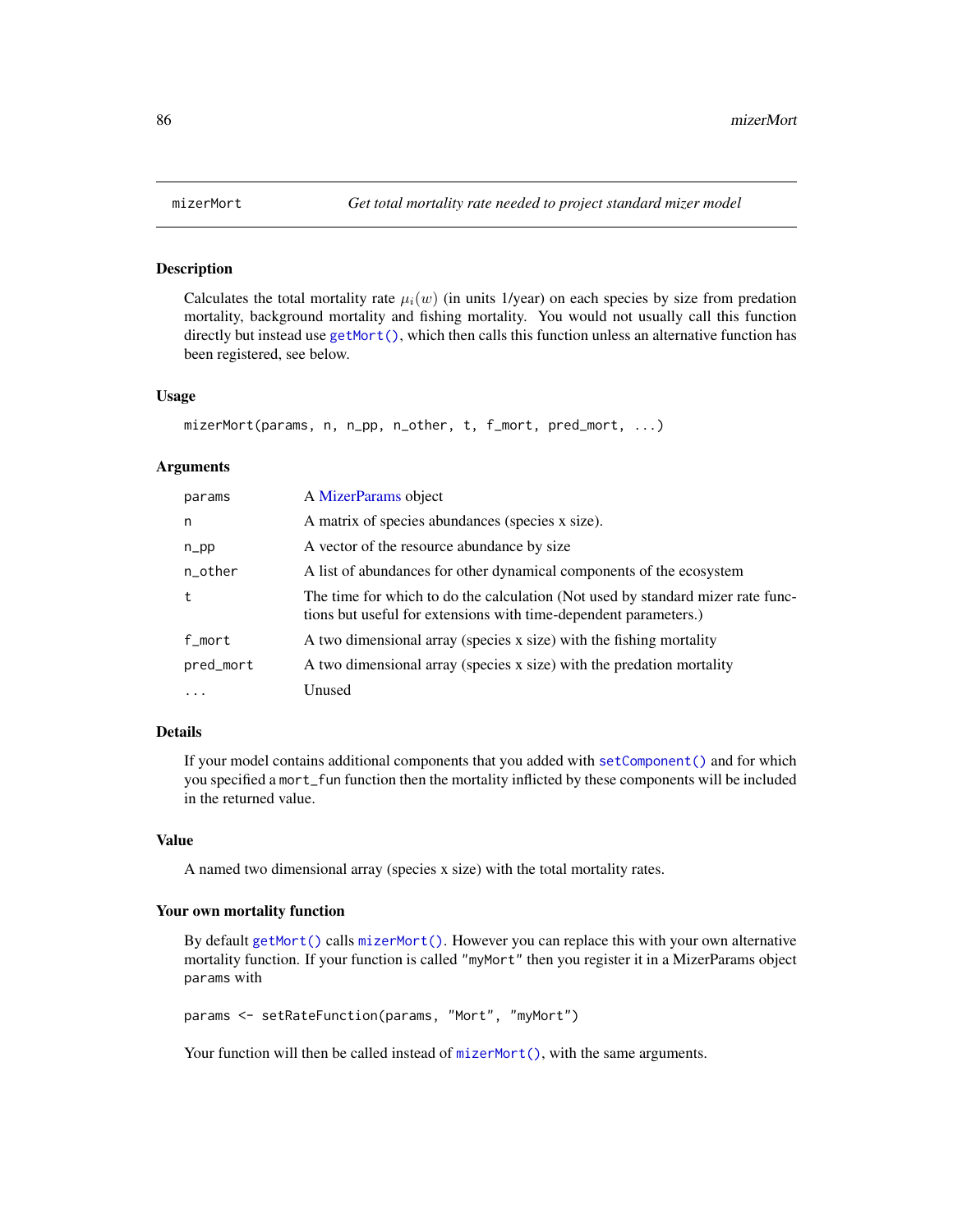## MizerParams 87

# See Also

```
Other mizer rate functions: mizerEGrowth(), mizerEReproAndGrowth(), mizerERepro(), mizerEncounter(),
mizerFMortGear(), mizerFMort(), mizerFeedingLevel(), mizerPredMort(), mizerPredRate(),
mizerRDI(), mizerRates(), mizerResourceMort()
```

```
MizerParams Alias for set_multispecies_model()
```
# Description

[Deprecated] An alias provided for backward compatibility with mizer version  $\leq 1.0$ 

# Usage

```
MizerParams(
  species_params,
 interaction = matrix(1, nrow = nrow(species_params), ncol = nrow(species_params)),
 min_w\_pp = 1e-10,
 min_w = 0.001,max_w = max(species_params\w_inf) * 1.1,
 no_w = 100,n = 2/3,
  q = 0.8,
  f0 = 0.6,
 kappa = 1e+11,
  lambda = 2 + q - n,
  r_{p} = 10,
  ...
)
```
## Arguments

|             | species_params A data frame of species-specific parameter values.                                                                                                                                              |
|-------------|----------------------------------------------------------------------------------------------------------------------------------------------------------------------------------------------------------------|
| interaction | Optional interaction matrix of the species (predator species x prey species). En-<br>tries should be numbers between 0 and 1. By default all entries are 1. See<br>"Setting interaction matrix" section below. |
| $min_w$     | The smallest size of the resource spectrum. By default this is set to the smallest<br>value at which any of the consumers can feed.                                                                            |
| $min_w$     | Sets the size of the eggs of all species for which this is not given in the w_min<br>column of the species_params dataframe.                                                                                   |
| $max_w$     | The largest size of the consumer spectrum. By default this is set to the largest<br>w_inf specified in the species_params data frame.                                                                          |
| $no_w$      | The number of size bins in the consumer spectrum.                                                                                                                                                              |
| n           | The allometric growth exponent. This can be overruled for individual species<br>by including a n column in the species_params.                                                                                 |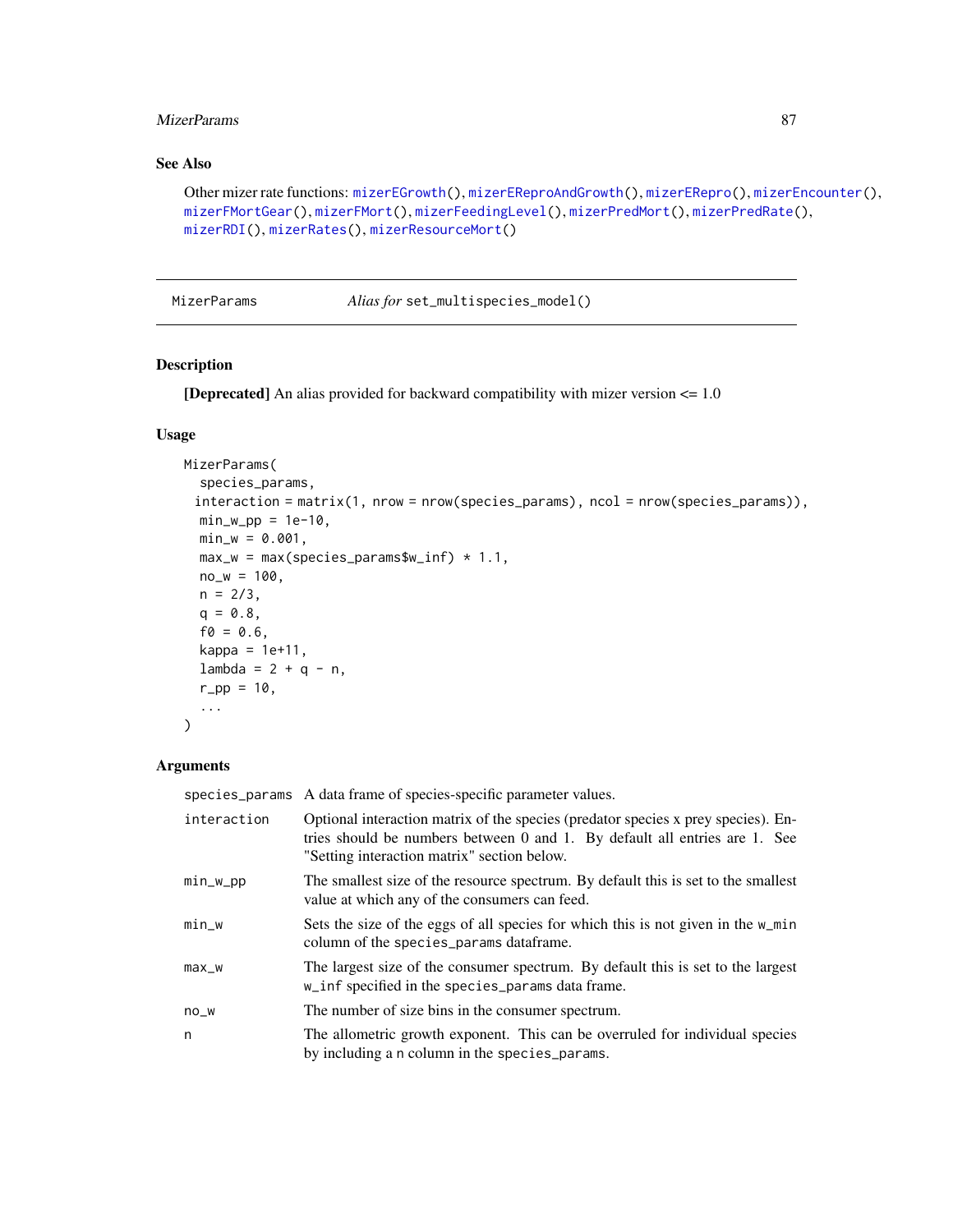| q       | Allometric exponent of search volume.                                                                                           |
|---------|---------------------------------------------------------------------------------------------------------------------------------|
| f0      | Expected average feeding level. Used to set gamma, the coefficient in the search<br>rate. Ignored if gamma is given explicitly. |
| kappa   | Coefficient of the intrinsic resource carrying capacity                                                                         |
| lambda  | Scaling exponent of the intrinsic resource carrying capacity                                                                    |
| $r$ _pp | Coefficient of the intrinsic resource birth rate                                                                                |
|         | Unused                                                                                                                          |
|         |                                                                                                                                 |

<span id="page-87-0"></span>MizerParams-class *A class to hold the parameters for a size based model.*

# Description

Although it is possible to build a MizerParams object by hand it is not recommended and several constructors are available. Dynamic simulations are performed using [project\(\)](#page-143-0) function on objects of this class. As a user you should never need to access the slots inside a MizerParams object directly.

## Details

The [MizerParams](#page-87-0) class is fairly complex with a large number of slots, many of which are multidimensional arrays. The dimensions of these arrays is strictly enforced so that MizerParams objects are consistent in terms of number of species and number of size classes.

The MizerParams class does not hold any dynamic information, e.g. abundances or harvest effort through time. These are held in [MizerSim](#page-96-0) objects.

## **Slots**

metadata A list with metadata information. See [setMetadata\(\)](#page-169-0).

- mizer\_version The package version of mizer (as returned by packageVersion("mizer")) that created or last saved the model.
- extensions A named vector of strings where each name is the name of and extension package needed to run the model and each value is a string giving the information that the remotes package needs to install the correct version of the extension package, see https://remotes.rlib.org/.
- time\_created A POSIXct date-time object with the creation time.
- time\_modified A POSIXct date-time object with the last modified time.
- w The size grid for the fish part of the spectrum. An increasing vector of weights (in grams) running from the smallest egg size to the largest asymptotic size.
- dw The widths (in grams) of the size bins
- w\_full The size grid for the full size range including the resource spectrum. An increasing vector of weights (in grams) running from the smallest resource size to the largest asymptotic size of fish. The last entries of the vector have to be equal to the content of the w slot.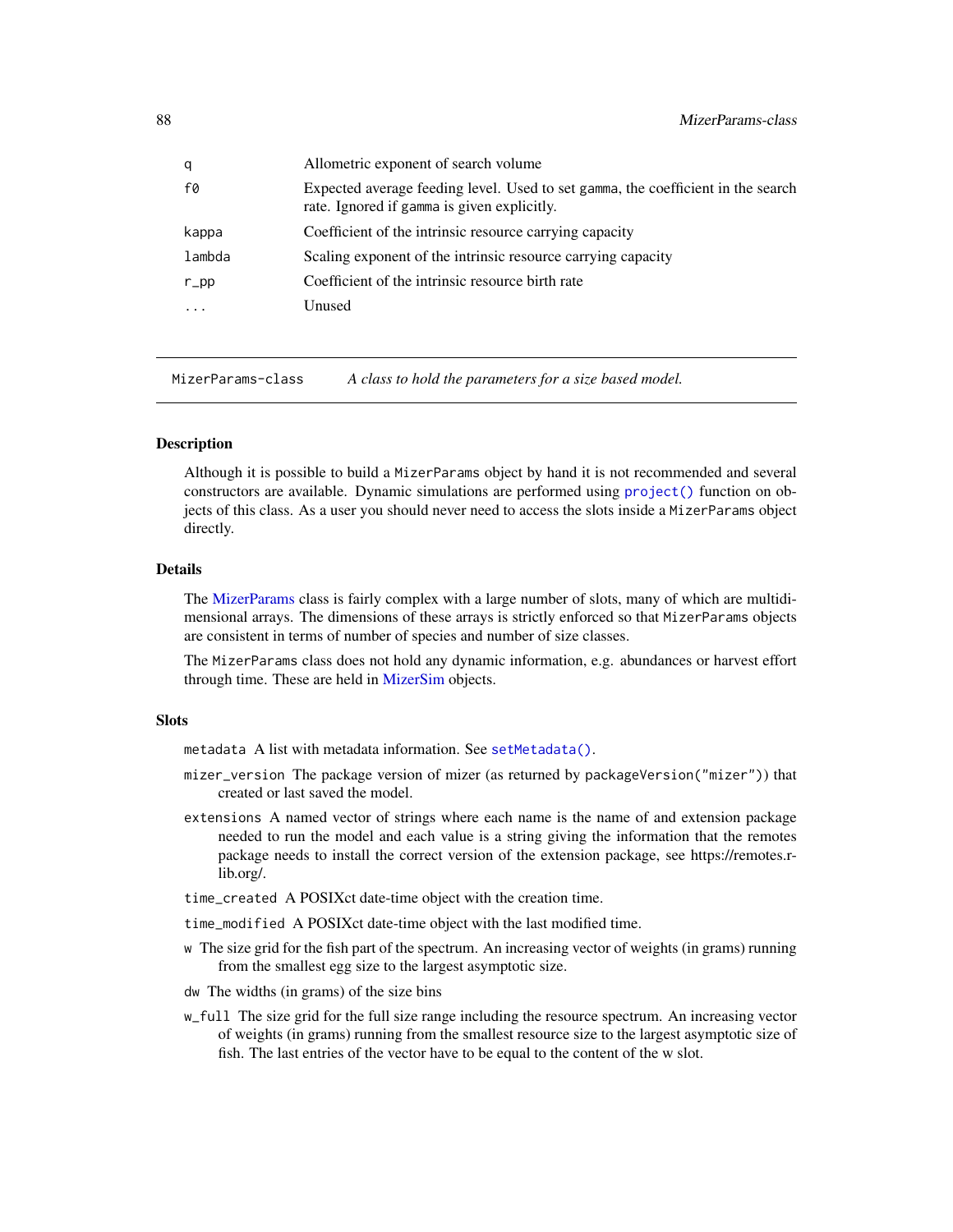- dw\_full The width of the size bins for the full spectrum. The last entries have to be equal to the content of the dw slot.
- w\_min\_idx A vector holding the index of the weight of the egg size of each species
- maturity An array (species x size) that holds the proportion of individuals of each species at size that are mature. This enters in the calculation of the spawning stock biomass with [getSSB\(\)](#page-59-0). Set with [setReproduction\(\)](#page-183-0).
- psi An array (species x size) that holds the allocation to reproduction for each species at size,  $\psi_i(w)$ . Changed with [setReproduction\(\)](#page-183-0).
- intake\_max An array (species x size) that holds the maximum intake for each species at size. Changed with [setMaxIntakeRate\(\)](#page-167-0).
- search\_vol An array (species x size) that holds the search volume for each species at size. Changed with [setSearchVolume\(\)](#page-190-0).
- metab An array (species x size) that holds the metabolism for each species at size. Changed with [setMetabolicRate\(\)](#page-168-0).
- mu\_b An array (species x size) that holds the external mortality rate  $\mu_{ext,i}(w)$ . Changed with [setExtMort\(\)](#page-160-0).
- pred\_kernel An array (species x predator size x prey size) that holds the predation coefficient of each predator at size on each prey size. If this is NA then the following two slots will be used. Changed with [setPredKernel\(\)](#page-179-0).
- ft\_pred\_kernel\_e An array (species x log of predator/prey size ratio) that holds the Fourier transform of the feeding kernel in a form appropriate for evaluating the encounter rate integral. If this is NA then the pred\_kernel will be used to calculate the available energy integral. Changed with [setPredKernel\(\)](#page-179-0).
- ft\_pred\_kernel\_p An array (species x log of predator/prey size ratio) that holds the Fourier transform of the feeding kernel in a form appropriate for evaluating the predation mortality integral. If this is NA then the pred\_kernel will be used to calculate the integral. Changed with [setPredKernel\(\)](#page-179-0).
- rr\_pp A vector the same length as the w\_full slot. The size specific growth rate of the resource spectrum. Changed with [setResource\(\)](#page-186-0).
- cc\_pp A vector the same length as the w\_full slot. The size specific carrying capacity of the resource spectrum. Changed with [setResource\(\)](#page-186-0).
- resource\_dynamics Name of the function for projecting the resource abundance density by one timestep. The default is [resource\\_semichemostat\(\)](#page-151-0). Changed with [setResource\(\)](#page-186-0).
- other\_dynamics A named list of functions for projecting the values of other dynamical components of the ecosystem that may be modelled by a mizer extensions you have installed. The names of the list entries are the names of those components.
- other\_encounter A named list of functions for calculating the contribution to the encounter rate from each other dynamical component.
- other\_mort A named list of functions for calculating the contribution to the mortality rate from each other dynamical components.
- other\_params A list containing the parameters needed by any mizer extensions you may have installed to model other dynamical components of the ecosystem.
- rates\_funcs A named list with the names of the functions that should be used to calculate the rates needed by project(). By default this will be set to the names of the built-in rate functions.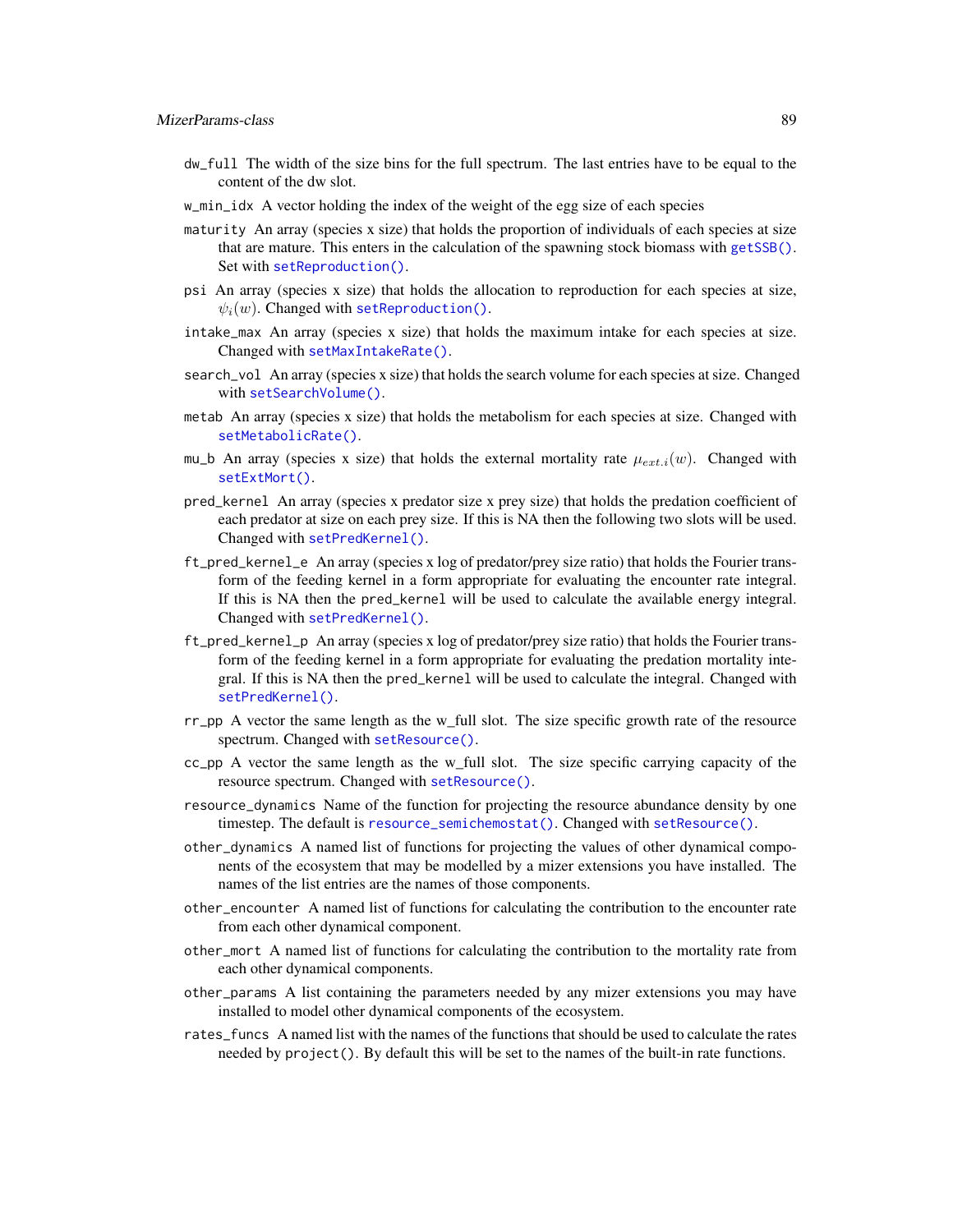- sc [Experimental] The community abundance of the scaling community
- species\_params A data.frame to hold the species specific parameters. See [newMultispeciesParams\(\)](#page-99-0) for details.
- gear\_params Data frame with parameters for gear selectivity. See [setFishing\(\)](#page-161-0) for details.
- interaction The species specific interaction matrix,  $\theta_{ij}$ . Changed with [setInteraction\(\)](#page-165-0).
- selectivity An array (gear x species x w) that holds the selectivity of each gear for species and size,  $S_{q,i,w}$ . Changed with [setFishing\(\)](#page-161-0).
- catchability An array (gear x species) that holds the catchability of each species by each gear,  $Q_{g,i}$ . Changed with [setFishing\(\)](#page-161-0).
- initial\_effort A vector containing the initial fishing effort for each gear. Changed with [setFishing\(\)](#page-161-0).
- initial\_n An array (species x size) that holds the initial abundance of each species at each weight.
- initial\_n\_pp A vector the same length as the w full slot that describes the initial resource abundance at each weight.
- initial\_n\_other A list with the initial abundances of all other ecosystem components. Has length zero if there are no other components.
- resource\_params List with parameters for resource. See [setResource\(\)](#page-186-0).
- A [Experimental] Abundance multipliers.
- linecolour A named vector of colour values, named by species. Used to give consistent colours in plots.
- linetype A named vector of linetypes, named by species. Used to give consistent line types in plots.
- ft\_mask An array (species x w\_full) with zeros for weights larger than the asymptotic weight of each species. Used to efficiently minimize wrap-around errors in Fourier transform calculations.

## See Also

[project\(\)](#page-143-0) [MizerSim\(\)](#page-95-0) [emptyParams\(\)](#page-18-0) [newMultispeciesParams\(\)](#page-99-0) [newCommunityParams\(\)](#page-97-0) [newTraitParams\(\)](#page-111-0)

<span id="page-89-0"></span>

| mizerPredMort | Get total predation mortality rate needed to project standard mizer |
|---------------|---------------------------------------------------------------------|
|               | model                                                               |

## **Description**

Calculates the total predation mortality rate  $\mu_{p,i}(w_p)$  (in units of 1/year) on each prey species by prey size:

$$
\mu_{p.i}(w_p) = \sum_j \mathtt{pred\_rate}_j(w_p)\,\theta_{ji}.
$$

You would not usually call this function directly but instead use [getPredMort\(\)](#page-49-0), which then calls this function unless an alternative function has been registered, see below.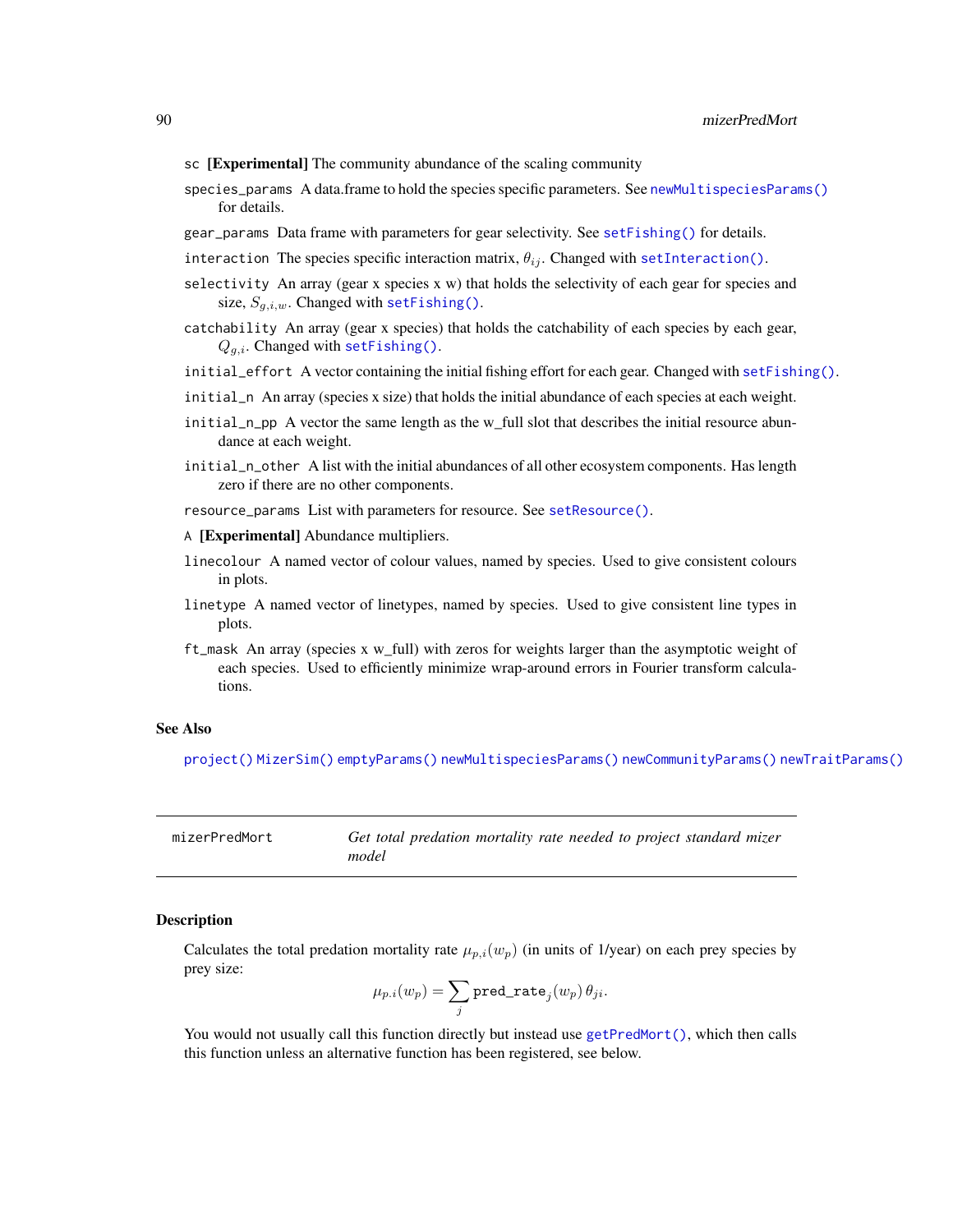## mizerPredRate 91

## Usage

mizerPredMort(params, n, n\_pp, n\_other, t, pred\_rate, ...)

#### Arguments

| params    | A MizerParams object                                                                                                                                |
|-----------|-----------------------------------------------------------------------------------------------------------------------------------------------------|
| n         | A matrix of species abundances (species x size).                                                                                                    |
| $n$ _pp   | A vector of the resource abundance by size                                                                                                          |
| n_other   | A list of abundances for other dynamical components of the ecosystem                                                                                |
| t         | The time for which to do the calculation (Not used by standard mizer rate func-<br>tions but useful for extensions with time-dependent parameters.) |
| pred_rate | A two dimensional array (predator species x predator size) with the feeding<br>level.                                                               |
| $\cdot$   | Unused                                                                                                                                              |

## Value

A two dimensional array (prey species x prey size) with the predation mortality

## Your own predation mortality function

By default [getPredMort\(\)](#page-49-0) calls [mizerPredMort\(\)](#page-89-0). However you can replace this with your own alternative predation mortality function. If your function is called "myPredMort" then you register it in a MizerParams object params with

params <- setRateFunction(params, "PredMort", "myPredMort")

Your function will then be called instead of [mizerPredMort\(\)](#page-89-0), with the same arguments.

## See Also

Other mizer rate functions: [mizerEGrowth\(](#page-76-0)), [mizerEReproAndGrowth\(](#page-80-0)), [mizerERepro\(](#page-79-0)), [mizerEncounter\(](#page-77-0)), [mizerFMortGear\(](#page-84-0)), [mizerFMort\(](#page-83-0)), [mizerFeedingLevel\(](#page-81-0)), [mizerMort\(](#page-85-0)), [mizerPredRate\(](#page-90-0)), [mizerRDI\(](#page-93-0)), [mizerRates\(](#page-91-0)), [mizerResourceMort\(](#page-94-0))

<span id="page-90-0"></span>

mizerPredRate *Get predation rate needed to project standard mizer model*

## Description

Calculates the potential rate (in units  $1$ /year) at which a prey individual of a given size w is killed by predators from species  $j$ . In formulas

$$
\mathtt{pred\_rate}_j(w_p) = \int \phi_j(w, w_p) (1 - f_j(w)) \gamma_j(w) N_j(w) \, dw.
$$

This potential rate is used in the function [mizerPredMort\(\)](#page-89-0) to calculate the realised predation mortality rate on the prey individual. You would not usually call this function directly but instead use [getPredRate\(\)](#page-50-0), which then calls this function unless an alternative function has been registered, see below.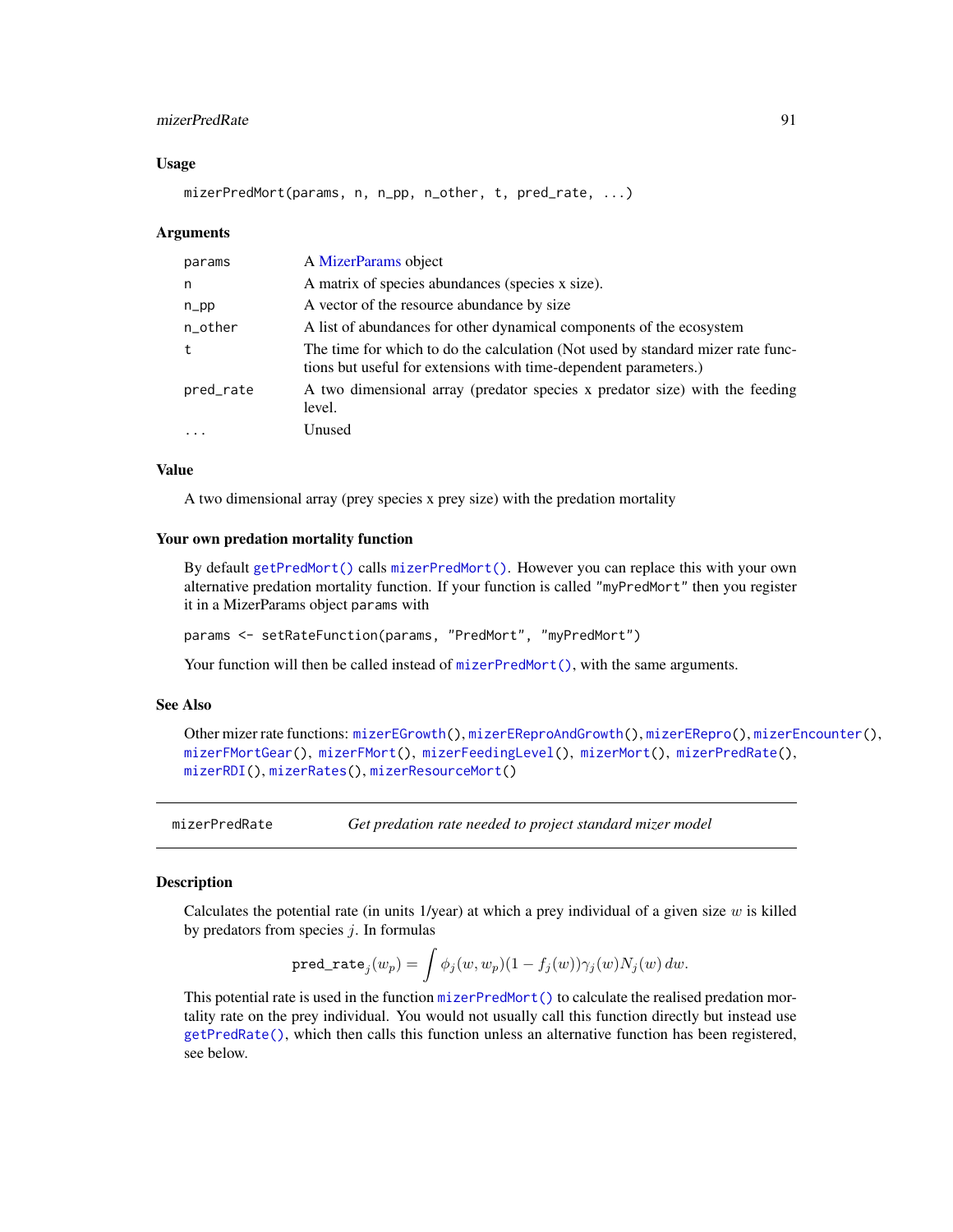## Usage

mizerPredRate(params, n, n\_pp, n\_other, t, feeding\_level, ...)

#### Arguments

| params        | A MizerParams object                                                                                                                                |
|---------------|-----------------------------------------------------------------------------------------------------------------------------------------------------|
| n             | A matrix of species abundances (species x size).                                                                                                    |
| $n$ _pp       | A vector of the resource abundance by size                                                                                                          |
| n_other       | A list of abundances for other dynamical components of the ecosystem                                                                                |
| t             | The time for which to do the calculation (Not used by standard mizer rate func-<br>tions but useful for extensions with time-dependent parameters.) |
| feeding_level | An array (species x size) with the feeding level as calculated by $getFeedingLevel()$ .                                                             |
| $\ddotsc$     | Unused                                                                                                                                              |

# Value

A named two dimensional array (predator species x prey size) with the predation rate, where the prey size runs over fish community plus resource spectrum.

## Your own predation rate function

By default [getPredRate\(\)](#page-50-0) calls [mizerPredRate\(\)](#page-90-0). However you can replace this with your own alternative predation rate function. If your function is called "myPredRate" then you register it in a MizerParams object params with

params <- setRateFunction(params, "PredRate", "myPredRate")

Your function will then be called instead of [mizerPredRate\(\)](#page-90-0), with the same arguments.

## See Also

Other mizer rate functions: [mizerEGrowth\(](#page-76-0)), [mizerEReproAndGrowth\(](#page-80-0)), [mizerERepro\(](#page-79-0)), [mizerEncounter\(](#page-77-0)), [mizerFMortGear\(](#page-84-0)), [mizerFMort\(](#page-83-0)), [mizerFeedingLevel\(](#page-81-0)), [mizerMort\(](#page-85-0)), [mizerPredMort\(](#page-89-0)), [mizerRDI\(](#page-93-0)), [mizerRates\(](#page-91-0)), [mizerResourceMort\(](#page-94-0))

<span id="page-91-0"></span>mizerRates *Get all rates needed to project standard mizer model*

## Description

Calls other rate functions in sequence and collects the results in a list.

#### Usage

```
mizerRates(params, n, n_pp, n_other, t = 0, effort, rates_fns, ...)
```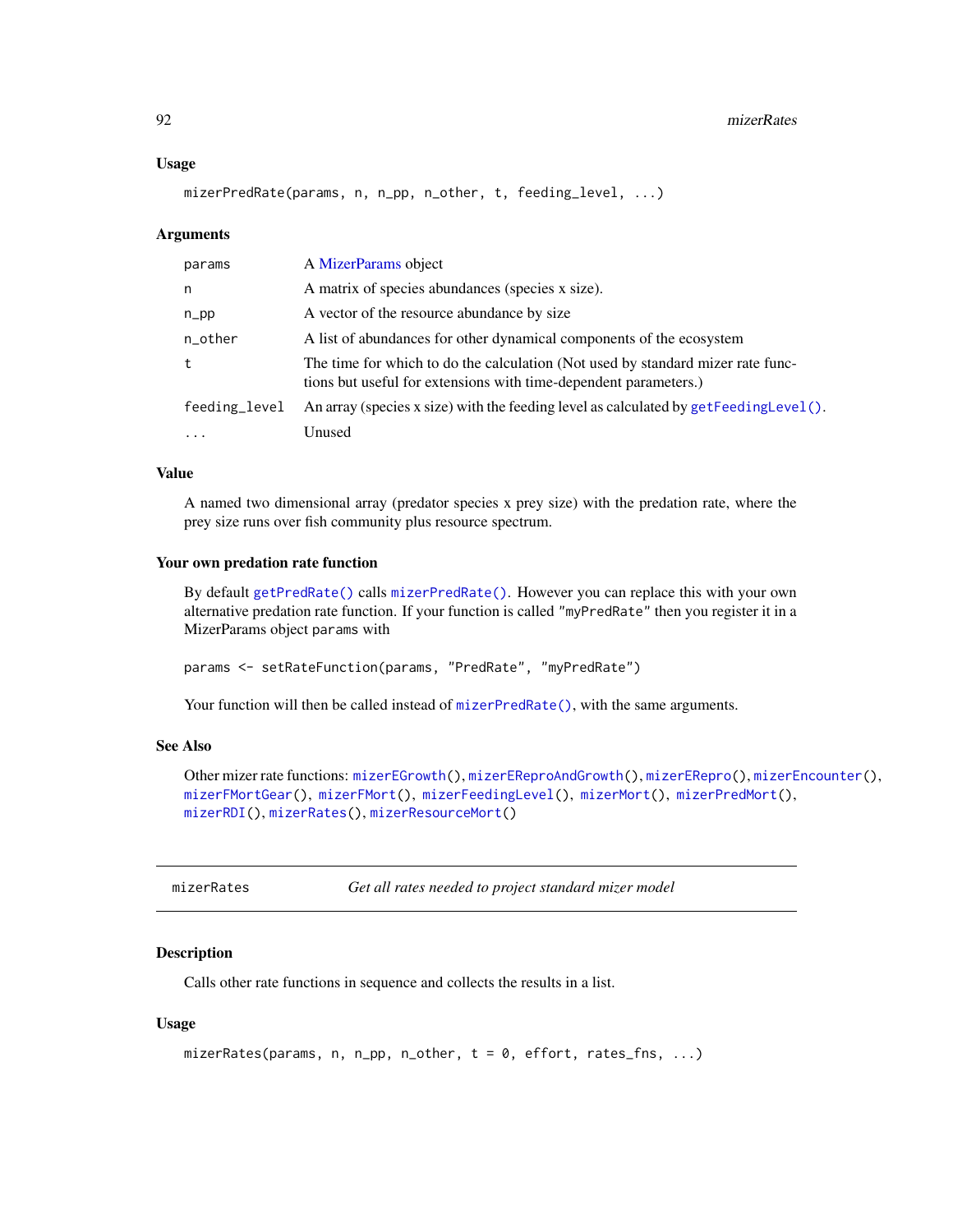#### mizerRates 93

#### Arguments

| params    | A MizerParams object                                                                                                                                |
|-----------|-----------------------------------------------------------------------------------------------------------------------------------------------------|
| n         | A matrix of species abundances (species x size).                                                                                                    |
| $n$ _pp   | A vector of the resource abundance by size                                                                                                          |
| n_other   | A list of abundances for other dynamical components of the ecosystem                                                                                |
| t         | The time for which to do the calculation (Not used by standard mizer rate func-<br>tions but useful for extensions with time-dependent parameters.) |
| effort    | The effort for each fishing gear                                                                                                                    |
| rates_fns | Named list of the functions to call to calculate the rates. Note that this list holds<br>the functions themselves, not their names.                 |
|           | Unused                                                                                                                                              |

# Details

By default this function returns a list with the following components:

- encounter from [mizerEncounter\(\)](#page-77-0)
- feeding\_level from [mizerFeedingLevel\(\)](#page-81-0)
- e from [mizerEReproAndGrowth\(\)](#page-80-0)
- e\_repro from [mizerERepro\(\)](#page-79-0)
- e\_growth from [mizerEGrowth\(\)](#page-76-0)
- pred\_rate from [mizerPredRate\(\)](#page-90-0)
- pred\_mort from [mizerPredMort\(\)](#page-89-0)
- f\_mort from [mizerFMort\(\)](#page-83-0)
- mort from [mizerMort\(\)](#page-85-0)
- rdi from [mizerRDI\(\)](#page-93-0)
- rdd from [BevertonHoltRDD\(\)](#page-8-0)
- resource\_mort from [mizerResourceMort\(\)](#page-94-0)

However you can replace any of these rate functions by your own rate function if you wish, see [setRateFunction\(\)](#page-181-0) for details.

# See Also

Other mizer rate functions: [mizerEGrowth\(](#page-76-0)), [mizerEReproAndGrowth\(](#page-80-0)), [mizerERepro\(](#page-79-0)), [mizerEncounter\(](#page-77-0)), [mizerFMortGear\(](#page-84-0)), [mizerFMort\(](#page-83-0)), [mizerFeedingLevel\(](#page-81-0)), [mizerMort\(](#page-85-0)), [mizerPredMort\(](#page-89-0)), [mizerPredRate\(](#page-90-0)), [mizerRDI\(](#page-93-0)), [mizerResourceMort\(](#page-94-0))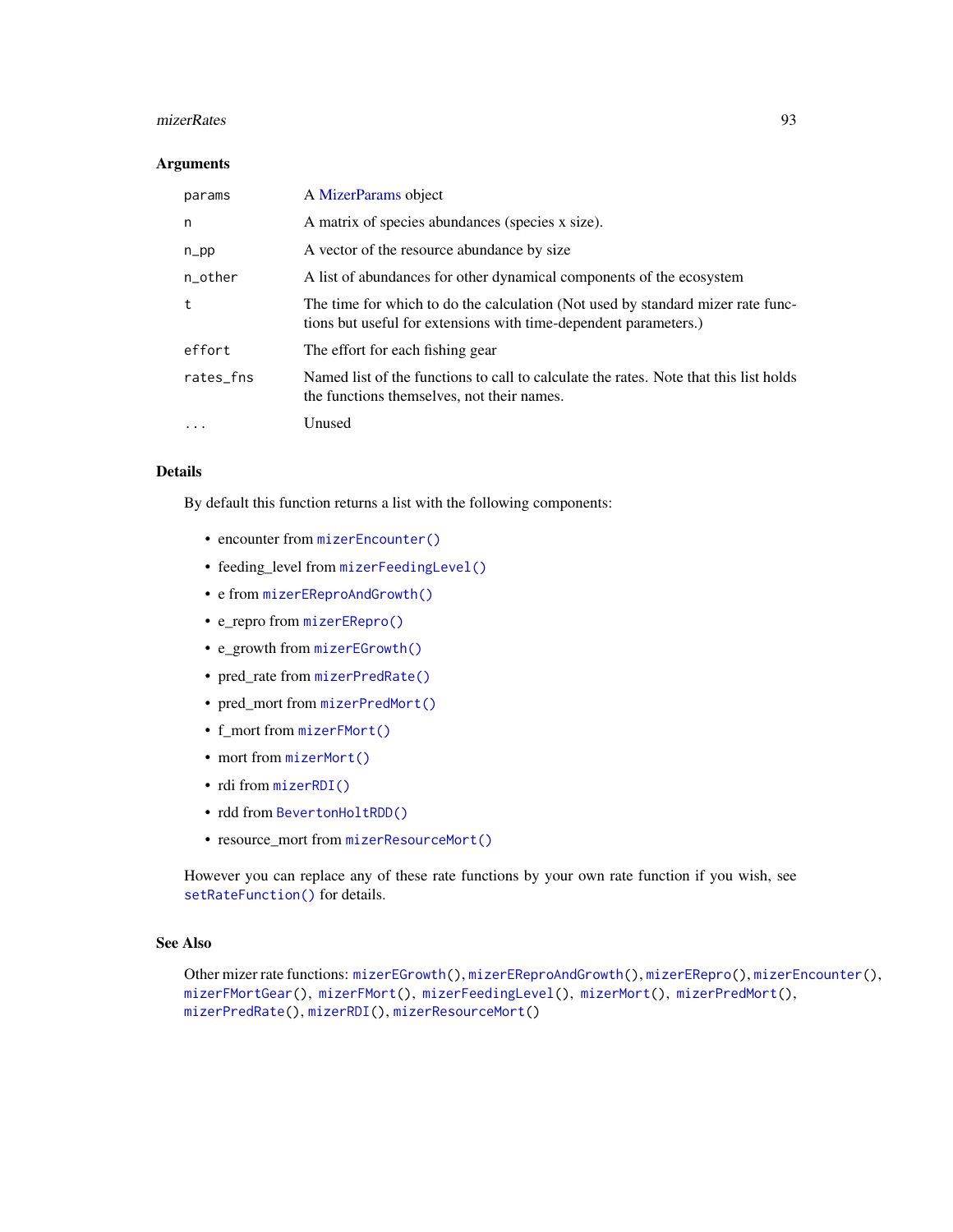<span id="page-93-0"></span>mizerRDI *Get density-independent rate of reproduction needed to project standard mizer model*

# Description

Calculates the density-independent rate of total egg production  $R_{di}$  (units 1/year) before density dependence, by species. You would not usually call this function directly but instead use [getRDI\(\)](#page-56-0), which then calls this function unless an alternative function has been registered, see below.

## Usage

```
mizerRDI(params, n, n_pp, n_other, t, e_growth, mort, e_repro, ...)
```
#### Arguments

| params   | A MizerParams object                                                                                                                                |
|----------|-----------------------------------------------------------------------------------------------------------------------------------------------------|
| n        | A matrix of species abundances (species x size).                                                                                                    |
| $n$ _pp  | A vector of the resource abundance by size                                                                                                          |
| n_other  | A list of abundances for other dynamical components of the ecosystem                                                                                |
| t        | The time for which to do the calculation (Not used by standard mizer rate func-<br>tions but useful for extensions with time-dependent parameters.) |
| e_growth | An array (species x size) with the energy available for growth as calculated by<br>getEGrowth(). Unused.                                            |
| mort     | An array (species x size) with the mortality rate as calculated by $getMort()$ .<br>Unused.                                                         |
| e_repro  | An array (species x size) with the energy available for reproduction as calculated<br>by $getERepro()$ .                                            |
| $\cdots$ | Unused                                                                                                                                              |

## Details

This rate is obtained by taking the per capita rate  $E_r(w)\psi(w)$  at which energy is invested in reproduction, as calculated by [getERepro\(\)](#page-30-0), multiplying it by the number of individuals $N(w)$  and integrating over all sizes w and then multiplying by the reproductive efficiency  $\epsilon$  and dividing by the egg size w\_min, and by a factor of two to account for the two sexes:

$$
R_{di} = \frac{\epsilon}{2w_{min}} \int N(w) E_r(w) \psi(w) \, dw
$$

Used by [getRDD\(\)](#page-54-0) to calculate the actual, density dependent rate. See [setReproduction\(\)](#page-183-0) for more details.

#### Value

A numeric vector with the rate of egg production for each species.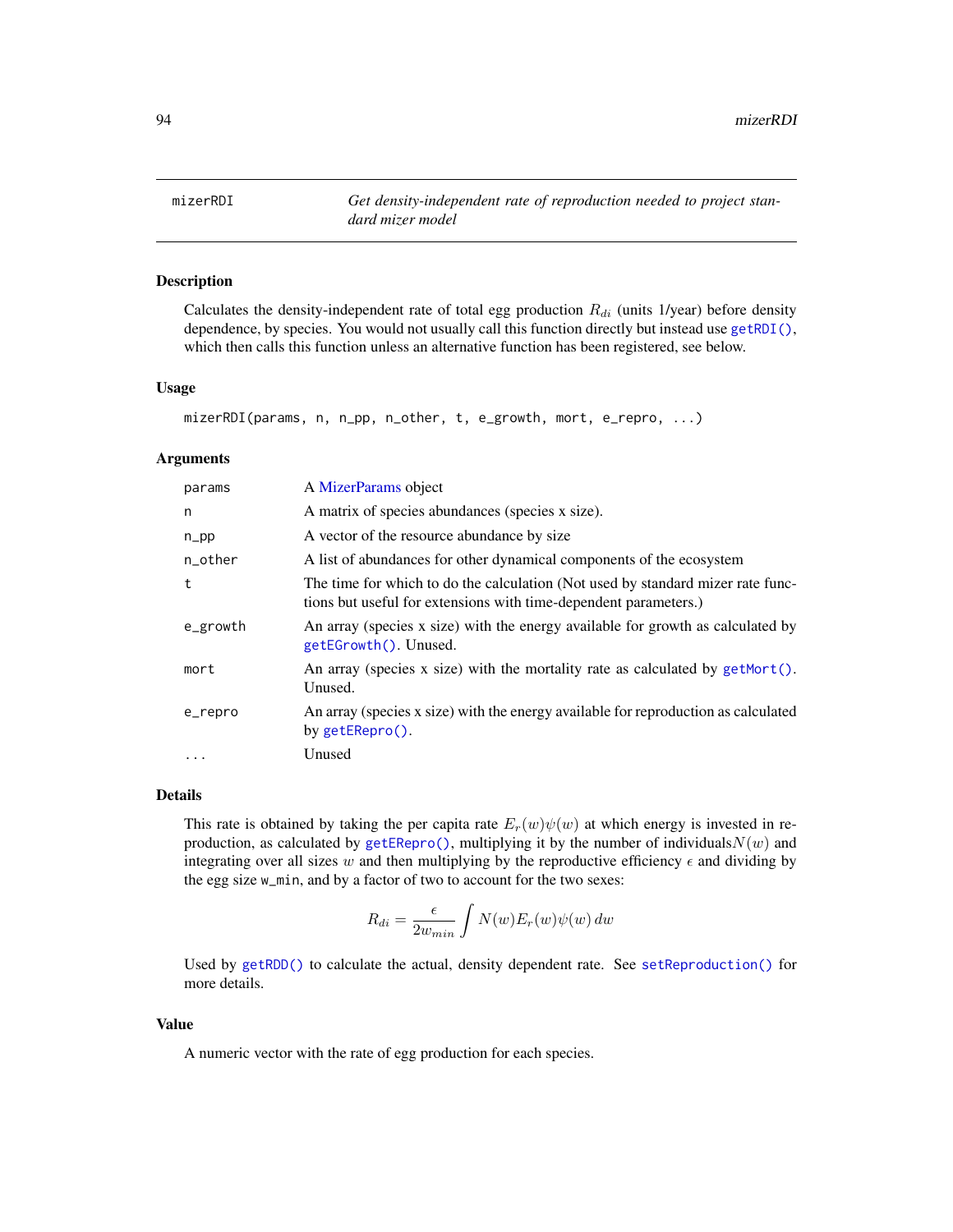## mizerResourceMort 95

## Your own reproduction function

By default [getRDI\(\)](#page-56-0) calls [mizerRDI\(\)](#page-93-0). However you can replace this with your own alternative reproduction function. If your function is called "myRDI" then you register it in a MizerParams object params with

params <- setRateFunction(params, "RDI", "myRDI")

Your function will then be called instead of [mizerRDI\(\)](#page-93-0), with the same arguments. For an example of an alternative reproduction function see constantEggRDI().

## See Also

Other mizer rate functions: [mizerEGrowth\(](#page-76-0)), [mizerEReproAndGrowth\(](#page-80-0)), [mizerERepro\(](#page-79-0)), [mizerEncounter\(](#page-77-0)), [mizerFMortGear\(](#page-84-0)), [mizerFMort\(](#page-83-0)), [mizerFeedingLevel\(](#page-81-0)), [mizerMort\(](#page-85-0)), [mizerPredMort\(](#page-89-0)), [mizerPredRate\(](#page-90-0)), [mizerRates\(](#page-91-0)), [mizerResourceMort\(](#page-94-0))

<span id="page-94-0"></span>

| mizerResourceMort | Get predation mortality rate for resource needed to project standard |
|-------------------|----------------------------------------------------------------------|
|                   | mizer model                                                          |

## Description

Calculates the predation mortality rate  $\mu_p(w)$  on the resource spectrum by resource size (in units 1/year). You would not usually call this function directly but instead use [getResourceMort\(\)](#page-58-0), which then calls this function unless an alternative function has been registered, see below.

#### Usage

```
mizerResourceMort(params, n, n_pp, n_other, t, pred_rate, ...)
```
## Arguments

| params    | A MizerParams object                                                                                                                                    |
|-----------|---------------------------------------------------------------------------------------------------------------------------------------------------------|
| n         | A matrix of species abundances (species x size).                                                                                                        |
| $n$ _pp   | A vector of the resource abundance by size                                                                                                              |
| n_other   | A list of abundances for other dynamical components of the ecosystem                                                                                    |
|           | The time for which to do the calculation (Not used by standard mizer rate func-<br>tions but useful for extensions with time-dependent parameters.)     |
| pred_rate | A two dimensional array (predator species x prey size) with the predation rate,<br>where the prey size runs over fish community plus resource spectrum. |
| $\cdots$  | Unused                                                                                                                                                  |

#### Value

A vector of mortality rate by resource size.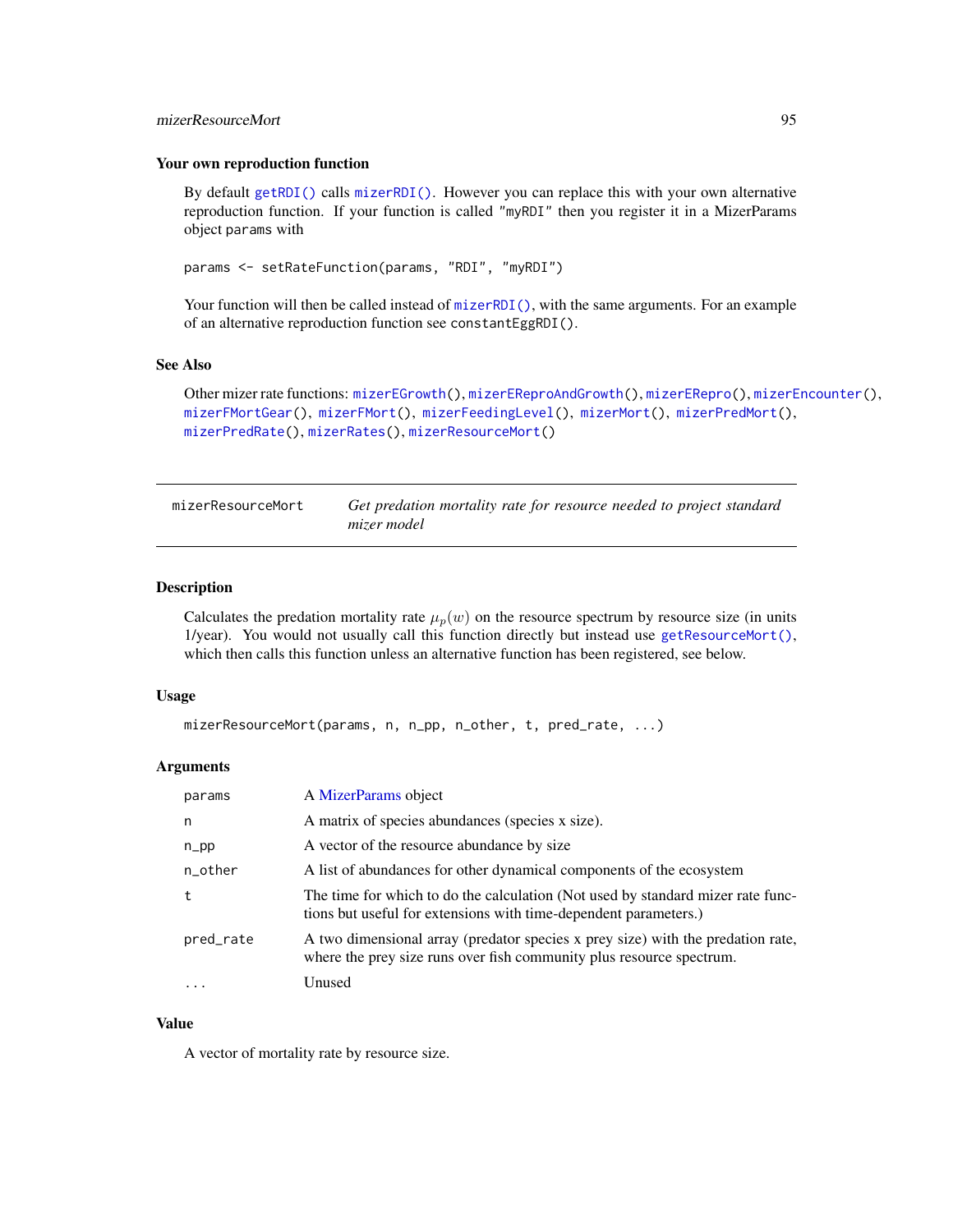#### Your own resource mortality function

By default [getResourceMort\(\)](#page-58-0) calls [mizerResourceMort\(\)](#page-94-0). However you can replace this with your own alternative resource mortality function. If your function is called "myResourceMort" then you register it in a MizerParams object params with

params <- setRateFunction(params, "ResourceMort", "myResourceMort")

Your function will then be called instead of [mizerResourceMort\(\)](#page-94-0), with the same arguments.

### See Also

Other mizer rate functions: [mizerEGrowth\(](#page-76-0)), [mizerEReproAndGrowth\(](#page-80-0)), [mizerERepro\(](#page-79-0)), [mizerEncounter\(](#page-77-0)), [mizerFMortGear\(](#page-84-0)), [mizerFMort\(](#page-83-0)), [mizerFeedingLevel\(](#page-81-0)), [mizerMort\(](#page-85-0)), [mizerPredMort\(](#page-89-0)), [mizerPredRate\(](#page-90-0)), [mizerRDI\(](#page-93-0)), [mizerRates\(](#page-91-0))

<span id="page-95-0"></span>MizerSim *Constructor for the* MizerSim *class*

## Description

A constructor for the MizerSim class. This is used by [project\(\)](#page-143-0) to create MizerSim objects of the right dimensions. It is not necessary for users to use this constructor.

#### Usage

```
MizerSim(params, t_ddimnames = NA, t_mmax = 100, t_ssave = 1)
```
## Arguments

| params     | a MizerParams object                                                                                              |
|------------|-------------------------------------------------------------------------------------------------------------------|
| t_dimnames | Numeric vector that is used for the time dimensions of the slots. Default $= NA$ .                                |
| t_max      | The maximum time step of the simulation. Only used if $t_d$ dimnames = NA.<br>Default value $= 100$ .             |
| t_save     | How often should the results of the simulation be stored. Only used if t_dimnames<br>$= NA.$ Default value $= 1.$ |

## Value

An object of type [MizerSim](#page-96-0)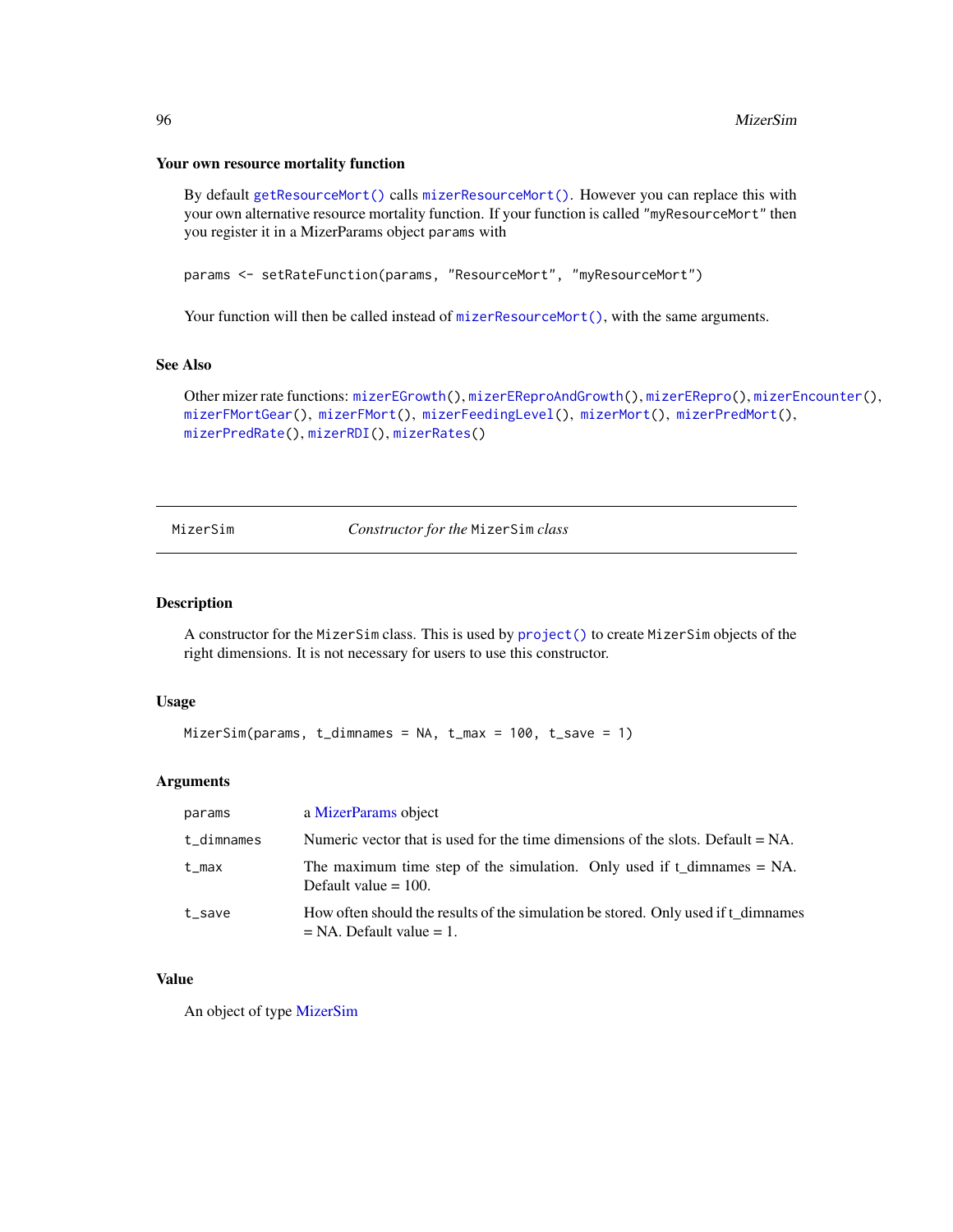## <span id="page-96-0"></span>**Description**

A class that holds the results of projecting a [MizerParams](#page-87-0) object through time using [project\(\)](#page-143-0).

#### Details

A new MizerSim object can be created with the [MizerSim\(\)](#page-95-0) constructor, but you will never have to do that because the object is created automatically by [project\(\)](#page-143-0) when needed.

As a user you should never have to access the slots of a MizerSim object directly. Instead there are a range of functions to extract the information. [N\(\)](#page-97-1) and [NResource\(\)](#page-97-2) return arrays with the saved abundances of the species and the resource population at size respectively. [getEffort\(\)](#page-26-0) returns the fishing effort of each gear through time. [getTimes\(\)](#page-60-0) returns the vector of times at which simulation results were stored and  $idxFinalT()$  returns the index with which to access specifically the value at the final time in the arrays returned by the other functions. [getParams\(\)](#page-47-0) returns the MizerParams object that was passed to project(). There are also several [summary\\_functions](#page-204-0) and [plotting\\_functions](#page-136-0) available to explore the contents of a MizerSim object.

The arrays all have named dimensions. The names of the time dimension denote the time in years. The names of the w dimension are weights in grams rounded to three significant figures. The names of the sp dimension are the same as the species name in the order specified in the species\_params data frame. The names of the gear dimension are the names of the gears, in the same order as specified when setting up the MizerParams object.

Extensions of mizer can use the n\_other slot to store the abundances of other ecosystem components and these extensions should provide their own functions for accessing that information.

The MizerSim class has changed since previous versions of mizer. To use a MizerSim object created by a previous version, you need to upgrade it with [upgradeSim\(\)](#page-207-0).

## **Slots**

params An object of type [MizerParams.](#page-87-0)

- n Three-dimensional array (time x species x size) that stores the projected community number densities.
- n\_pp An array (time x size) that stores the projected resource number densities.
- n\_other A list array (time x component) that stores the projected values for other ecosystem components.
- effort An array (time x gear) that stores the fishing effort by time and gear.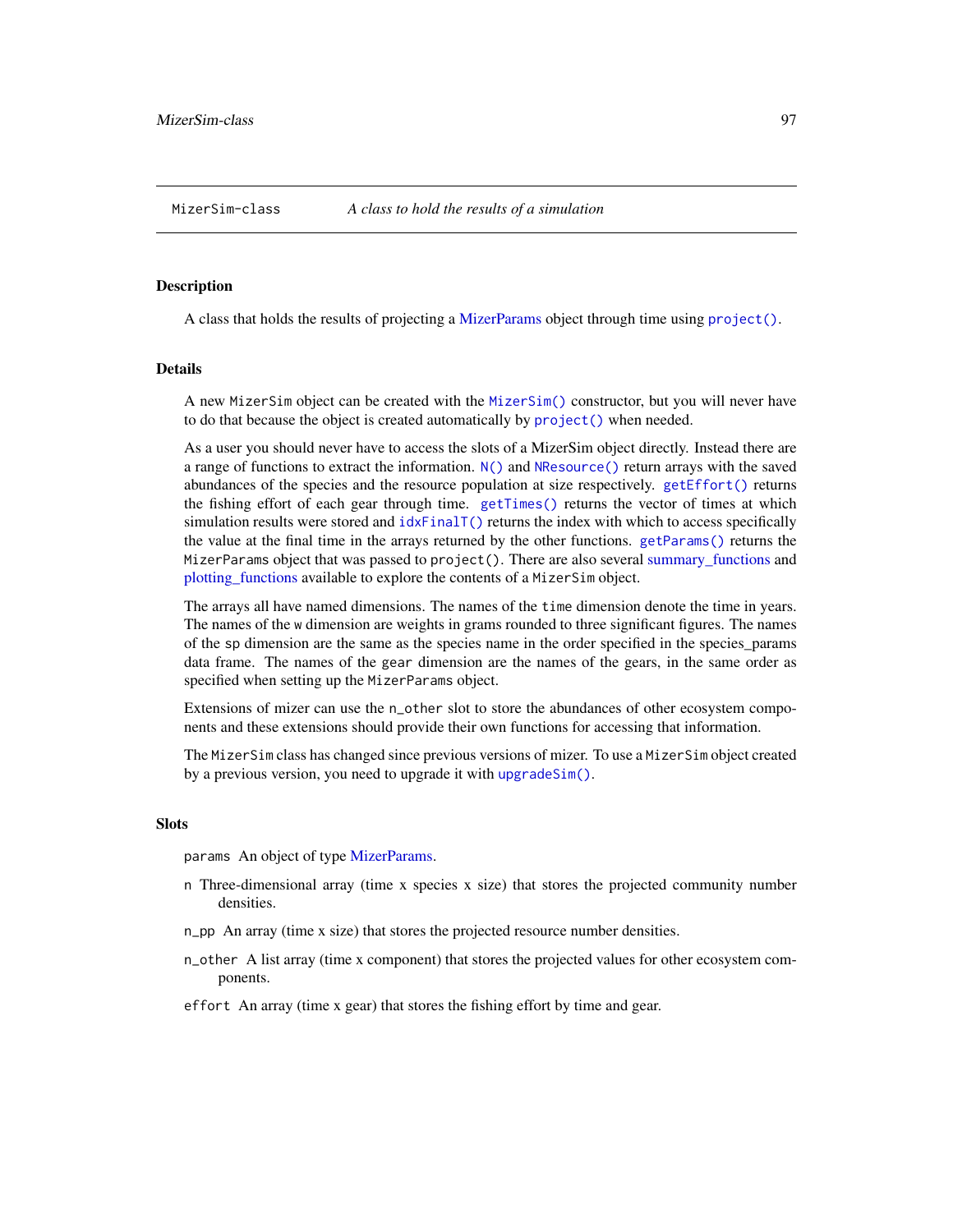# <span id="page-97-2"></span><span id="page-97-1"></span>Description

Fetch the simulation results for the size spectra over time.

## Usage

N(sim)

NResource(sim)

## Arguments

sim A MizerSim object

# Value

For N(): A three-dimensional array (time x species x size) with the number density of consumers For NResource(): An array (time x size) with the number density of resource

# Examples

```
str(N(NS_sim))
str(NResource(NS_sim))
```
<span id="page-97-0"></span>newCommunityParams *Set up parameters for a community-type model*

# Description

This functions creates a [MizerParams](#page-87-0) object describing a community-type model.

## Usage

```
newCommunityParams(
  max_w = 1e+06,
 min_w = 0.001,
 no_w = 100,min_w\_p = 1e-10,
  z0 = 0.1,
  alpha = 0.2,
  f0 = 0.7,
  h = 10,
  gamma = NA,
```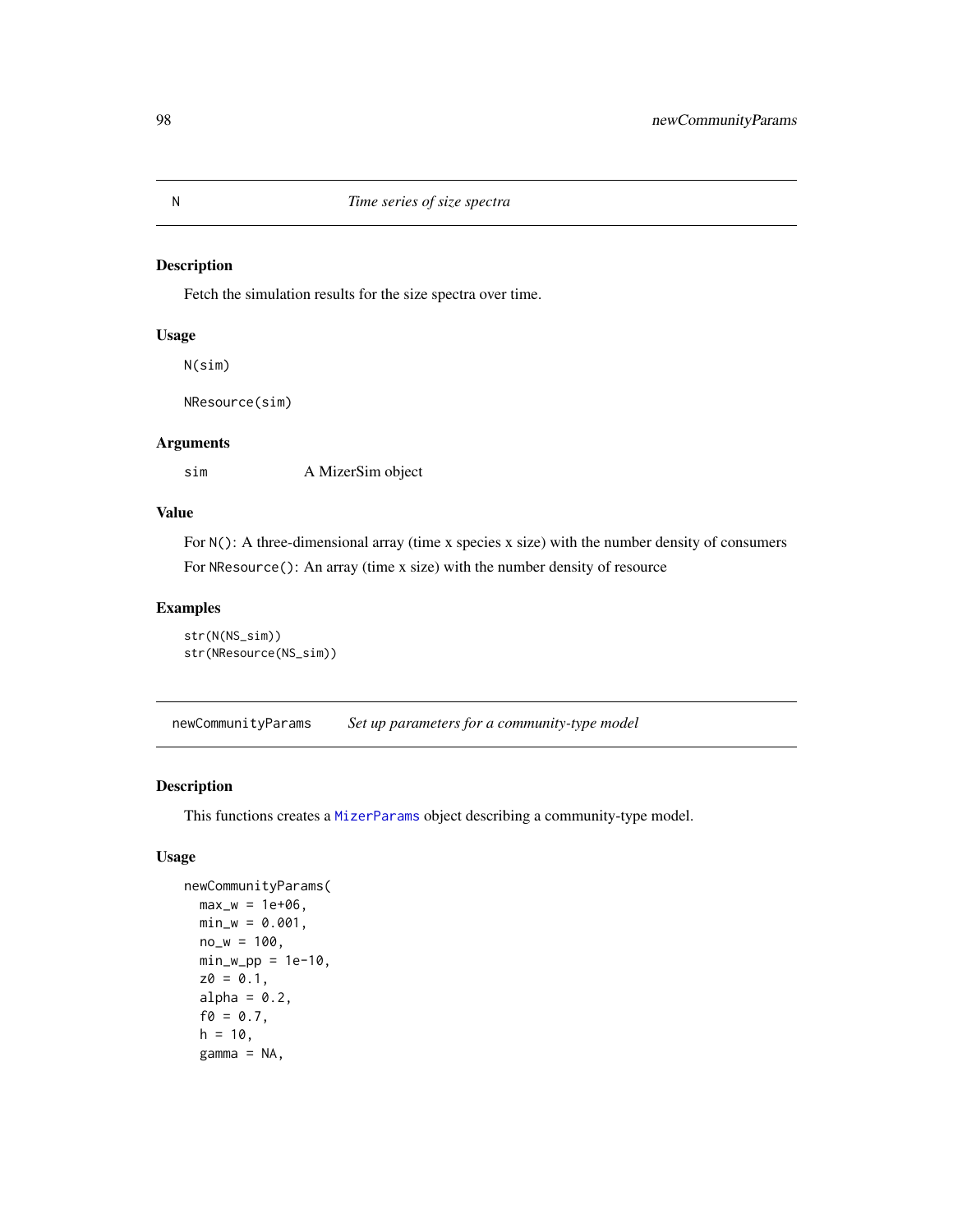# newCommunityParams 99

```
beta = 100,
sigma = 2,
n = 2/3,
kappa = 1000,
lambda = 2.05,
r_{p} = 10,
knife_edge_size = 1000,
reproduction
```

```
)
```
# Arguments

| $max_w$         | The maximum size of the community. The w_inf of the species used to repre-<br>sent the community is set to this value.                                                                |
|-----------------|---------------------------------------------------------------------------------------------------------------------------------------------------------------------------------------|
| min_w           | The minimum size of the community.                                                                                                                                                    |
| $no_w$          | The number of size bins in the consumer spectrum.                                                                                                                                     |
| min_w_pp        | The smallest size of the resource spectrum. By default this is set to the smallest<br>value at which any of the consumers can feed.                                                   |
| z0              | The background mortality of the community.                                                                                                                                            |
| alpha           | The assimilation efficiency of the community.                                                                                                                                         |
| f0              | The average feeding level of individuals who feed on a power-law spectrum.<br>This value is used to calculate the search rate parameter gamma.                                        |
| h               | The coefficient of the maximum food intake rate.                                                                                                                                      |
| gamma           | Volumetric search rate. Estimated using h, f0 and kappa if not supplied.                                                                                                              |
| beta            | The preferred predator prey mass ratio.                                                                                                                                               |
| sigma           | The width of the prey preference.                                                                                                                                                     |
| n               | The allometric growth exponent. Used as allometric exponent for the maximum<br>intake rate of the community as well as the intrinsic growth rate of the resource.                     |
| kappa           | Coefficient of the intrinsic resource carrying capacity                                                                                                                               |
| lambda          | Scaling exponent of the intrinsic resource carrying capacity                                                                                                                          |
| $r$ _pp         | Coefficient of the intrinsic resource birth rate                                                                                                                                      |
| knife_edge_size |                                                                                                                                                                                       |
|                 | The size at the edge of the knife-edge-selectivity function.                                                                                                                          |
| reproduction    | The constant reproduction in the smallest size class of the community spectrum.<br>By default this is set so that the community spectrum is continuous with the<br>resource spectrum. |

# Details

A community model has several features that distinguish it from a multi-species model:

- Species identities of individuals are ignored. All are aggregated into a single community.
- The resource spectrum only extends to the start of the community spectrum.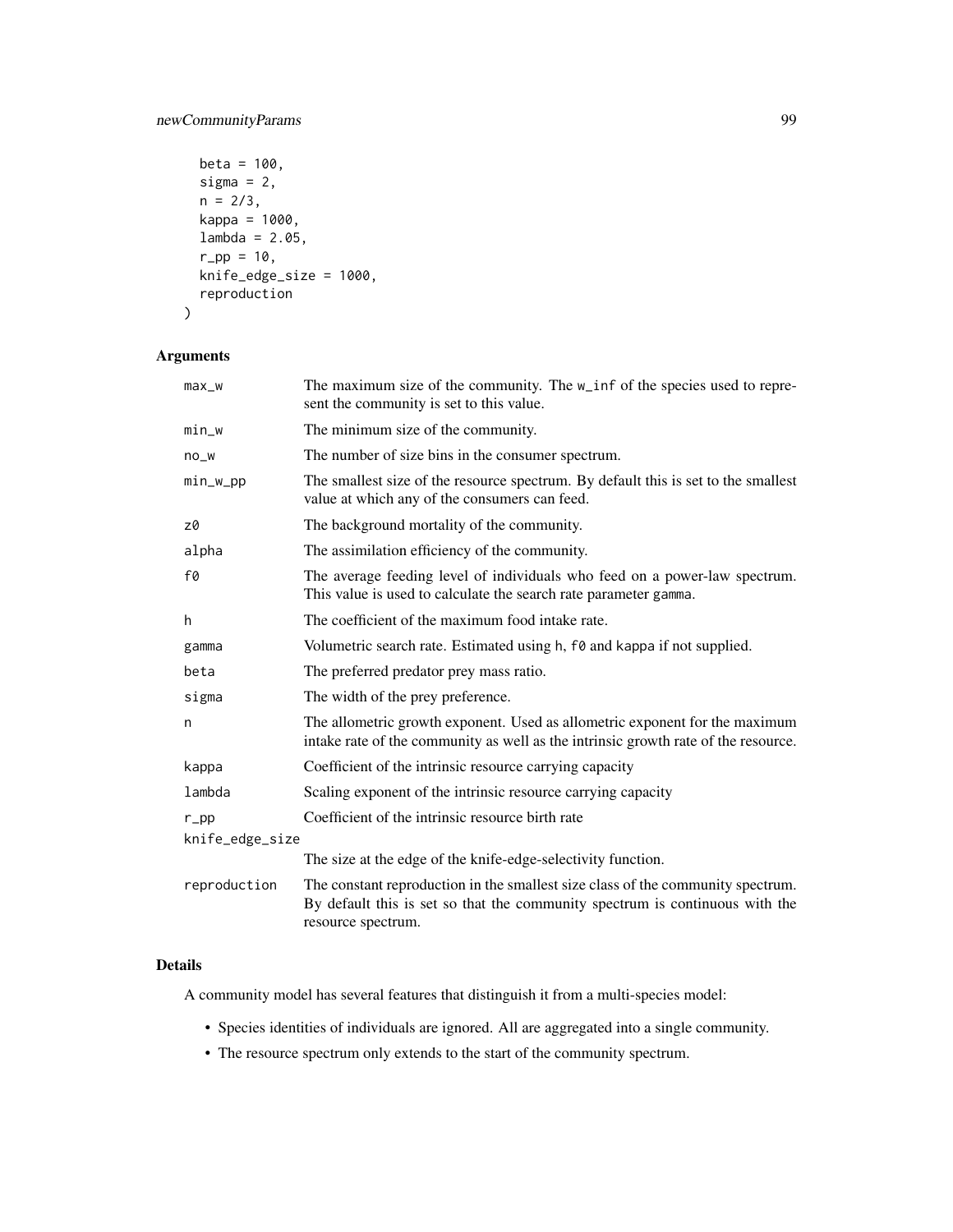- Reproductive rate is constant, independent of the energy invested in reproduction, which is set to 0.
- Standard metabolism is turned off (the parameter ks is set to 0). Consequently, the growth rate is now determined solely by the assimilated food

The function has many arguments, all of which have default values.

Fishing selectivity is modelled as a knife-edge function with one parameter, knife\_edge\_size, which determines the size at which species are selected.

The resulting MizerParams object can be projected forward using project() like any other MizerParams object. When projecting the community model it may be necessary to keep a small time step size dt of around 0.1 to avoid any instabilities with the solver. You can check for these numerical instabilities by plotting the biomass or abundance through time after the projection.

# Value

An object of type [MizerParams](#page-87-0)

## References

K. H. Andersen,J. E. Beyer and P. Lundberg, 2009, Trophic and individual efficiencies of sizestructured communities, Proceedings of the Royal Society, 276, 109-114

#### See Also

Other functions for setting up models: [newMultispeciesParams\(](#page-99-0)), [newSingleSpeciesParams\(](#page-109-0)), [newTraitParams\(](#page-111-0))

## Examples

```
## Not run:
params \leq newCommunityParams(f0 = 0.7, z0 = 0.2)
sim <- project(params, t_max = 10)
plotBiomass(sim)
plotSpectra(sim)
## End(Not run)
```
<span id="page-99-0"></span>newMultispeciesParams *Set up parameters for a general multispecies model*

## Description

Sets up a multi-species size spectrum model by filling all slots in the [MizerParams](#page-87-0) object based on user-provided or default parameters. There is a long list of arguments, but almost all of them have sensible default values. The only required argument is the species\_params data frame. All arguments are described in more details in the sections below the list.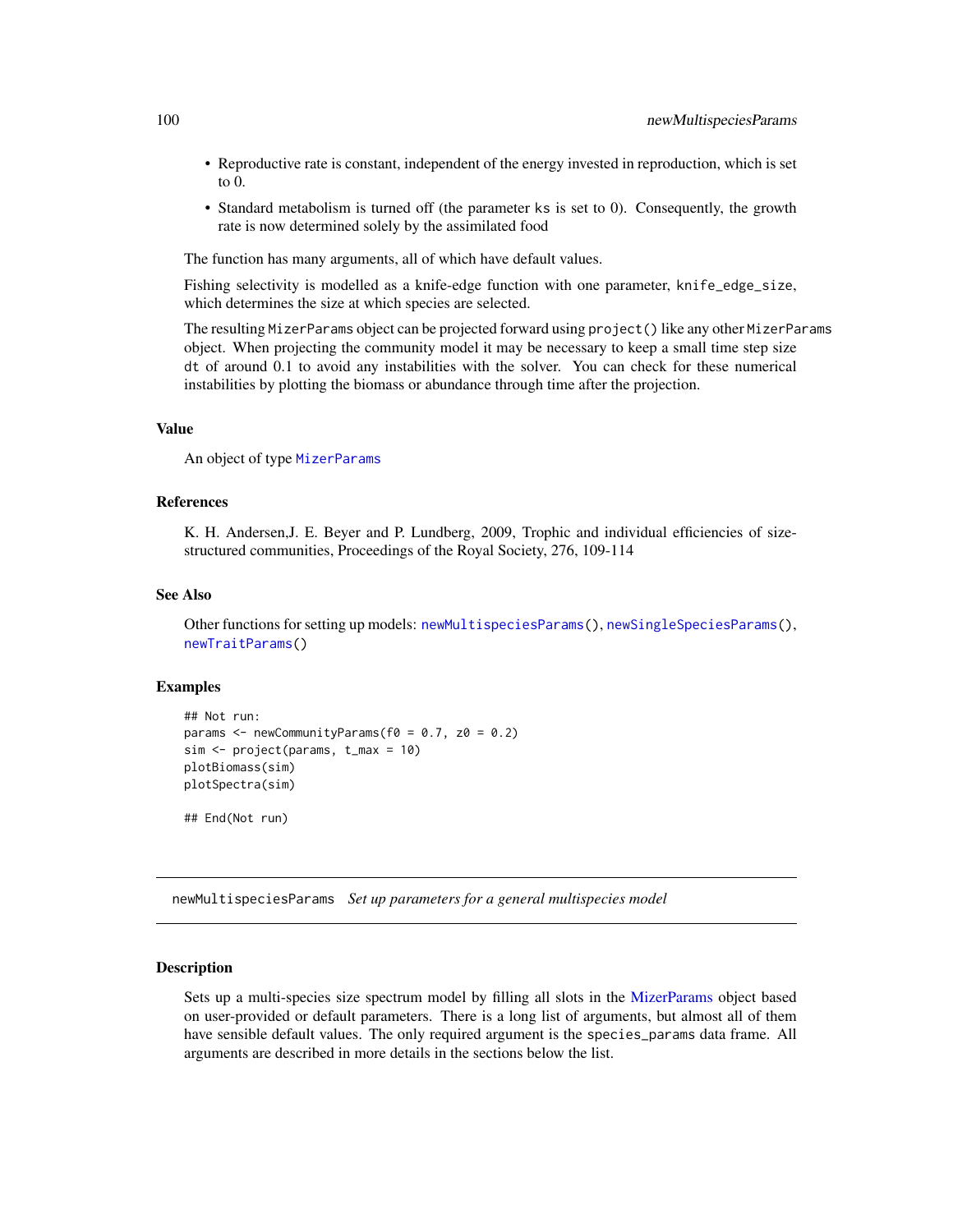# Usage

```
newMultispeciesParams(
  species_params,
  interaction = NULL,
 no_w = 100,
 min_w = 0.001,max_w = NA,
 min_w\_pp = NA,
 pred_kernel = NULL,
  search_vol = NULL,
  intake_max = NULL,
 metab = NULL,p = 0.7,
  ext_mort = NULL,z^{\theta}pre = 0.6,
  z0exp = n - 1,
 matrix = NULL,repro_prop = NULL,
 RDD = "BevertonHoltRDD",
  resource_rate = NULL,
  resource_capacity = NULL,
  n = 2/3,
  r_{p} = 10,
  kappa = 1e+11,
  lambda = 2.05,
  w\_pp\_cutoff = 10,
  resource_dynamics = "resource_semichemostat",
 gear_params = NULL,
  selectivity = NULL,
  catchability = NULL,
  initial_effort = NULL,
  info\_level = 3,
  z0 = deprecated()
)
```
# Arguments

|             | species_params A data frame of species-specific parameter values.                                                                                                                                              |
|-------------|----------------------------------------------------------------------------------------------------------------------------------------------------------------------------------------------------------------|
| interaction | Optional interaction matrix of the species (predator species x prey species). En-<br>tries should be numbers between 0 and 1. By default all entries are 1. See<br>"Setting interaction matrix" section below. |
| $NO_W$      | The number of size bins in the consumer spectrum.                                                                                                                                                              |
| $min_w$     | Sets the size of the eggs of all species for which this is not given in the w_min<br>column of the species_params dataframe.                                                                                   |
| $max_w$     | The largest size of the consumer spectrum. By default this is set to the largest<br>w_inf specified in the species_params data frame.                                                                          |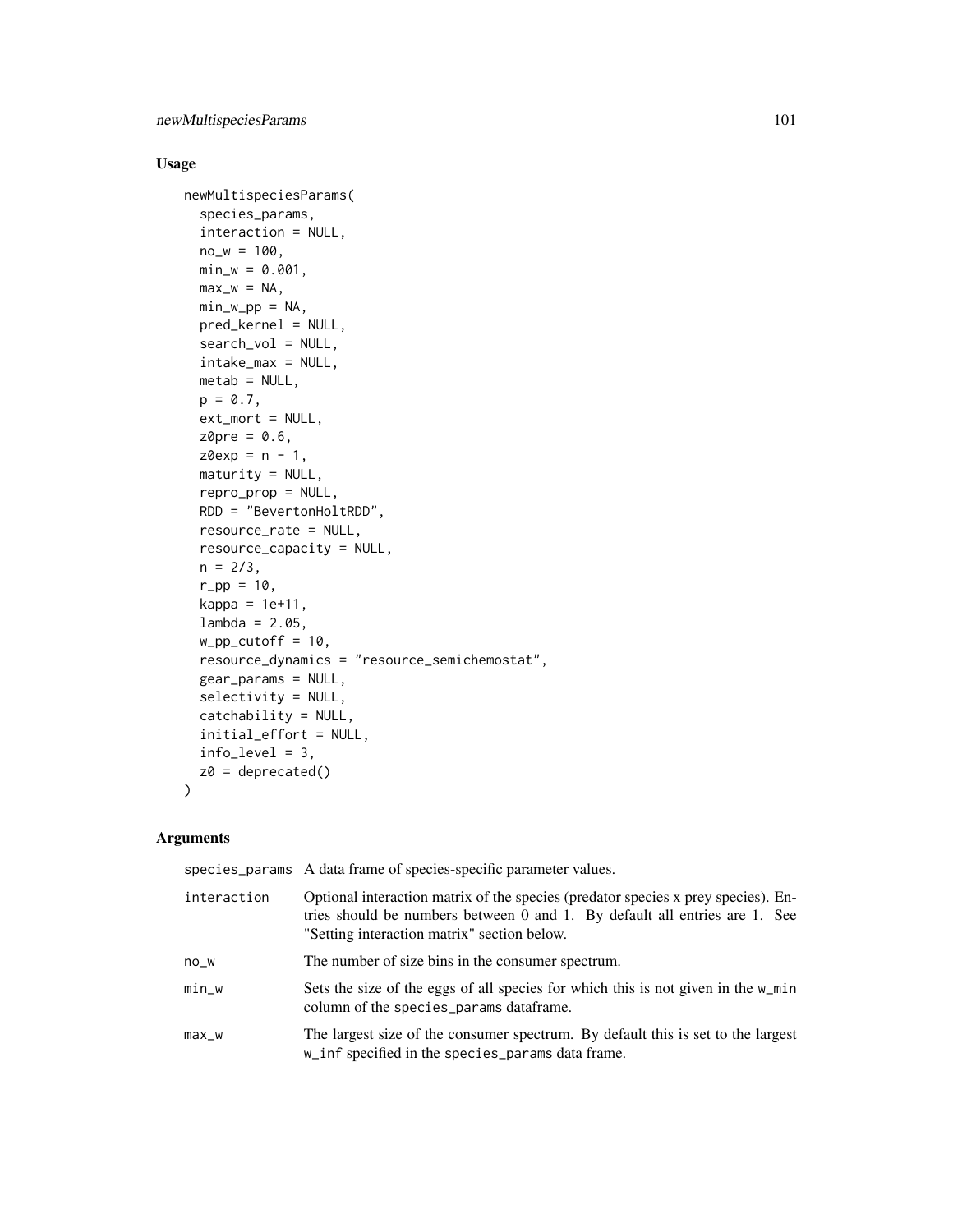| min_w_pp           | The smallest size of the resource spectrum. By default this is set to the smallest<br>value at which any of the consumers can feed.                                                                                                                           |
|--------------------|---------------------------------------------------------------------------------------------------------------------------------------------------------------------------------------------------------------------------------------------------------------|
| pred_kernel        | Optional. An array (species x predator size x prey size) that holds the predation<br>coefficient of each predator at size on each prey size. If not supplied, a default<br>is set as described in section "Setting predation kernel".                         |
| search_vol         | Optional. An array (species x size) holding the search volume for each species<br>at size. If not supplied, a default is set as described in the section "Setting search<br>volume".                                                                          |
| intake_max         | Optional. An array (species x size) holding the maximum intake rate for each<br>species at size. If not supplied, a default is set as described in the section "Setting<br>maximum intake rate".                                                              |
| metab              | Optional. An array (species x size) holding the metabolic rate for each species<br>at size. If not supplied, a default is set as described in the section "Setting<br>metabolic rate".                                                                        |
| р                  | The allometric metabolic exponent. This is only used if metab is not given ex-<br>plicitly and if the exponent is not specified in a p column in the species_params.                                                                                          |
| ext_mort           | Optional. An array (species x size) holding the external mortality rate.                                                                                                                                                                                      |
| z0pre              | If z0, the mortality from other sources, is not a column in the species data frame,<br>it is calculated as z0pre $*$ w_inf $\land$ z0exp. Default value is 0.6.                                                                                               |
| z0exp              | If z0, the mortality from other sources, is not a column in the species data frame,<br>it is calculated as $z^{\theta}$ pre * w_inf ^ z0exp. Default value is n-1.                                                                                            |
| maturity           | Optional. An array (species x size) that holds the proportion of individuals of<br>each species at size that are mature. If not supplied, a default is set as described<br>in the section "Setting reproduction".                                             |
| repro_prop         | Optional. An array (species x size) that holds the proportion of consumed energy<br>that a mature individual allocates to reproduction for each species at size. If not<br>supplied, a default is set as described in the section "Setting reproduction".     |
| <b>RDD</b>         | The name of the function calculating the density-dependent reproduction rate<br>from the density-independent rate. Defaults to "BevertonHoltRDD()".                                                                                                           |
| resource_rate      | Optional. Vector of resource intrinsic birth rates                                                                                                                                                                                                            |
| resource_capacity  |                                                                                                                                                                                                                                                               |
|                    | Optional. Vector of resource intrinsic carrying capacity                                                                                                                                                                                                      |
| n                  | The allometric growth exponent. This can be overruled for individual species<br>by including a n column in the species_params.                                                                                                                                |
| $r$ <sub>-pp</sub> | Coefficient of the intrinsic resource birth rate                                                                                                                                                                                                              |
| kappa              | Coefficient of the intrinsic resource carrying capacity                                                                                                                                                                                                       |
| lambda             | Scaling exponent of the intrinsic resource carrying capacity                                                                                                                                                                                                  |
| w_pp_cutoff        | The upper cut off size of the resource spectrum. The carrying capacity will be<br>set to 0 above this size. Default is 10 g.                                                                                                                                  |
| resource_dynamics  |                                                                                                                                                                                                                                                               |
|                    | Optional. Name of the function that determines the resource dynamics by cal-<br>culating the resource spectrum at the next time step from the current state. You<br>only need to specify this if you do not want to use the default resource_semichemostat(). |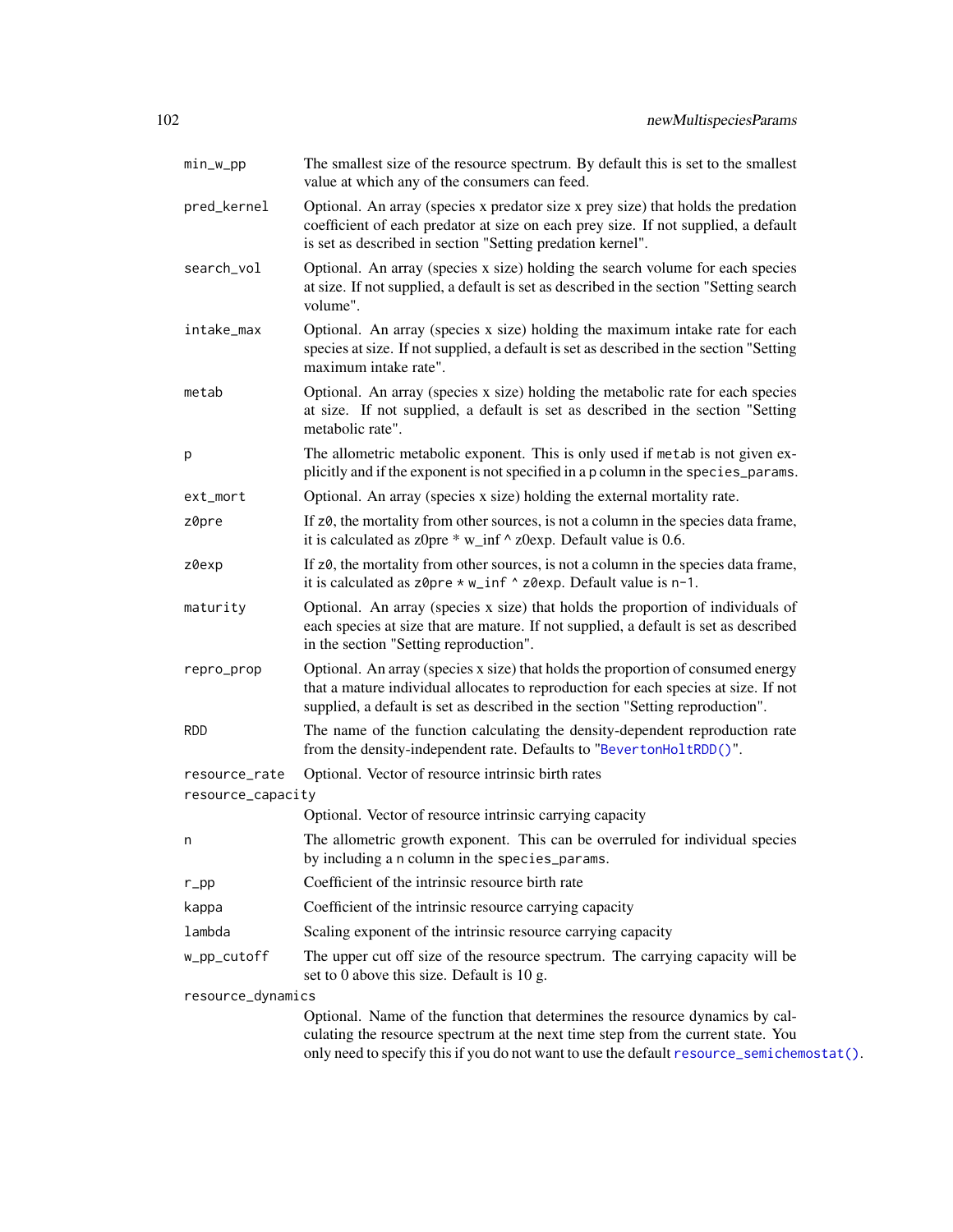| gear_params  | A data frame with gear-specific parameter values.                                                                                                                                        |
|--------------|------------------------------------------------------------------------------------------------------------------------------------------------------------------------------------------|
| selectivity  | Optional. An array (gear x species x size) that holds the selectivity of each gear<br>for species and size, $S_{a,i,w}$ .                                                                |
| catchability | Optional. An array (gear x species) that holds the catchability of each species<br>by each gear, $Q_{a,i}$ .                                                                             |
|              | initial_effort Optional. A number or a named numeric vector specifying the fishing effort. If<br>a number, the same effort is used for all gears. If a vector, must be named by<br>gear. |
| info_level   | Controls the amount of information messages that are shown when the function<br>sets default values for parameters.                                                                      |
| z0           | <b>[Deprecated]</b> Use ext_mort instead. Not to be confused with the species_parameter<br>z0.                                                                                           |

## Value

An object of type [MizerParams](#page-87-0)

#### Species parameters

The only essential argument is a data frame that contains the species parameters. The data frame is arranged species by parameter, so each column of the parameter data frame is a parameter and each row has the values of the parameters for one of the species in the model.

There are two essential columns that must be included in the species parameter data.frame and that do not have default values: the species column that should hold strings with the names of the species and the w\_inf column with the asymptotic sizes of the species in grams.

The species\_params dataframe also needs to contain the parameters needed by any predation kernel function or size selectivity function. This will be mentioned in the appropriate sections below.

For all other species parameters, mizer will calculate default values if they are not included in the species parameter data frame. They will be automatically added when the MizerParams object is created. For these parameters you can also specify values for only some species and leave the other entries as NA and the missing values will be set to the defaults. So the species\_params data frame saved in the returned MizerParams object will differ from the one you supply because it will have the missing species parameters filled in with default values.

If you are not happy with any of the species parameter values used you can always change them later with [species\\_params<-\(\)](#page-200-0).

All the parameters will be mentioned in the following sections.

## Size grid

A size grid is created so that the log-sizes are equally spaced. The spacing is chosen so that there will be no\_w fish size bins, with the smallest starting at min\_w and the largest starting at max\_w. For the resource spectrum there is a larger set of bins containing additional bins below min\_w, with the same log size. The number of extra bins is such that  $min_w\_pp$  comes to lie within the smallest bin.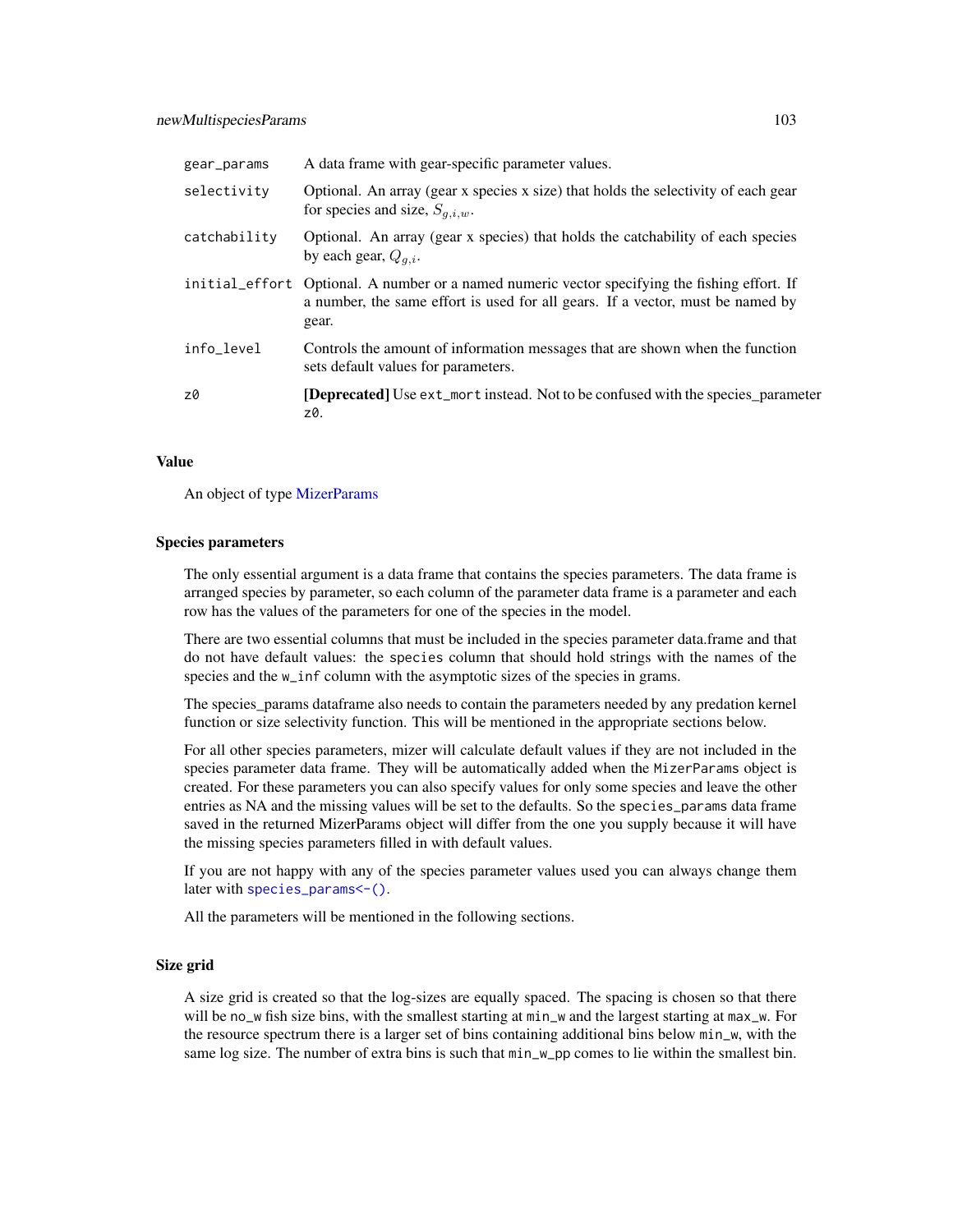## Units in mizer

Mizer uses grams to measure weight, centimetres to measure lengths, and years to measure time.

Mizer is agnostic about whether abundances are given as

- 1. numbers per area,
- 2. numbers per volume or
- 3. total numbers for the entire study area.

You should make the choice most convenient for your application and then stick with it. If you make choice 1 or 2 you will also have to choose a unit for area or volume. Your choice will then determine the units for some of the parameters. This will be mentioned when the parameters are discussed in the sections below.

Your choice will also affect the units of the quantities you may want to calculate with the model. For example, the yield will be in grams/year/m<sup> $\wedge$ </sup> 2 in case 1 if you choose m $\wedge$ 2 as your measure of area, in grams/year/m^3 in case 2 if you choose m^3 as your unit of volume, or simply grams/year in case 3. The same comment applies for other measures, like total biomass, which will be grams/area in case 1, grams/volume in case 2 or simply grams in case 3. When mizer puts units on axes in plots, it will choose the units appropriate for case 3. So for example in [plotBiomass\(\)](#page-121-0) it gives the unit as grams.

You can convert between these choices. For example, if you use case 1, you need to multiply with the area of the ecosystem to get the total quantity. If you work with case 2, you need to multiply by both area and the thickness of the productive layer. In that respect, case 2 is a bit cumbersome. The function [scaleModel\(\)](#page-154-0) is useful to change the units you are using.

## Setting interaction matrix

You do not need to specify an interaction matrix. If you do not, then the predator-prey interactions are purely determined by the size of predator and prey and totally independent of the species of predator and prey.

The interaction matrix  $\theta_{ij}$  describes the interaction of each pair of species in the model. This can be viewed as a proxy for spatial interaction e.g. to model predator-prey interaction that is not size based. The values in the interaction matrix are used to scale the encountered food and predation mortality (see on the website [the section on predator-prey encounter rate](https://sizespectrum.org/mizer/articles/model_description.html#sec:pref) and on [predation](https://sizespectrum.org/mizer/articles/model_description.html#mortality) [mortality\)](https://sizespectrum.org/mizer/articles/model_description.html#mortality). The first index refers to the predator species and the second to the prey species.

It is used when calculating the food encounter rate in [getEncounter\(\)](#page-28-0) and the predation mortality rate in [getPredMort\(\)](#page-49-0). Its entries are dimensionless numbers.The values are between 0 (species do not overlap and therefore do not interact with each other) to 1 (species overlap perfectly). If all the values in the interaction matrix are set to 1 then predator-prey interactions are determined entirely by size-preference.

This function checks that the supplied interaction matrix is valid and then stores it in the interaction slot of the params object.

The order of the columns and rows of the interaction argument should be the same as the order in the species params data frame in the params object. If you supply a named array then the function will check the order and warn if it is different. One way of creating your own interaction matrix is to enter the data using a spreadsheet program and saving it as a .csv file. The data can be read into R using the command read.csv().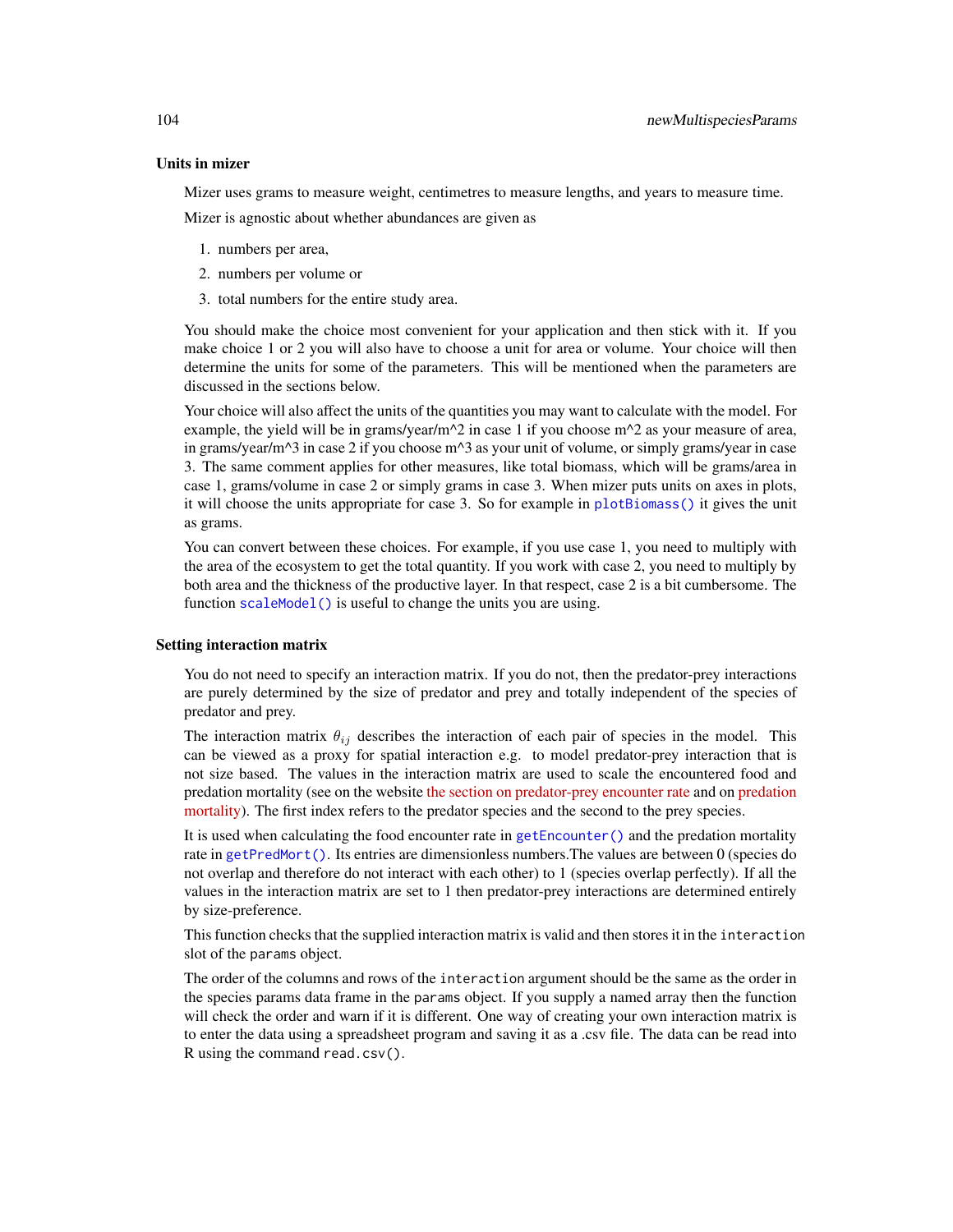# newMultispeciesParams 105

The interaction of the species with the resource are set via a column interaction\_resource in the species\_params data frame. Again the entries have to be numbers between 0 and 1. By default this column is set to all 1s.

## Setting predation kernel

## Kernel dependent on predator to prey size ratio

If the pred\_kernel argument is not supplied, then this function sets a predation kernel that depends only on the ratio of predator mass to prey mass, not on the two masses independently. The shape of that kernel is then determined by the pred\_kernel\_type column in species\_params.

The default for pred\_kernel\_type is "lognormal". This will call the function [lognormal\\_pred\\_kernel\(\)](#page-73-0) to calculate the predation kernel. An alternative pred\_kernel type is "box", implemented by the function [box\\_pred\\_kernel\(\)](#page-9-0), and "power\_law", implemented by the function [power\\_law\\_pred\\_kernel\(\)](#page-142-0). These functions require certain species parameters in the species\_params data frame. For the lognormal kernel these are beta and sigma, for the box kernel they are ppmr\_min and ppmr\_max. They are explained in the help pages for the kernel functions. Except for beta and sigma, no defaults are set for these parameters. If they are missing from the species\_params data frame then mizer will issue an error message.

You can use any other string for pred\_kernel\_type. If for example you choose "my" then you need to define a function my\_pred\_kernel that you can model on the existing functions like [lognormal\\_pred\\_kernel\(\)](#page-73-0).

When using a kernel that depends on the predator/prey size ratio only, mizer does not need to store the entire three dimensional array in the MizerParams object. Such an array can be very big when there is a large number of size bins. Instead, mizer only needs to store two two-dimensional arrays that hold Fourier transforms of the feeding kernel function that allow the encounter rate and the predation rate to be calculated very efficiently. However, if you need the full three-dimensional array you can calculate it with the [getPredKernel\(\)](#page-179-1) function.

## Kernel dependent on both predator and prey size

If you want to work with a feeding kernel that depends on predator mass and prey mass independently, you can specify the full feeding kernel as a three-dimensional array (predator species x predator size x prey size).

You should use this option only if a kernel dependent only on the predator/prey mass ratio is not appropriate. Using a kernel dependent on predator/prey mass ratio only allows mizer to use fast Fourier transform methods to significantly reduce the running time of simulations.

The order of the predator species in pred\_kernel should be the same as the order in the species params dataframe in the params object. If you supply a named array then the function will check the order and warn if it is different.

#### Setting search volume

The search volume  $\gamma_i(w)$  of an individual of species i and weight w multiplies the predation kernel when calculating the encounter rate in [getEncounter\(\)](#page-28-0) and the predation rate in [getPredRate\(\)](#page-50-0).

The name "search volume" is a bit misleading, because  $\gamma_i(w)$  does not have units of volume. It is simply a parameter that determines the rate of predation. Its units depend on your choice, see section "Units in mizer". If you have chosen to work with total abundances, then it is a rate with units 1/year. If you have chosen to work with abundances per  $m^2$  then it has units of  $m^2$ /year. If you have chosen to work with abundances per m^3 then it has units of m^3/year.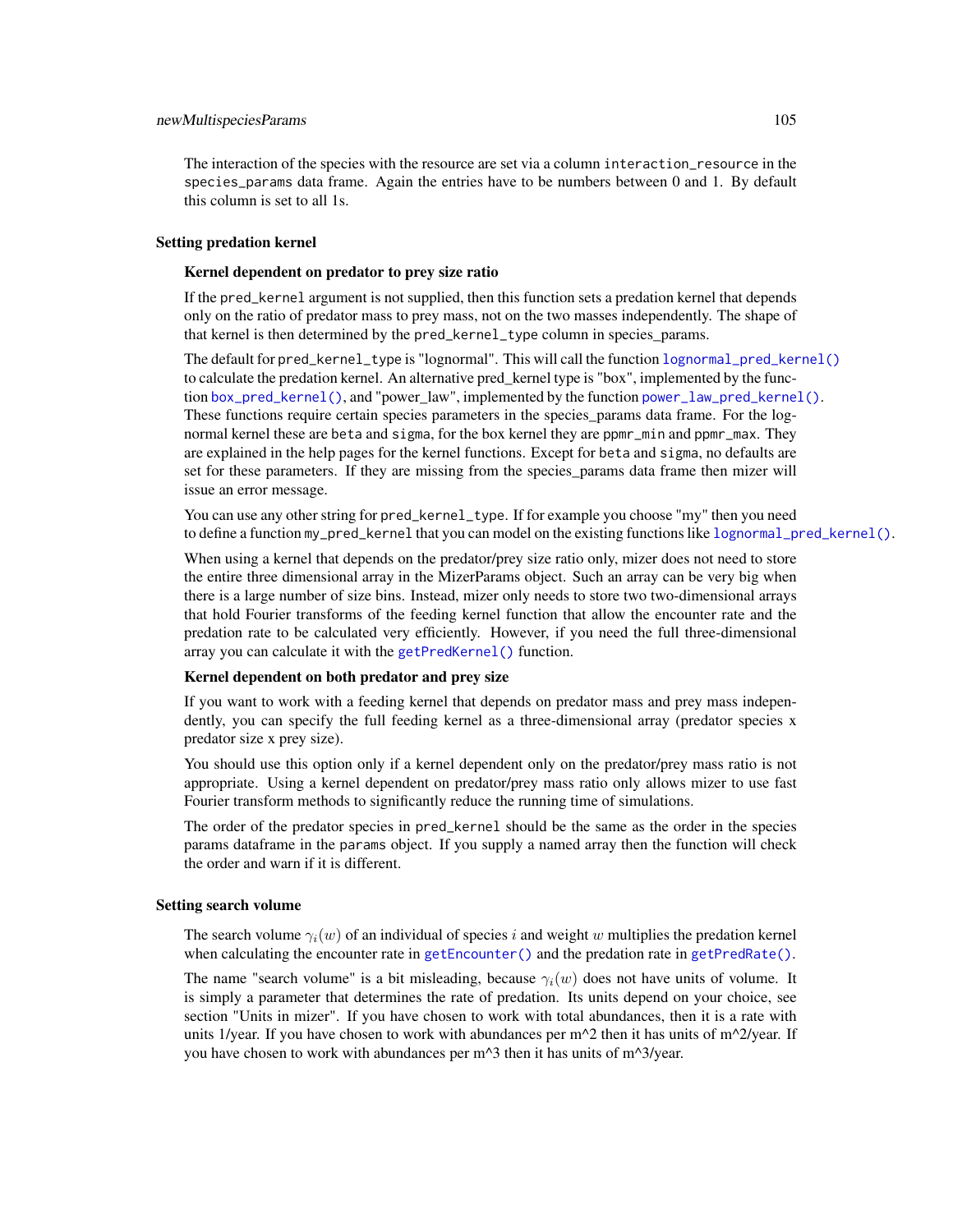If the search\_vol argument is not supplied, then the search volume is set to

$$
\gamma_i(w) = \gamma_i w_i^q.
$$

The values of  $\gamma_i$  (the search volume at 1g) and  $q_i$  (the allometric exponent of the search volume) are taken from the gamma and q columns in the species parameter dataframe. If the gamma column is not supplied in the species parameter dataframe, a default is calculated by the [get\\_gamma\\_default\(\)](#page-64-0) function. Note that only for predators of size  $w = 1$  gram is the value of the species parameter  $\gamma_i$ the same as the value of the search volume  $\gamma_i(w)$ .

## Setting maximum intake rate

The maximum intake rate  $h_i(w)$  of an individual of species i and weight w determines the feeding level, calculated with [getFeedingLevel\(\)](#page-34-0). It is measured in grams/year.

If the intake\_max argument is not supplied, then the maximum intake rate is set to

$$
h_i(w) = h_i w^{n_i}.
$$

The values of  $h_i$  (the maximum intake rate of an individual of size 1 gram) and  $n_i$  (the allometric exponent for the intake rate) are taken from the h and n columns in the species parameter dataframe. If the h column is not supplied in the species parameter dataframe, it is calculated by the [get\\_h\\_default\(\)](#page-0-0) function, using the f0 and the k\_vb column, if they are supplied.

If  $h_i$  is set to Inf, fish of species i will consume all encountered food.

## Setting metabolic rate

The metabolic rate is subtracted from the energy income rate to calculate the rate at which energy is available for growth and reproduction, see [getEReproAndGrowth\(\)](#page-31-0). It is measured in grams/year.

If the metab argument is not supplied, then for each species the metabolic rate  $k(w)$  for an individual of size  $w$  is set to

$$
k(w) = k_s w^p + kw,
$$

where  $k_s w^p$  represents the rate of standard metabolism and  $kw$  is the rate at which energy is expended on activity and movement. The values of  $k_s$ , p and k are taken from the ks, p and k columns in the species parameter dataframe. If any of these parameters are not supplied, the defaults are  $k = 0$ ,  $p = n$  and

$$
k_s = f_c h \alpha w_{mat}^{n-p},
$$

where  $f_c$  is the critical feeding level taken from the fc column in the species parameter data frame. If the critical feeding level is not specified, a default of  $f_c = 0.2$  is used.

#### Setting external mortality rate

The external mortality is all the mortality that is not due to fishing or predation by predators included in the model. The external mortality could be due to predation by predators that are not explicitly included in the model (e.g. mammals or seabirds) or due to other causes like illness. It is a rate with units 1/year.

The ext\_mort argument allows you to specify an external mortality rate that depends on species and body size. You can see an example of this in the Examples section of the help page for [setExtMort\(\)](#page-160-0).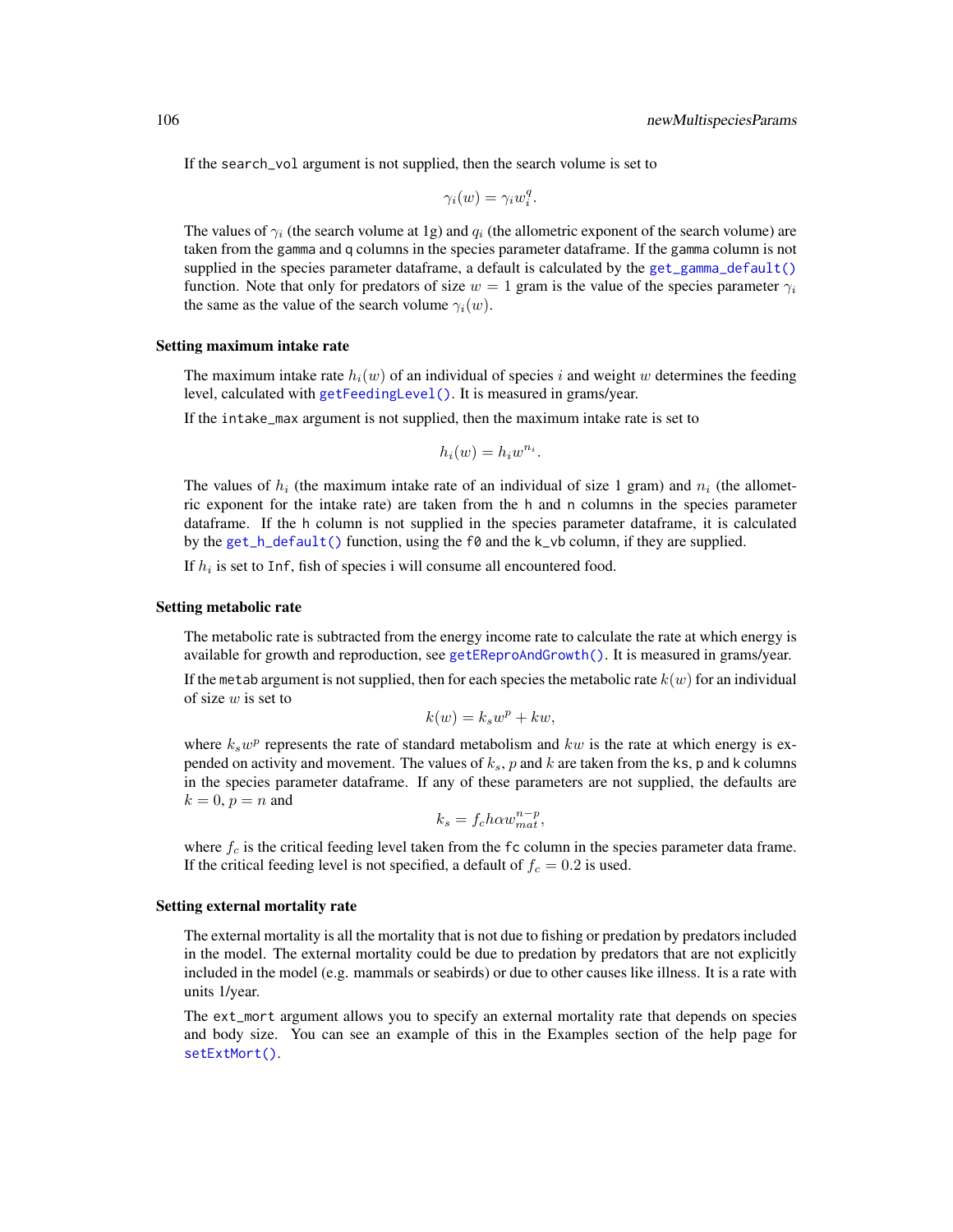If the ext\_mort argument is not supplied, then the external mortality is assumed to depend only on the species, not on the size of the individual:  $\mu_{ext,i}(w) = z_{0,i}$ . The value of the constant  $z_0$  for each species is taken from the z0 column of the species parameter data frame, if that column exists. Otherwise it is calculated as

$$
z_{0.i} = \texttt{z0pre}_i\, w_{inf}^{\texttt{z0exp}}.
$$

#### Setting reproduction

For each species and at each size, the proportion  $\psi$  of the available energy that is invested into reproduction is the product of two factors: the proportion maturity of individuals that are mature and the proportion repro\_prop of the energy available to a mature individual that is invested into reproduction.

Maturity ogive: If the the proportion of individuals that are mature is not supplied via the maturity argument , then it is set to a sigmoidal maturity ogive that changes from 0 to 1 at around the maturity size:

$$
\texttt{maturity}(w) = \left[1 + \left(\frac{w}{w_{mat}}\right)^{-U}\right]^{-1}.
$$

(To avoid clutter, we are not showing the species index in the equations, although each species has its own maturity ogive.) The maturity weights are taken from the w\_mat column of the species\_params data frame. Any missing maturity weights are set to 1/4 of the asymptotic weight in the w\_inf column.

The exponent U determines the steepness of the maturity ogive. By default it is chosen as  $U =$ 10, however this can be overridden by including a column w\_mat25 in the species parameter dataframe that specifies the weight at which 25% of individuals are mature, which sets  $U =$  $\log(3)/\log(w_{mat}/w_{25}).$ 

The sigmoidal function given above would strictly reach 1 only asymptotically. Mizer instead sets the function equal to 1 already at the species' maximum size, taken from the compulsory w\_inf column in the species parameter data frame. Also, for computational simplicity, any proportion smaller than 1e-8 is set to 0.

Investment into reproduction: If the the energy available to a mature individual that is invested into reproduction is not supplied via the repro\_prop argument, it is set to the allometric form

$$
\texttt{repro\_prop}(w) = \left(\frac{w}{w_{inf}}\right)^{m-n}
$$

.

Here  $n$  is the scaling exponent of the energy income rate. Hence the exponent  $m$  determines the scaling of the investment into reproduction for mature individuals. By default it is chosen to be  $m = 1$  so that the rate at which energy is invested into reproduction scales linearly with the size. This default can be overridden by including a column m in the species parameter dataframe. The asymptotic sizes are taken from the compulsory w\_inf column in the species parameter data frame.

The total proportion of energy invested into reproduction of an individual of size  $w$  is then

$$
\psi(w) = \mathtt{maturity}(w) \mathtt{repro\_prop}(w)
$$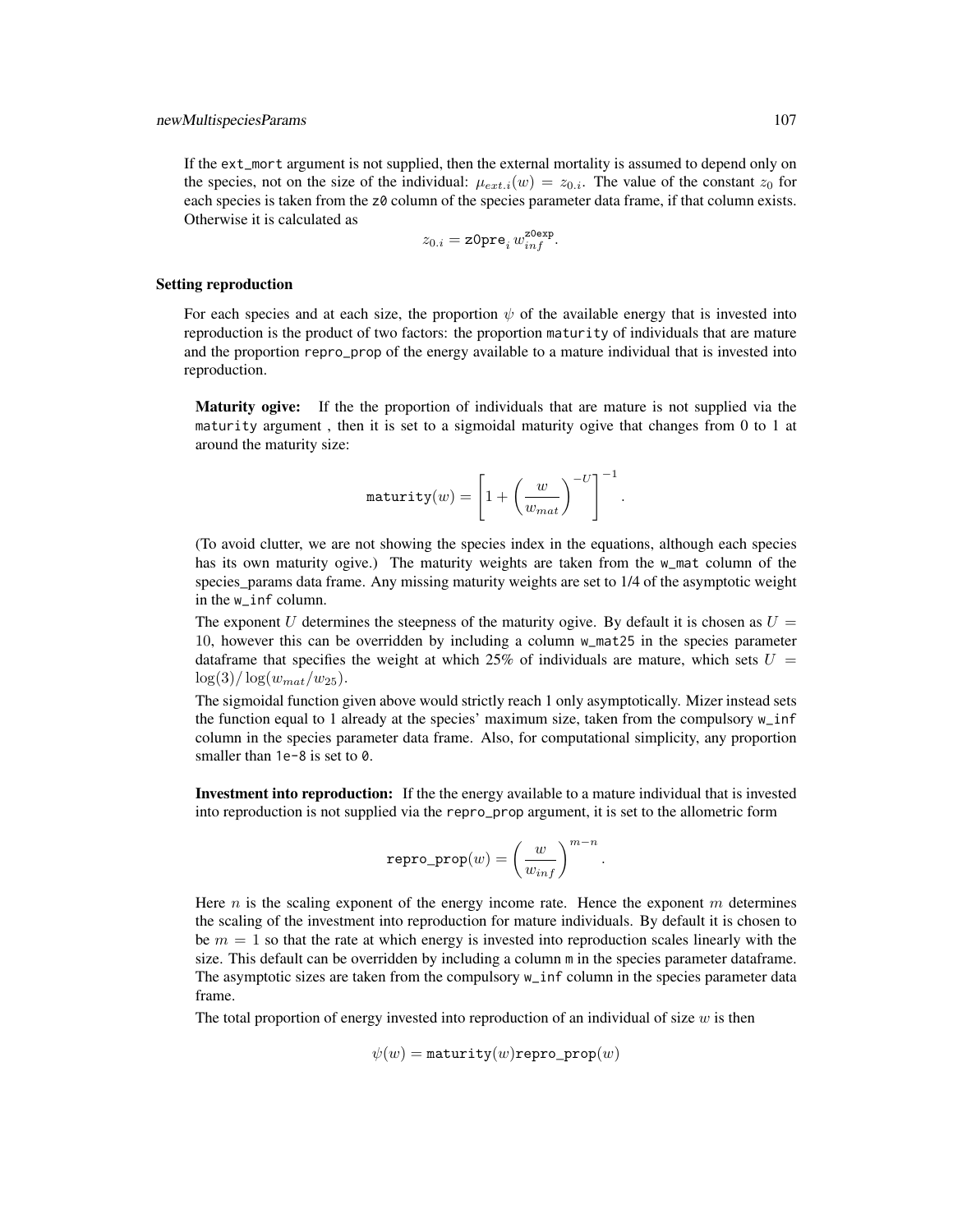**Reproductive efficiency:** The reproductive efficiency  $\epsilon$ , i.e., the proportion of energy allocated to reproduction that results in egg biomass, is set through the erepro column in the species\_params data frame. If that is not provided, the default is set to 1 (which you will want to override). The offspring biomass divided by the egg biomass gives the rate of egg production, returned by [getRDI\(\)](#page-56-0):

$$
R_{di} = \frac{\epsilon}{2w_{min}} \int N(w) E_r(w) \psi(w) \, dw
$$

Density dependence: The stock-recruitment relationship is an emergent phenomenon in mizer, with several sources of density dependence. Firstly, the amount of energy invested into reproduction depends on the energy income of the spawners, which is density-dependent due to competition for prey. Secondly, the proportion of larvae that grow up to recruitment size depends on the larval mortality, which depends on the density of predators, and on larval growth rate, which depends on density of prey.

Finally, to encode all the density dependence in the stock-recruitment relationship that is not already included in the other two sources of density dependence, mizer puts the the densityindependent rate of egg production through a density-dependence function. The result is returned by [getRDD\(\)](#page-54-0). The name of the density-dependence function is specified by the RDD argument. The default is the Beverton-Holt function [BevertonHoltRDD\(\)](#page-8-0), which requires an R\_max column in the species\_params data frame giving the maximum egg production rate. If this column does not exist, it is initialised to Inf, leading to no density-dependence. Other functions provided by mizer are [RickerRDD\(\)](#page-153-0) and [SheperdRDD\(\)](#page-198-0) and you can easily use these as models for writing your own functions.

#### Setting fishing

## **Gears**

In mizer, fishing mortality is imposed on species by fishing gears. The total per-capita fishing mortality (1/year) is obtained by summing over the mortality from all gears,

$$
\mu_{f.i}(w) = \sum_{g} F_{g,i}(w),
$$

where the fishing mortality  $F_{g,i}(w)$  imposed by gear g on species i at size w is calculated as:

$$
F_{g,i}(w) = S_{g,i}(w) Q_{g,i} E_g,
$$

where  $S$  is the selectivity by species, gear and size,  $Q$  is the catchability by species and gear and  $E$ is the fishing effort by gear.

## **Selectivity**

The selectivity at size of each gear for each species is saved as a three dimensional array (gear x species x size). Each entry has a range between 0 (that gear is not selecting that species at that size) to 1 (that gear is selecting all individuals of that species of that size). This three dimensional array can be specified explicitly via the selectivity argument, but usually mizer calculates it from the gear\_params slot of the MizerParams object.

To allow the calculation of the selectivity array, the gear\_params slot must be a data frame with one row for each gear-species combination. So if for example a gear can select three species, then that gear contributes three rows to the gear\_params data frame, one for each species it can select. The data frame must have columns gear, holding the name of the gear, species, holding the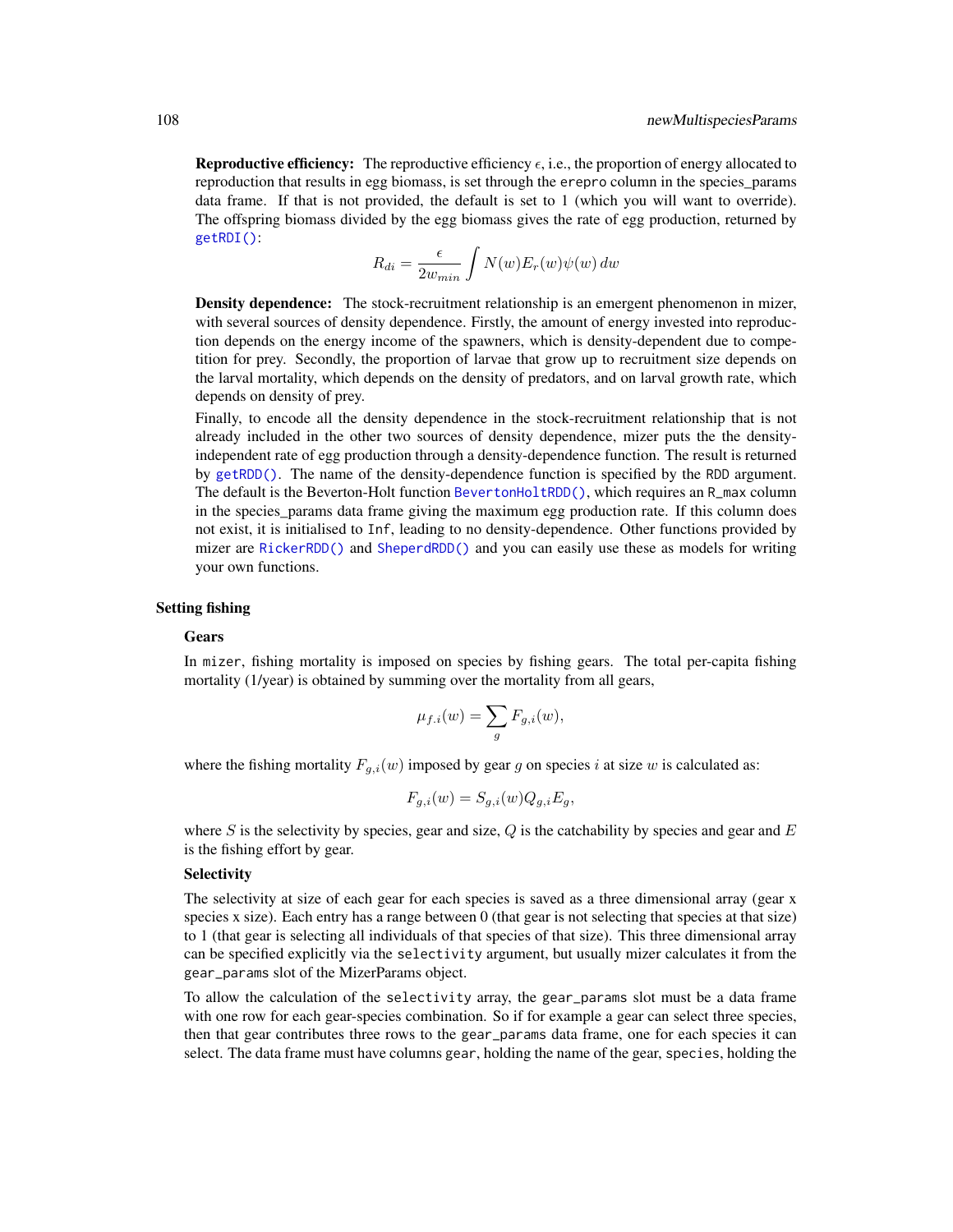## newMultispeciesParams 109

name of the species, and sel\_func, holding the name of the function that calculates the selectivity curve. Some selectivity functions are included in the package: knife\_edge(), sigmoid\_length(), double\_sigmoid\_length(), and sigmoid\_weight(). Users are able to write their own size-based selectivity function. The first argument to the function must be w and the function must return a vector of the selectivity (between 0 and 1) at size.

Each selectivity function may have parameters. Values for these parameters must be included as columns in the gear parameters data.frame. The names of the columns must exactly match the names of the corresponding arguments of the selectivity function. For example, the default selectivity function is knife\_edge() that a has sudden change of selectivity from 0 to 1 at a certain size. In its help page you can see that the knife\_edge() function has arguments w and knife\_edge\_size. The first argument, w, is size (the function calculates selectivity at size). All selectivity functions must have w as the first argument. The values for the other arguments must be found in the gear parameters data.frame. So for the knife\_edge() function there should be a knife\_edge\_size column. Because knife\_edge() is the default selectivity function, the knife\_edge\_size argument has a default value = w\_mat.

In case each species is only selected by one gear, the columns of the gear\_params data frame can alternatively be provided as columns of the species\_params data frame, if this is more convenient for the user to set up. Mizer will then copy these columns over to create the gear\_params data frame when it creates the MizerParams object. However changing these columns in the species parameter data frame later will not update the gear\_params data frame.

### **Catchability**

Catchability is used as an additional factor to make the link between gear selectivity, fishing effort and fishing mortality. For example, it can be set so that an effort of 1 gives a desired fishing mortality. In this way effort can then be specified relative to a 'base effort', e.g. the effort in a particular year.

Catchability is stored as a two dimensional array (gear x species). This can either be provided explicitly via the catchability argument, or the information can be provided via a catchability column in the gear\_params data frame.

In the case where each species is selected by only a single gear, the catchability column can also be provided in the species\_params data frame. Mizer will then copy this over to the gear\_params data frame when the MizerParams object is created.

### **Effort**

The initial fishing effort is stored in the MizerParams object. If it is not supplied, it is set to zero. The initial effort can be overruled when the simulation is run with  $project()$ , where it is also possible to specify an effort that varies through time.

#### Setting resource dynamics

By default, mizer uses a semichemostat model to describe the resource dynamics in each size class independently. This semichemostat dynamics is implemented by the function [resource\\_semichemostat\(\)](#page-151-0). You can change the resource dynamics by writing your own function, modelled on [resource\\_semichemostat\(\)](#page-151-0), and then passing the name of your function in the resource\_dynamics argument.

The resource\_rate argument is a vector specifying the intrinsic resource growth rate for each size class. If it is not supplied, then the intrinsic growth rate  $r(w)$  at size w is set to

$$
r(w) = r_{pp} w^{n-1}.
$$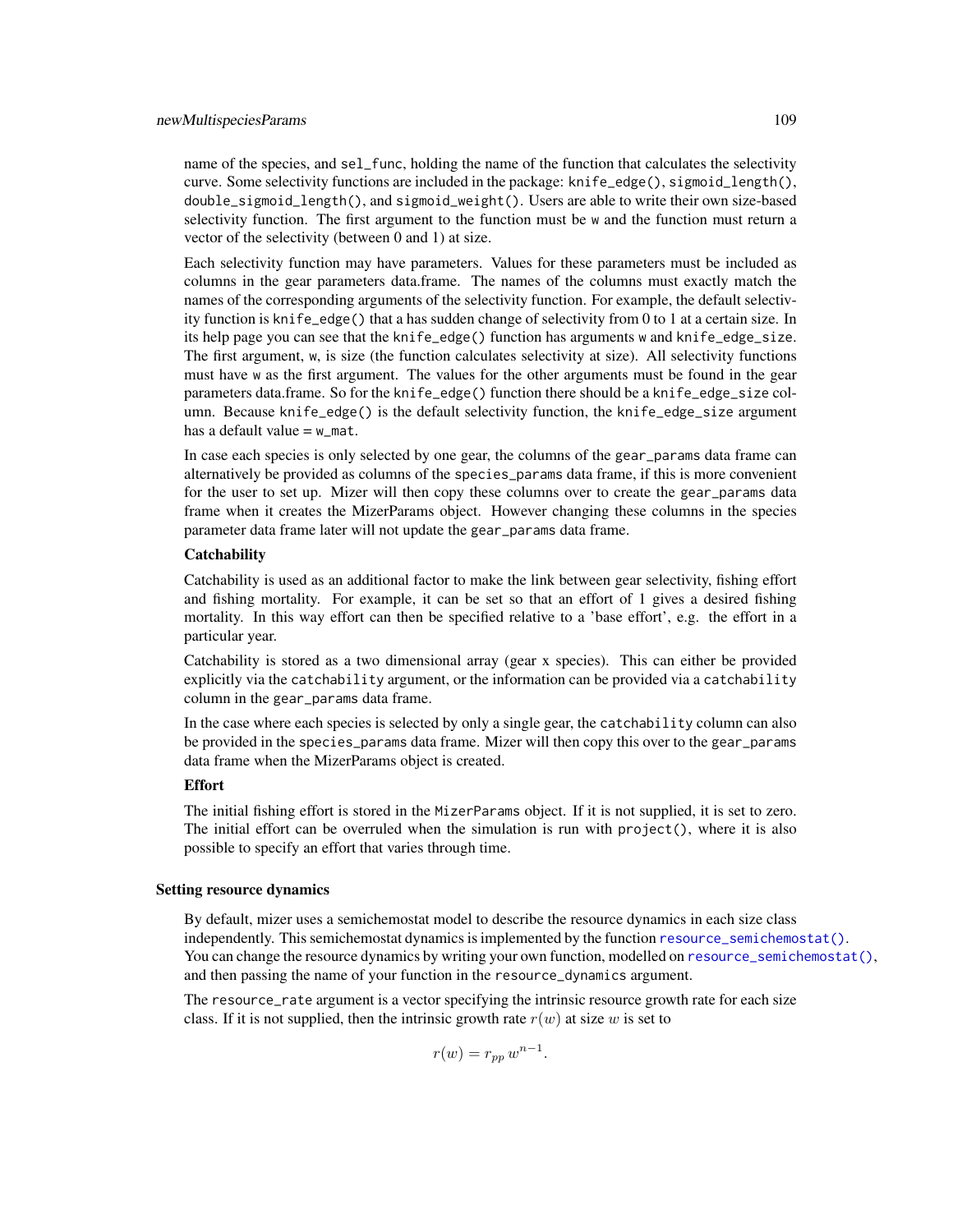The values of  $r_{pp}$  and n are taken from the r\_pp and n arguments.

The resource\_capacity argument is a vector specifying the intrinsic resource carrying capacity for each size class. If it is not supplied, then the intrinsic carrying capacity  $c(w)$  at size w is set to

$$
c(w) = \kappa w^{-\lambda}
$$

for all w less than w\_pp\_cutoff and zero for larger sizes. The values of  $\kappa$  and  $\lambda$  are taken from the kappa and lambda arguments.

### See Also

Other functions for setting up models: [newCommunityParams\(](#page-97-0)), [newSingleSpeciesParams\(](#page-109-0)), [newTraitParams\(](#page-111-0))

#### Examples

params <- newMultispeciesParams(NS\_species\_params)

<span id="page-109-0"></span>newSingleSpeciesParams

*Set up parameters for a single species in a power-law background*

#### Description

### [Experimental]

This functions creates a MizerParams object with a single species. This species is embedded in a fixed power-law community spectrum

$$
N_c(w) = \kappa w^{-\lambda}
$$

This community provides the food income for the species. Cannibalism is switched off. The predation mortality arises only from the predators in the power-law community and it is assumed that the predators in the community have the same feeding parameters as the foreground species. The function has many arguments, all of which have default values.

```
newSingleSpeciesParams(
  species_name = "Target species",
  w_info = 100,w_{\text{min}} = 0.001,
  eta = 10^*(-0.6),
  w_matrix = w_info * eta,
  no_w = log10(w_inf/w=min) * 20 + 1,n = 3/4,
  p = n,
  lambda = 2.05,
  kappa = 0.005,
```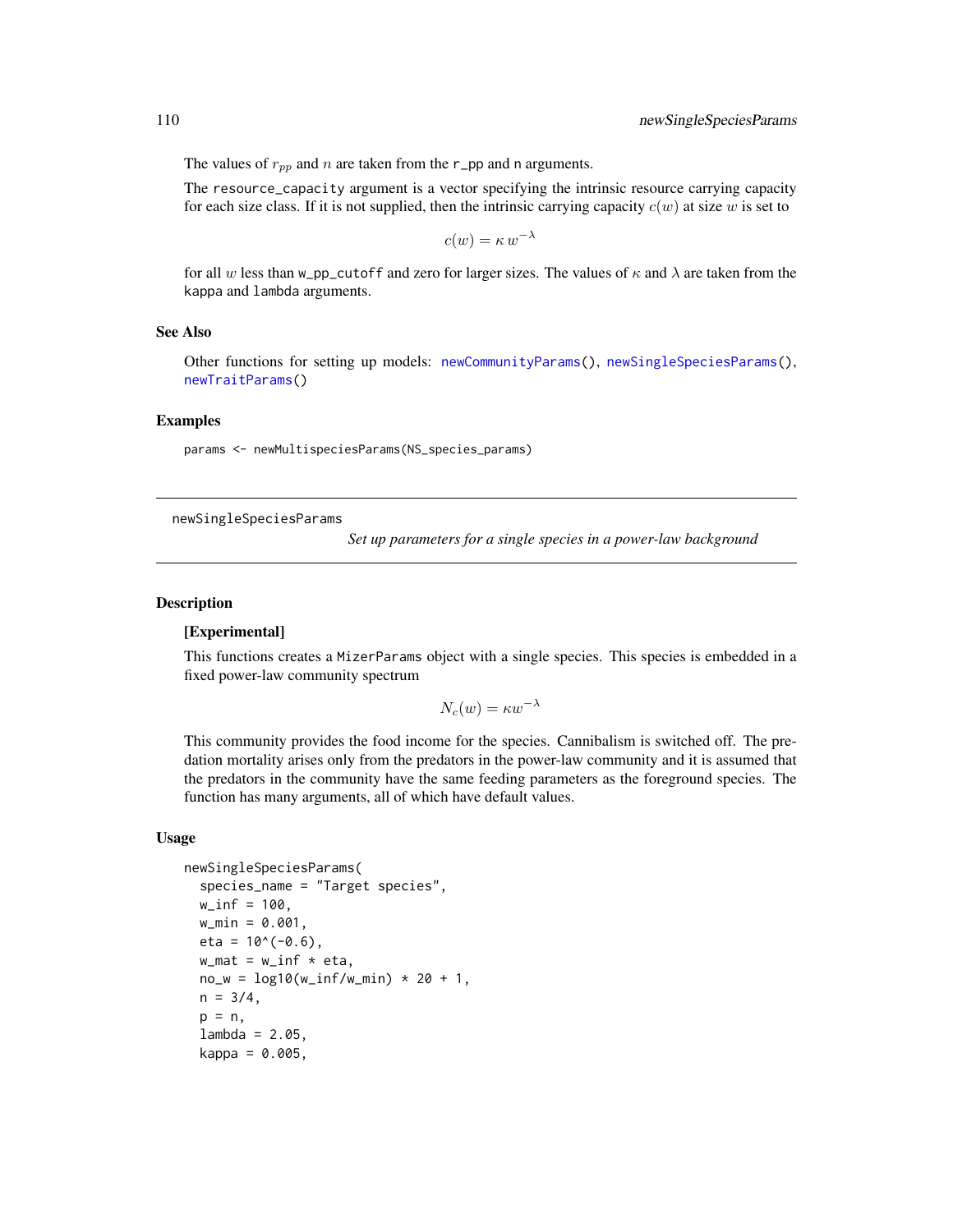```
alpha = 0.4,
 k_v = 1,
 beta = 100,
 sigma = 1.3,
 f0 = 0.6,
 fc = 0.25,
 ks = NA,gamma = NA,
 ext_mort\_prop = 0,
 reproduction_level = 0,
 R_factor = deprecated()
\mathcal{L}
```
# Arguments

| species_name  | A string with a name for the species. Will be used in plot legends.                                                                                                                              |
|---------------|--------------------------------------------------------------------------------------------------------------------------------------------------------------------------------------------------|
| w_inf         | Asymptotic size of species                                                                                                                                                                       |
| w_min         | Egg size of species                                                                                                                                                                              |
| eta           | Ratio between maturity size w_mat and asymptotic size w_inf. Default is 10^(-<br>0.6), approximately 1/4. Ignored if w_mat is supplied explicitly.                                               |
| w_mat         | Maturity size of species. Default value is $eta * w_inf$ .                                                                                                                                       |
| $no_w$        | The number of size bins in the community spectrum. These bins will be equally<br>spaced on a logarithmic scale. Default value is such that there are 20 bins for<br>each factor of 10 in weight. |
| n             | Scaling exponent of the maximum intake rate.                                                                                                                                                     |
| p             | Scaling exponent of the standard metabolic rate. By default this is equal to the<br>exponent n.                                                                                                  |
| lambda        | Exponent of the abundance power law.                                                                                                                                                             |
| kappa         | Coefficient in abundance power law.                                                                                                                                                              |
| alpha         | The assimilation efficiency.                                                                                                                                                                     |
| $k_v$         | The von Bertalanffy growth parameter.                                                                                                                                                            |
| beta          | Preferred predator prey mass ratio.                                                                                                                                                              |
| sigma         | Width of prey size preference.                                                                                                                                                                   |
| f0            | Expected average feeding level. Used to set gamma, the coefficient in the search<br>rate. Ignored if gamma is given explicitly.                                                                  |
| fc            | Critical feeding level. Used to determine ks if it is not given explicitly.                                                                                                                      |
| ks.           | Standard metabolism coefficient. If not provided, default will be calculated from<br>critical feeding level argument fc.                                                                         |
| gamma         | Volumetric search rate. If not provided, default is determined by get_gamma_default()<br>using the value of f0.                                                                                  |
| ext_mort_prop | The proportion of the total mortality that comes from external mortality, i.e.,<br>from sources not explicitly modelled. A number in the interval $[0, 1)$ .                                     |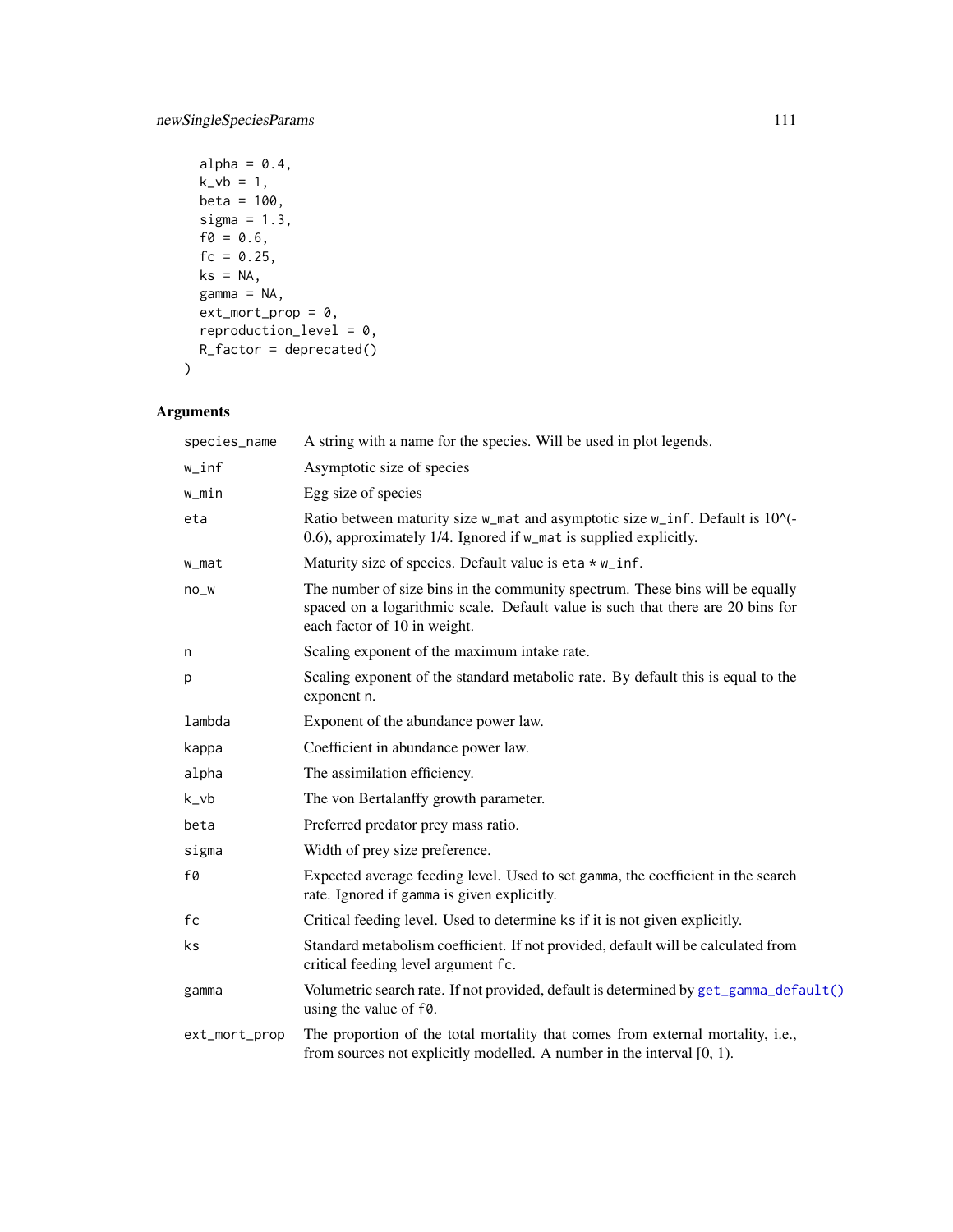| reproduction_level |                                                                                                                    |
|--------------------|--------------------------------------------------------------------------------------------------------------------|
|                    | A number between 0 an 1 that determines the level of density dependence in<br>reproduction, see setBevertonHolt(). |
| R factor           | <b>[Deprecated]</b> Use reproduction_level = $1 / R$ factor instead.                                               |

### Details

In addition to setting up the parameters, this function also sets up an initial condition that is close to steady state, under the assumption of no fishing.

#### Value

An object of type MizerParams

#### See Also

Other functions for setting up models: [newCommunityParams\(](#page-97-0)), [newMultispeciesParams\(](#page-99-0)), [newTraitParams\(](#page-111-0))

## Examples

```
params <- newSingleSpeciesParams()
sim < project(params, t_max = 5, effort = 0)
plotSpectra(sim)
```
<span id="page-111-0"></span>newTraitParams *Set up parameters for a trait-based multispecies model*

## Description

This functions creates a MizerParams object describing a trait-based model. This is a simplification of the general size-based model used in mizer in which the species-specific parameters are the same for all species, except for the asymptotic size, which is considered the most important trait characterizing a species. Other parameters are related to the asymptotic size. For example, the size at maturity is given by  $w\_inf \times$  eta, where eta is the same for all species. For the trait-based model the number of species is not important. For applications of the trait-based model see Andersen  $\&$ Pedersen (2010). See the mizer website for more details and examples of the trait-based model.

```
newTraitParams(
  no_sp = 11,min_w\_inf = 10,
  max_w_inf = 10^4,
  min_w = 10^(-3),
  max_w = max_w\_inf,
  eta = 10^*(-0.6),
  min_w_matrix = min_w_info * eta,no_w = round(log10(max_w_inf/min_w) * 20 + 1),
```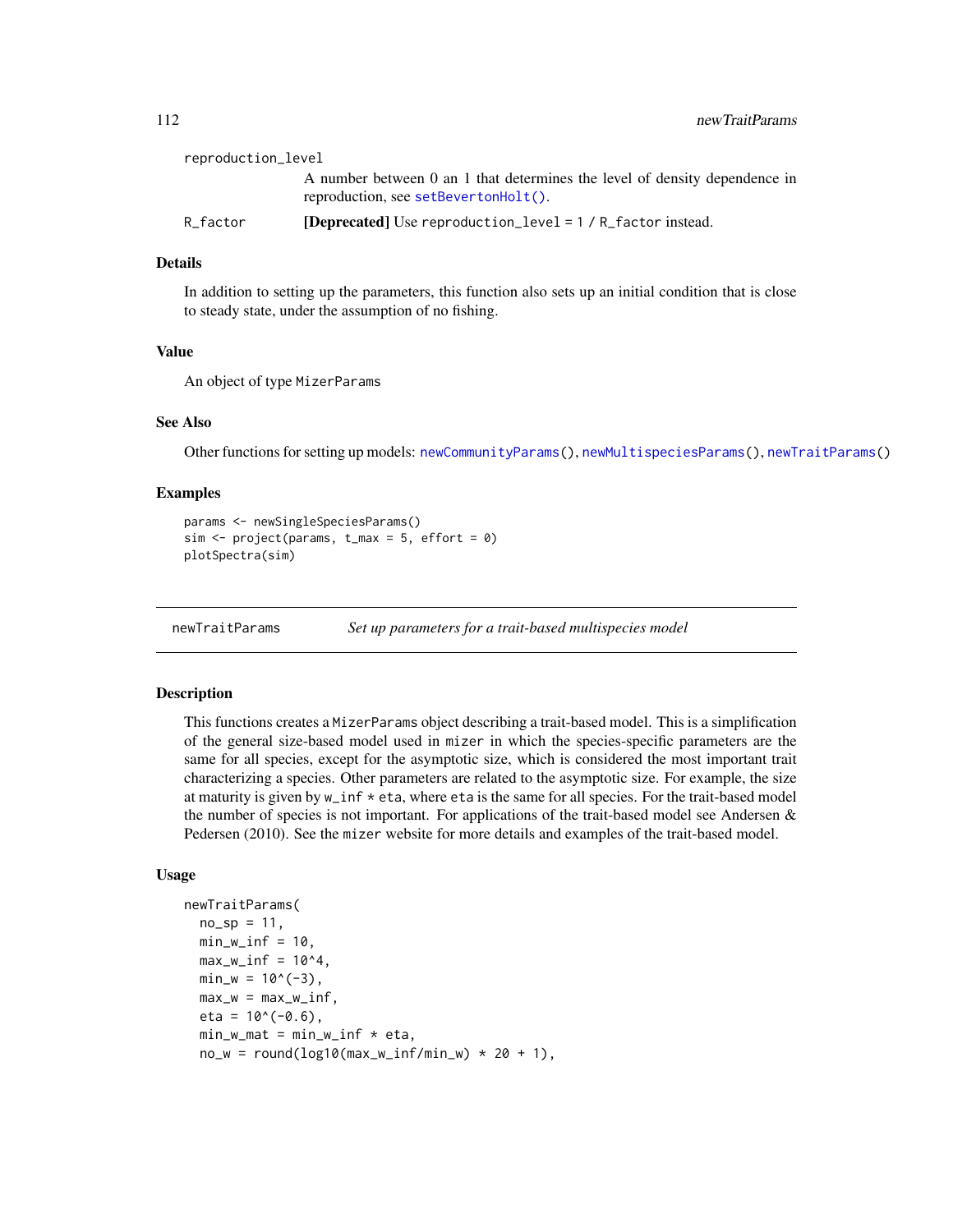```
min_w\_pp = 1e-10,
 w_pp_cutoff = min_w_mat,
 n = 2/3,
 p = n,
 lambda = 2.05,
 r_{p} = 0.1,
 kappa = 0.005,
 alpha = 0.4,
 h = 40,beta = 100,
 sigma = 1.3,
 f0 = 0.6,
 fc = 0.25,
 ks = NA,
 gamma = NA,
 ext_mort\_prop = 0,
 reproduction_level = 1/4,
 R_factor = deprecated(),
 gear_names = "knife_edge_gear",
 knife_edge_size = 1000,
 egg_size_scaling = FALSE,
 resource_scaling = FALSE,
 perfect_scaling = FALSE
\mathcal{L}
```
# Arguments

| $no$ _sp  | The number of species in the model.                                                                                                                                                                         |
|-----------|-------------------------------------------------------------------------------------------------------------------------------------------------------------------------------------------------------------|
| min_w_inf | The asymptotic size of the smallest species in the community. This will be<br>rounded to lie on a grid point.                                                                                               |
| max_w_inf | The asymptotic size of the largest species in the community. This will be<br>rounded to lie on a grid point.                                                                                                |
| $min_w$   | The size of the the egg of the smallest species. This also defines the start of the<br>community size spectrum.                                                                                             |
| $max_w$   | The largest size in the model. By default this is set to the largest asymptotic size<br>max_w_inf. Setting it to something larger only makes sense if you plan to add<br>larger species to the model later. |
| eta       | Ratio between maturity size and asymptotic size of a species. Ignored if min_w_mat<br>is supplied. Default is $10^{\circ}(-0.6)$ , approximately 1/4.                                                       |
| min_w_mat | The maturity size of the smallest species. Default value is $eta * min_w_inf$ .<br>This will be rounded to lie on a grid point.                                                                             |
| $no_w$    | The number of size bins in the community spectrum. These bins will be equally<br>spaced on a logarithmic scale. Default value is such that there are 20 bins for<br>each factor of 10 in weight.            |
| $min_w$   | The smallest size of the resource spectrum. By default this is set to the smallest<br>value at which any of the consumers can feed.                                                                         |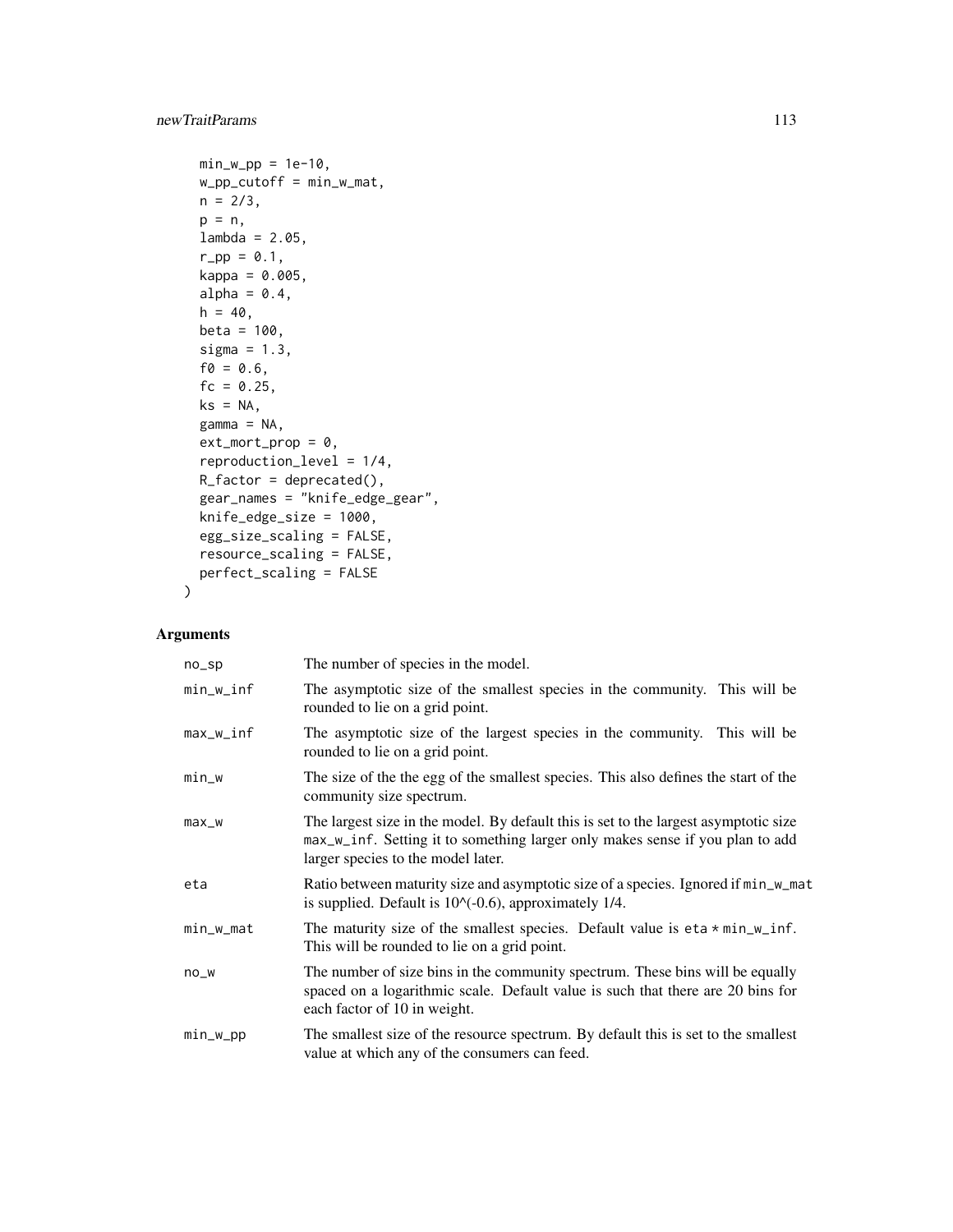| w_pp_cutoff        | The largest size of the resource spectrum. Default value is min_w_inf unless<br>perfect_scaling = TRUE when it is Inf.                                                                                            |
|--------------------|-------------------------------------------------------------------------------------------------------------------------------------------------------------------------------------------------------------------|
| n                  | Scaling exponent of the maximum intake rate.                                                                                                                                                                      |
| p                  | Scaling exponent of the standard metabolic rate. By default this is equal to the<br>exponent n.                                                                                                                   |
| lambda             | Exponent of the abundance power law.                                                                                                                                                                              |
| $r$ _pp            | Growth rate parameter for the resource spectrum.                                                                                                                                                                  |
| kappa              | Coefficient in abundance power law.                                                                                                                                                                               |
| alpha              | The assimilation efficiency.                                                                                                                                                                                      |
| h                  | Maximum food intake rate.                                                                                                                                                                                         |
| beta               | Preferred predator prey mass ratio.                                                                                                                                                                               |
| sigma              | Width of prey size preference.                                                                                                                                                                                    |
| f0                 | Expected average feeding level. Used to set gamma, the coefficient in the search<br>rate. Ignored if gamma is given explicitly.                                                                                   |
| fc                 | Critical feeding level. Used to determine ks if it is not given explicitly.                                                                                                                                       |
| ks                 | Standard metabolism coefficient. If not provided, default will be calculated from<br>critical feeding level argument fc.                                                                                          |
| gamma              | Volumetric search rate. If not provided, default is determined by get_gamma_default()<br>using the value of f0.                                                                                                   |
| ext_mort_prop      | The proportion of the total mortality that comes from external mortality, i.e.,<br>from sources not explicitly modelled. A number in the interval $[0, 1)$ .                                                      |
| reproduction_level |                                                                                                                                                                                                                   |
|                    | A number between 0 an 1 that determines the level of density dependence in<br>reproduction, see setBevertonHolt().                                                                                                |
| R_factor           | [Deprecated] Use reproduction_level = 1 / R_factor instead.                                                                                                                                                       |
| gear_names         | The names of the fishing gears for each species. A character vector, the same<br>length as the number of species.                                                                                                 |
| knife_edge_size    |                                                                                                                                                                                                                   |
|                    | The minimum size at which the gear or gears select fish. A single value for each<br>gear or a vector with one value for each gear.                                                                                |
| egg_size_scaling   |                                                                                                                                                                                                                   |
|                    | [Experimental] If TRUE, the egg size is a constant fraction of the maximum<br>size of each species. This fraction is $min_w / min_w$ _inf. If FALSE, all species<br>have the egg size w_min.                      |
| resource_scaling   |                                                                                                                                                                                                                   |
|                    | [Experimental] If TRUE, the carrying capacity for larger resource is reduced<br>to compensate for the fact that fish eggs and larvae are present in the same size<br>range.                                       |
| perfect_scaling    |                                                                                                                                                                                                                   |
|                    | [Experimental] If TRUE then parameters are set so that the community abun-<br>dance, growth before reproduction and death are perfect power laws. In partic-<br>ular all other scaling corrections are turned on. |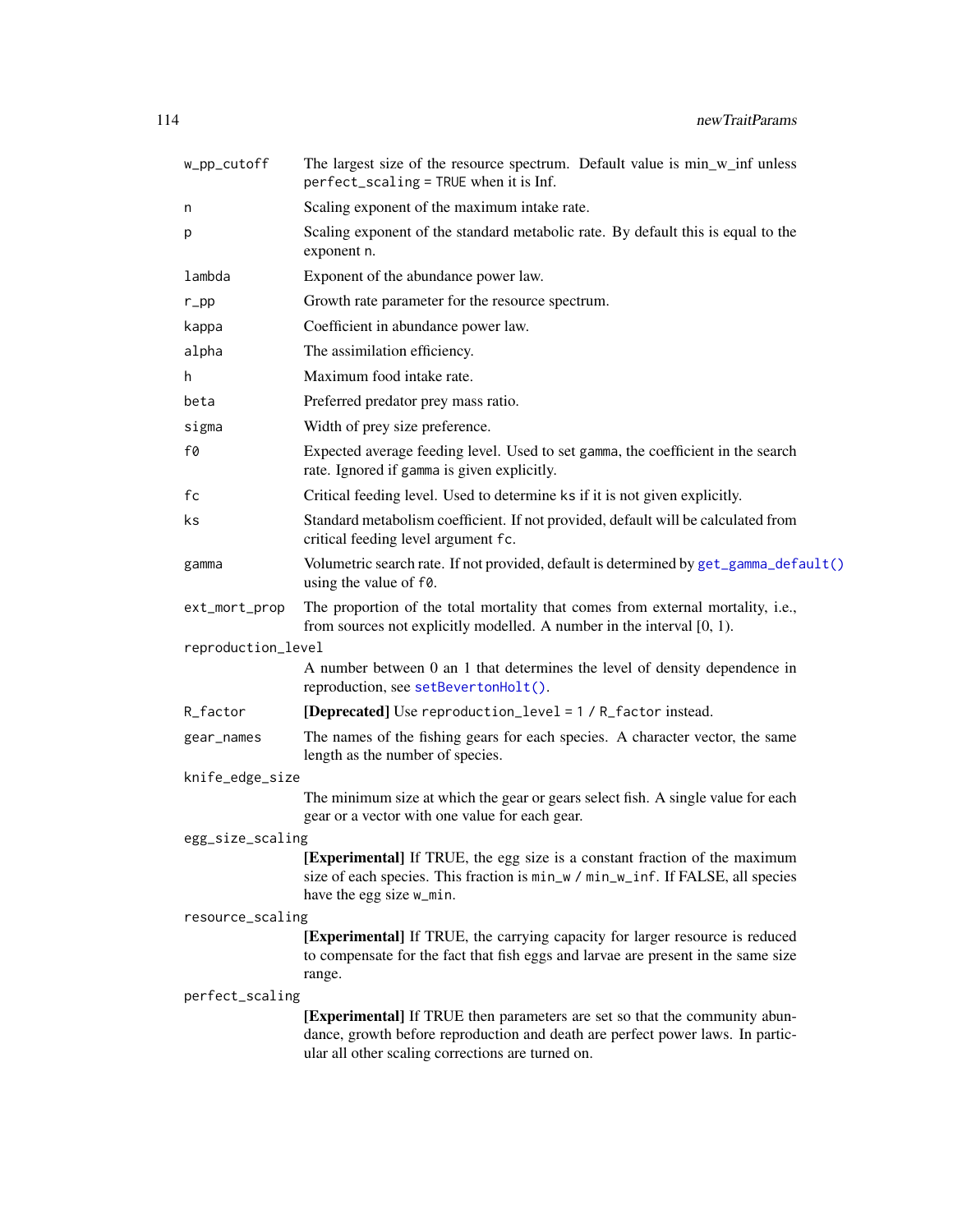#### Details

The function has many arguments, all of which have default values. Of particular interest to the user are the number of species in the model and the minimum and maximum asymptotic sizes.

The characteristic weights of the smallest species are defined by min\_w (egg size), min\_w\_mat (maturity size) and min\_w\_inf (asymptotic size). The asymptotic sizes of the no\_sp species are logarithmically evenly spaced, ranging from min\_w\_inf to max\_w\_inf. Similarly the maturity sizes of the species are logarithmically evenly spaced, so that the ratio eta between maturity size and asymptotic size is the same for all species. If egg\_size\_scaling = TRUE then also the ratio between asymptotic size and egg size is the same for all species. Otherwise all species have the same egg size.

In addition to setting up the parameters, this function also sets up an initial condition that is close to steady state.

The search rate coefficient gamma is calculated using the expected feeding level, f0.

The option of including fishing is given, but the steady state may loose its natural stability if too much fishing is included. In such a case the user may wish to include stabilising effects (like reproduction\_level) to ensure the steady state is stable. Fishing selectivity is modelled as a knife-edge function with one parameter, knife\_edge\_size, which is the size at which species are selected. Each species can either be fished by the same gear (knife\_edge\_size has a length of 1) or by a different gear (the length of knife\_edge\_size has the same length as the number of species and the order of selectivity size is that of the asymptotic size).

The resulting MizerParams object can be projected forward using project() like any other MizerParams object. When projecting the model it may be necessary to reduce dt below 0.1 to avoid any instabilities with the solver. You can check this by plotting the biomass or abundance through time after the projection.

### Value

An object of type MizerParams

## See Also

Other functions for setting up models: [newCommunityParams\(](#page-97-0)), [newMultispeciesParams\(](#page-99-0)), [newSingleSpeciesParams\(](#page-109-0))

### Examples

```
## Not run:
params <- newTraitParams()
sim < project(params, t_max = 5, effort = 0)
plotSpectra(sim)
## End(Not run)
```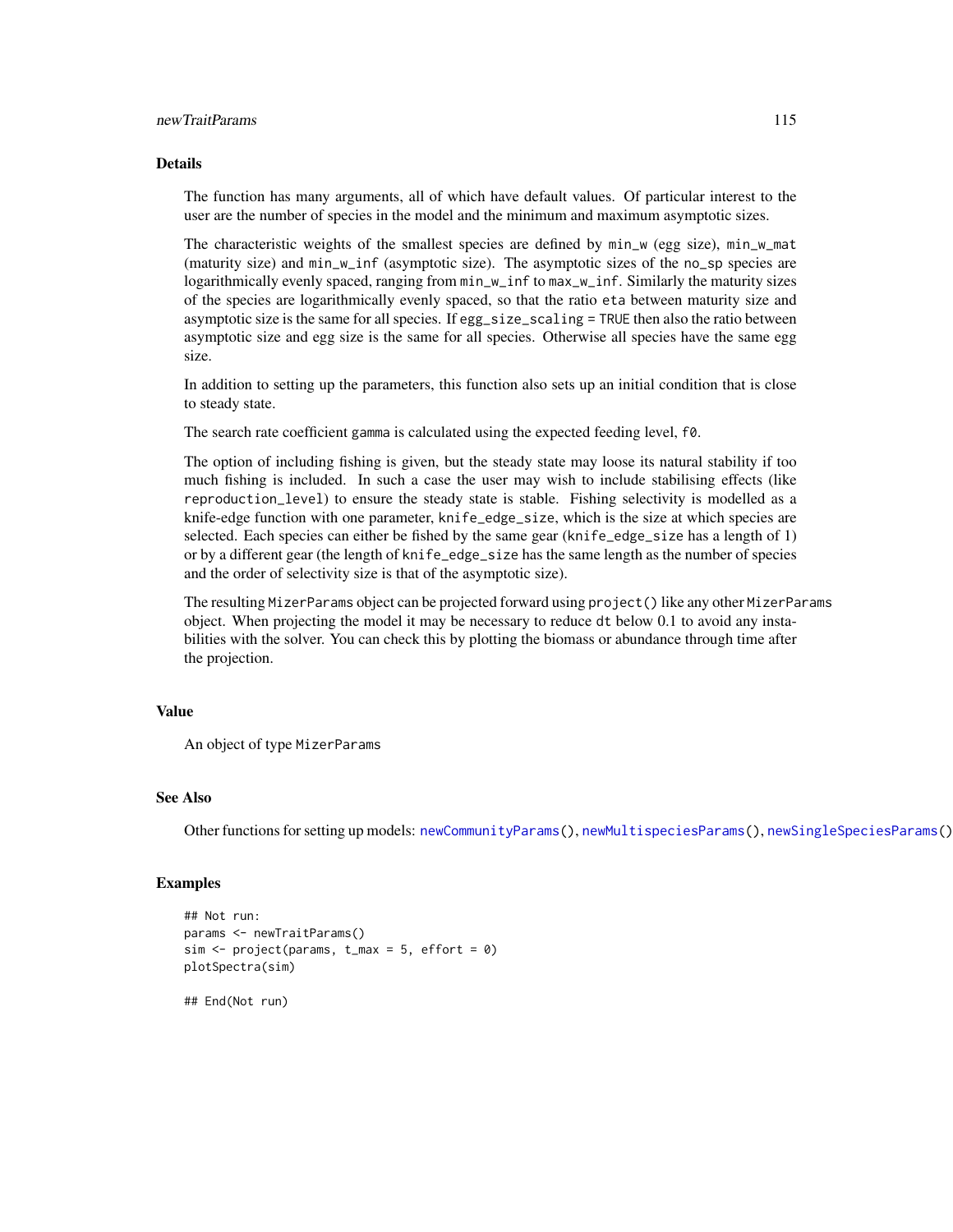## Description

Simply returns its rdi argument.

## Usage

noRDD(rdi, ...)

### Arguments

| rdi     | Vector of density-independent reproduction rates $R_{di}$ for all species. |
|---------|----------------------------------------------------------------------------|
| $\cdot$ | Not used.                                                                  |

## Value

Vector of density-dependent reproduction rates.

## See Also

Other functions calculating density-dependent reproduction rate: [BevertonHoltRDD\(](#page-8-0)), [RickerRDD\(](#page-153-0)), [SheperdRDD\(](#page-198-0)), [constantEggRDI\(](#page-12-0)), [constantRDD\(](#page-13-0))

NOther *Time series of other components*

## Description

Fetch the simulation results for other components over time.

### Usage

NOther(sim)

## Arguments

sim A MizerSim object

## Value

A list array (time x component) that stores the projected values for other ecosystem components.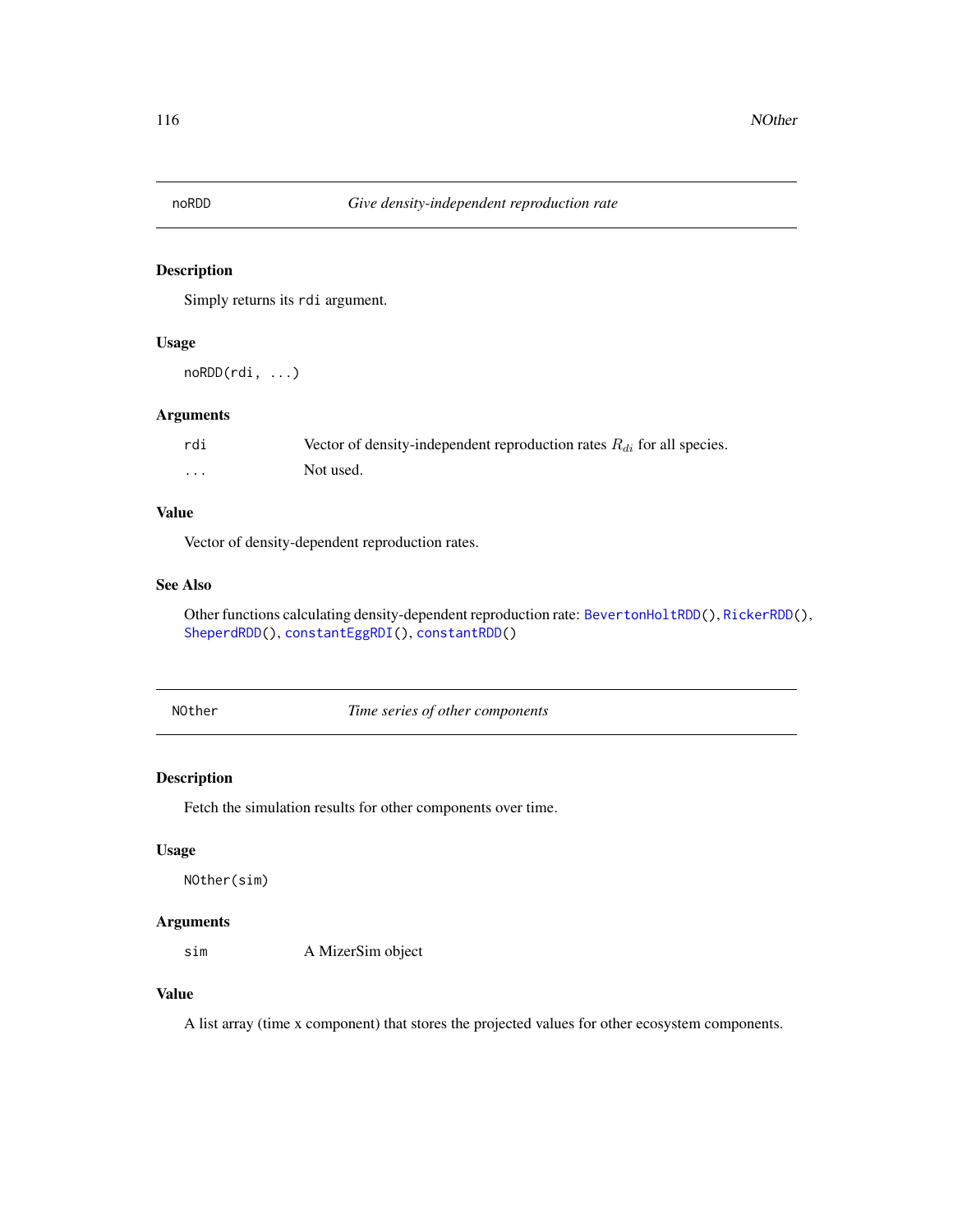### Description

The interaction coefficient between predator and prey species in the North Sea.

### Usage

NS\_interaction

### Format

A 12 x 12 matrix.

### Source

Blanchard et al.

## Examples

```
## Not run:
params <- MizerParams(NS_species_params_gears,
                     interaction = NS_inter)
sim = project(params, effort = c(Industrial = 0, Pelagic = 1,Bean = 0.5, Other = 0.5)plot(sim)
## End(Not run)
```
<span id="page-116-0"></span>NS\_params *Example MizerParams object for the North Sea example*

### Description

A MizerParams object created from the NS\_species\_params\_gears species parameters and the inter interaction matrix together with an initial condition corresponding to the steady state obtained from fishing with an effort effort = c(Industrial =  $0,$  Pelagic = 1, Beam =  $0.5,$  Otter =  $0.5$ ).

### Usage

NS\_params

## Format

A MizerParams object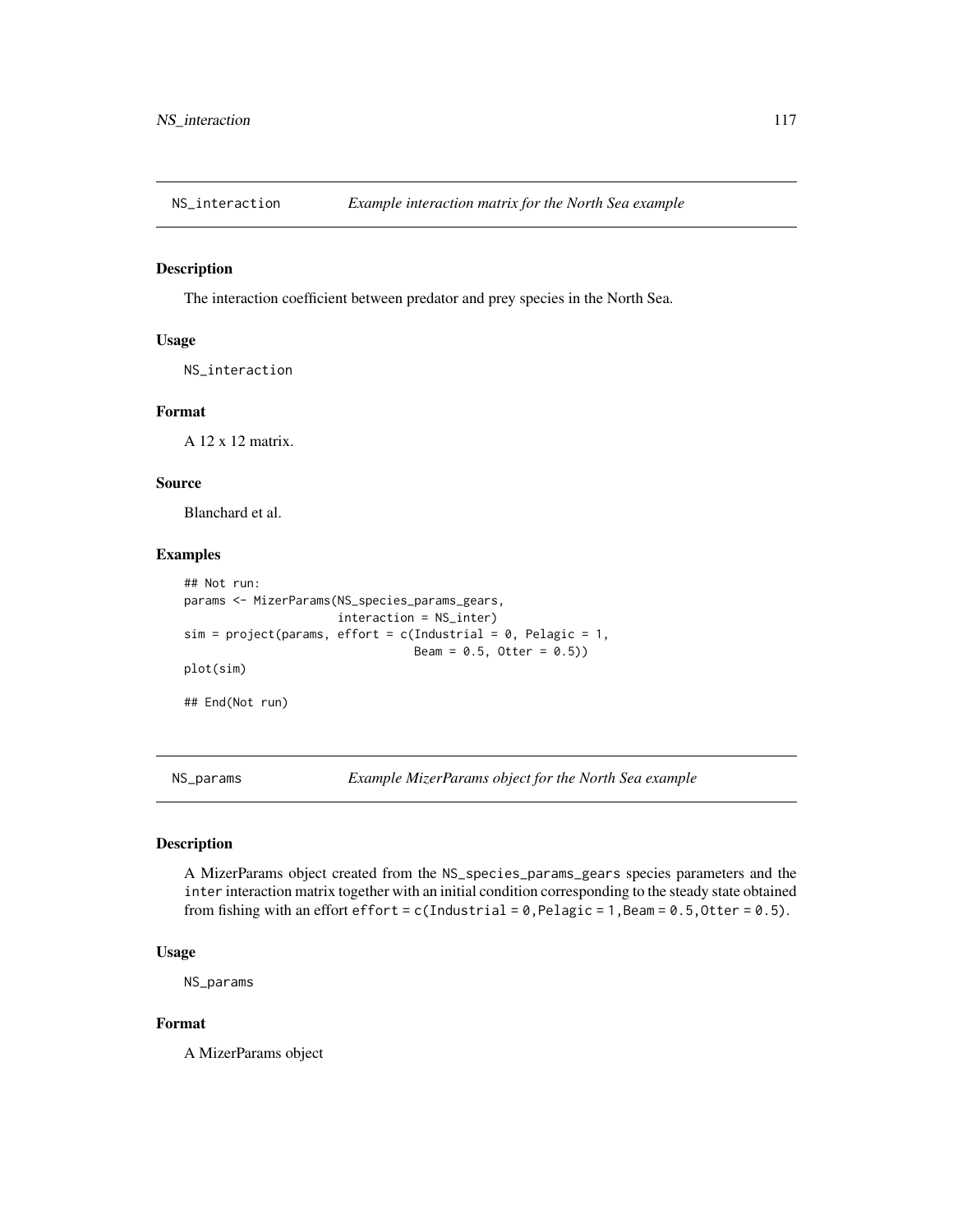## Source

Blanchard et al.

## See Also

Other example parameter objects: [NS\\_sim](#page-117-0)

## Examples

```
## Not run:
sim = project(NS_parameters, effort = c(Industrial = 0, Pelagic = 1,Beam = 0.5, Otter = 0.5)
plot(sim)
## End(Not run)
```
<span id="page-117-0"></span>NS\_sim *Example MizerSim object for the North Sea example*

## Description

A MizerSim object containing a simulation with historical fishing mortalities from the North Sea, as created in the tutorial "A Multi-Species Model of the North Sea".

## Usage

NS\_sim

# Format

A MizerSim object

#### Source

[https://sizespectrum.org/mizer/articles/a\\_multispecies\\_model\\_of\\_the\\_north\\_sea.html](https://sizespectrum.org/mizer/articles/a_multispecies_model_of_the_north_sea.html)

## See Also

Other example parameter objects: [NS\\_params](#page-116-0)

## Examples

```
## Not run:
plotBiomass(NS_sim)
```
## End(Not run)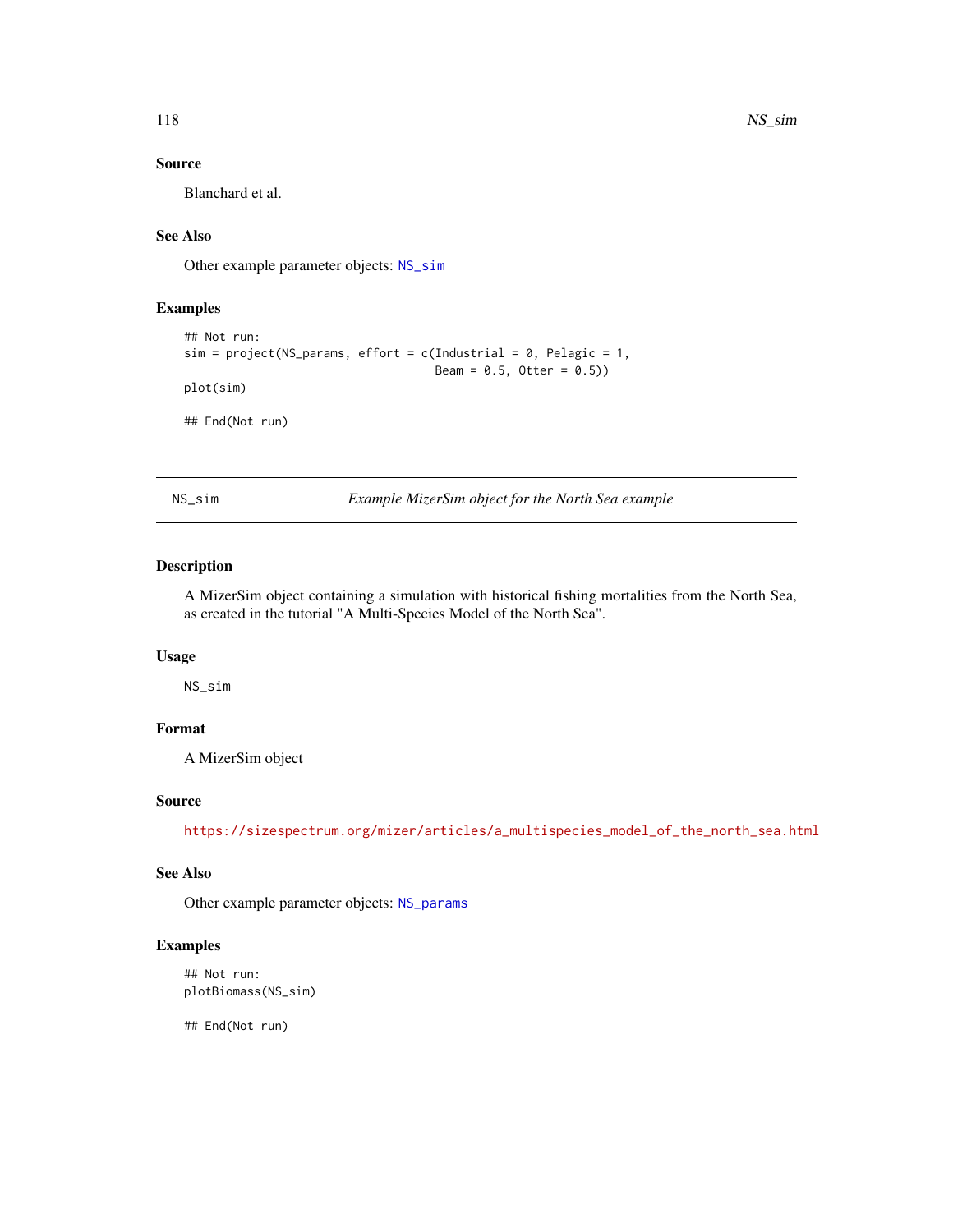NS\_species\_params *Example species parameter set based on the North Sea*

## Description

This data set is based on species in the North Sea (Blanchard et al.). It is a data.frame that contains all the necessary information to be used by the [MizerParams\(\)](#page-86-0) constructor. As there is no gear column, each species is assumed to be fished by a separate gear.

#### Usage

NS\_species\_params

## Format

A data frame with 12 rows and 7 columns. Each row is a species.

species Name of the species

w\_inf The von Bertalanffy W\_infinity parameter

w\_mat Size at maturity

beta Size preference ratio

sigma Width of the size-preference

R\_max Maximum reproduction rate

k\_vb The von Bertalanffy k parameter

## Source

Blanchard et al.

## Examples

```
## Not run:
params <- MizerParams(NS_species_params)
sim = project(params)
plot(sim)
```
## End(Not run)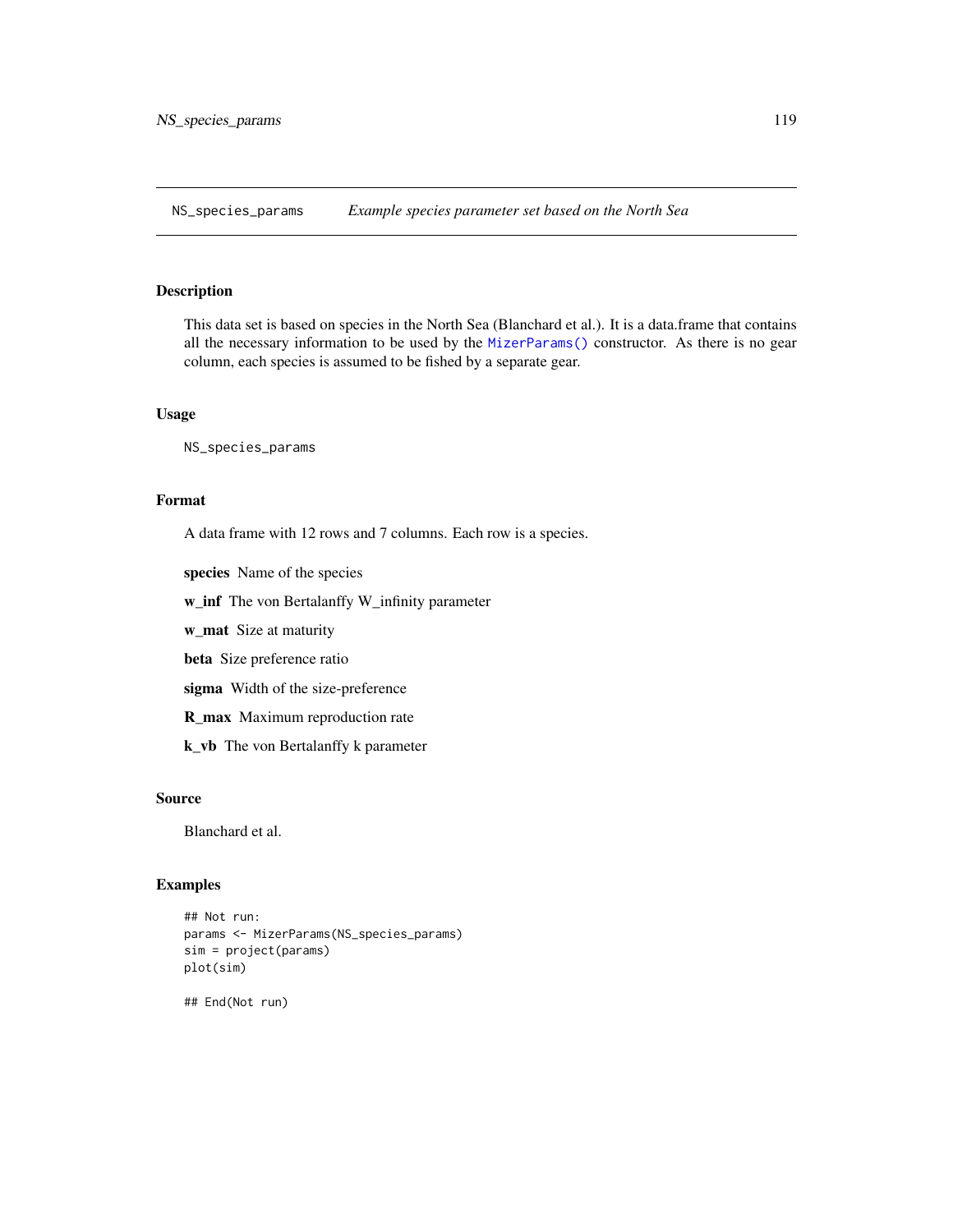```
NS_species_params_gears
```
*Example species parameter set based on the North Sea with different gears*

### Description

This data set is based on species in the North Sea (Blanchard et al.). It is similar to the data set NS\_species\_params except that this one has an additional column specifying the fishing gear that operates on each species.

### Usage

NS\_species\_params\_gears

## Format

A data frame with 12 rows and 8 columns. Each row is a species.

species Name of the species

w\_inf The von Bertalanffy W\_infinity parameter

w\_mat Size at maturity

beta Size preference ratio

sigma Width of the size-preference

R\_max Maximum reproduction rate

k\_vb The von Bertalanffy k parameter

gear Name of the fishing gear

### Source

Blanchard et al.

### Examples

```
## Not run:
params <- MizerParams(NS_species_params_gears)
sim = project(params, effort = c(Industrial = 0, Pelagic = 1,Bean = 0.5, Other = 0.5)plot(sim)
```
## End(Not run)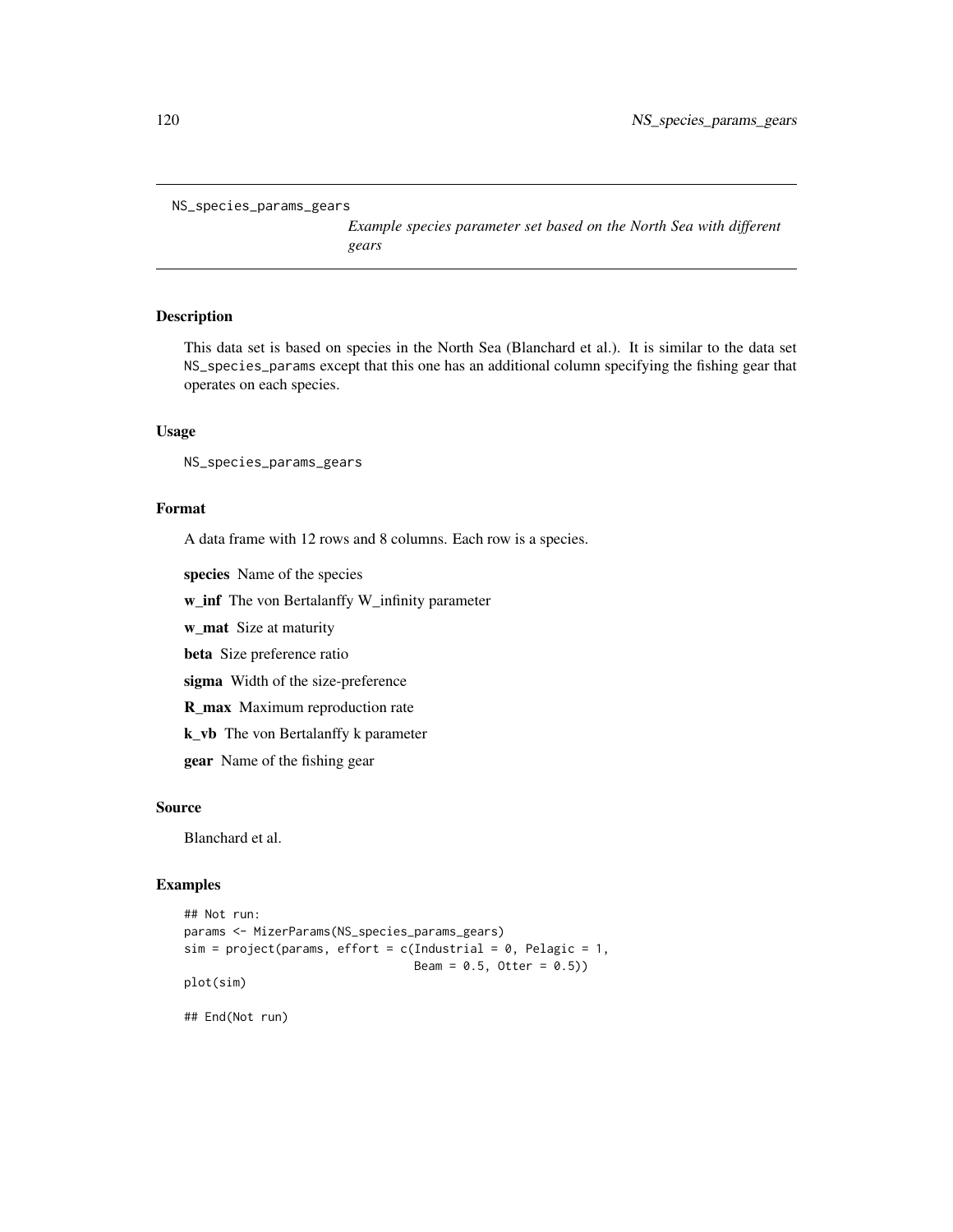plot,MizerSim,missing-method

*Summary plot for* MizerSim *objects*

### Description

After running a projection, produces 5 plots in the same window: feeding level, abundance spectra, predation mortality and fishing mortality of each species by size; and biomass of each species through time. This method just uses the other plotting functions and puts them all in one window.

Produces 3 plots in the same window: abundance spectra, feeding level and predation mortality of each species through time. This method just uses the other plotting functions and puts them all in one window.

### Usage

```
## S4 method for signature 'MizerSim,missing'
plot(x, y, \ldots)## S4 method for signature 'MizerParams,missing'
```

```
plot(x, y, ...)
```
#### Arguments

|          | An object of class MizerSim                                                                                              |
|----------|--------------------------------------------------------------------------------------------------------------------------|
|          | Not used                                                                                                                 |
| $\cdots$ | For additional arguments see the documentation for plotBiomass(), plotFeedingLevel(), plotSpectra<br>and $plotFMort()$ . |

## Value

A viewport object

A viewport object

#### See Also

[plotting\\_functions](#page-136-0)

[plotting\\_functions](#page-136-0)

Other plotting functions: [animateSpectra\(](#page-7-0)), [plotBiomass\(](#page-121-0)), [plotDiet\(](#page-125-0)), [plotFMort\(](#page-128-0)), [plotFeedingLevel\(](#page-126-0)), [plotGrowthCurves\(](#page-129-0)), [plotPredMort\(](#page-132-0)), [plotSpectra\(](#page-133-0)), [plotYieldGear\(](#page-139-0)), [plotYield\(](#page-137-0)), [plotting\\_functions](#page-136-0)

Other plotting functions: [animateSpectra\(](#page-7-0)), [plotBiomass\(](#page-121-0)), [plotDiet\(](#page-125-0)), [plotFMort\(](#page-128-0)), [plotFeedingLevel\(](#page-126-0)), [plotGrowthCurves\(](#page-129-0)), [plotPredMort\(](#page-132-0)), [plotSpectra\(](#page-133-0)), [plotYieldGear\(](#page-139-0)), [plotYield\(](#page-137-0)), [plotting\\_functions](#page-136-0)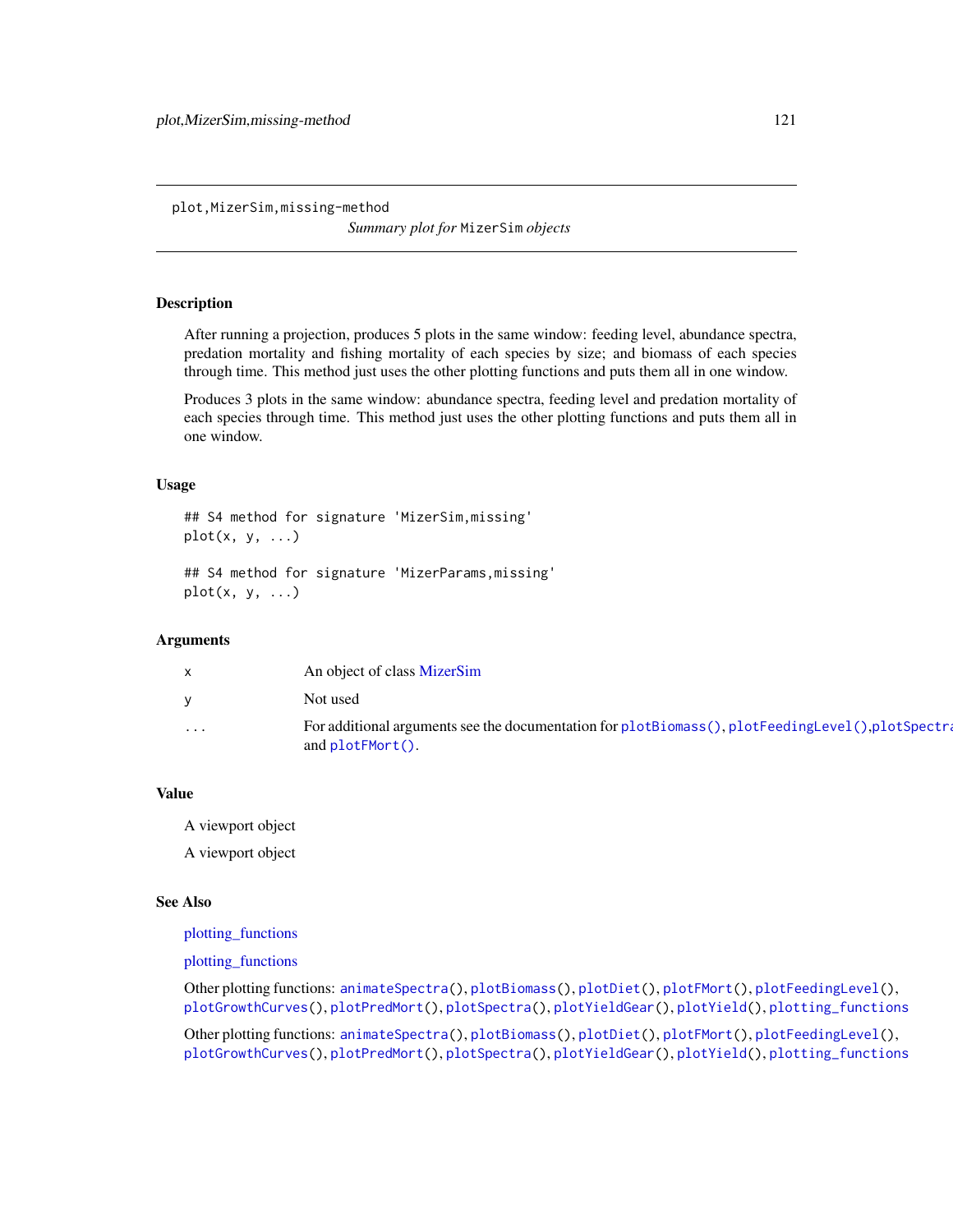## Examples

```
params <- NS_params
sim <- project(params, effort=1, t_max=20, t_save = 2, progress_bar = FALSE)
plot(sim)
plot(sim, time_range = 10:20) # change time period for size-based plots
plot(sim, min_w = 10, max_w = 1000) # change size range for biomass plot
params <- NS_params
plot(params)
plot(params, min_w = 10, max_w = 1000) # change size range for biomass plot
```
<span id="page-121-0"></span>plotBiomass *Plot the biomass of species through time*

### Description

After running a projection, the biomass of each species can be plotted against time. The biomass is calculated within user defined size limits (min\_w, max\_w, min\_l, max\_l, see [getBiomass\(\)](#page-22-0)).

```
plotBiomass(
  sim,
  species = NULL,
  start_time,
  end_time,
  y\_ticks = 6,
  ylim = c(NA, NA),
  total = FALSE,background = TRUE,
  highlight = NULL,
  return_data = FALSE,
  ...
)
plotlyBiomass(
  sim,
  species = NULL,
  start_time,
  end_time,
  y\_ticks = 6,
  ylim = c(NA, NA),
  total = FALSE,background = TRUE,
```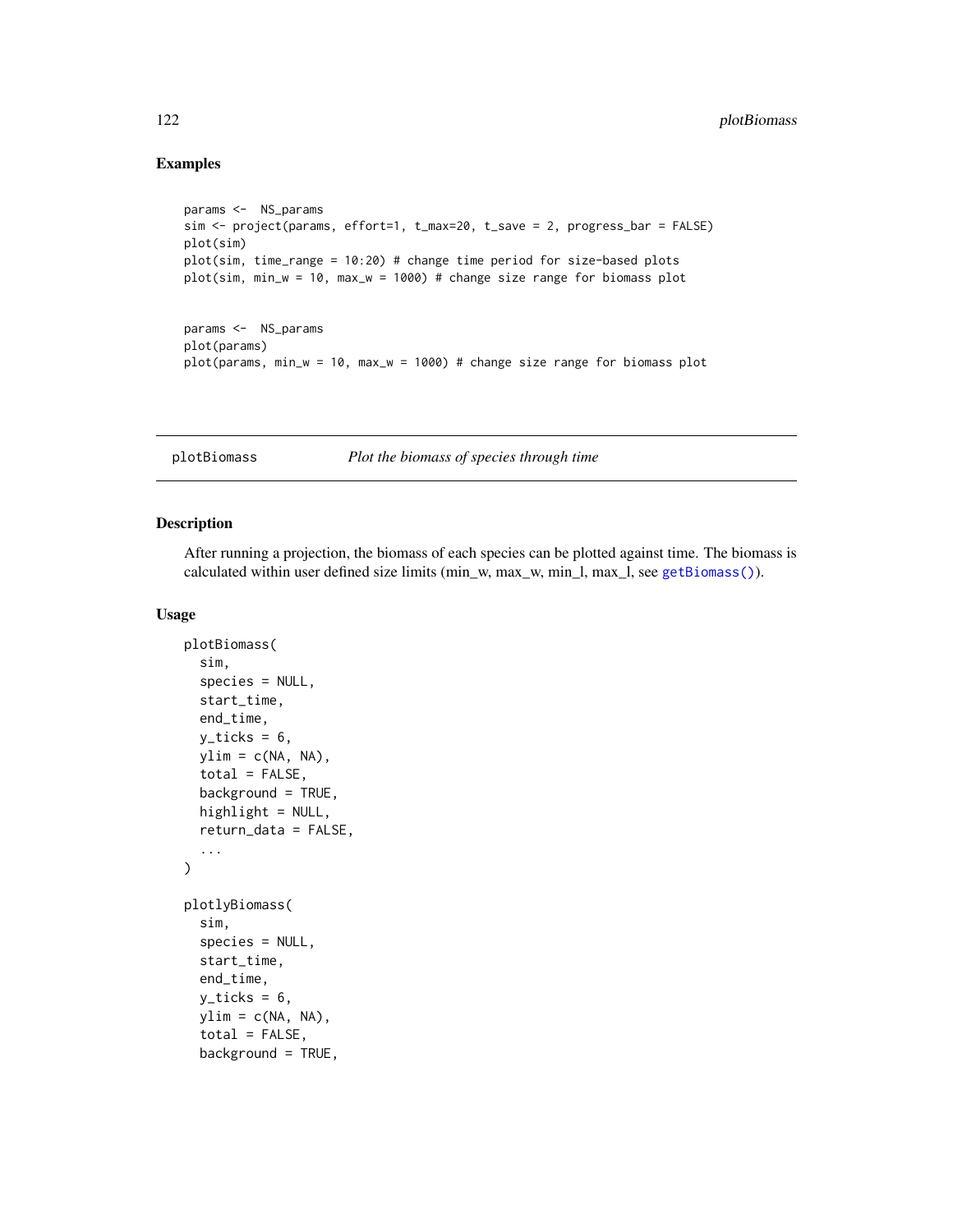```
highlight = NULL,
   ...
\mathcal{L}
```
### Arguments

| sim         | An object of class MizerSim                                                                                                                                                                                                                                                                                                                          |
|-------------|------------------------------------------------------------------------------------------------------------------------------------------------------------------------------------------------------------------------------------------------------------------------------------------------------------------------------------------------------|
| species     | The species to be selected. Optional. By default all target species are selected.<br>A vector of species names, or a numeric vector with the species indices, or a<br>logical vector indicating for each species whether it is to be selected (TRUE) or<br>not.                                                                                      |
| start_time  | The first time to be plotted. Default is the beginning of the time series.                                                                                                                                                                                                                                                                           |
| end_time    | The last time to be plotted. Default is the end of the time series.                                                                                                                                                                                                                                                                                  |
| y_ticks     | The approximate number of ticks desired on the y axis                                                                                                                                                                                                                                                                                                |
| ylim        | A numeric vector of length two providing lower and upper limits for the y axis.<br>Use NA to refer to the existing minimum or maximum. Any values below 1e-20<br>are always cut off.                                                                                                                                                                 |
| total       | A boolean value that determines whether the total biomass from all species is<br>plotted as well. Default is FALSE.                                                                                                                                                                                                                                  |
| background  | A boolean value that determines whether background species are included. Ig-<br>nored if the model does not contain background species. Default is TRUE.                                                                                                                                                                                             |
| highlight   | Name or vector of names of the species to be highlighted.                                                                                                                                                                                                                                                                                            |
| return_data | A boolean value that determines whether the formatted data used for the plot is<br>returned instead of the plot itself. Default value is FALSE                                                                                                                                                                                                       |
| .           | Arguments passed on to get_size_range_array                                                                                                                                                                                                                                                                                                          |
|             | min_w Smallest weight in size range. Defaults to smallest weight in the model.<br>max_w Largest weight in size range. Defaults to largest weight in the model.<br>min_1 Smallest length in size range. If supplied, this takes precedence over<br>min_w.<br>max_1 Largest length in size range. If supplied, this takes precedence over<br>$max_w$ . |

## Value

A ggplot2 object, unless return\_data = TRUE, in which case a data frame with the four variables 'Year', 'Biomass', 'Species', 'Legend' is returned.

# See Also

[plotting\\_functions,](#page-136-0) [getBiomass\(\)](#page-22-0)

Other plotting functions: [animateSpectra\(](#page-7-0)), [plot,MizerSim,missing-method](#page-0-0), [plotDiet\(](#page-125-0)), [plotFMort\(](#page-128-0)), [plotFeedingLevel\(](#page-126-0)), [plotGrowthCurves\(](#page-129-0)), [plotPredMort\(](#page-132-0)), [plotSpectra\(](#page-133-0)), [plotYieldGear\(](#page-139-0)), [plotYield\(](#page-137-0)), [plotting\\_functions](#page-136-0)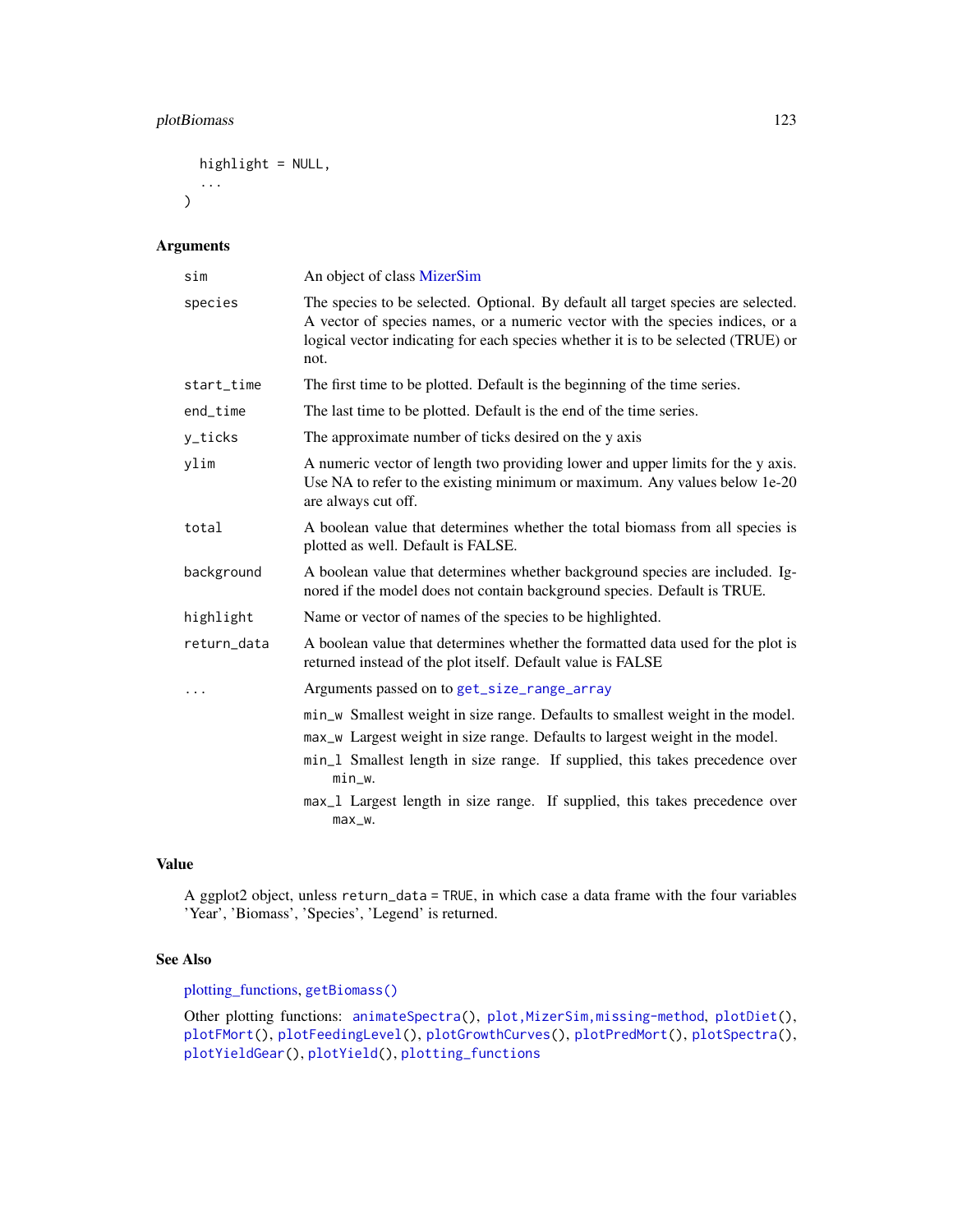## Examples

```
plotBiomass(NS_sim)
plotBiomass(NS_sim, species = c("Sandeel", "Herring"), total = TRUE)
plotBiomass(NS_sim, start_time = 1980, end_time = 1990)
# Returning the data frame
fr <- plotBiomass(NS_sim, return_data = TRUE)
str(fr)
```
plotBiomassObservedVsModel

*Plotting observed vs. model biomass data*

## Description

[Experimental] If biomass observations are available for at least some species via the biomass\_observed column in the species parameter data frame, this function plots the biomass of each species in the model against the observed biomasses. When called with a MizerSim object, the plot will use the model biomasses predicted for the final time step in the simulation.

#### Usage

```
plotBiomassObservedVsModel(
  object,
  species = NULL,
  ratio = FALSE,
  log_scale = TRUE,
  return_data = FALSE,
  labels = TRUE,show_unobserved = FALSE
)
plotlyBiomassObservedVsModel(
  object,
  species = NULL,
  ratio = FALSE,
  log_scale = TRUE,
  return_data = FALSE,
  show_unobserved = FALSE
)
```
#### Arguments

object An object of class [MizerParams](#page-87-0) or [MizerSim.](#page-96-0)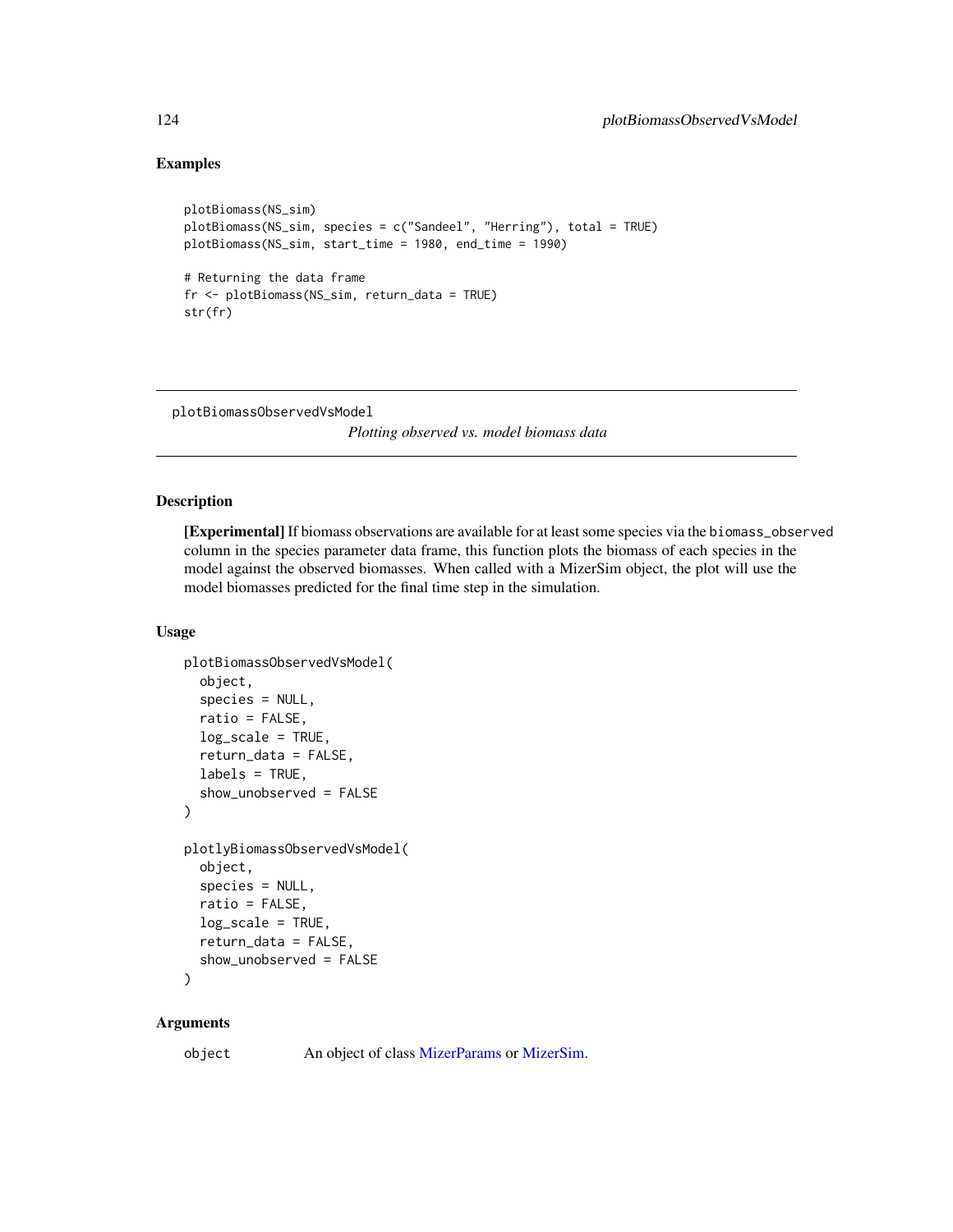| species         | The species to be included. Optional. By default all observed biomasses will<br>be included. A vector of species names, or a numeric vector with the species<br>indices, or a logical vector indicating for each species whether it is to be included<br>(TRUE) or not. |
|-----------------|-------------------------------------------------------------------------------------------------------------------------------------------------------------------------------------------------------------------------------------------------------------------------|
| ratio           | Whether to plot model biomass vs. observed biomass (FALSE) or the ratio of<br>model: observed biomass (TRUE). Default is FALSE.                                                                                                                                         |
| log_scale       | Whether to plot on the log10 scale (TRUE) or not (FALSE). For the non-ratio<br>plot this applies for both axes, for the ratio plot only the x-axis is on the log10<br>scale. Default is TRUE.                                                                           |
| return_data     | Whether to return the data frame for the plot (TRUE) or not (FALSE). Default<br>is FALSE.                                                                                                                                                                               |
| labels          | Whether to show text labels for each species (TRUE) or not (FALSE). Default<br>is TRUE.                                                                                                                                                                                 |
| show_unobserved |                                                                                                                                                                                                                                                                         |
|                 | Whether to include also species for which no biomass observation is available.<br>If TRUE, these species will be shown as if their observed biomass was equal to                                                                                                        |

#### Details

Before you can use this function you will need to have added a biomass\_observed column to your model which gives the observed biomass in grams. For species for which you have no observed biomass, you should set the value in the biomass\_observed column to 0 or NA.

Biomass observations usually only include individuals above a certain size. This size should be specified in a biomass\_cutoff column of the species parameter data frame. If this is missing, it is assumed that all sizes are included in the observed biomass, i.e., it includes larval biomass.

The total relative error is shown in the caption of the plot, calculated by

the model biomass.

$$
TRE = \sum_{i} |1 - \text{ratio}_{i}|
$$

where  $ratio_i$  is the ratio of model biomass / observed biomass for species i.

#### Value

A ggplot2 object with the plot of model biomass by species compared to observed biomass. If return\_data = TRUE, the data frame used to create the plot is returned instead of the plot.

#### Examples

```
# create an example
params <- NS_params
species_params(params)$biomass_observed <-
   c(0.8, 61, 12, 35, 1.6, NA, 10, 7.6, 135, 60, 30, NA)
species_params(params)$biomass_cutoff <- 10
params <- calibrateBiomass(params)
# Plot with default options
plotBiomassObservedVsModel(params)
```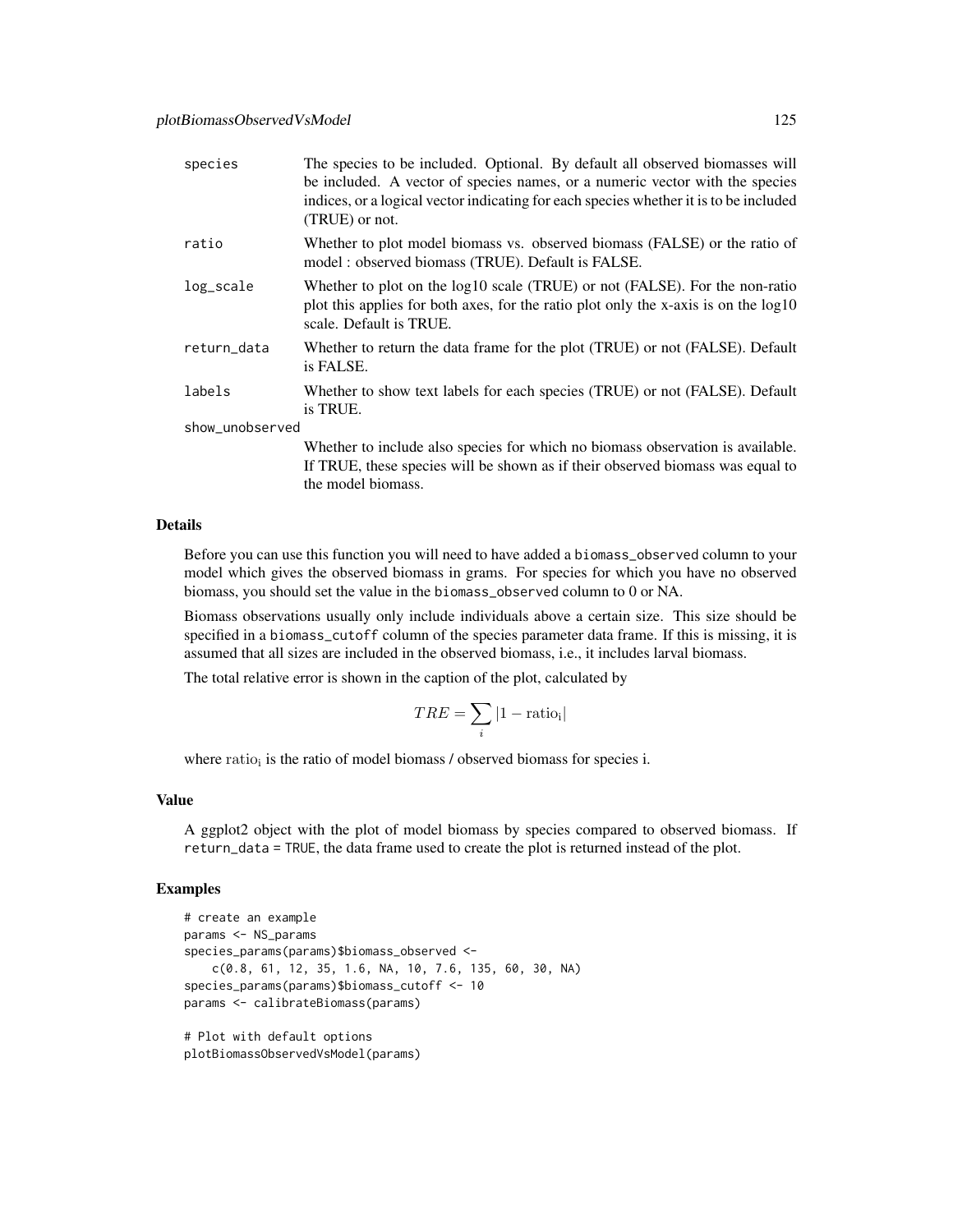```
# Plot including also species without observations
plotBiomassObservedVsModel(params, show_unobserved = TRUE)
# Show the ratio instead
plotBiomassObservedVsModel(params, ratio = TRUE)
# Run a simulation
params <- matchBiomasses(params)
sim <- project(params, t_max = 10, progress_bar = FALSE)
plotBiomass(sim)
# Plot the biomass comparison at the final time
plotBiomassObservedVsModel(sim)
# The same with no log scaling of axes
plotBiomassObservedVsModel(sim, log_scale = FALSE)
```
<span id="page-125-0"></span>plotDiet *Plot diet, resolved by prey species, as function of predator at size.*

#### Description

[Experimental] Plots the proportions with which each prey species contributes to the total biomass consumed by the specified predator species, as a function of the predator's size. These proportions are obtained with getDiet().

#### Usage

```
plotDiet(object, species = NULL, return_data = FALSE)
```
#### Arguments

| object      | An object of class MizerSim or MizerParams.                                                                                                    |
|-------------|------------------------------------------------------------------------------------------------------------------------------------------------|
| species     | The name of the predator species for which to plot the diet.                                                                                   |
| return data | A boolean value that determines whether the formatted data used for the plot is<br>returned instead of the plot itself. Default value is FALSE |

### Details

Prey species that contribute less than 1 permille to the diet are suppressed in the plot.

## Value

A ggplot2 object, unless return\_data = TRUE, in which case a data frame with the three variables 'w', 'Proportion', 'Prey' is returned.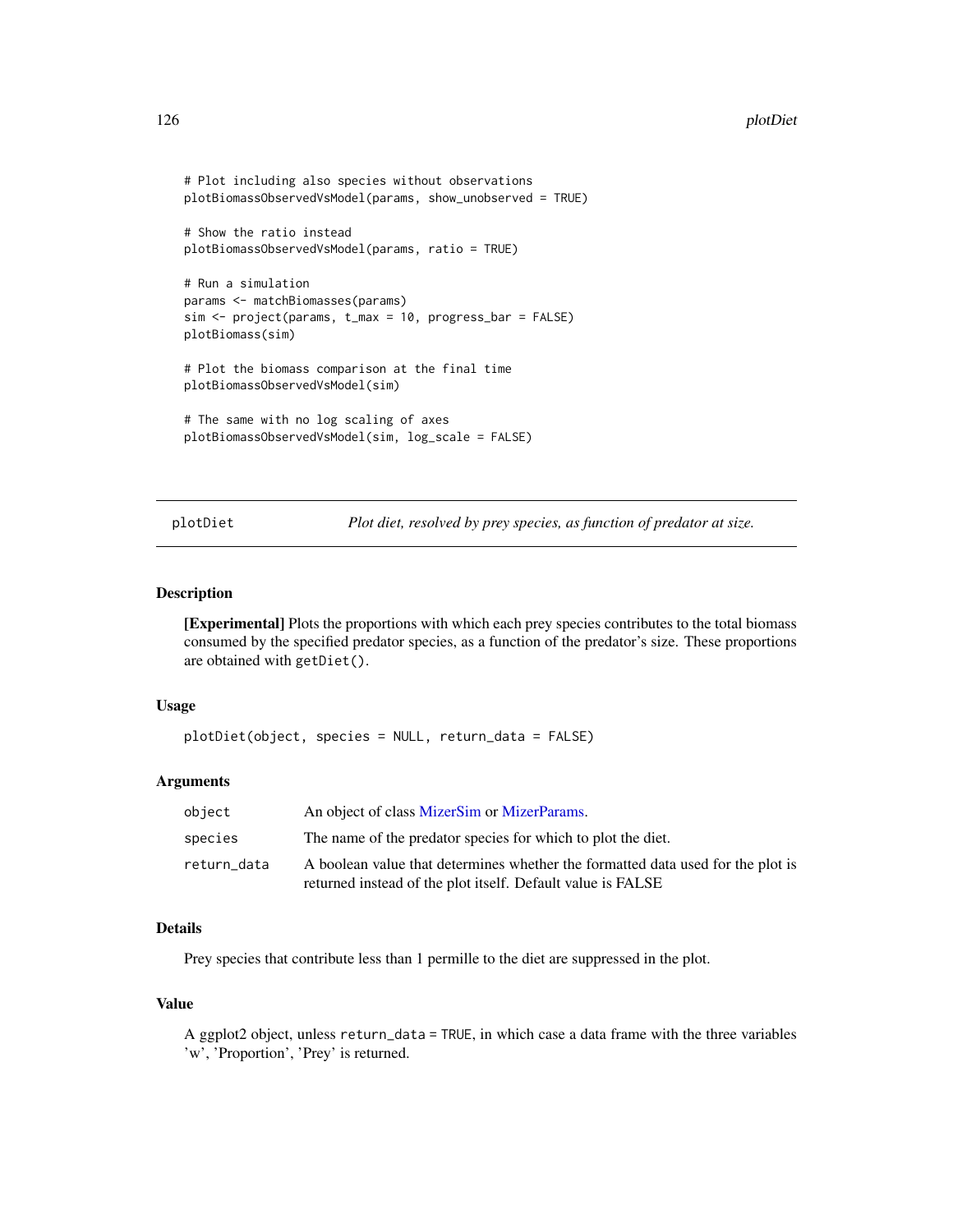## plotFeedingLevel 127

## See Also

## [getDiet\(\)](#page-25-0)

```
animateSpectra(plotBiomass(),
plotFMort(), plotFeedingLevel(), plotGrowthCurves(), plotPredMort(), plotSpectra(),
plotYieldGear(), plotYield(), plotting_functions
```
## Examples

```
plotDiet(NS_params, species = "Cod")
# Returning the data frame
fr <- plotDiet(NS_params, species = "Cod", return_data = TRUE)
str(fr)
```
<span id="page-126-0"></span>

| plotFeedingLevel | Plot the feeding level of species by size |  |
|------------------|-------------------------------------------|--|
|                  |                                           |  |

### Description

After running a projection, plot the feeding level of each species by size. The feeding level is averaged over the specified time range (a single value for the time range can be used).

```
plotFeedingLevel(
  object,
  species = NULL,
  time_range,
  highlight = NULL,
  all.sizes = FALSE,
  include_critical = FALSE,
  return_data = FALSE,
  ...
)
plotlyFeedingLevel(
  object,
  species = NULL,
  time_range,
  highlight = NULL,
  include_critical,
  ...
)
```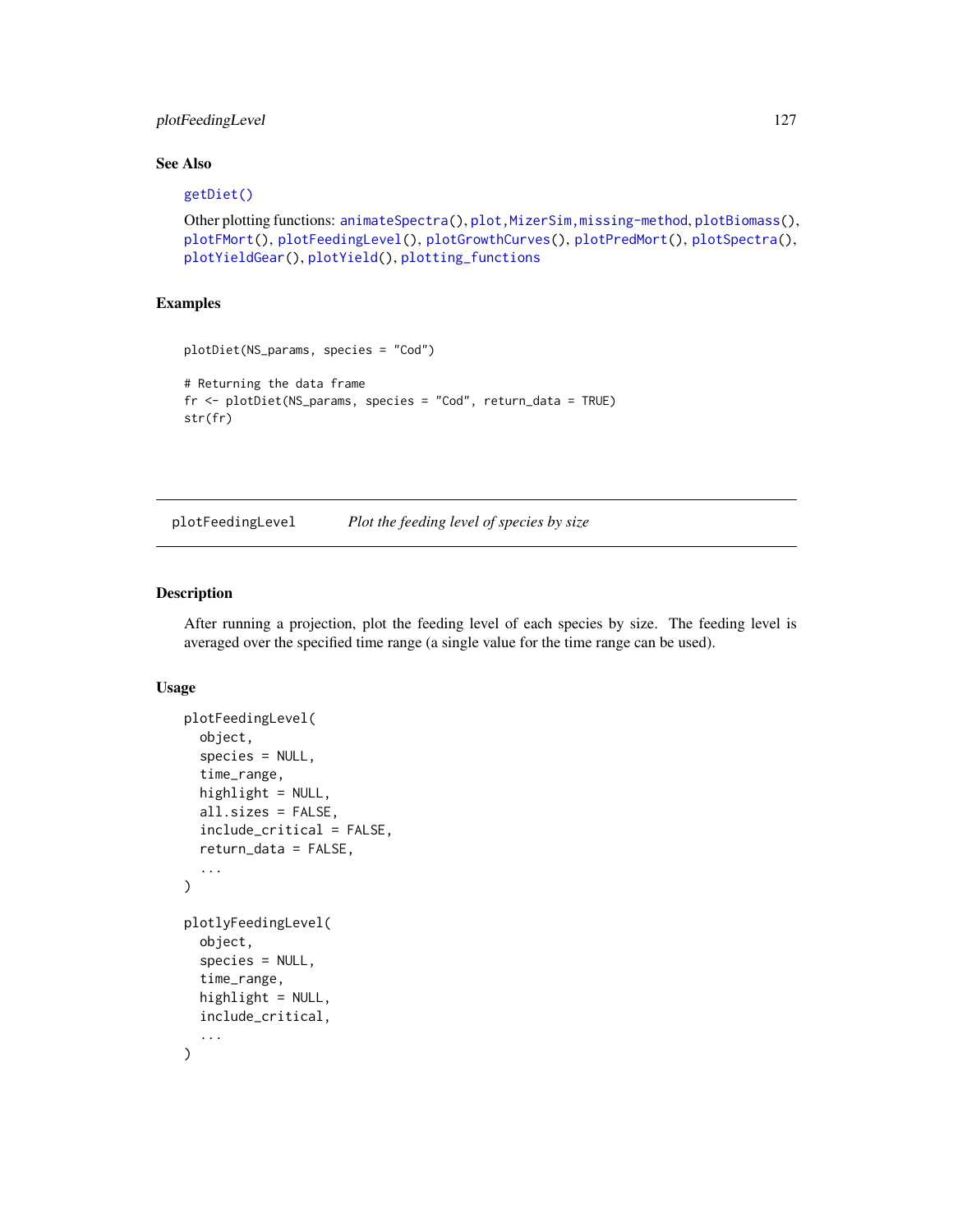### Arguments

| object           | An object of class MizerSim or MizerParams.                                                                                                                                                                                                                     |  |
|------------------|-----------------------------------------------------------------------------------------------------------------------------------------------------------------------------------------------------------------------------------------------------------------|--|
| species          | The species to be selected. Optional. By default all target species are selected.<br>A vector of species names, or a numeric vector with the species indices, or a<br>logical vector indicating for each species whether it is to be selected (TRUE) or<br>not. |  |
| time_range       | The time range (either a vector of values, a vector of min and max time, or<br>a single value) to average the abundances over. Default is the final time step.<br>Ignored when called with a MizerParams object.                                                |  |
| highlight        | Name or vector of names of the species to be highlighted.                                                                                                                                                                                                       |  |
| all.sizes        | If TRUE, then feeding level is plotted also for sizes outside a species' size range.<br>Default FALSE.                                                                                                                                                          |  |
| include_critical |                                                                                                                                                                                                                                                                 |  |
|                  | If TRUE, then the critical feeding level is also plotted. Default FALSE.                                                                                                                                                                                        |  |
| return_data      | A boolean value that determines whether the formatted data used for the plot is<br>returned instead of the plot itself. Default value is FALSE                                                                                                                  |  |
| $\ddots$         | Other arguments (currently unused)                                                                                                                                                                                                                              |  |

## Details

When called with a [MizerSim](#page-96-0) object, the feeding level is averaged over the specified time range (a single value for the time range can be used to plot a single time step). When called with a [MizerParams](#page-87-0) object the initial feeding level is plotted.

If include\_critical = TRUE then the critical feeding level (the feeding level at which the intake just covers the metabolic cost) is also plotted, with a thinner line. This line should always stay below the line of the actual feeding level, because the species would stop growing at any point where the feeding level drops to the critical feeding level.

## Value

A ggplot2 object, unless return\_data = TRUE, in which case a data frame with the variables 'w', 'value' and 'Species' is returned. If also include\_critical = TRUE then the data frame contains a fourth variable 'Type' that distinguishes between 'actual' and 'critical' feeding level.

## See Also

[plotting\\_functions,](#page-136-0) [getFeedingLevel\(\)](#page-34-0)

```
Other plotting functions: animateSpectra(), plot,MizerSim,missing-method, plotBiomass(),
plotDiet(), plotFMort(), plotGrowthCurves(), plotPredMort(), plotSpectra(), plotYieldGear(),
plotYield(), plotting_functions
```
### Examples

```
params <- NS_params
sim <- project(params, effort=1, t_max=20, t_save = 2, progress_bar = FALSE)
plotFeedingLevel(sim)
```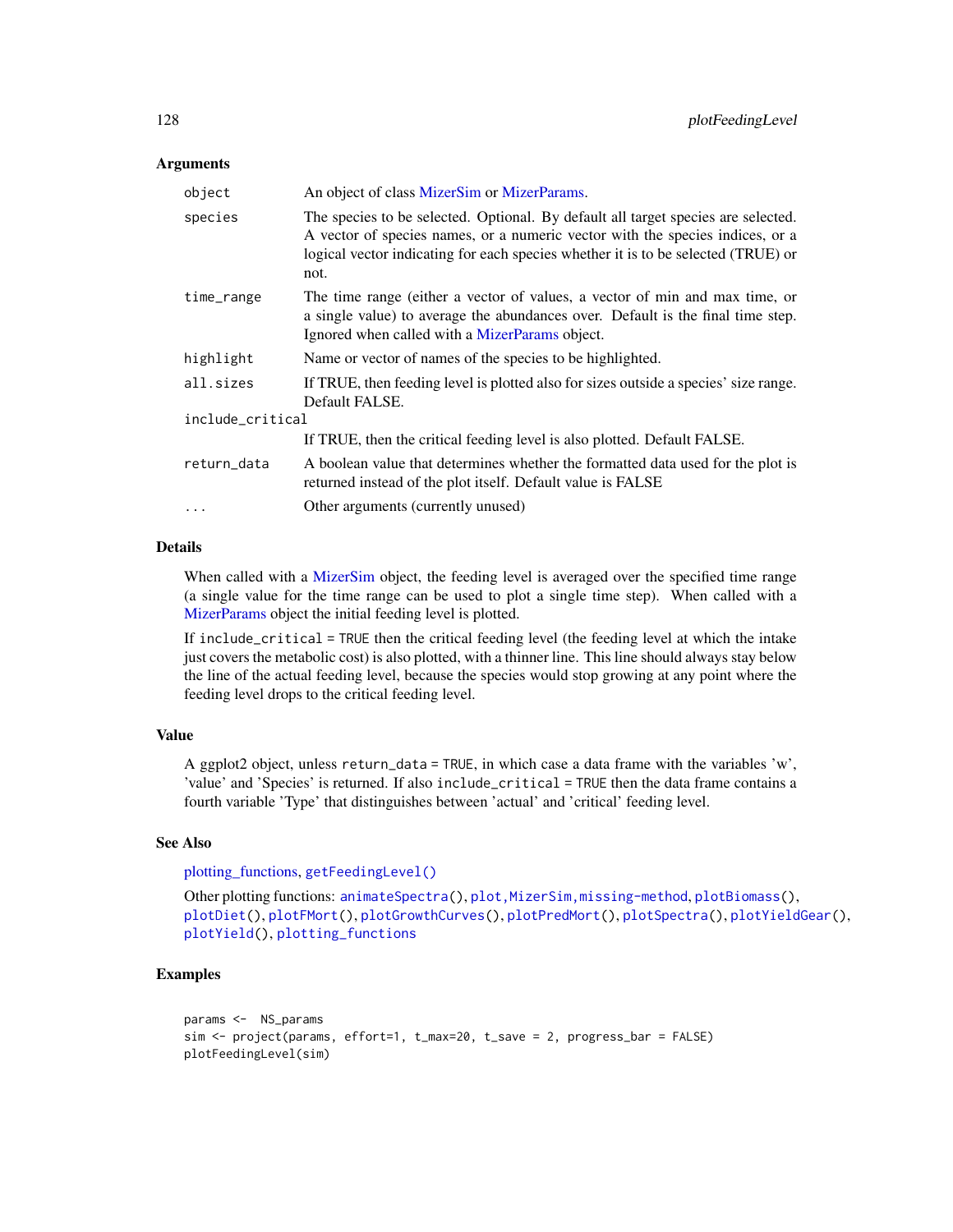## plotFMort 129

```
plotFeedingLevel(sim, time_range = 10:20, species = c("Cod", "Herring"),
                 include_critical = TRUE)
# Returning the data frame
fr <- plotFeedingLevel(sim, return_data = TRUE)
str(fr)
```
<span id="page-128-0"></span>plotFMort *Plot total fishing mortality of each species by size*

### Description

After running a projection, plot the total fishing mortality of each species by size. The total fishing mortality is averaged over the specified time range (a single value for the time range can be used to plot a single time step).

## Usage

```
plotFMort(
 object,
  species = NULL,
  time_range,
  all.sizes = FALSE,
  highlight = NULL,
  return_data = FALSE,
  ...
)
```
plotlyFMort(object, species = NULL, time\_range, highlight = NULL, ...)

# Arguments

| object      | An object of class MizerSim or MizerParams.                                                                                                                                                                                                                     |
|-------------|-----------------------------------------------------------------------------------------------------------------------------------------------------------------------------------------------------------------------------------------------------------------|
| species     | The species to be selected. Optional. By default all target species are selected.<br>A vector of species names, or a numeric vector with the species indices, or a<br>logical vector indicating for each species whether it is to be selected (TRUE) or<br>not. |
| time_range  | The time range (either a vector of values, a vector of min and max time, or<br>a single value) to average the abundances over. Default is the final time step.<br>Ignored when called with a MizerParams object.                                                |
| all.sizes   | If TRUE, then fishing mortality is plotted also for sizes outside a species' size<br>range. Default FALSE.                                                                                                                                                      |
| highlight   | Name or vector of names of the species to be highlighted.                                                                                                                                                                                                       |
| return_data | A boolean value that determines whether the formatted data used for the plot is<br>returned instead of the plot itself. Default value is FALSE                                                                                                                  |
| $\cdots$    | Other arguments (currently unused)                                                                                                                                                                                                                              |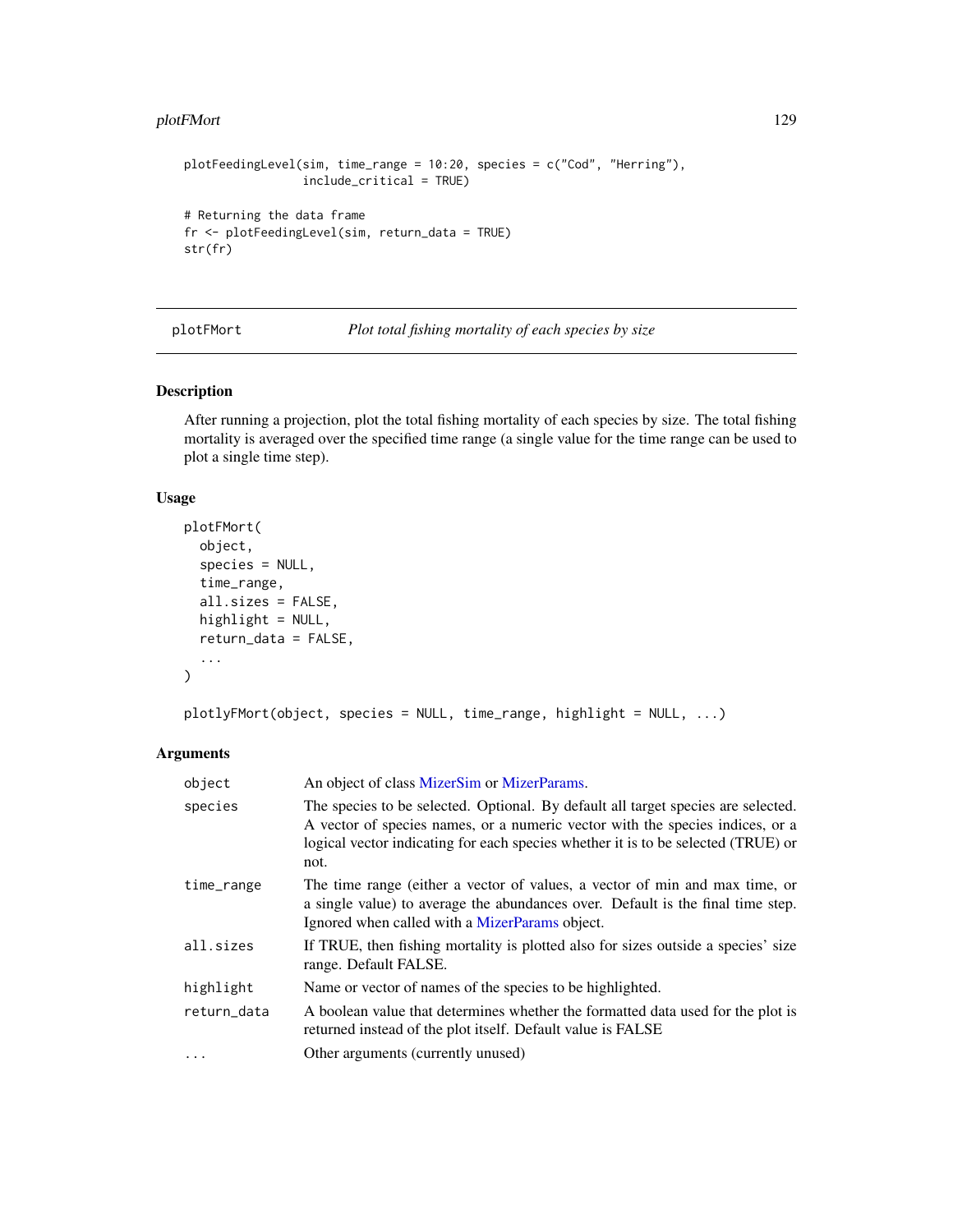## Value

A ggplot2 object, unless return\_data = TRUE, in which case a data frame with the three variables 'w', 'value', 'Species' is returned.

## See Also

[plotting\\_functions,](#page-136-0) [getFMort\(\)](#page-36-0)

```
animateSpectra(plotBiomass(),
plotDiet(plotFeedingLevel(plotGrowthCurves(plotPredMort(plotSpectra(),
plotYieldGear(), plotYield(), plotting_functions
```
## Examples

```
params <- NS_params
sim <- project(params, effort=1, t_max=20, t_save = 2, progress_bar = FALSE)
plotFMort(sim)
plotFMort(sim, highlight = c("Cod", "Haddock"))
# Returning the data frame
fr <- plotFMort(sim, return_data = TRUE)
str(fr)
```
<span id="page-129-0"></span>plotGrowthCurves *Plot growth curves giving weight as a function of age*

## Description

When the growth curve for only a single species is plotted, horizontal lines are included that indicate the maturity size and the maximum size for that species. If furthermore the species parameters contain the variables a and b for length to weight conversion and the von Bertalanffy parameter k\_vb (and optionally t0), then the von Bertalanffy growth curve is superimposed in black.

```
plotGrowthCurves(
  object,
  species = NULL,
  max\_age = 20,
 percentage = FALSE,
  species\_panel = FALSE,
  highlight = NULL,
  return_data = FALSE,
  ...
)
```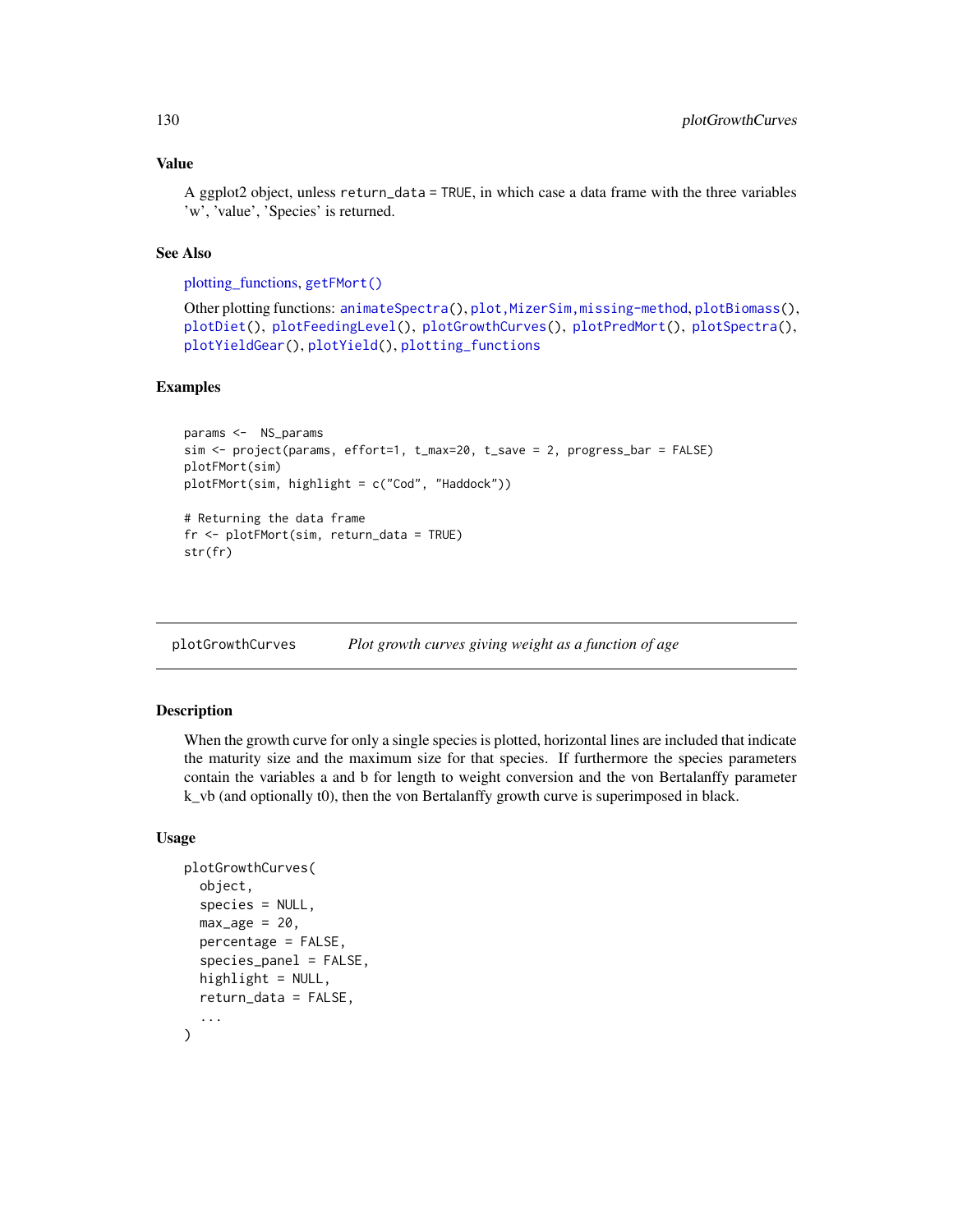## plotGrowthCurves 131

```
plotlyGrowthCurves(
 object,
  species = NULL,
 max\_age = 20,
 percentage = FALSE,
  species_panel = FALSE,
 highlight = NULL
\lambda
```
### Arguments

| object        | MizerSim or MizerParams object. If given a MizerSim object, uses the growth<br>rates at the final time of a simulation to calculate the size at age. If given a<br>MizerParams object, uses the initial growth rates instead.                                   |
|---------------|-----------------------------------------------------------------------------------------------------------------------------------------------------------------------------------------------------------------------------------------------------------------|
| species       | The species to be selected. Optional. By default all target species are selected.<br>A vector of species names, or a numeric vector with the species indices, or a<br>logical vector indicating for each species whether it is to be selected (TRUE) or<br>not. |
| max_age       | The age up to which to run the growth curve. Default is 20.                                                                                                                                                                                                     |
| percentage    | Boolean value. If TRUE, the size is given as a percentage of the maximal size.                                                                                                                                                                                  |
| species_panel | <b>[Experimental]</b> If TRUE, display all species with their Von Bertalanffy curves<br>as facets (need species and percentage to be set to default). Default FALSE.                                                                                            |
| highlight     | Name or vector of names of the species to be highlighted.                                                                                                                                                                                                       |
| return_data   | A boolean value that determines whether the formatted data used for the plot is<br>returned instead of the plot itself. Default value is FALSE                                                                                                                  |
| $\cdots$      | Other arguments (currently unused)                                                                                                                                                                                                                              |

## Value

A ggplot2 object

## See Also

[plotting\\_functions](#page-136-0)

```
animateSpectra(plotBiomass(),
plotDiet(), plotFMort(), plotFeedingLevel(), plotPredMort(), plotSpectra(), plotYieldGear(),
plotYield(), plotting_functions
```
# Examples

```
params <- NS_params
sim <- project(params, effort=1, t_max=20, t_save = 2, progress_bar = FALSE)
plotGrowthCurves(sim, percentage = TRUE)
plotGrowthCurves(sim, species = "Cod", max_age = 24)
plotGrowthCurves(sim, species_panel = TRUE)
```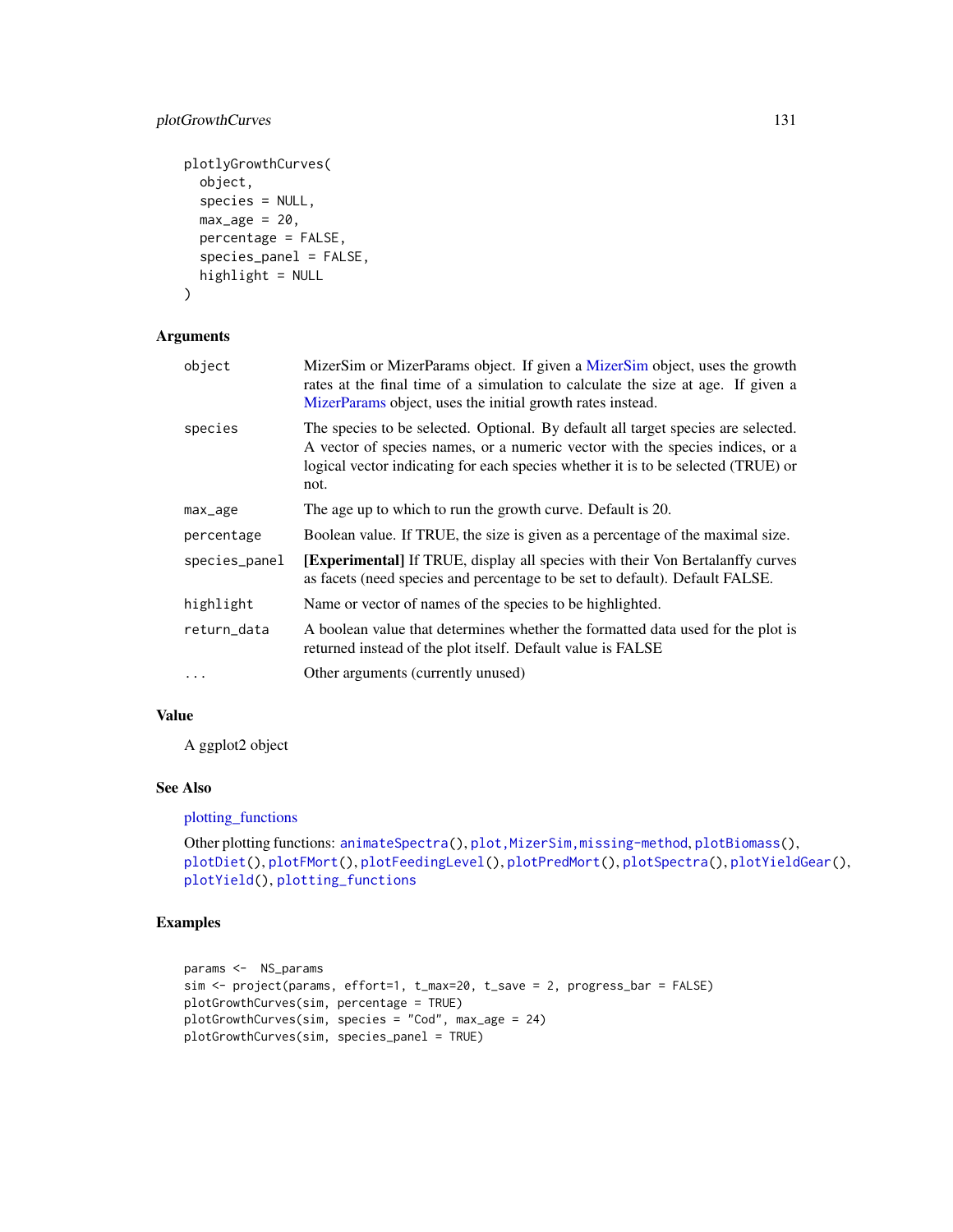```
# Returning the data frame
fr <- plotGrowthCurves(sim, return_data = TRUE)
str(fr)
```
plotM2 *Alias for* plotPredMort()

## Description

[Deprecated] An alias provided for backward compatibility with mizer version <= 1.0

## Usage

```
plotM2(
  object,
  species = NULL,
  time_range,
  all.sizes = FALSE,
  highlight = NULL,
  return_data = FALSE,
  ...
\mathcal{L}
```
## Arguments

| object      | An object of class MizerSim or MizerParams.                                                                                                                                                                                                                     |
|-------------|-----------------------------------------------------------------------------------------------------------------------------------------------------------------------------------------------------------------------------------------------------------------|
| species     | The species to be selected. Optional. By default all target species are selected.<br>A vector of species names, or a numeric vector with the species indices, or a<br>logical vector indicating for each species whether it is to be selected (TRUE) or<br>not. |
| time_range  | The time range (either a vector of values, a vector of min and max time, or<br>a single value) to average the abundances over. Default is the final time step.<br>Ignored when called with a MizerParams object.                                                |
| all.sizes   | If TRUE, then predation mortality is plotted also for sizes outside a species' size<br>range. Default FALSE.                                                                                                                                                    |
| highlight   | Name or vector of names of the species to be highlighted.                                                                                                                                                                                                       |
| return_data | A boolean value that determines whether the formatted data used for the plot is<br>returned instead of the plot itself. Default value is FALSE                                                                                                                  |
| .           | Other arguments (currently unused)                                                                                                                                                                                                                              |
|             |                                                                                                                                                                                                                                                                 |

## Value

A ggplot2 object, unless return\_data = TRUE, in which case a data frame with the three variables 'w', 'value', 'Species' is returned.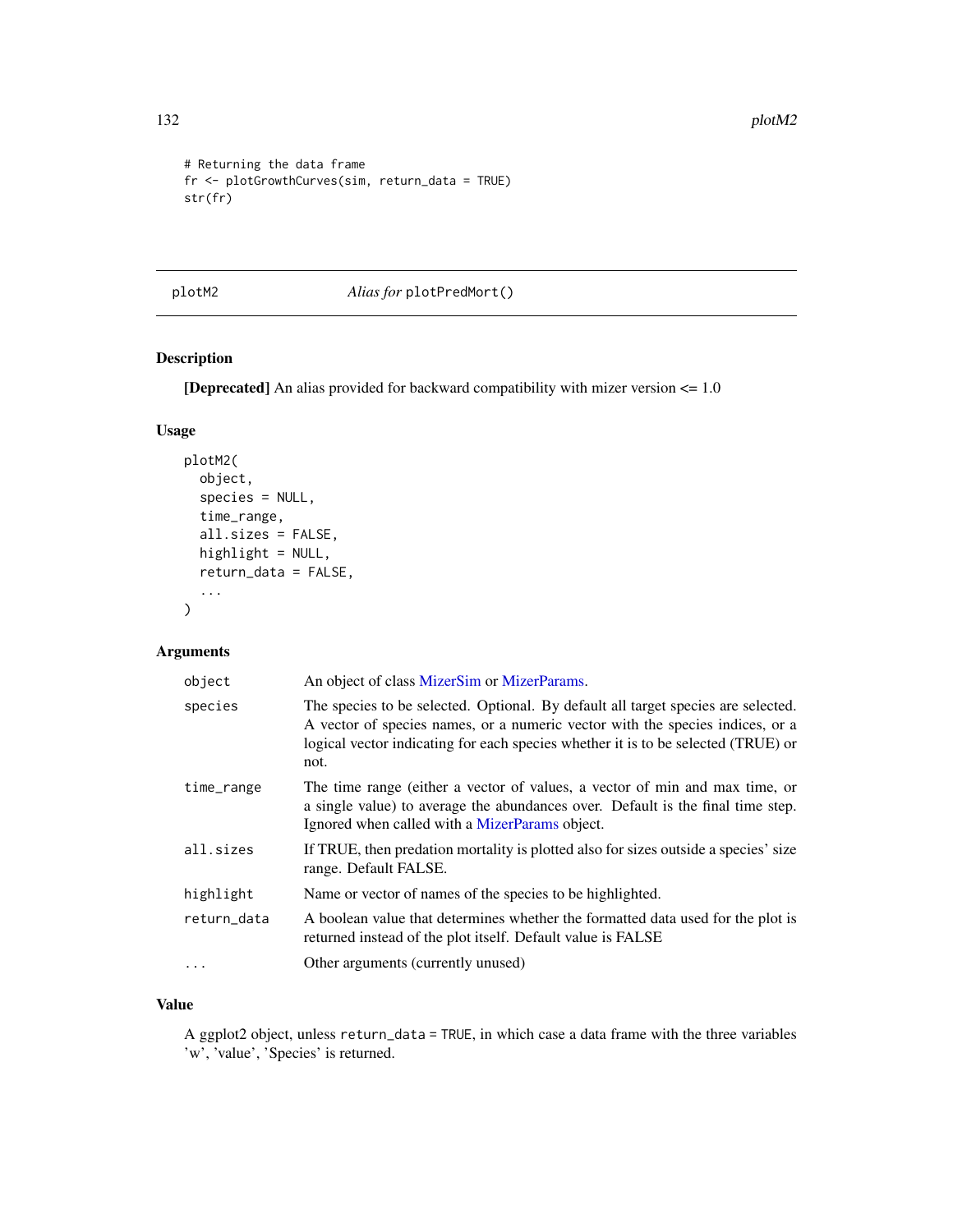## plotPredMort 133

### See Also

[plotting\\_functions,](#page-136-0) [getPredMort\(\)](#page-49-0)

```
animateSpectra(plotBiomass(),
plotDiet(), plotFMort(), plotFeedingLevel(), plotGrowthCurves(), plotSpectra(), plotYieldGear(),
plotYield(), plotting_functions
```
## Examples

```
params <- NS_params
sim <- project(params, effort=1, t_max=20, t_save = 2, progress_bar = FALSE)
plotPredMort(sim)
plotPredMort(sim, time_range = 10:20)
# Returning the data frame
fr <- plotPredMort(sim, return_data = TRUE)
str(fr)
```
<span id="page-132-0"></span>plotPredMort *Plot predation mortality rate of each species against size*

#### Description

After running a projection, plot the predation mortality rate of each species by size. The mortality rate is averaged over the specified time range (a single value for the time range can be used to plot a single time step).

## Usage

```
plotPredMort(
 object,
  species = NULL,
  time_range,
  all.sizes = FALSE,
 highlight = NULL,
  return_data = FALSE,
  ...
)
plotlyPredMort(object, species = NULL, time_range, highlight = NULL, ...)
```
#### Arguments

object An object of class [MizerSim](#page-96-0) or [MizerParams.](#page-87-0)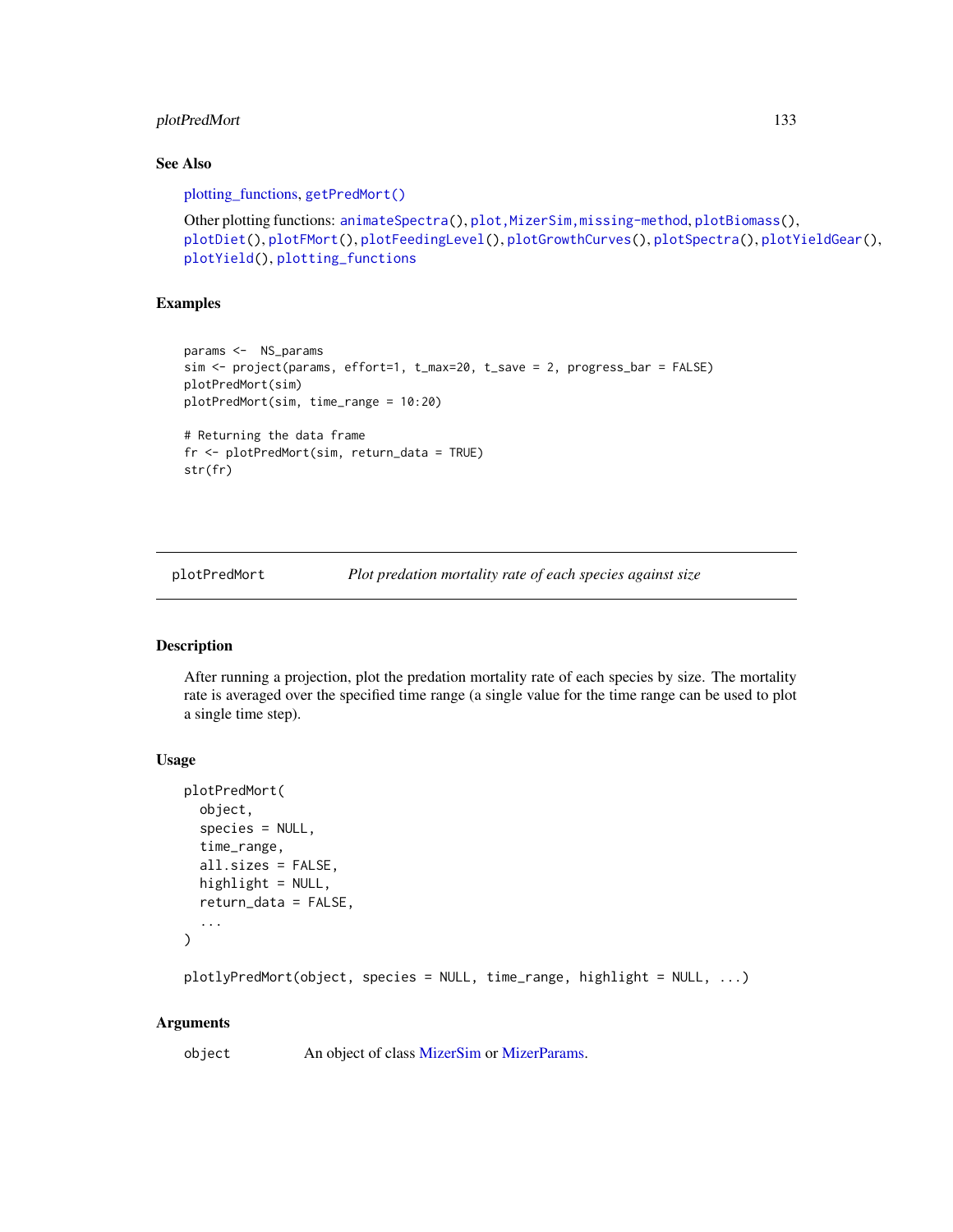| species     | The species to be selected. Optional. By default all target species are selected.<br>A vector of species names, or a numeric vector with the species indices, or a<br>logical vector indicating for each species whether it is to be selected (TRUE) or<br>not. |
|-------------|-----------------------------------------------------------------------------------------------------------------------------------------------------------------------------------------------------------------------------------------------------------------|
| time_range  | The time range (either a vector of values, a vector of min and max time, or<br>a single value) to average the abundances over. Default is the final time step.<br>Ignored when called with a MizerParams object.                                                |
| all.sizes   | If TRUE, then predation mortality is plotted also for sizes outside a species' size<br>range. Default FALSE.                                                                                                                                                    |
| highlight   | Name or vector of names of the species to be highlighted.                                                                                                                                                                                                       |
| return_data | A boolean value that determines whether the formatted data used for the plot is<br>returned instead of the plot itself. Default value is FALSE                                                                                                                  |
| $\cdot$     | Other arguments (currently unused)                                                                                                                                                                                                                              |

## Value

A ggplot2 object, unless return\_data = TRUE, in which case a data frame with the three variables 'w', 'value', 'Species' is returned.

### See Also

```
plotting_functions, getPredMort()
```

```
animateSpectra(plotBiomass(),
plotDiet(), plotFMort(), plotFeedingLevel(), plotGrowthCurves(), plotSpectra(), plotYieldGear(),
plotYield(), plotting_functions
```
## Examples

```
params <- NS_params
sim <- project(params, effort=1, t_max=20, t_save = 2, progress_bar = FALSE)
plotPredMort(sim)
plotPredMort(sim, time_range = 10:20)
# Returning the data frame
fr <- plotPredMort(sim, return_data = TRUE)
str(fr)
```
<span id="page-133-0"></span>plotSpectra *Plot the abundance spectra*

### Description

Plots the number density multiplied by a power of the weight, with the power specified by the power argument.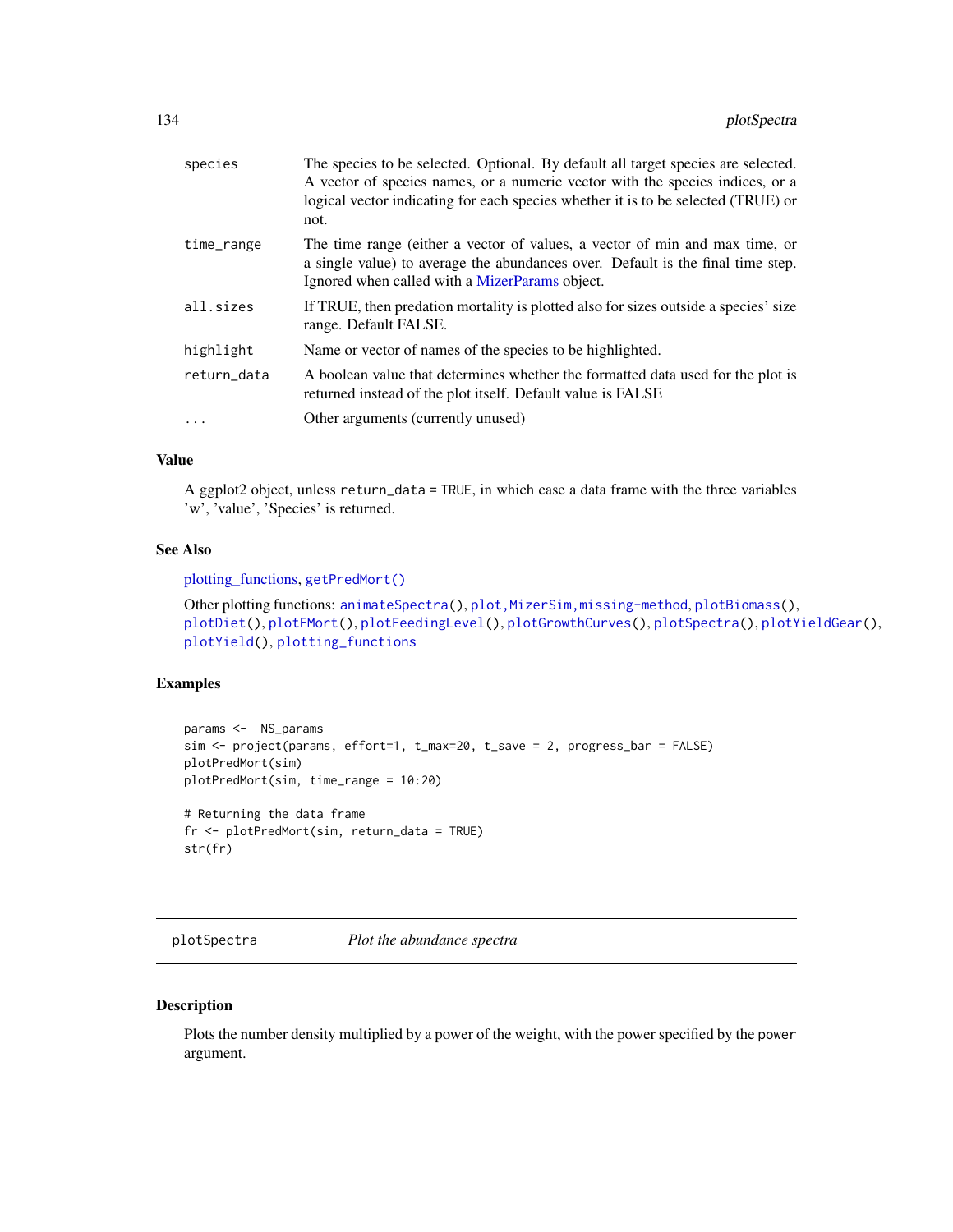## plotSpectra 135

# Usage

```
plotSpectra(
 object,
  species = NULL,
 time_range,
 wlim = c(NA, NA),
 ylim = c(NA, NA),
 power = 1,
 biomass = TRUE,
 total = FALSE,resource = TRUE,
 background = TRUE,
 highlight = NULL,
 return_data = FALSE,
  ...
)
plotlySpectra(
 object,
 species = NULL,
 time_range,
 wlim = c(NA, NA),
 ylim = c(NA, NA),
 power = 1,
 biomass = TRUE,
  total = FALSE,resource = TRUE,
 background = TRUE,
 highlight = NULL,
```

```
)
```
...

# Arguments

| object     | An object of class MizerSim or MizerParams.                                                                                                                                                                                                                     |
|------------|-----------------------------------------------------------------------------------------------------------------------------------------------------------------------------------------------------------------------------------------------------------------|
| species    | The species to be selected. Optional. By default all target species are selected.<br>A vector of species names, or a numeric vector with the species indices, or a<br>logical vector indicating for each species whether it is to be selected (TRUE) or<br>not. |
| time_range | The time range (either a vector of values, a vector of min and max time, or<br>a single value) to average the abundances over. Default is the final time step.<br>Ignored when called with a MizerParams object.                                                |
| wlim       | A numeric vector of length two providing lower and upper limits for the w axis.<br>Use NA to refer to the existing minimum or maximum.                                                                                                                          |
| ylim       | A numeric vector of length two providing lower and upper limits for the y axis.<br>Use NA to refer to the existing minimum or maximum. Any values below 1e-20<br>are always cut off.                                                                            |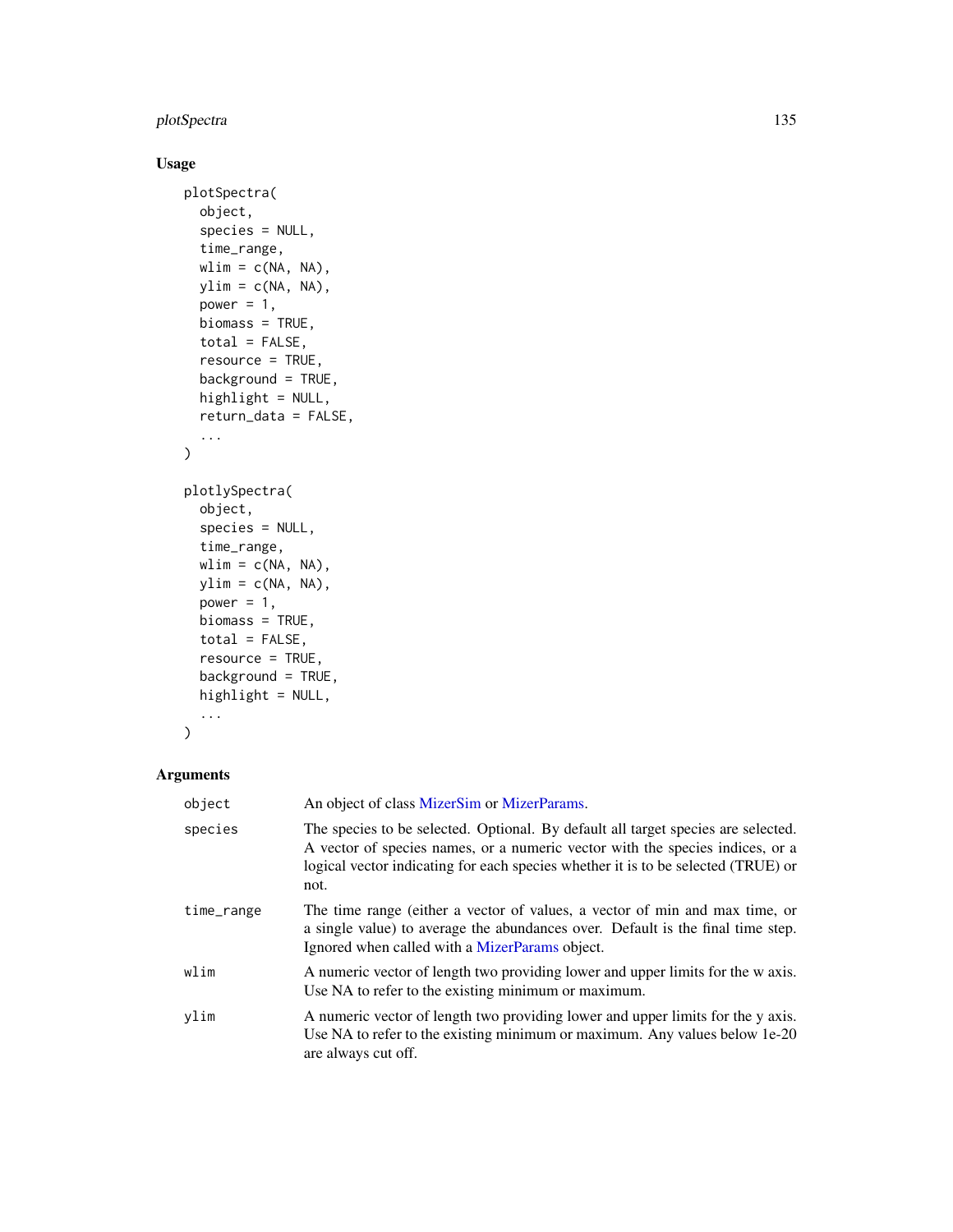| power       | The abundance is plotted as the number density times the weight raised to power.<br>The default power = 1 gives the biomass density, whereas power = 2 gives the<br>biomass density with respect to logarithmic size bins.     |
|-------------|--------------------------------------------------------------------------------------------------------------------------------------------------------------------------------------------------------------------------------|
| biomass     | <b>[Deprecated]</b> Only used if power argument is missing. Then biomass = TRUE<br>is equivalent to power=1 and biomass = FALSE is equivalent to power=0                                                                       |
| total       | A boolean value that determines whether the total over all species in the system<br>is plotted as well. Note that even if the plot only shows a selection of species,<br>the total is including all species. Default is FALSE. |
| resource    | A boolean value that determines whether resource is included. Default is TRUE.                                                                                                                                                 |
| background  | A boolean value that determines whether background species are included. Ig-<br>nored if the model does not contain background species. Default is TRUE.                                                                       |
| highlight   | Name or vector of names of the species to be highlighted.                                                                                                                                                                      |
| return data | A boolean value that determines whether the formatted data used for the plot is<br>returned instead of the plot itself. Default value is FALSE                                                                                 |
| $\cdots$    | Other arguments (currently unused)                                                                                                                                                                                             |

## Details

When called with a [MizerSim](#page-96-0) object, the abundance is averaged over the specified time range (a single value for the time range can be used to plot a single time step). When called with a [MizerParams](#page-87-0) object the initial abundance is plotted.

### Value

A ggplot2 object, unless return\_data = TRUE, in which case a data frame with the four variables 'w', 'value', 'Species', 'Legend' is returned.

#### See Also

#### [plotting\\_functions](#page-136-0)

```
animateSpectra(plotBiomass(),
plotDiet(plotFMort(plotFeedingLevel(plotGrowthCurves(plotPredMort(plotYieldGear(),
plotYield(), plotting_functions
```
### Examples

```
params <- NS_params
sim <- project(params, effort=1, t_max=20, t_save = 2, progress_bar = FALSE)
plotSpectra(sim)
plotSpectra(sim, wlim = c(1e-6, NA))
plotSpectra(sim, time_range = 10:20)
plotSpectra(sim, time_range = 10:20, power = 0)
plotSpectra(sim, species = c("Cod", "Herring"), power = 1)
# Returning the data frame
fr <- plotSpectra(sim, return_data = TRUE)
str(fr)
```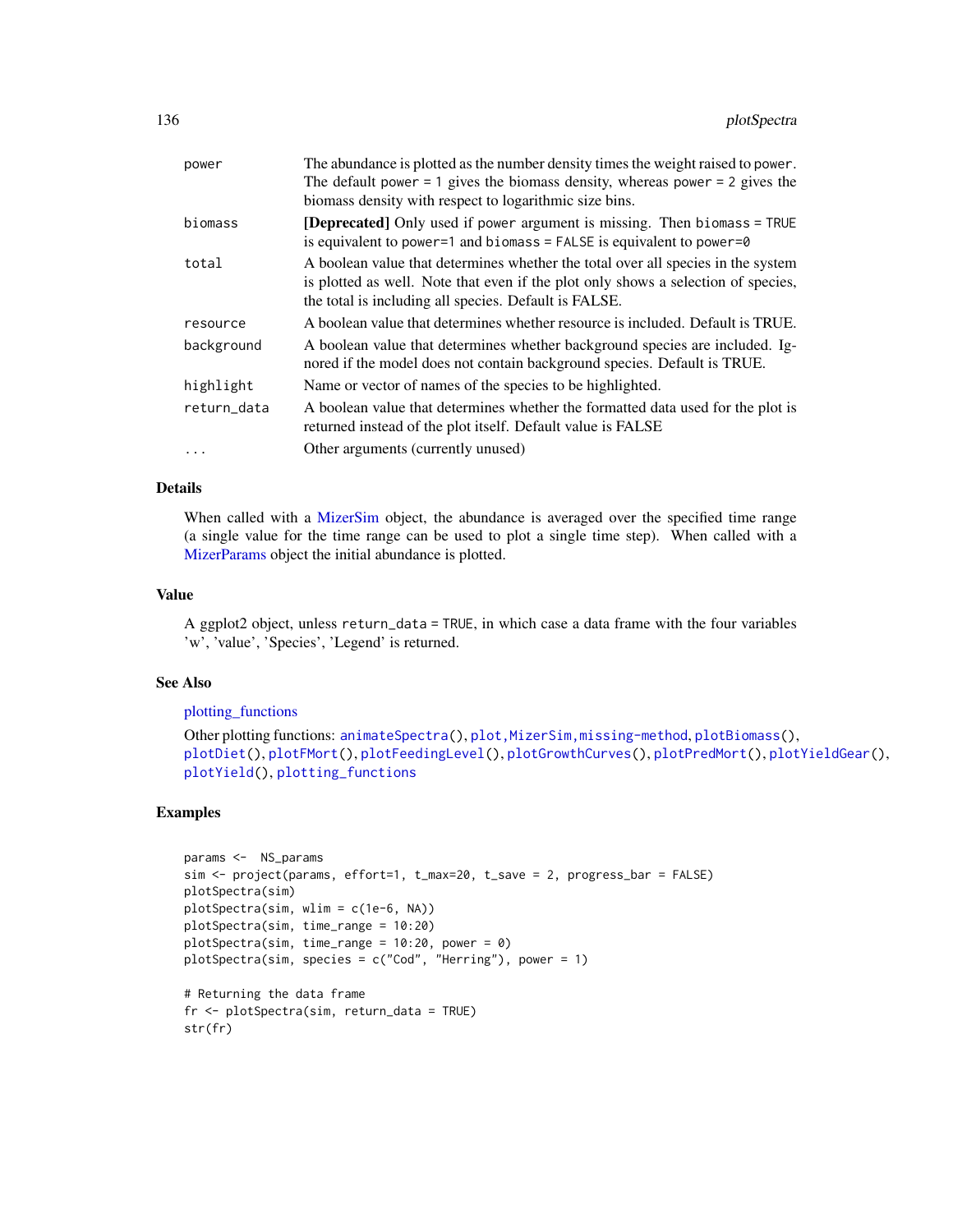<span id="page-136-0"></span>plotting\_functions *Description of the plotting functions*

#### Description

Mizer provides a range of plotting functions for visualising the results of running a simulation, stored in a MizerSim object, or the initial state stored in a MizerParams object. Every plotting function exists in two versions, plotSomething and plotlySomething. The plotly version is more interactive but not suitable for inclusion in documents.

## Details

This table shows the available plotting functions.

| Plot               | Description                                                                                            |
|--------------------|--------------------------------------------------------------------------------------------------------|
| plotBiomass()      | Plots the total biomass of each species through time. A time range to be plotted can be specified. The |
| plotSpectra()      | Plots the abundance (biomass or numbers) spectra of each species and the background community. It      |
| plotFeedingLevel() | Plots the feeding level of each species against size.                                                  |
| plotPredMort()     | Plots the predation mortality of each species against size.                                            |
| plotFMort()        | Plots the total fishing mortality of each species against size.                                        |
| plotYield()        | Plots the total yield of each species across all fishing gears against time.                           |
| plotYieldGear()    | Plots the total yield of each species by gear against time.                                            |
| plotDiet()         | Plots the diet composition at size for a given predator species.                                       |
| plotGrowthCurves() | Plots the size as a function of age.                                                                   |
| plot()             | Produces 5 plots (plotFeedingLevel(), plotBiomass(), plotPredMort(), plotFMort() and plot              |

These functions use the ggplot2 package and return the plot as a ggplot object. This means that you can manipulate the plot further after its creation using the ggplot grammar of graphics. The corresponding function names with plot replaced by plotly produce interactive plots with the help of the plotly package.

While most plot functions take their data from a MizerSim object, some of those that make plots representing data at a single time can also take their data from the initial values in a MizerParams object.

Where plots show results for species, the line colour and line type for each species are specified by the linecolour and linetype slots in the MizerParams object. These were either taken from a default palette hard-coded into [emptyParams\(\)](#page-18-0) or they were specified by the user in the species parameters dataframe used to set up the MizerParams object. The linecolour and linetype slots hold named vectors, named by the species. They can be overwritten by the user at any time.

Most plots allow the user to select to show only a subset of species, specified as a vector in the species argument to the plot function.

The ordering of the species in the legend is the same as the ordering in the species parameter data frame.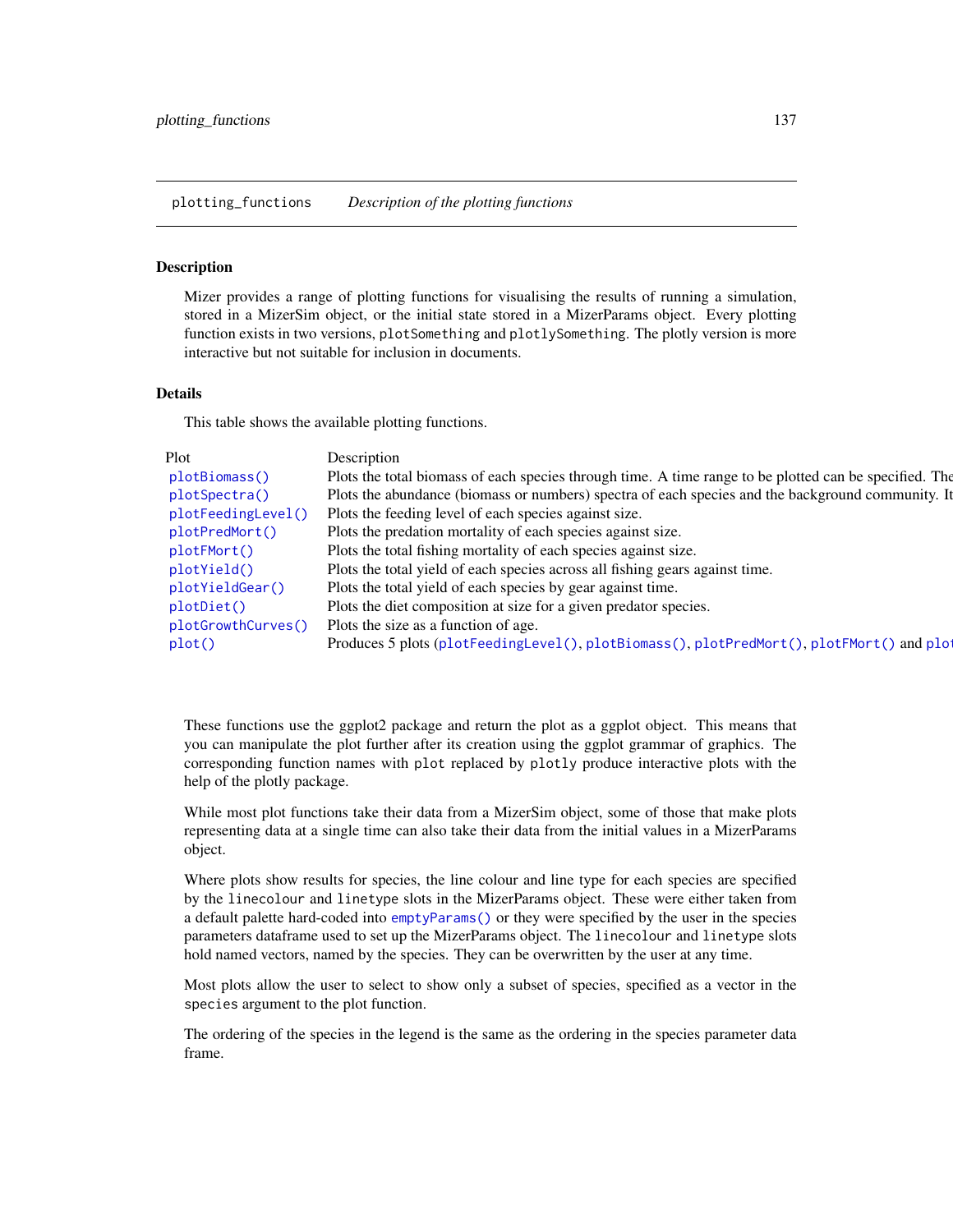# See Also

[summary\\_functions,](#page-204-0) [indicator\\_functions](#page-69-0)

```
animateSpectra(plotBiomass(),
plotDiet(), plotFMort(), plotFeedingLevel(), plotGrowthCurves(), plotPredMort(), plotSpectra(),
plotYieldGear(), plotYield()
```
## Examples

```
sim <- NS_sim
# Some example plots
plotFeedingLevel(sim)
# Plotting only a subset of species
plotFeedingLevel(sim, species = c("Cod", "Herring"))
# Specifying new colours and linetypes for some species
sim@params@linetype["Cod"] <- "dashed"
sim@params@linecolour["Cod"] <- "red"
plotFeedingLevel(sim, species = c("Cod", "Herring"))
# Manipulating the plot
library(ggplot2)
p <- plotFeedingLevel(sim)
p \leftarrow p + \text{geom\_hline(} \text{aes}(\text{yintercept} = 0.7))p \leq -p + \text{ theme_bw}()
```
<span id="page-137-0"></span>

p

plotYield *Plot the total yield of species through time*

## **Description**

After running a projection, the total yield of each species across all fishing gears can be plotted against time. The yield is obtained with [getYield\(\)](#page-60-0).

```
plotYield(
  sim,
  sim2,
  species = NULL,
  total = FALSE,log = TRUE,highlight = NULL,
  return_data = FALSE,
```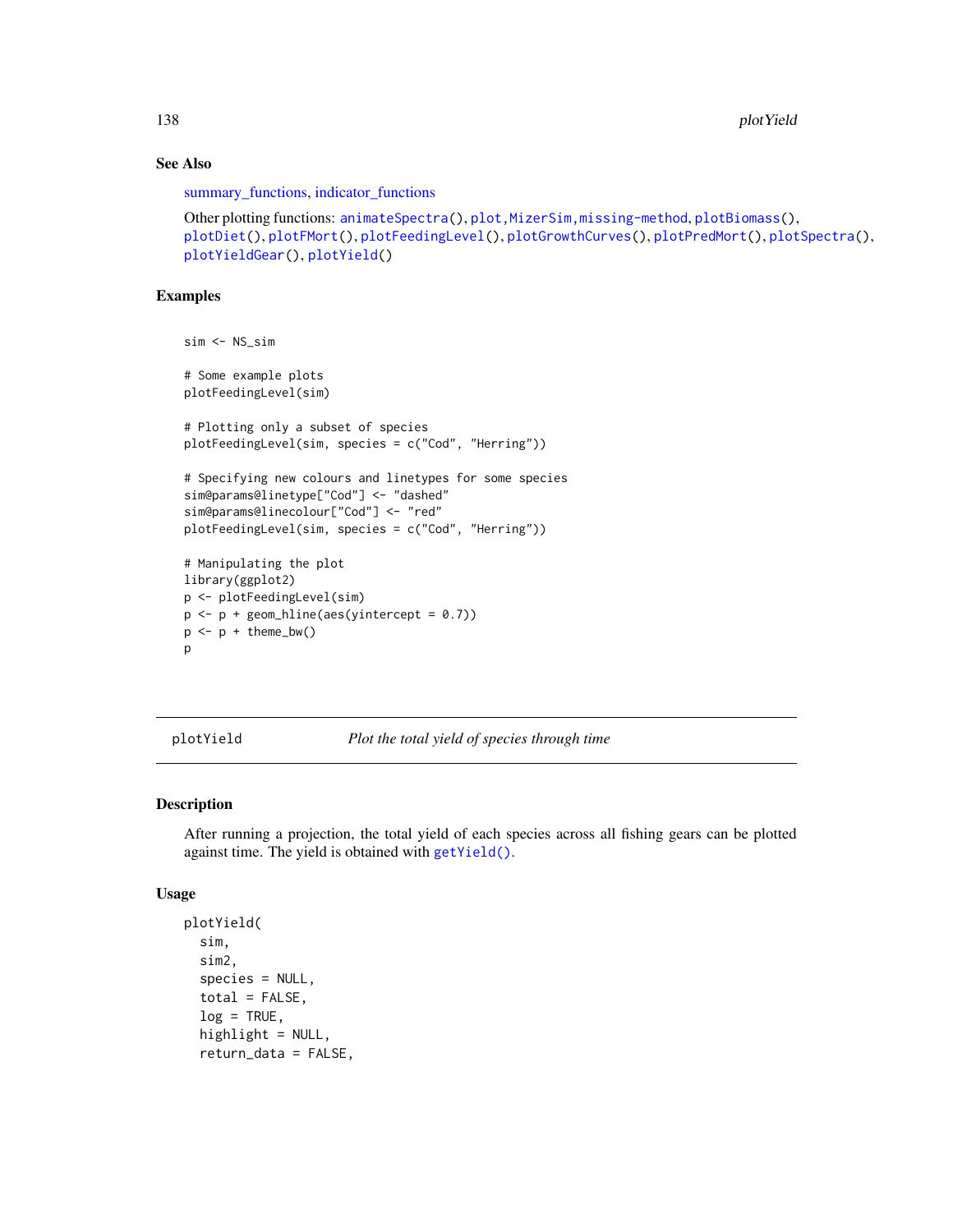### plotYield 139

```
...
\mathcal{L}plotlyYield(
  sim,
  sim2,
  species = NULL,
  total = FALSE,log = TRUE,highlight = NULL,
  ...
\mathcal{L}
```
## Arguments

| sim         | An object of class MizerSim                                                                                                                                                                                                                                     |
|-------------|-----------------------------------------------------------------------------------------------------------------------------------------------------------------------------------------------------------------------------------------------------------------|
| sim2        | An optional second object of class MizerSim. If this is provided its yields will<br>be shown on the same plot in bolder lines.                                                                                                                                  |
| species     | The species to be selected. Optional. By default all target species are selected.<br>A vector of species names, or a numeric vector with the species indices, or a<br>logical vector indicating for each species whether it is to be selected (TRUE) or<br>not. |
| total       | A boolean value that determines whether the total over all species in the system<br>is plotted as well. Note that even if the plot only shows a selection of species,<br>the total is including all species. Default is FALSE.                                  |
| log         | Boolean whether yield should be plotted on a logarithmic axis. Defaults to true.                                                                                                                                                                                |
| highlight   | Name or vector of names of the species to be highlighted.                                                                                                                                                                                                       |
| return_data | A boolean value that determines whether the formatted data used for the plot is<br>returned instead of the plot itself. Default value is FALSE                                                                                                                  |
|             | Other arguments (currently unused)                                                                                                                                                                                                                              |

## Value

A ggplot2 object, unless return\_data = TRUE, in which case a data frame with the three variables 'Year', 'Yield', 'Species' is returned.

## See Also

# [plotting\\_functions,](#page-136-0) [getYield\(\)](#page-60-0)

```
animateSpectra(plotBiomass(),
plotDiet(), plotFMort(), plotFeedingLevel(), plotGrowthCurves(), plotPredMort(), plotSpectra(),
plotYieldGear(), plotting_functions
```
## Examples

params <- NS\_params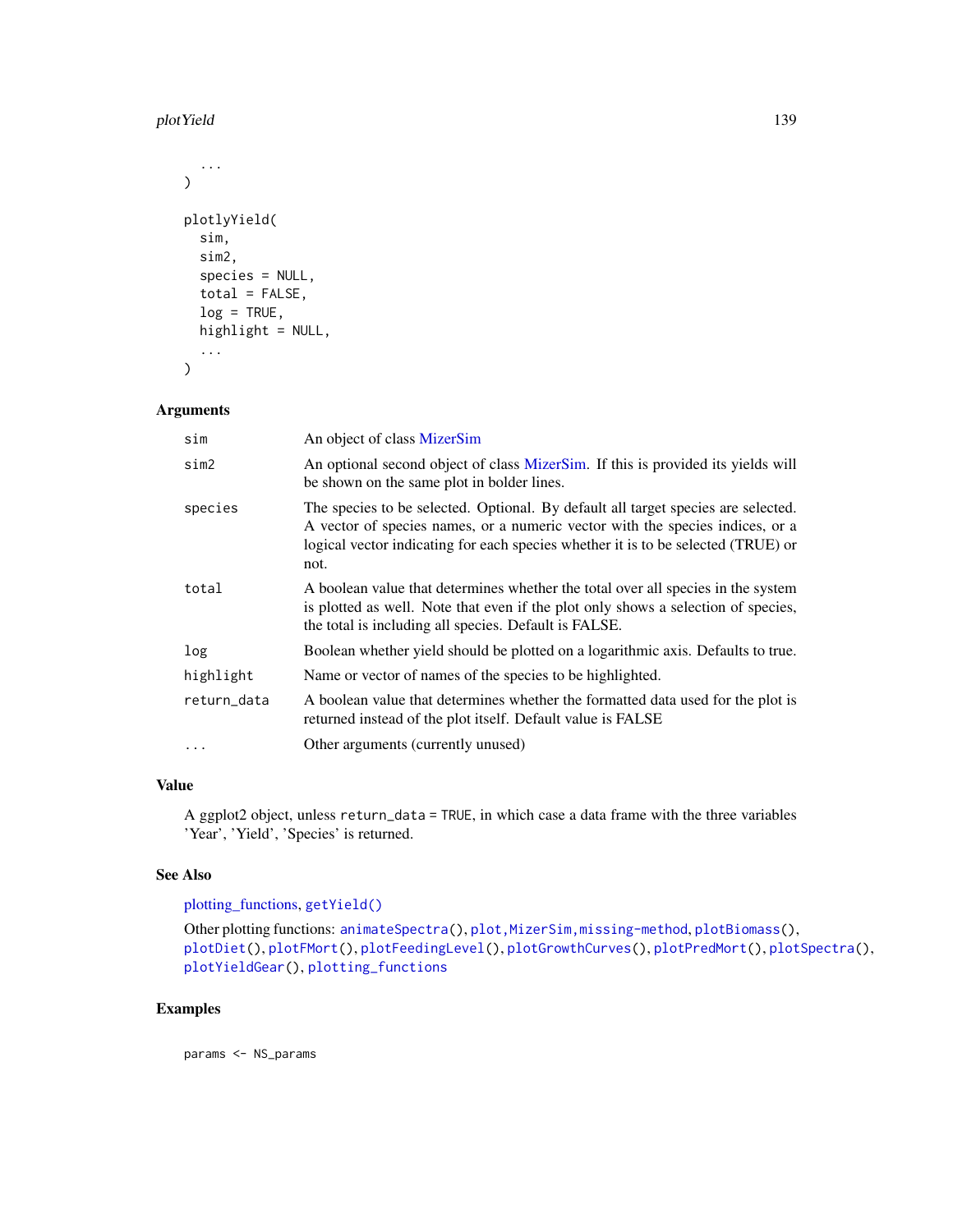```
sim \le- project(params, effort = 1, t_max = 20, t_save = 0.2, progress_bar = FALSE)
plotYield(sim)
plotYield(sim, species = c("Cod", "Herring"), total = TRUE)
# Comparing with yield from twice the effort
sim2 <- project(params, effort=2, t_max=20, t_save = 0.2, progress_bar = FALSE)
plotYield(sim, sim2, species = c("Cod", "Herring"), log = FALSE)
# Returning the data frame
fr <- plotYield(sim, return_data = TRUE)
str(fr)
```
<span id="page-139-0"></span>plotYieldGear *Plot the total yield of each species by gear through time*

### Description

After running a projection, the total yield of each species by fishing gear can be plotted against time.

#### Usage

```
plotYieldGear(
  sim,
  species = NULL,
  total = FALSE,highlight = NULL,
  return_data = FALSE,
  ...
\mathcal{L}
```
plotlyYieldGear(sim, species = NULL, total = FALSE, highlight = NULL, ...)

## Arguments

| sim         | An object of class MizerSim                                                                                                                                                                                                                                     |
|-------------|-----------------------------------------------------------------------------------------------------------------------------------------------------------------------------------------------------------------------------------------------------------------|
| species     | The species to be selected. Optional. By default all target species are selected.<br>A vector of species names, or a numeric vector with the species indices, or a<br>logical vector indicating for each species whether it is to be selected (TRUE) or<br>not. |
| total       | A boolean value that determines whether the total over all species in the system<br>is plotted as well. Note that even if the plot only shows a selection of species,<br>the total is including all species. Default is FALSE.                                  |
| highlight   | Name or vector of names of the species to be highlighted.                                                                                                                                                                                                       |
| return_data | A boolean value that determines whether the formatted data used for the plot is<br>returned instead of the plot itself. Default value is FALSE                                                                                                                  |
| .           | Other arguments (currently unused)                                                                                                                                                                                                                              |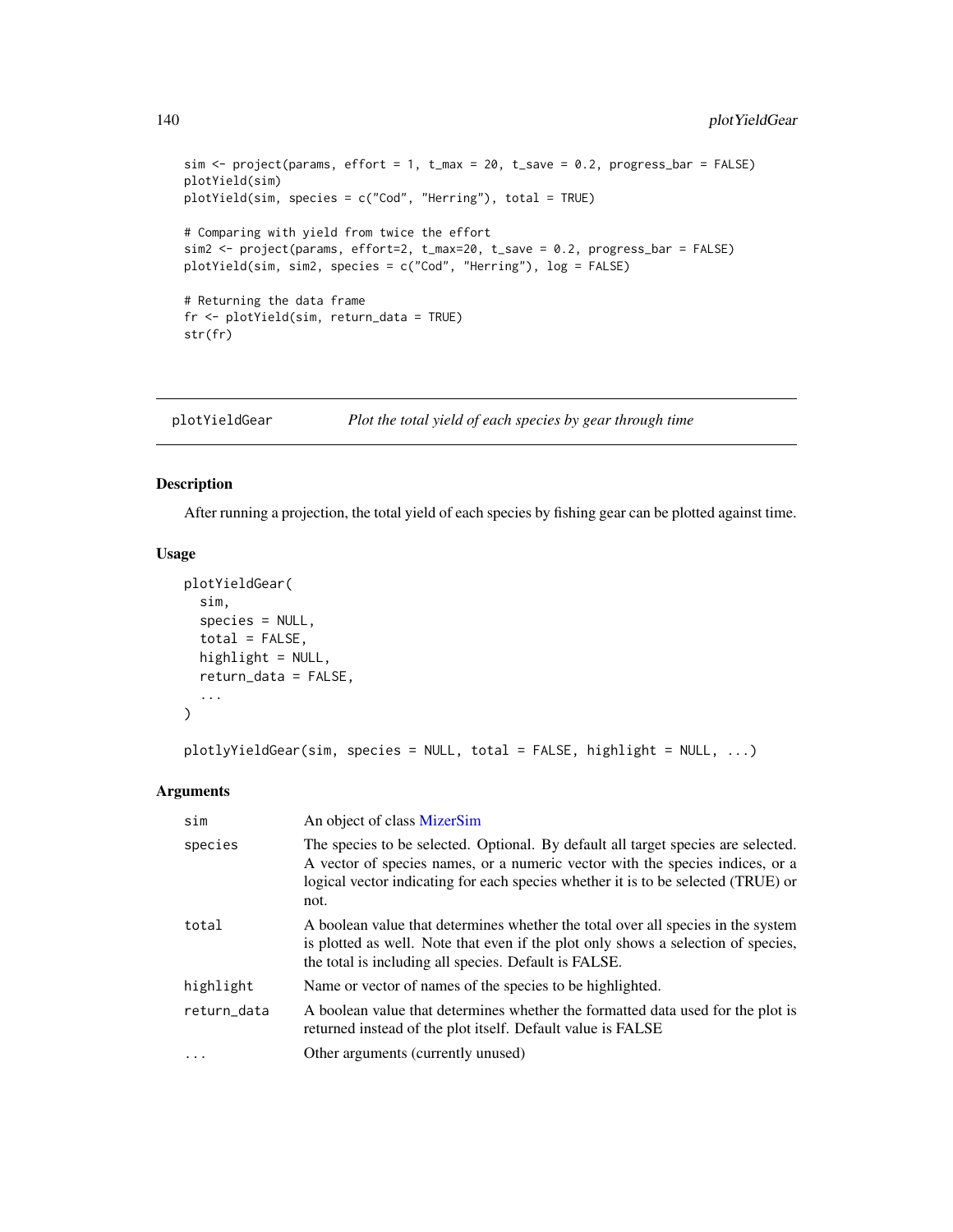## Details

This plot is pretty easy to do by hand. It just gets the biomass using the [getYieldGear\(\)](#page-61-0) method and plots using the ggplot2 package. You can then fiddle about with colours and linetypes etc. Just look at the source code for details.

## Value

A ggplot2 object, unless return\_data = TRUE, in which case a data frame with the four variables 'Year', 'Yield', 'Species' and 'Gear' is returned.

### See Also

```
plotting_functions, getYieldGear()
```

```
animateSpectra(plotBiomass(),
plotDiet(), plotFMort(), plotFeedingLevel(), plotGrowthCurves(), plotPredMort(), plotSpectra(),
plotYield(), plotting_functions
```
## Examples

```
params <- NS_params
sim <- project(params, effort=1, t_max=20, t_save = 0.2, progress_bar = FALSE)
plotYieldGear(sim)
plotYieldGear(sim, species = c("Cod", "Herring"), total = TRUE)
# Returning the data frame
fr <- plotYieldGear(sim, return_data = TRUE)
str(fr)
```
plotYieldObservedVsModel

*Plotting observed vs. model yields*

#### **Description**

[Experimental] If yield observations are available for at least some species via the yield\_observed column in the species parameter data frame, this function plots the yield of each species in the model against the observed yields. When called with a MizerSim object, the plot will use the model yields predicted for the final time step in the simulation.

```
plotYieldObservedVsModel(
  object,
  species = NULL,
  ratio = FALSE,
```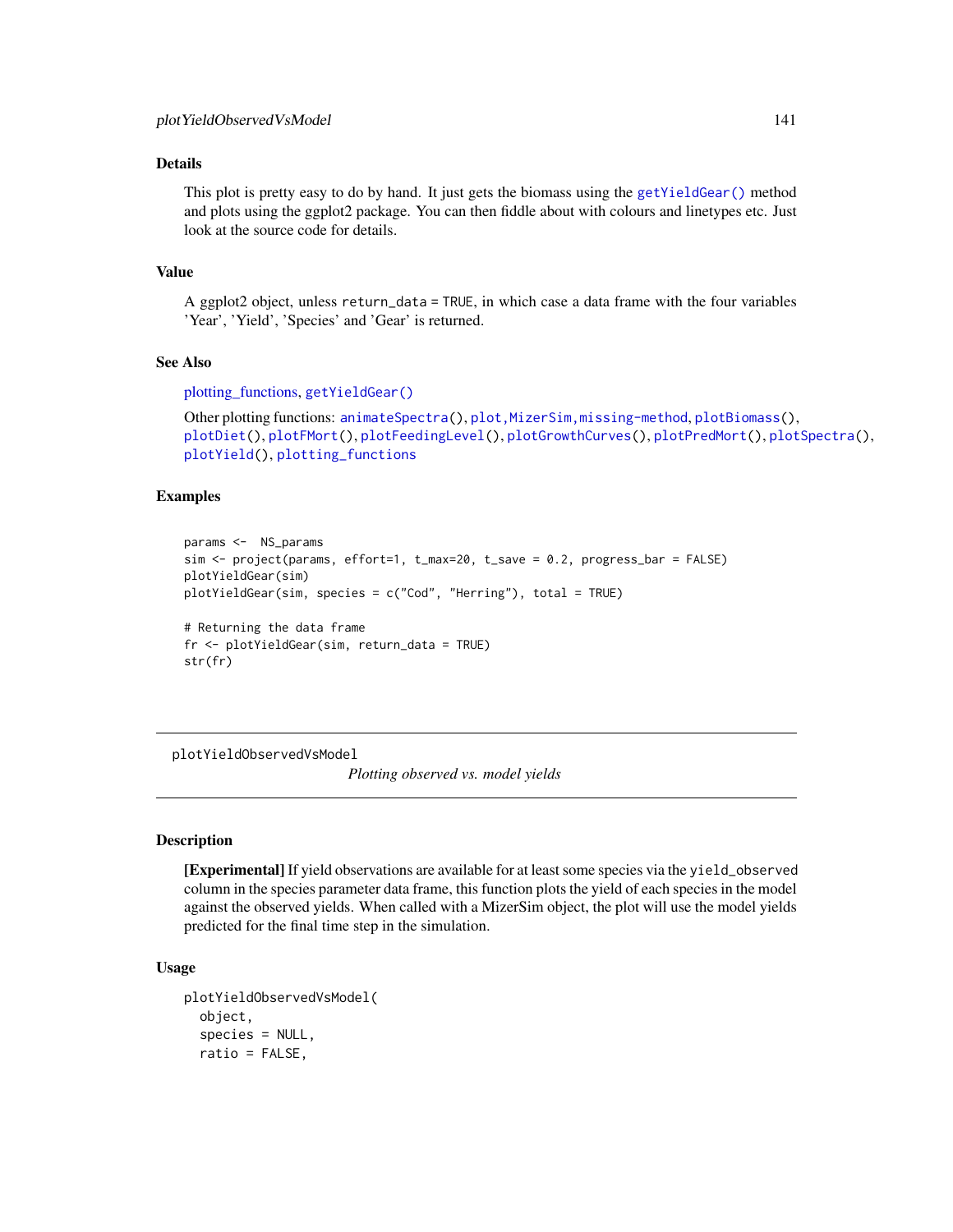```
log_scale = TRUE,
  return_data = FALSE,
  labels = TRUE,show_unobserved = FALSE
\lambdaplotlyYieldObservedVsModel(
  object,
  species = NULL,
 ratio = FALSE,
 log_scale = TRUE,
  return_data = FALSE,
  show_unobserved = FALSE
)
```
## Arguments

| object          | An object of class MizerParams or MizerSim.                                                                                                                                                                                                                            |
|-----------------|------------------------------------------------------------------------------------------------------------------------------------------------------------------------------------------------------------------------------------------------------------------------|
| species         | The species to be included. Optional. By default all observed yields will be<br>included. A vector of species names, or a numeric vector with the species in-<br>dices, or a logical vector indicating for each species whether it is to be included<br>(TRUE) or not. |
| ratio           | Whether to plot model yield vs. observed yield (FALSE) or the ratio of model:<br>observed yield (TRUE). Default is FALSE.                                                                                                                                              |
| log_scale       | Whether to plot on the log10 scale (TRUE) or not (FALSE). For the non-ratio<br>plot this applies for both axes, for the ratio plot only the x-axis is on the log10<br>scale. Default is TRUE.                                                                          |
| return_data     | Whether to return the data frame for the plot (TRUE) or not (FALSE). Default<br>is FALSE.                                                                                                                                                                              |
| labels          | Whether to show text labels for each species (TRUE) or not (FALSE). Default<br>is TRUE.                                                                                                                                                                                |
| show_unobserved |                                                                                                                                                                                                                                                                        |
|                 | Whether to include also species for which no yield observation is available. If<br>TRUE, these species will be shown as if their observed yield was equal to the<br>model yield.                                                                                       |

## Details

Before you can use this function you will need to have added a yield\_observed column to your model which gives the observed yield in grams per year. For species for which you have no observed yield, you should set the value in the yield\_observed column to 0 or NA.

The total relative error is shown in the caption of the plot, calculated by

$$
TRE = \sum_{i} |1 - \text{ratio}_{i}|
$$

where ratio<sub>i</sub> is the ratio of model yield / observed yield for species i.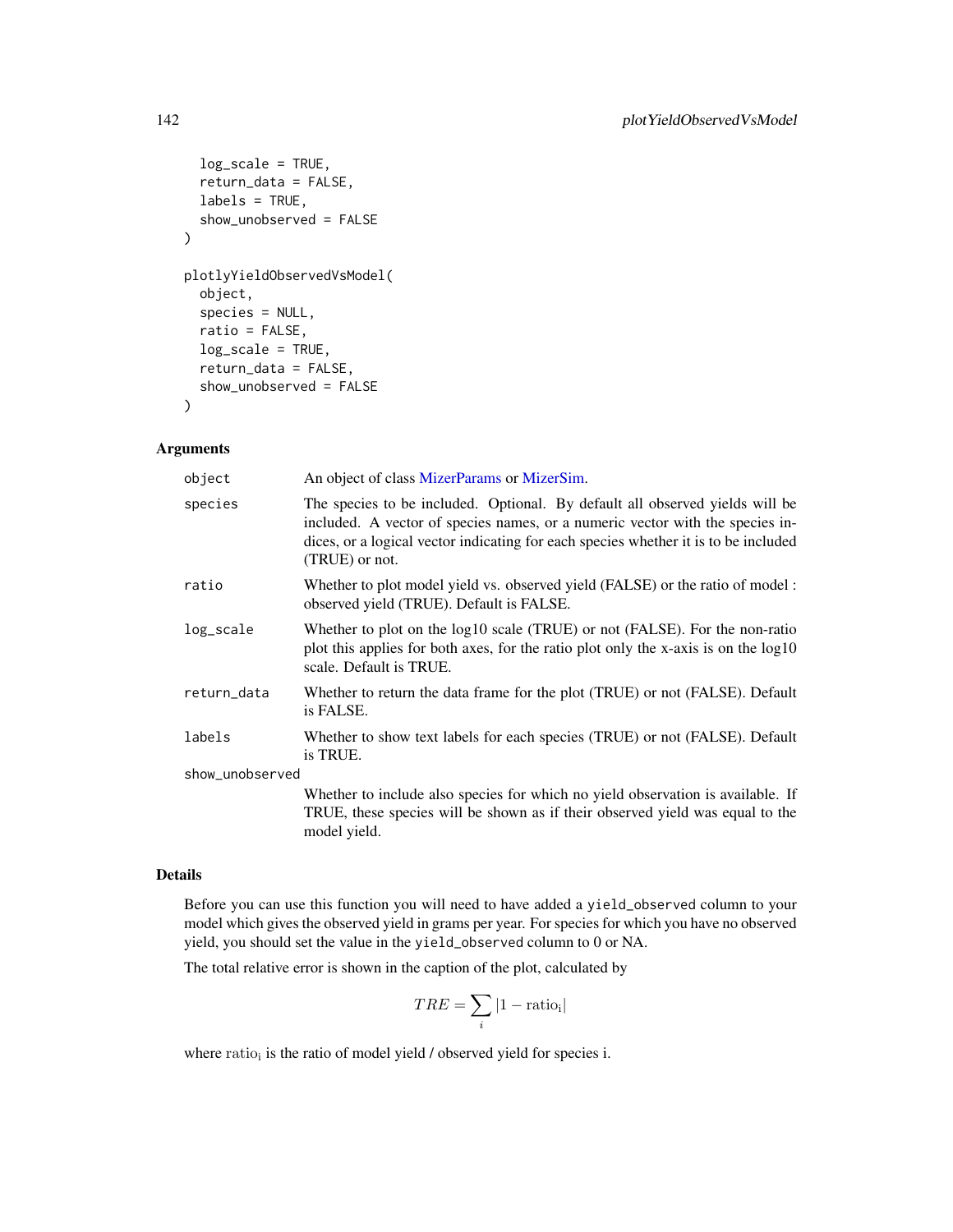## Value

A ggplot2 object with the plot of model yield by species compared to observed yield. If return\_data = TRUE, the data frame used to create the plot is returned instead of the plot.

### Examples

```
# create an example
params <- NS_params
species_params(params)$yield_observed <-
   c(0.8, 61, 12, 35, 1.6, NA, 10, 7.6, 135, 60, 30, NA)
params <- calibrateYield(params)
# Plot with default options
plotYieldObservedVsModel(params)
# Plot including also species without observations
plotYieldObservedVsModel(params, show_unobserved = TRUE)
# Show the ratio instead
plotYieldObservedVsModel(params, ratio = TRUE)
# Run a simulation
params <- matchYields(params)
sim <- project(params, t_max = 10, progress_bar = FALSE)
plotBiomass(sim)
# Plot the yield comparison at the final time
plotYieldObservedVsModel(sim)
# The same with no log scaling of axes
plotYieldObservedVsModel(sim, log_scale = FALSE)
```
power\_law\_pred\_kernel *Power-law predation kernel*

## Description

This predation kernel is a power-law, with sigmoidal cut-offs at large and small predator/prey mass ratios.

```
power_law_pred_kernel(
  ppmr,
  kernel_exp,
 kernel_l_l,
 kernel_u_l,
 kernel_l_r,
  kernel_u_r
)
```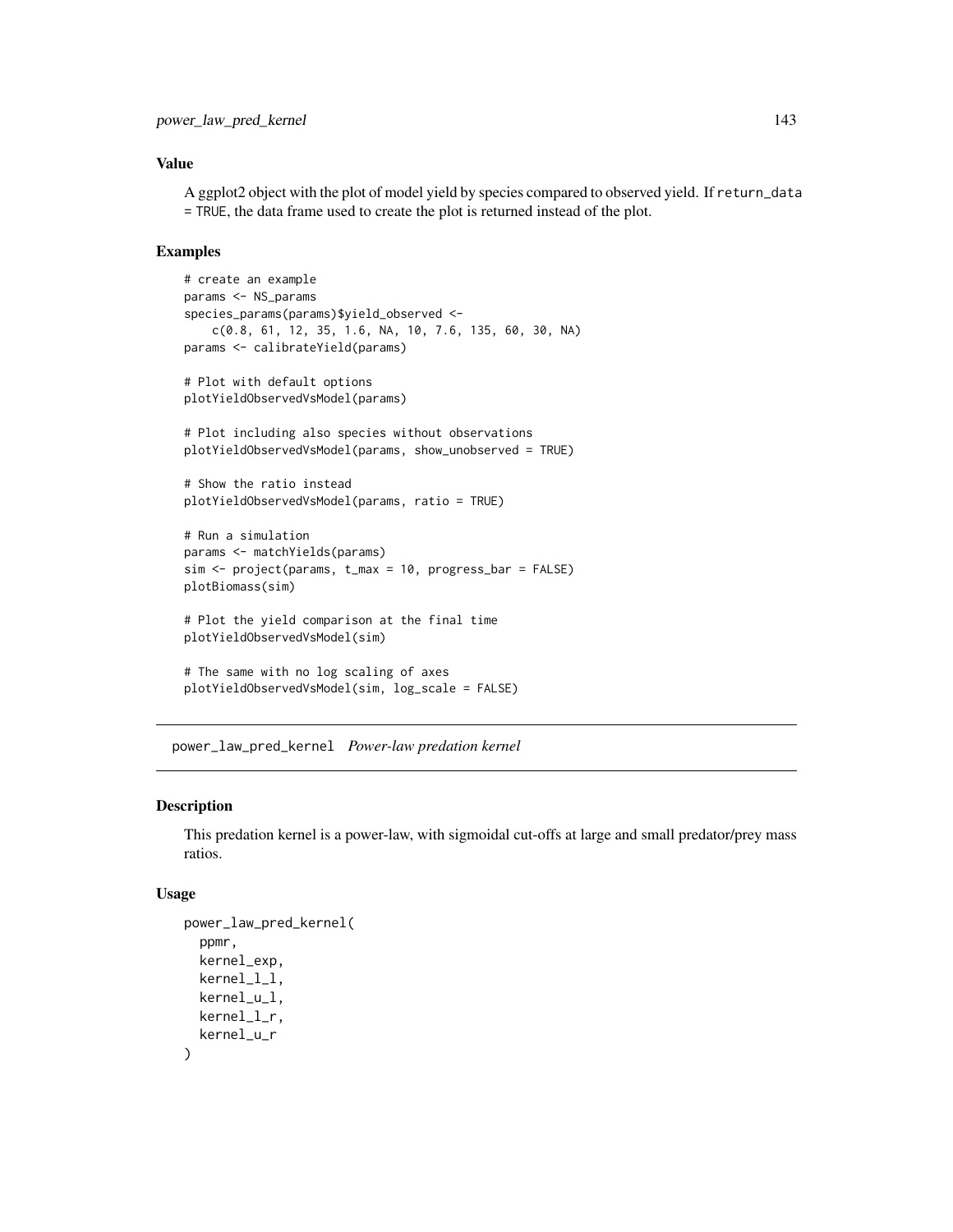144 project that the contract of the contract of the contract of the contract of the project of the contract of the contract of the contract of the contract of the contract of the contract of the contract of the contract o

### Arguments

| ppmr       | A vector of predator/prey size ratios at which to evaluate the predation kernel. |
|------------|----------------------------------------------------------------------------------|
| kernel_exp | The exponent of the power law                                                    |
| kernel_l_l | The location of the left, rising sigmoid                                         |
| kernel_u_l | The shape of the left, rising sigmoid                                            |
| kernel_l_r | The location of the right, falling sigmoid                                       |
| kernel_u_r | The shape of the right, falling sigmoid                                          |

### Details

The return value is calculated as

ppmr^kernel\_exp / (1 + (exp(kernel\_l\_l) / ppmr)^kernel\_u\_l) / (1 + (ppmr / exp(kernel\_l\_r))^kernel\_u\_r)

The parameters need to be given as columns in the species parameter dataframe.

## Value

A vector giving the value of the predation kernel at each of the predator/prey mass ratios in the ppmr argument.

project *Project size spectrum forward in time*

## Description

Runs the size spectrum model simulation. The function returns an object of type [MizerSim](#page-96-0) that can then be explored with a range of [summary\\_functions,](#page-204-0) [indicator\\_functions](#page-69-0) and [plotting\\_functions.](#page-136-0)

```
project(
  object,
  effort,
  t_{max} = 100,
  dt = 0.1,
  t_save = 1,
  t<sub>-</sub>start = 0,
  initial_n,
  initial_n_pp,
  append = TRUE,progress_bar = TRUE,
  ...
\mathcal{L}
```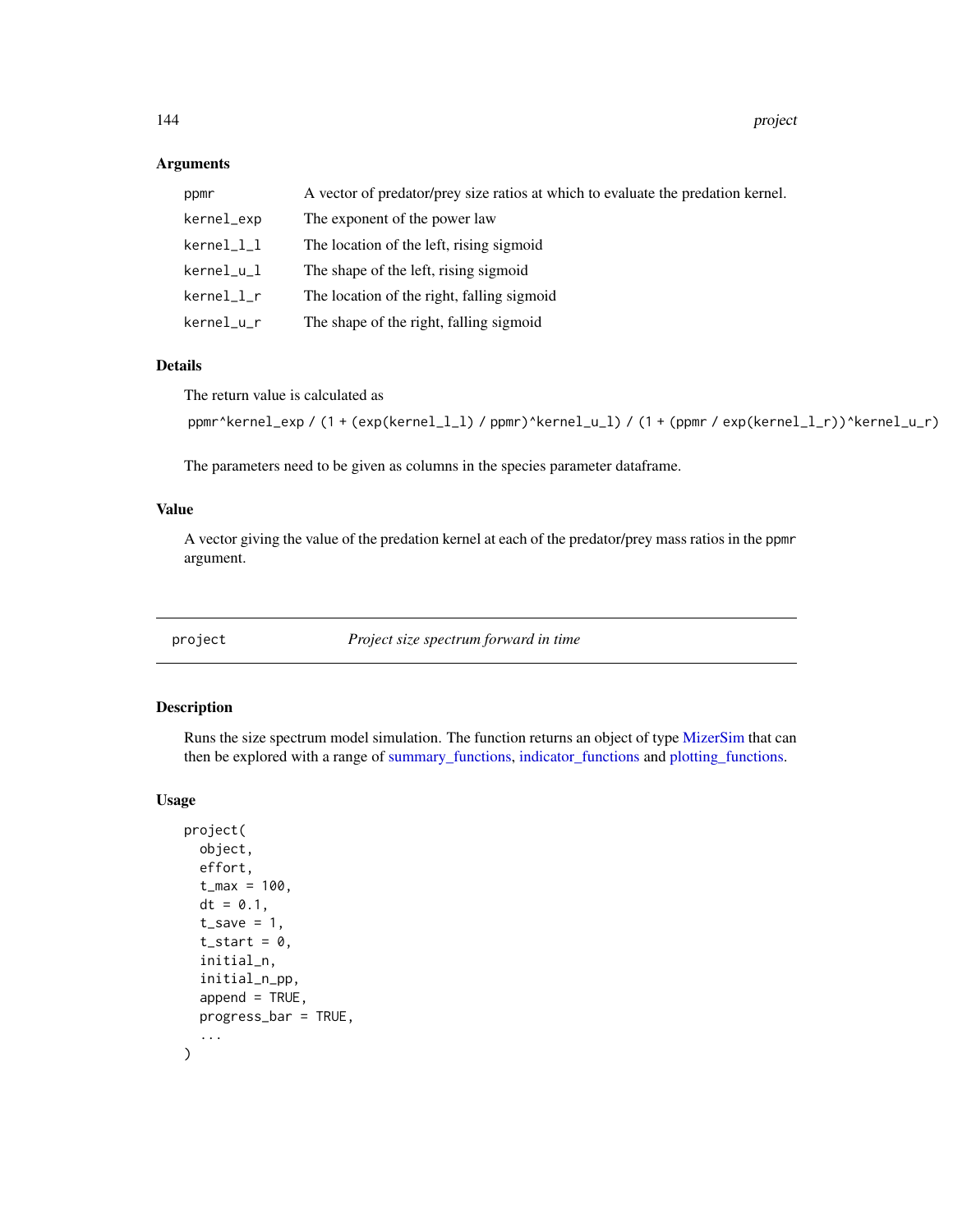#### project that the contract of the contract of the contract of the contract of the contract of the contract of the contract of the contract of the contract of the contract of the contract of the contract of the contract of t

## Arguments

| object       | Either a MizerParams object or a MizerSim object (which contains a MizerParams                                                                                                                                                     |
|--------------|------------------------------------------------------------------------------------------------------------------------------------------------------------------------------------------------------------------------------------|
|              | object).                                                                                                                                                                                                                           |
| effort       | The effort of each fishing gear through time. See notes below.                                                                                                                                                                     |
| $t_{max}$    | The number of years the projection runs for. The default value is 100. This<br>argument is ignored if an array is used for the effort argument. See notes<br>below.                                                                |
| dt           | Time step of the solver. The default value is 0.1.                                                                                                                                                                                 |
| $t$ _save    | The frequency with which the output is stored. The default value is 1. This<br>argument is ignored if an array is used for the effort argument. See notes<br>below.                                                                |
| t_start      | The the year of the start of the simulation. The simulation will cover the period<br>from t_start to t_start + t_max. Defaults to 0. Ignored if an array is used<br>for the effort argument or a MizerSim for the object argument. |
| initial_n    | [Deprecated] The initial abundances of species. Instead of using this argument<br>you should set initialN(params) to the desired value.                                                                                            |
| initial_n_pp | [Deprecated] The initial abundances of resource. Instead of using this argument<br>you should set initialNResource(params) to the desired value.                                                                                   |
| append       | A boolean that determines whether the new simulation results are appended to<br>the previous ones. Only relevant if object is a MizerSim object. Default =<br>TRUE.                                                                |
| progress_bar | Either a boolean value to determine whether a progress bar should be shown in<br>the console, or a shiny Progress object to implement a progress bar in a shiny<br>app.                                                            |
| $\cdots$     | Other arguments will be passed to rate functions.                                                                                                                                                                                  |

# Value

An object of class [MizerSim.](#page-96-0)

# Note

The effort argument specifies the level of fishing effort during the simulation. If it is not supplied, the initial effort stored in the params object is used. The effort can be specified in three different ways:

- A single numeric value. This specifies the effort of all fishing gears which is constant through time (i.e. all the gears have the same constant effort).
- A numerical vector which has the same length as the number of fishing gears. The vector must be named and the names must correspond to the gear names in the MizerParams object. The values in the vector specify the constant fishing effort of each of the fishing gears, i.e. the effort is constant through time but each gear may have a different fishing effort.
- A numerical array with dimensions time x gear. This specifies the fishing effort of each gear at each time step. The first dimension, time, must be named numerically and increasing. The second dimension of the array must be named and the names must correspond to the gear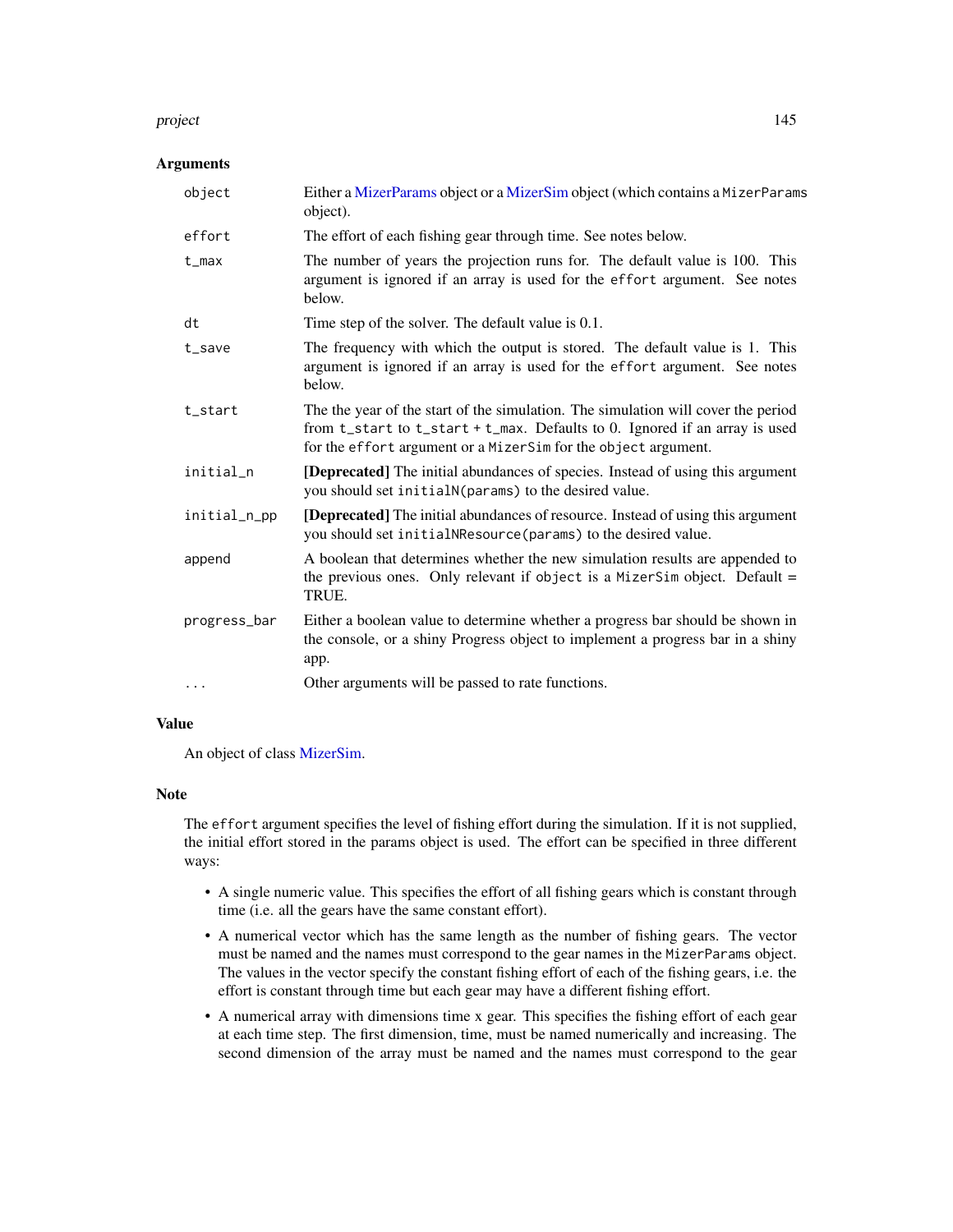names in the MizerParams argument. The value for the effort for a particular time is used during the interval from that time to the next time in the array.

If effort is specified as an array then the smallest time in the array is used as the initial time for the simulation. Otherwise the initial time is set to the final time of the previous simulation if object is a MizerSim object or to t\_start otherwise. Also, if the effort is an array then the t\_max and t\_save arguments are ignored and the simulation times will be taken from the effort array.

If the object argument is of class MizerSim then the initial values for the simulation are taken from the final values in the MizerSim object and the corresponding arguments to this function will be ignored.

#### Examples

```
## Not run:
params <- NS_params
# With constant fishing effort for all gears for 20 time steps
sim < project(params, t_max = 20, effort = 0.5)
# With constant fishing effort which is different for each gear
effort \leq c(Industrial = 0, Pelagic = 1, Beam = 0.5, Otter = 0.5)
sim <- project(params, t_max = 20, effort = effort)
# With fishing effort that varies through time for each gear
gear_names <- c("Industrial","Pelagic","Beam","Otter")
times \leq seq(from = 1, to = 10, by = 1)
effort_array <- array(NA, dim = c(length(times), length(gear_names)),
    dimnames = list(time = times, gear = gear_names))
effort_array[,"Industrial"] <- 0.5
effort_array[, "Pelagic"] \leftarrow seq(from = 1, to = 2, length = length(times))effort_array[, "Beam" ] < - seq(from = 1, to = 0, length = length(times))effort_array[, "Other"] \leftarrow seq(from = 1, to = 0.5, length = length(times))sim <- project(params, effort = effort_array)
```
## End(Not run)

projectToSteady *Project to steady state*

### Description

## [Experimental]

Run the full dynamics, as in [project\(\)](#page-143-0), but stop once the change has slowed down sufficiently, in the sense that the distance between states at successive time steps is less than tol. You determine how the distance is calculated.

### Usage

```
projectToSteady(
  params,
  effort = params@initial_effort,
```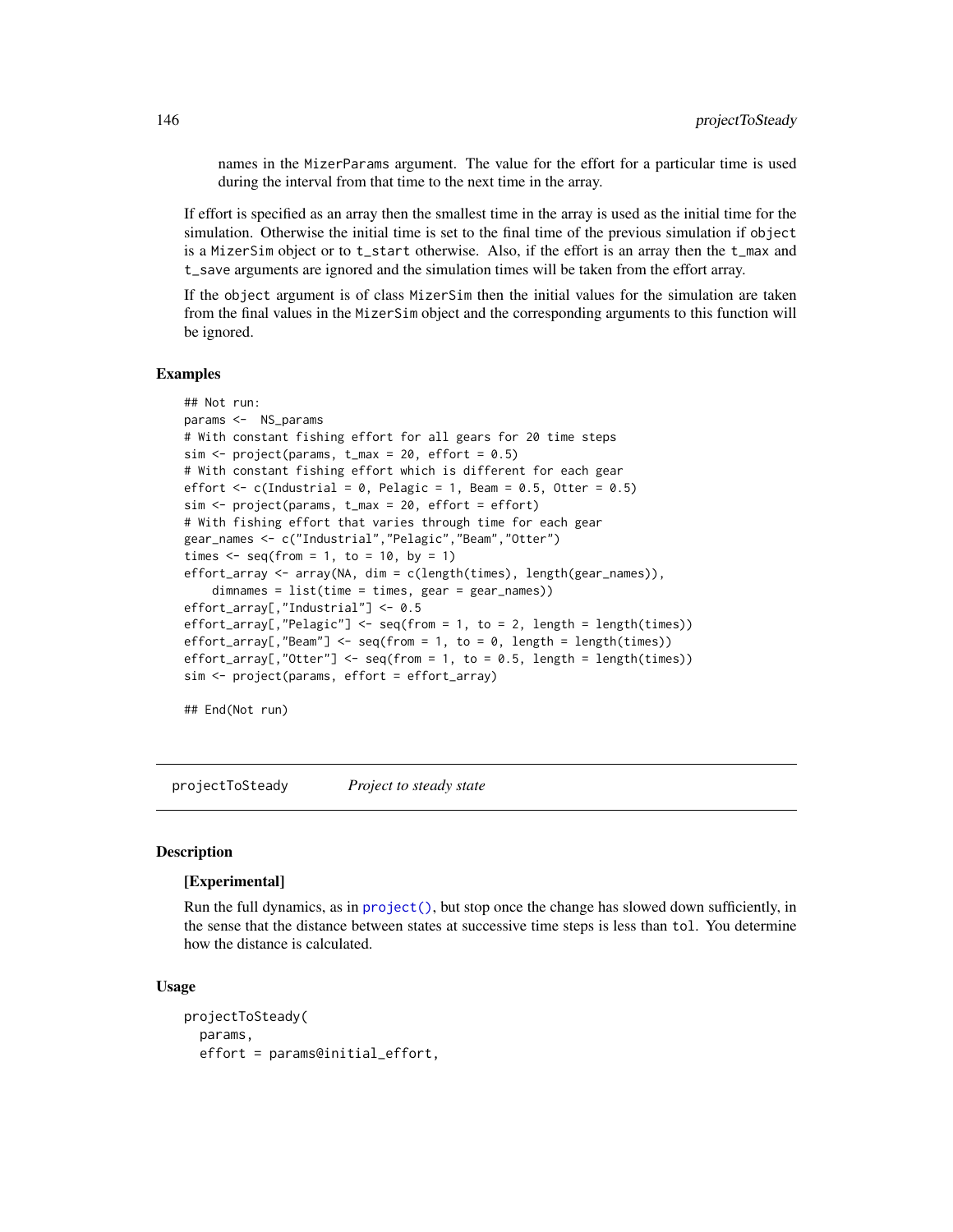# project\_simple 147

```
distance_func = distanceSSLogN,
t_{per} = 1.5,
t_{max} = 100,
dt = 0.1,
tol = 0.1 * t_{per},
return_sim = FALSE,
progress_bar = TRUE,
...
```

```
)
```
# Arguments

| params        | A MizerParams object                                                                                                                                                                                                                                                                                                 |
|---------------|----------------------------------------------------------------------------------------------------------------------------------------------------------------------------------------------------------------------------------------------------------------------------------------------------------------------|
| effort        | The fishing effort to be used throughout the simulation. This must be a vector<br>or list with one named entry per fishing gear.                                                                                                                                                                                     |
| distance_func | A function that will be called after every t_per years with both the previous and<br>the new state and that should return a number that in some sense measures the<br>distance between the states. By default this uses the function distanceSSLogN()<br>that you can use as a model for your own distance function. |
| t_per         | The simulation is broken up into shorter runs of t_per years, after each of which<br>we check for convergence. Default value is 1.5. This should be chosen as an odd<br>multiple of the timestep dt in order to be able to detect period 2 cycles.                                                                   |
| $t_{max}$     | The maximum number of years to run the simulation. Default is 100.                                                                                                                                                                                                                                                   |
| dt            | The time step to use in $project()$ .                                                                                                                                                                                                                                                                                |
| tol           | The simulation stops when the relative change in the egg production RDI over<br>t_per years is less than tol for every species.                                                                                                                                                                                      |
| return_sim    | If TRUE, the function returns the MizerSim object holding the result of the<br>simulation run. If FALSE (default) the function returns a MizerParams object<br>with the "initial" slots set to the steady state.                                                                                                     |
| progress_bar  | A shiny progress object to implement a progress bar in a shiny app. Default<br>FALSE.                                                                                                                                                                                                                                |
| $\ddots$ .    | Further arguments will be passed on to your distance function.                                                                                                                                                                                                                                                       |

# See Also

[distanceSSLogN\(\)](#page-17-0), [distanceMaxRelRDI\(\)](#page-16-0)

project\_simple *Project abundances by a given number of time steps into the future*

# Description

This is an internal function used by the user-facing project() function. It is of potential interest only to mizer extension authors.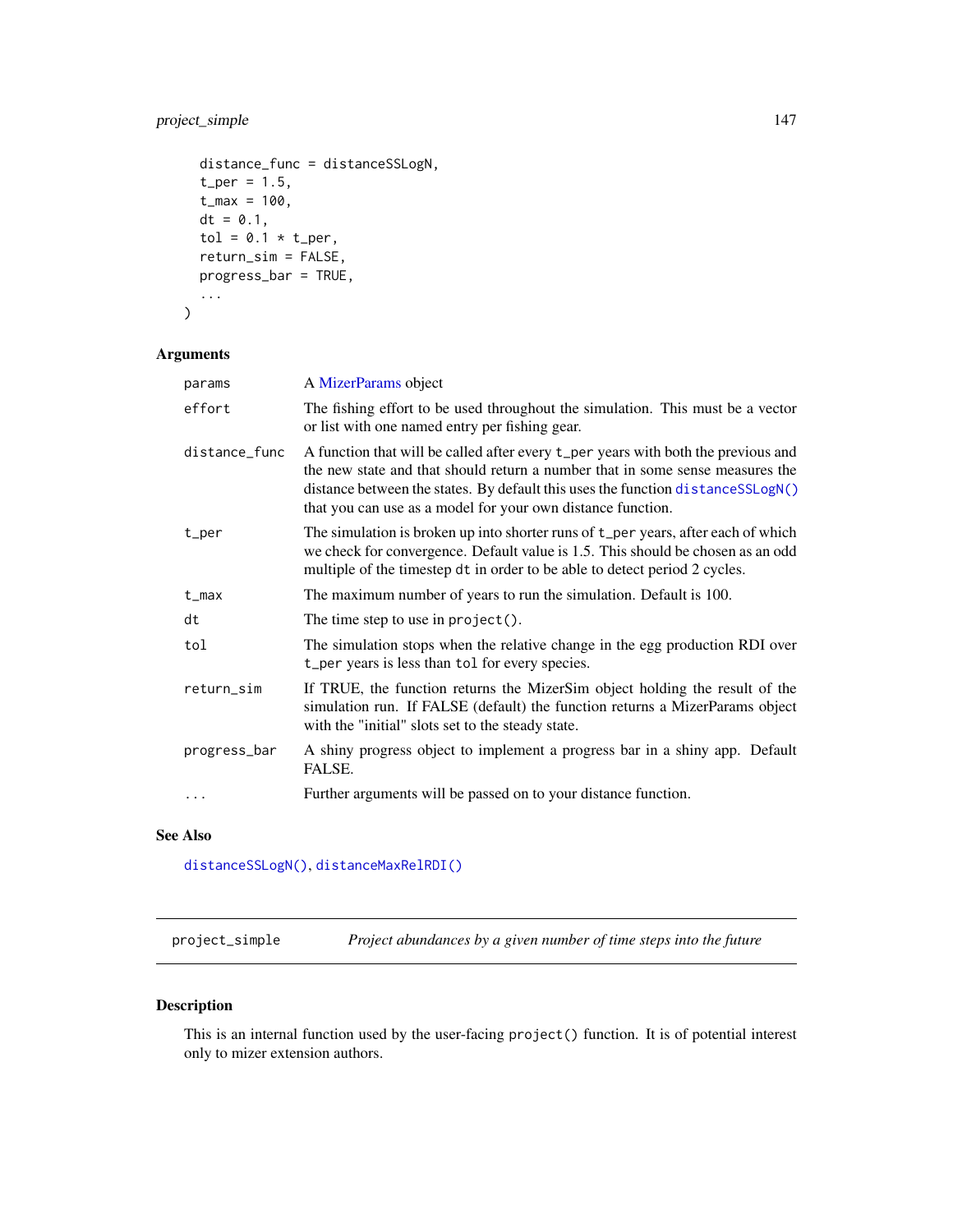# Usage

```
project_simple(
 params,
  n = params@initial_n,
  n_pp = params@initial_n_pp,
  n_other = params@initial_n_other,
  effort = params@initial_effort,
  t = 0.
  dt = 0.1,
  steps,
  resource_dynamics_fn = get(params@resource_dynamics),
  other_dynamics_fns = lapply(params@other_dynamics, get),
  rates_fns = lapply(params@rates_funcs, get),
  ...
)
```
# Arguments

| params               | A MizerParams object.                                                                                                            |  |
|----------------------|----------------------------------------------------------------------------------------------------------------------------------|--|
| n                    | An array (species x size) with the number density at start of simulation.                                                        |  |
| $n$ _pp              | A vector (size) with the resource number density at start of simulation.                                                         |  |
| n_other              | A named list with the abundances of other components at start of simulation.                                                     |  |
| effort               | The fishing effort to be used throughout the simulation. This must be a vector<br>or list with one named entry per fishing gear. |  |
| t                    | Time at the start of the simulation.                                                                                             |  |
| dt                   | Size of time step.                                                                                                               |  |
| steps                | The number of time steps by which to project.                                                                                    |  |
| resource_dynamics_fn |                                                                                                                                  |  |
|                      | The function for the resource dynamics. See Details.                                                                             |  |
| other_dynamics_fns   |                                                                                                                                  |  |
|                      | List with the functions for the dynamics of the other components. See Details.                                                   |  |
| rates_fns            | List with the functions for calculating the rates. See Details.                                                                  |  |
| $\cdots$             | Other arguments that are passed on to the rate functions.                                                                        |  |

## Details

The function does not check its arguments because it is meant to be as fast as possible to allow it to be used in a loop. For example, it is called in project() once for every saved value. The function also does not save its intermediate results but only returns the result at time  $t + dt *$  steps. During this time it uses the constant fishing effort effort.

The functional arguments can be calculated from slots in the params object with

```
resource_dynamics_fn <- get(params@resource_dynamics)
other_dynamics_fns <- lapply(params@other_dynamics, get)
rates_fns <- lapply(params@rates_funcs, get)
```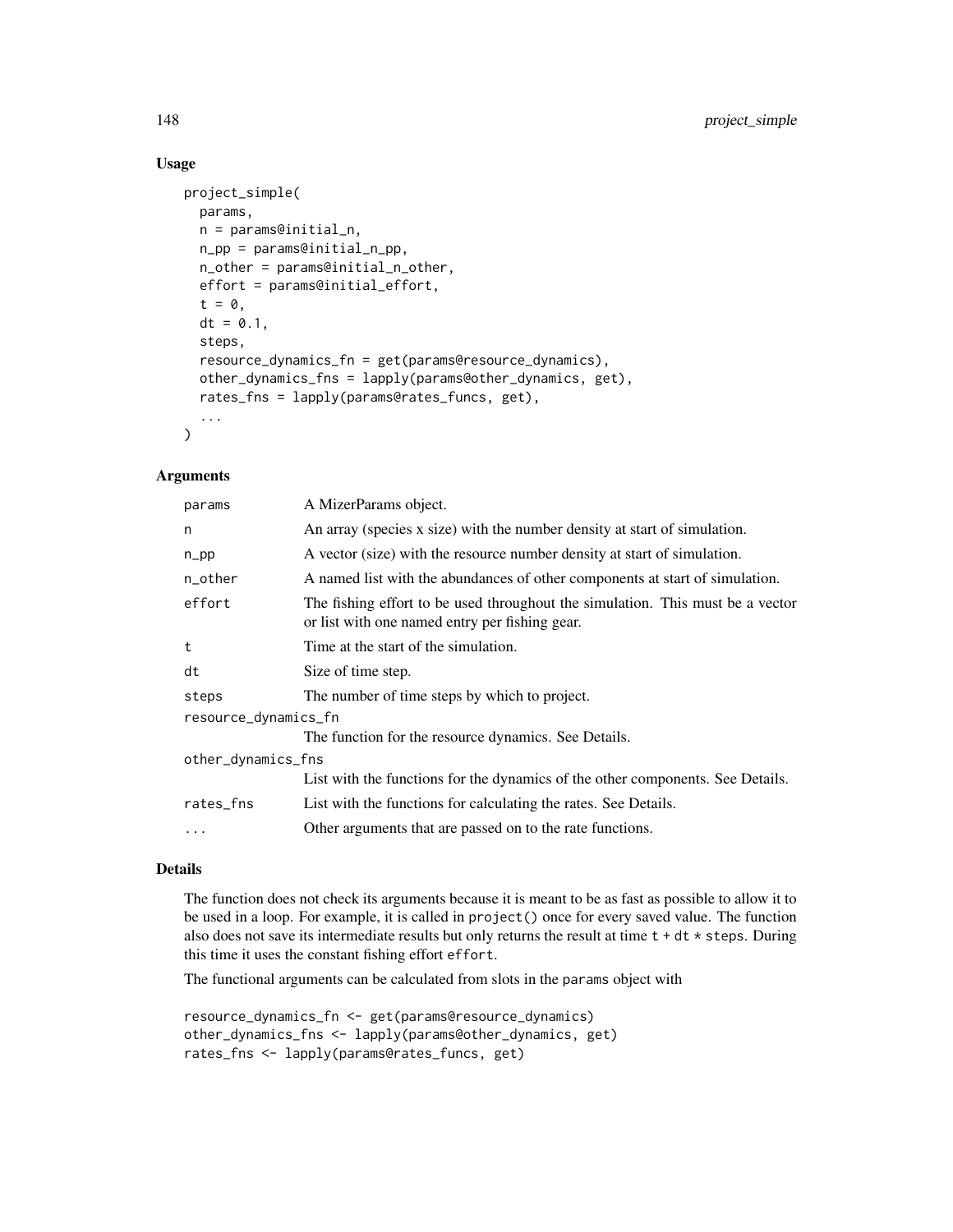# removeSpecies 149

The reason the function does not do that itself is to shave 20 microseconds of its running time, which pays when the function is called hundreds of times in a row.

This function is also used in steady(). In between calls to project\_simple() the steady() function checks whether the values are still changing significantly, so that it can stop when a steady state has been approached. Mizer extension packages might have a similar need to run a simulation repeatedly for short periods to run some other code in between. Because this code may want to use the values of the rates at the final time step, these too are included in the returned list.

### Value

List with the final values of n, n\_pp and n\_other, rates.

removeSpecies *Remove species*

## Description

# [Experimental]

This function simply removes all entries from the MizerParams object that refer to the selected species. It does not recalculate the steady state for the remaining species or retune their reproductive efficiency.

## Usage

removeSpecies(params, species)

#### Arguments

| params  | A mizer params object for the original system.                                                                                                                                                 |
|---------|------------------------------------------------------------------------------------------------------------------------------------------------------------------------------------------------|
| species | The species to be removed. A vector of species names, or a numeric vector of<br>species indices, or a logical vector indicating for each species whether it is to be<br>removed (TRUE) or not. |

# Value

An object of type [MizerParams](#page-87-0)

# Examples

```
## Not run:
params <- NS_params
species_params(params)$species
params <- removeSpecies(params, c("Cod", "Haddock"))
species_params(params)$species
```
## End(Not run)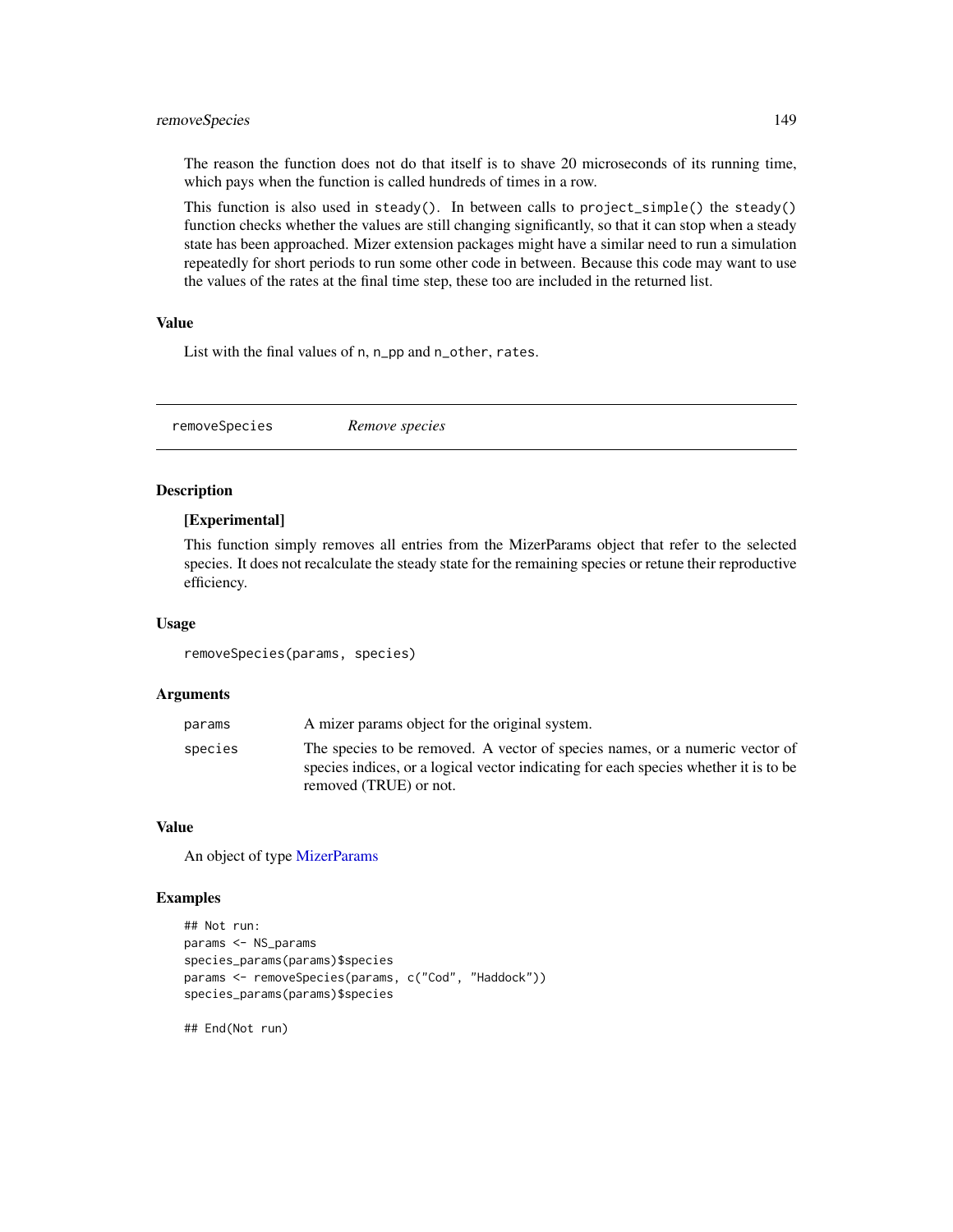# Description

## [Experimental]

Changes the names of species in a MizerParams object. This involves for example changing the species dimension names of rate arrays appropriately.

## Usage

renameSpecies(params, replace)

# Arguments

| params  | A mizer params object                                                       |
|---------|-----------------------------------------------------------------------------|
| replace | A named character vector, with new names as values, and old names as names. |

## Value

An object of type [MizerParams](#page-87-0)

# Examples

```
replace <- c(Cod = "Kabeljau", Haddock = "Schellfisch")
params <- renameSpecies(NS_params, replace)
species_params(params)$species
```
resource\_constant *Keep resource abundance constant*

## Description

This function can be used instead of the standard [resource\\_semichemostat\(\)](#page-151-0) in order to keep the resource spectrum constant over time.

## Usage

```
resource_constant(params, n_pp, ...)
```
# Arguments

| params                  | A MizerParams object                       |
|-------------------------|--------------------------------------------|
| $n$ _pp                 | A vector of the resource abundance by size |
| $\cdot$ $\cdot$ $\cdot$ | Unused                                     |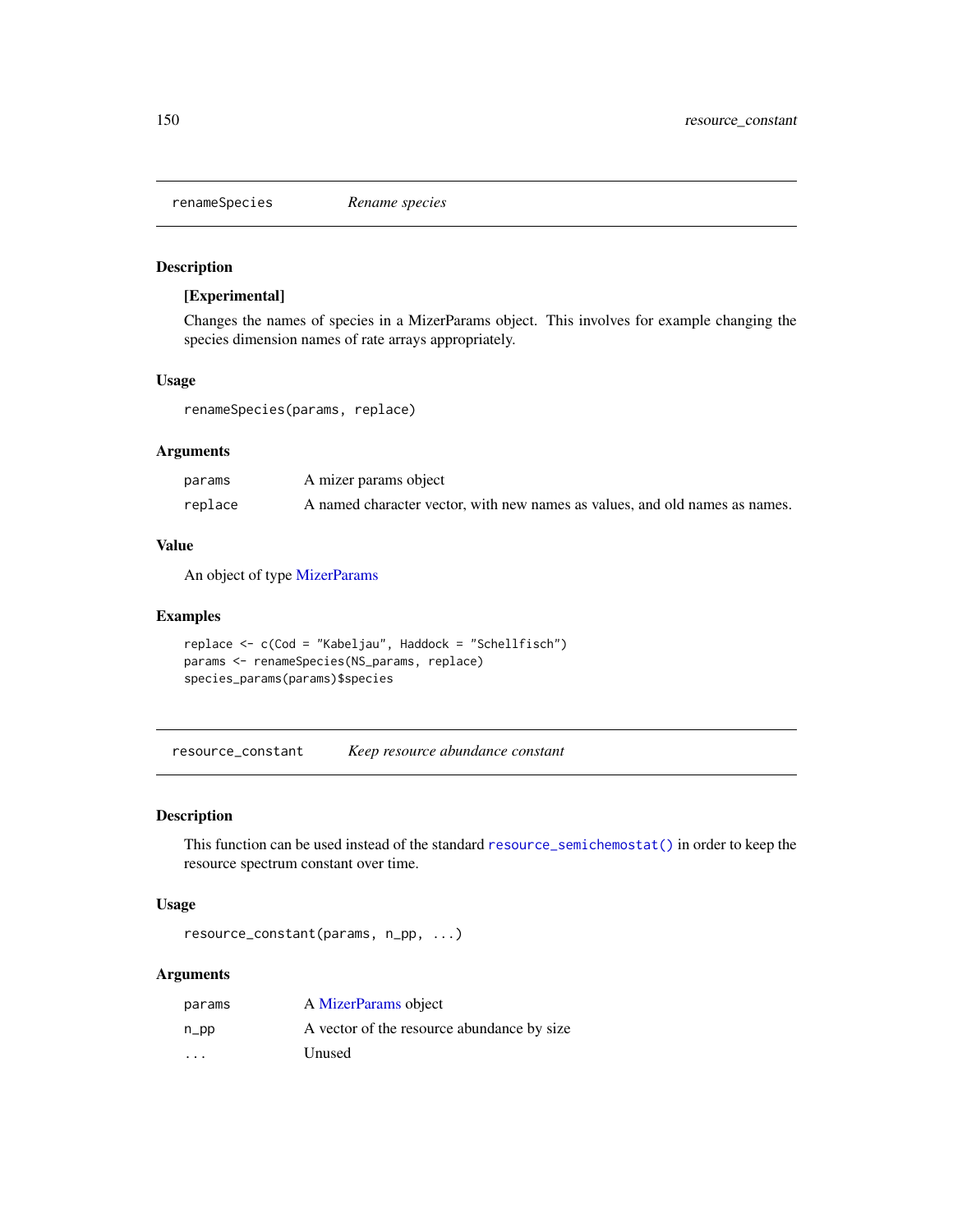# resource\_params 151

# Value

Vector containing resource spectrum at next timestep

## Examples

```
## Not run:
params <- newMultispeciesParams(NS_species_params_gears, NS_interaction,
                                resource_dynamics = "resource_constant")
```
## End(Not run)

<span id="page-150-0"></span>resource\_params *Resource parameters*

#### Description

These functions allow you to get or set the resource parameters stored in a MizerParams object. The resource parameters are stored as a named list with the slot names  $r$ <sub>-pp</sub>, kappa, lambda, n, w\_pp\_cutoff. For their meaning see Details below. If you change these parameters then this will recalculate the resource rate and the resource capacity, unless you have set custom values for these. If you have specified a different resource dynamics function that requires additional parameters, then these should also be added to the resource\_params list.

## Usage

```
resource_params(params)
```
resource\_params(params) <- value

# Arguments

| params | A MizerParams object                 |
|--------|--------------------------------------|
| value  | A named list of resource parameters. |

# Details

The resource parameters  $r$ -pp and n are used to set the intrinsic replenishment rate  $r_R(w)$  for the resource at size w to

$$
r_R(w) = r_{pp} w^{n-1}.
$$

The resource parameters kappa, lambda and w\_pp\_cutoff are used to set the intrinsic resource carrying capacity capacity  $c_R(w)$  at size w is set to

$$
c_R(w) = \kappa w^{-\lambda}
$$

for all  $w$  less than  $w$ \_pp\_cutoff and zero for larger sizes.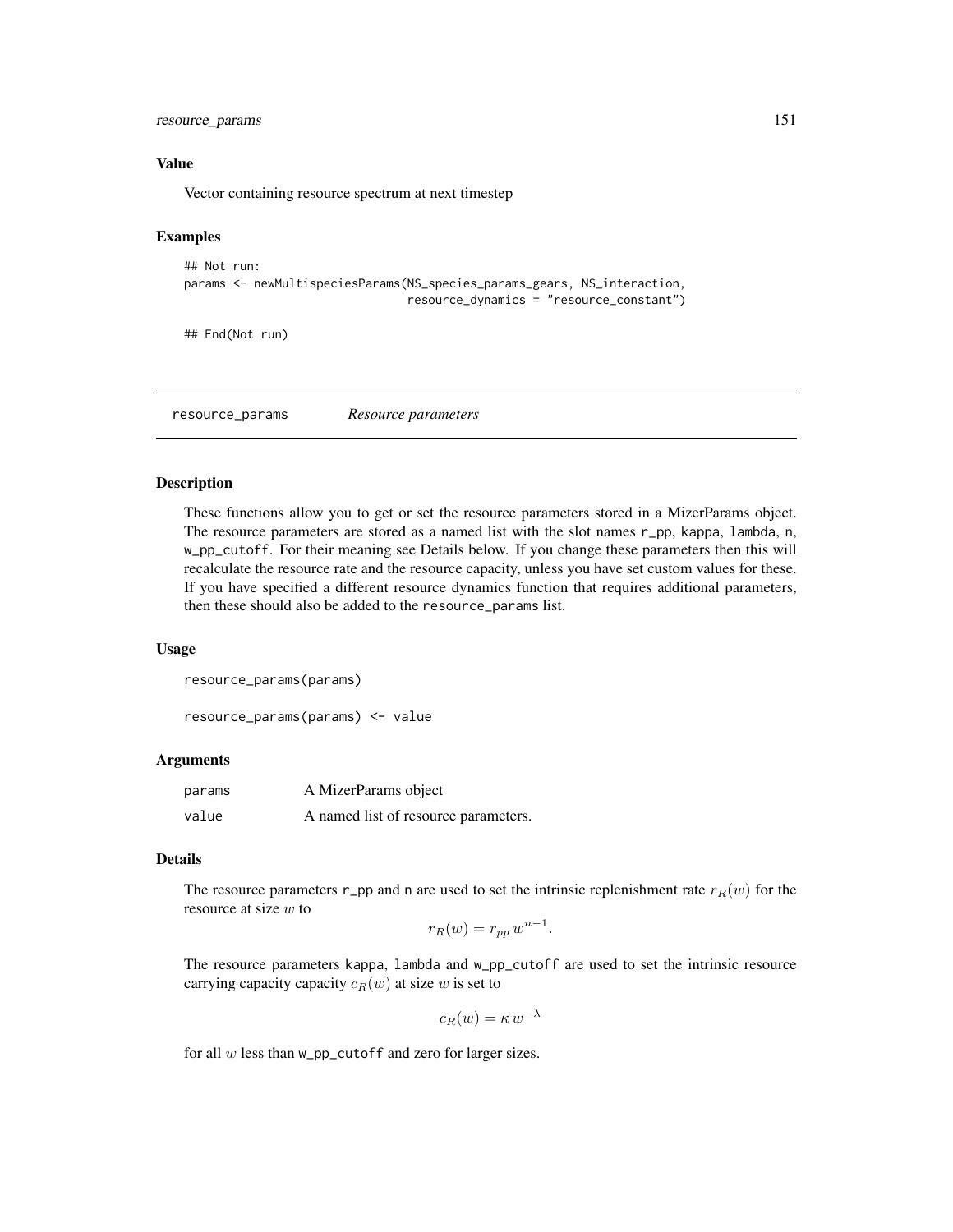If you use the default semichemostat dynamics for the resource then these rates enter the equation for the resource abundance density as

$$
\frac{\partial N_R(w,t)}{\partial t} = r_R(w) \Big[ c_R(w) - N_R(w,t) \Big] - \mu_R(w,t) N_R(w,t)
$$

where the mortality  $\mu_R(w, t)$  is due to predation by consumers and is calculate with [getResourceMort\(\)](#page-58-0).

You can however set up different resource dynamics with [resource\\_dynamics<-\(\)](#page-186-0).

# See Also

```
Other functions for setting parameters: gear_params(), setExtMort(), setFishing(), setInitialValues(),
setInteraction(), setMaxIntakeRate(), setMetabolicRate(), setParams(), setPredKernel(),
setReproduction(), setResource(), setSearchVolume(), species_params()
```
## Examples

```
resource_params(NS_params)
# Doubling the replenishment rate
params <- NS_params
resource_params(params)$r_pp <- 2 * resource_params(params)$r_pp
```
<span id="page-151-0"></span>resource\_semichemostat

*Project resource using semichemostat model*

## Description

This function calculates the resource abundance at time  $t + dt$  from all abundances and rates at time t.

## Usage

```
resource_semichemostat(
 params,
 n,
 n_pp,
  n_other,
  rates,
  t,
  dt,
  resource_rate,
  resource_capacity,
  ...
)
```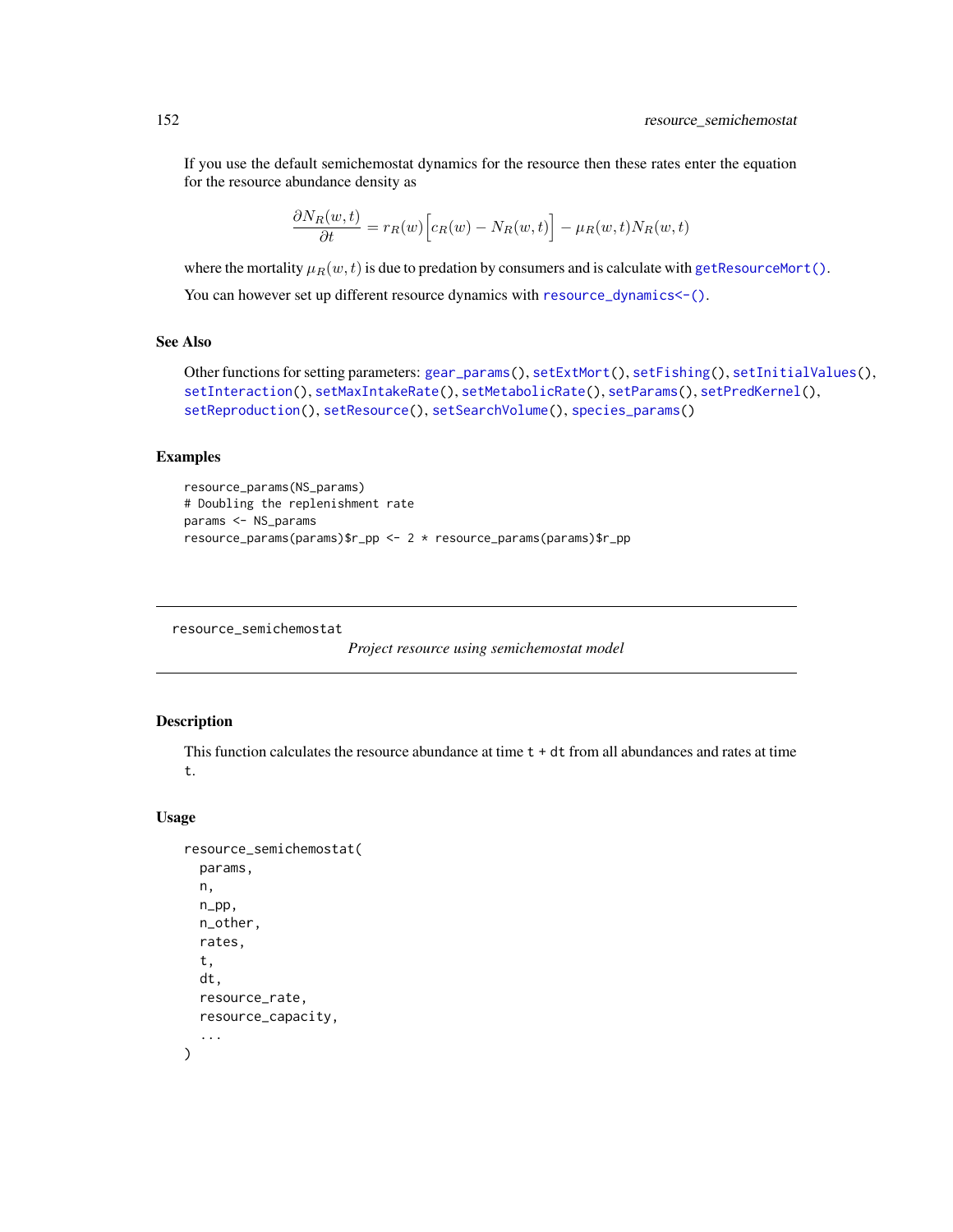## Arguments

| params            | A MizerParams object                            |  |
|-------------------|-------------------------------------------------|--|
| n                 | A matrix of species abundances (species x size) |  |
| $n$ _pp           | A vector of the resource abundance by size      |  |
| n other           | A list with the abundances of other components  |  |
| rates             | A list of rates as returned by mizerRates()     |  |
| t                 | The current time                                |  |
| dt                | Time step                                       |  |
| resource_rate     | Resource replenishment rate                     |  |
| resource_capacity |                                                 |  |
|                   | Resource carrying capacity                      |  |
|                   | Unused                                          |  |

# Details

The time evolution of the resource spectrum is described by a semi-chemostat equation

$$
\frac{\partial N_R(w,t)}{\partial t} = r_R(w) \Big[ c_R(w) - N_R(w,t) \Big] - \mu_R(w,t) N_R(w,t)
$$

Here  $r_R(w)$  is the resource regeneration rate and  $c_R(w)$  is the carrying capacity in the absence of predation. These parameters are changed with [setResource\(\)](#page-186-1). The mortality  $\mu_R(w, t)$  is due to predation by consumers and is calculate with [getResourceMort\(\)](#page-58-0).

This function uses the analytic solution of the above equation, keeping the mortality fixed during the timestep.

It is also possible to implement other resource dynamics, as described in the help page for [setResource\(\)](#page-186-1).

# Value

Vector containing resource spectrum at next timestep

# Examples

```
## Not run:
params <- newMultispeciesParams(NS_species_params_gears, NS_interaction,
                                resource_dynamics = "resource_semichemostat")
```
## End(Not run)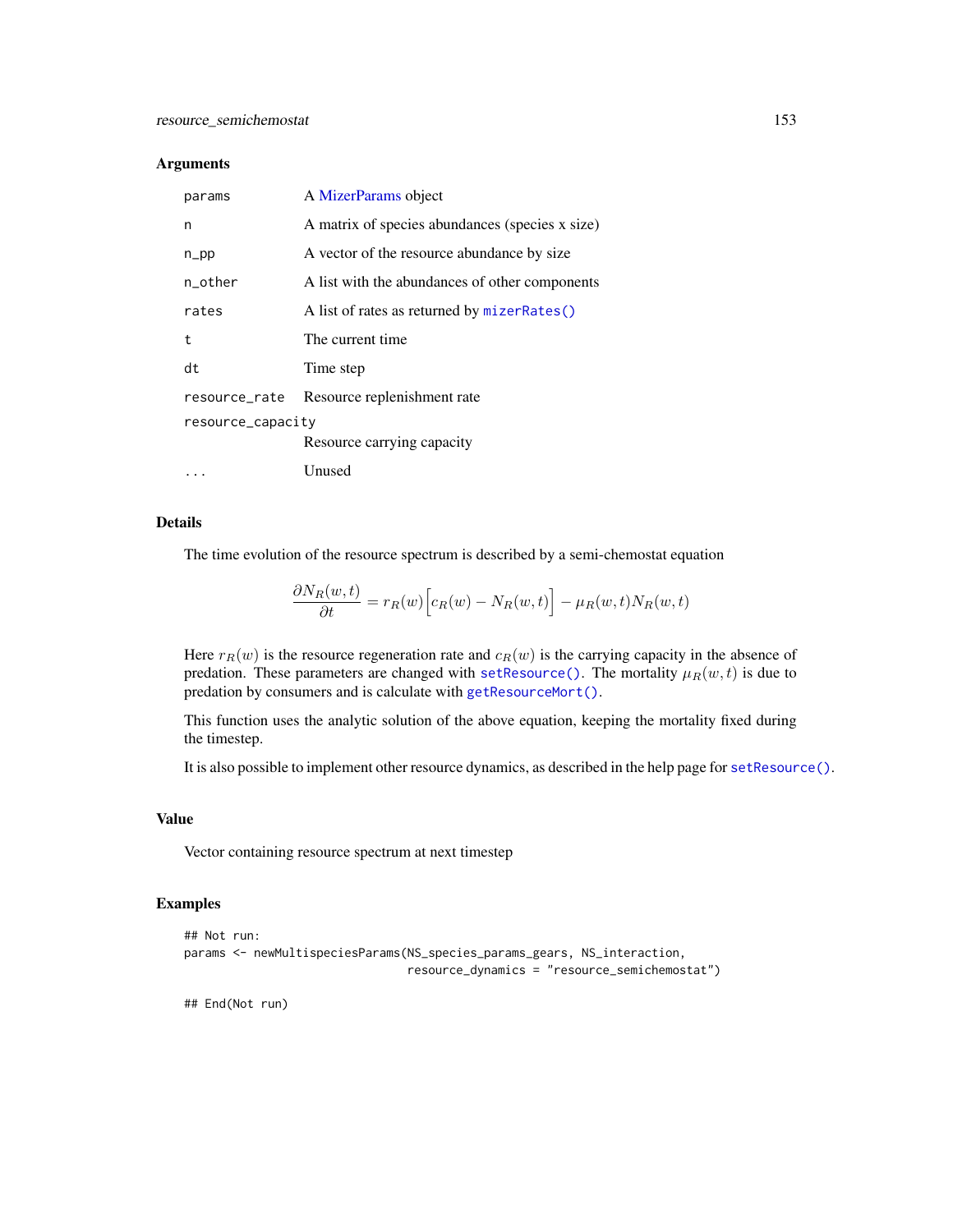<span id="page-153-0"></span>

# Description

[Experimental] Takes the density-independent rates  $R_{di}$  of egg production and returns reduced, density-dependent rates  $R_{dd}$  given as

$$
R_{dd} = R_{di} \exp(-bR_{di})
$$

# Usage

```
RickerRDD(rdi, species_params, ...)
```
# Arguments

| rdi     | Vector of density-independent reproduction rates $R_{di}$ for all species.                                 |
|---------|------------------------------------------------------------------------------------------------------------|
|         | species params A species parameter dataframe. Must contain a column ricker b holding the<br>coefficient b. |
| $\cdot$ | Unused                                                                                                     |

## Value

Vector of density-dependent reproduction rates.

## See Also

Other functions calculating density-dependent reproduction rate: [BevertonHoltRDD\(](#page-8-0)), [SheperdRDD\(](#page-198-0)), [constantEggRDI\(](#page-12-0)), [constantRDD\(](#page-13-0)), [noRDD\(](#page-115-0))

saveParams *Save a MizerParams object to file, and restore it*

# Description

[Experimental] saveParams() saves a MizerParams object to a file. This can then be restored with readParams().

#### Usage

```
saveParams(params, file)
```
readParams(file)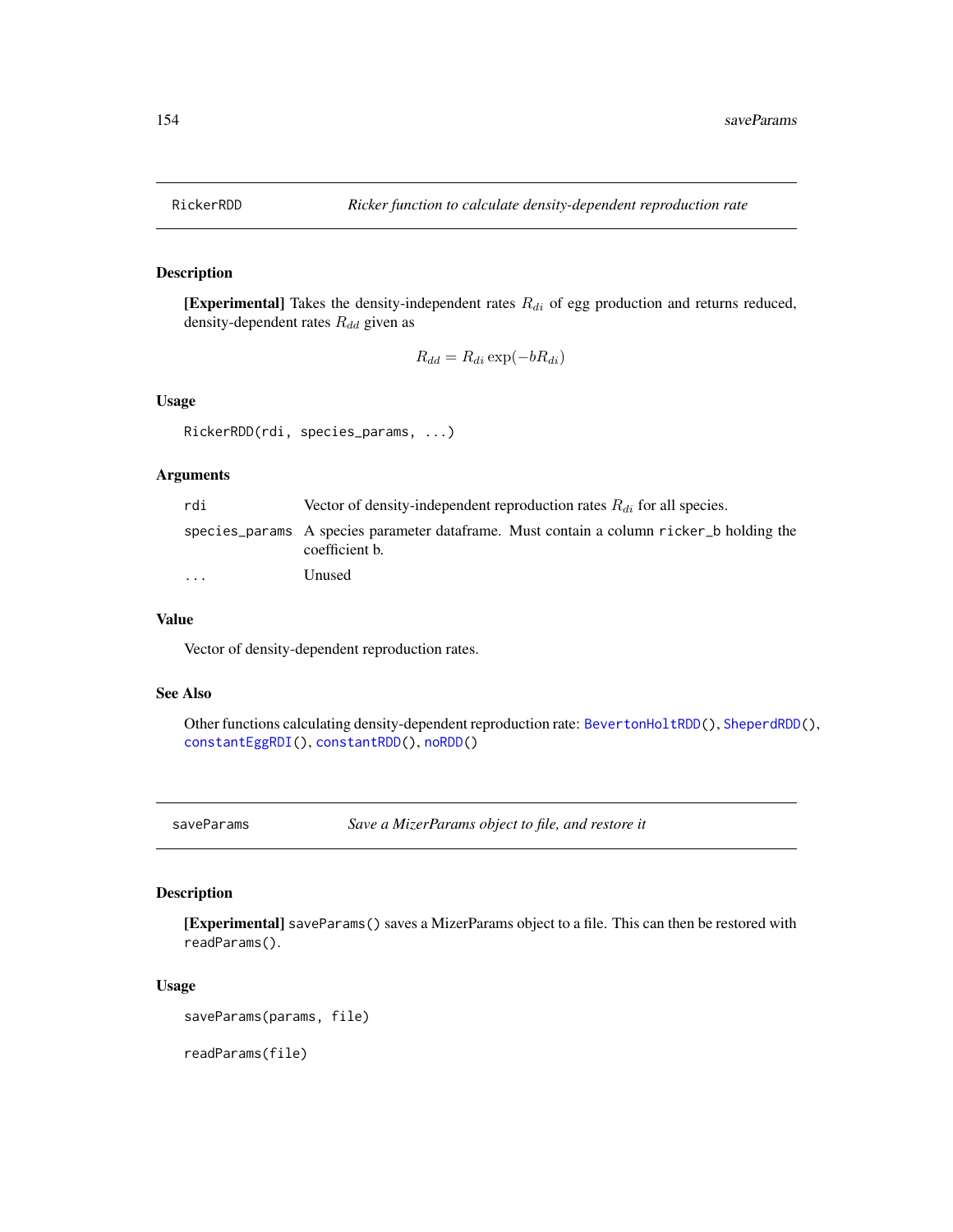#### scaleModel **155**

#### Arguments

| params | A MizerParams object                                                                           |
|--------|------------------------------------------------------------------------------------------------|
| file   | The name of the file or a connection where the MizerParams object is saved to<br>or read from. |

# Details

Issues a warning if the model you are saving relies on some custom functions. Before saving a model you may want to set its metadata with [setMetadata\(\)](#page-169-0).

<span id="page-154-0"></span>

scaleModel *Change scale of the model*

# Description

# [Experimental]

The abundances in mizer and some rates depend on the size of the area to which they refer. So they could be given per square meter or per square kilometer or for an entire study area or any other choice of yours. This function allows you to change the scale of the model by automatically changing the abundances and rates accordingly.

## Usage

scaleModel(params, factor)

### Arguments

| params | A MizerParams object                        |
|--------|---------------------------------------------|
| factor | The factor by which the scale is multiplied |

# Details

If you rescale the model by a factor  $c$  then this function makes the following rescalings in the params object:

- The initial abundances are rescaled by  $c$ .
- The search volume is rescaled by  $1/c$ .
- The resource carrying capacity is rescaled by  $c$
- The maximum reproduction rate  $R_{max}$  is rescaled by  $c$ .

The effect of this is that the dynamics of the rescaled model are identical to those of the unscaled model, in the sense that it does not matter whether one first calls [scaleModel\(\)](#page-154-0) and then runs a simulation with [project\(\)](#page-143-0) or whether one first runs a simulation and then rescales the resulting abundances.

Note that if you use non-standard resource dynamics or other components then you may need to rescale additional parameters that appear in those dynamics.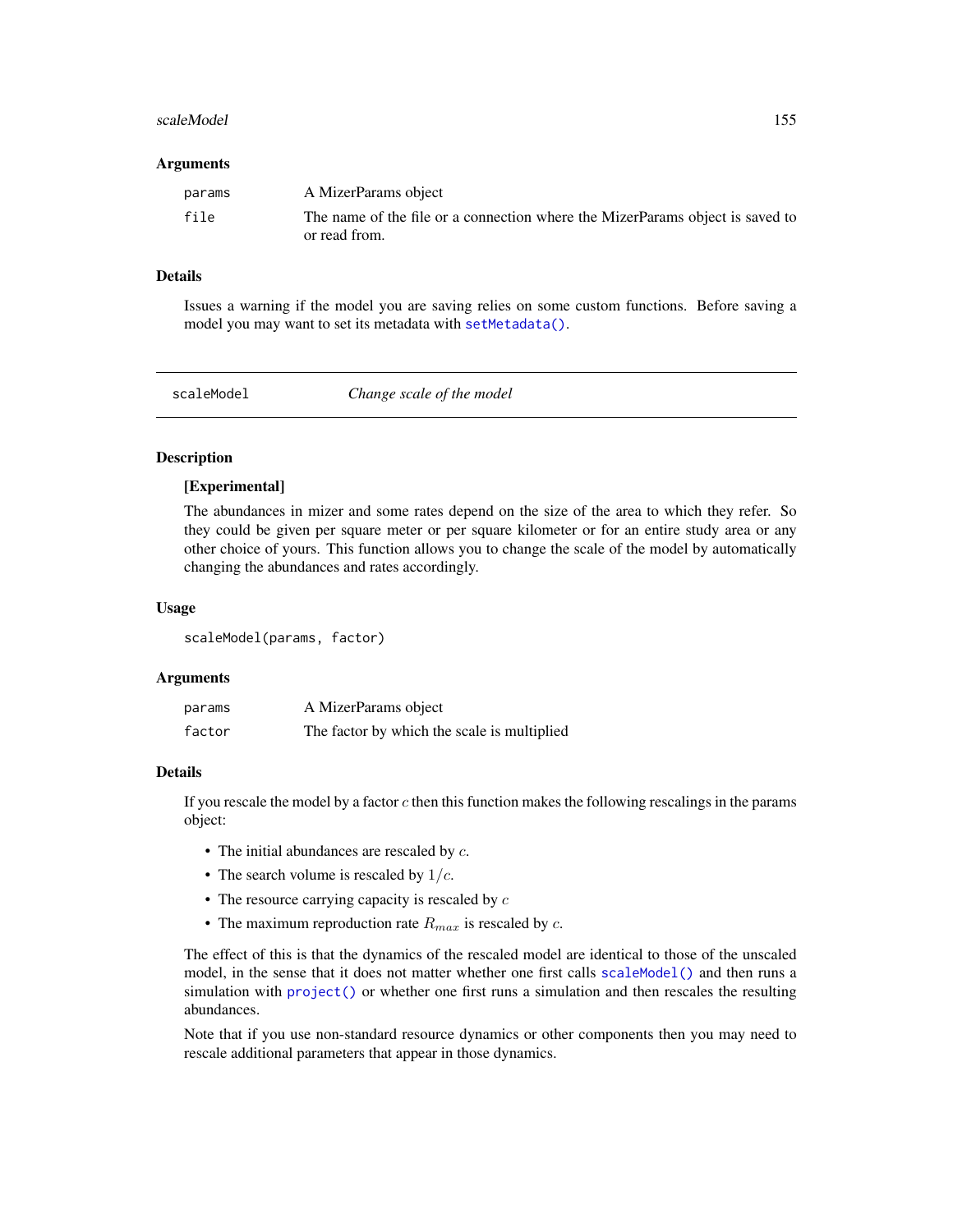# 156 setBevertonHolt

In practice you will need to use some observations to set the scale for your model. If you have biomass observations you can use [calibrateBiomass\(\)](#page-10-0), if you have yearly yields you can use [calibrateYield\(\)](#page-11-0).

# Value

The rescaled MizerParams object

setBevertonHolt *Set Beverton-Holt density dependence*

# Description

[Experimental] Takes a MizerParams object params with arbitrary density dependence and returns a MizerParams object with Beverton-Holt density-dependence in such a way that the energy invested into reproduction by the mature individuals leads to the reproduction rate that is required to maintain the given egg abundance. Hence if you have tuned your params object to describe a particular steady state, then setting the Beverton-Holt density dependence with this function will leave you with the exact same steady state. By specifying one of the parameters erepro, R\_max or reproduction\_level you pick the desired reproduction curve. More details of these parameters are provided below.

# Usage

```
setBevertonHolt(
  params,
 R_factor = deprecated(),
  erepro,
 R_max,
  reproduction_level
)
```
# Arguments

| params             | A MizerParams object                                           |
|--------------------|----------------------------------------------------------------|
| R_factor           | [Deprecated] Use reproduction_level = $1 / R$ _factor instead. |
| erepro             | Reproductive efficiency for each species. See details.         |
| R max              | Maximum reproduction rate. See details.                        |
| reproduction_level |                                                                |

Sets R\_max so that the reproduction rate at the initial state is R\_max \* reproduction\_level.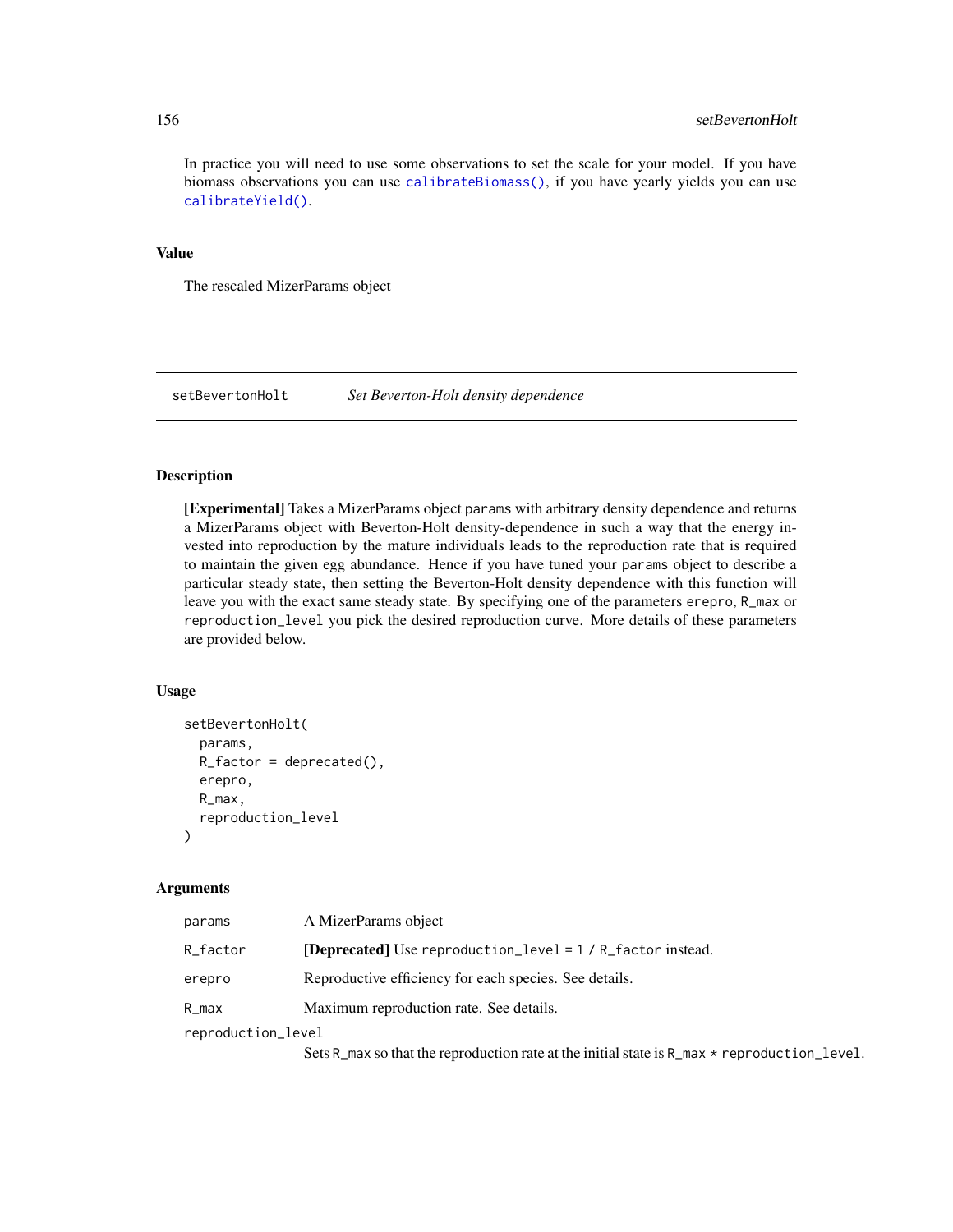## setBevertonHolt 157

#### Details

With Beverton-Holt density dependence the relation between the energy invested into reproduction and the number of eggs hatched is determined by two parameters: the reproductive efficiency erepro and the maximum reproduction rate R\_max.

If no maximum is imposed on the reproduction rate ( $R_{max} = \infty$ ) then the resulting densityindependent reproduction rate  $R_{di}$  is proportional to the total rate  $E_R$  at which energy is invested into reproduction,

$$
R_{di} = \frac{\text{erepro}}{2w_{min}} E_R,
$$

where the proportionality factor is given by the reproductive efficiency erepro divided by the egg size w\_min to convert energy to egg number and divided by 2 to account for the two sexes.

Imposing a finite maximum reproduction rate  $R_{max}$  leads to a non-linear relationship between energy invested and eggs hatched. This density-dependent reproduction rate  $R_{dd}$  is given as

$$
R_{dd} = R_{di} \frac{R_{max}}{R_{di} + R_{max}}.
$$

(All quantities in the above equations are species-specific but we dropped the species index for simplicity.)

The following plot illustrates the Beverton-Holt density dependence in the reproduction rate for two



different choices of parameters.

This plot shows that a given energy  $E_R$  invested into reproduction can lead to the same reproduction rate  $R_{dd}$  with different choices of the parameters R\_max and erepro. R\_max determines the asymptote of the curve and erepro its initial slope. A higher R\_max coupled with a lower erepro (black curves) can give the same value as a lower R\_max coupled with a higher erepro (blue curves).

For the given initial state in the MizerParams object params one can calculate the energy  $E_R$  that is invested into reproduction by the mature individuals and the reproduction rate  $R_{dd}$  that is required to keep the egg abundance constant. These two values determine the location of the black dot in the above graph. You then only need one parameter to select one curve from the family of Beverton-Holt curves going through that point. This parameter can be erepro or R\_max. Instead of R\_max you can alternatively specify the reproduction\_level which is the ratio between the density-dependent reproduction rate  $R_{dd}$  and the maximal reproduction rate  $R_{max}$ .

If you do not provide a value for any of the reproduction parameter arguments, then erepro will be set to the value it has in the current species parameter data frame. If you do provide one of the reproduction parameters, this can be either a vector with one value for each species, or a named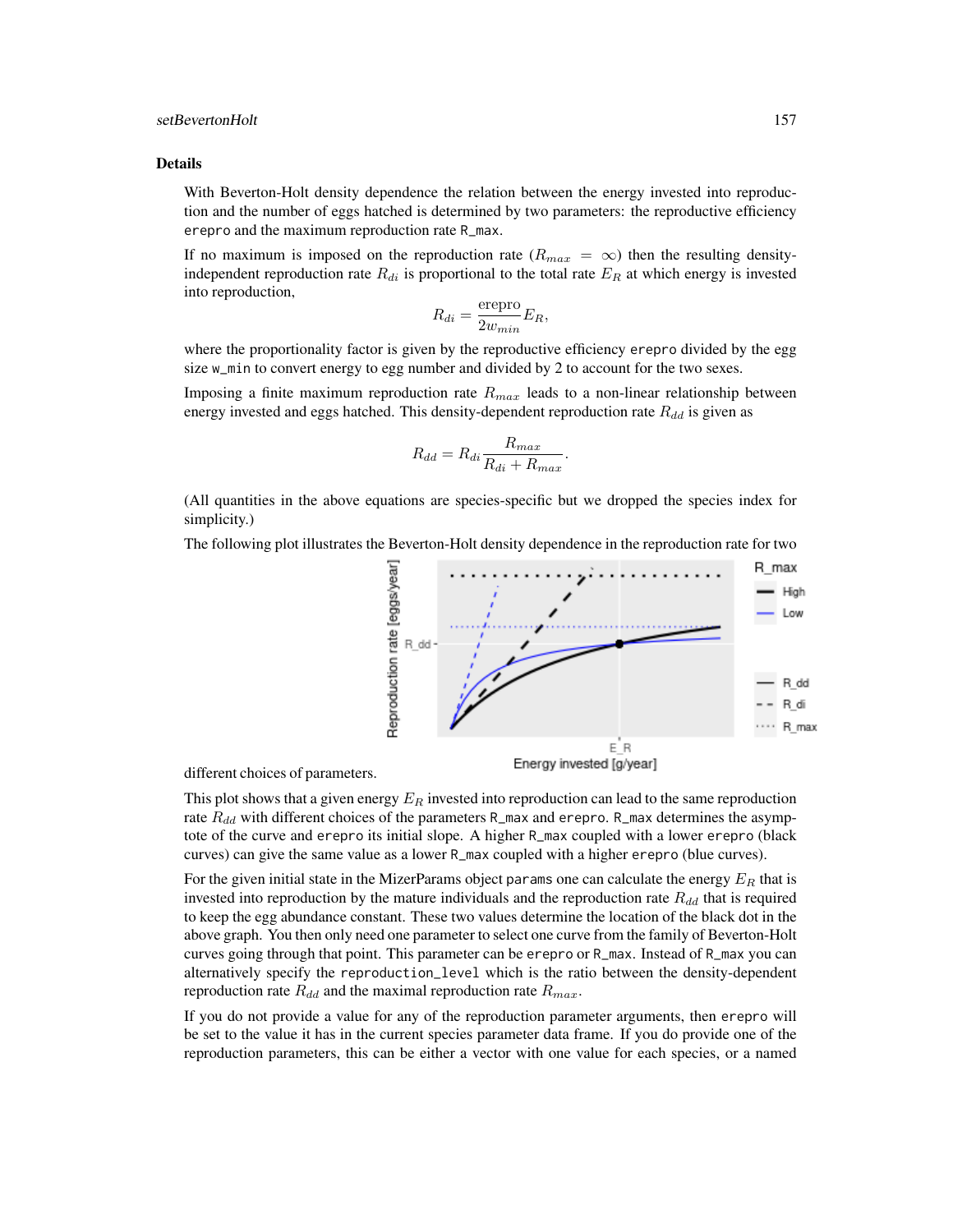vector where the names determine which species are affected, or a single unnamed value that is then used for all species. Any species for which the given value is NA will remain unaffected.

The values for R\_max must be larger than  $R_{dd}$  and can range up to Inf. If a smaller value is requested a warning is issued and the value is increased to the value required for a reproduction level of 0.99.

The values for the reproduction\_level must be positive and less than 1. The values for erepro must be large enough to allow the required reproduction rate. If a smaller value is requested a warning is issued and the value is increased to the smallest possible value. The values for erepro should also be smaller than 1 to be physiologically sensible, but this is not enforced by the function.

As can be seen in the graph above, choosing a lower value for R\_max or a higher value for erepro means that near the steady state the reproduction will be less sensitive to a change in the energy invested into reproduction and hence less sensitive to changes in the spawning stock biomass or its energy income. As a result the species will also be less sensitive to fishing, leading to a higher F\_MSY.

## Value

A MizerParams object

#### Examples

```
params <- NS_params
species_params(params)$erepro
# Attempting to set the same erepro for all species
params <- setBevertonHolt(params, erepro = 0.1)
t(species_params(params)[, c("erepro", "R_max")])
# Setting erepro for some species
params <- setBevertonHolt(params, erepro = c("Gurnard" = 0.6, "Plaice" = 0.95))
t(species_params(params)[, c("erepro", "R_max")])
# Setting R_max
R_max <- 1e17 * species_params(params)$w_inf^-1
params <- setBevertonHolt(NS_params, R_max = R_max)
t(species_params(params)[, c("erepro", "R_max")])
# Setting reproduction_level
params <- setBevertonHolt(params, reproduction_level = 0.3)
t(species_params(params)[, c("erepro", "R_max")])
```
setColours *Set line colours and line types to be used in mizer plots*

## **Description**

[Experimental] Used for setting the colour and type of lines representing "Total", "Resource", "Fishing", "Background" and possibly other categories in plots.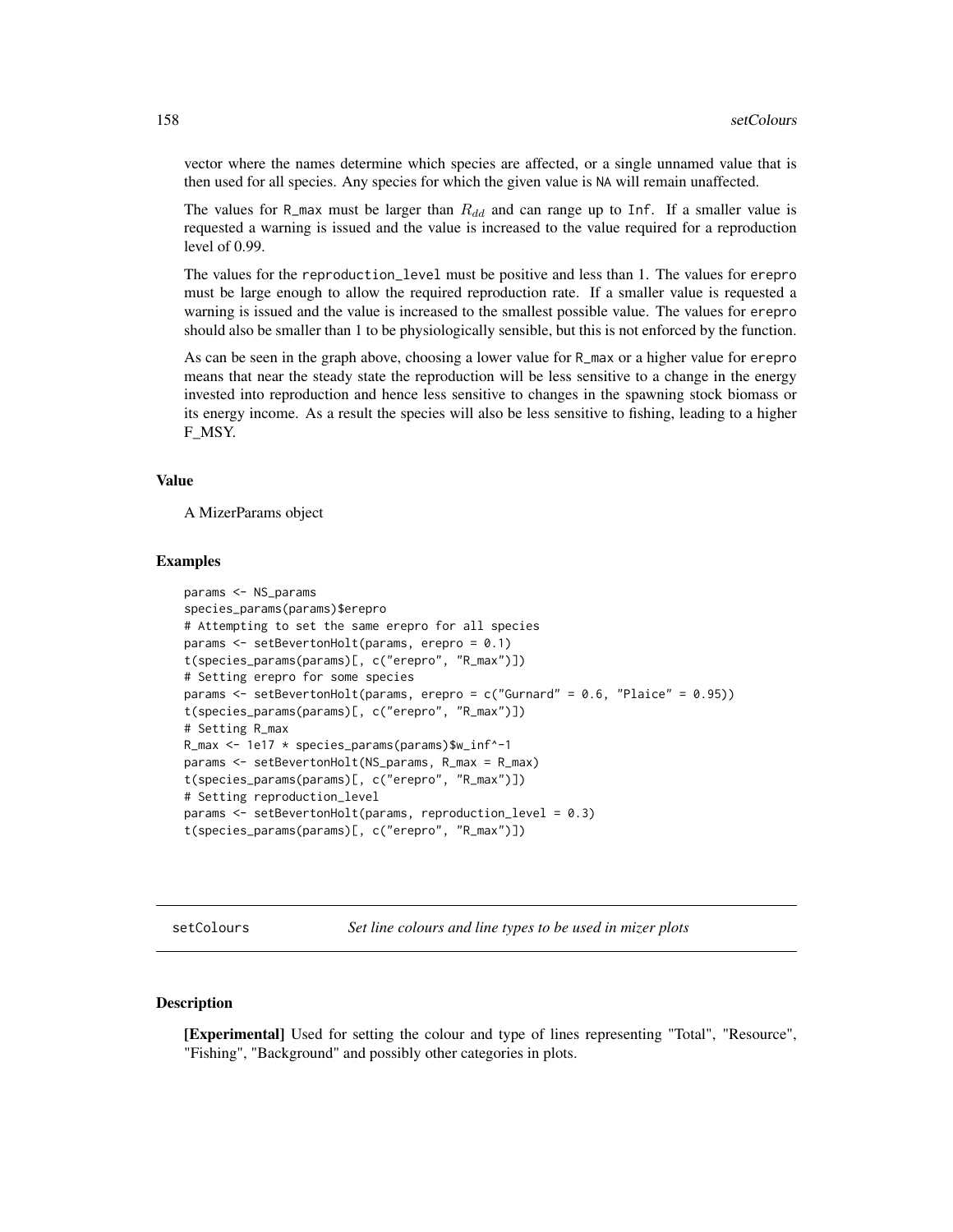#### setColours and the setColours of the setColours and the setColours and the setColours of the setColours and the setColours of the setColours and the setColours of the setColours and the setColours of the setColours of the

# Usage

```
setColours(params, colours)
getColours(params)
setLinetypes(params, linetypes)
getLinetypes(params)
```
## Arguments

| params    | A MizerParams object                          |
|-----------|-----------------------------------------------|
| colours   | A named list or named vector of line colours. |
| linetypes | A named list or named vector of linetypes.    |

# Details

Colours for names that already had a colour set for them will be overwritten by the colour you specify. Colours for names that did not yet have a colour will be appended to the list of colours.

Do not use this for setting the colours or linetypes of species, because those are determined by setting the linecolour and linetype variables in the species parameter data frame.

You can use the same colours in your own ggplot2 plots by adding scale\_colour\_manual(values = getColours(params)) to your plot. Similarly you can use the linetypes with scale\_linetype\_manual(values = getLinetypes(params)).

# Value

setColours: The MizerParams object with updated line colours

getColours(): A named vector of colours

setLinetypes(): The MizerParams object with updated linetypes

getLinetypes(): A named vector of linetypes

# Examples

```
params <- setColours(NS_params, list("Resource" = "red", "Total" = "#0000ff"))
params <- setLinetypes(NS_params, list("Total" = "dotted"))
# Set colours and linetypes for species
species_params(params)["Cod", "linecolour"] <- "black"
species_params(params)["Cod", "linetype"] <- "dashed"
plotSpectra(params, total = TRUE)
getColours(params)
getLinetypes(params)
```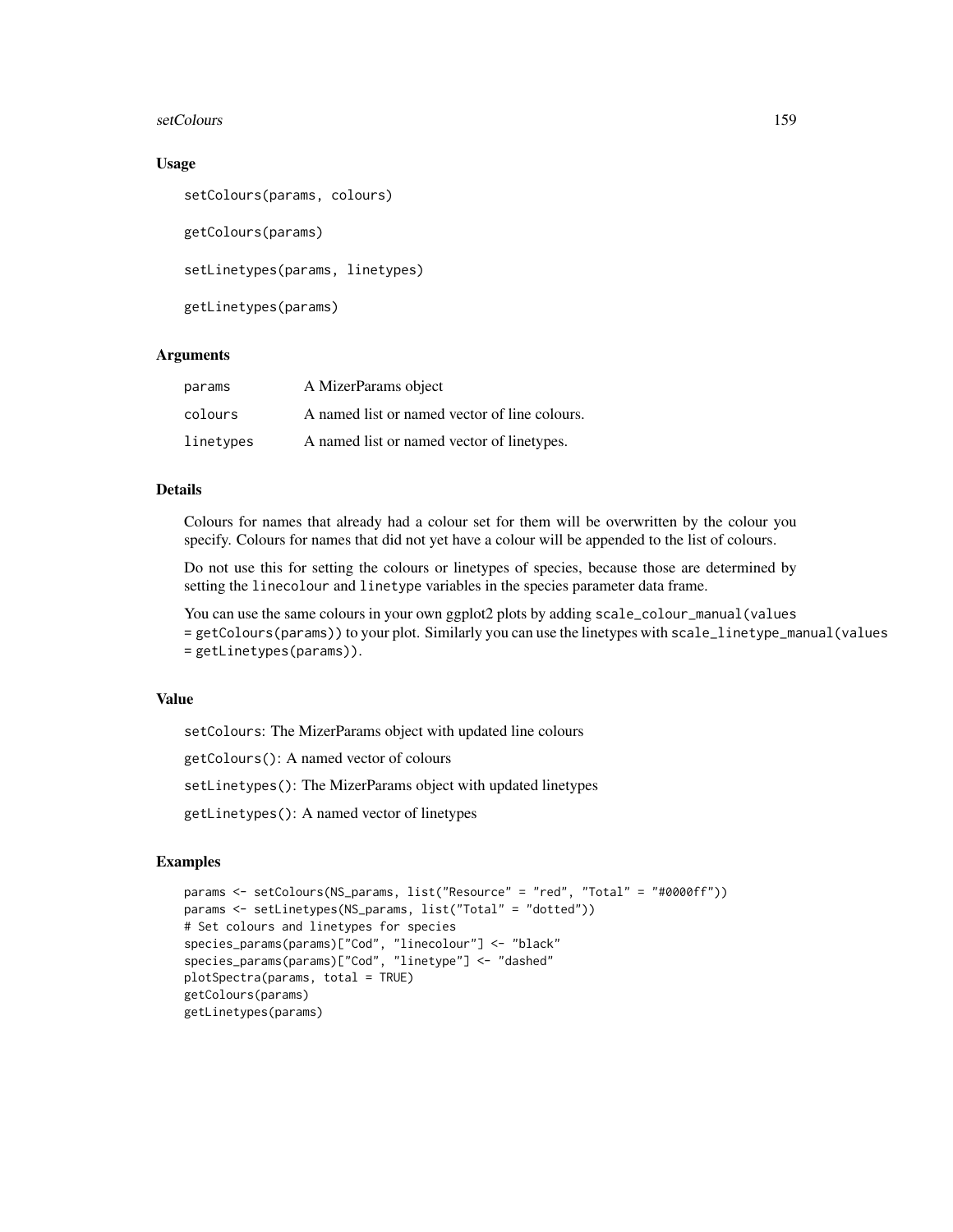# Description

By default, mizer models any number of size-resolved consumer species and a single size-resolved resource spectrum. Your model may require additional components, like for example detritus or carrion or multiple resources or .... This function allows you to set up such components.

#### Usage

```
setComponent(
  params,
  component,
  initial_value,
  dynamics_fun,
  encounter_fun,
 mort_fun,
  component_params
)
```
removeComponent(params, component)

## Arguments

| params           | A MizerParams object                                                        |
|------------------|-----------------------------------------------------------------------------|
| component        | Name of the component                                                       |
| initial_value    | Initial value of the component                                              |
| dynamics_fun     | Name of function to calculate value at the next time step                   |
| encounter_fun    | Name of function to calculate contribution to encounter rate. Optional.     |
| mort_fun         | Name of function to calculate contribution to the mortality rate. Optional. |
| component_params |                                                                             |
|                  | Object holding the parameters needed by the component functions. This could |
|                  | for example be a named list of parameters. Optional.                        |

## Details

The component can be a number, a vector, an array, a list, or any other data structure you like.

If you set a component with a new name, the new component will be added to the existing components. If you set a component with an existing name, that component will be overwritten. You can remove a component with removeComponent().

## Value

The updated MizerParams object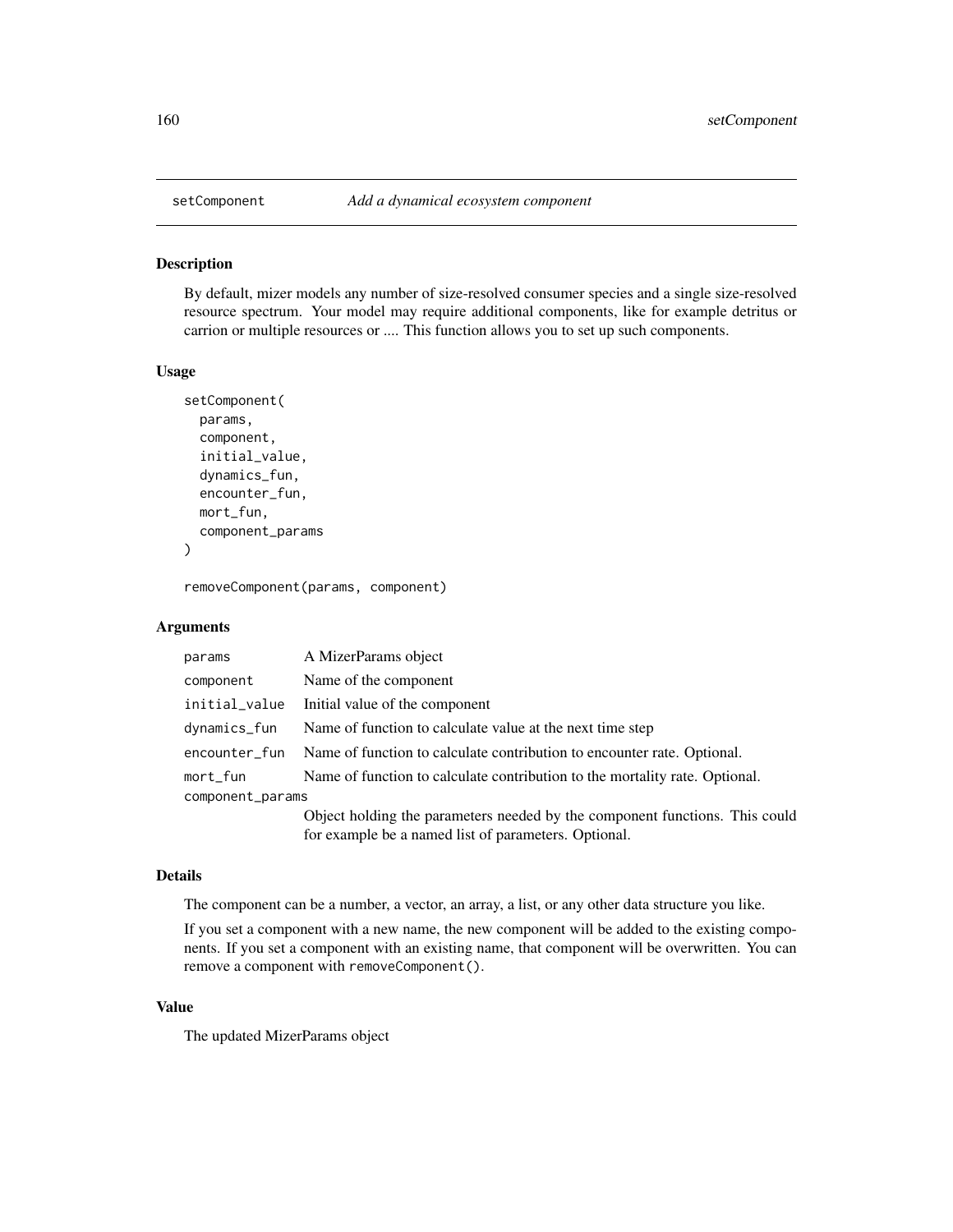<span id="page-160-0"></span>

# Description

Set external mortality rate

# Usage

```
setExtMort(
 params,
 ext_mort = NULL,z0pre = 0.6,
 z0exp = -1/4,
 reset = FALSE,
 z0 = deprecated(),
  ...
)
getExtMort(params)
ext_mort(params)
```
ext\_mort(params) <- value

# Arguments

| params   | <b>MizerParams</b>                                                                                                                                                                                                                                                                                                                        |
|----------|-------------------------------------------------------------------------------------------------------------------------------------------------------------------------------------------------------------------------------------------------------------------------------------------------------------------------------------------|
| ext_mort | Optional. An array (species x size) holding the external mortality rate.                                                                                                                                                                                                                                                                  |
| z0pre    | If z0, the mortality from other sources, is not a column in the species data frame,<br>it is calculated as z0pre $*$ w_inf $\land$ z0exp. Default value is 0.6.                                                                                                                                                                           |
| z0exp    | If z0, the mortality from other sources, is not a column in the species data frame,<br>it is calculated as $z^{\theta}$ pre * w_inf ^ z0exp. Default value is n-1.                                                                                                                                                                        |
| reset    | <b>Experimental</b> If set to TRUE, then the external mortality rate will be reset to<br>the value calculated from the z0 parameters, even if it was previously overwrit-<br>ten with a custom value. If set to FALSE (default) then a recalculation from the<br>species parameters will take place only if no custom value has been set. |
| z0       | <b>[Deprecated]</b> Use ext_mort instead. Not to be confused with the species_parameter<br>z0.                                                                                                                                                                                                                                            |
| $\cdots$ | Unused                                                                                                                                                                                                                                                                                                                                    |
| value    | ext mort                                                                                                                                                                                                                                                                                                                                  |

# Value

setExtMort(): A MizerParams object with updated external mortality rate. getExtMort() or equivalently ext\_mort(): An array (species x size) with the external mortality.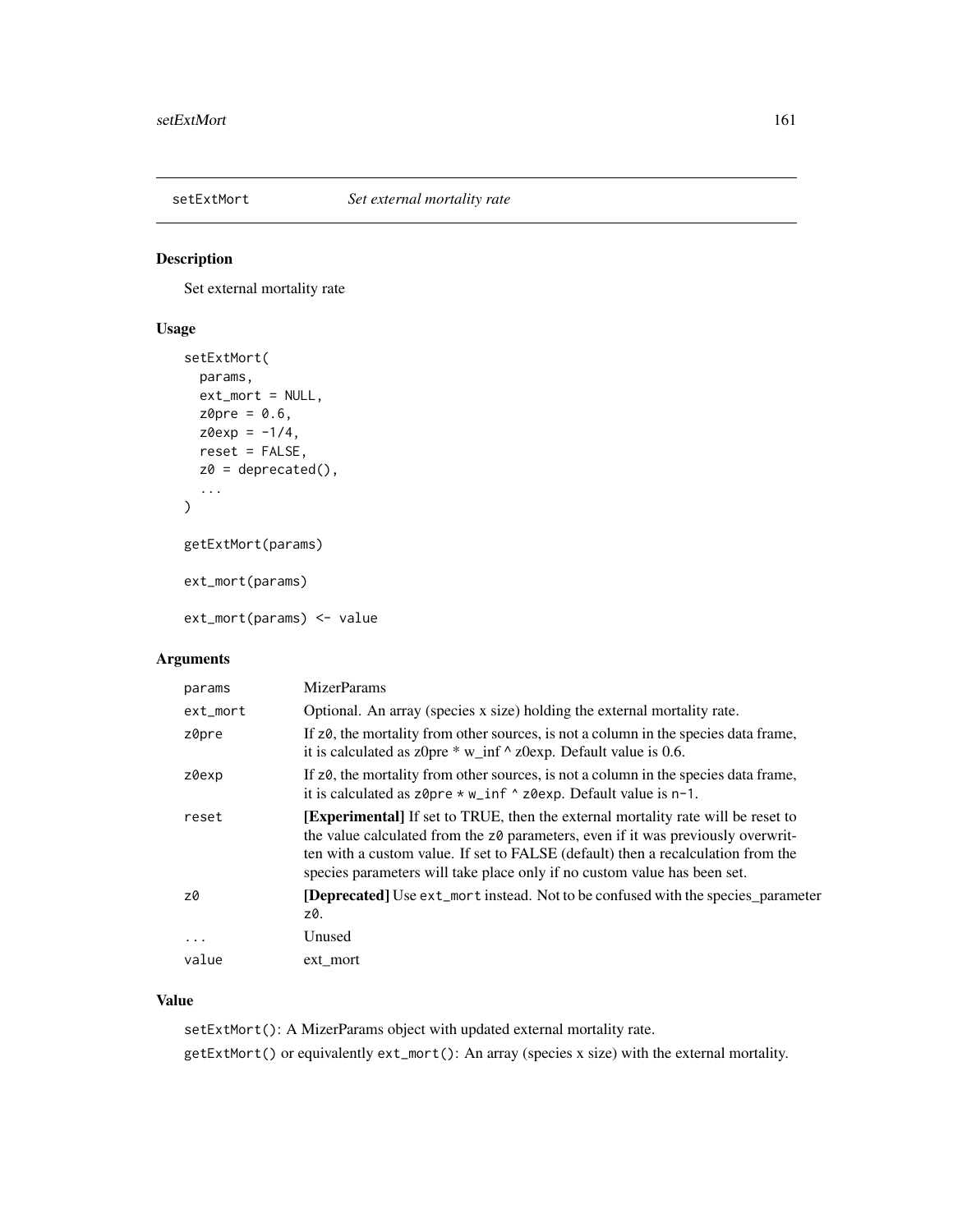#### Setting external mortality rate

The external mortality is all the mortality that is not due to fishing or predation by predators included in the model. The external mortality could be due to predation by predators that are not explicitly included in the model (e.g. mammals or seabirds) or due to other causes like illness. It is a rate with units 1/year.

The ext\_mort argument allows you to specify an external mortality rate that depends on species and body size. You can see an example of this in the Examples section of the help page for [setExtMort\(\)](#page-160-0).

If the ext\_mort argument is not supplied, then the external mortality is assumed to depend only on the species, not on the size of the individual:  $\mu_{ext,i}(w) = z_{0,i}$ . The value of the constant  $z_0$  for each species is taken from the z0 column of the species parameter data frame, if that column exists. Otherwise it is calculated as

$$
z_{0.i} = \texttt{z0pre}_i\, w_{inf}^{\texttt{z0exp}}.
$$

#### See Also

Other functions for setting parameters: [gear\\_params\(](#page-21-0)), [resource\\_params\(](#page-150-0)), [setFishing\(](#page-161-0)), [setInitialValues\(](#page-164-0)), [setInteraction\(](#page-165-0)), [setMaxIntakeRate\(](#page-167-0)), [setMetabolicRate\(](#page-168-0)), [setParams\(](#page-170-0)), [setPredKernel\(](#page-179-0)), [setReproduction\(](#page-183-0)), [setResource\(](#page-186-1)), [setSearchVolume\(](#page-190-0)), [species\\_params\(](#page-200-0))

## Examples

```
## Not run:
params <- newMultispeciesParams(NS_species_params)
#### Setting allometric death rate #######################
# Set coefficient for each species. Here we choose 0.1 for each species
z0pre <- rep(0.1, nrow(species_params(params)))
# Multiply by power of size with exponent, here chosen to be -1/4
# The outer() function makes it an array species x size
allo_mort <- outer(z0pre, w(params)^(-1/4))
# Change the external mortality rate in the params object
ext_mort(params) <- allo_mort
## End(Not run)
```
<span id="page-161-0"></span>setFishing *Set fishing parameters*

#### **Description**

Set fishing parameters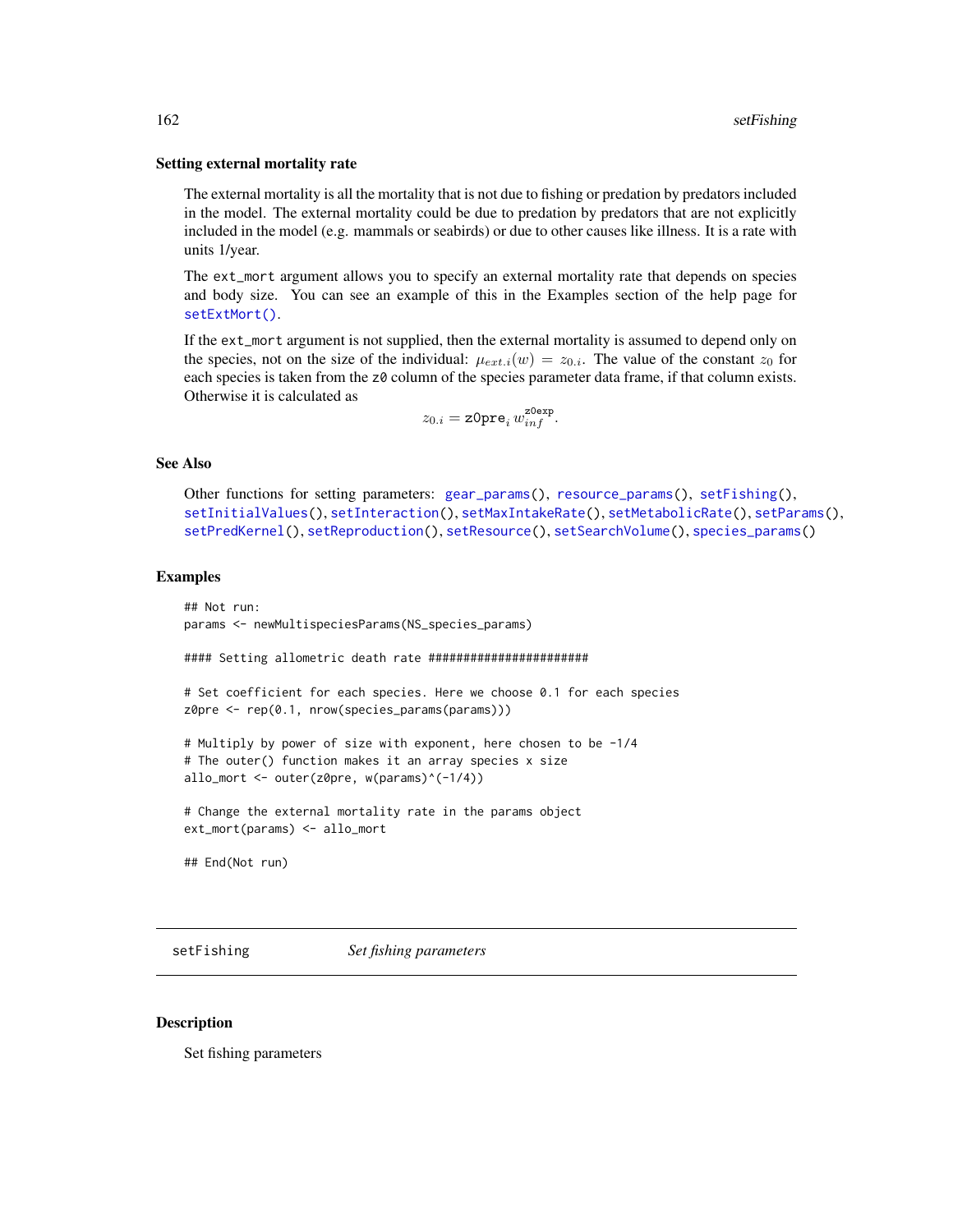# setFishing 163

# Usage

```
setFishing(
 params,
  selectivity = NULL,
 catchability = NULL,
  reset = FALSE,initial_effort = NULL,
  ...
)
getCatchability(params)
catchability(params)
catchability(params) <- value
getSelectivity(params)
selectivity(params)
selectivity(params) <- value
getInitialEffort(params)
```
# Arguments

| params       | A MizerParams object                                                                                                                                                                                                                                                                                                                               |
|--------------|----------------------------------------------------------------------------------------------------------------------------------------------------------------------------------------------------------------------------------------------------------------------------------------------------------------------------------------------------|
| selectivity  | Optional. An array (gear x species x size) that holds the selectivity of each gear<br>for species and size, $S_{a,i,w}$ .                                                                                                                                                                                                                          |
| catchability | Optional. An array (gear x species) that holds the catchability of each species<br>by each gear, $Q_{a,i}$ .                                                                                                                                                                                                                                       |
| reset        | <b>[Experimental]</b> If set to TRUE, then both catchability and selectivity<br>will be reset to the values calculated from the gear parameters, even if it was<br>previously overwritten with a custom value. If set to FALSE (default) then a<br>recalculation from the gear parameters will take place only if no custom value<br>has been set. |
|              | initial_effort Optional. A number or a named numeric vector specifying the fishing effort. If<br>a number, the same effort is used for all gears. If a vector, must be named by<br>gear.                                                                                                                                                           |
| $\ddots$ .   | Unused                                                                                                                                                                                                                                                                                                                                             |
| value        |                                                                                                                                                                                                                                                                                                                                                    |

## Value

setFishing(): A MizerParams object with updated fishing parameters.

getCatchability() or equivalently catchability(): An array (gear x species) that holds the catchability of each species by each gear,  $Q_{g,i}$ . The names of the dimensions are "gear, "sp".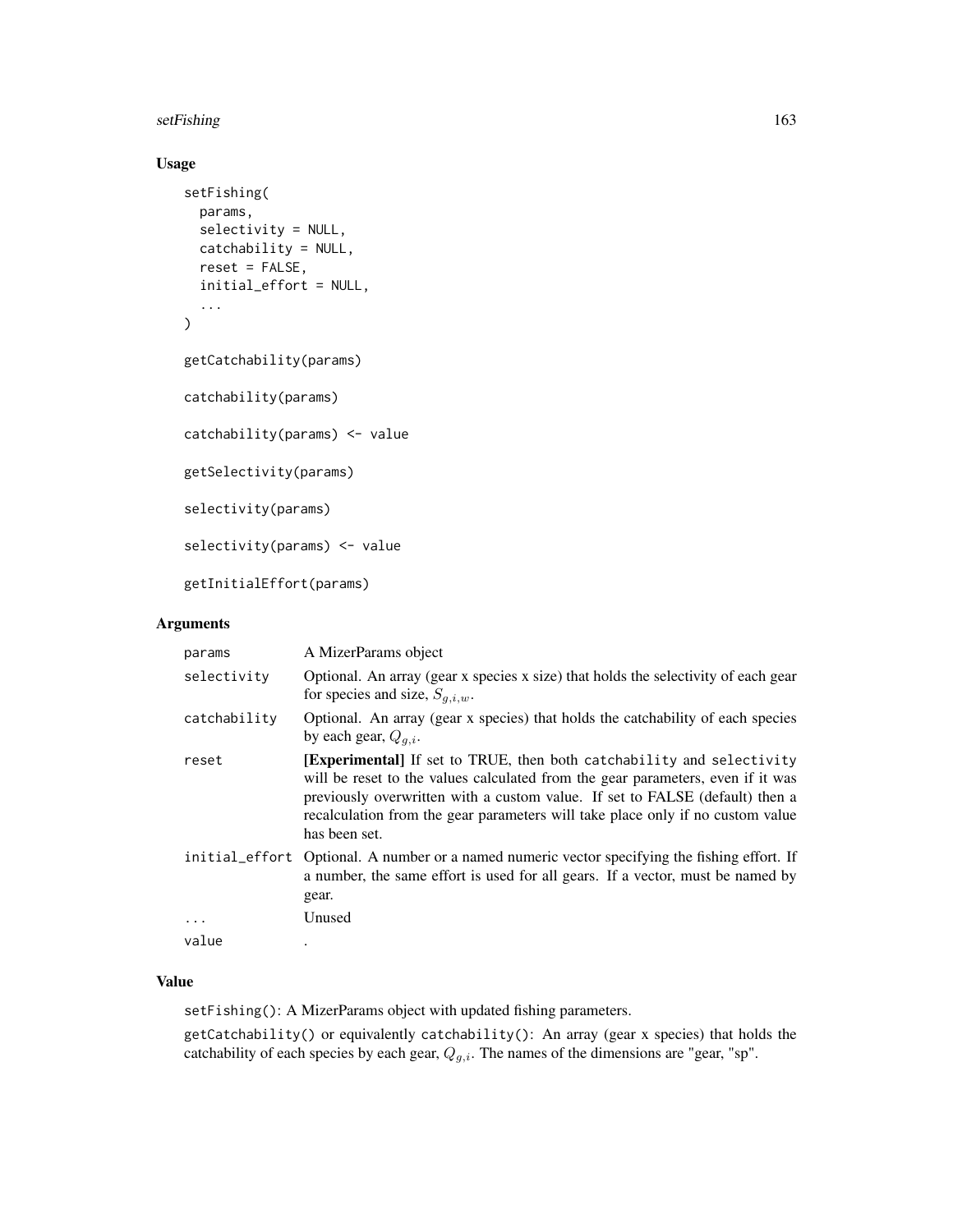$getSelectivity()$  or equivalently selectivity(): An array (gear x species x size) that holds the selectivity of each gear for species and size,  $S_{q,i,w}$ . The names of the dimensions are "gear, "sp", "w".

getInitialEffort() or equivalently initial\_effort(): A named vector with the initial fishing effort for each gear.

## Setting fishing

## Gears

In mizer, fishing mortality is imposed on species by fishing gears. The total per-capita fishing mortality (1/year) is obtained by summing over the mortality from all gears,

$$
\mu_{f.i}(w) = \sum_g F_{g,i}(w),
$$

where the fishing mortality  $F_{g,i}(w)$  imposed by gear g on species i at size w is calculated as:

$$
F_{g,i}(w) = S_{g,i}(w) Q_{g,i} E_g,
$$

where S is the selectivity by species, gear and size,  $Q$  is the catchability by species and gear and  $E$ is the fishing effort by gear.

## **Selectivity**

The selectivity at size of each gear for each species is saved as a three dimensional array (gear x species x size). Each entry has a range between 0 (that gear is not selecting that species at that size) to 1 (that gear is selecting all individuals of that species of that size). This three dimensional array can be specified explicitly via the selectivity argument, but usually mizer calculates it from the gear\_params slot of the MizerParams object.

To allow the calculation of the selectivity array, the gear\_params slot must be a data frame with one row for each gear-species combination. So if for example a gear can select three species, then that gear contributes three rows to the gear\_params data frame, one for each species it can select. The data frame must have columns gear, holding the name of the gear, species, holding the name of the species, and sel\_func, holding the name of the function that calculates the selectivity curve. Some selectivity functions are included in the package: knife\_edge(), sigmoid\_length(), double\_sigmoid\_length(), and sigmoid\_weight(). Users are able to write their own size-based selectivity function. The first argument to the function must be w and the function must return a vector of the selectivity (between 0 and 1) at size.

Each selectivity function may have parameters. Values for these parameters must be included as columns in the gear parameters data.frame. The names of the columns must exactly match the names of the corresponding arguments of the selectivity function. For example, the default selectivity function is knife\_edge() that a has sudden change of selectivity from 0 to 1 at a certain size. In its help page you can see that the knife\_edge() function has arguments w and knife\_edge\_size. The first argument, w, is size (the function calculates selectivity at size). All selectivity functions must have w as the first argument. The values for the other arguments must be found in the gear parameters data.frame. So for the knife\_edge() function there should be a knife\_edge\_size column. Because knife\_edge() is the default selectivity function, the knife\_edge\_size argument has a default value = w\_mat.

In case each species is only selected by one gear, the columns of the gear\_params data frame can alternatively be provided as columns of the species\_params data frame, if this is more convenient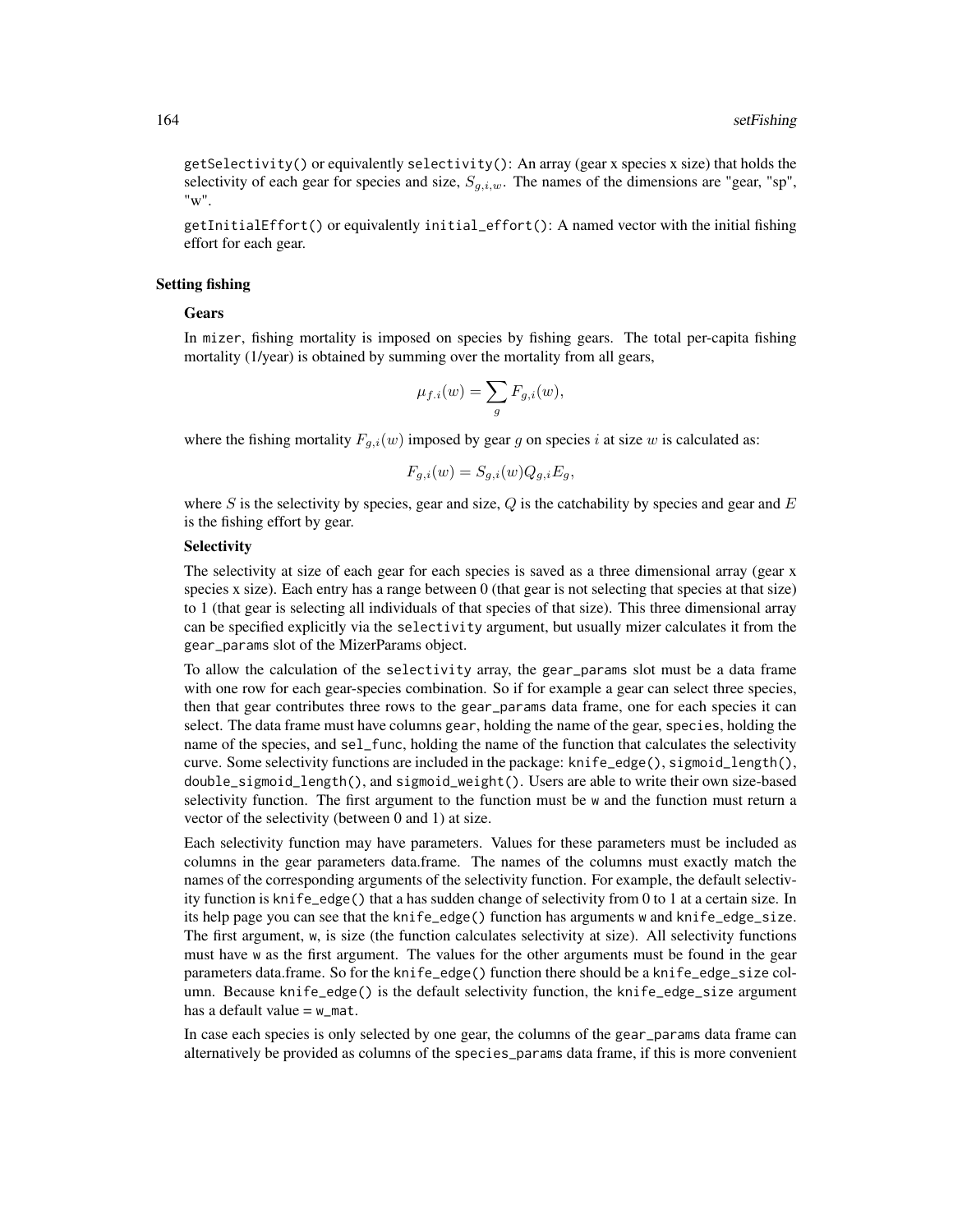# setInitialValues 165

for the user to set up. Mizer will then copy these columns over to create the gear\_params data frame when it creates the MizerParams object. However changing these columns in the species parameter data frame later will not update the gear\_params data frame.

# **Catchability**

Catchability is used as an additional factor to make the link between gear selectivity, fishing effort and fishing mortality. For example, it can be set so that an effort of 1 gives a desired fishing mortality. In this way effort can then be specified relative to a 'base effort', e.g. the effort in a particular year.

Catchability is stored as a two dimensional array (gear x species). This can either be provided explicitly via the catchability argument, or the information can be provided via a catchability column in the gear\_params data frame.

In the case where each species is selected by only a single gear, the catchability column can also be provided in the species\_params data frame. Mizer will then copy this over to the gear\_params data frame when the MizerParams object is created.

# **Effort**

The initial fishing effort is stored in the MizerParams object. If it is not supplied, it is set to zero. The initial effort can be overruled when the simulation is run with  $project()$ , where it is also possible to specify an effort that varies through time.

## See Also

## [gear\\_params\(\)](#page-21-0)

```
Other functions for setting parameters: gear_params(), resource_params(), setExtMort(),
setInitialValues(), setInteraction(), setMaxIntakeRate(), setMetabolicRate(), setParams(),
setPredKernel(), setReproduction(), setResource(), setSearchVolume(), species_params()
```
#### Examples

```
str(getCatchability(NS_params))
str(getSelectivity(NS_params))
str(getInitialEffort(NS_params))
```
<span id="page-164-0"></span>setInitialValues *Set initial values to final values of a simulation*

# **Description**

Takes the final values from a simulation in a MizerSim object and stores them as initial values in a MizerParams object.

# Usage

```
setInitialValues(params, sim)
```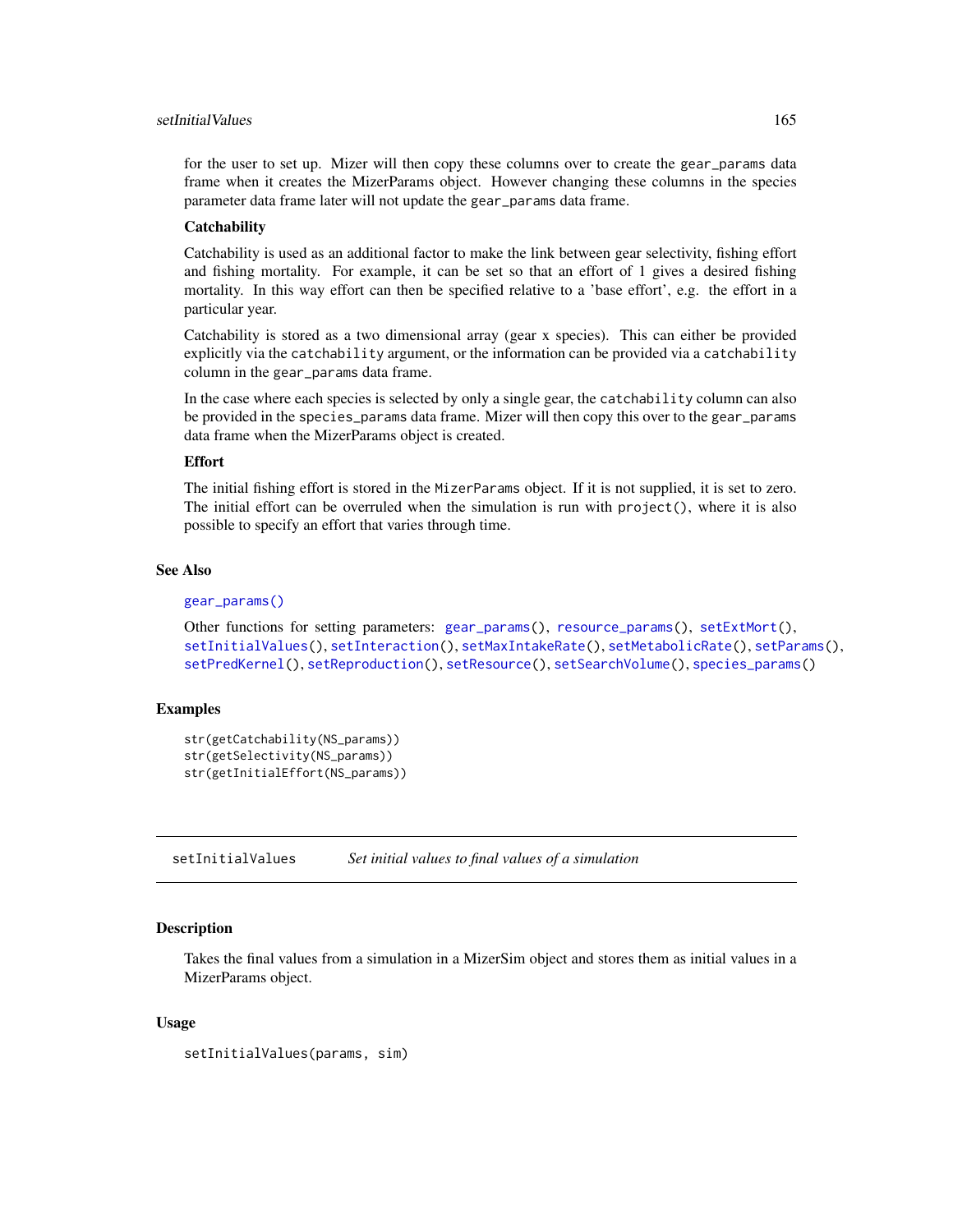## **Arguments**

| params | A MizerParams () object |
|--------|-------------------------|
| sim    | A MizerSim object.      |

# Value

The params object with updated initial values and initial effort, taken from the values at the final time of the simulation in sim. Because of the way the R language works, setInitialValues() does not make the changes to the params object that you pass to it but instead returns a new params object. So to affect the change you call the function in the form params <-setInitialValues(params, sim).

# See Also

```
Other functions for setting parameters: gear_params(), resource_params(), setExtMort(),
setFishing(), setInteraction(), setMaxIntakeRate(), setMetabolicRate(), setParams(),
setPredKernel(), setReproduction(), setResource(), setSearchVolume(), species_params()
```
# Examples

```
## Not run:
params <- NS_params
sim < project(params, t_{max} = 20, effort = 0.5)
params <- setInitialValues(params, sim)
```
## End(Not run)

<span id="page-165-0"></span>setInteraction *Set species interaction matrix*

# Description

Set species interaction matrix

## Usage

```
setInteraction(params, interaction = NULL)
```

```
getInteraction(params)
```
# Arguments

| params      | MizerParams object                                                                                                                                                                                             |
|-------------|----------------------------------------------------------------------------------------------------------------------------------------------------------------------------------------------------------------|
| interaction | Optional interaction matrix of the species (predator species x prey species). En-<br>tries should be numbers between 0 and 1. By default all entries are 1. See<br>"Setting interaction matrix" section below. |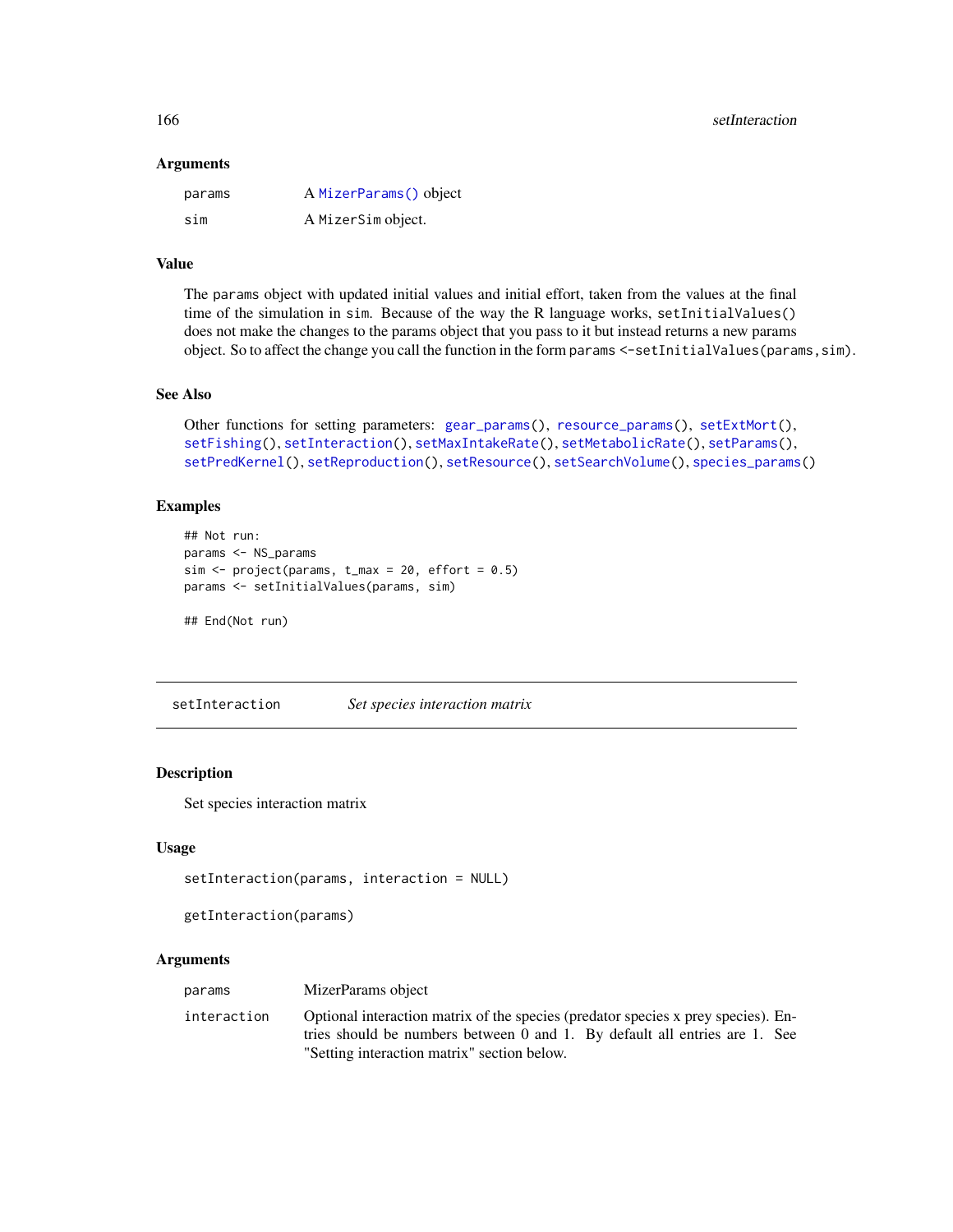#### setInteraction 167

#### Value

setInteraction: A MizerParams object with updated interaction matrix

getInteraction(): The interaction matrix (predator species x prey species)

#### Setting interaction matrix

You do not need to specify an interaction matrix. If you do not, then the predator-prey interactions are purely determined by the size of predator and prey and totally independent of the species of predator and prey.

The interaction matrix  $\theta_{ij}$  describes the interaction of each pair of species in the model. This can be viewed as a proxy for spatial interaction e.g. to model predator-prey interaction that is not size based. The values in the interaction matrix are used to scale the encountered food and predation mortality (see on the website [the section on predator-prey encounter rate](https://sizespectrum.org/mizer/articles/model_description.html#sec:pref) and on [predation](https://sizespectrum.org/mizer/articles/model_description.html#mortality) [mortality\)](https://sizespectrum.org/mizer/articles/model_description.html#mortality). The first index refers to the predator species and the second to the prey species.

It is used when calculating the food encounter rate in [getEncounter\(\)](#page-28-0) and the predation mortality rate in [getPredMort\(\)](#page-49-0). Its entries are dimensionless numbers.The values are between 0 (species do not overlap and therefore do not interact with each other) to 1 (species overlap perfectly). If all the values in the interaction matrix are set to 1 then predator-prey interactions are determined entirely by size-preference.

This function checks that the supplied interaction matrix is valid and then stores it in the interaction slot of the params object.

The order of the columns and rows of the interaction argument should be the same as the order in the species params data frame in the params object. If you supply a named array then the function will check the order and warn if it is different. One way of creating your own interaction matrix is to enter the data using a spreadsheet program and saving it as a .csv file. The data can be read into R using the command read.csv().

The interaction of the species with the resource are set via a column interaction\_resource in the species\_params data frame. Again the entries have to be numbers between 0 and 1. By default this column is set to all 1s.

## See Also

```
Other functions for setting parameters: gear_params(), resource_params(), setExtMort(),
setFishing(), setInitialValues(), setMaxIntakeRate(), setMetabolicRate(), setParams(),
setPredKernel(), setReproduction(), setResource(), setSearchVolume(), species_params()
```
## Examples

```
params <- newTraitParams(no_sp = 3)
inter <- getInteraction(params)
inter[1, 2:3] < -0params <- setInteraction(params, interaction = inter)
getInteraction(params)
```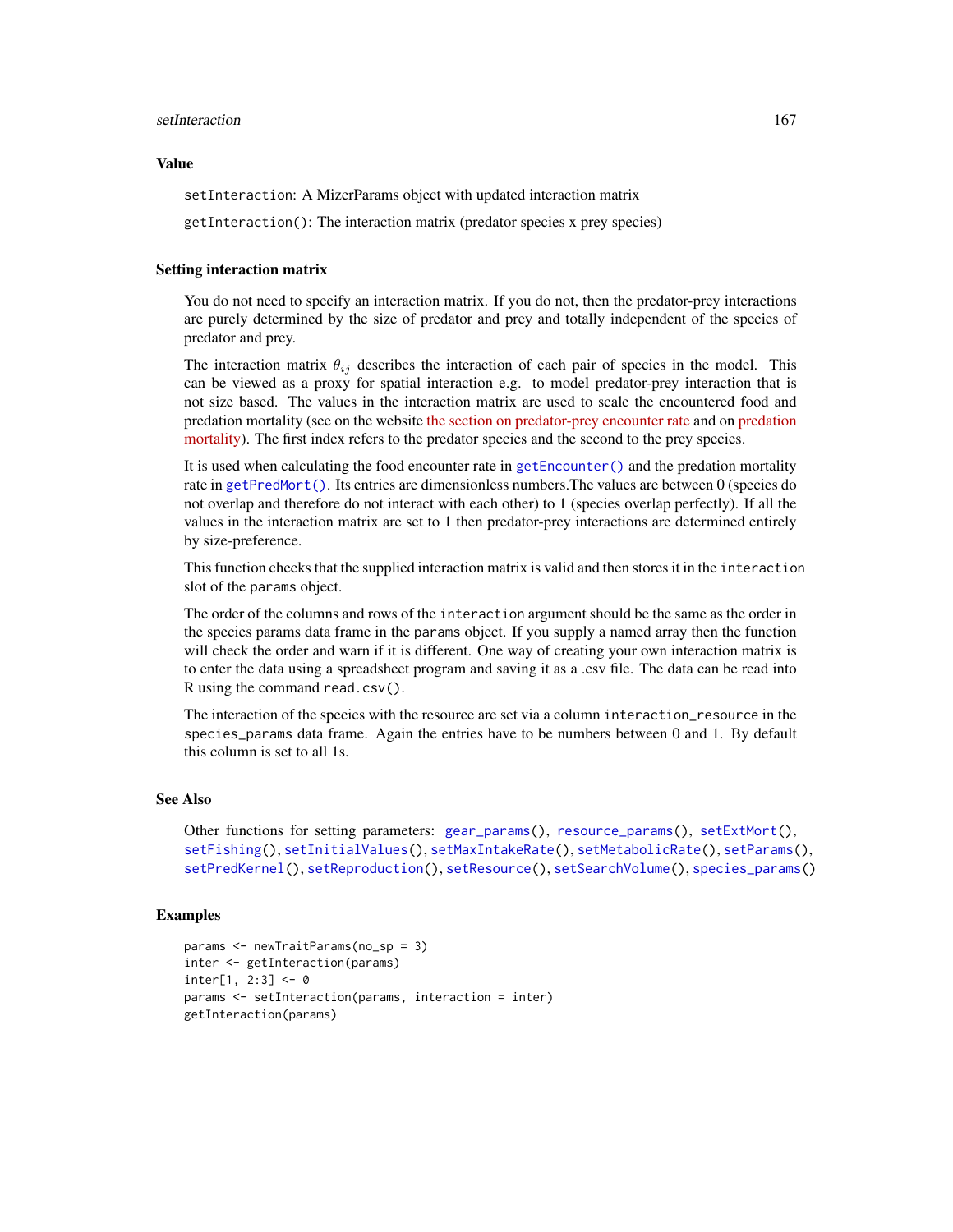<span id="page-167-0"></span>setMaxIntakeRate *Set maximum intake rate*

# Description

Set maximum intake rate

## Usage

```
setMaxIntakeRate(params, intake_max = NULL, reset = FALSE, ...)
```
getMaxIntakeRate(params)

intake\_max(params)

intake\_max(params) <- value

## Arguments

| params     | <b>MizerParams</b>                                                                                                                                                                                                                                                                                                                 |
|------------|------------------------------------------------------------------------------------------------------------------------------------------------------------------------------------------------------------------------------------------------------------------------------------------------------------------------------------|
| intake_max | Optional. An array (species x size) holding the maximum intake rate for each<br>species at size. If not supplied, a default is set as described in the section "Setting"<br>maximum intake rate".                                                                                                                                  |
| reset      | <b>[Experimental]</b> If set to TRUE, then the intake rate will be reset to the value<br>calculated from the species parameters, even if it was previously overwritten<br>with a custom value. If set to FALSE (default) then a recalculation from the<br>species parameters will take place only if no custom value has been set. |
|            | Unused                                                                                                                                                                                                                                                                                                                             |
| value      | intake max                                                                                                                                                                                                                                                                                                                         |

## Value

setReproduction(): A MizerParams object with updated maximum intake rate.

getMaxIntakeRate() or equivalently intake\_max(): An array (species x size) with the maximum intake rate.

#### Setting maximum intake rate

The maximum intake rate  $h_i(w)$  of an individual of species i and weight w determines the feeding level, calculated with [getFeedingLevel\(\)](#page-34-0). It is measured in grams/year.

If the intake\_max argument is not supplied, then the maximum intake rate is set to

$$
h_i(w) = h_i w^{n_i}.
$$

The values of  $h_i$  (the maximum intake rate of an individual of size 1 gram) and  $n_i$  (the allometric exponent for the intake rate) are taken from the h and n columns in the species parameter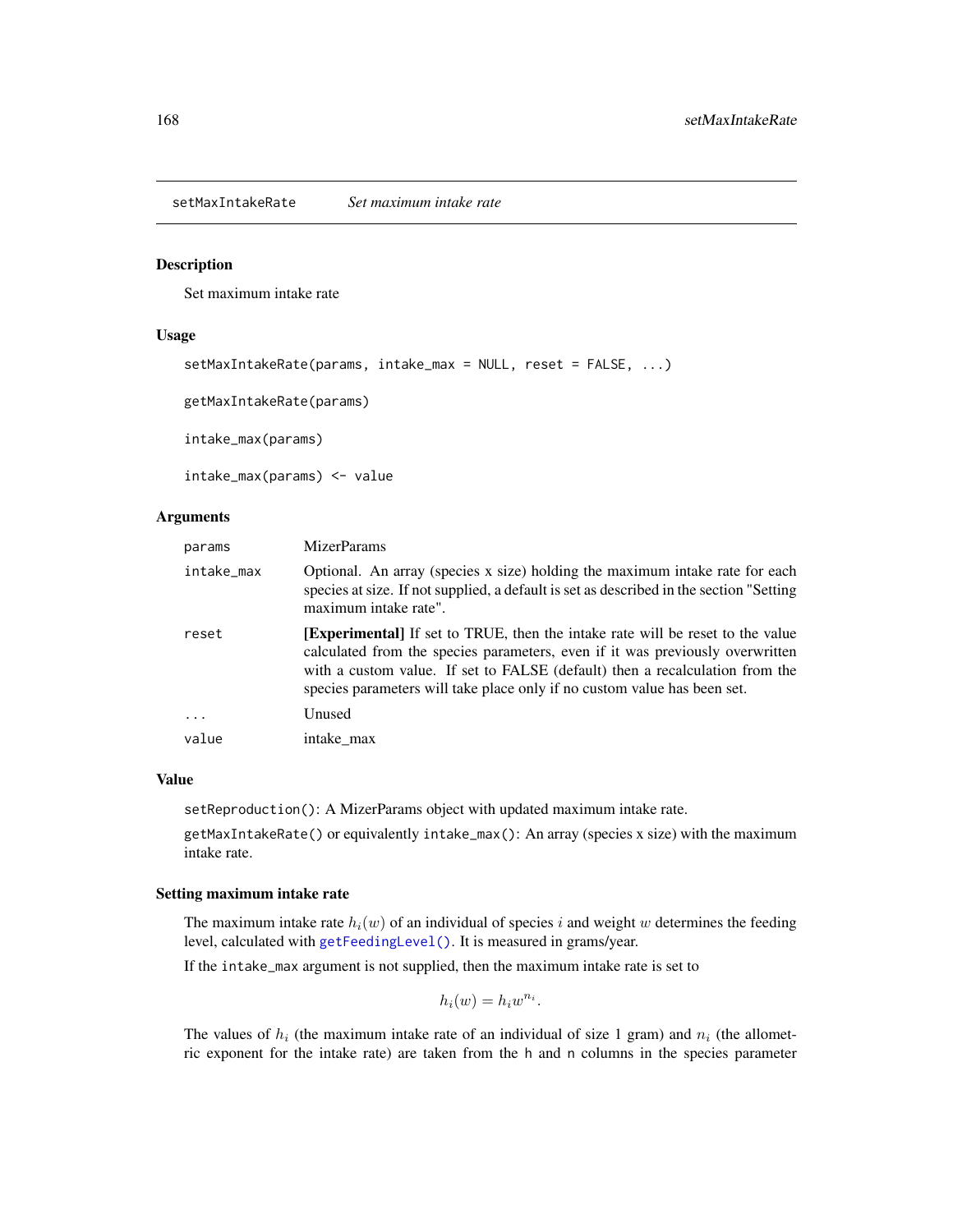# setMetabolicRate 169

dataframe. If the h column is not supplied in the species parameter dataframe, it is calculated by the [get\\_h\\_default\(\)](#page-0-0) function, using the  $f\emptyset$  and the k\_vb column, if they are supplied. If  $h_i$  is set to Inf, fish of species i will consume all encountered food.

# See Also

```
Other functions for setting parameters: gear_params(), resource_params(), setExtMort(),
setFishing(), setInitialValues(), setInteraction(), setMetabolicRate(), setParams(),
setPredKernel(setReproduction(setResource(setSearchVolume(species_params()
```
<span id="page-168-0"></span>setMetabolicRate *Set metabolic rate*

# Description

Sets the rate at which energy is used for metabolism and activity

## Usage

```
setMethodlicRate(params, metal = NULL, p = NULL, reset = FALSE, ...)
```

```
getMetabolicRate(params)
```
metab(params)

metab(params) <- value

## Arguments

| params    | <b>MizerParams</b>                                                                                                                                                                                                                                                                                                                  |
|-----------|-------------------------------------------------------------------------------------------------------------------------------------------------------------------------------------------------------------------------------------------------------------------------------------------------------------------------------------|
| metab     | Optional. An array (species x size) holding the metabolic rate for each species<br>at size. If not supplied, a default is set as described in the section "Setting"<br>metabolic rate".                                                                                                                                             |
| p         | The allometric metabolic exponent. This is only used if metab is not given ex-<br>plicitly and if the exponent is not specified in a p column in the species_params.                                                                                                                                                                |
| reset     | <b>Experimental</b> If set to TRUE, then the metabolic rate will be reset to the value<br>calculated from the species parameters, even if it was previously overwritten<br>with a custom value. If set to FALSE (default) then a recalculation from the<br>species parameters will take place only if no custom value has been set. |
| $\ddotsc$ | Unused                                                                                                                                                                                                                                                                                                                              |
| value     | metab                                                                                                                                                                                                                                                                                                                               |

# Value

setMetabolicRate(): A MizerParams object with updated metabolic rate. getMetabolicRate() or equivalently metab(): An array (species x size) with the metabolic rate.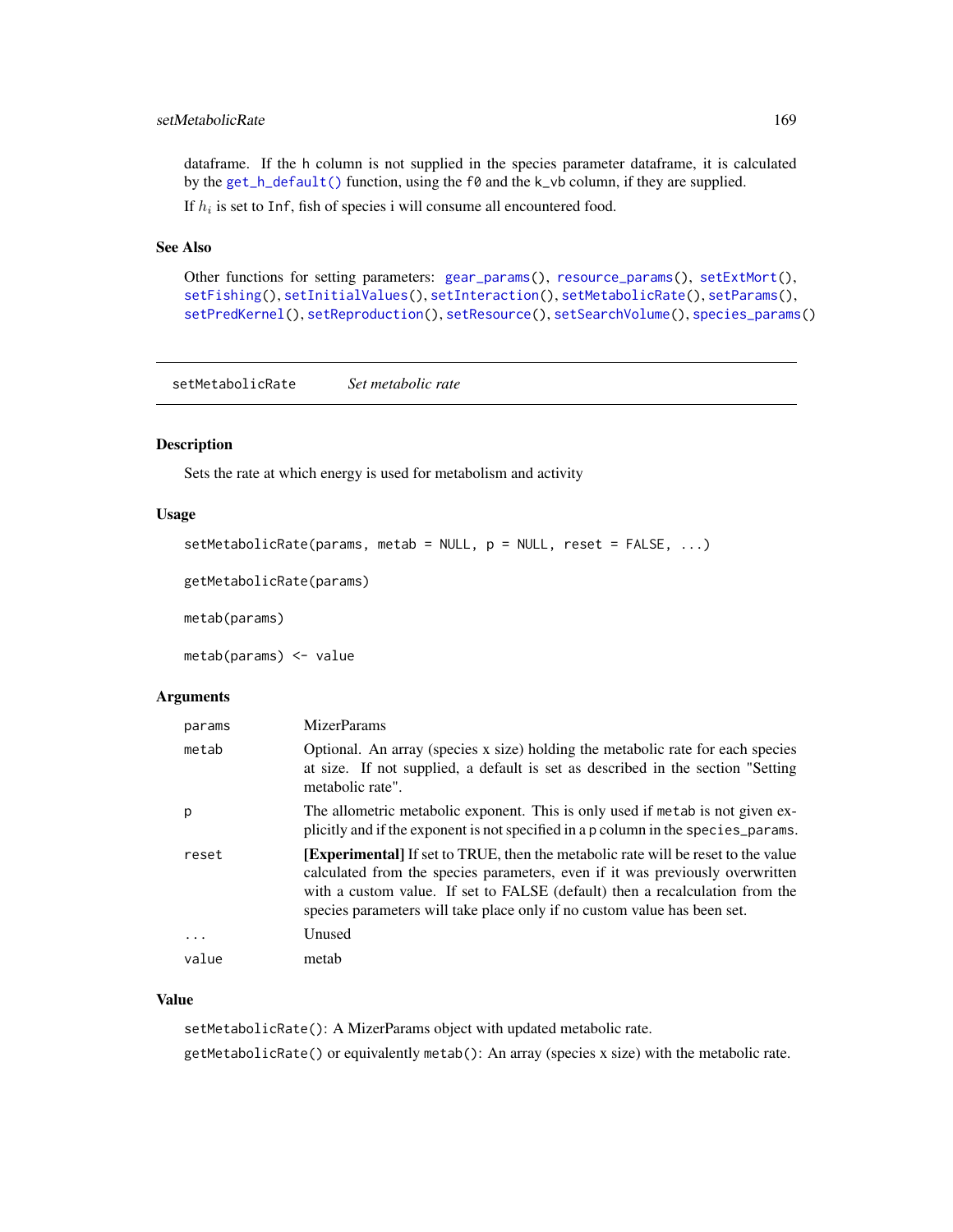## Setting metabolic rate

The metabolic rate is subtracted from the energy income rate to calculate the rate at which energy is available for growth and reproduction, see [getEReproAndGrowth\(\)](#page-31-0). It is measured in grams/year.

If the metab argument is not supplied, then for each species the metabolic rate  $k(w)$  for an individual of size  $w$  is set to

 $k(w) = k_s w^p + kw,$ 

where  $k_s w^p$  represents the rate of standard metabolism and  $kw$  is the rate at which energy is expended on activity and movement. The values of  $k_s$ , p and k are taken from the ks, p and k columns in the species parameter dataframe. If any of these parameters are not supplied, the defaults are  $k = 0$ ,  $p = n$  and

 $k_s = f_c h \alpha w_{mat}^{n-p},$ 

where  $f_c$  is the critical feeding level taken from the fc column in the species parameter data frame. If the critical feeding level is not specified, a default of  $f_c = 0.2$  is used.

## See Also

Other functions for setting parameters: [gear\\_params\(](#page-21-0)), [resource\\_params\(](#page-150-0)), [setExtMort\(](#page-160-0)), [setFishing\(](#page-161-0)), [setInitialValues\(](#page-164-0)), [setInteraction\(](#page-165-0)), [setMaxIntakeRate\(](#page-167-0)), [setParams\(](#page-170-0)), [setPredKernel\(](#page-179-0)), [setReproduction\(](#page-183-0)), [setResource\(](#page-186-1)), [setSearchVolume\(](#page-190-0)), [species\\_params\(](#page-200-0))

<span id="page-169-0"></span>setMetadata *Set metadata for a model*

# Description

[Experimental] Setting metadata is particularly important for sharing your model with others. All metadata fields are optional and you can also add other fields of your own choosing. If you set a value for a field that already existed, the old value will be overwritten.

#### Usage

```
setMetadata(params, title, description, authors, url, doi, ...)
```
getMetadata(params)

#### Arguments

| params      | The MizerParams object for the model                                                                                                                                            |
|-------------|---------------------------------------------------------------------------------------------------------------------------------------------------------------------------------|
| title       | A string with the title for the model                                                                                                                                           |
| description | A string with a description of the model. This could for example contain infor-<br>mation about any publications using the model.                                               |
| authors     | An author entry or a list of author entries, where each author entry could either<br>be just a name or could itself be a list with fields like name, or cid, possibly<br>email. |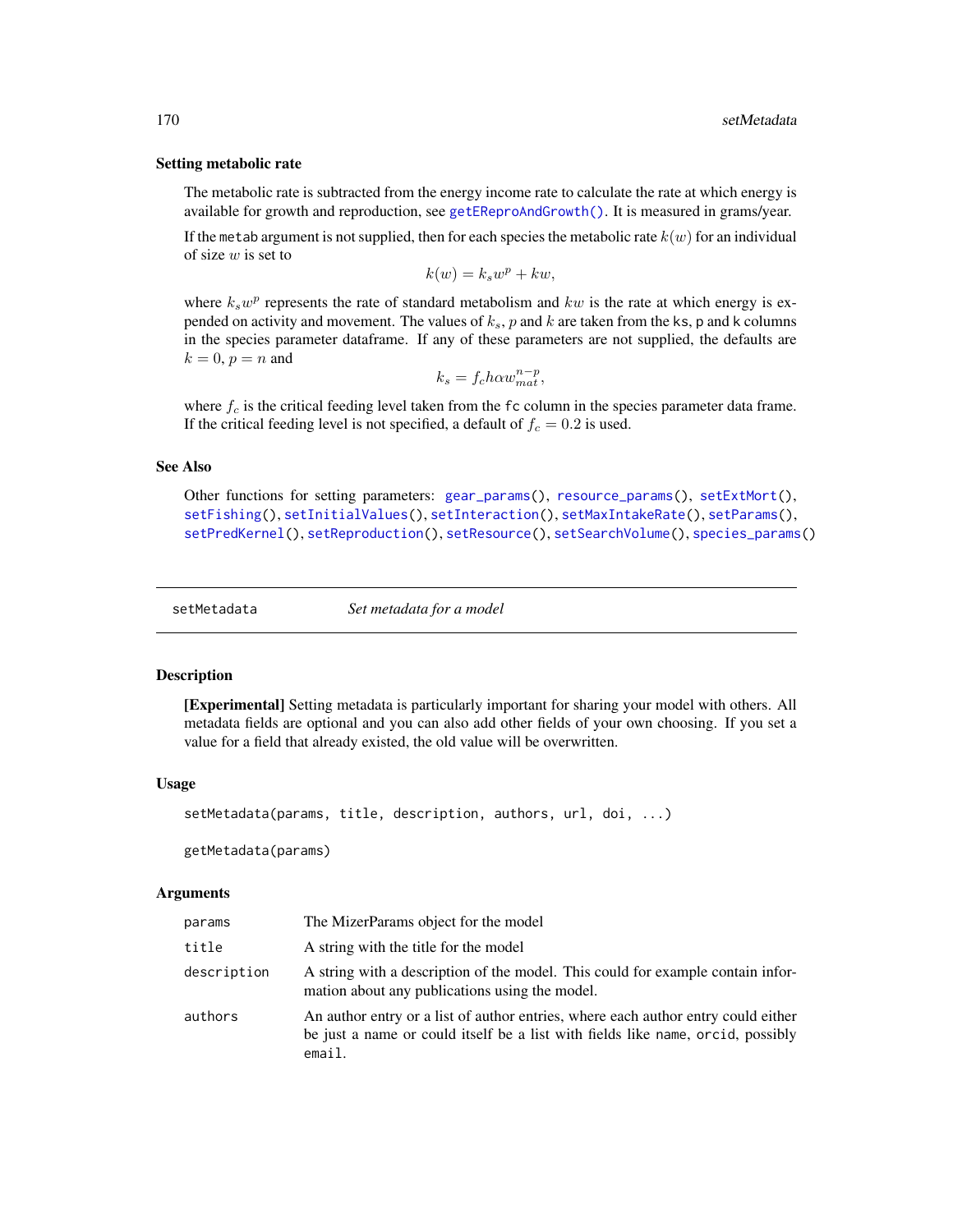| url                     | A URL where more information about the model can be found. This could be a<br>blog post on the mizer blog, for example.                        |
|-------------------------|------------------------------------------------------------------------------------------------------------------------------------------------|
| doi                     | The digital object identifier for your model. To create a doi you can use online<br>services like https://zenodo.org/ or https://figshare.com. |
| $\cdot$ $\cdot$ $\cdot$ | Additional metadata fields that you would like to add                                                                                          |

# Details

In addition to the metadata fields you can set by hand, there are four fields that are set automatically by mizer:

- mizer\_version The version string of the mizer version under which the model was last saved. Can be compared to the current version which is obtained with packageVersion("mizer"). The purpose of this field is that if the model is not working as expected in the current version of mizer, you can go back to the older version under which presumably it was working.
- extensions A named vector of strings where each name is the name of and extension package needed to run the model and each value is a string giving the information that the remotes package needs to install the correct version of the extension package, see https://remotes.rlib.org/. This field is set by the extension packages.
- time\_created A POSIXct date-time object with the creation time.
- time\_modified A POSIXct date-time object with the last modified time.

#### Value

setMetadata(): The MizerParams object with updated metadata

getMetadata(): A list with all metadata entries that have been set, including at least mizer\_version, extensions, time\_created and time\_modified.

<span id="page-170-0"></span>setParams *Set or change any model parameters*

## **Description**

This is a convenient wrapper function calling each of the following functions

- [setPredKernel\(\)](#page-179-0)
- [setSearchVolume\(\)](#page-190-0)
- [setInteraction\(\)](#page-165-0)
- [setMaxIntakeRate\(\)](#page-167-0)
- [setMetabolicRate\(\)](#page-168-0)
- [setExtMort\(\)](#page-160-0)
- [setReproduction\(\)](#page-183-0)
- [setFishing\(\)](#page-161-0)
- [setResource\(\)](#page-186-1)

See the Details section below for a discussion of how to use this function.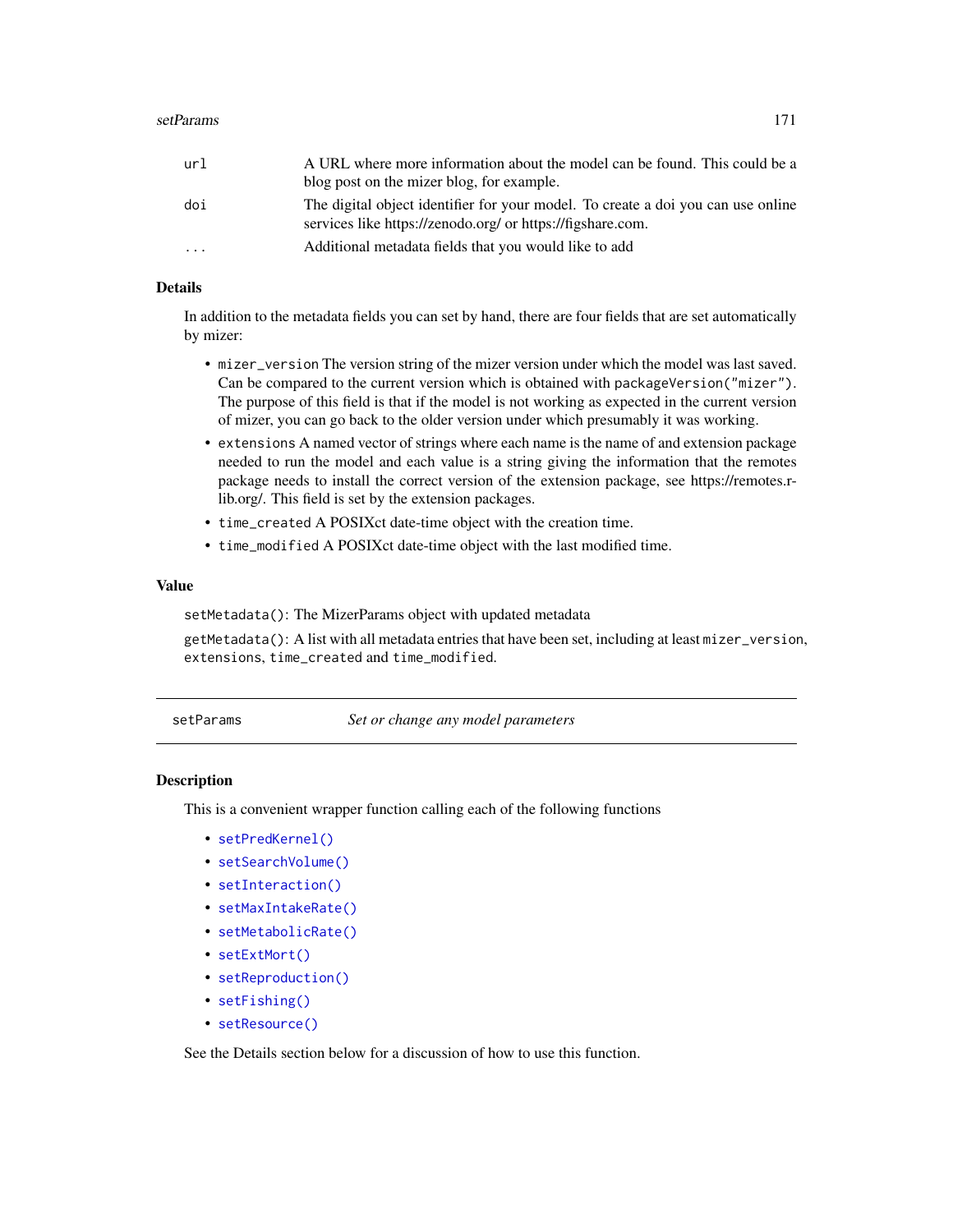# Usage

setParams(params, interaction = NULL, ...)

# Arguments

| params      | A MizerParams object                                                                                                                                                                                                                                                    |
|-------------|-------------------------------------------------------------------------------------------------------------------------------------------------------------------------------------------------------------------------------------------------------------------------|
| interaction | Optional interaction matrix of the species (predator species x prey species). En-<br>tries should be numbers between 0 and 1. By default all entries are 1. See<br>"Setting interaction matrix" section below.                                                          |
| .           | Arguments passed on to setPredKernel, setSearchVolume, setMaxIntakeRate,<br>setMetabolicRate, setExtMort, setReproduction, setFishing, setResource                                                                                                                      |
|             | pred_kernel Optional. An array (species x predator size x prey size) that holds<br>the predation coefficient of each predator at size on each prey size. If not<br>supplied, a default is set as described in section "Setting predation kernel".                       |
|             | search_vol Optional. An array (species x size) holding the search volume for<br>each species at size. If not supplied, a default is set as described in the<br>section "Setting search volume".                                                                         |
|             | intake_max Optional. An array (species x size) holding the maximum intake<br>rate for each species at size. If not supplied, a default is set as described in<br>the section "Setting maximum intake rate".                                                             |
|             | metab Optional. An array (species x size) holding the metabolic rate for each<br>species at size. If not supplied, a default is set as described in the section<br>"Setting metabolic rate".                                                                            |
|             | p The allometric metabolic exponent. This is only used if metab is not given ex-<br>plicitly and if the exponent is not specified in a p column in the species_params.                                                                                                  |
|             | ext_mort Optional. An array (species x size) holding the external mortality<br>rate.                                                                                                                                                                                    |
|             | z0pre If z0, the mortality from other sources, is not a column in the species<br>data frame, it is calculated as z0pre $*$ w_inf $\wedge$ z0exp. Default value is 0.6.                                                                                                  |
|             | z0exp If z0, the mortality from other sources, is not a column in the species data<br>frame, it is calculated as z0pre * w_inf ^ z0exp. Default value is n-1.                                                                                                           |
|             | z0 [Deprecated] Use ext_mort instead. Not to be confused with the species_parameter<br>z0.                                                                                                                                                                              |
|             | maturity Optional. An array (species x size) that holds the proportion of indi-<br>viduals of each species at size that are mature. If not supplied, a default is<br>set as described in the section "Setting reproduction".                                            |
|             | repro_prop Optional. An array (species x size) that holds the proportion of<br>consumed energy that a mature individual allocates to reproduction for each<br>species at size. If not supplied, a default is set as described in the section<br>"Setting reproduction". |
|             | RDD The name of the function calculating the density-dependent reproduction<br>rate from the density-independent rate. Defaults to "BevertonHoltRDD()".                                                                                                                 |
|             | selectivity Optional. An array (gear x species x size) that holds the selectiv-<br>ity of each gear for species and size, $S_{q,i,w}$ .                                                                                                                                 |
|             | catchability Optional. An array (gear x species) that holds the catchability<br>of each species by each gear, $Q_{q,i}$ .                                                                                                                                               |
|             |                                                                                                                                                                                                                                                                         |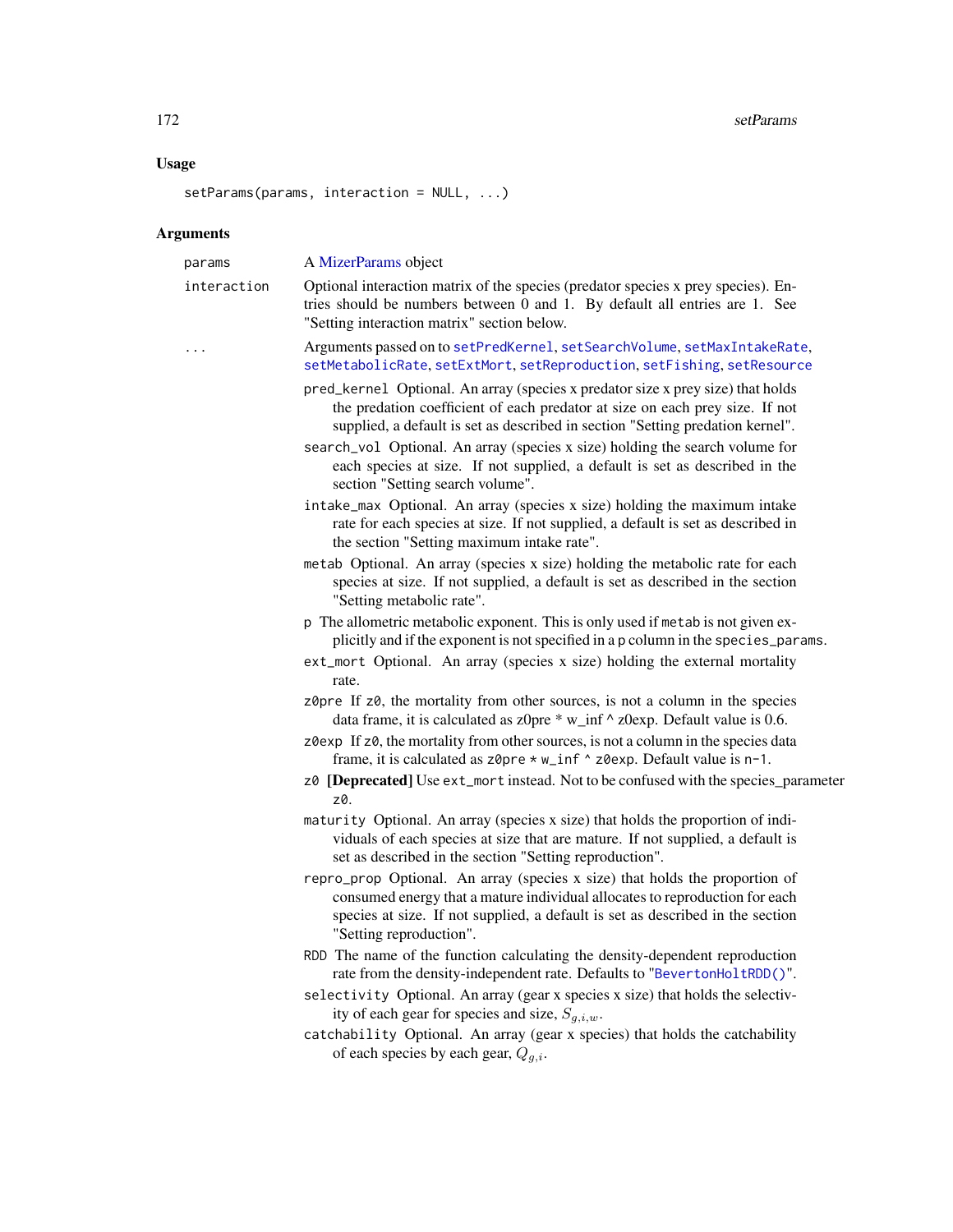- initial\_effort Optional. A number or a named numeric vector specifying the fishing effort. If a number, the same effort is used for all gears. If a vector, must be named by gear.
- resource\_rate Optional. Vector of resource intrinsic birth rates
- resource\_capacity Optional. Vector of resource intrinsic carrying capacity
- r\_pp Coefficient of the intrinsic resource birth rate
- n Allometric growth exponent for resource
- kappa Coefficient of the intrinsic resource carrying capacity
- lambda Scaling exponent of the intrinsic resource carrying capacity
- w\_pp\_cutoff The upper cut off size of the resource spectrum. The carrying capacity will be set to 0 above this size. Default is 10 g.
- resource\_dynamics Optional. Name of the function that determines the resource dynamics by calculating the resource spectrum at the next time step from the current state. You only need to specify this if you do not want to use the default [resource\\_semichemostat\(\)](#page-151-0).

#### Details

If you are not happy with the assumptions that mizer makes by default about the shape of the model functions, for example if you want to change one of the allometric scaling assumptions, you can do this by providing your choice as an array in the appropriate argument to setParams(). The sections below discuss all the model functions that you can change this way.

Because of the way the R language works, setParams does not make the changes to the params object that you pass to it but instead returns a new params object. So to affect the change you call the function in the form params  $\leq$ -setParams(params,...).

Usually, if you are happy with the way mizer calculates its model functions from the species parameters and only want to change the values of some species parameters, you would make those changes in the species\_params data frame contained in the params object using species\_params $\leq$  (). Here is an example which assumes that you have have a MizerParams object params in which you just want to change the gamma parameter of the third species:

```
species_params(params)$gamma[[3]] <- 1000
```
Internally that will actually call setParams() to recalculate any of the other parameters that are affected by the change in the species parameter.

setParams() will use the species parameters in the params object to recalculate the values of all the model functions except those for which you have set custom values.

# Value

A [MizerParams](#page-87-0) object

#### Units in mizer

Mizer uses grams to measure weight, centimetres to measure lengths, and years to measure time.

Mizer is agnostic about whether abundances are given as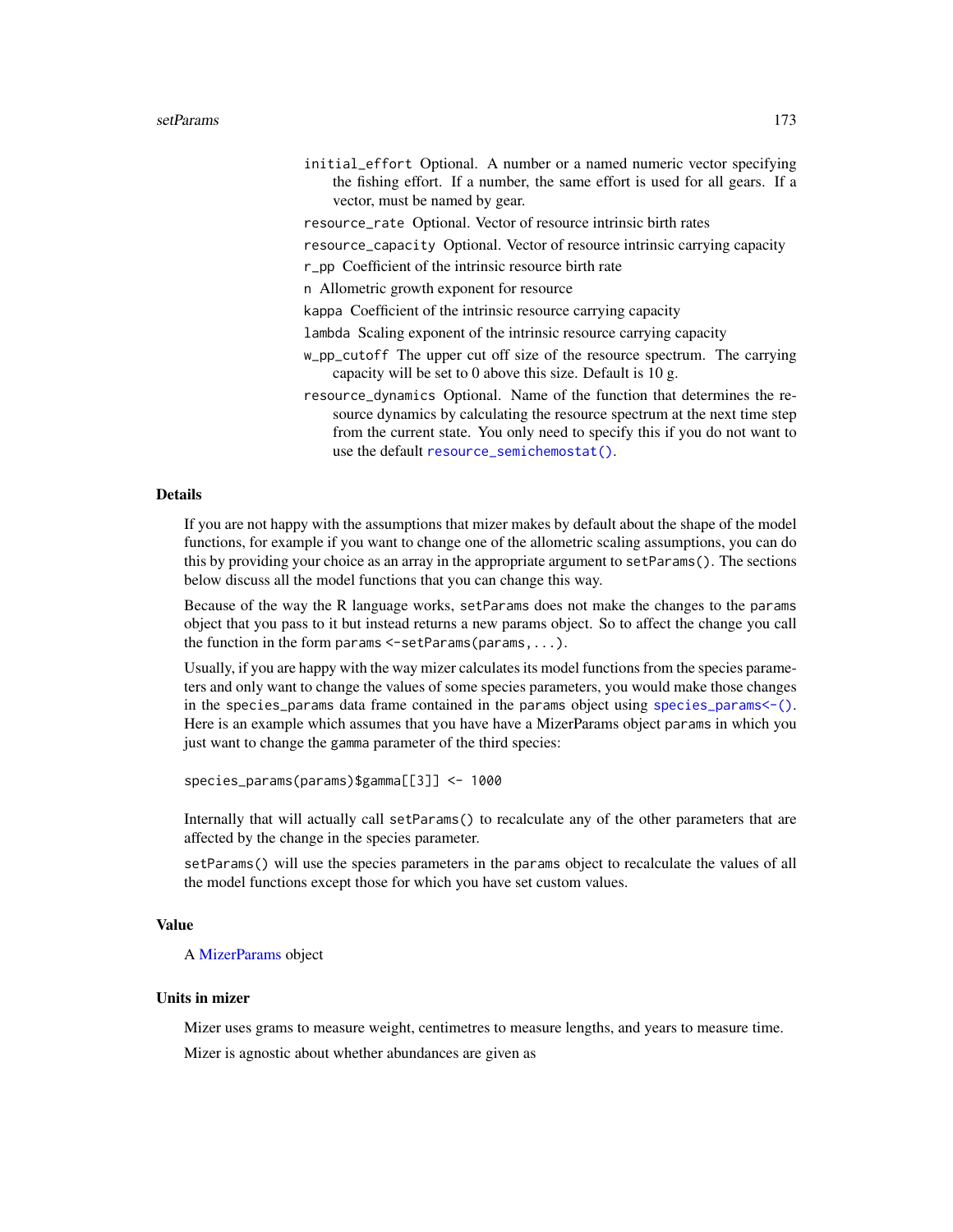- 1. numbers per area,
- 2. numbers per volume or
- 3. total numbers for the entire study area.

You should make the choice most convenient for your application and then stick with it. If you make choice 1 or 2 you will also have to choose a unit for area or volume. Your choice will then determine the units for some of the parameters. This will be mentioned when the parameters are discussed in the sections below.

Your choice will also affect the units of the quantities you may want to calculate with the model. For example, the yield will be in grams/year/m^2 in case 1 if you choose m^2 as your measure of area, in grams/year/m<sup> $\gamma$ 3</sup> in case 2 if you choose m<sup> $\gamma$ </sup> as your unit of volume, or simply grams/year in case 3. The same comment applies for other measures, like total biomass, which will be grams/area in case 1, grams/volume in case 2 or simply grams in case 3. When mizer puts units on axes in plots, it will choose the units appropriate for case 3. So for example in [plotBiomass\(\)](#page-121-0) it gives the unit as grams.

You can convert between these choices. For example, if you use case 1, you need to multiply with the area of the ecosystem to get the total quantity. If you work with case 2, you need to multiply by both area and the thickness of the productive layer. In that respect, case 2 is a bit cumbersome. The function [scaleModel\(\)](#page-154-0) is useful to change the units you are using.

## Setting interaction matrix

You do not need to specify an interaction matrix. If you do not, then the predator-prey interactions are purely determined by the size of predator and prey and totally independent of the species of predator and prey.

The interaction matrix  $\theta_{ij}$  describes the interaction of each pair of species in the model. This can be viewed as a proxy for spatial interaction e.g. to model predator-prey interaction that is not size based. The values in the interaction matrix are used to scale the encountered food and predation mortality (see on the website [the section on predator-prey encounter rate](https://sizespectrum.org/mizer/articles/model_description.html#sec:pref) and on [predation](https://sizespectrum.org/mizer/articles/model_description.html#mortality) [mortality\)](https://sizespectrum.org/mizer/articles/model_description.html#mortality). The first index refers to the predator species and the second to the prey species.

It is used when calculating the food encounter rate in [getEncounter\(\)](#page-28-0) and the predation mortality rate in [getPredMort\(\)](#page-49-0). Its entries are dimensionless numbers.The values are between 0 (species do not overlap and therefore do not interact with each other) to 1 (species overlap perfectly). If all the values in the interaction matrix are set to 1 then predator-prey interactions are determined entirely by size-preference.

This function checks that the supplied interaction matrix is valid and then stores it in the interaction slot of the params object.

The order of the columns and rows of the interaction argument should be the same as the order in the species params data frame in the params object. If you supply a named array then the function will check the order and warn if it is different. One way of creating your own interaction matrix is to enter the data using a spreadsheet program and saving it as a .csv file. The data can be read into R using the command read.csv().

The interaction of the species with the resource are set via a column interaction\_resource in the species\_params data frame. Again the entries have to be numbers between 0 and 1. By default this column is set to all 1s.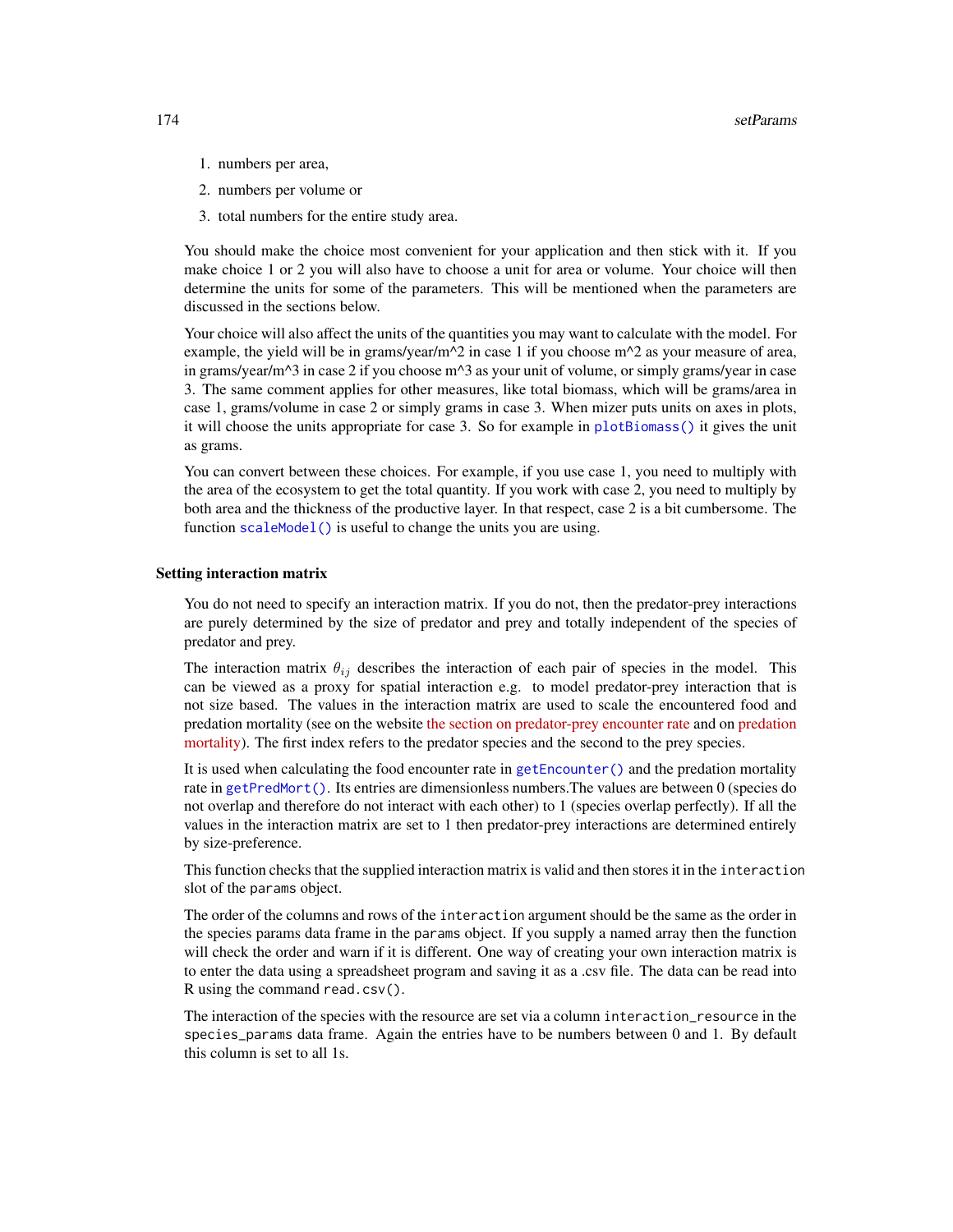## Setting predation kernel

## Kernel dependent on predator to prey size ratio

If the pred\_kernel argument is not supplied, then this function sets a predation kernel that depends only on the ratio of predator mass to prey mass, not on the two masses independently. The shape of that kernel is then determined by the pred\_kernel\_type column in species\_params.

The default for pred\_kernel\_type is "lognormal". This will call the function [lognormal\\_pred\\_kernel\(\)](#page-73-0) to calculate the predation kernel. An alternative pred\_kernel type is "box", implemented by the function [box\\_pred\\_kernel\(\)](#page-9-0), and "power\_law", implemented by the function [power\\_law\\_pred\\_kernel\(\)](#page-142-0). These functions require certain species parameters in the species\_params data frame. For the lognormal kernel these are beta and sigma, for the box kernel they are ppmr\_min and ppmr\_max. They are explained in the help pages for the kernel functions. Except for beta and sigma, no defaults are set for these parameters. If they are missing from the species params data frame then mizer will issue an error message.

You can use any other string for pred\_kernel\_type. If for example you choose "my" then you need to define a function my\_pred\_kernel that you can model on the existing functions like [lognormal\\_pred\\_kernel\(\)](#page-73-0).

When using a kernel that depends on the predator/prey size ratio only, mizer does not need to store the entire three dimensional array in the MizerParams object. Such an array can be very big when there is a large number of size bins. Instead, mizer only needs to store two two-dimensional arrays that hold Fourier transforms of the feeding kernel function that allow the encounter rate and the predation rate to be calculated very efficiently. However, if you need the full three-dimensional array you can calculate it with the [getPredKernel\(\)](#page-179-1) function.

## Kernel dependent on both predator and prey size

If you want to work with a feeding kernel that depends on predator mass and prey mass independently, you can specify the full feeding kernel as a three-dimensional array (predator species x predator size x prey size).

You should use this option only if a kernel dependent only on the predator/prey mass ratio is not appropriate. Using a kernel dependent on predator/prey mass ratio only allows mizer to use fast Fourier transform methods to significantly reduce the running time of simulations.

The order of the predator species in pred\_kernel should be the same as the order in the species params dataframe in the params object. If you supply a named array then the function will check the order and warn if it is different.

#### Setting search volume

The search volume  $\gamma_i(w)$  of an individual of species i and weight w multiplies the predation kernel when calculating the encounter rate in [getEncounter\(\)](#page-28-0) and the predation rate in [getPredRate\(\)](#page-50-0).

The name "search volume" is a bit misleading, because  $\gamma_i(w)$  does not have units of volume. It is simply a parameter that determines the rate of predation. Its units depend on your choice, see section "Units in mizer". If you have chosen to work with total abundances, then it is a rate with units 1/year. If you have chosen to work with abundances per  $m^2$  then it has units of  $m^2$ /year. If you have chosen to work with abundances per m^3 then it has units of m^3/year.

If the search\_vol argument is not supplied, then the search volume is set to

$$
\gamma_i(w) = \gamma_i w_i^q.
$$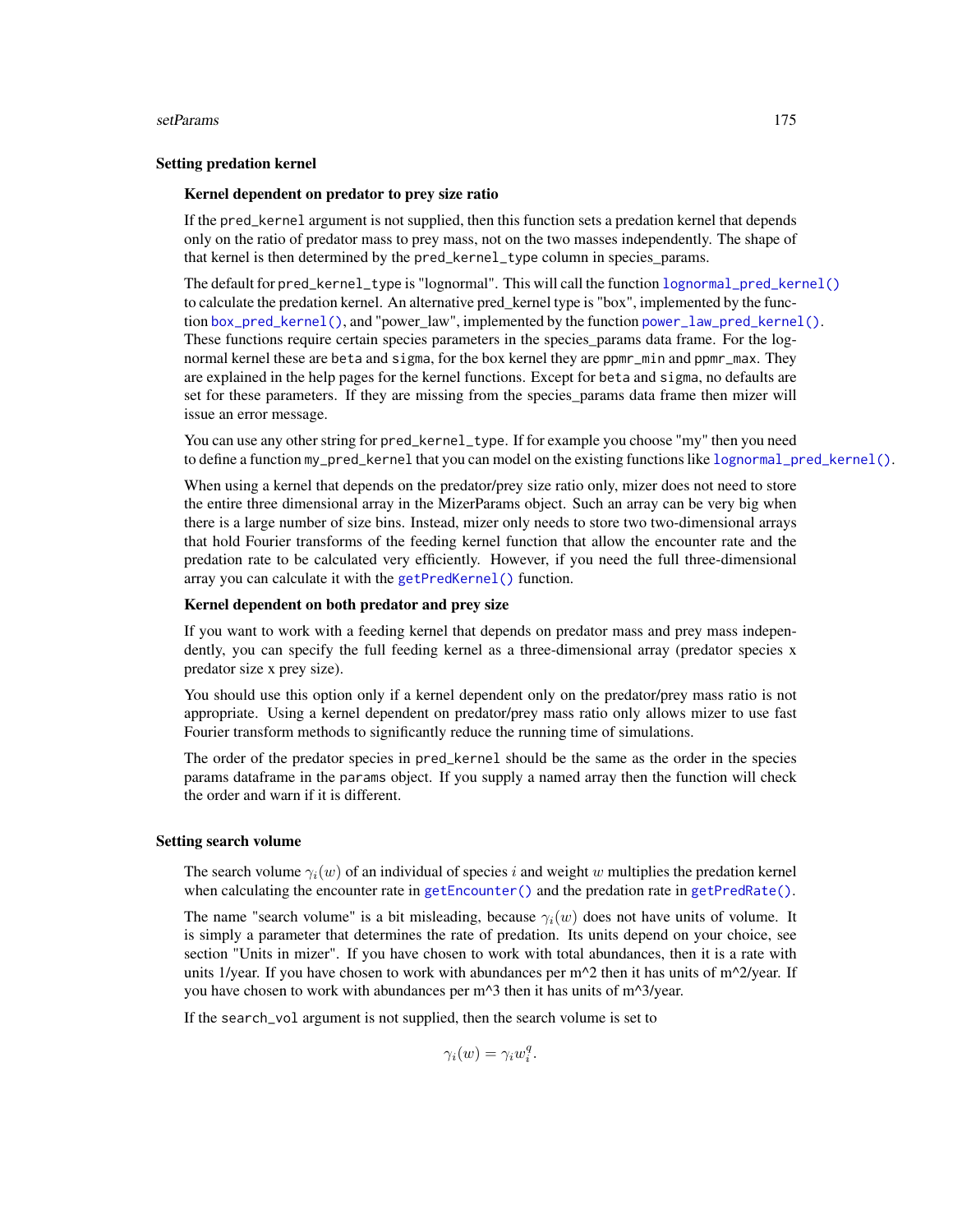The values of  $\gamma_i$  (the search volume at 1g) and  $q_i$  (the allometric exponent of the search volume) are taken from the gamma and q columns in the species parameter dataframe. If the gamma column is not supplied in the species parameter dataframe, a default is calculated by the [get\\_gamma\\_default\(\)](#page-64-0) function. Note that only for predators of size  $w = 1$  gram is the value of the species parameter  $\gamma_i$ the same as the value of the search volume  $\gamma_i(w)$ .

#### Setting maximum intake rate

The maximum intake rate  $h_i(w)$  of an individual of species i and weight w determines the feeding level, calculated with [getFeedingLevel\(\)](#page-34-0). It is measured in grams/year.

If the intake\_max argument is not supplied, then the maximum intake rate is set to

$$
h_i(w) = h_i w^{n_i}.
$$

The values of  $h_i$  (the maximum intake rate of an individual of size 1 gram) and  $n_i$  (the allometric exponent for the intake rate) are taken from the h and n columns in the species parameter dataframe. If the h column is not supplied in the species parameter dataframe, it is calculated by the [get\\_h\\_default\(\)](#page-0-0) function, using the  $f\theta$  and the k\_vb column, if they are supplied.

If  $h_i$  is set to Inf, fish of species i will consume all encountered food.

## Setting metabolic rate

The metabolic rate is subtracted from the energy income rate to calculate the rate at which energy is available for growth and reproduction, see [getEReproAndGrowth\(\)](#page-31-0). It is measured in grams/year.

If the metab argument is not supplied, then for each species the metabolic rate  $k(w)$  for an individual of size  $w$  is set to

$$
k(w) = k_s w^p + kw,
$$

where  $k_s w^p$  represents the rate of standard metabolism and  $kw$  is the rate at which energy is expended on activity and movement. The values of  $k_s$ , p and k are taken from the ks, p and k columns in the species parameter dataframe. If any of these parameters are not supplied, the defaults are  $k = 0$ ,  $p = n$  and

$$
k_s = f_c h \alpha w_{mat}^{n-p},
$$

where  $f_c$  is the critical feeding level taken from the fc column in the species parameter data frame. If the critical feeding level is not specified, a default of  $f_c = 0.2$  is used.

#### Setting external mortality rate

The external mortality is all the mortality that is not due to fishing or predation by predators included in the model. The external mortality could be due to predation by predators that are not explicitly included in the model (e.g. mammals or seabirds) or due to other causes like illness. It is a rate with units 1/year.

The ext\_mort argument allows you to specify an external mortality rate that depends on species and body size. You can see an example of this in the Examples section of the help page for [setExtMort\(\)](#page-160-0).

If the ext\_mort argument is not supplied, then the external mortality is assumed to depend only on the species, not on the size of the individual:  $\mu_{ext,i}(w) = z_{0,i}$ . The value of the constant  $z_0$  for each species is taken from the z0 column of the species parameter data frame, if that column exists. Otherwise it is calculated as

$$
z_{0.i} = \texttt{z0pre}_i\, w_{inf}^{\texttt{z0exp}}.
$$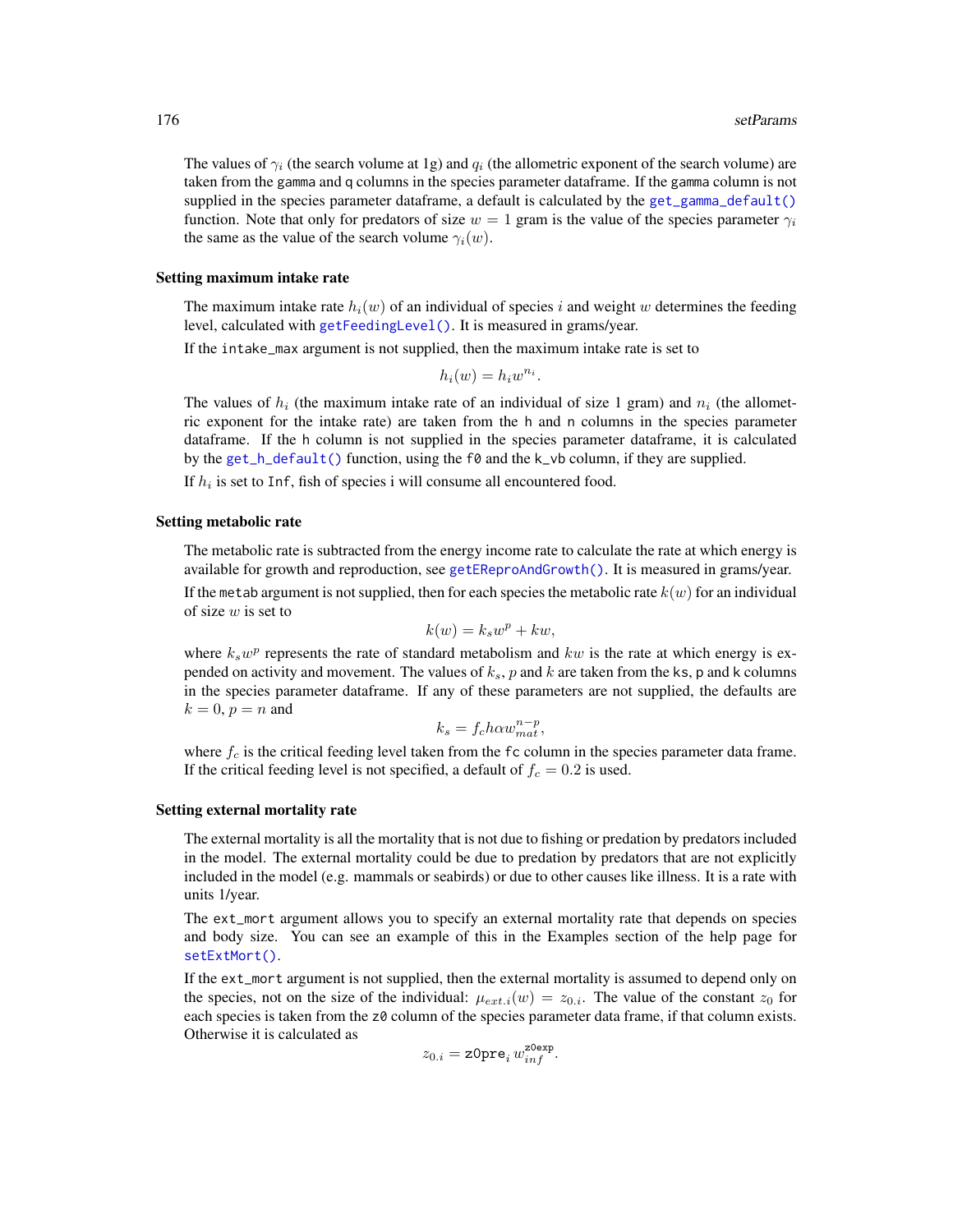## Setting reproduction

For each species and at each size, the proportion  $\psi$  of the available energy that is invested into reproduction is the product of two factors: the proportion maturity of individuals that are mature and the proportion repro\_prop of the energy available to a mature individual that is invested into reproduction.

Maturity ogive: If the the proportion of individuals that are mature is not supplied via the maturity argument , then it is set to a sigmoidal maturity ogive that changes from 0 to 1 at around the maturity size:

$$
\texttt{maturity}(w) = \left[1 + \left(\frac{w}{w_{mat}}\right)^{-U}\right]^{-1}.
$$

(To avoid clutter, we are not showing the species index in the equations, although each species has its own maturity ogive.) The maturity weights are taken from the w\_mat column of the species\_params data frame. Any missing maturity weights are set to 1/4 of the asymptotic weight in the w\_inf column.

The exponent U determines the steepness of the maturity ogive. By default it is chosen as  $U =$ 10, however this can be overridden by including a column w\_mat25 in the species parameter dataframe that specifies the weight at which 25% of individuals are mature, which sets  $U =$  $\log(3)/\log(w_{mat}/w_{25}).$ 

The sigmoidal function given above would strictly reach 1 only asymptotically. Mizer instead sets the function equal to 1 already at the species' maximum size, taken from the compulsory w\_inf column in the species parameter data frame. Also, for computational simplicity, any proportion smaller than 1e-8 is set to 0.

Investment into reproduction: If the the energy available to a mature individual that is invested into reproduction is not supplied via the repro\_prop argument, it is set to the allometric form

$$
\texttt{repro\_prop}(w) = \left(\frac{w}{w_{inf}}\right)^{m-n}
$$

.

Here  $n$  is the scaling exponent of the energy income rate. Hence the exponent  $m$  determines the scaling of the investment into reproduction for mature individuals. By default it is chosen to be  $m = 1$  so that the rate at which energy is invested into reproduction scales linearly with the size. This default can be overridden by including a column m in the species parameter dataframe. The asymptotic sizes are taken from the compulsory w\_inf column in the species parameter data frame.

The total proportion of energy invested into reproduction of an individual of size  $w$  is then

$$
\psi(w) = \mathtt{maturity}(w) \mathtt{repro\_prop}(w)
$$

**Reproductive efficiency:** The reproductive efficiency  $\epsilon$ , i.e., the proportion of energy allocated to reproduction that results in egg biomass, is set through the erepro column in the species\_params data frame. If that is not provided, the default is set to 1 (which you will want to override). The offspring biomass divided by the egg biomass gives the rate of egg production, returned by [getRDI\(\)](#page-56-0):

$$
R_{di} = \frac{\epsilon}{2w_{min}} \int N(w) E_r(w) \psi(w) \, dw
$$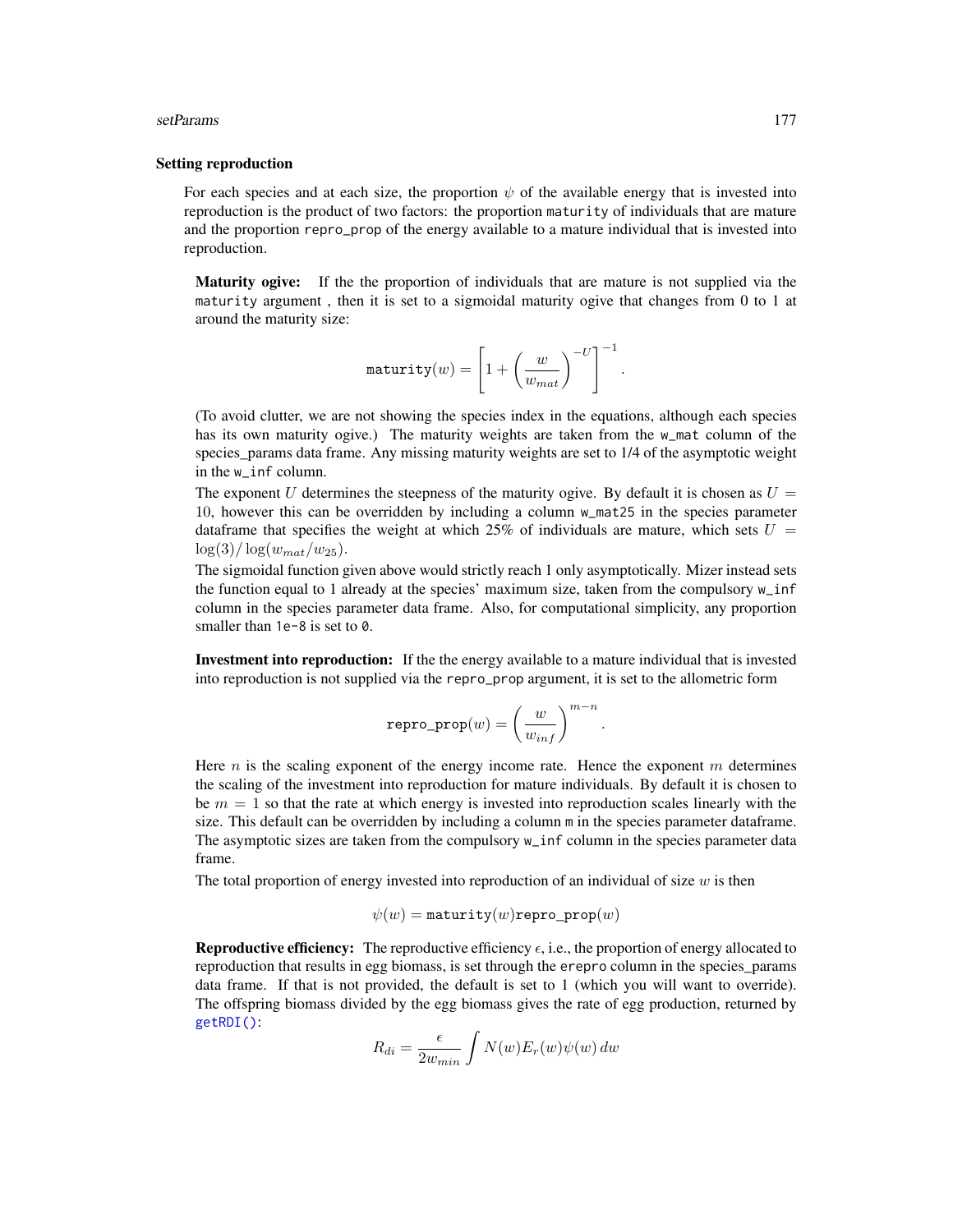Density dependence: The stock-recruitment relationship is an emergent phenomenon in mizer, with several sources of density dependence. Firstly, the amount of energy invested into reproduction depends on the energy income of the spawners, which is density-dependent due to competition for prey. Secondly, the proportion of larvae that grow up to recruitment size depends on the larval mortality, which depends on the density of predators, and on larval growth rate, which depends on density of prey.

Finally, to encode all the density dependence in the stock-recruitment relationship that is not already included in the other two sources of density dependence, mizer puts the the densityindependent rate of egg production through a density-dependence function. The result is returned by [getRDD\(\)](#page-54-0). The name of the density-dependence function is specified by the RDD argument. The default is the Beverton-Holt function [BevertonHoltRDD\(\)](#page-8-0), which requires an R\_max column in the species\_params data frame giving the maximum egg production rate. If this column does not exist, it is initialised to Inf, leading to no density-dependence. Other functions provided by mizer are [RickerRDD\(\)](#page-153-0) and [SheperdRDD\(\)](#page-198-0) and you can easily use these as models for writing your own functions.

## Setting fishing

## **Gears**

In mizer, fishing mortality is imposed on species by fishing gears. The total per-capita fishing mortality (1/year) is obtained by summing over the mortality from all gears,

$$
\mu_{f.i}(w) = \sum_g F_{g,i}(w),
$$

where the fishing mortality  $F_{q,i}(w)$  imposed by gear g on species i at size w is calculated as:

$$
F_{g,i}(w) = S_{g,i}(w)Q_{g,i}E_g,
$$

where S is the selectivity by species, gear and size,  $Q$  is the catchability by species and gear and E is the fishing effort by gear.

# **Selectivity**

The selectivity at size of each gear for each species is saved as a three dimensional array (gear x species x size). Each entry has a range between 0 (that gear is not selecting that species at that size) to 1 (that gear is selecting all individuals of that species of that size). This three dimensional array can be specified explicitly via the selectivity argument, but usually mizer calculates it from the gear\_params slot of the MizerParams object.

To allow the calculation of the selectivity array, the gear\_params slot must be a data frame with one row for each gear-species combination. So if for example a gear can select three species, then that gear contributes three rows to the gear\_params data frame, one for each species it can select. The data frame must have columns gear, holding the name of the gear, species, holding the name of the species, and sel\_func, holding the name of the function that calculates the selectivity curve. Some selectivity functions are included in the package: knife\_edge(), sigmoid\_length(), double\_sigmoid\_length(), and sigmoid\_weight(). Users are able to write their own size-based selectivity function. The first argument to the function must be w and the function must return a vector of the selectivity (between 0 and 1) at size.

Each selectivity function may have parameters. Values for these parameters must be included as columns in the gear parameters data.frame. The names of the columns must exactly match the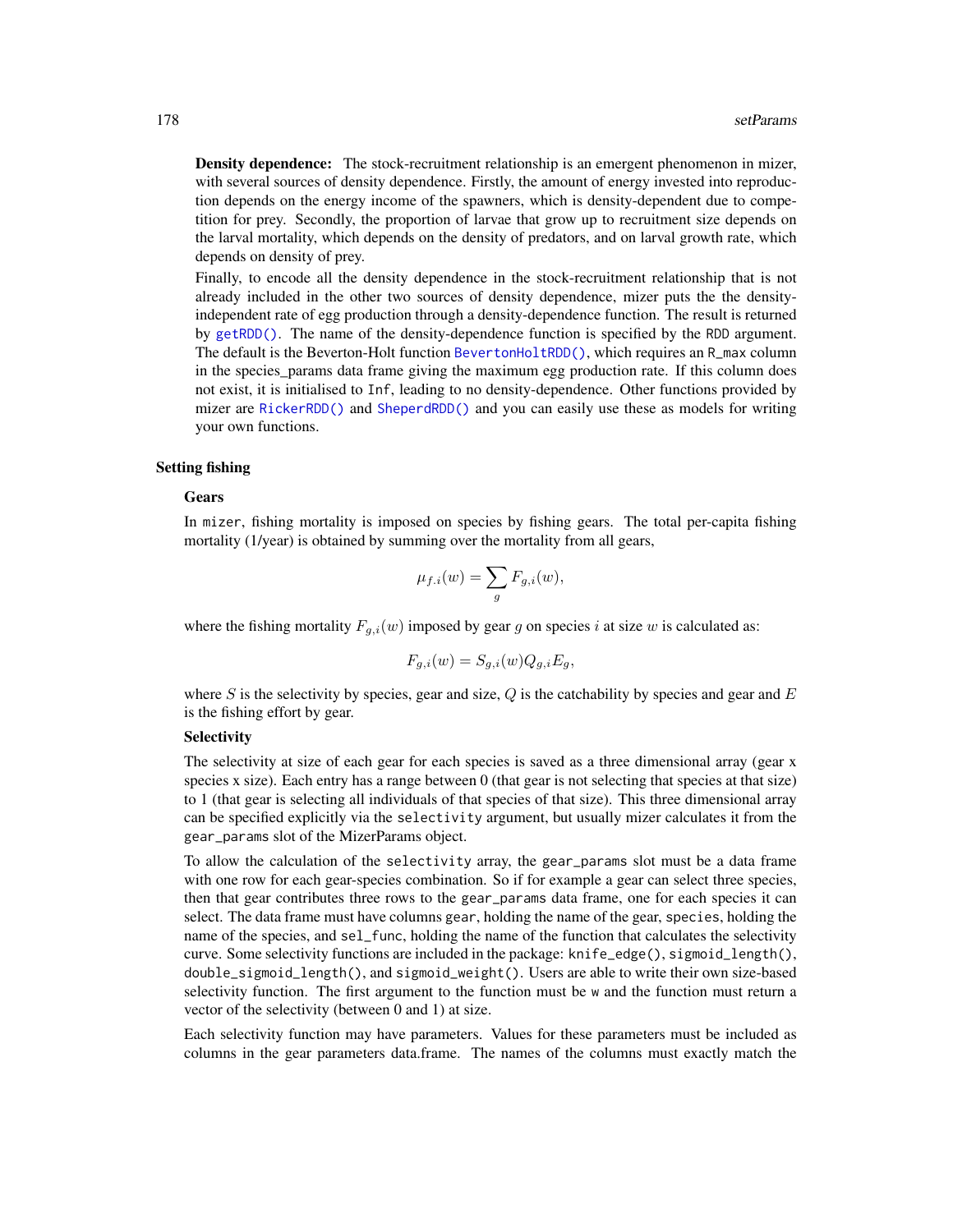## setParams and the setParams of the setParams of the setParams of the setParams of the setParams of the setParams of the setParams of the setParams of the setParams of the setParams of the setParams of the setParams of the

names of the corresponding arguments of the selectivity function. For example, the default selectivity function is knife\_edge() that a has sudden change of selectivity from 0 to 1 at a certain size. In its help page you can see that the knife\_edge() function has arguments w and knife\_edge\_size. The first argument, w, is size (the function calculates selectivity at size). All selectivity functions must have w as the first argument. The values for the other arguments must be found in the gear parameters data.frame. So for the knife\_edge() function there should be a knife\_edge\_size column. Because knife\_edge() is the default selectivity function, the knife\_edge\_size argument has a default value  $=$  w\_mat.

In case each species is only selected by one gear, the columns of the gear\_params data frame can alternatively be provided as columns of the species\_params data frame, if this is more convenient for the user to set up. Mizer will then copy these columns over to create the gear\_params data frame when it creates the MizerParams object. However changing these columns in the species parameter data frame later will not update the gear\_params data frame.

## **Catchability**

Catchability is used as an additional factor to make the link between gear selectivity, fishing effort and fishing mortality. For example, it can be set so that an effort of 1 gives a desired fishing mortality. In this way effort can then be specified relative to a 'base effort', e.g. the effort in a particular year.

Catchability is stored as a two dimensional array (gear x species). This can either be provided explicitly via the catchability argument, or the information can be provided via a catchability column in the gear\_params data frame.

In the case where each species is selected by only a single gear, the catchability column can also be provided in the species\_params data frame. Mizer will then copy this over to the gear\_params data frame when the MizerParams object is created.

# Effort

The initial fishing effort is stored in the MizerParams object. If it is not supplied, it is set to zero. The initial effort can be overruled when the simulation is run with project(), where it is also possible to specify an effort that varies through time.

# Setting resource dynamics

By default, mizer uses a semichemostat model to describe the resource dynamics in each size class independently. This semichemostat dynamics is implemented by the function [resource\\_semichemostat\(\)](#page-151-0). You can change the resource dynamics by writing your own function, modelled on [resource\\_semichemostat\(\)](#page-151-0), and then passing the name of your function in the resource\_dynamics argument.

The resource\_rate argument is a vector specifying the intrinsic resource growth rate for each size class. If it is not supplied, then the intrinsic growth rate  $r(w)$  at size w is set to

$$
r(w) = r_{pp} w^{n-1}.
$$

The values of  $r_{pp}$  and n are taken from the r\_pp and n arguments.

The resource\_capacity argument is a vector specifying the intrinsic resource carrying capacity for each size class. If it is not supplied, then the intrinsic carrying capacity  $c(w)$  at size w is set to

$$
c(w) = \kappa w^{-1}
$$

for all w less than w\_pp\_cutoff and zero for larger sizes. The values of  $\kappa$  and  $\lambda$  are taken from the kappa and lambda arguments.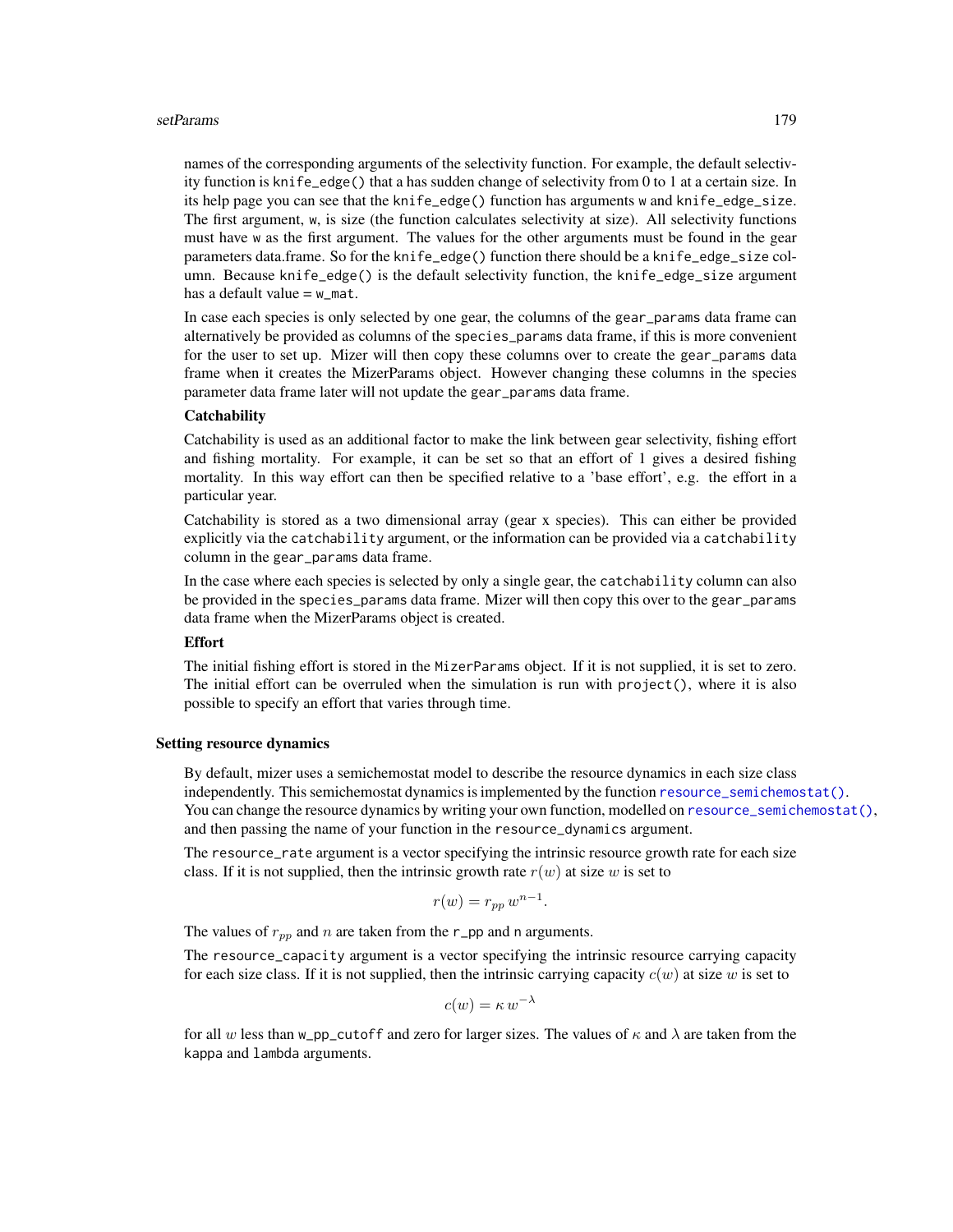# See Also

```
gear_params(resource_params(setExtMort(),
setFishing(), setInitialValues(), setInteraction(), setMaxIntakeRate(), setMetabolicRate(),
setPredKernel(), setReproduction(), setResource(), setSearchVolume(), species_params()
```
<span id="page-179-0"></span>setPredKernel *Set predation kernel*

# <span id="page-179-1"></span>Description

The predation kernel determines the distribution of prey sizes that a predator feeds on. It is used in [getEncounter\(\)](#page-28-0) when calculating the rate at which food is encountered and in [getPredRate\(\)](#page-50-0) when calculating the rate at which a prey is predated upon. The predation kernel can be a function of the predator/prey size ratio or it can be a function of the predator size and the prey size separately. Both types can be set up with this function.

## Usage

```
setPredKernel(params, pred_kernel = NULL, reset = FALSE, ...)
```

```
getPredKernel(params)
```
pred\_kernel(params)

pred\_kernel(params) <- value

# Arguments

| params      | A MizerParams object                                                                                                                                                                                                                                                                                                               |
|-------------|------------------------------------------------------------------------------------------------------------------------------------------------------------------------------------------------------------------------------------------------------------------------------------------------------------------------------------|
| pred_kernel | Optional. An array (species x predator size x prey size) that holds the predation<br>coefficient of each predator at size on each prey size. If not supplied, a default<br>is set as described in section "Setting predation kernel".                                                                                              |
| reset       | [Experimental] If set to TRUE, then the predation kernel will be reset to the<br>value calculated from the species parameters, even if it was previously overwrit-<br>ten with a custom value. If set to FALSE (default) then a recalculation from the<br>species parameters will take place only if no custom value has been set. |
| $\ddots$ .  | Unused                                                                                                                                                                                                                                                                                                                             |
| value       | pred kernel                                                                                                                                                                                                                                                                                                                        |

## Value

setPredKernel(): A MizerParams object with updated predation kernel.

getPredKernel() or equivalently pred\_kernel(): An array (predator species x predator\_size x prey\_size)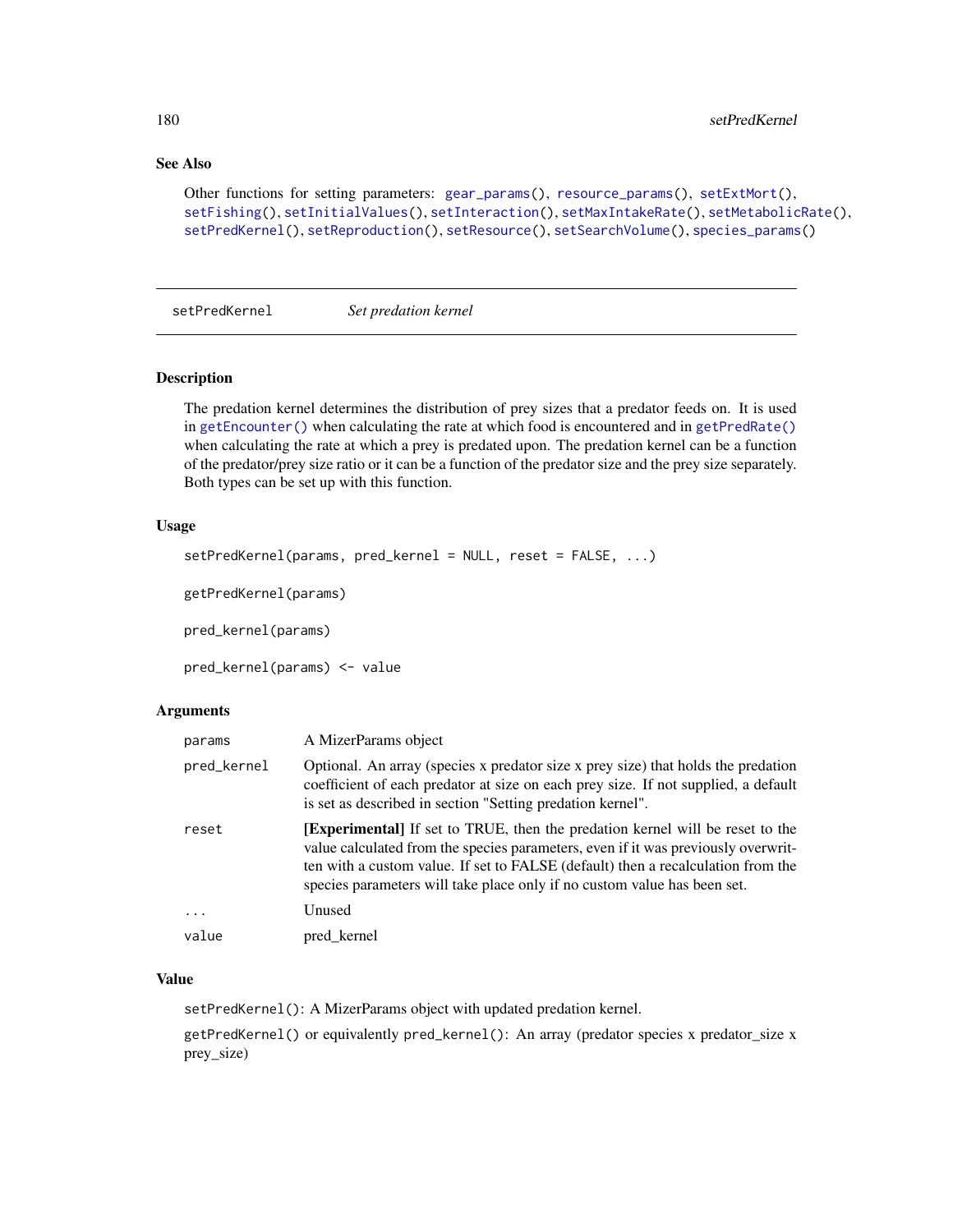#### <span id="page-180-0"></span>setPredKernel 181

#### Setting predation kernel

#### Kernel dependent on predator to prey size ratio

If the pred\_kernel argument is not supplied, then this function sets a predation kernel that depends only on the ratio of predator mass to prey mass, not on the two masses independently. The shape of that kernel is then determined by the pred\_kernel\_type column in species\_params.

The default for pred\_kernel\_type is "lognormal". This will call the function [lognormal\\_pred\\_kernel\(\)](#page-73-0) to calculate the predation kernel. An alternative pred\_kernel type is "box", implemented by the function [box\\_pred\\_kernel\(\)](#page-9-0), and "power\_law", implemented by the function [power\\_law\\_pred\\_kernel\(\)](#page-142-0). These functions require certain species parameters in the species\_params data frame. For the lognormal kernel these are beta and sigma, for the box kernel they are ppmr\_min and ppmr\_max. They are explained in the help pages for the kernel functions. Except for beta and sigma, no defaults are set for these parameters. If they are missing from the species\_params data frame then mizer will issue an error message.

You can use any other string for pred\_kernel\_type. If for example you choose "my" then you need to define a function my\_pred\_kernel that you can model on the existing functions like [lognormal\\_pred\\_kernel\(\)](#page-73-0).

When using a kernel that depends on the predator/prey size ratio only, mizer does not need to store the entire three dimensional array in the MizerParams object. Such an array can be very big when there is a large number of size bins. Instead, mizer only needs to store two two-dimensional arrays that hold Fourier transforms of the feeding kernel function that allow the encounter rate and the predation rate to be calculated very efficiently. However, if you need the full three-dimensional array you can calculate it with the [getPredKernel\(\)](#page-179-0) function.

#### Kernel dependent on both predator and prey size

If you want to work with a feeding kernel that depends on predator mass and prey mass independently, you can specify the full feeding kernel as a three-dimensional array (predator species x predator size x prey size).

You should use this option only if a kernel dependent only on the predator/prey mass ratio is not appropriate. Using a kernel dependent on predator/prey mass ratio only allows mizer to use fast Fourier transform methods to significantly reduce the running time of simulations.

The order of the predator species in pred\_kernel should be the same as the order in the species params dataframe in the params object. If you supply a named array then the function will check the order and warn if it is different.

# See Also

Other functions for setting parameters: [gear\\_params\(](#page-21-0)), [resource\\_params\(](#page-150-0)), [setExtMort\(](#page-160-0)), [setFishing\(](#page-161-0)), [setInitialValues\(](#page-164-0)), [setInteraction\(](#page-165-0)), [setMaxIntakeRate\(](#page-167-0)), [setMetabolicRate\(](#page-168-0)), [setParams\(](#page-170-0)), [setReproduction\(](#page-183-0)), [setResource\(](#page-186-0)), [setSearchVolume\(](#page-190-0)), [species\\_params\(](#page-200-0))

#### Examples

## Not run: ## Set up a MizerParams object params <- NS\_params

## If you change predation kernel parameters after setting up a model,

# this will be used to recalculate the kernel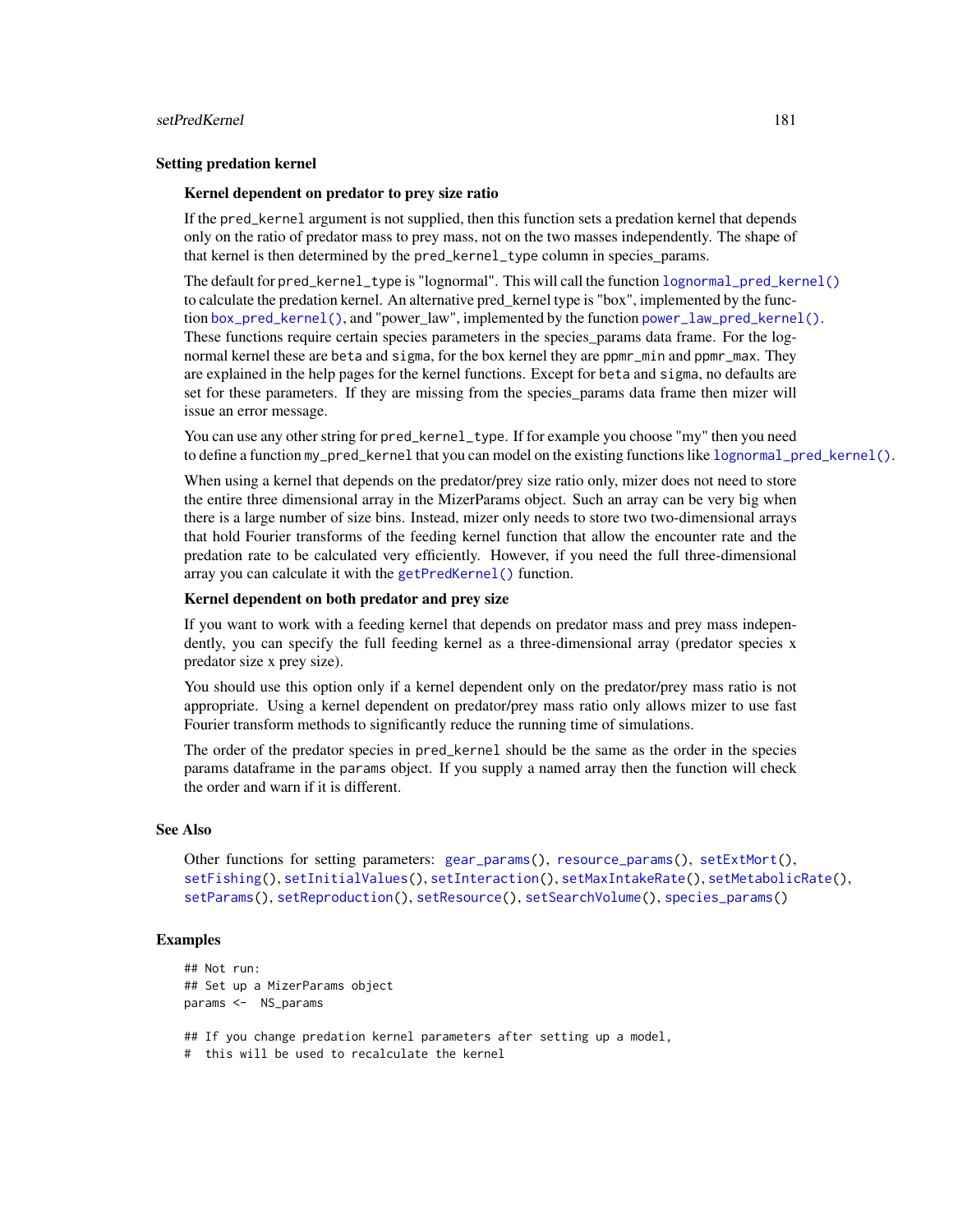```
species_params(params)["Cod", "beta"] <- 200
## You can change to a different predation kernel type
species_params(params)$ppmr_max <- 4000
species_params(params)$ppmr_min <- 200
species_params(params)$pred_kernel_type <- "box"
plot(w_full(params), getPredKernel(params)["Cod", 100, ], type="l", log="x")
## If you need a kernel that depends also on prey size you need to define
# it yourself.
pred_kernel <- getPredKernel(params)
pred_kernel["Herring", , ] <- sweep(pred_kernel["Herring", , ], 2,
                                    params@w_full, "*")
params<- setPredKernel(params, pred_kernel = pred_kernel)
## End(Not run)
```
setRateFunction *Set own rate function to replace mizer rate function*

#### Description

If the way mizer calculates a fundamental rate entering the model is not flexible enough for you (for example if you need to introduce time dependence) then you can write your own functions for calculating that rate and use setRateFunction() to register it with mizer.

#### Usage

```
setRateFunction(params, rate, fun)
getRateFunction(params, rate)
other_params(params)
other_params(params) <- value
```
# Arguments

| params | A MizerParams object                                    |
|--------|---------------------------------------------------------|
| rate   | Name of the rate for which a new function is to be set. |
| fun    | Name of the function to use to calculate the rate.      |
| value  | Values for other parameters                             |

# Details

At each time step during a simulation with the [project\(\)](#page-143-0) function, mizer needs to calculate the instantaneous values of the various rates. By default it calls the [mizerRates\(\)](#page-91-0) function which creates a list with the following components: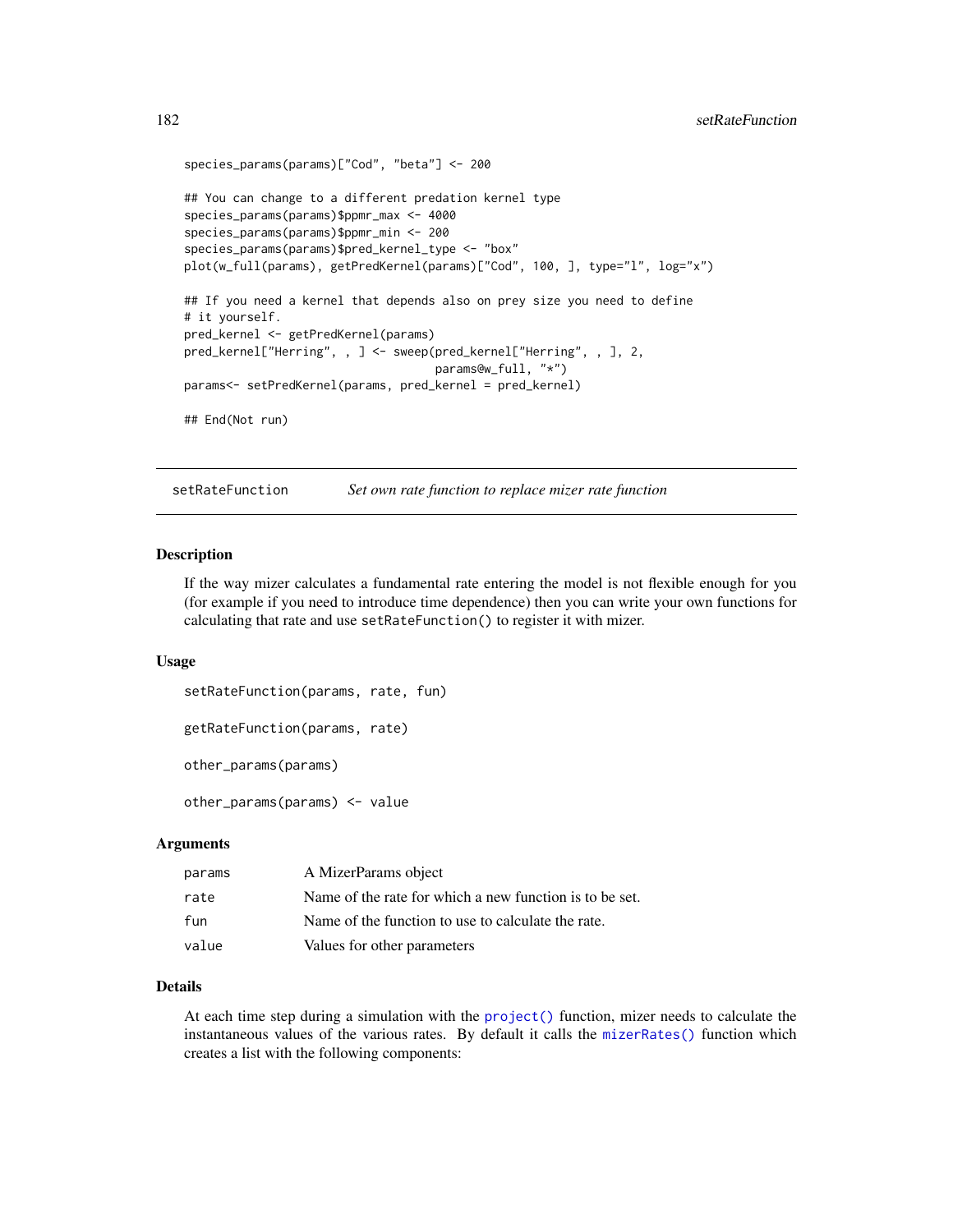# <span id="page-182-0"></span>setRateFunction 183

- encounter from [mizerEncounter\(\)](#page-77-0)
- feeding\_level from [mizerFeedingLevel\(\)](#page-81-0)
- pred\_rate from [mizerPredRate\(\)](#page-90-0)
- pred\_mort from [mizerPredMort\(\)](#page-89-0)
- f\_mort from [mizerFMort\(\)](#page-83-0)
- mort from [mizerMort\(\)](#page-85-0)
- resource\_mort from [mizerResourceMort\(\)](#page-94-0)
- e from [mizerEReproAndGrowth\(\)](#page-80-0)
- e\_repro from [mizerERepro\(\)](#page-79-0)
- e\_growth from [mizerEGrowth\(\)](#page-76-0)
- rdi from [mizerRDI\(\)](#page-93-0)
- rdd from [BevertonHoltRDD\(\)](#page-8-0)

For each of these you can substitute your own function. So for example if you have written your own function for calculating the total mortality rate and have called it myMort and have a mizer model stored in a MizerParams object called params that you want to run with your new mortality rate, then you would call

```
params <- setRateFunction(params, "Mort", "myMort")
```
In general if you want to replace a function mizerSomeRateFunc() with a function myVersionOfThis() you would call

```
params <- setRateFunction(params, "SomeRateFunc", "myVersionOfThis")
```
In some extreme cases you may need to swap out the entire mizerRates() function for your own function called myRates(). That you can do with

```
params <- setRateFunction(params, "Rates", "myRates")
```
Your new rate functions may need their own model parameters. These you can store in other\_params(params). For example

```
other_params(params)$my_param <- 42
```
Note that your own rate functions need to be defined in the global environment or in a package. If they are defined within a function then mizer will not find them.

#### Value

For setRateFunction(): An updated MizerParams object

For getRateFunction(): The name of the registered rate function for the requested rate, or the list of all rate functions if called without rate argument.

For other\_params(): A named list with all the parameters for which you have set values.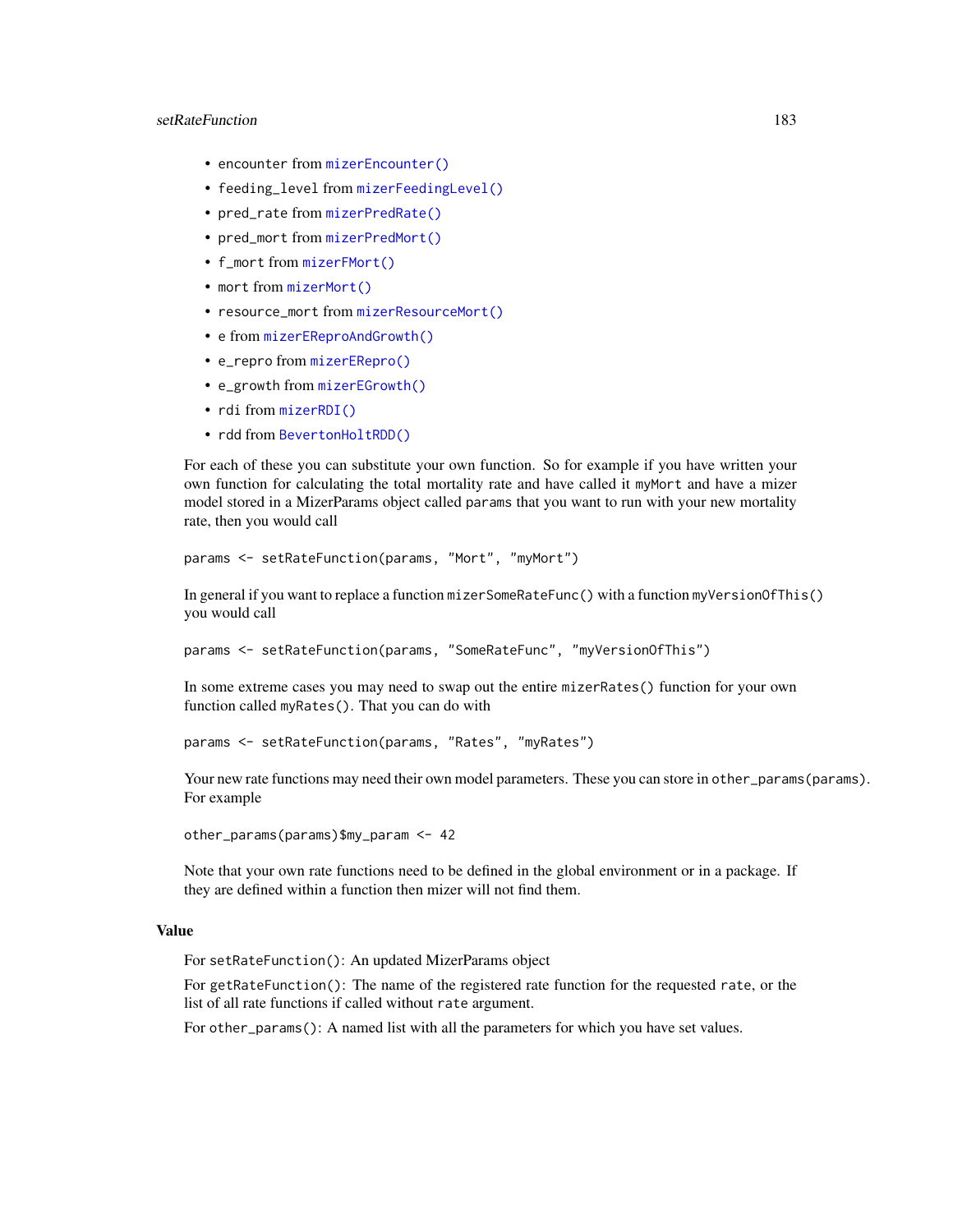<span id="page-183-1"></span><span id="page-183-0"></span>

# Description

Sets the proportion of the total energy available for reproduction and growth that is invested into reproduction as a function of the size of the individual and sets additional density dependence.

# Usage

```
setReproduction(
  params,
 maturity = NULL,
 repro_prop = NULL,
  reset = FALSE,
 RDD = NULL,...
\mathcal{L}getMaturityProportion(params)
maturity(params)
maturity(params) <- value
getReproductionProportion(params)
repro_prop(params)
repro_prop(params) <- value
```
# Arguments

| params     | A MizerParams object                                                                                                                                                                                                                                                                                                                                       |
|------------|------------------------------------------------------------------------------------------------------------------------------------------------------------------------------------------------------------------------------------------------------------------------------------------------------------------------------------------------------------|
| maturity   | Optional. An array (species x size) that holds the proportion of individuals of<br>each species at size that are mature. If not supplied, a default is set as described<br>in the section "Setting reproduction".                                                                                                                                          |
| repro_prop | Optional. An array (species x size) that holds the proportion of consumed energy<br>that a mature individual allocates to reproduction for each species at size. If not<br>supplied, a default is set as described in the section "Setting reproduction".                                                                                                  |
| reset      | <b>[Experimental]</b> If set to TRUE, then both maturity and repro_prop will be<br>reset to the value calculated from the species parameters, even if they were pre-<br>viously overwritten with custom values. If set to FALSE (default) then a recal-<br>culation from the species parameters will take place only if no custom values<br>have been set. |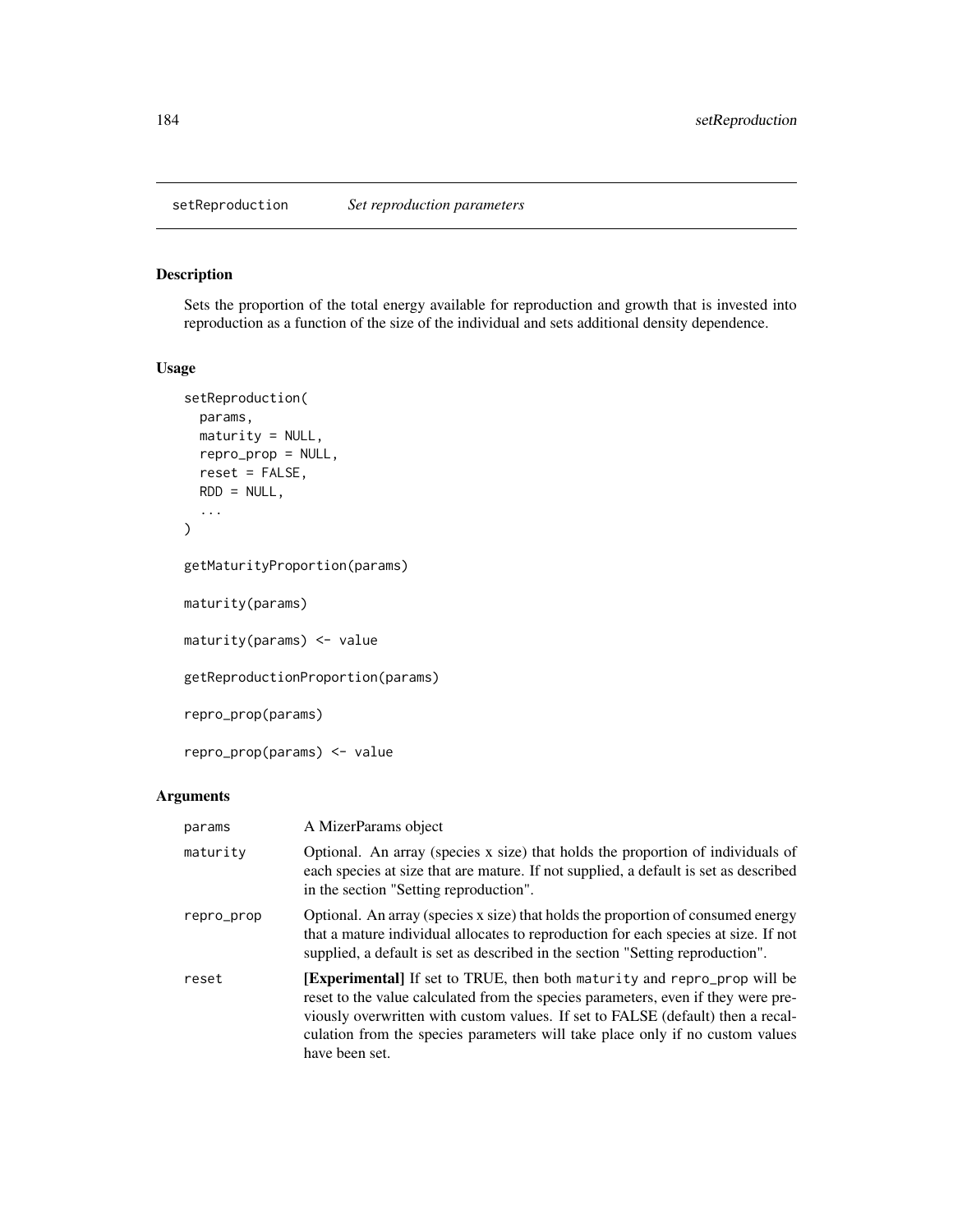<span id="page-184-0"></span>

| RDD.                    | The name of the function calculating the density-dependent reproduction rate<br>from the density-independent rate. Defaults to "BevertonHoltRDD()". |
|-------------------------|-----------------------------------------------------------------------------------------------------------------------------------------------------|
| $\cdot$ $\cdot$ $\cdot$ | Unused                                                                                                                                              |
| value                   |                                                                                                                                                     |

# Value

setReproduction(): A MizerParams object with updated reproduction parameters.

getMaturityProportion() or equivalently 'maturity(): An array (species x size) that holds the proportion of individuals of each species at size that are mature.

getReproductionProportion() or equivalently repro\_prop(): An array (species x size) that holds the proportion of consumed energy that a mature individual allocates to reproduction for each species at size. For sizes where the maturity proportion is zero, also the reproduction proportion is returned as zero.

#### Setting reproduction

For each species and at each size, the proportion  $\psi$  of the available energy that is invested into reproduction is the product of two factors: the proportion maturity of individuals that are mature and the proportion repro\_prop of the energy available to a mature individual that is invested into reproduction.

Maturity ogive: If the the proportion of individuals that are mature is not supplied via the maturity argument , then it is set to a sigmoidal maturity ogive that changes from 0 to 1 at around the maturity size:

$$
\texttt{maturity}(w) = \left[1 + \left(\frac{w}{w_{mat}}\right)^{-U}\right]^{-1}
$$

.

.

(To avoid clutter, we are not showing the species index in the equations, although each species has its own maturity ogive.) The maturity weights are taken from the w\_mat column of the species\_params data frame. Any missing maturity weights are set to 1/4 of the asymptotic weight in the w\_inf column.

The exponent U determines the steepness of the maturity ogive. By default it is chosen as  $U =$ 10, however this can be overridden by including a column w\_mat25 in the species parameter dataframe that specifies the weight at which 25% of individuals are mature, which sets  $U =$  $\log(3)/\log(w_{mat}/w_{25}).$ 

The sigmoidal function given above would strictly reach 1 only asymptotically. Mizer instead sets the function equal to 1 already at the species' maximum size, taken from the compulsory w\_inf column in the species parameter data frame. Also, for computational simplicity, any proportion smaller than 1e-8 is set to 0.

Investment into reproduction: If the the energy available to a mature individual that is invested into reproduction is not supplied via the repro\_prop argument, it is set to the allometric form

$$
\texttt{repro\_prop}(w) = \left(\frac{w}{w_{inf}}\right)^{m-n}
$$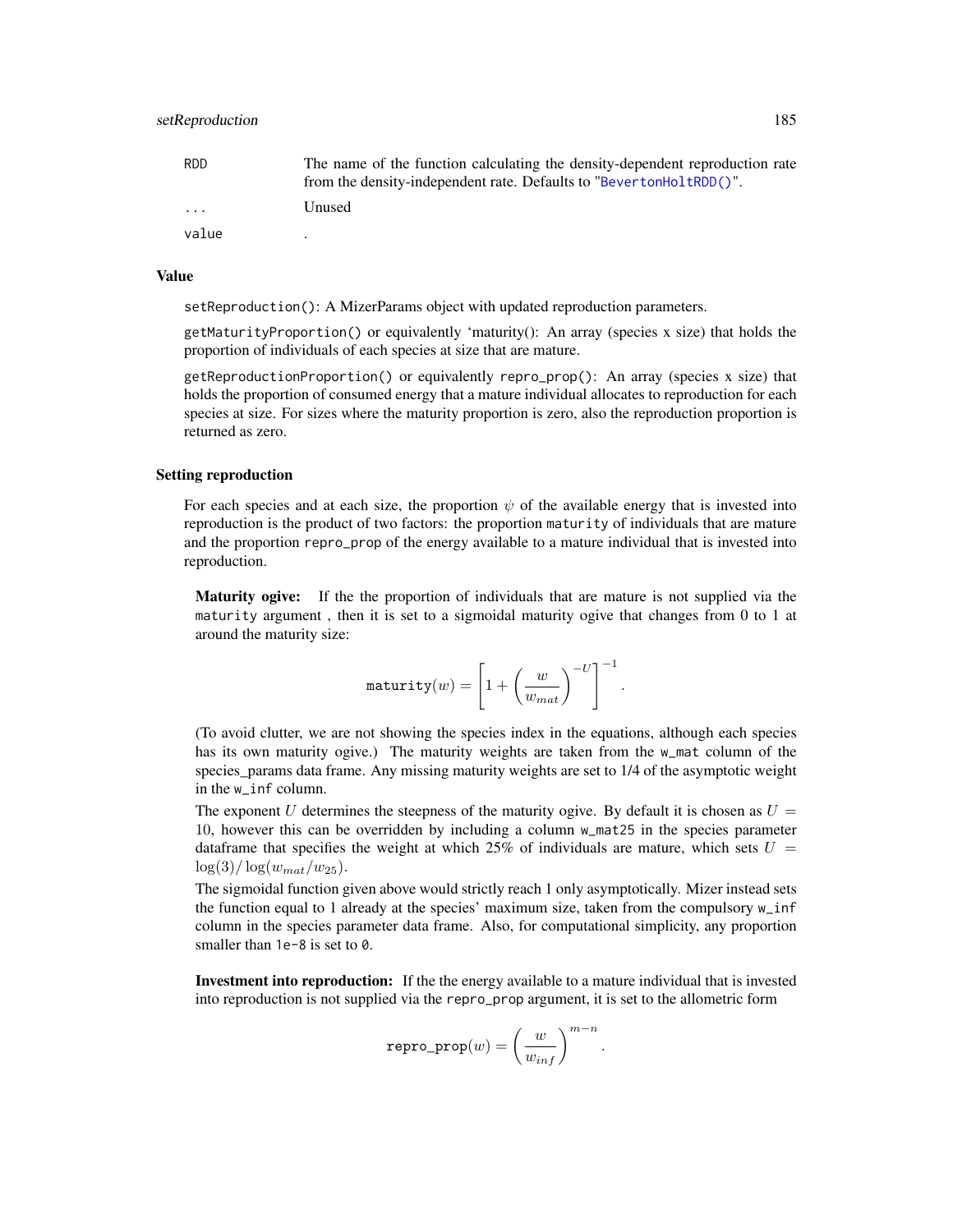<span id="page-185-0"></span>Here  $n$  is the scaling exponent of the energy income rate. Hence the exponent  $m$  determines the scaling of the investment into reproduction for mature individuals. By default it is chosen to be  $m = 1$  so that the rate at which energy is invested into reproduction scales linearly with the size. This default can be overridden by including a column m in the species parameter dataframe. The asymptotic sizes are taken from the compulsory w\_inf column in the species parameter data frame.

The total proportion of energy invested into reproduction of an individual of size  $w$  is then

 $\psi(w) =$  maturity $(w)$ repro\_prop $(w)$ 

**Reproductive efficiency:** The reproductive efficiency  $\epsilon$ , i.e., the proportion of energy allocated to reproduction that results in egg biomass, is set through the erepro column in the species\_params data frame. If that is not provided, the default is set to 1 (which you will want to override). The offspring biomass divided by the egg biomass gives the rate of egg production, returned by [getRDI\(\)](#page-56-0):

$$
R_{di} = \frac{\epsilon}{2w_{min}} \int N(w) E_r(w) \psi(w) \, dw
$$

Density dependence: The stock-recruitment relationship is an emergent phenomenon in mizer, with several sources of density dependence. Firstly, the amount of energy invested into reproduction depends on the energy income of the spawners, which is density-dependent due to competition for prey. Secondly, the proportion of larvae that grow up to recruitment size depends on the larval mortality, which depends on the density of predators, and on larval growth rate, which depends on density of prey.

Finally, to encode all the density dependence in the stock-recruitment relationship that is not already included in the other two sources of density dependence, mizer puts the the densityindependent rate of egg production through a density-dependence function. The result is returned by [getRDD\(\)](#page-54-0). The name of the density-dependence function is specified by the RDD argument. The default is the Beverton-Holt function [BevertonHoltRDD\(\)](#page-8-0), which requires an R\_max column in the species params data frame giving the maximum egg production rate. If this column does not exist, it is initialised to Inf, leading to no density-dependence. Other functions provided by mizer are [RickerRDD\(\)](#page-153-0) and [SheperdRDD\(\)](#page-198-0) and you can easily use these as models for writing your own functions.

#### See Also

Other functions for setting parameters: [gear\\_params\(](#page-21-0)), [resource\\_params\(](#page-150-0)), [setExtMort\(](#page-160-0)), [setFishing\(](#page-161-0)), [setInitialValues\(](#page-164-0)), [setInteraction\(](#page-165-0)), [setMaxIntakeRate\(](#page-167-0)), [setMetabolicRate\(](#page-168-0)), [setParams\(](#page-170-0)), [setPredKernel\(](#page-179-1)), [setResource\(](#page-186-0)), [setSearchVolume\(](#page-190-0)), [species\\_params\(](#page-200-0))

#### Examples

```
# Plot maturity and reproduction ogives for Cod in North Sea model
maturity <- getMaturityProportion(NS_params)["Cod", ]
repro_prop <- getReproductionProportion(NS_params)["Cod", ]
df <- data.frame(Size = w(NS_params),
                 Reproduction = repro_prop,
                 Maturity = maturity,
                 Total = maturity * repro_prop)
```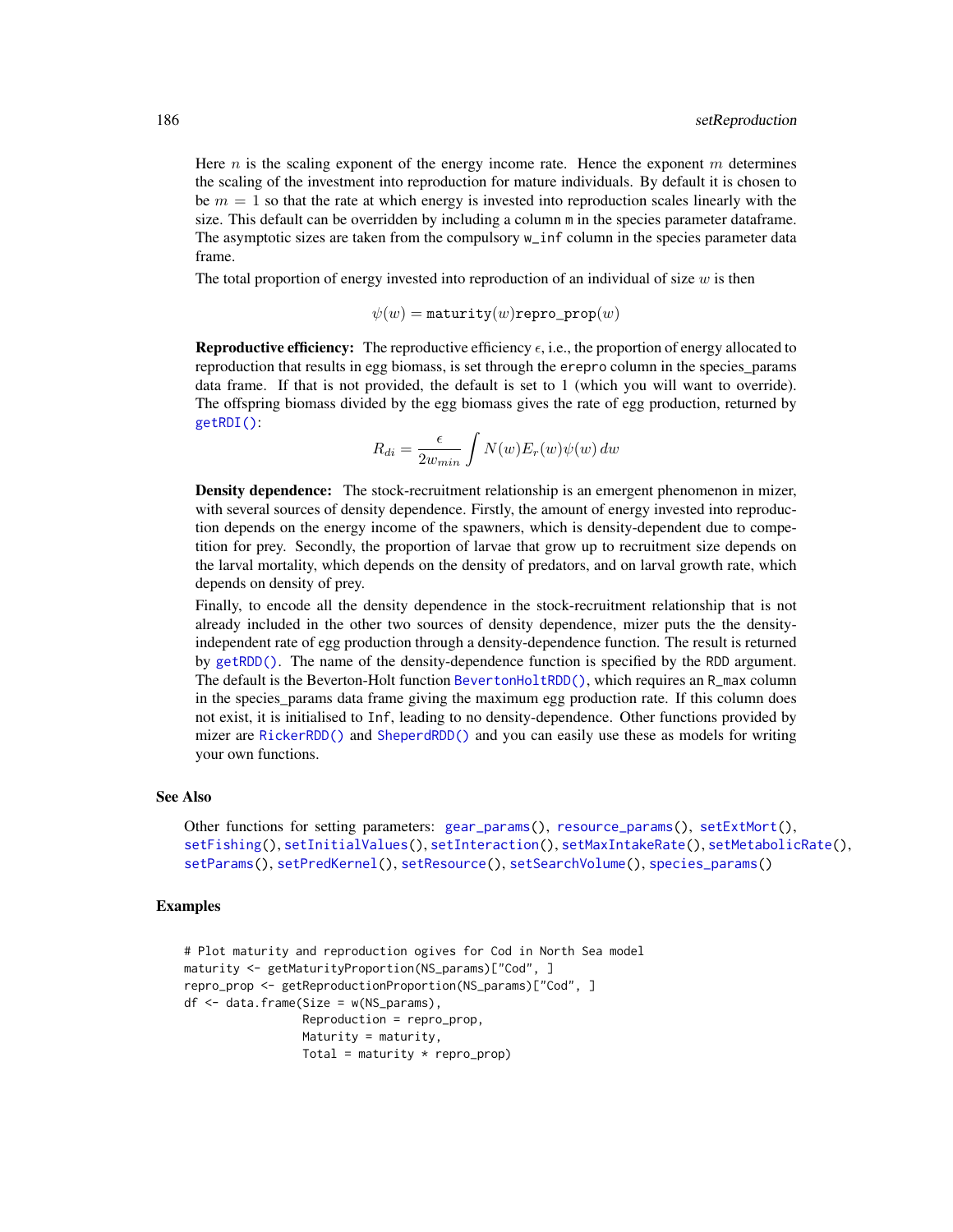#### <span id="page-186-1"></span>setResource 187

```
dff <- melt(df, id.vars = "Size",
            variable.name = "Type",
            value.name = "Proportion")
library(ggplot2)
ggplot(dff) + geom\_line(aes(x = Size, y = Proportion, colour = Type))
```
<span id="page-186-0"></span>setResource *Set up resource*

# Description

Sets the intrinsic resource growth rate and the intrinsic resource carrying capacity as well as the name of the function used to simulate the resource dynamics

#### Usage

```
setResource(
 params,
 resource_rate = NULL,
 resource_capacity = NULL,
  reset = FALSE,r_pp = resource_params(params)[["r_pp"]],
 kappa = resource_params(params)[["kappa"]],
 lambda = resource_params(params)[["lambda"]],
 n = resource_params(params)[["n"]],
 w_pp_cutoff = resource_params(params)[["w_pp_cutoff"]],
  resource_dynamics = NULL,
  ...
)
getResourceRate(params)
resource_rate(params)
resource_rate(params) <- value
getResourceCapacity(params)
resource_capacity(params)
resource_capacity(params) <- value
getResourceDynamics(params)
resource_dynamics(params)
resource_dynamics(params) <- value
```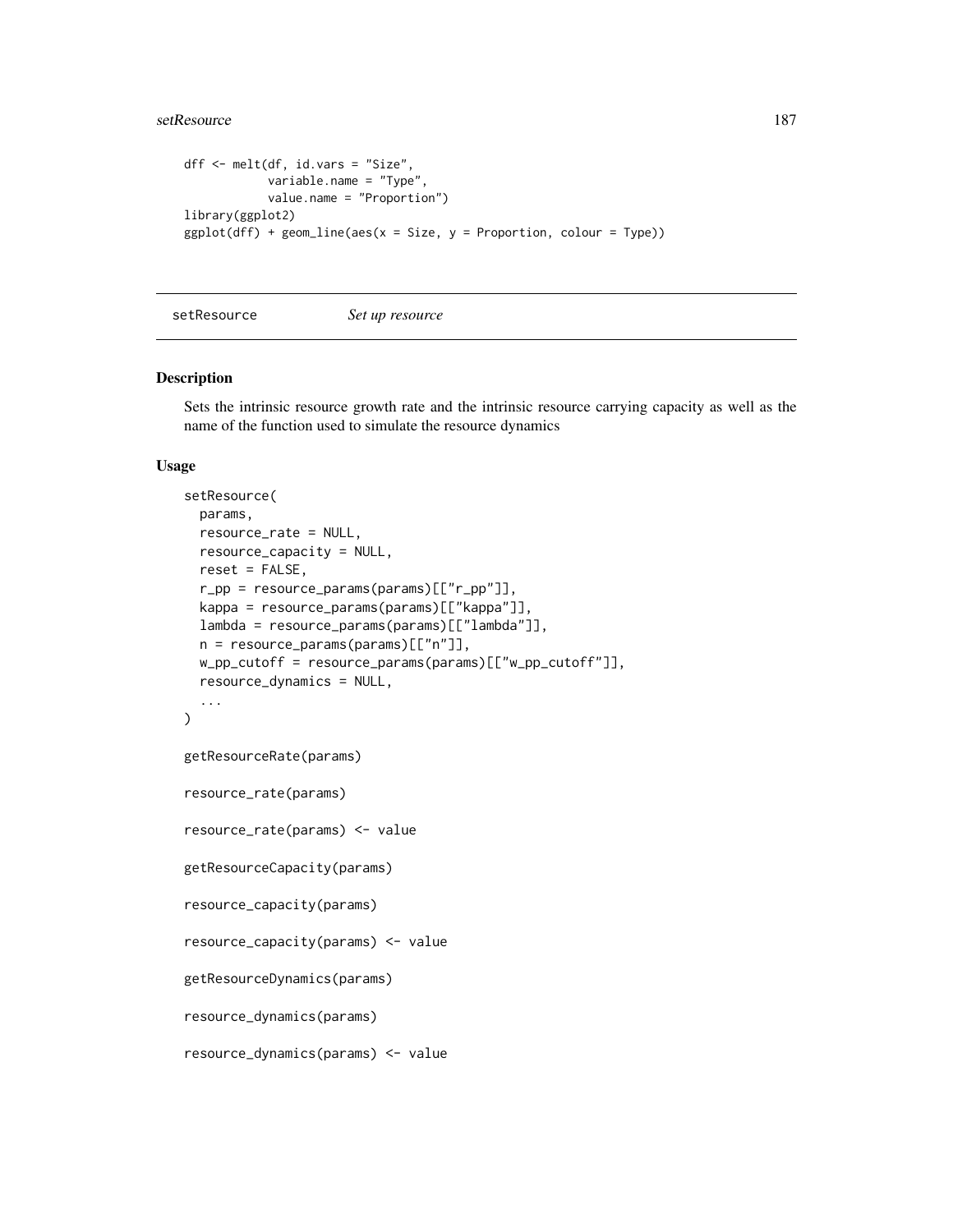#### **Arguments**

| A MizerParams object                                                                                                                                                                                                                                                                                                                                          |
|---------------------------------------------------------------------------------------------------------------------------------------------------------------------------------------------------------------------------------------------------------------------------------------------------------------------------------------------------------------|
| Optional. Vector of resource intrinsic birth rates                                                                                                                                                                                                                                                                                                            |
| resource_capacity                                                                                                                                                                                                                                                                                                                                             |
| Optional. Vector of resource intrinsic carrying capacity                                                                                                                                                                                                                                                                                                      |
| [Experimental] If set to TRUE, then both resource_rate and resource_capacity<br>will be reset to the value calculated from the resource parameters, even if they<br>were previously overwritten with custom values. If set to FALSE (default) then<br>a recalculation from the resource parameters will take place only if no custom<br>values have been set. |
| Coefficient of the intrinsic resource birth rate                                                                                                                                                                                                                                                                                                              |
| Coefficient of the intrinsic resource carrying capacity                                                                                                                                                                                                                                                                                                       |
| Scaling exponent of the intrinsic resource carrying capacity                                                                                                                                                                                                                                                                                                  |
| Allometric growth exponent for resource                                                                                                                                                                                                                                                                                                                       |
| The upper cut off size of the resource spectrum. The carrying capacity will be<br>set to 0 above this size. Default is 10 g.                                                                                                                                                                                                                                  |
| resource_dynamics                                                                                                                                                                                                                                                                                                                                             |
| Optional. Name of the function that determines the resource dynamics by cal-<br>culating the resource spectrum at the next time step from the current state. You<br>only need to specify this if you do not want to use the default resource_semichemostat().                                                                                                 |
| Unused                                                                                                                                                                                                                                                                                                                                                        |
|                                                                                                                                                                                                                                                                                                                                                               |
|                                                                                                                                                                                                                                                                                                                                                               |

#### Value

setResource: A MizerParams object with updated resource parameters

#### Setting resource dynamics

By default, mizer uses a semichemostat model to describe the resource dynamics in each size class independently. This semichemostat dynamics is implemented by the function [resource\\_semichemostat\(\)](#page-151-0). You can change the resource dynamics by writing your own function, modelled on [resource\\_semichemostat\(\)](#page-151-0), and then passing the name of your function in the resource\_dynamics argument.

The resource\_rate argument is a vector specifying the intrinsic resource growth rate for each size class. If it is not supplied, then the intrinsic growth rate  $r(w)$  at size w is set to

$$
r(w) = r_{pp} w^{n-1}.
$$

The values of  $r_{pp}$  and n are taken from the r\_pp and n arguments.

The resource\_capacity argument is a vector specifying the intrinsic resource carrying capacity for each size class. If it is not supplied, then the intrinsic carrying capacity  $c(w)$  at size w is set to

$$
c(w) = \kappa w^{-\lambda}
$$

for all w less than w\_pp\_cutoff and zero for larger sizes. The values of  $\kappa$  and  $\lambda$  are taken from the kappa and lambda arguments.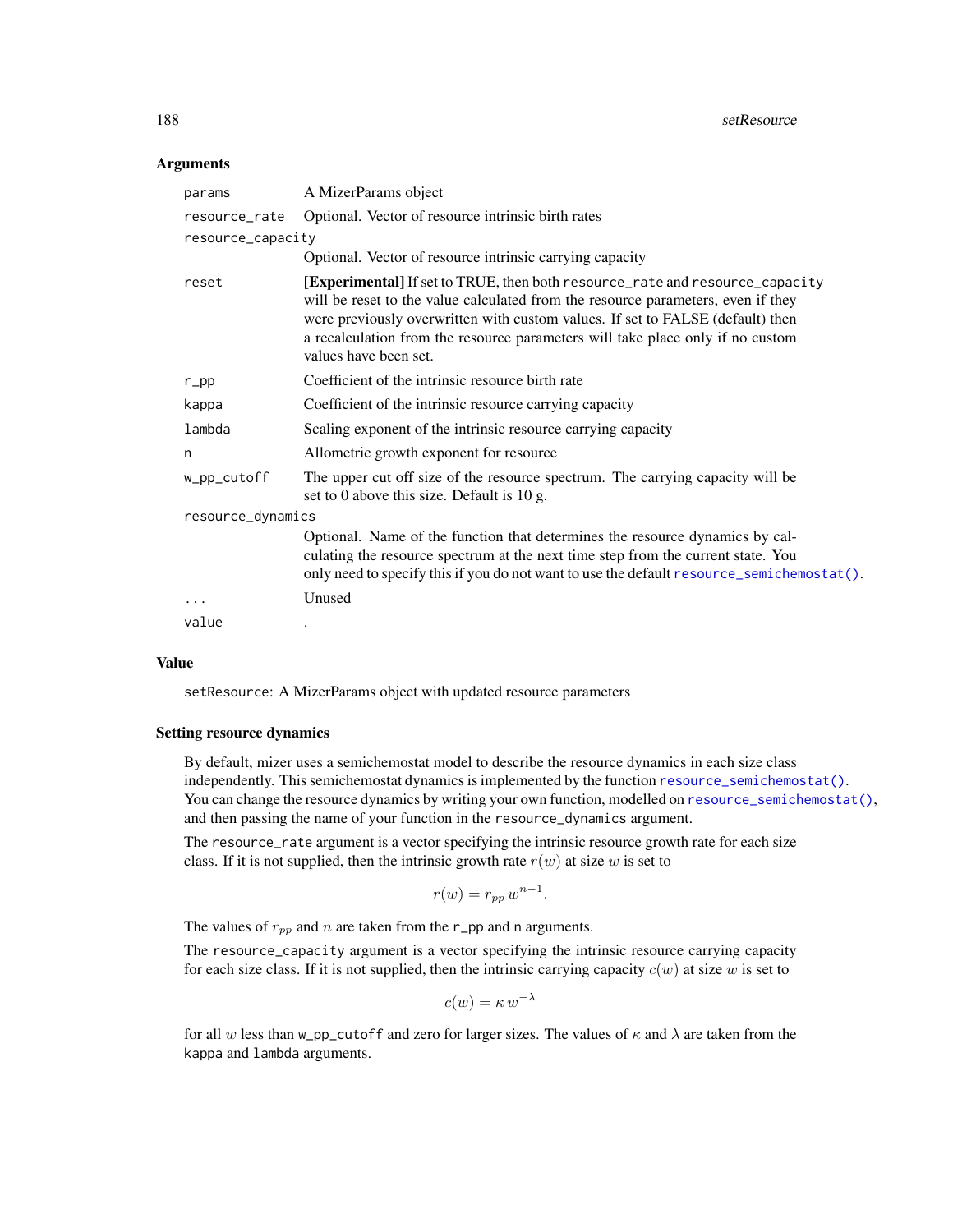#### <span id="page-188-0"></span>setRmax 189

#### See Also

```
resource_params()
```

```
gear_params(resource_params(setExtMort(),
setFishing(), setInitialValues(), setInteraction(), setMaxIntakeRate(), setMetabolicRate(),
setParams(), setPredKernel(), setReproduction(), setSearchVolume(), species_params()
```
setRmax *Alias for* setBevertonHolt()

## Description

# [Deprecated]

An alias provided for backward compatibility with mizer version <= 2.0.4

#### Usage

```
setRmax(params, R_factor = deprecated(), erepro, R_max, reproduction_level)
```
# Arguments

| params             | A MizerParams object                                           |
|--------------------|----------------------------------------------------------------|
| R_factor           | [Deprecated] Use reproduction_level = $1 / R$ _factor instead. |
| erepro             | Reproductive efficiency for each species. See details.         |
| $R_{max}$          | Maximum reproduction rate. See details.                        |
| reproduction_level |                                                                |
|                    |                                                                |

Sets R\_max so that the reproduction rate at the initial state is  $R$ \_max  $*$  reproduction\_level.

#### Details

With Beverton-Holt density dependence the relation between the energy invested into reproduction and the number of eggs hatched is determined by two parameters: the reproductive efficiency erepro and the maximum reproduction rate R\_max.

If no maximum is imposed on the reproduction rate  $(R_{max} = \infty)$  then the resulting densityindependent reproduction rate  $R_{di}$  is proportional to the total rate  $E_R$  at which energy is invested into reproduction,

$$
R_{di} = \frac{\text{erepro}}{2w_{min}} E_R,
$$

where the proportionality factor is given by the reproductive efficiency erepro divided by the egg size w\_min to convert energy to egg number and divided by 2 to account for the two sexes.

Imposing a finite maximum reproduction rate  $R_{max}$  leads to a non-linear relationship between energy invested and eggs hatched. This density-dependent reproduction rate  $R_{dd}$  is given as

$$
R_{dd} = R_{di} \frac{R_{max}}{R_{di} + R_{max}}.
$$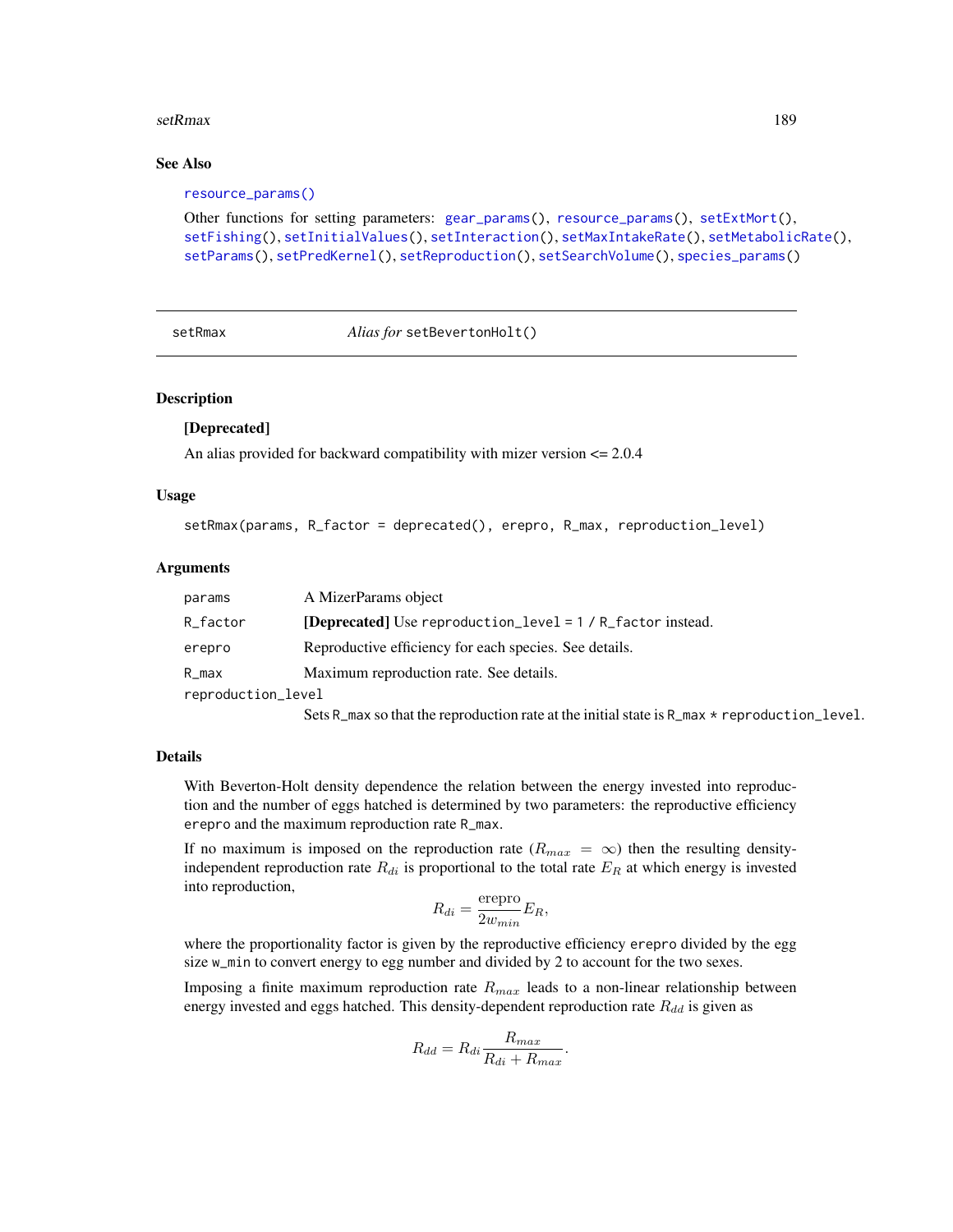(All quantities in the above equations are species-specific but we dropped the species index for simplicity.)

The following plot illustrates the Beverton-Holt density dependence in the reproduction rate for two



different choices of parameters.

This plot shows that a given energy  $E_R$  invested into reproduction can lead to the same reproduction rate  $R_{dd}$  with different choices of the parameters R\_max and erepro. R\_max determines the asymptote of the curve and erepro its initial slope. A higher R\_max coupled with a lower erepro (black curves) can give the same value as a lower R\_max coupled with a higher erepro (blue curves).

For the given initial state in the MizerParams object params one can calculate the energy  $E_R$  that is invested into reproduction by the mature individuals and the reproduction rate  $R_{dd}$  that is required to keep the egg abundance constant. These two values determine the location of the black dot in the above graph. You then only need one parameter to select one curve from the family of Beverton-Holt curves going through that point. This parameter can be erepro or R\_max. Instead of R\_max you can alternatively specify the reproduction\_level which is the ratio between the density-dependent reproduction rate  $R_{dd}$  and the maximal reproduction rate  $R_{max}$ .

If you do not provide a value for any of the reproduction parameter arguments, then erepro will be set to the value it has in the current species parameter data frame. If you do provide one of the reproduction parameters, this can be either a vector with one value for each species, or a named vector where the names determine which species are affected, or a single unnamed value that is then used for all species. Any species for which the given value is NA will remain unaffected.

The values for R\_max must be larger than  $R_{dd}$  and can range up to Inf. If a smaller value is requested a warning is issued and the value is increased to the value required for a reproduction level of 0.99.

The values for the reproduction\_level must be positive and less than 1. The values for erepro must be large enough to allow the required reproduction rate. If a smaller value is requested a warning is issued and the value is increased to the smallest possible value. The values for erepro should also be smaller than 1 to be physiologically sensible, but this is not enforced by the function.

As can be seen in the graph above, choosing a lower value for R\_max or a higher value for erepro means that near the steady state the reproduction will be less sensitive to a change in the energy invested into reproduction and hence less sensitive to changes in the spawning stock biomass or its energy income. As a result the species will also be less sensitive to fishing, leading to a higher F\_MSY.

#### Value

A MizerParams object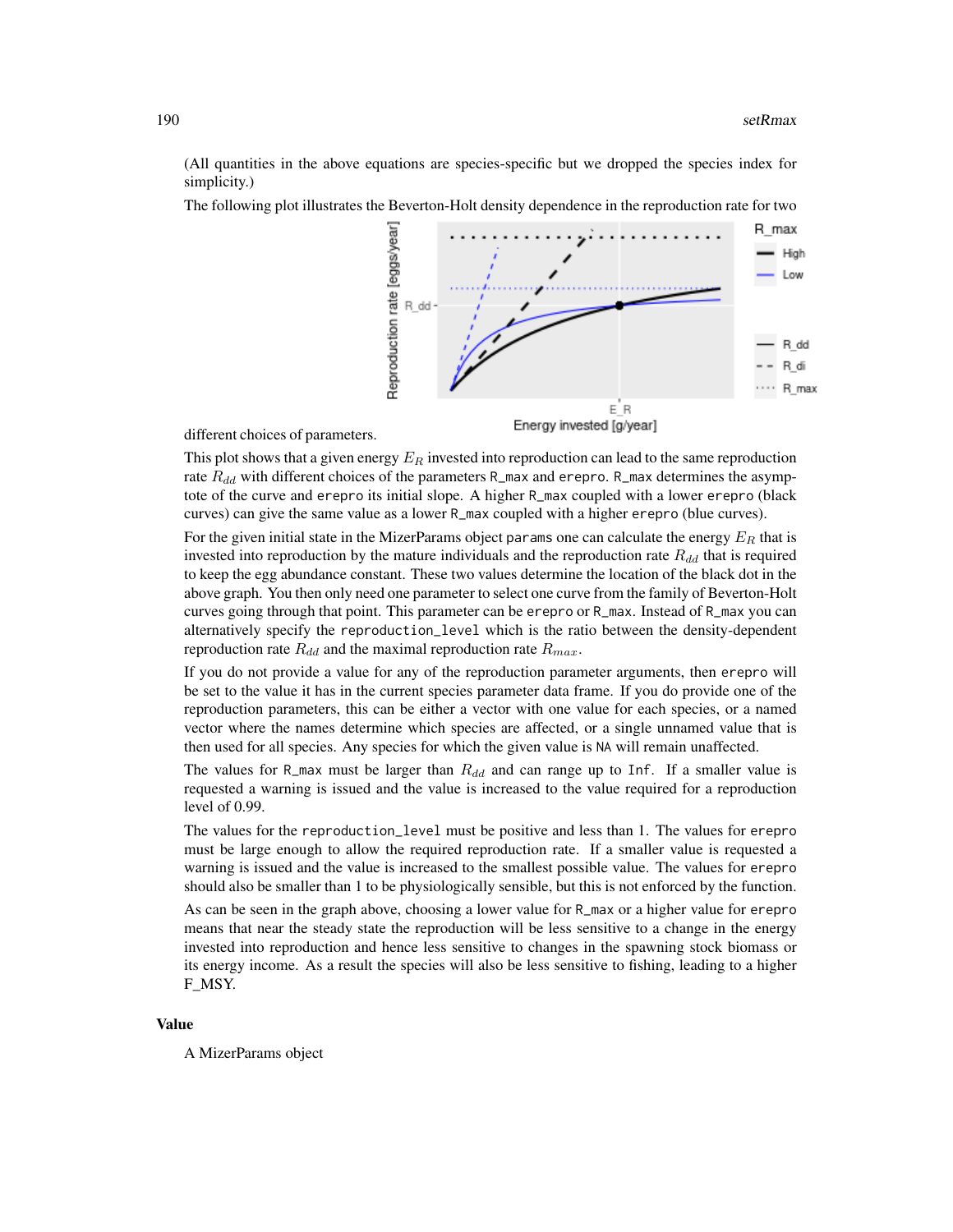# <span id="page-190-1"></span>setSearchVolume 191

# Examples

```
params <- NS_params
species_params(params)$erepro
# Attempting to set the same erepro for all species
params <- setBevertonHolt(params, erepro = 0.1)
t(species_params(params)[, c("erepro", "R_max")])
# Setting erepro for some species
params <- setBevertonHolt(params, erepro = c("Gurnard" = 0.6, "Plaice" = 0.95))
t(species_params(params)[, c("erepro", "R_max")])
# Setting R_max
R_max <- 1e17 * species_params(params)$w_inf^-1
params <- setBevertonHolt(NS_params, R_max = R_max)
t(species_params(params)[, c("erepro", "R_max")])
# Setting reproduction_level
params <- setBevertonHolt(params, reproduction_level = 0.3)
t(species_params(params)[, c("erepro", "R_max")])
```
<span id="page-190-0"></span>setSearchVolume *Set search volume*

# Description

Set search volume

#### Usage

```
setSearchVolume(params, search_vol = NULL, reset = FALSE, ...)
getSearchVolume(params)
search_vol(params)
```
search\_vol(params) <- value

#### Arguments

| params     | <b>MizerParams</b>                                                                                                                                                                                                                                                                                                                   |
|------------|--------------------------------------------------------------------------------------------------------------------------------------------------------------------------------------------------------------------------------------------------------------------------------------------------------------------------------------|
| search_vol | Optional. An array (species x size) holding the search volume for each species<br>at size. If not supplied, a default is set as described in the section "Setting search"<br>volume".                                                                                                                                                |
| reset      | <b>[Experimental]</b> If set to TRUE, then the search volume will be reset to the value<br>calculated from the species parameters, even if it was previously overwritten<br>with a custom value. If set to FALSE (default) then a recalculation from the<br>species parameters will take place only if no custom value has been set. |
| $\cdots$   | Unused                                                                                                                                                                                                                                                                                                                               |
| value      | search vol                                                                                                                                                                                                                                                                                                                           |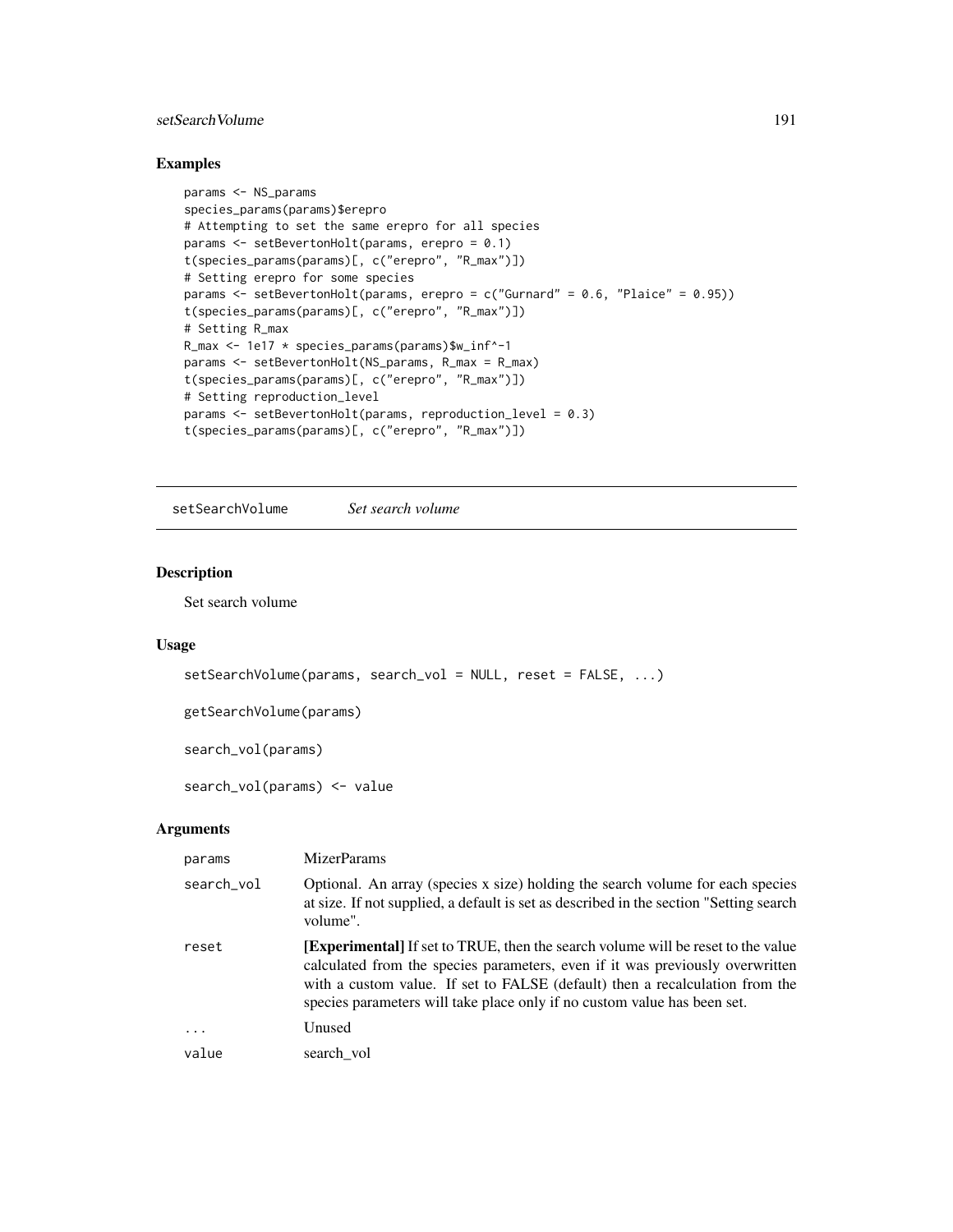<span id="page-191-0"></span>setSearchVolume(): A MizerParams object with updated search volume.

getSearchVolume() or equivalently search\_vol(): An array (species x size) holding the search volume

# Setting search volume

The search volume  $\gamma_i(w)$  of an individual of species i and weight w multiplies the predation kernel when calculating the encounter rate in [getEncounter\(\)](#page-28-0) and the predation rate in [getPredRate\(\)](#page-50-0).

The name "search volume" is a bit misleading, because  $\gamma_i(w)$  does not have units of volume. It is simply a parameter that determines the rate of predation. Its units depend on your choice, see section "Units in mizer". If you have chosen to work with total abundances, then it is a rate with units 1/year. If you have chosen to work with abundances per  $m^2$  then it has units of  $m^2$ /year. If you have chosen to work with abundances per m^3 then it has units of m^3/year.

If the search\_vol argument is not supplied, then the search volume is set to

$$
\gamma_i(w) = \gamma_i w_i^q.
$$

The values of  $\gamma_i$  (the search volume at 1g) and  $q_i$  (the allometric exponent of the search volume) are taken from the gamma and q columns in the species parameter dataframe. If the gamma column is not supplied in the species parameter dataframe, a default is calculated by the [get\\_gamma\\_default\(\)](#page-64-0) function. Note that only for predators of size  $w = 1$  gram is the value of the species parameter  $\gamma_i$ the same as the value of the search volume  $\gamma_i(w)$ .

# See Also

Other functions for setting parameters: [gear\\_params\(](#page-21-0)), [resource\\_params\(](#page-150-0)), [setExtMort\(](#page-160-0)), [setFishing\(](#page-161-0)), [setInitialValues\(](#page-164-0)), [setInteraction\(](#page-165-0)), [setMaxIntakeRate\(](#page-167-0)), [setMetabolicRate\(](#page-168-0)), [setParams\(](#page-170-0)), [setPredKernel\(](#page-179-1)), [setReproduction\(](#page-183-0)), [setResource\(](#page-186-0)), [species\\_params\(](#page-200-0))

set\_community\_model *Deprecated function for setting up parameters for a community-type model*

# Description

#### [Deprecated]

This function has been deprecated in favour of the function [newCommunityParams\(\)](#page-97-0) that sets better default values.

#### Usage

```
set_community_model(
 max_w = 1e+06,
  min_w = 0.001,
 min_w\_pp = 1e-10,
```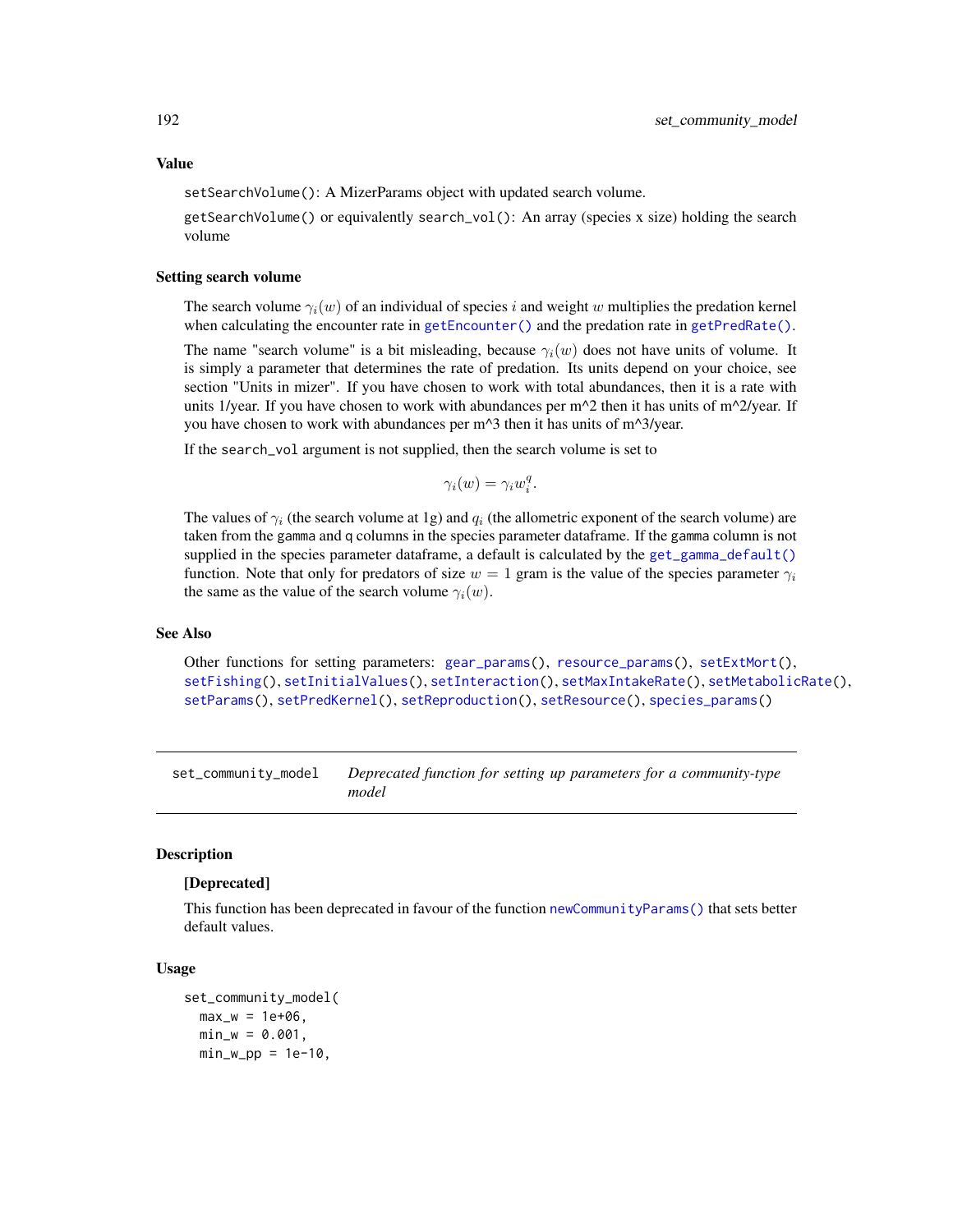```
z0 = 0.1,
alpha = 0.2,
h = 10,
beta = 100,
sigma = 2,
q = 0.8,
n = 2/3,
kappa = 1000,
lambda = 2 + q - n,
f0 = 0.7,
r_{p} = 10,
gamma = NA,
knife_edge_size = 1000,
knife_is_min = TRUE,
recruitment = kappa * min_w^-lambda,
rec\_mult = 1,...
```
# Arguments

 $\mathcal{L}$ 

| $max_w$         | The maximum size of the community. The w_inf of the species used to repre-<br>sent the community is set to this value. The default value is 1e6.                                                   |  |
|-----------------|----------------------------------------------------------------------------------------------------------------------------------------------------------------------------------------------------|--|
| $min_w$         | The minimum size of the community. Default value is 1e-3.                                                                                                                                          |  |
| $min_w$         | The smallest size of the resource spectrum.                                                                                                                                                        |  |
| z0              | The background mortality of the community. Default value is 0.1.                                                                                                                                   |  |
| alpha           | The assimilation efficiency of the community. Default value 0.2                                                                                                                                    |  |
| h.              | The maximum food intake rate. Default value is 10.                                                                                                                                                 |  |
| beta            | The preferred predator prey mass ratio. Default value is 100.                                                                                                                                      |  |
| sigma           | The width of the prey preference. Default value is 2.0.                                                                                                                                            |  |
| q               | The search volume exponent. Default value is 0.8.                                                                                                                                                  |  |
| n               | The scaling of the intake. Default value is 2/3.                                                                                                                                                   |  |
| kappa           | The carrying capacity of the resource spectrum. Default value is 1000.                                                                                                                             |  |
| lambda          | The exponent of the resource spectrum. Default value is $2 + q - n$ .                                                                                                                              |  |
| f0              | The average feeding level of individuals who feed on a power-law spectrum.<br>This value is used to calculate the search rate parameter gamma (see the package<br>vignette). Default value is 0.7. |  |
| $r$ _pp         | Growth rate parameter for the resource spectrum. Default value is 10.                                                                                                                              |  |
| gamma           | Volumetric search rate. Estimated using h, fo and kappa if not supplied.                                                                                                                           |  |
| knife_edge_size |                                                                                                                                                                                                    |  |
|                 | The size at the edge of the knife-selectivity function. Default value is 1000.                                                                                                                     |  |
| knife_is_min    | Is the knife-edge selectivity function selecting above (TRUE) or below (FALSE)<br>the edge. Default is TRUE.                                                                                       |  |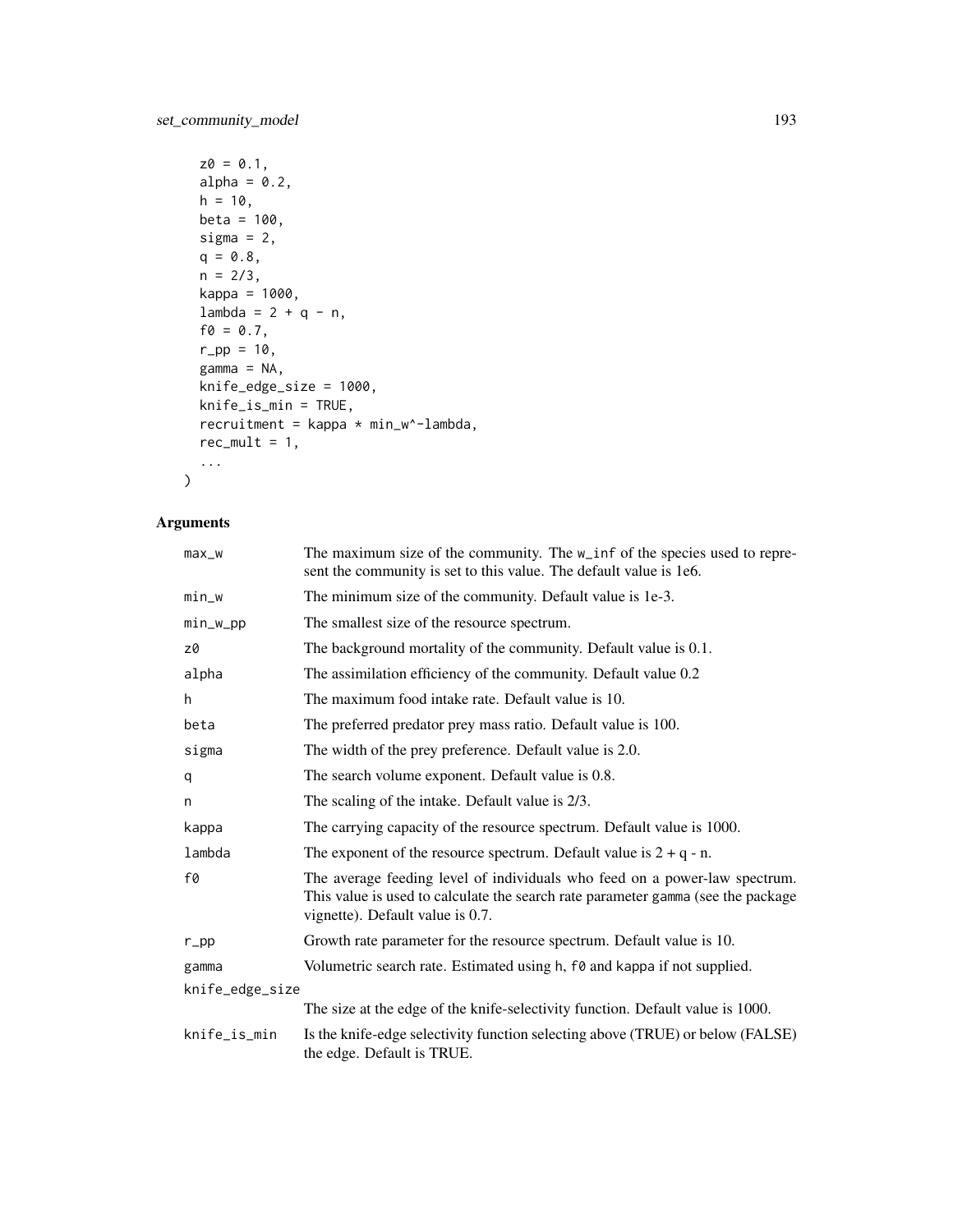| recruitment             | The constant recruitment in the smallest size class of the community spectrum.<br>This should be set so that the community spectrum continues the resource spec-<br>trum. Default value = $kappa * min_w^{\Lambda}$ -lambda. |
|-------------------------|------------------------------------------------------------------------------------------------------------------------------------------------------------------------------------------------------------------------------|
| rec mult                | Additional multiplier for the constant recruitment. Default value is 1.                                                                                                                                                      |
| $\cdot$ $\cdot$ $\cdot$ | Other arguments to pass to the MizerParams constructor.                                                                                                                                                                      |

# Details

This functions creates a [MizerParams](#page-87-0) object so that community-type models can be easily set up and run. A community model has several features that distinguish it from the food-web type models. Only one 'species' is resolved, i.e. one 'species' is used to represent the whole community. The resource spectrum only extends to the start of the community spectrum. Recruitment to the smallest size in the community spectrum is constant and set by the user. As recruitment is constant, the proportion of energy invested in reproduction (the slot psi of the returned MizerParams object) is set to 0. Standard metabolism has been turned off (the parameter ks is set to 0). Consequently, the growth rate is now determined solely by the assimilated food (see the package vignette for more details).

The function has many arguments, all of which have default values. The main arguments that the users should be concerned with are  $z\theta$ , recruitment, alpha and f0 as these determine the average growth rate of the community.

Fishing selectivity is modelled as a knife-edge function with one parameter, knife\_edge\_size, which determines the size at which species are selected.

The resulting MizerParams object can be projected forward using project() like any other MizerParams object. When projecting the community model it may be necessary to keep a small time step size dt of around 0.1 to avoid any instabilities with the solver. You can check for these numerical instabilities by plotting the biomass or abundance through time after the projection.

#### Value

An object of type [MizerParams](#page-87-0)

#### References

K. H. Andersen,J. E. Beyer and P. Lundberg, 2009, Trophic and individual efficiencies of sizestructured communities, Proceedings of the Royal Society, 276, 109-114

# Examples

```
## Not run:
params <- set_community_model(f0=0.7, z0=0.2, recruitment=3e7)
# This is now achieved with
params \leq newCommunityParams(f0 = 0.7, z0 = 0.2)
sim < project(params, effort = 0, t_max = 100, dt=0.1)
plotBiomass(sim)
plotSpectra(sim)
```
## End(Not run)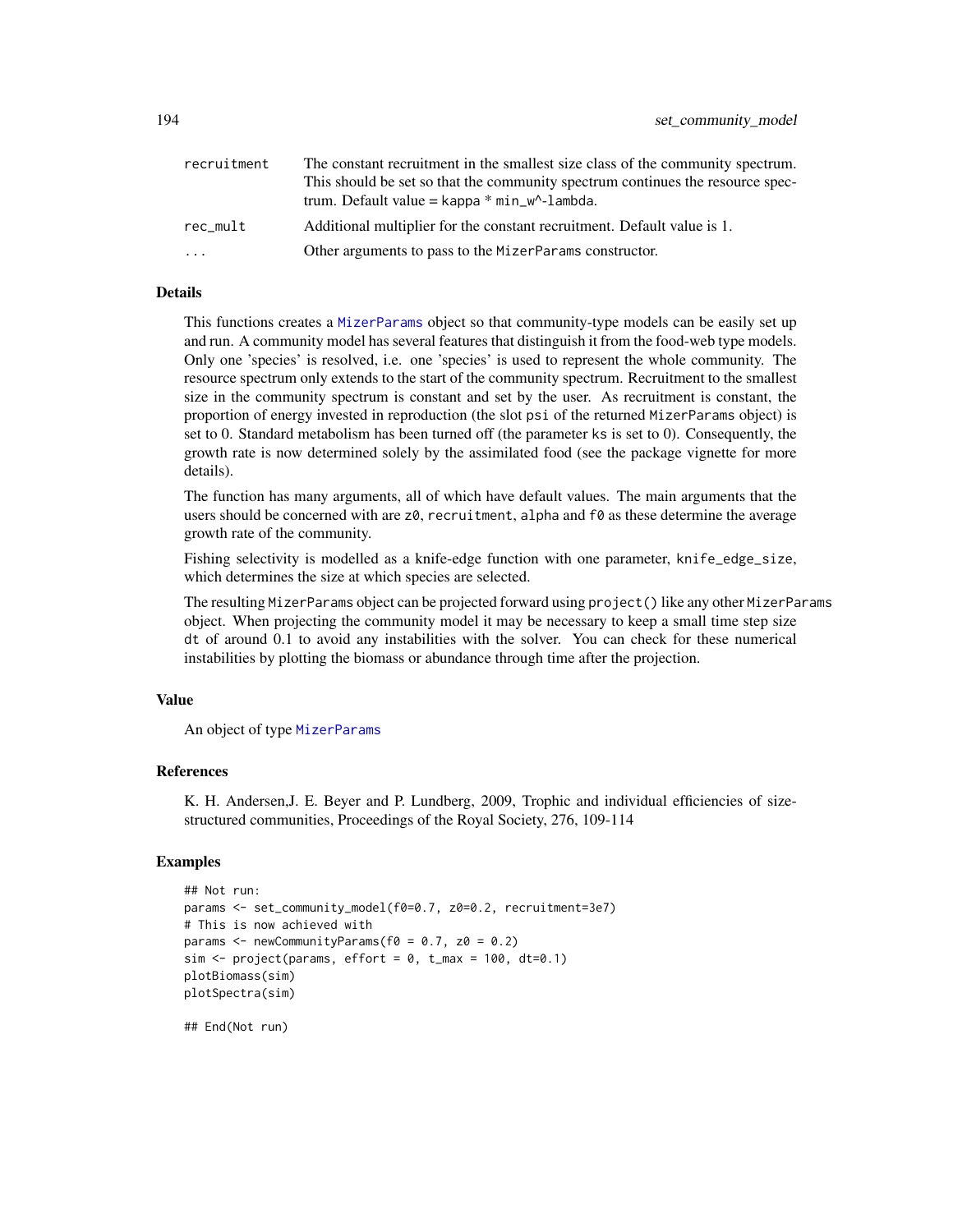<span id="page-194-0"></span>set\_multispecies\_model

*Deprecated obsolete function for setting up multispecies parameters*

# Description

# [Deprecated]

This function has been deprecated in favour of the function [newMultispeciesParams\(\)](#page-99-0) that sets better default values.

# Usage

```
set_multispecies_model(
  species_params,
 interaction = matrix(1, nrow = nrow(species_params), ncol = nrow(species_params)),
 min_w\_pp = 1e-10,
 min_w = 0.001,max_w = max(species\_params\{w_info}) * 1.1,
 no_w = 100,n = 2/3,
 q = 0.8,
 f0 = 0.6,
 kappa = 1e+11,
 lambda = 2 + q - n,
 r_{p} = 10,
  ...
\mathcal{L}
```
# Arguments

|             | species_params A data frame of species-specific parameter values.                                                                                                                                              |
|-------------|----------------------------------------------------------------------------------------------------------------------------------------------------------------------------------------------------------------|
| interaction | Optional interaction matrix of the species (predator species x prey species). En-<br>tries should be numbers between 0 and 1. By default all entries are 1. See<br>"Setting interaction matrix" section below. |
| min_w_pp    | The smallest size of the resource spectrum. By default this is set to the smallest<br>value at which any of the consumers can feed.                                                                            |
| $min_w$     | Sets the size of the eggs of all species for which this is not given in the w_min<br>column of the species_params dataframe.                                                                                   |
| $max_w$     | The largest size of the consumer spectrum. By default this is set to the largest<br>w_inf specified in the species_params data frame.                                                                          |
| $no_w$      | The number of size bins in the consumer spectrum.                                                                                                                                                              |
| n           | The allometric growth exponent. This can be overruled for individual species<br>by including a n column in the species_params.                                                                                 |
| q           | Allometric exponent of search volume.                                                                                                                                                                          |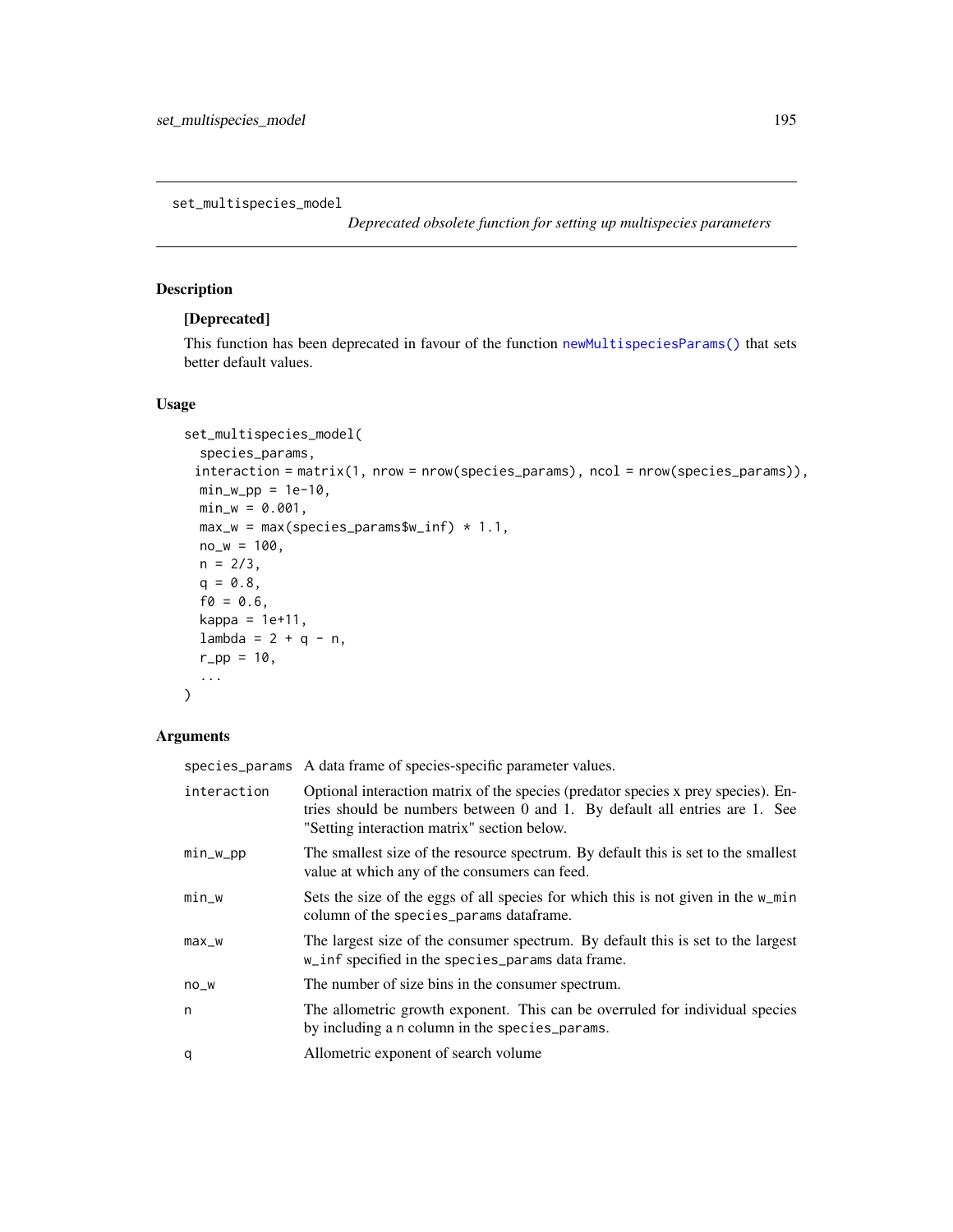<span id="page-195-0"></span>

| f0     | Expected average feeding level. Used to set gamma, the coefficient in the search<br>rate. Ignored if gamma is given explicitly. |
|--------|---------------------------------------------------------------------------------------------------------------------------------|
| kappa  | Coefficient of the intrinsic resource carrying capacity                                                                         |
| lambda | Scaling exponent of the intrinsic resource carrying capacity                                                                    |
| r_pp   | Coefficient of the intrinsic resource birth rate                                                                                |
| .      | Unused                                                                                                                          |

set\_species\_param\_default

*Set a species parameter to a default value*

# Description

If the species parameter does not yet exist in the species parameter data frame, then create it and fill it with the default. Otherwise use the default only to fill in any NAs. Optionally gives a message if the parameter did not already exist.

#### Usage

```
set_species_param_default(object, parname, default, message = NULL)
```
# Arguments

| object  | Either a MizerParams object or a species parameter data frame                 |
|---------|-------------------------------------------------------------------------------|
| parname | A string with the name of the species parameter to set                        |
| default | A single default value or a vector with one default value for each species    |
| message | A string with a message to be issued when the parameter did not already exist |

# Value

The object with an updated column in the species params data frame.

set\_trait\_model *Deprecated function for setting up parameters for a trait-based model*

# Description

# [Deprecated]

This function has been deprecated in favour of the function [newTraitParams\(\)](#page-111-0) that sets better default values.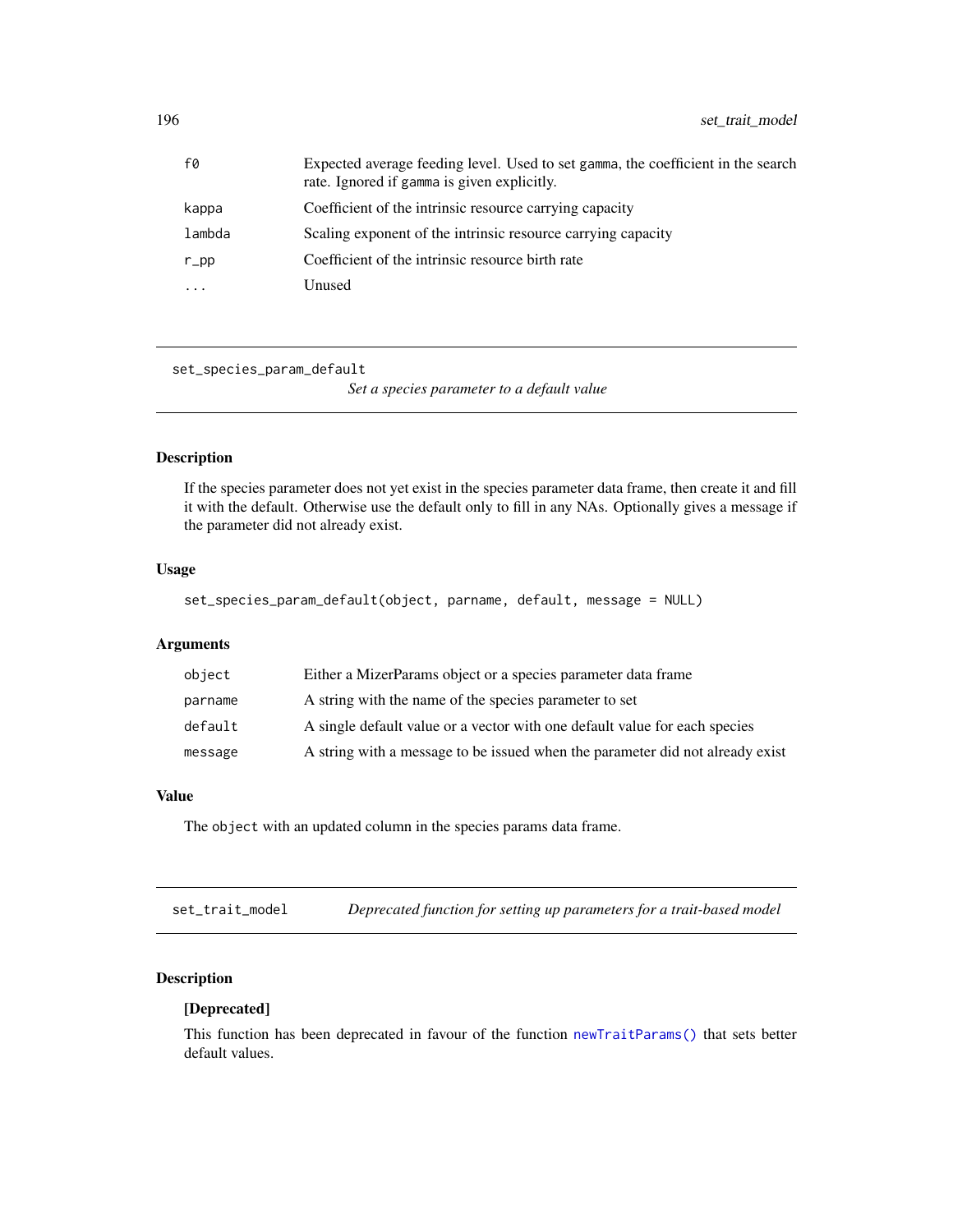set\_trait\_model 197

# Usage

```
set_trait_model(
 no_sp = 10,min_w\_inf = 10,
 max_w_inf = 1e+05,
 no_w = 100,min_w = 0.001,max_w = max_w\_inf \times 1.1,
 min_w\_pp = 1e-10,
 w\_pp\_cutoff = 1,k0 = 50,
 n = 2/3,
 p = 0.75,
 q = 0.9,
 eta = 0.25,
 r<sub>-pp</sub> = 4,
 kappa = 0.005,
 lambda = 2 + q - n,
  alpha = 0.6,
 ks = 4,
 z0pre = 0.6,
 h = 30,beta = 100,
  sigma = 1.3,
  f0 = 0.5,
  gamma = NA,
 knife_edge_size = 1000,
  gear_names = "knife_edge_gear",
  ...
\mathcal{L}
```
# Arguments

| $no$ _sp     | The number of species in the model. The default value is 10. The more species,<br>the longer takes to run.       |
|--------------|------------------------------------------------------------------------------------------------------------------|
| $min_w$ _inf | The asymptotic size of the smallest species in the community.                                                    |
| max_w_inf    | The asymptotic size of the largest species in the community.                                                     |
| $no_w$       | The number of size bins in the community spectrum.                                                               |
| $min_w$      | The smallest size of the community spectrum.                                                                     |
| $max_w$      | Obsolete argument because the maximum size of the consumer spectrum is set<br>to max w inf.                      |
| $min_w$      | Obsolete argument because the smallest resource size is set to the smallest size<br>at which the consumers feed. |
| w_pp_cutoff  | The cut off size of the resource spectrum. Default value is 1.                                                   |
| k0           | Multiplier for the maximum recruitment. Default value is 50.                                                     |
| n            | Scaling of the intake. Default value is 2/3.                                                                     |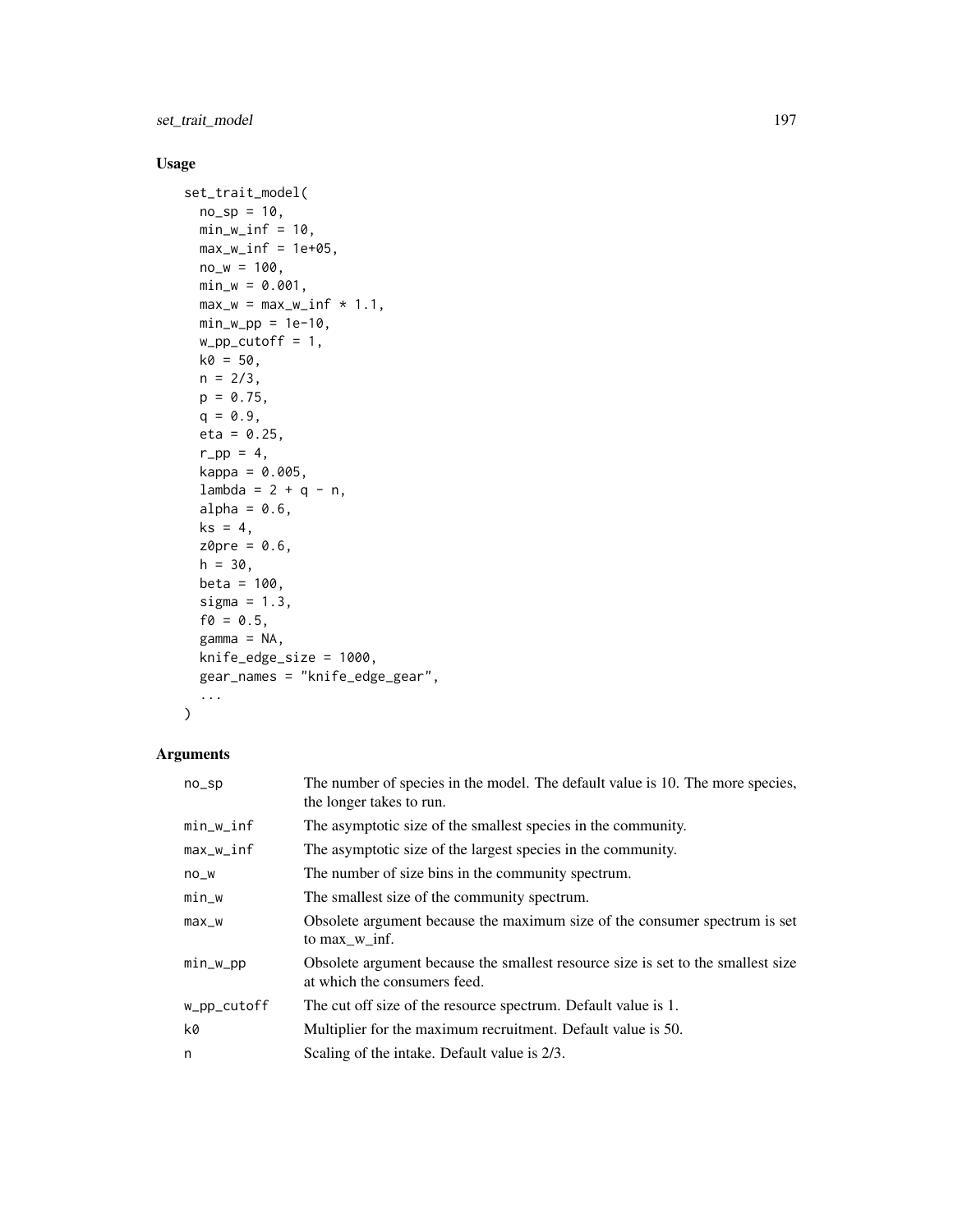| p               | Scaling of the standard metabolism. Default value is 0.75.                                                                       |  |
|-----------------|----------------------------------------------------------------------------------------------------------------------------------|--|
| q               | Exponent of the search volume. Default value is 0.9.                                                                             |  |
| eta             | Factor to calculate w_mat from asymptotic size.                                                                                  |  |
| $r$ _pp         | Growth rate parameter for the resource spectrum. Default value is 4.                                                             |  |
| kappa           | Coefficient in abundance power law. Default value is 0.005.                                                                      |  |
| lambda          | Exponent of the abundance power law. Default value is $(2+q-n)$ .                                                                |  |
| alpha           | The assimilation efficiency of the community. The default value is 0.6                                                           |  |
| ks              | Standard metabolism coefficient. Default value is 4.                                                                             |  |
| z0pre           | The coefficient of the background mortality of the community. $z0 = z0$ pre *<br>w_inf $\wedge$ (n-1). The default value is 0.6. |  |
| h               | Maximum food intake rate. Default value is 30.                                                                                   |  |
| beta            | Preferred predator prey mass ratio. Default value is 100.                                                                        |  |
| sigma           | Width of prey size preference. Default value is 1.3.                                                                             |  |
| f0              | Expected average feeding level. Used to set gamma, the factor for the search<br>volume. The default value is 0.5.                |  |
| gamma           | Volumetric search rate. Estimated using h, f0 and kappa if not supplied.                                                         |  |
| knife_edge_size |                                                                                                                                  |  |
|                 | The minimum size at which the gear or gears select species. Must be of length<br>1 or no sp.                                     |  |
| gear_names      | The names of the fishing gears. A character vector, the same length as the num-<br>ber of species. Default is 1 - no_sp.         |  |
| $\ddotsc$       | Other arguments to pass to the MizerParams constructor.                                                                          |  |

# Details

This functions creates a MizerParams object so that trait-based-type models can be easily set up and run. The trait-based size spectrum model can be derived as a simplification of the general sizebased model used in mizer. The species-specific parameters are the same for all species, except for the asymptotic size, which is considered the most important trait characterizing a species. Other parameters are related to the asymptotic size. For example, the size at maturity is given by w\_inf \* eta, where eta is the same for all species. For the trait-based model the number of species is not important. For applications of the trait-based model see Andersen & Pedersen (2010). See the mizer vignette for more details and examples of the trait-based model.

The function has many arguments, all of which have default values. Of particular interest to the user are the number of species in the model and the minimum and maximum asymptotic sizes. The asymptotic sizes of the species are spread evenly on a logarithmic scale within this range.

The stock recruitment relationship is the default Beverton-Holt style. The maximum recruitment is calculated using equilibrium theory (see Andersen & Pedersen, 2010) and a multiplier,  $k\theta$ . Users should adjust k0 to get the spectra they want.

The factor for the search volume, gamma, is calculated using the expected feeding level, f0.

Fishing selectivity is modelled as a knife-edge function with one parameter, knife\_edge\_size, which is the size at which species are selected. Each species can either be fished by the same gear (knife\_edge\_size has a length of 1) or by a different gear (the length of knife\_edge\_size has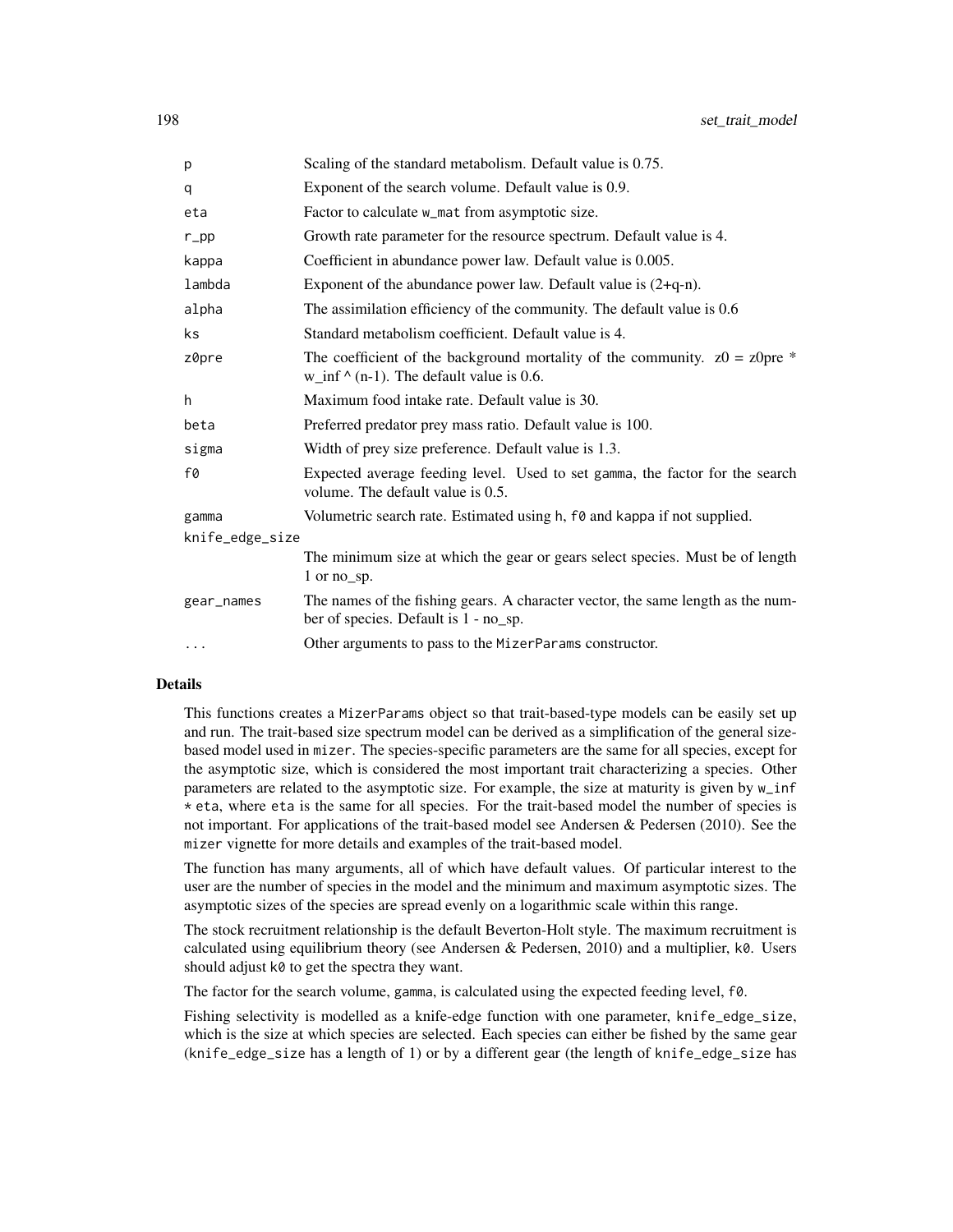# <span id="page-198-1"></span>SheperdRDD 199

the same length as the number of species and the order of selectivity size is that of the asymptotic size).

The resulting MizerParams object can be projected forward using project like any other MizerParams object. When projecting the community model it may be necessary to reduce dt to 0.1 to avoid any instabilities with the solver. You can check this by plotting the biomass or abundance through time after the projection.

#### Value

An object of type MizerParams

#### References

K. H. Andersen and M. Pedersen, 2010, Damped trophic cascades driven by fishing in model marine ecosystems. Proceedings of the Royal Society V, Biological Sciences, 1682, 795-802.

<span id="page-198-0"></span>

SheperdRDD *Sheperd function to calculate density-dependent reproduction rate*

#### Description

[Experimental] Takes the density-independent rates  $R_{di}$  of egg production and returns reduced, density-dependent rates  $R_{dd}$  given as

$$
R_{dd} = \frac{R_{di}}{1 + (b R_{di})^c}
$$

#### Usage

```
SheperdRDD(rdi, species_params, ...)
```
#### Arguments

| rdi     | Vector of density-independent reproduction rates $R_{di}$ for all species.                                                 |
|---------|----------------------------------------------------------------------------------------------------------------------------|
|         | species_params A species parameter dataframe. Must contain columns sheperd b and sheperd c<br>with the parameters b and c. |
| $\cdot$ | Unused                                                                                                                     |

#### Value

Vector of density-dependent reproduction rates.

#### See Also

Other functions calculating density-dependent reproduction rate: [BevertonHoltRDD\(](#page-8-0)), [RickerRDD\(](#page-153-0)), [constantEggRDI\(](#page-12-0)), [constantRDD\(](#page-13-0)), [noRDD\(](#page-115-0))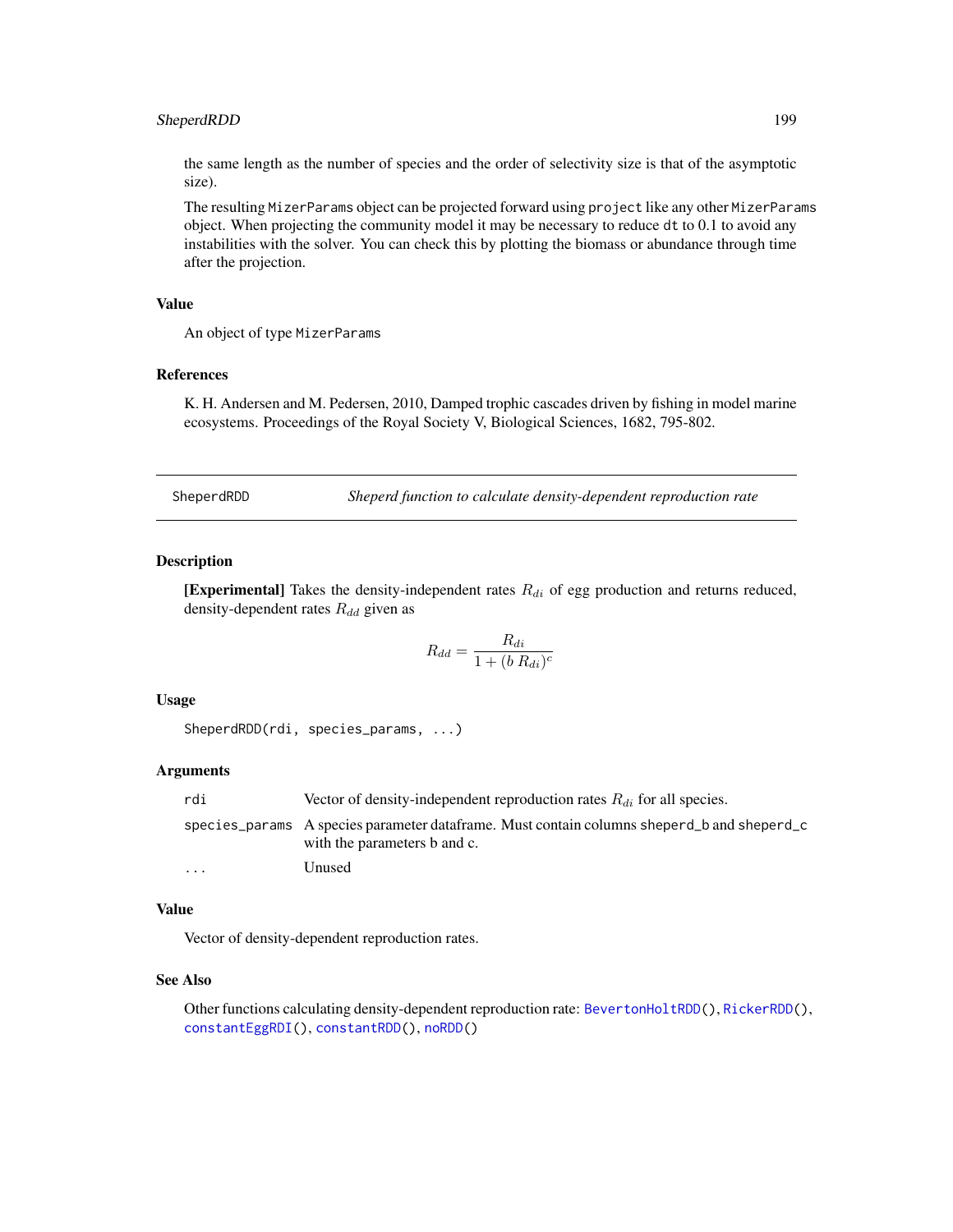# Description

A sigmoid shaped selectivity function. Based on two parameters l25 and l50 which determine the length at which 25% and 50% of the stock is selected respectively. As the size-based model is weight based, and this selectivity function is length based, it uses the length-weight parameters a and b to convert between length and weight.

#### Usage

sigmoid\_length(w, l25, l50, species\_params, ...)

# Arguments

| W         | the size of the individual.                                                                                                    |
|-----------|--------------------------------------------------------------------------------------------------------------------------------|
| 125       | the length which gives a selectivity of $25\%$ .                                                                               |
| 150       | the length which gives a selectivity of $50\%$ .                                                                               |
|           | species_params A list with the species params for the current species. Used to get at the length-<br>weight parameters a and b |
| $\ddotsc$ | Unused                                                                                                                         |

| sigmoid_weight | Weight based sigmoidal selectivity function |
|----------------|---------------------------------------------|
|                |                                             |

# Description

A sigmoidal selectivity function with 50% selectivity at weight sigmoidal\_weight and width sigmoidal\_sigma.

# Usage

```
sigmoid_weight(w, sigmoidal_weight, sigmoidal_sigma, ...)
```
# Arguments

| W                | The size of the individual. |  |
|------------------|-----------------------------|--|
| sigmoidal_weight |                             |  |

The weight at which the knife-edge operates.

sigmoidal\_sigma

The width of the selection function

... Unused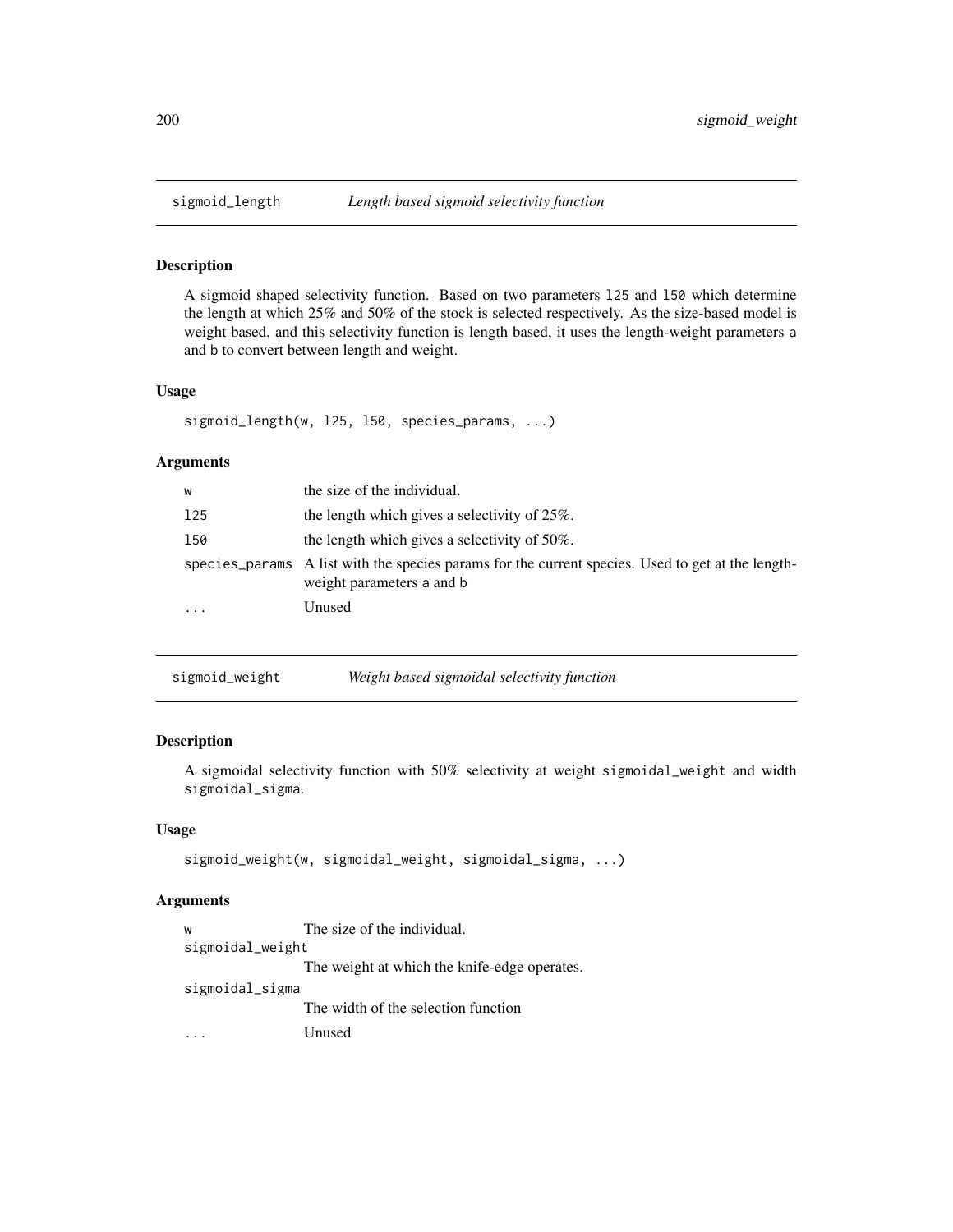#### <span id="page-200-2"></span><span id="page-200-1"></span><span id="page-200-0"></span>Description

These functions allow you to get or set the species parameters stored in a MizerParams object.

#### Usage

```
species_params(params)
```
species\_params(params) <- value

# Arguments

| params | A MizerParams object                     |
|--------|------------------------------------------|
| value  | A data frame with the species parameters |

# Details

The species\_params data frame holds species-specific parameters. The data frame has one row for each species and one column for each species parameter. There are a lot of species parameters and we will list them all below, but most of them have sensible default values. The only required columns are species for the species name and w\_inf for its asymptotic size. However if you have information about the values of other parameters then you should include them in the species\_params data frame.

#### Species parameters for setting up size-dependent parameters:

There are some species parameters that are used to set up the size-dependent parameters that are used in the mizer model:

- gamma and q are used to set the search volume, see [setSearchVolume\(\)](#page-190-0).
- h and n are used to set the maximum intake rate, see [setMaxIntakeRate\(\)](#page-167-0).
- k, ks and p are used to set activity and basic metabolic rate, see [setMetabolicRate\(\)](#page-168-0).
- z0 is used to set the external mortality rate, see [setExtMort\(\)](#page-160-0).
- w\_mat, w\_mat25, w\_inf and m are used to set the allocation to reproduction, see [setReproduction\(\)](#page-183-0).
- pred\_kernel\_type specifies the shape of the predation kernel. The default is a "lognormal", for other options see the "Setting predation kernel" section in the help for [setPredKernel\(\)](#page-179-1).
- beta and sigma are parameters of the lognormal predation kernel, see [lognormal\\_pred\\_kernel\(\)](#page-73-0). There will be other parameters if you are using other predation kernel functions.

When you change one of the above species parameters in an already existing MizerParams object using [species\\_params<-\(\)](#page-200-1), the new value will be used to update the corresponding sizedependent rates automatically, unless you have set those size-dependent rates manually, in which case the corresponding species parameters will be ignored.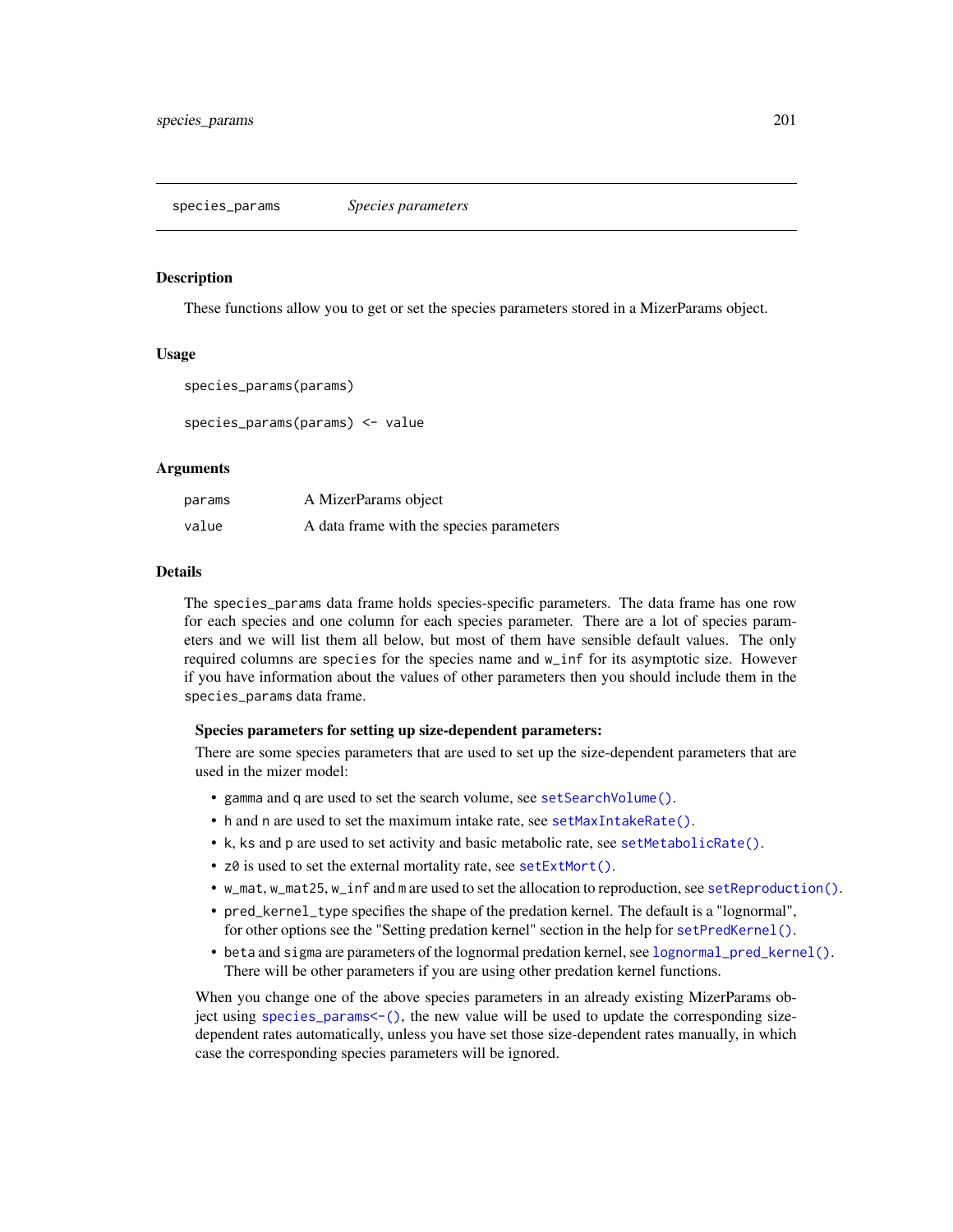#### <span id="page-201-0"></span>Species parameters used in model directly:

There are some species parameters that are used directly in the model rather than being used for setting up size-dependent parameters:

- alpha is the assimilation efficiency, the proportion of the consumed biomass that can be used for growth, metabolism and reproduction, see the help for [getEReproAndGrowth\(\)](#page-31-0).
- w\_min is the egg size.
- interaction\_resource sets the interaction strength with the resource, see "Predation encounter" section in the help for [getEncounter\(\)](#page-28-0).
- erepro is the reproductive efficiency, the proportion of the energy invested into reproduction that is converted to egg biomass, see [getRDI\(\)](#page-56-0).
- Rmax is the parameter in the Beverton-Holt density dependence added to the reproduction, see  $set$ Beverton $H$ olt $()$ . There will be other such parameters if you use other density dependence functions, see the "Density dependence" section in the help for [setReproduction\(\)](#page-183-0).

Two parameters are used only by functions that need to convert between weight and length:

• a and b are the parameters in the allometric weight-length relationship  $w = a l^{b}$ .

#### Species parameters to calculate defaults for others:

Not all of species parameters have to be specified by the user. If they are missing, [newMultispeciesParams\(\)](#page-99-0) will give them default values, sometimes by using other species parameters. The parameters that are only used to calculate default values for other parameters are:

- k\_vb and t0 are the von Bertalanffy growth parameters and are used together with the lengthweight relationship exponent b and the egg size w\_min to get a default value for the coefficient of the maximum intake rate h, see  $get_h\det(A).$
- f0 is the feeding level and is used to get a default value for the coefficient of the search volume gamma, see [get\\_gamma\\_default\(\)](#page-64-0).
- fc is the critical feeding level below which the species can not maintain itself. This is used to get a default value for the coefficient of the metabolic rate ks, see [get\\_ks\\_default\(\)](#page-65-0).

Note that these parameters will only be used when setting up a new model with [newMultispeciesParams\(\)](#page-99-0). Changing them later will have no effect because the default for the other parameters will not be recalculated.

#### Species parameters containing observations:

There are other species parameters that are used in tuning the model to observations:

- biomass\_observed and biomass\_cutoff allow you to specify for each species the total observed biomass above some cutoff size. This is used by [calibrateBiomass\(\)](#page-10-0) and [matchBiomasses\(\)](#page-74-0).
- yield\_observed allows you to specify for each species the total annual fisheries yield. This is used by [calibrateYield\(\)](#page-11-0) and [matchYields\(\)](#page-75-0).

#### Species parameters influencing plots:

Finally there are two species parameters that control the way the species are represented in plots:

- linecolour specifies the colour and can be any valid R colour value.
- linetype specifies the line type ("solid", "dashed", "dotted", "dotdash", "longdash", "twodash" or "blank")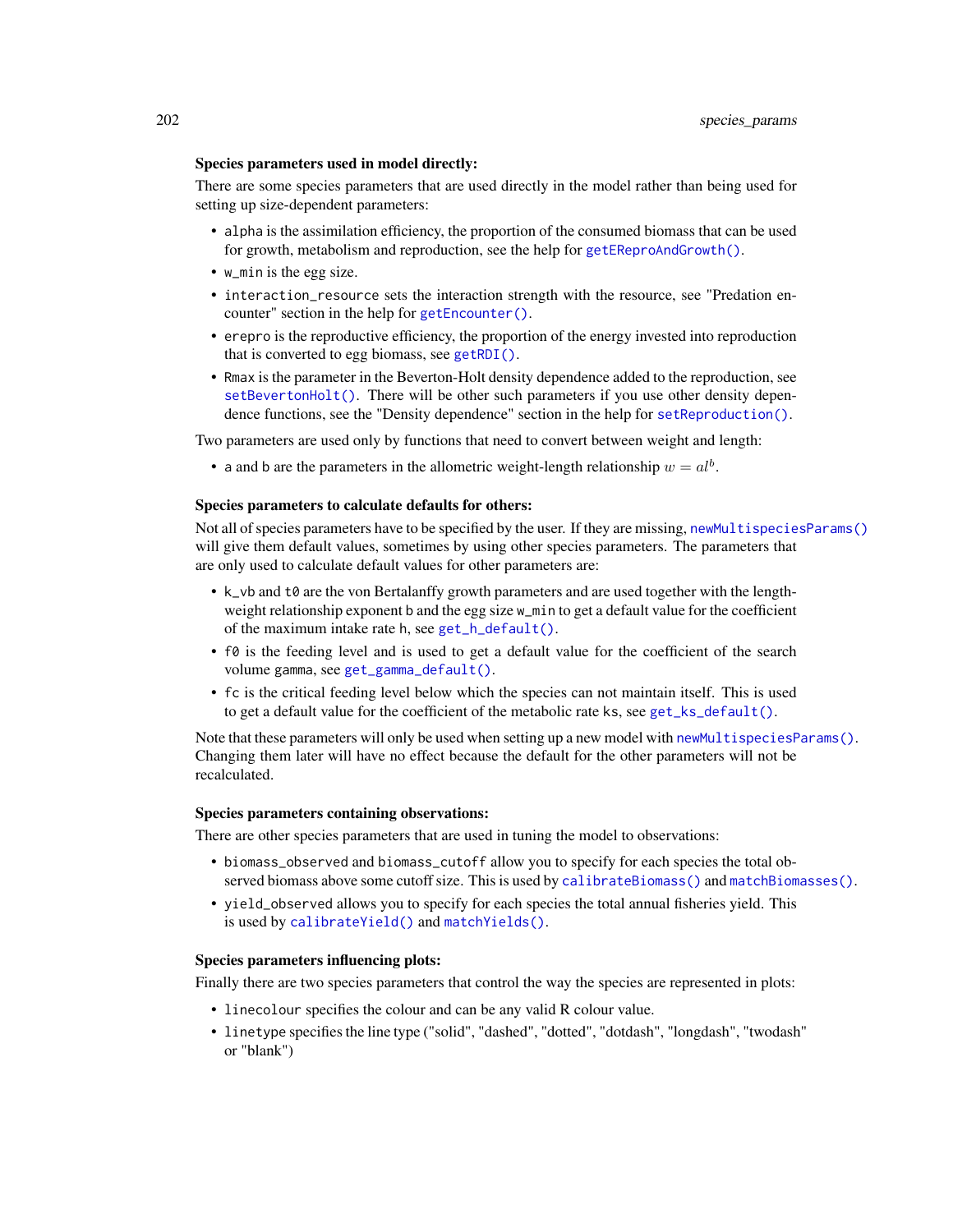#### <span id="page-202-0"></span>steady 203

#### Species parameters related to fishing gears:

Other species-specific information that is related to how the species is fished is specified in a gear parameter data frame, see [gear\\_params\(\)](#page-21-0). However in the case where each species is caught by only a single gear, this information can also optionally be provided as columns in the species\_params data frame and [newMultispeciesParams\(\)](#page-99-0) will transfer them to the gear\_params data frame. However changing these parameters later in the species parameter data frame will have no effect.

#### Your own species parameters:

You are allowed to include additional columns in the species\_params data frame. They will simply be ignored by mizer but will be stored in the MizerParams object, in case your own code makes use of them.

# See Also

#### [validSpeciesParams\(\)](#page-209-0)

Other functions for setting parameters: [gear\\_params\(](#page-21-0)), [resource\\_params\(](#page-150-0)), [setExtMort\(](#page-160-0)), [setFishing\(](#page-161-0)), [setInitialValues\(](#page-164-0)), [setInteraction\(](#page-165-0)), [setMaxIntakeRate\(](#page-167-0)), [setMetabolicRate\(](#page-168-0)), [setParams\(](#page-170-0)), [setPredKernel\(](#page-179-1)), [setReproduction\(](#page-183-0)), [setResource\(](#page-186-0)), [setSearchVolume\(](#page-190-0))

steady *Set initial values to a steady state for the model*

#### Description

The steady state is found by running the dynamics while keeping reproduction and other components constant until the size spectra no longer change much (or until time t\_max is reached, if earlier). Then the reproduction parameters are set to values that give the level of reproduction observed in that steady state.

#### Usage

```
steady(
  params,
  t_{max} = 100,
  t_{per} = 1.5,
  dt = 0.1,
  tol = 0.1 * dt,
  return_sim = FALSE,
 preserve = c("reproduction_level", "erepro", "R_max"),
 progress_bar = TRUE
)
```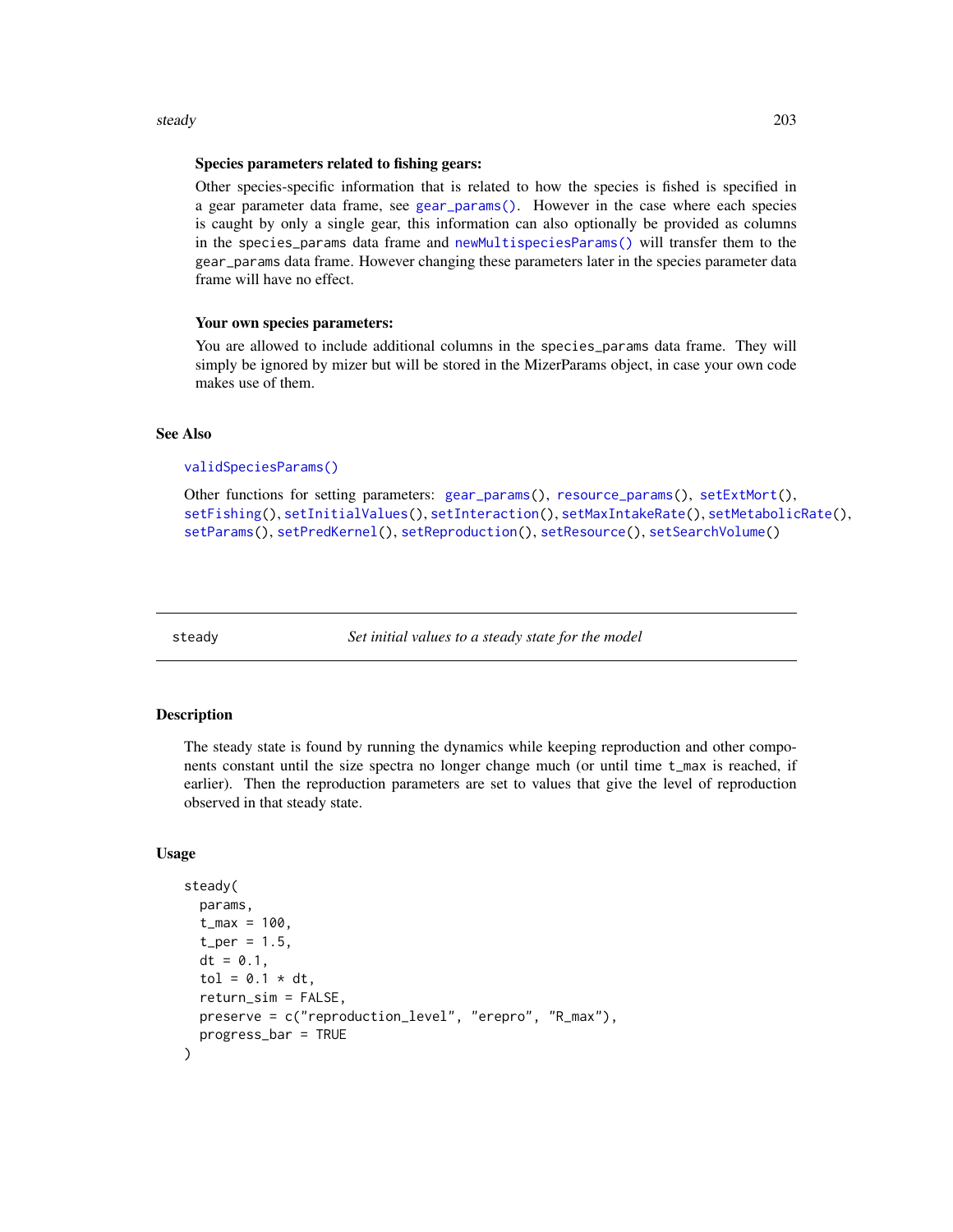# <span id="page-203-0"></span>Arguments

| params       | A MizerParams object                                                                                                                                                                                                                               |
|--------------|----------------------------------------------------------------------------------------------------------------------------------------------------------------------------------------------------------------------------------------------------|
| t_max        | The maximum number of years to run the simulation. Default is 100.                                                                                                                                                                                 |
| t_per        | The simulation is broken up into shorter runs of t_per years, after each of which<br>we check for convergence. Default value is 1.5. This should be chosen as an odd<br>multiple of the timestep dt in order to be able to detect period 2 cycles. |
| dt           | The time step to use in $project()$ .                                                                                                                                                                                                              |
| tol          | The simulation stops when the relative change in the egg production RDI over<br>t <u>per</u> years is less than tol for every species.                                                                                                             |
| return_sim   | If TRUE, the function returns the MizerSim object holding the result of the<br>simulation run. If FALSE (default) the function returns a MizerParams object<br>with the "initial" slots set to the steady state.                                   |
| preserve     | [Experimental] Specifies whether the reproduction_level should be pre-<br>served (default) or the maximum reproduction rate R_max or the reproductive ef-<br>ficiency erepro. See setBevertonHolt() for an explanation of the reproduction_level.  |
| progress_bar | A shiny progress object to implement a progress bar in a shiny app. Default<br>FALSE.                                                                                                                                                              |

# Examples

## Not run: params <- newTraitParams() species\_params(params)\$gamma[5] <- 3000 params <- steady(params) plotSpectra(params)

## End(Not run)

summary,MizerParams-method

*Summarize MizerParams object*

# Description

Outputs a general summary of the structure and content of the object

# Usage

## S4 method for signature 'MizerParams' summary(object, ...)

# Arguments

| object                  | A MizerParams object.                 |
|-------------------------|---------------------------------------|
| $\cdot$ $\cdot$ $\cdot$ | Other arguments (currently not used). |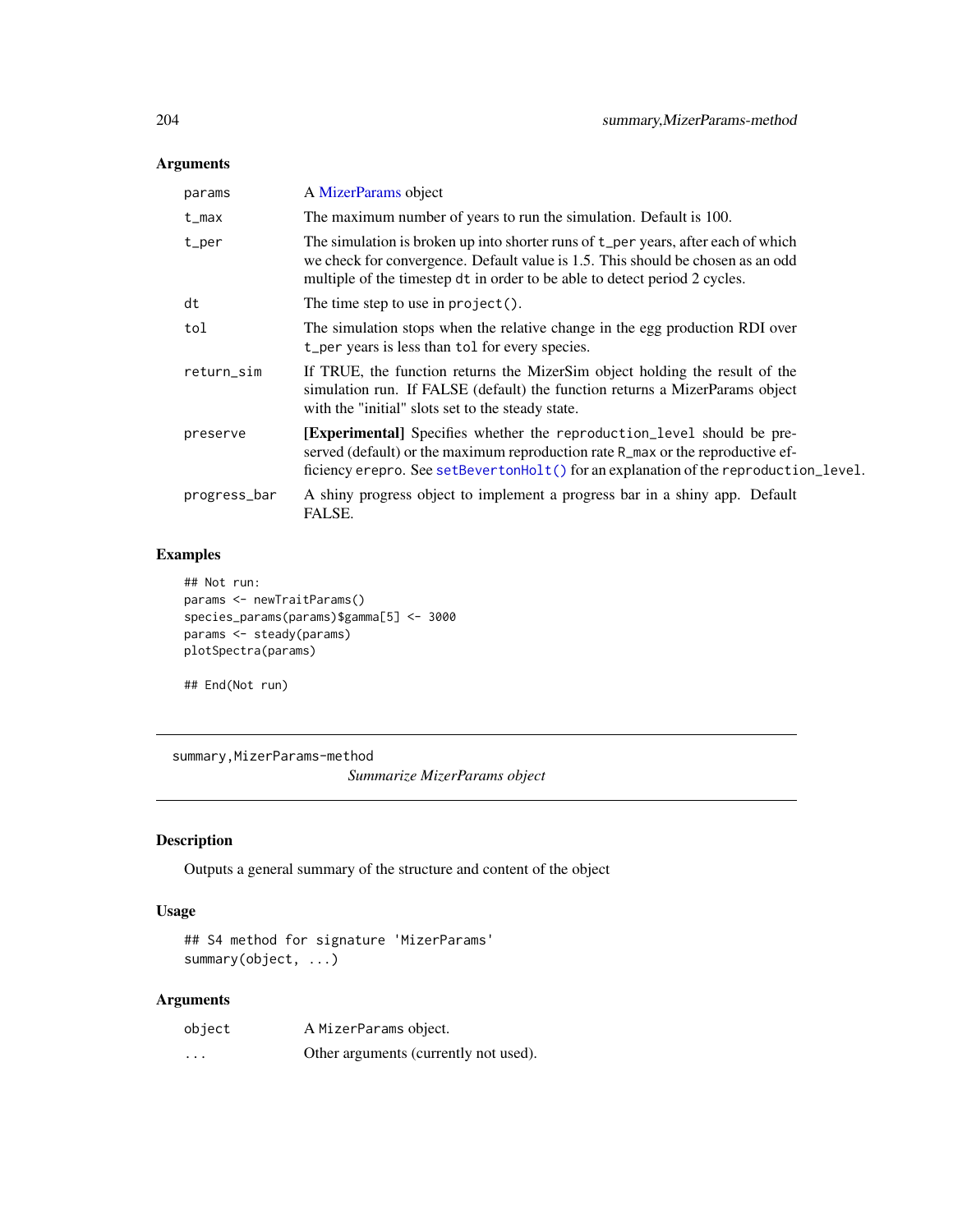<span id="page-204-0"></span>summary\_functions 205

#### Examples

summary(NS\_params)

summary, MizerSim-method

*Summarize MizerSim object*

#### Description

Outputs a general summary of the structure and content of the object

# Usage

## S4 method for signature 'MizerSim' summary(object, ...)

#### Arguments

| object            | A MizerSim object.                    |
|-------------------|---------------------------------------|
| $\cdot\cdot\cdot$ | Other arguments (currently not used). |

#### Examples

summary(NS\_sim)

summary\_functions *Description of summary functions*

# Description

Mizer provides a range of functions to summarise the results of a simulation.

#### Details

A list of available summary functions is given in the table below.

| Function          | Returns                                               |       |
|-------------------|-------------------------------------------------------|-------|
| getDiet()         | Three dimensional array (predator x size x prey)      | D     |
| getSSB()          | Two dimensional array (time x species)                | Τ     |
| getBiomass()      | Two dimensional array (time x species)                | T     |
| getN()            | Two dimensional array (time x species)                | т     |
| getFeedingLevel() | Three dimensional array (time x species x size)       | $F_1$ |
| getM2             | Three dimensional array (time x species x size)       | т     |
| getFMort()        | Three dimensional array (time x species x size)       | T     |
| getFMortGear()    | Four dimensional array (time x gear x species x size) | F     |
| getYieldGear()    | Three dimensional array (time x gear x species)       | т     |
| getYield()        | Two dimensional array (time x species)                | т     |
|                   |                                                       |       |

escription

biet of predator at size, resolved by prey spec otal Spawning Stock Biomass (SSB) of each otal biomass of each species through time. otal abundance of each species through time. eeding level of each species by size through he predation mortality imposed on each species otal fishing mortality on each species by size ishing mortality on each species by each gea otal yield by gear and species through time. otal yield of each species across all gears through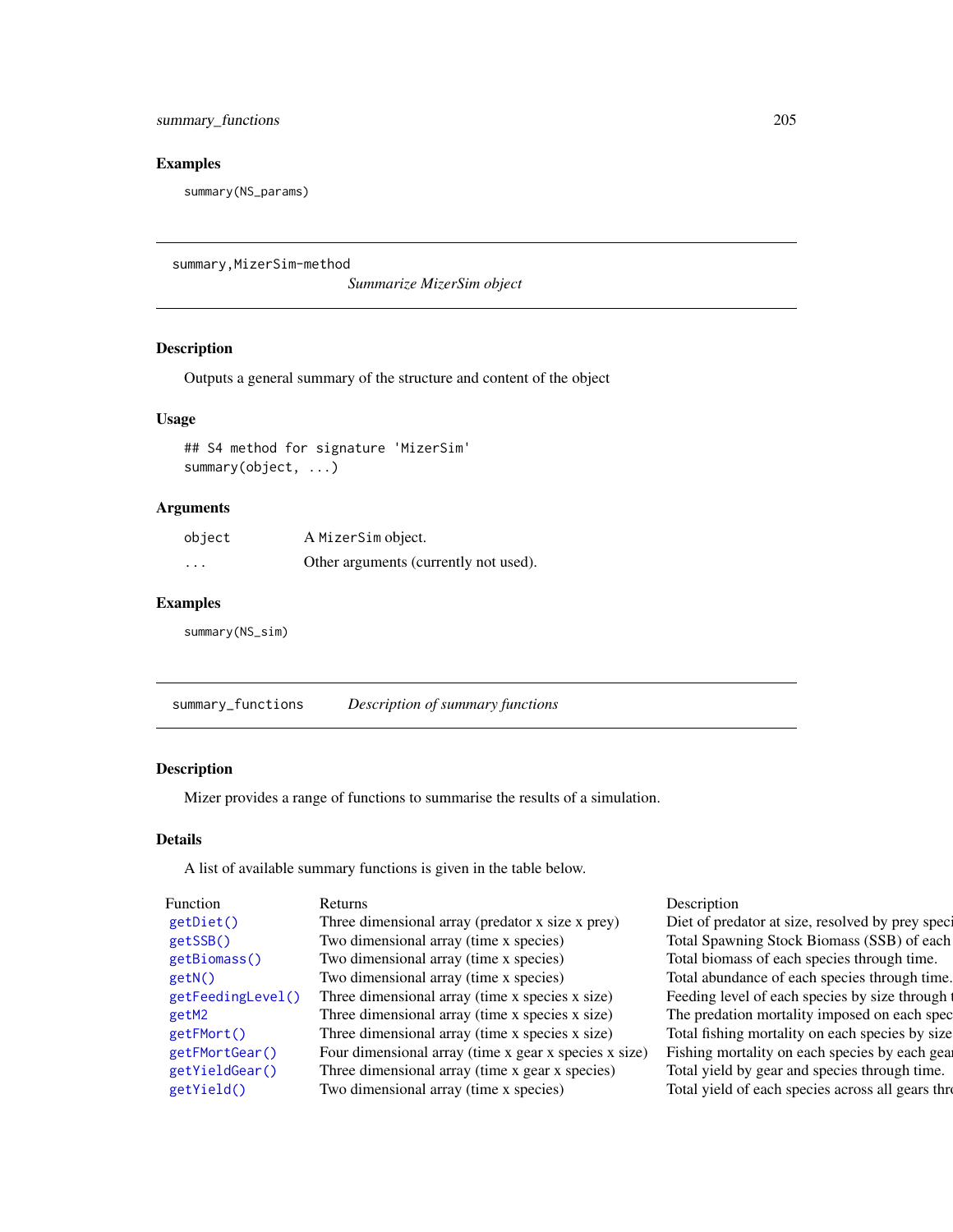# See Also

[indicator\\_functions,](#page-69-0) [plotting\\_functions](#page-136-0)

truncated\_lognormal\_pred\_kernel *Truncated lognormal predation kernel*

# Description

This is like the [lognormal\\_pred\\_kernel\(\)](#page-73-0) but with an imposed maximum predator/prey mass ratio

# Usage

truncated\_lognormal\_pred\_kernel(ppmr, beta, sigma)

#### Arguments

| ppmr  | A vector of predator/prey size ratios        |
|-------|----------------------------------------------|
| beta  | The preferred predator/prey size ratio       |
| sigma | The width parameter of the log-normal kernel |

# Details

Writing the predator mass as w and the prey mass as  $w_p$ , the feeding kernel is given as

$$
\phi_i(w, w_p) = \exp\left[\frac{-(\ln(w/w_p/\beta_i))^2}{2\sigma_i^2}\right]
$$

if  $w/w_p$  is between 1 and  $\beta_i \exp(3\sigma_i)$  and zero otherwise. Here  $\beta_i$  is the preferred predator-prey mass ratio and  $\sigma_i$  determines the width of the kernel. These two parameters need to be given in the species parameter dataframe in the columns beta and sigma.

This function is called from [setPredKernel\(\)](#page-179-1) to set up the predation kernel slots in a MizerParams object.

# Value

A vector giving the value of the predation kernel at each of the predator/prey mass ratios in the ppmr argument.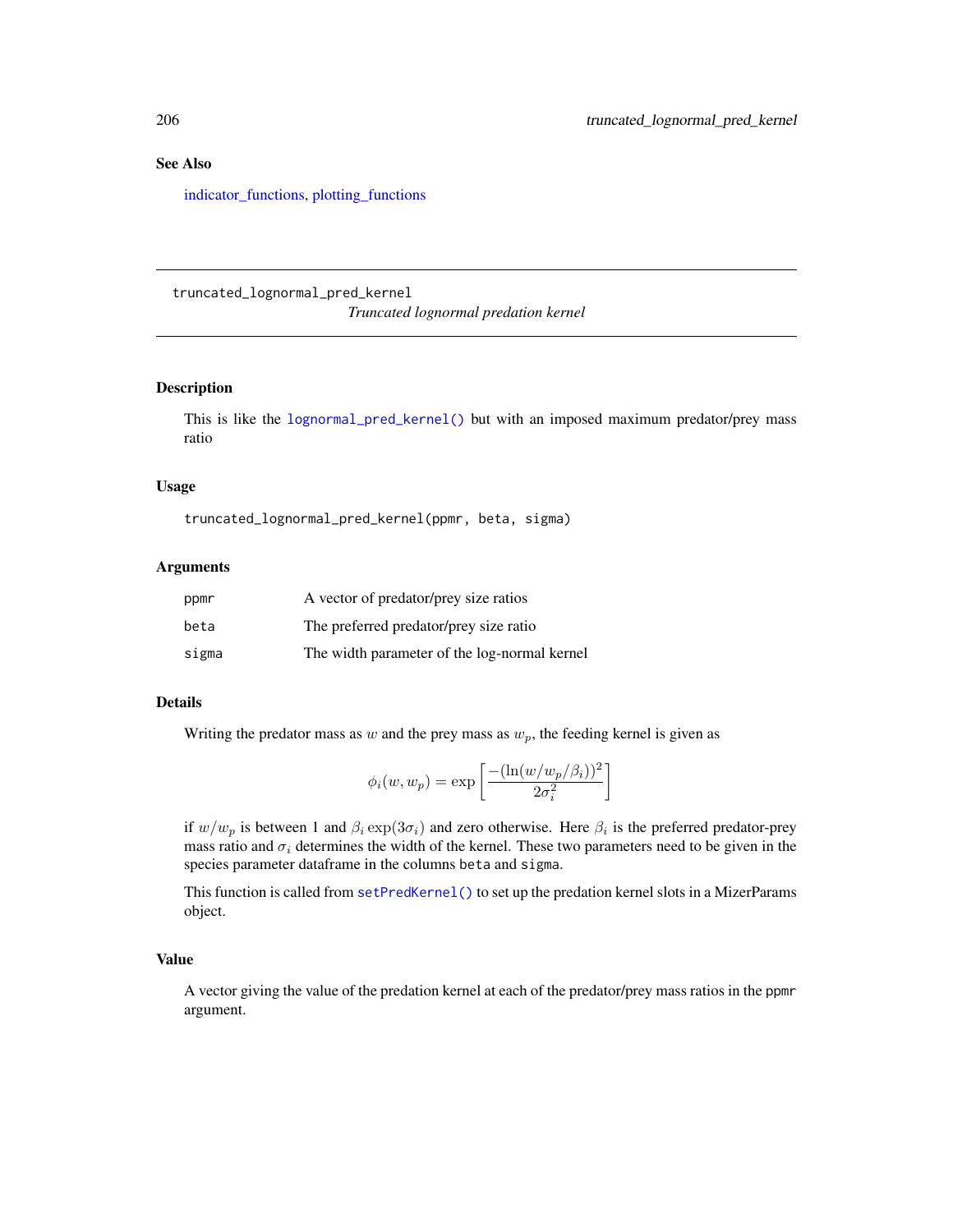<span id="page-206-0"></span>

#### Description

Occasionally during the development of new features for mizer, the [MizerParams](#page-87-0) object gains extra slots. MizerParams objects created in older versions of mizer are then no longer valid in the new version because of the missing slots. You need to upgrade them with

```
params <- upgradeParams(params)
```
where params should be replaced by the name of your MizerParams object. This function adds the missing slots and fills them with default values. Any object from version 0.4 onwards can be upgraded. Any old [MizerSim](#page-96-0) objects should be similarly updated with [upgradeSim\(\)](#page-207-0). This function uses [newMultispeciesParams\(\)](#page-99-0) to create a new MizerParams object using the parameters extracted from the old MizerParams object.

# Usage

upgradeParams(params)

#### Arguments

params An old MizerParams object to be upgraded

#### Value

The upgraded MizerParams object

#### Backwards compatibility

The internal numerics in mizer have changed over time, so there may be small discrepancies between the results obtained with the upgraded object in the new version and the original object in the old version. If it is important for you to reproduce the exact results then you should install the version of mizer with which you obtained the results. You can do this with

```
remotes::install_github("sizespectrum/mizer", ref = "v0.2")
```
where you should replace "v0.2" with the version number you require. You can see the list of available releases at <https://github.com/sizespectrum/mizer/tags>.

If you only have a serialised version of the old object, for example created via [saveRDS\(\)](#page-0-0), and you get an error when trying to read it in with [readRDS\(\)](#page-0-0) then unfortunately you will need to install the old version of mizer first to read the params object into your workspace, then switch to the current version and then call [upgradeParams\(\)](#page-206-0). You can then save the new version again with [saveRDS\(\)](#page-0-0).

#### See Also

[validParams\(\)](#page-209-1)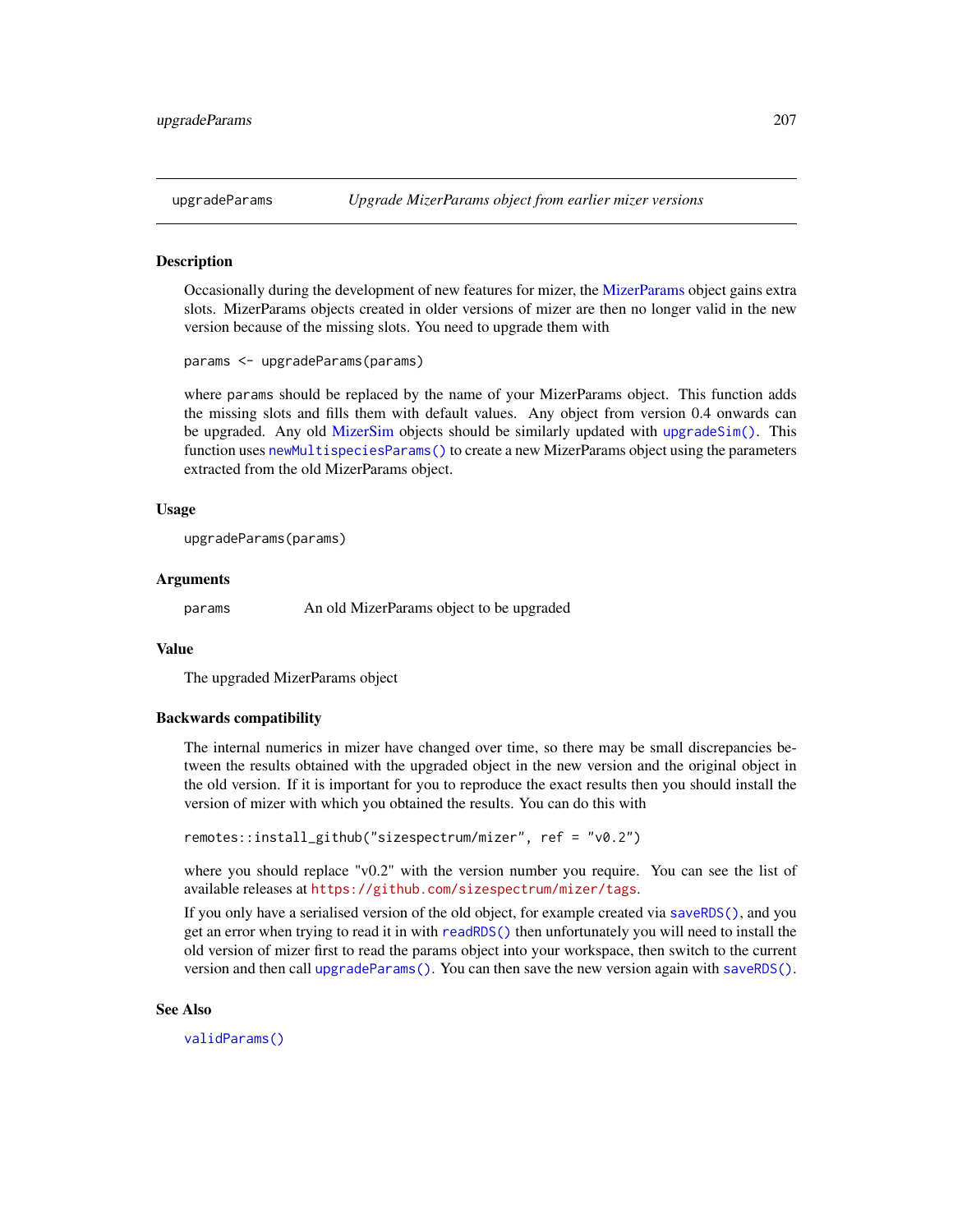<span id="page-207-0"></span>

#### Description

Occasionally, during the development of new features for mizer, the [MizerSim](#page-96-0) class or the [Miz](#page-87-0)[erParams](#page-87-0) class gains extra slots. MizerSim objects created in older versions of mizer are then no longer valid in the new version because of the missing slots. You need to upgrade them with

```
sim <- upgradeSim(sim)
```
where sim should be replaced by the name of your MizerSim object.

#### Usage

upgradeSim(sim)

#### Arguments

sim An old MizerSim object to be upgraded

#### Details

This function adds the missing slots and fills them with default values. It calls [upgradeParams\(\)](#page-206-0) to upgrade the MizerParams object inside the MizerSim object. Any object from version 0.4 onwards can be upgraded.

#### Value

The upgraded MizerSim object

#### Backwards compatibility

The internal numerics in mizer have changed over time, so there may be small discrepancies between the results obtained with the upgraded object in the new version and the original object in the old version. If it is important for you to reproduce the exact results then you should install the version of mizer with which you obtained the results. You can do this with

```
remotes::install_github("sizespectrum/mizer", ref = "v0.2")
```
where you should replace "v0.2" with the version number you require. You can see the list of available releases at <https://github.com/sizespectrum/mizer/tags>.

If you only have a serialised version of the old object, for example created via [saveRDS\(\)](#page-0-0), and you get an error when trying to read it in with [readRDS\(\)](#page-0-0) then unfortunately you will need to install the old version of mizer first to read the params object into your workspace, then switch to the current version and then call [upgradeParams\(\)](#page-206-0). You can then save the new version again with [saveRDS\(\)](#page-0-0).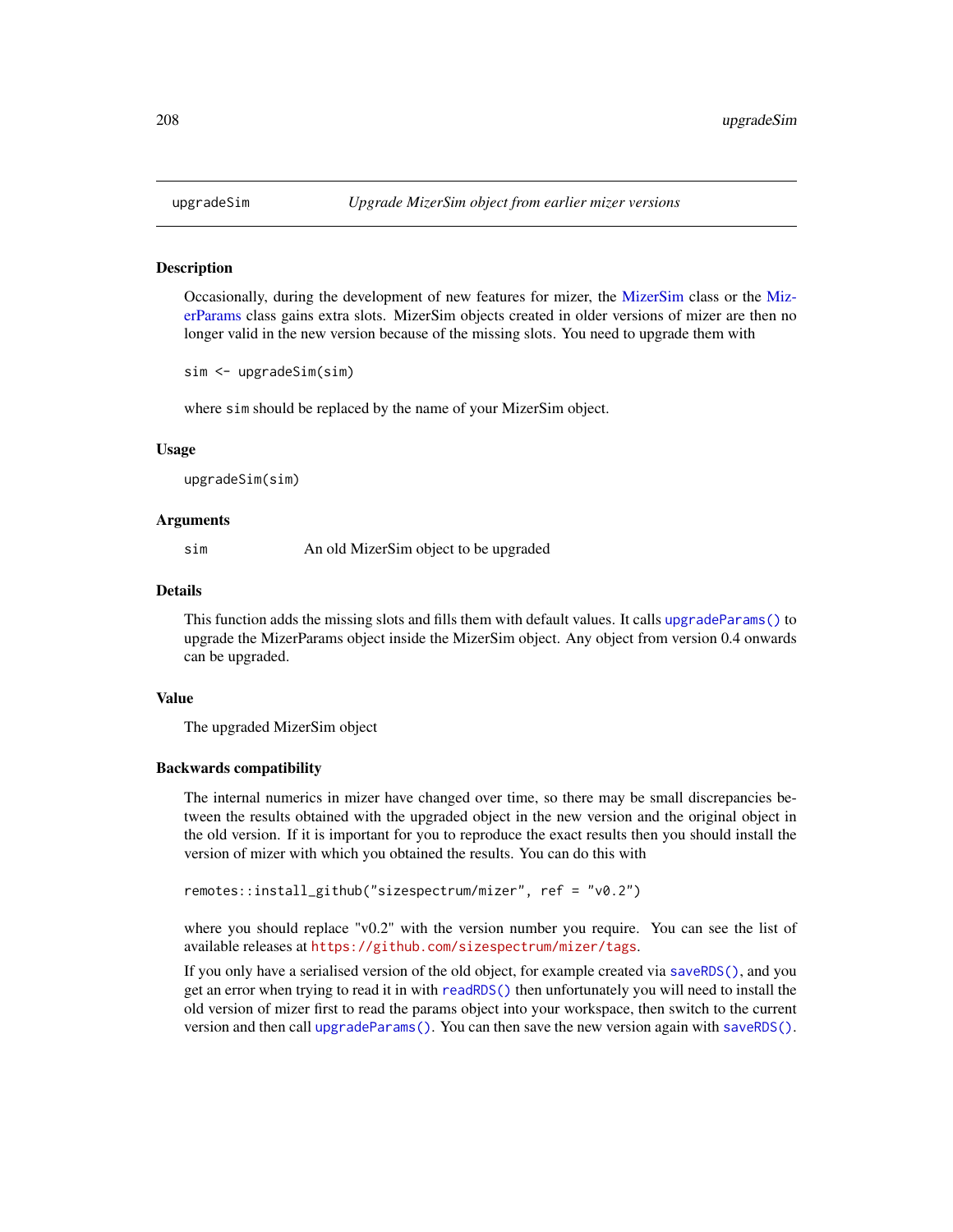<span id="page-208-0"></span>validGearParams *Check validity of gear parameters and set defaults*

#### Description

The function returns a valid gear parameter data frame that can be used by setFishing() or it gives an error message.

# Usage

```
validGearParams(gear_params, species_params)
```
#### Arguments

| gear_params | Gear parameter data frame                   |
|-------------|---------------------------------------------|
|             | species_params Species parameter data frame |

#### Details

The gear\_params data frame is allowed to have zero rows, but if it has rows, then the following requirements apply:

- There must be columns species and gear and any species gear pair is allowed to appear at most once. Any species that appears must also appear in the species\_params data frame.
- There must be a sel\_func column. If a selectivity function is not supplied, it will be set to "knife\_edge".
- There must be a catchability column. If a catchability is not supplied, it will be set to 1.
- All the parameters required by the selectivity functions must be provided.

If gear\_params is empty, then this function tries to find the necessary information in the species\_params data frame. This restricts each species to be fished by only one gear. Defaults are used for information that can not be found in the species\_params dataframe, as follows:

- If there is no gear column or it is NA then a new gear named after the species is introduced.
- If there is no sel\_func column or it is NA then knife\_edge is used.
- If there is no catchability column or it is NA then this is set to 1.
- If the selectivity function is knife\_edge and no knife\_edge\_size is provided, it is set to w\_mat.

The row names of the returned data frame are of the form "species, gear".

For backwards compatibility, when gear\_params is NULL and there is no gear information in species\_params, then a gear called knife\_edge\_gear is set up with a knife\_edge selectivity for each species and a knive\_edge\_size equal to w\_mat. Catchability is set to 1 for all species.

#### Value

A valid gear parameter data frame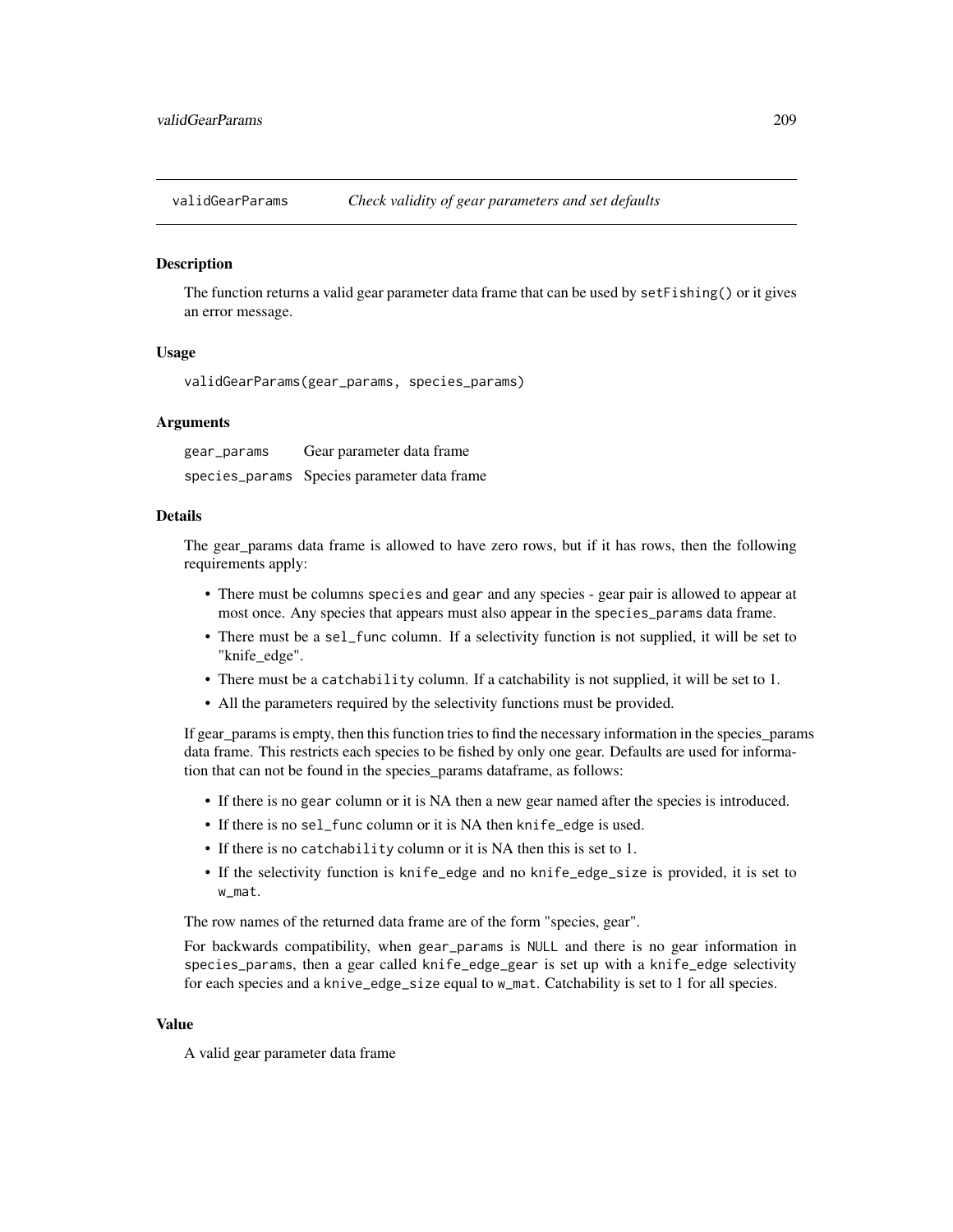# See Also

[gear\\_params\(\)](#page-21-0)

<span id="page-209-1"></span>validParams *Validate MizerParams object and upgrade if necessary*

# Description

Validate MizerParams object and upgrade if necessary

# Usage

validParams(params)

# Arguments

params The MizerParams object to validate

# Value

A valid MizerParams object

<span id="page-209-0"></span>validSpeciesParams *Validate species parameter data frame*

# Description

Check validity of species parameters and set defaults for missing but required parameters

# Usage

```
validSpeciesParams(species_params)
```
# Arguments

species\_params The user-supplied species parameter data frame

<span id="page-209-2"></span>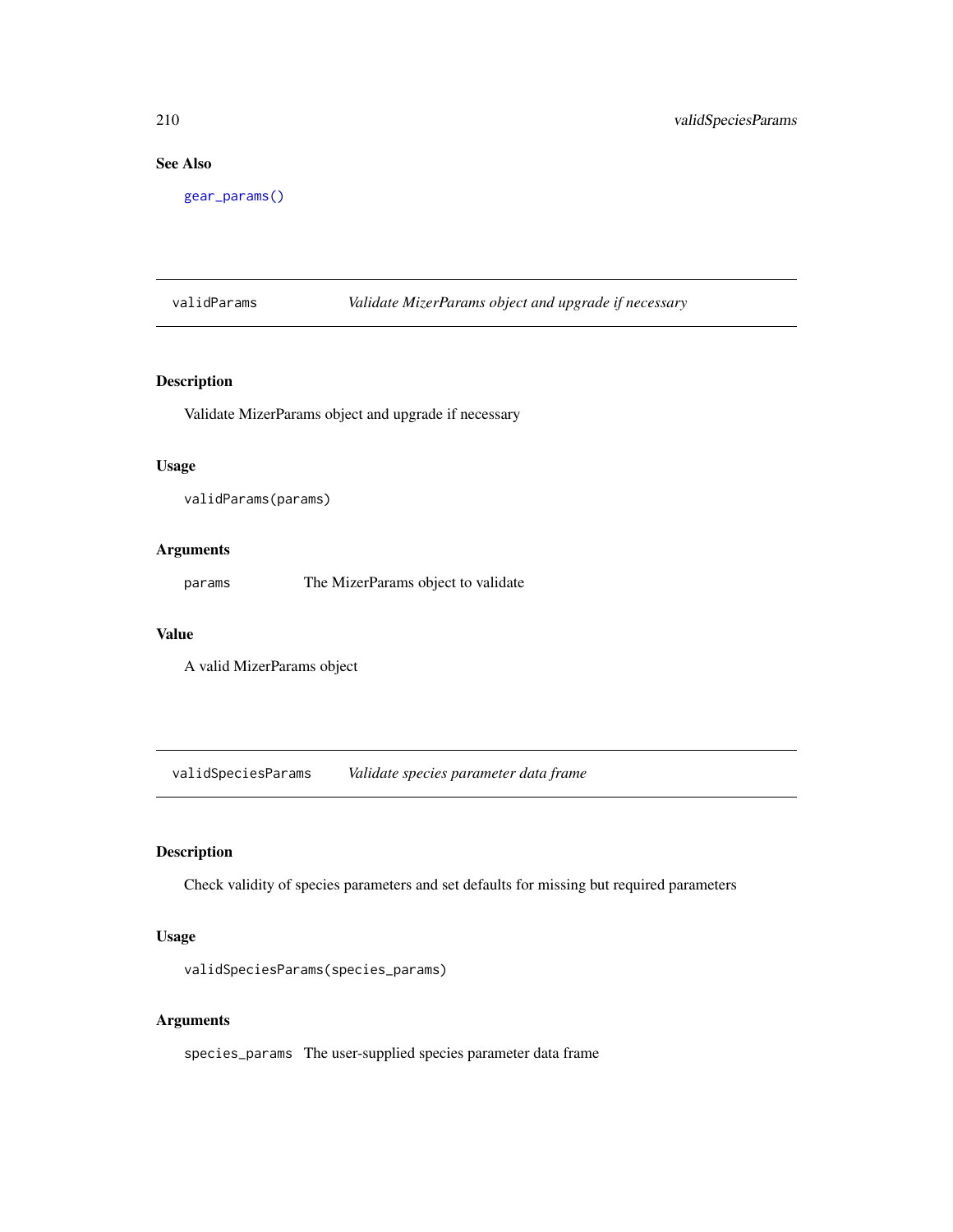# <span id="page-210-0"></span>Value

A valid species parameter data frame

This function throws an error if

- the species column does not exist or contains duplicates
- the w\_inf column does not exist or contains NAs or is not numeric

It sets default values if any of the following are missing or NA

- w\_mat is set to w\_inf/4
- w\_min is set to 0.001
- alpha is set to 0.6
- interaction\_resource is set to 1

Any w\_mat that is given that is not smaller than w\_inf is set to w\_inf / 4.

Any w\_mat25 that is given that is not smaller than w\_mat is set to w\_mat  $* 3^(0-0.1)$ .

The row names of the returned data frame will be the species names. If species\_params was provided as a tibble it is converted back to an ordinary data frame.

valid\_species\_arg *Helper function to assure validity of species argument*

#### Description

If the species argument contains invalid species, then these are ignored but a warning is issued.

#### Usage

```
valid_species_arg(object, species = NULL, return.logical = FALSE)
```
# Arguments

| object  | A MizerSim or MizerParams object from which the species should be selected.                                                                                                                                                                                     |
|---------|-----------------------------------------------------------------------------------------------------------------------------------------------------------------------------------------------------------------------------------------------------------------|
| species | The species to be selected. Optional. By default all target species are selected.<br>A vector of species names, or a numeric vector with the species indices, or a<br>logical vector indicating for each species whether it is to be selected (TRUE) or<br>not. |
|         | return. logical Whether the return value should be a logical vector. Default FALSE.                                                                                                                                                                             |

#### Value

A vector of species names, in the same order as specified in the 'species' argument. If 'return.logical = TRUE' then a logical vector is returned instead, with length equal to the number of species, with TRUE entry for each selected species.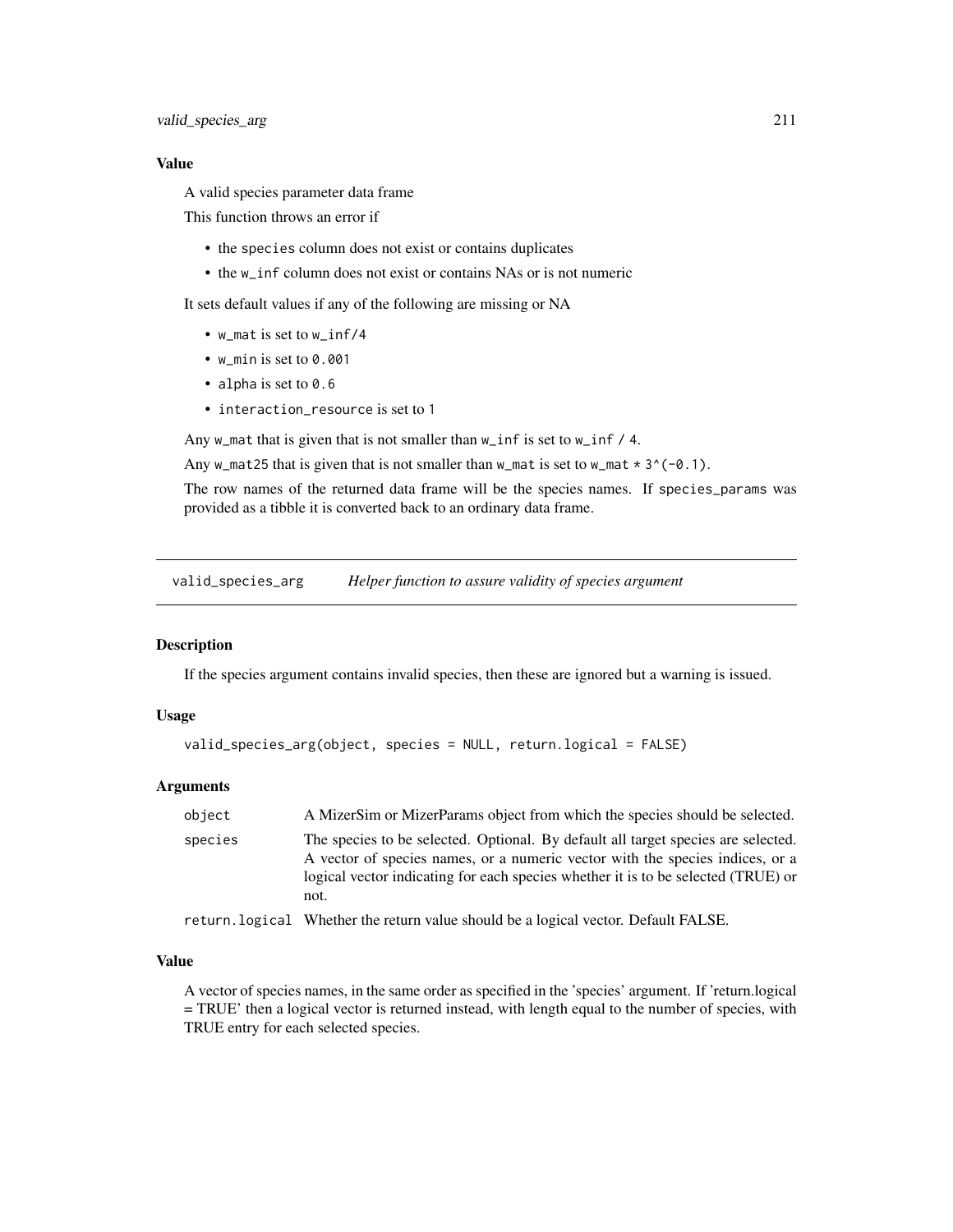<span id="page-211-0"></span>w *Size bins*

#### Description

Functions to fetch information about the size bins used in the model described by params.

# Usage

w(params)

w\_full(params)

dw(params)

dw\_full(params)

#### Arguments

params A MizerParams object

# Details

To represent the continuous size spectrum in the computer, the size variable is discretized into a vector w of discrete weights, providing a grid of sizes spanning the range from the smallest egg size to the largest asymptotic size. These grid values divide the full size range into a finite number of size bins. The size bins should be chosen small enough to avoid the discretisation errors from becoming too big. You can fetch this vector with  $w()$  and the vector of bin widths with  $dw()$ .

The weight grid is set up to be logarithmically spaced, so that  $w[j]=w[1]*10^{\lambda}(j*dx)$  for some fixed dx. This means that the bin widths increase with size:  $dw[j] = w[j] \star (10^d)x -1$ . This grid is set up automatically when creating a MizerParams object.

Because the resource spectrum spans a larger range of sizes, these sizes are discretized into a different vector of weights w\_full. This usually starts at a much smaller size than w, but also runs up to the same largest size, so that the last entries of w\_full have to coincide with the entries of w. The logarithmic spacing for w\_full is the same as that for w, so that again w\_full[j]=w\_full[1]\*10^(j\*dx). The function  $w_full()$  gives the vector of sizes and  $dw_full()$  gives the vector of bin widths.

You will need these vectors when converting number densities to numbers. For example the size spectrum of a species is stored as a vector of values that represent the *density* of fish in each size bin rather than the *number* of fish. The number of fish in the size bin between w[j] and w[j+1]=w[j]+dw[j] is obtained as N[j]\*dw[j].

The vector w can be used for example to convert the number of individuals in a size bin into the biomass in the size bin. The biomass in the jth bin is biomass[j] =  $N[j] \times dW[j] \times W[j]$ .

Of course all these calculations with discrete sizes and size bins are only giving approximations to the continuous values, and these approximations get better the smaller the size bins are, i.e., the more size bins are used. However using more size bins also slows down the calculations, so there is a trade-off. This is why the functions setting up MizerParams objects allow you to choose the number of size bins no\_w.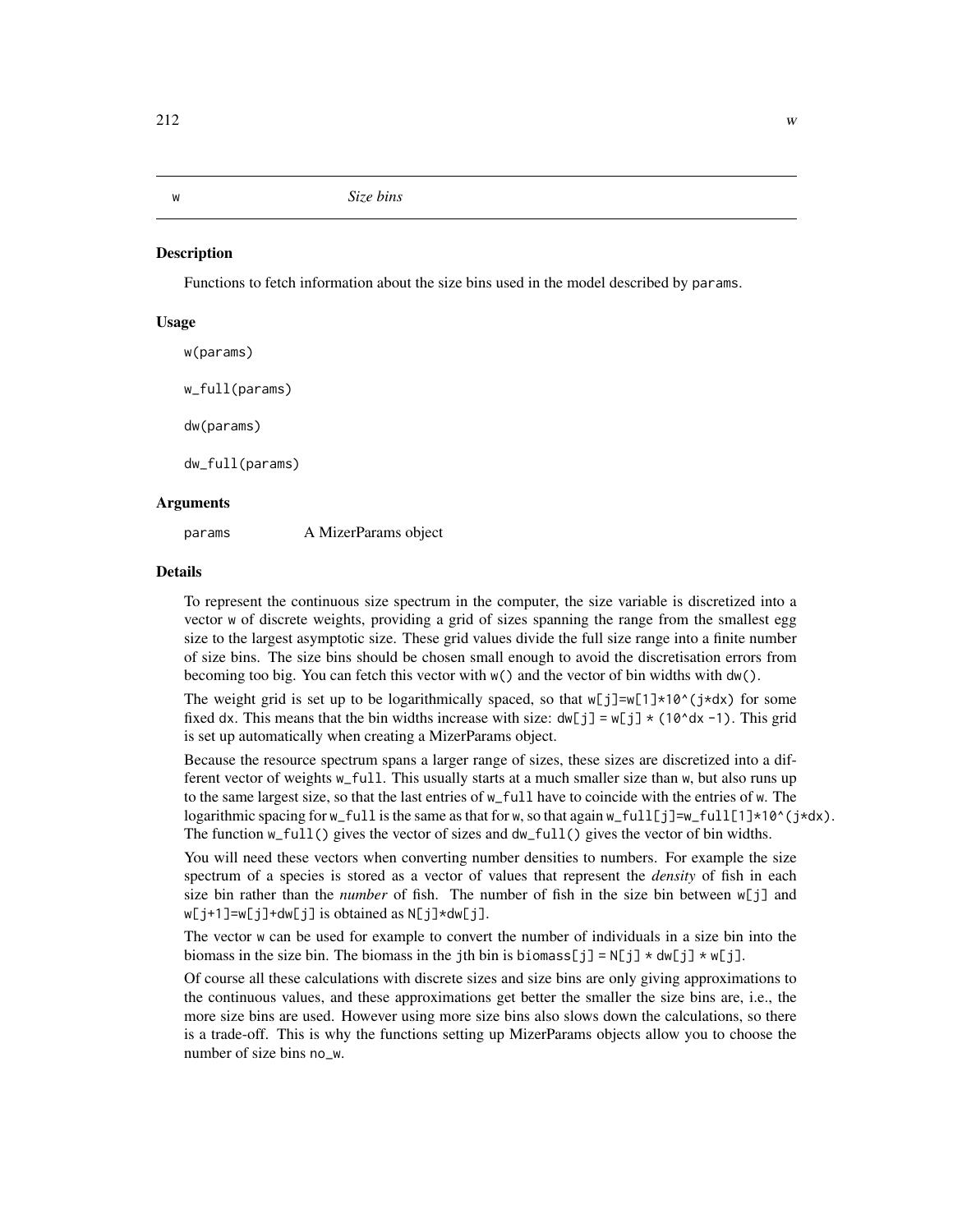# Value

w() returns a vector with the sizes at the start of each size bin of the consumer spectrum.

w\_full() returns a vector with the sizes at the start of each size bin of the resource spectrum, which typically starts at smaller sizes than the consumer spectrum.

dw() returns a vector with the widths of the size bins of the consumer spectrum.

dw\_full() returns a vector with the widths of the size bins of the resource spectrum.

# Examples

```
str(w(NS_params))
str(dw(NS_params))
str(w_full(NS_params))
str(dw_full(NS_params))
# Calculating the biomass of Cod in each bin in the North Sea model
biomass <- initialN(NS_params)["Cod", ] * dw(NS_params) * w(NS_params)
# Summing to get total biomass
sum(biomass)
```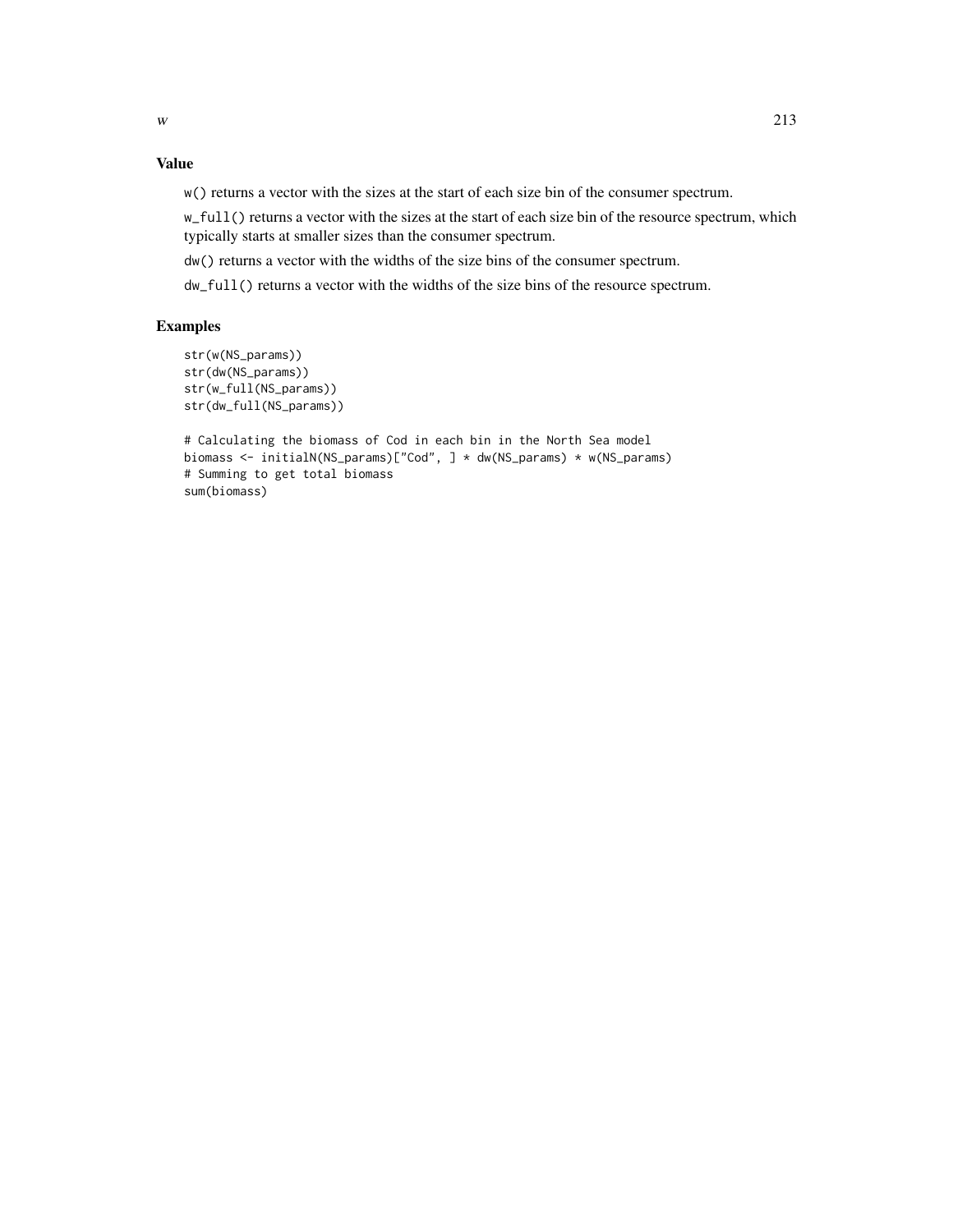# Index

∗ datasets inter, [73](#page-72-0) NS\_interaction, [117](#page-116-0) NS\_params, [117](#page-116-0) NS\_sim, [118](#page-117-0) NS\_species\_params, [119](#page-118-0) NS\_species\_params\_gears, [120](#page-119-0) ∗ deprecated getESpawning, [34](#page-33-0) getM2, [41](#page-40-1) getM2Background, [42](#page-41-0) getPhiPrey, [49](#page-48-0) getZ, [63](#page-62-0) inter, [73](#page-72-0) MizerParams, [87](#page-86-0) plotM2, [132](#page-131-0) set\_community\_model, [192](#page-191-0) set\_multispecies\_model, [195](#page-194-0) set\_trait\_model, [196](#page-195-0) setRmax, [189](#page-188-0) ∗ distance functions distanceMaxRelRDI, [17](#page-16-0) distanceSSLogN, [18](#page-17-0) ∗ example parameter objects NS\_params, [117](#page-116-0) NS\_sim, [118](#page-117-0) ∗ functions calculating defaults get\_f0\_default, [64](#page-63-0) get\_gamma\_default, [65](#page-64-1) get\_ks\_default, [66](#page-65-1) ∗ functions calculating density-dependent reproduction rate BevertonHoltRDD, [9](#page-8-1) constantEggRDI, [13](#page-12-1) constantRDD, [14](#page-13-1) noRDD, [116](#page-115-1) RickerRDD, [154](#page-153-1) SheperdRDD, [199](#page-198-1) ∗ functions for calculating indicators

getCommunitySlope, [24](#page-23-0) getMeanMaxWeight, [44](#page-43-0) getMeanWeight, [45](#page-44-0) getProportionOfLargeFish, [53](#page-52-0) ∗ functions for setting parameters gear\_params, [22](#page-21-1) resource\_params, [151](#page-150-1) setExtMort, [161](#page-160-1) setFishing, [162](#page-161-1) setInitialValues, [165](#page-164-1) setInteraction, [166](#page-165-1) setMaxIntakeRate, [168](#page-167-1) setMetabolicRate, [169](#page-168-1) setParams, [171](#page-170-1) setPredKernel, [180](#page-179-2) setReproduction, [184](#page-183-1) setResource, [187](#page-186-1) setSearchVolume, [191](#page-190-1) species\_params, [201](#page-200-2) ∗ functions for setting up models newCommunityParams, [98](#page-97-1) newMultispeciesParams, [100](#page-99-1) newSingleSpeciesParams, [110](#page-109-0) newTraitParams, [112](#page-111-1) ∗ helper constant\_other, [15](#page-14-0) default\_pred\_kernel\_params, [16](#page-15-0) different, [17](#page-16-0) distanceMaxRelRDI, [17](#page-16-0) distanceSSLogN, [18](#page-17-0) emptyParams, [19](#page-18-0) get\_f0\_default, [64](#page-63-0) get\_gamma\_default, [65](#page-64-1) get\_initial\_n, [65](#page-64-1) get\_ks\_default, [66](#page-65-1) get\_phi, [67](#page-66-0) get\_required\_reproduction, [67](#page-66-0) get\_size\_range\_array, [68](#page-67-0) get\_time\_elements, [69](#page-68-0)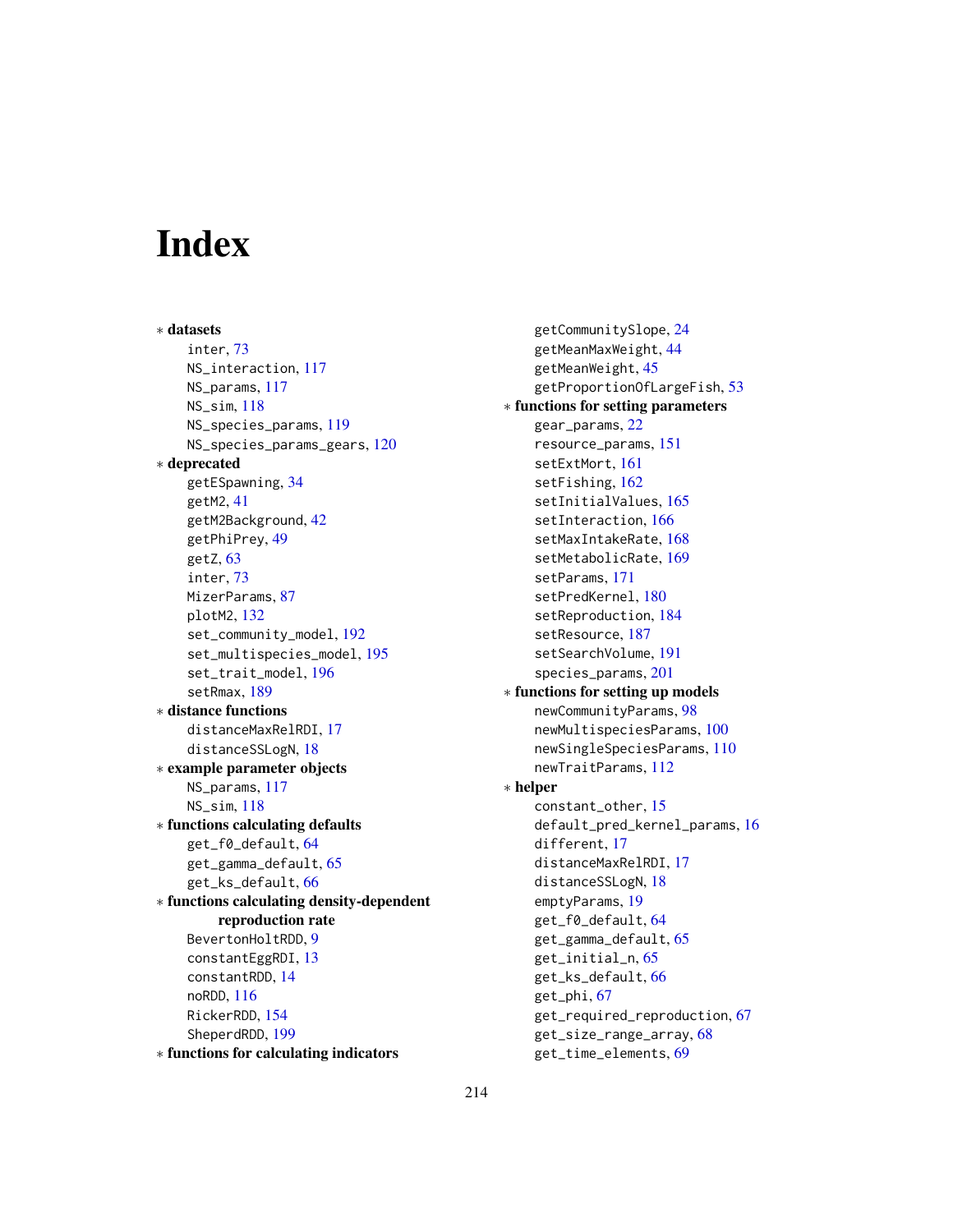# INDEX 215

initial\_effort, [72](#page-71-0) project\_simple, [147](#page-146-0) set\_species\_param\_default, [196](#page-195-0) valid\_species\_arg, [211](#page-210-0) validGearParams, [209](#page-208-0) validSpeciesParams, [210](#page-209-2) ∗ mizer rate functions mizerEGrowth, [77](#page-76-1) mizerEncounter, [78](#page-77-1) mizerERepro, [80](#page-79-1) mizerEReproAndGrowth, [81](#page-80-1) mizerFeedingLevel, [82](#page-81-1) mizerFMort, [84](#page-83-1) mizerFMortGear, [85](#page-84-0) mizerMort, [86](#page-85-1) mizerPredMort, [90](#page-89-1) mizerPredRate, [91](#page-90-1) mizerRates, [92](#page-91-1) mizerRDI, [94](#page-93-1) mizerResourceMort, [95](#page-94-1) ∗ plotting functions animateSpectra, [8](#page-7-0) plot,MizerSim,missing-method, [121](#page-120-0) plotBiomass, [122](#page-121-0) plotDiet, [126](#page-125-0) plotFeedingLevel, [127](#page-126-0) plotFMort, [129](#page-128-0) plotGrowthCurves, [130](#page-129-0) plotPredMort, [133](#page-132-0) plotSpectra, [134](#page-133-0) plotting\_functions, [137](#page-136-1) plotYield, [138](#page-137-0) plotYieldGear, [140](#page-139-0) ∗ rate functions getEGrowth, [28](#page-27-0) getEncounter, [29](#page-28-1) getERepro, [31](#page-30-0) getEReproAndGrowth, [32](#page-31-1) getFeedingLevel, [35](#page-34-1) getFMort, [37](#page-36-1) getFMortGear, [38](#page-37-1) getMort, [46](#page-45-0) getPredMort, [50](#page-49-0) getPredRate, [51](#page-50-1) getRates, [54](#page-53-0) getRDD, [55](#page-54-1) getRDI, [57](#page-56-1) getResourceMort, [59](#page-58-0)

∗ summary functions getBiomass, [23](#page-22-1) getDiet, [26](#page-25-1) getGrowthCurves, [40](#page-39-0) getN, [47](#page-46-1) getSSB, [60](#page-59-1) getYield, [61](#page-60-1) getYieldGear, [62](#page-61-1) ∗ summary\_function getBiomass, [23](#page-22-1) getCommunitySlope, [24](#page-23-0) getDiet, [26](#page-25-1) getMeanMaxWeight, [44](#page-43-0) getMeanWeight, [45](#page-44-0) getN, [47](#page-46-1) getProportionOfLargeFish, [53](#page-52-0) getSSB, [60](#page-59-1) getYield, [61](#page-60-1) getYieldGear, [62](#page-61-1) summary, MizerParams-method, [204](#page-203-0) summary, MizerSim-method, [205](#page-204-0) addSpecies, [7](#page-6-0) animateSpectra, [8,](#page-7-0) *[121](#page-120-0)*, *[123](#page-122-0)*, *[127,](#page-126-0) [128](#page-127-0)*, *[130,](#page-129-0) [131](#page-130-0)*, *[133,](#page-132-0) [134](#page-133-0)*, *[136](#page-135-0)*, *[138,](#page-137-0) [139](#page-138-0)*, *[141](#page-140-0)* BevertonHoltRDD, [9,](#page-8-1) *[14,](#page-13-1) [15](#page-14-0)*, *[116](#page-115-1)*, *[154](#page-153-1)*, *[199](#page-198-1)* BevertonHoltRDD(), *[55](#page-54-1)*, *[93](#page-92-0)*, *[102](#page-101-0)*, *[108](#page-107-0)*, *[172](#page-171-0)*, *[178](#page-177-0)*, *[183](#page-182-0)*, *[185,](#page-184-0) [186](#page-185-0)* box\_pred\_kernel, [10](#page-9-1) box\_pred\_kernel(), *[105](#page-104-0)*, *[175](#page-174-0)*, *[181](#page-180-0)* calibrateBiomass, [11](#page-10-1) calibrateBiomass(), *[12](#page-11-1)*, *[156](#page-155-1)*, *[202](#page-201-0)* calibrateYield, [12](#page-11-1) calibrateYield(), *[11](#page-10-1)*, *[156](#page-155-1)*, *[202](#page-201-0)* catchability *(*setFishing*)*, [162](#page-161-1) catchability<- *(*setFishing*)*, [162](#page-161-1) compareParams, [13](#page-12-1) constant\_other, [15](#page-14-0) constantEggRDI, *[10](#page-9-1)*, [13,](#page-12-1) *[15](#page-14-0)*, *[116](#page-115-1)*, *[154](#page-153-1)*, *[199](#page-198-1)* constantRDD, *[10](#page-9-1)*, *[14](#page-13-1)*, [14,](#page-13-1) *[116](#page-115-1)*, *[154](#page-153-1)*, *[199](#page-198-1)* constantRDD(), *[10](#page-9-1)* customFunction, [15](#page-14-0) default\_pred\_kernel\_params, [16](#page-15-0) different, [17](#page-16-0)

distanceMaxRelRDI, [17,](#page-16-0) *[18](#page-17-0)* distanceMaxRelRDI(), *[147](#page-146-0)*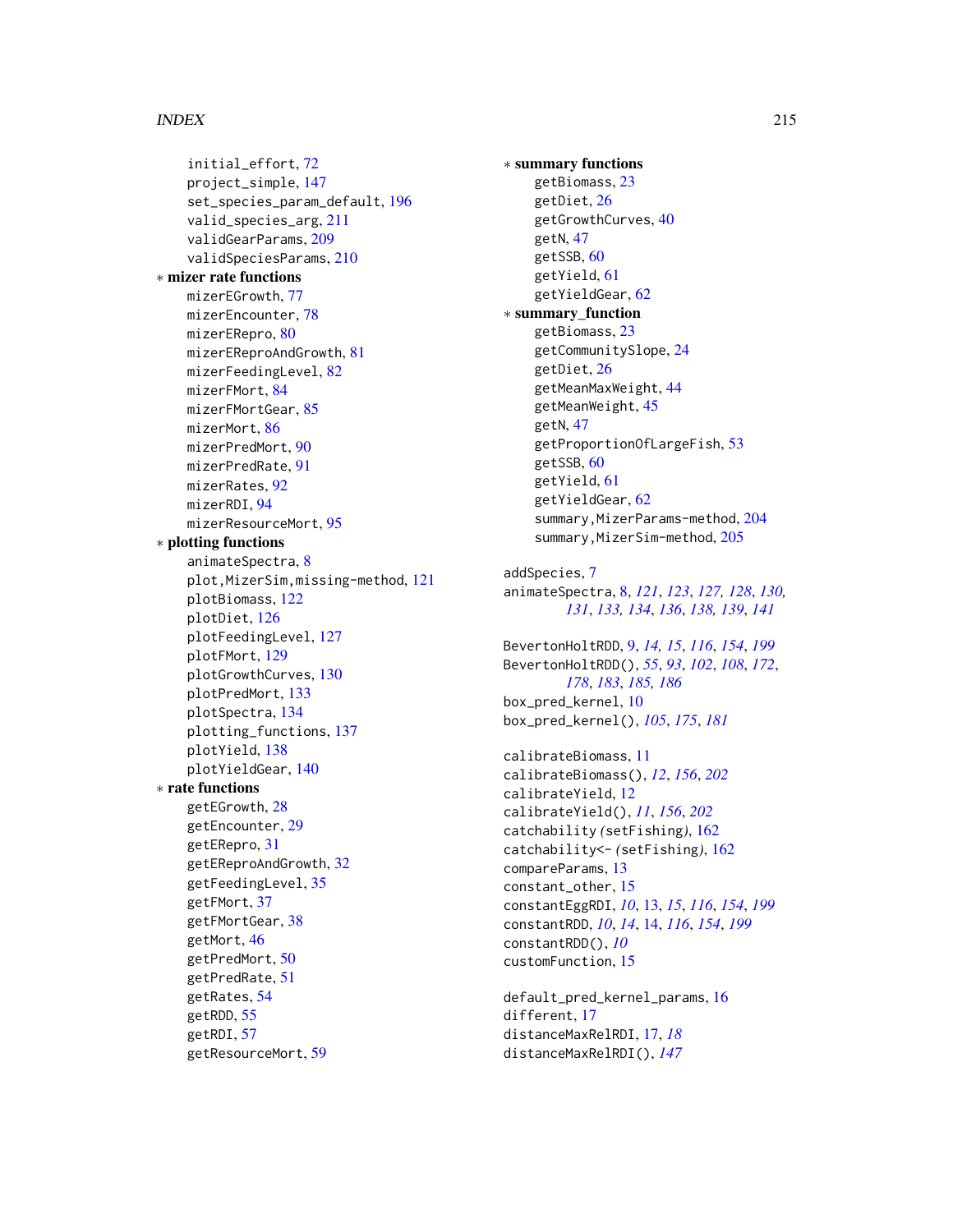# 216 **INDEX**

distanceSSLogN, *[18](#page-17-0)*, [18](#page-17-0) distanceSSLogN(), *[147](#page-146-0)* double\_sigmoid\_length, [19](#page-18-0) dw *(*w*)*, [212](#page-211-0) dw\_full *(*w*)*, [212](#page-211-0) emptyParams, [19](#page-18-0) emptyParams(), *[90](#page-89-1)*, *[137](#page-136-1)* ext\_mort *(*setExtMort*)*, [161](#page-160-1) ext\_mort<- *(*setExtMort*)*, [161](#page-160-1) finalN, [21](#page-20-0) finalNOther, [21](#page-20-0) finalNResource *(*finalN*)*, [21](#page-20-0) gear\_params, [22,](#page-21-1) *[152](#page-151-1)*, *[162](#page-161-1)*, *[165–](#page-164-1)[167](#page-166-0)*, *[169,](#page-168-1) [170](#page-169-0)*, *[180,](#page-179-2) [181](#page-180-0)*, *[186](#page-185-0)*, *[189](#page-188-0)*, *[192](#page-191-0)*, *[203](#page-202-0)* gear\_params(), *[165](#page-164-1)*, *[203](#page-202-0)*, *[210](#page-209-2)* gear\_params<- *(*gear\_params*)*, [22](#page-21-1) get\_f0\_default, [64,](#page-63-0) *[65,](#page-64-1) [66](#page-65-1)* get\_gamma\_default, *[65](#page-64-1)*, [65,](#page-64-1) *[66](#page-65-1)* get\_gamma\_default(), *[64](#page-63-0)*, *[106](#page-105-0)*, *[111](#page-110-0)*, *[114](#page-113-0)*, *[176](#page-175-0)*, *[192](#page-191-0)*, *[202](#page-201-0)* get\_h\_default, *[65,](#page-64-1) [66](#page-65-1)* get\_h\_default(), *[106](#page-105-0)*, *[169](#page-168-1)*, *[176](#page-175-0)*, *[202](#page-201-0)* get\_initial\_n, [65](#page-64-1) get\_ks\_default, *[65](#page-64-1)*, [66](#page-65-1) get\_ks\_default(), *[202](#page-201-0)* get\_phi, [67](#page-66-0) get\_required\_reproduction, [67](#page-66-0) get\_size\_range\_array, *[23,](#page-22-1) [24](#page-23-0)*, *[44,](#page-43-0) [45](#page-44-0)*, *[48](#page-47-0)*, *[53](#page-52-0)*, [68,](#page-67-0) *[123](#page-122-0)* get\_time\_elements, [69](#page-68-0) getBiomass, [23,](#page-22-1) *[27](#page-26-0)*, *[40](#page-39-0)*, *[48](#page-47-0)*, *[61,](#page-60-1) [62](#page-61-1)* getBiomass(), *[122,](#page-121-0) [123](#page-122-0)*, *[137](#page-136-1)*, *[205](#page-204-0)* getCatchability *(*setFishing*)*, [162](#page-161-1) getColours *(*setColours*)*, [158](#page-157-0) getCommunitySlope, [24,](#page-23-0) *[44,](#page-43-0) [45](#page-44-0)*, *[54](#page-53-0)* getCommunitySlope(), *[70](#page-69-1)* getComponent, [25](#page-24-0) getCriticalFeedingLevel, [26](#page-25-1) getDiet, *[24](#page-23-0)*, [26,](#page-25-1) *[40](#page-39-0)*, *[48](#page-47-0)*, *[61,](#page-60-1) [62](#page-61-1)* getDiet(), *[127](#page-126-0)*, *[205](#page-204-0)* getEffort, [27](#page-26-0) getEffort(), *[97](#page-96-1)* getEGrowth, [28,](#page-27-0) *[30](#page-29-0)*, *[32,](#page-31-1) [33](#page-32-0)*, *[35,](#page-34-1) [36](#page-35-0)*, *[38,](#page-37-1) [39](#page-38-0)*, *[42,](#page-41-0) [43](#page-42-0)*, *[47](#page-46-1)*, *[51,](#page-50-1) [52](#page-51-0)*, *[55,](#page-54-1) [56](#page-55-0)*, *[58](#page-57-0)*, *[60](#page-59-1)*, *[64](#page-63-0)* getEGrowth(), *[28](#page-27-0)*, *[33](#page-32-0)*, *[77,](#page-76-1) [78](#page-77-1)*, *[84](#page-83-1)*, *[94](#page-93-1)*

getEncounter, *[29](#page-28-1)*, [29,](#page-28-1) *[32,](#page-31-1) [33](#page-32-0)*, *[35,](#page-34-1) [36](#page-35-0)*, *[38,](#page-37-1) [39](#page-38-0)*, *[42,](#page-41-0) [43](#page-42-0)*, *[47](#page-46-1)*, *[51,](#page-50-1) [52](#page-51-0)*, *[55,](#page-54-1) [56](#page-55-0)*, *[58](#page-57-0)*, *[60](#page-59-1)*, *[64](#page-63-0)* getEncounter(), *[27](#page-26-0)*, *[30](#page-29-0)*, *[36](#page-35-0)*, *[78,](#page-77-1) [79](#page-78-0)*, *[81](#page-80-1)*, *[83](#page-82-0)*, *[104,](#page-103-0) [105](#page-104-0)*, *[167](#page-166-0)*, *[174,](#page-173-0) [175](#page-174-0)*, *[180](#page-179-2)*, *[192](#page-191-0)*, *[202](#page-201-0)* getERepro, *[29,](#page-28-1) [30](#page-29-0)*, [31,](#page-30-0) *[33](#page-32-0)*, *[36](#page-35-0)*, *[38,](#page-37-1) [39](#page-38-0)*, *[42,](#page-41-0) [43](#page-42-0)*, *[47](#page-46-1)*, *[51,](#page-50-1) [52](#page-51-0)*, *[55,](#page-54-1) [56](#page-55-0)*, *[58](#page-57-0)*, *[60](#page-59-1)*, *[64](#page-63-0)* getERepro(), *[29](#page-28-1)*, *[32,](#page-31-1) [33](#page-32-0)*, *[35](#page-34-1)*, *[57](#page-56-1)*, *[77](#page-76-1)*, *[80](#page-79-1)*, *[94](#page-93-1)* getEReproAndGrowth, *[29,](#page-28-1) [30](#page-29-0)*, *[32](#page-31-1)*, [32,](#page-31-1) *[35,](#page-34-1) [36](#page-35-0)*, *[38,](#page-37-1) [39](#page-38-0)*, *[42,](#page-41-0) [43](#page-42-0)*, *[47](#page-46-1)*, *[51,](#page-50-1) [52](#page-51-0)*, *[55,](#page-54-1) [56](#page-55-0)*, *[58](#page-57-0)*, *[60](#page-59-1)*, *[64](#page-63-0)* getEReproAndGrowth(), *[29](#page-28-1)*, *[31](#page-30-0)*, *[33,](#page-32-0) [34](#page-33-0)*, *[77](#page-76-1)*, *[81,](#page-80-1) [82](#page-81-1)*, *[106](#page-105-0)*, *[170](#page-169-0)*, *[176](#page-175-0)*, *[202](#page-201-0)* getESpawning, [34](#page-33-0) getExtMort *(*setExtMort*)*, [161](#page-160-1) getFeedingLevel, *[29,](#page-28-1) [30](#page-29-0)*, *[32,](#page-31-1) [33](#page-32-0)*, *[35](#page-34-1)*, [35,](#page-34-1) *[38,](#page-37-1) [39](#page-38-0)*, *[42,](#page-41-0) [43](#page-42-0)*, *[47](#page-46-1)*, *[51,](#page-50-1) [52](#page-51-0)*, *[55,](#page-54-1) [56](#page-55-0)*, *[58](#page-57-0)*, *[60](#page-59-1)*, *[64](#page-63-0)* getFeedingLevel(), *[30](#page-29-0)*, *[33](#page-32-0)*, *[36](#page-35-0)*, *[79](#page-78-0)*, *[81](#page-80-1)[–83](#page-82-0)*, *[92](#page-91-1)*, *[106](#page-105-0)*, *[128](#page-127-0)*, *[168](#page-167-1)*, *[176](#page-175-0)*, *[205](#page-204-0)* getFMort, *[29,](#page-28-1) [30](#page-29-0)*, *[32,](#page-31-1) [33](#page-32-0)*, *[35,](#page-34-1) [36](#page-35-0)*, [37,](#page-36-1) *[39](#page-38-0)*, *[42,](#page-41-0) [43](#page-42-0)*, *[47](#page-46-1)*, *[51,](#page-50-1) [52](#page-51-0)*, *[55,](#page-54-1) [56](#page-55-0)*, *[58](#page-57-0)*, *[60](#page-59-1)*, *[64](#page-63-0)* getFMort(), *[38](#page-37-1)*, *[47](#page-46-1)*, *[64](#page-63-0)*, *[84](#page-83-1)*, *[130](#page-129-0)*, *[205](#page-204-0)* getFMortGear, *[29,](#page-28-1) [30](#page-29-0)*, *[32,](#page-31-1) [33](#page-32-0)*, *[35,](#page-34-1) [36](#page-35-0)*, *[38](#page-37-1)*, [38,](#page-37-1) *[42,](#page-41-0) [43](#page-42-0)*, *[47](#page-46-1)*, *[51,](#page-50-1) [52](#page-51-0)*, *[55,](#page-54-1) [56](#page-55-0)*, *[58](#page-57-0)*, *[60](#page-59-1)*, *[64](#page-63-0)* getFMortGear(), *[205](#page-204-0)* getGrowthCurves, *[24](#page-23-0)*, *[27](#page-26-0)*, [40,](#page-39-0) *[48](#page-47-0)*, *[61,](#page-60-1) [62](#page-61-1)* getInitialEffort *(*setFishing*)*, [162](#page-161-1) getInteraction *(*setInteraction*)*, [166](#page-165-1) getLinetypes *(*setColours*)*, [158](#page-157-0) getM2, [41,](#page-40-1) *[205](#page-204-0)* getM2Background, [42](#page-41-0) getMaturityProportion *(*setReproduction*)*, [184](#page-183-1) getMaxIntakeRate *(*setMaxIntakeRate*)*, [168](#page-167-1) getMeanMaxWeight, *[25](#page-24-0)*, [44,](#page-43-0) *[45](#page-44-0)*, *[54](#page-53-0)* getMeanMaxWeight(), *[70](#page-69-1)* getMeanWeight, *[25](#page-24-0)*, *[44](#page-43-0)*, [45,](#page-44-0) *[54](#page-53-0)* getMeanWeight(), *[70](#page-69-1)* getMetabolicRate *(*setMetabolicRate*)*, [169](#page-168-1) getMetadata *(*setMetadata*)*, [170](#page-169-0) getMort, *[29,](#page-28-1) [30](#page-29-0)*, *[32,](#page-31-1) [33](#page-32-0)*, *[35,](#page-34-1) [36](#page-35-0)*, *[38,](#page-37-1) [39](#page-38-0)*, *[42,](#page-41-0) [43](#page-42-0)*, [46,](#page-45-0) *[51,](#page-50-1) [52](#page-51-0)*, *[55,](#page-54-1) [56](#page-55-0)*, *[58](#page-57-0)*, *[60](#page-59-1)* getMort(), *[47](#page-46-1)*, *[64](#page-63-0)*, *[86](#page-85-1)*, *[94](#page-93-1)* getN, *[24](#page-23-0)*, *[27](#page-26-0)*, *[40](#page-39-0)*, [47,](#page-46-1) *[61,](#page-60-1) [62](#page-61-1)* getN(), *[205](#page-204-0)* getParams, [48](#page-47-0) getParams(), *[97](#page-96-1)*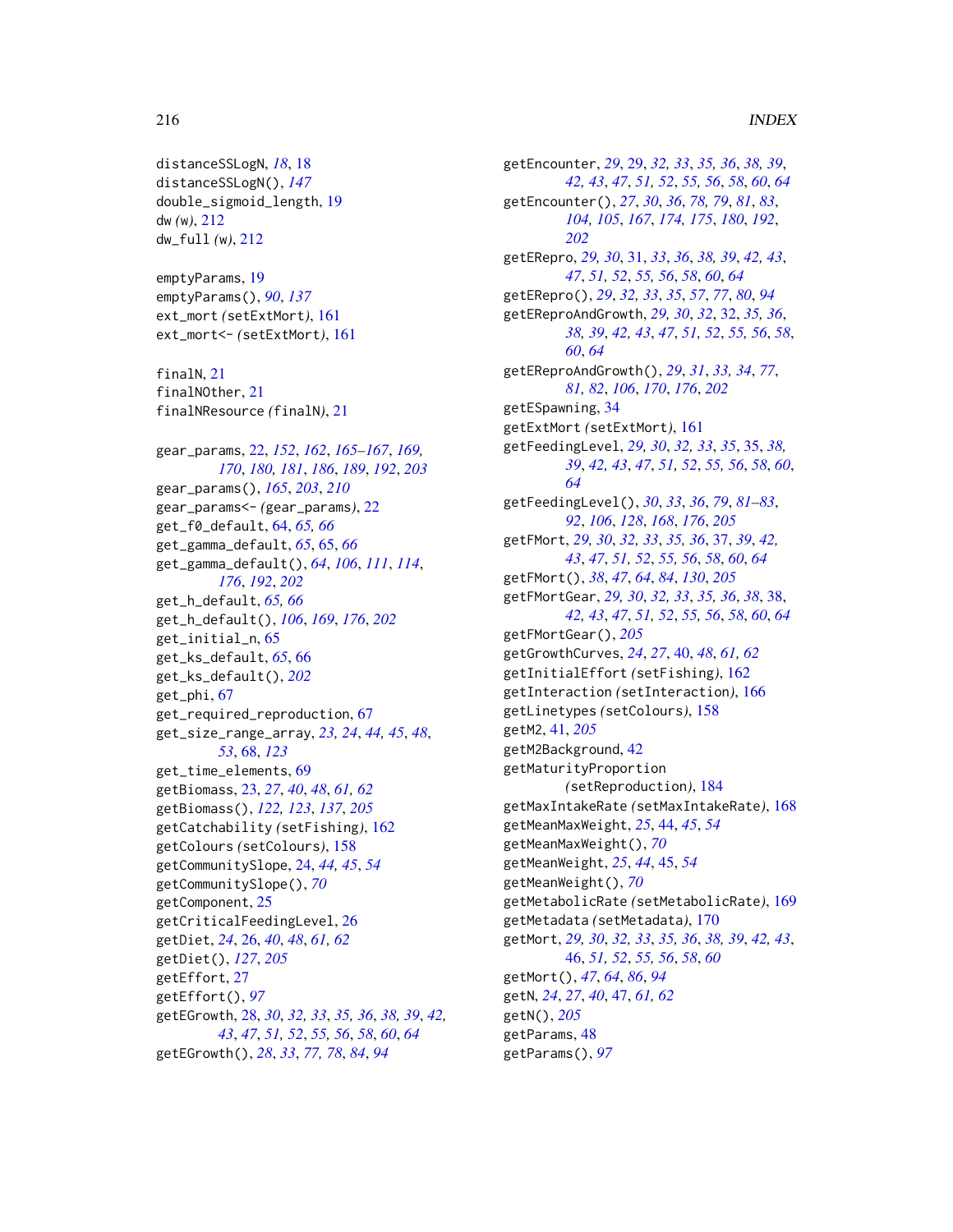## INDEX  $217$

getPhiPrey, [49](#page-48-0) getPredKernel *(*setPredKernel*)*, [180](#page-179-0) getPredKernel(), *[105](#page-104-0)*, *[175](#page-174-0)*, *[181](#page-180-0)* getPredMort, *[29,](#page-28-0) [30](#page-29-0)*, *[32,](#page-31-0) [33](#page-32-0)*, *[35,](#page-34-0) [36](#page-35-0)*, *[38,](#page-37-0) [39](#page-38-0)*, *[43](#page-42-0)*, *[47](#page-46-0)*, [50,](#page-49-0) *[52](#page-51-0)*, *[55,](#page-54-0) [56](#page-55-0)*, *[58](#page-57-0)*, *[60](#page-59-0)*, *[64](#page-63-0)* getPredMort(), *[42](#page-41-0)*, *[47](#page-46-0)*, *[50,](#page-49-0) [51](#page-50-0)*, *[64](#page-63-0)*, *[84](#page-83-0)*, *[90,](#page-89-0) [91](#page-90-0)*, *[104](#page-103-0)*, *[133,](#page-132-0) [134](#page-133-0)*, *[167](#page-166-0)*, *[174](#page-173-0)* getPredRate, *[29,](#page-28-0) [30](#page-29-0)*, *[32,](#page-31-0) [33](#page-32-0)*, *[35,](#page-34-0) [36](#page-35-0)*, *[38,](#page-37-0) [39](#page-38-0)*, *[42,](#page-41-0) [43](#page-42-0)*, *[47](#page-46-0)*, *[51](#page-50-0)*, [51,](#page-50-0) *[55,](#page-54-0) [56](#page-55-0)*, *[58](#page-57-0)*, *[60](#page-59-0)*, *[64](#page-63-0)* getPredRate(), *[50](#page-49-0)*, *[52](#page-51-0)*, *[91,](#page-90-0) [92](#page-91-0)*, *[105](#page-104-0)*, *[175](#page-174-0)*, *[180](#page-179-0)*, *[192](#page-191-0)* getProportionOfLargeFish, *[25](#page-24-0)*, *[44,](#page-43-0) [45](#page-44-0)*, [53](#page-52-0) getProportionOfLargeFish(), *[70](#page-69-0)* getRateFunction *(*setRateFunction*)*, [182](#page-181-0) getRates, *[29,](#page-28-0) [30](#page-29-0)*, *[32,](#page-31-0) [33](#page-32-0)*, *[35,](#page-34-0) [36](#page-35-0)*, *[38,](#page-37-0) [39](#page-38-0)*, *[42,](#page-41-0) [43](#page-42-0)*, *[47](#page-46-0)*, *[51,](#page-50-0) [52](#page-51-0)*, [54,](#page-53-0) *[56](#page-55-0)*, *[58](#page-57-0)*, *[60](#page-59-0)*, *[64](#page-63-0)* getRDD, *[29,](#page-28-0) [30](#page-29-0)*, *[32,](#page-31-0) [33](#page-32-0)*, *[35,](#page-34-0) [36](#page-35-0)*, *[38,](#page-37-0) [39](#page-38-0)*, *[42,](#page-41-0) [43](#page-42-0)*, *[47](#page-46-0)*, *[51,](#page-50-0) [52](#page-51-0)*, *[55](#page-54-0)*, [55,](#page-54-0) *[58](#page-57-0)*, *[60](#page-59-0)*, *[64](#page-63-0)* getRDD(), *[57,](#page-56-0) [58](#page-57-0)*, *[94](#page-93-0)*, *[108](#page-107-0)*, *[178](#page-177-0)*, *[186](#page-185-0)* getRDI, *[29,](#page-28-0) [30](#page-29-0)*, *[32,](#page-31-0) [33](#page-32-0)*, *[35,](#page-34-0) [36](#page-35-0)*, *[38,](#page-37-0) [39](#page-38-0)*, *[42,](#page-41-0) [43](#page-42-0)*, *[47](#page-46-0)*, *[51,](#page-50-0) [52](#page-51-0)*, *[55,](#page-54-0) [56](#page-55-0)*, [57,](#page-56-0) *[60](#page-59-0)*, *[64](#page-63-0)* getRDI(), *[9](#page-8-0)*, *[55,](#page-54-0) [56](#page-55-0)*, *[58](#page-57-0)*, *[94,](#page-93-0) [95](#page-94-0)*, *[108](#page-107-0)*, *[177](#page-176-0)*, *[186](#page-185-0)*, *[202](#page-201-0)* getReproductionLevel, [58](#page-57-0) getReproductionProportion *(*setReproduction*)*, [184](#page-183-0) getResourceCapacity *(*setResource*)*, [187](#page-186-0) getResourceDynamics *(*setResource*)*, [187](#page-186-0) getResourceMort, *[29,](#page-28-0) [30](#page-29-0)*, *[32,](#page-31-0) [33](#page-32-0)*, *[35,](#page-34-0) [36](#page-35-0)*, *[38,](#page-37-0) [39](#page-38-0)*, *[42](#page-41-0)*, *[47](#page-46-0)*, *[51,](#page-50-0) [52](#page-51-0)*, *[55,](#page-54-0) [56](#page-55-0)*, *[58](#page-57-0)*, [59,](#page-58-0) *[64](#page-63-0)* getResourceMort(), *[43](#page-42-0)*, *[60](#page-59-0)*, *[95,](#page-94-0) [96](#page-95-0)*, *[152,](#page-151-0) [153](#page-152-0)* getResourceRate *(*setResource*)*, [187](#page-186-0) getSearchVolume *(*setSearchVolume*)*, [191](#page-190-0) getSelectivity *(*setFishing*)*, [162](#page-161-0) getSSB, *[24](#page-23-0)*, *[27](#page-26-0)*, *[40](#page-39-0)*, *[48](#page-47-0)*, [60,](#page-59-0) *[62](#page-61-0)* getSSB(), *[89](#page-88-0)*, *[205](#page-204-0)* getTimes, [61](#page-60-0) getTimes(), *[97](#page-96-0)* getYield, *[24](#page-23-0)*, *[27](#page-26-0)*, *[40](#page-39-0)*, *[48](#page-47-0)*, *[61](#page-60-0)*, [61,](#page-60-0) *[62](#page-61-0)* getYield(), *[62](#page-61-0)*, *[138,](#page-137-0) [139](#page-138-0)*, *[205](#page-204-0)* getYieldGear, *[24](#page-23-0)*, *[27](#page-26-0)*, *[40](#page-39-0)*, *[48](#page-47-0)*, *[61,](#page-60-0) [62](#page-61-0)*, [62](#page-61-0) getYieldGear(), *[62](#page-61-0)*, *[141](#page-140-0)*, *[205](#page-204-0)* getZ, [63](#page-62-0)

idxFinalT, [69](#page-68-0) idxFinalT(), *[21](#page-20-0)*, *[97](#page-96-0)* indicator\_functions, *[6](#page-5-0)*, [70,](#page-69-0) *[138](#page-137-0)*, *[144](#page-143-0)*, *[206](#page-205-0)* initial\_effort, [72](#page-71-0) initial\_effort<- *(*initial\_effort*)*, [72](#page-71-0)

initialN *(*initialN<-*)*, [70](#page-69-0) initialN<-, [70](#page-69-0) initialNOther *(*initialNOther<-*)*, [71](#page-70-0) initialNOther<-, [71](#page-70-0) initialNResource *(*initialNResource<-*)*, [72](#page-71-0) initialNResource<-, [72](#page-71-0) intake\_max *(*setMaxIntakeRate*)*, [168](#page-167-0) intake\_max<- *(*setMaxIntakeRate*)*, [168](#page-167-0) inter, [73](#page-72-0) knife\_edge, [74](#page-73-0) lognormal\_pred\_kernel, [74](#page-73-0) lognormal\_pred\_kernel(), *[105](#page-104-0)*, *[175](#page-174-0)*, *[181](#page-180-0)*, *[201](#page-200-0)*, *[206](#page-205-0)* matchBiomasses, [75](#page-74-0) matchBiomasses(), *[11](#page-10-0)*, *[202](#page-201-0)* matchYields, [76](#page-75-0) matchYields(), *[12](#page-11-0)*, *[202](#page-201-0)* maturity *(*setReproduction*)*, [184](#page-183-0) maturity<- *(*setReproduction*)*, [184](#page-183-0) metab *(*setMetabolicRate*)*, [169](#page-168-0) metab<- *(*setMetabolicRate*)*, [169](#page-168-0) mizer *(*mizer-package*)*, [6](#page-5-0) mizer-package, [6](#page-5-0) mizerEGrowth, [77,](#page-76-0) *[79](#page-78-0)*, *[81](#page-80-0)[–83](#page-82-0)*, *[85](#page-84-0)*, *[87](#page-86-0)*, *[91](#page-90-0)[–93](#page-92-0)*, *[95,](#page-94-0) [96](#page-95-0)* mizerEGrowth(), *[14](#page-13-0)*, *[28](#page-27-0)*, *[55](#page-54-0)*, *[78](#page-77-0)*, *[93](#page-92-0)*, *[183](#page-182-0)* mizerEncounter, *[78](#page-77-0)*, [78,](#page-77-0) *[81](#page-80-0)[–83](#page-82-0)*, *[85](#page-84-0)*, *[87](#page-86-0)*, *[91](#page-90-0)[–93](#page-92-0)*, *[95,](#page-94-0) [96](#page-95-0)* mizerEncounter(), *[30](#page-29-0)*, *[55](#page-54-0)*, *[79](#page-78-0)*, *[93](#page-92-0)*, *[183](#page-182-0)* mizerERepro, *[78,](#page-77-0) [79](#page-78-0)*, [80,](#page-79-0) *[82,](#page-81-0) [83](#page-82-0)*, *[85](#page-84-0)*, *[87](#page-86-0)*, *[91](#page-90-0)[–93](#page-92-0)*, *[95,](#page-94-0) [96](#page-95-0)* mizerERepro(), *[32](#page-31-0)*, *[35](#page-34-0)*, *[55](#page-54-0)*, *[80](#page-79-0)*, *[93](#page-92-0)*, *[183](#page-182-0)* mizerEReproAndGrowth, *[78,](#page-77-0) [79](#page-78-0)*, *[81](#page-80-0)*, [81,](#page-80-0) *[83](#page-82-0)*, *[85](#page-84-0)*, *[87](#page-86-0)*, *[91](#page-90-0)[–93](#page-92-0)*, *[95,](#page-94-0) [96](#page-95-0)* mizerEReproAndGrowth(), *[33](#page-32-0)*, *[55](#page-54-0)*, *[80](#page-79-0)*, *[82,](#page-81-0) [83](#page-82-0)*, *[93](#page-92-0)*, *[183](#page-182-0)* mizerFeedingLevel, *[78,](#page-77-0) [79](#page-78-0)*, *[81,](#page-80-0) [82](#page-81-0)*, [82,](#page-81-0) *[85](#page-84-0)*, *[87](#page-86-0)*, *[91](#page-90-0)[–93](#page-92-0)*, *[95,](#page-94-0) [96](#page-95-0)* mizerFeedingLevel(), *[35,](#page-34-0) [36](#page-35-0)*, *[55](#page-54-0)*, *[83](#page-82-0)*, *[93](#page-92-0)*, *[183](#page-182-0)* mizerFMort, *[78,](#page-77-0) [79](#page-78-0)*, *[81](#page-80-0)[–83](#page-82-0)*, [84,](#page-83-0) *[85](#page-84-0)*, *[87](#page-86-0)*, *[91](#page-90-0)[–93](#page-92-0)*, *[95,](#page-94-0) [96](#page-95-0)* mizerFMort(), *[38](#page-37-0)*, *[55](#page-54-0)*, *[84,](#page-83-0) [85](#page-84-0)*, *[93](#page-92-0)*, *[183](#page-182-0)* mizerFMortGear, *[78,](#page-77-0) [79](#page-78-0)*, *[81](#page-80-0)[–83](#page-82-0)*, *[85](#page-84-0)*, [85,](#page-84-0) *[87](#page-86-0)*, *[91](#page-90-0)[–93](#page-92-0)*, *[95,](#page-94-0) [96](#page-95-0)*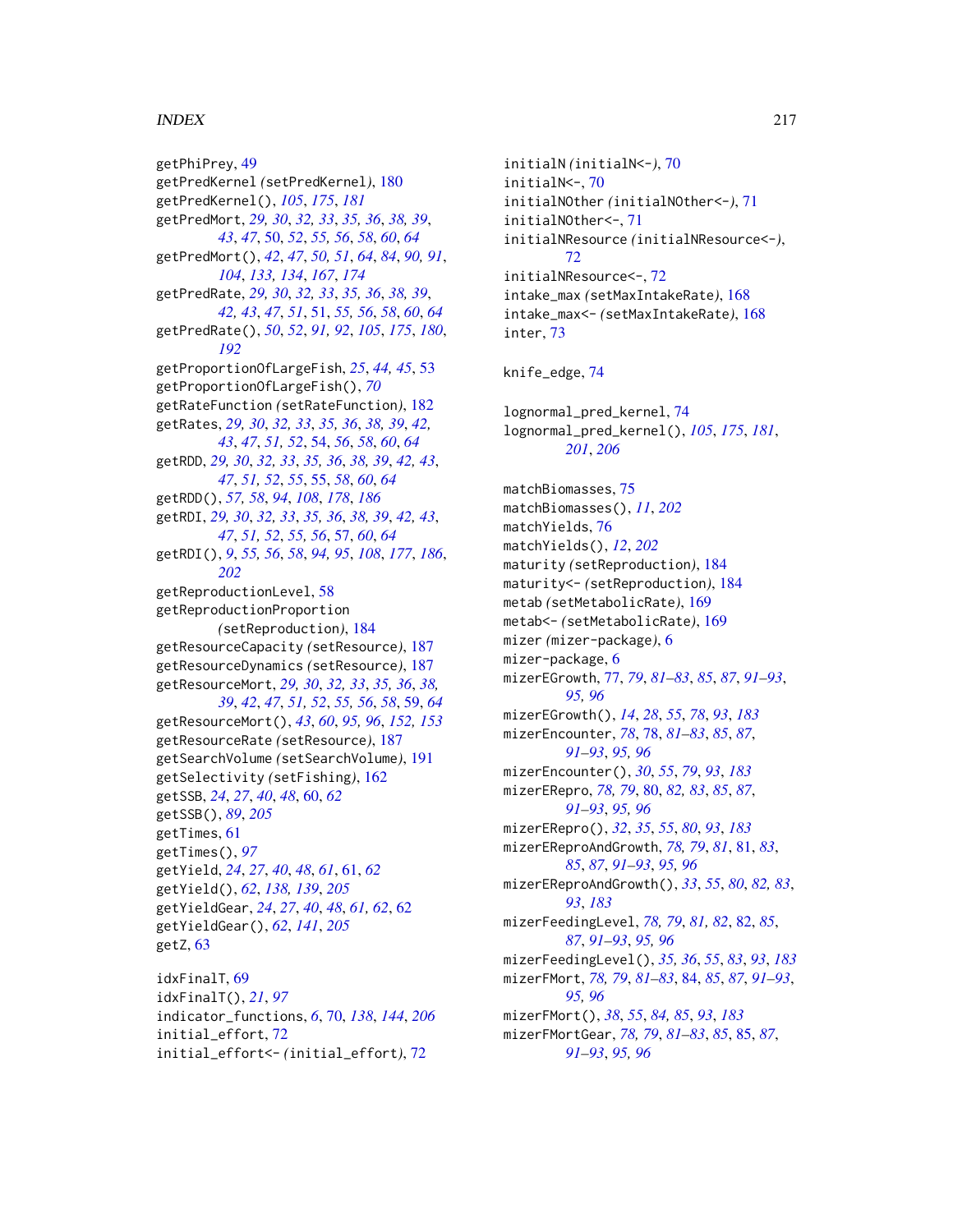mizerMort, *[78,](#page-77-0) [79](#page-78-0)*, *[81](#page-80-0)[–83](#page-82-0)*, *[85](#page-84-0)*, [86,](#page-85-0) *[91–](#page-90-0)[93](#page-92-0)*, *[95,](#page-94-0) [96](#page-95-0)* mizerMort(), *[14](#page-13-0)*, *[47](#page-46-0)*, *[55](#page-54-0)*, *[64](#page-63-0)*, *[86](#page-85-0)*, *[93](#page-92-0)*, *[183](#page-182-0)* MizerParams, *[6](#page-5-0)[–8](#page-7-0)*, *[19](#page-18-0)*, *[26](#page-25-0)*, *[28,](#page-27-0) [29](#page-28-0)*, *[31](#page-30-0)*, *[33,](#page-32-0) [34](#page-33-0)*, *[40](#page-39-0)*, *[43](#page-42-0)*, *[46](#page-45-0)*, *[49](#page-48-0)*, *[52](#page-51-0)*, *[54](#page-53-0)*, *[56,](#page-55-0) [57](#page-56-0)*, *[59](#page-58-0)*, *[63](#page-62-0)*, *[66](#page-65-0)*, *[77,](#page-76-0) [78](#page-77-0)*, *[80,](#page-79-0) [81](#page-80-0)*, *[83–](#page-82-0)[86](#page-85-0)*, [87,](#page-86-0) *[88](#page-87-0)*, *[91](#page-90-0)[–98](#page-97-0)*, *[100](#page-99-0)*, *[103](#page-102-0)*, *[124](#page-123-0)*, *[126](#page-125-0)*, *[128,](#page-127-0) [129](#page-128-0)*, *[131](#page-130-0)[–136](#page-135-0)*, *[142](#page-141-0)*, *[145](#page-144-0)*, *[147](#page-146-0)*, *[149,](#page-148-0) [150](#page-149-0)*, *[153](#page-152-0)*, *[172,](#page-171-0) [173](#page-172-0)*, *[194](#page-193-0)*, *[204](#page-203-0)*, *[207,](#page-206-0) [208](#page-207-0)* MizerParams(), *[119](#page-118-0)*, *[166](#page-165-0)* MizerParams-class, [88](#page-87-0) mizerPredMort, *[78,](#page-77-0) [79](#page-78-0)*, *[81–](#page-80-0)[83](#page-82-0)*, *[85](#page-84-0)*, *[87](#page-86-0)*, [90,](#page-89-0) *[92,](#page-91-0) [93](#page-92-0)*, *[95,](#page-94-0) [96](#page-95-0)* mizerPredMort(), *[42](#page-41-0)*, *[50](#page-49-0)*, *[55](#page-54-0)*, *[91](#page-90-0)*, *[93](#page-92-0)*, *[183](#page-182-0)* mizerPredRate, *[78,](#page-77-0) [79](#page-78-0)*, *[81–](#page-80-0)[83](#page-82-0)*, *[85](#page-84-0)*, *[87](#page-86-0)*, *[91](#page-90-0)*, [91,](#page-90-0) *[93](#page-92-0)*, *[95,](#page-94-0) [96](#page-95-0)* mizerPredRate(), *[52](#page-51-0)*, *[55](#page-54-0)*, *[83](#page-82-0)*, *[92,](#page-91-0) [93](#page-92-0)*, *[183](#page-182-0)* mizerRates, *[78,](#page-77-0) [79](#page-78-0)*, *[81–](#page-80-0)[83](#page-82-0)*, *[85](#page-84-0)*, *[87](#page-86-0)*, *[91,](#page-90-0) [92](#page-91-0)*, [92,](#page-91-0) *[95,](#page-94-0) [96](#page-95-0)* mizerRates(), *[153](#page-152-0)*, *[182](#page-181-0)* mizerRDI, *[78,](#page-77-0) [79](#page-78-0)*, *[81–](#page-80-0)[83](#page-82-0)*, *[85](#page-84-0)*, *[87](#page-86-0)*, *[91](#page-90-0)[–93](#page-92-0)*, [94,](#page-93-0) *[96](#page-95-0)* mizerRDI(), *[55](#page-54-0)*, *[58](#page-57-0)*, *[93](#page-92-0)*, *[95](#page-94-0)*, *[183](#page-182-0)* mizerResourceMort, *[78,](#page-77-0) [79](#page-78-0)*, *[81–](#page-80-0)[83](#page-82-0)*, *[85](#page-84-0)*, *[87](#page-86-0)*, *[91](#page-90-0)[–93](#page-92-0)*, *[95](#page-94-0)*, [95](#page-94-0) mizerResourceMort(), *[43](#page-42-0)*, *[55](#page-54-0)*, *[60](#page-59-0)*, *[93](#page-92-0)*, *[96](#page-95-0)*, *[183](#page-182-0)* MizerSim, *[6](#page-5-0)*, *[24](#page-23-0)*, *[40](#page-39-0)*, *[44,](#page-43-0) [45](#page-44-0)*, *[53](#page-52-0)*, *[88](#page-87-0)*, *[96](#page-95-0)*, [96,](#page-95-0) *[121](#page-120-0)*, *[123,](#page-122-0) [124](#page-123-0)*, *[126](#page-125-0)*, *[128,](#page-127-0) [129](#page-128-0)*, *[131](#page-130-0)[–133](#page-132-0)*, *[135,](#page-134-0) [136](#page-135-0)*, *[139,](#page-138-0) [140](#page-139-0)*, *[142](#page-141-0)*, *[144,](#page-143-0) [145](#page-144-0)*, *[207,](#page-206-0) [208](#page-207-0)* MizerSim(), *[90](#page-89-0)*, *[97](#page-96-0)* MizerSim-class, [97](#page-96-0)

## N, [98](#page-97-0)

N(), *[97](#page-96-0)* newCommunityParams, [98,](#page-97-0) *[110](#page-109-0)*, *[112](#page-111-0)*, *[115](#page-114-0)* newCommunityParams(), *[6](#page-5-0)*, *[90](#page-89-0)*, *[192](#page-191-0)* newMultispeciesParams, *[100](#page-99-0)*, [100,](#page-99-0) *[112](#page-111-0)*, *[115](#page-114-0)* newMultispeciesParams(), *[6](#page-5-0)*, *[20](#page-19-0)*, *[90](#page-89-0)*, *[195](#page-194-0)*, *[202,](#page-201-0) [203](#page-202-0)*, *[207](#page-206-0)* newSingleSpeciesParams, *[100](#page-99-0)*, *[110](#page-109-0)*, [110,](#page-109-0) *[115](#page-114-0)* newTraitParams, *[100](#page-99-0)*, *[110](#page-109-0)*, *[112](#page-111-0)*, [112](#page-111-0) newTraitParams(), *[6](#page-5-0)*, *[90](#page-89-0)*, *[196](#page-195-0)* noRDD, *[10](#page-9-0)*, *[14,](#page-13-0) [15](#page-14-0)*, [116,](#page-115-0) *[154](#page-153-0)*, *[199](#page-198-0)* noRDD(), *[10](#page-9-0)* NOther, [116](#page-115-0) NResource *(*N*)*, [98](#page-97-0) NResource(), *[97](#page-96-0)* NS\_interaction, [117](#page-116-0)

NS\_params, [117,](#page-116-0) *[118](#page-117-0)* NS\_sim, *[118](#page-117-0)*, [118](#page-117-0) NS\_species\_params, [119](#page-118-0) NS\_species\_params\_gears, [120](#page-119-0) other\_params *(*setRateFunction*)*, [182](#page-181-0) other\_params<- *(*setRateFunction*)*, [182](#page-181-0) plot(), *[137](#page-136-0)* plot,MizerParams,missing-method *(*plot,MizerSim,missing-method*)*, [121](#page-120-0) plot,MizerSim,missing-method, [121](#page-120-0) plotBiomass, *[9](#page-8-0)*, *[121](#page-120-0)*, [122,](#page-121-0) *[127,](#page-126-0) [128](#page-127-0)*, *[130,](#page-129-0) [131](#page-130-0)*, *[133,](#page-132-0) [134](#page-133-0)*, *[136](#page-135-0)*, *[138,](#page-137-0) [139](#page-138-0)*, *[141](#page-140-0)* plotBiomass(), *[104](#page-103-0)*, *[121](#page-120-0)*, *[137](#page-136-0)*, *[174](#page-173-0)* plotBiomassObservedVsModel, [124](#page-123-0) plotDiet, *[9](#page-8-0)*, *[121](#page-120-0)*, *[123](#page-122-0)*, [126,](#page-125-0) *[128](#page-127-0)*, *[130,](#page-129-0) [131](#page-130-0)*, *[133,](#page-132-0) [134](#page-133-0)*, *[136](#page-135-0)*, *[138,](#page-137-0) [139](#page-138-0)*, *[141](#page-140-0)* plotDiet(), *[27](#page-26-0)*, *[137](#page-136-0)* plotFeedingLevel, *[9](#page-8-0)*, *[121](#page-120-0)*, *[123](#page-122-0)*, *[127](#page-126-0)*, [127,](#page-126-0) *[130,](#page-129-0) [131](#page-130-0)*, *[133,](#page-132-0) [134](#page-133-0)*, *[136](#page-135-0)*, *[138,](#page-137-0) [139](#page-138-0)*, *[141](#page-140-0)* plotFeedingLevel(), *[121](#page-120-0)*, *[137](#page-136-0)* plotFMort, *[9](#page-8-0)*, *[121](#page-120-0)*, *[123](#page-122-0)*, *[127,](#page-126-0) [128](#page-127-0)*, [129,](#page-128-0) *[131](#page-130-0)*, *[133,](#page-132-0) [134](#page-133-0)*, *[136](#page-135-0)*, *[138,](#page-137-0) [139](#page-138-0)*, *[141](#page-140-0)* plotFMort(), *[121](#page-120-0)*, *[137](#page-136-0)* plotGrowthCurves, *[9](#page-8-0)*, *[121](#page-120-0)*, *[123](#page-122-0)*, *[127,](#page-126-0) [128](#page-127-0)*, *[130](#page-129-0)*, [130,](#page-129-0) *[133,](#page-132-0) [134](#page-133-0)*, *[136](#page-135-0)*, *[138,](#page-137-0) [139](#page-138-0)*, *[141](#page-140-0)* plotGrowthCurves(), *[137](#page-136-0)* plotlyBiomass *(*plotBiomass*)*, [122](#page-121-0) plotlyBiomassObservedVsModel *(*plotBiomassObservedVsModel*)*, [124](#page-123-0) plotlyFeedingLevel *(*plotFeedingLevel*)*, [127](#page-126-0) plotlyFMort *(*plotFMort*)*, [129](#page-128-0) plotlyGrowthCurves *(*plotGrowthCurves*)*, [130](#page-129-0) plotlyPredMort *(*plotPredMort*)*, [133](#page-132-0) plotlySpectra *(*plotSpectra*)*, [134](#page-133-0) plotlyYield *(*plotYield*)*, [138](#page-137-0) plotlyYieldGear *(*plotYieldGear*)*, [140](#page-139-0) plotlyYieldObservedVsModel *(*plotYieldObservedVsModel*)*, [141](#page-140-0) plotM2, [132](#page-131-0) plotPredMort, *[9](#page-8-0)*, *[121](#page-120-0)*, *[123](#page-122-0)*, *[127,](#page-126-0) [128](#page-127-0)*, *[130,](#page-129-0) [131](#page-130-0)*, [133,](#page-132-0) *[136](#page-135-0)*, *[138,](#page-137-0) [139](#page-138-0)*, *[141](#page-140-0)*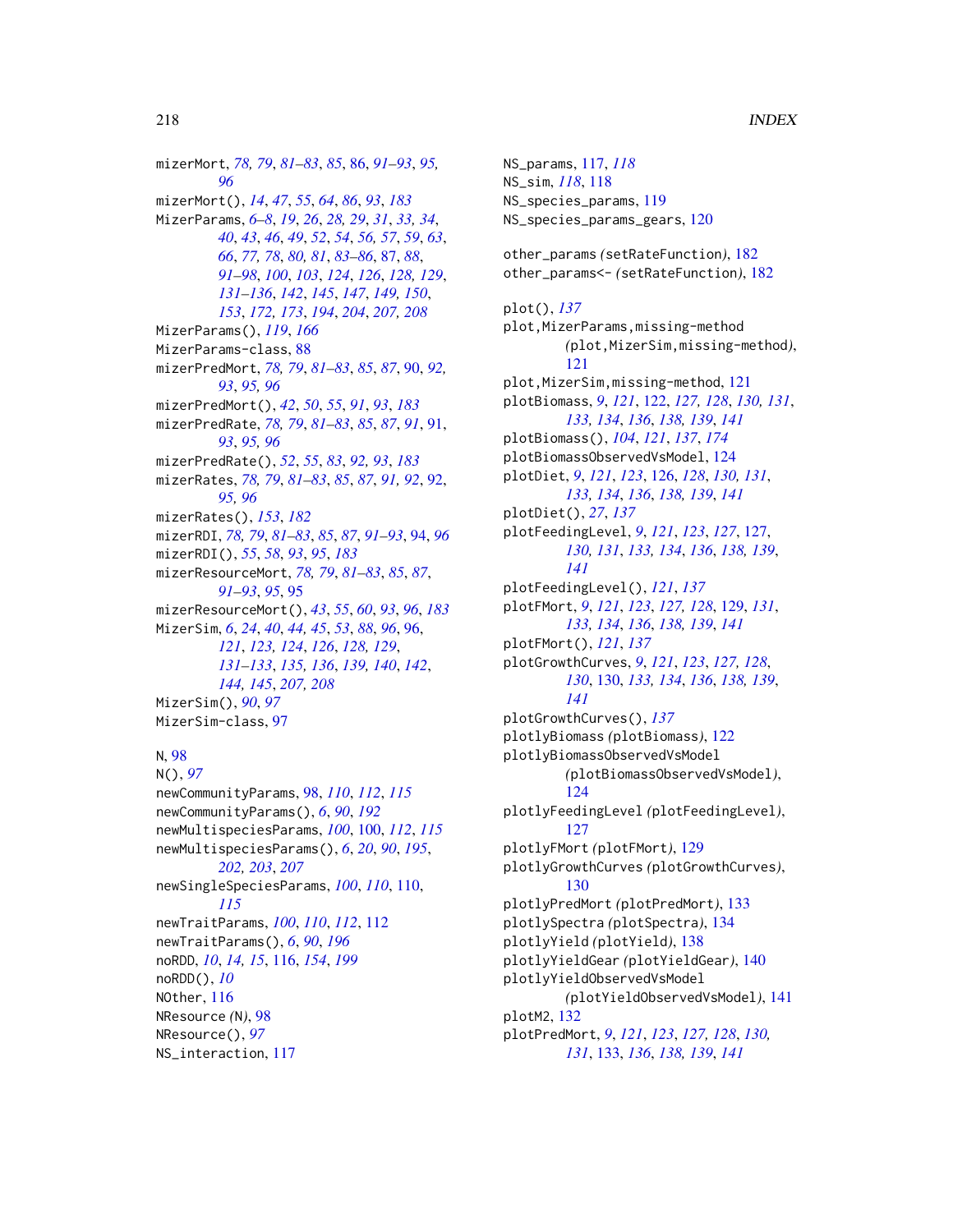## INDEX 219

plotPredMort(), *[121](#page-120-0)*, *[137](#page-136-0)* plotSpectra, *[9](#page-8-0)*, *[121](#page-120-0)*, *[123](#page-122-0)*, *[127,](#page-126-0) [128](#page-127-0)*, *[130,](#page-129-0) [131](#page-130-0)*, *[133,](#page-132-0) [134](#page-133-0)*, [134,](#page-133-0) *[138,](#page-137-0) [139](#page-138-0)*, *[141](#page-140-0)* plotSpectra(), *[121](#page-120-0)*, *[137](#page-136-0)* plotting\_functions, *[6](#page-5-0)*, *[9](#page-8-0)*, *[70](#page-69-0)*, *[97](#page-96-0)*, *[121](#page-120-0)*, *[123](#page-122-0)*, *[127,](#page-126-0) [128](#page-127-0)*, *[130,](#page-129-0) [131](#page-130-0)*, *[133,](#page-132-0) [134](#page-133-0)*, *[136](#page-135-0)*, [137,](#page-136-0) *[139](#page-138-0)*, *[141](#page-140-0)*, *[144](#page-143-0)*, *[206](#page-205-0)* plotYield, *[9](#page-8-0)*, *[121](#page-120-0)*, *[123](#page-122-0)*, *[127,](#page-126-0) [128](#page-127-0)*, *[130,](#page-129-0) [131](#page-130-0)*, *[133,](#page-132-0) [134](#page-133-0)*, *[136](#page-135-0)*, *[138](#page-137-0)*, [138,](#page-137-0) *[141](#page-140-0)* plotYield(), *[137](#page-136-0)* plotYieldGear, *[9](#page-8-0)*, *[121](#page-120-0)*, *[123](#page-122-0)*, *[127,](#page-126-0) [128](#page-127-0)*, *[130,](#page-129-0) [131](#page-130-0)*, *[133,](#page-132-0) [134](#page-133-0)*, *[136](#page-135-0)*, *[138,](#page-137-0) [139](#page-138-0)*, [140](#page-139-0) plotYieldGear(), *[137](#page-136-0)* plotYieldObservedVsModel, [141](#page-140-0) power\_law\_pred\_kernel, [143](#page-142-0) power\_law\_pred\_kernel(), *[105](#page-104-0)*, *[175](#page-174-0)*, *[181](#page-180-0)* pred\_kernel *(*setPredKernel*)*, [180](#page-179-0) pred\_kernel<- *(*setPredKernel*)*, [180](#page-179-0) project, [144](#page-143-0) project(), *[6](#page-5-0)*, *[30](#page-29-0)*, *[49](#page-48-0)*, *[73](#page-72-0)*, *[77](#page-76-0)*, *[79](#page-78-0)*, *[88](#page-87-0)*, *[90](#page-89-0)*, *[96,](#page-95-0) [97](#page-96-0)*, *[146](#page-145-0)*, *[155](#page-154-0)*, *[182](#page-181-0)* project\_simple, [147](#page-146-0) projectToSteady, [146](#page-145-0) projectToSteady(), *[17,](#page-16-0) [18](#page-17-0)* readParams *(*saveParams*)*, [154](#page-153-0) readRDS(), *[207,](#page-206-0) [208](#page-207-0)* removeComponent *(*setComponent*)*, [160](#page-159-0) removeSpecies, [149](#page-148-0) removeSpecies(), *[8](#page-7-0)* renameSpecies, [150](#page-149-0) repro\_prop *(*setReproduction*)*, [184](#page-183-0) repro\_prop<- *(*setReproduction*)*, [184](#page-183-0) resource\_capacity *(*setResource*)*, [187](#page-186-0) resource\_capacity<- *(*setResource*)*, [187](#page-186-0) resource\_constant, [150](#page-149-0) resource\_dynamics *(*setResource*)*, [187](#page-186-0) resource\_dynamics<- *(*setResource*)*, [187](#page-186-0) resource\_params, *[22](#page-21-0)*, [151,](#page-150-0) *[162](#page-161-0)*, *[165–](#page-164-0)[167](#page-166-0)*, *[169,](#page-168-0) [170](#page-169-0)*, *[180,](#page-179-0) [181](#page-180-0)*, *[186](#page-185-0)*, *[189](#page-188-0)*, *[192](#page-191-0)*, *[203](#page-202-0)* resource\_params(), *[189](#page-188-0)* resource\_params<- *(*resource\_params*)*, [151](#page-150-0) resource\_rate *(*setResource*)*, [187](#page-186-0) resource\_rate<- *(*setResource*)*, [187](#page-186-0) resource\_semichemostat, [152](#page-151-0) resource\_semichemostat(), *[89](#page-88-0)*, *[102](#page-101-0)*, *[109](#page-108-0)*, *[150](#page-149-0)*, *[173](#page-172-0)*, *[179](#page-178-0)*, *[188](#page-187-0)* RickerRDD, *[10](#page-9-0)*, *[14,](#page-13-0) [15](#page-14-0)*, *[116](#page-115-0)*, [154,](#page-153-0) *[199](#page-198-0)*

RickerRDD(), *[10](#page-9-0)*, *[108](#page-107-0)*, *[178](#page-177-0)*, *[186](#page-185-0)* saveParams, [154](#page-153-0) saveRDS(), *[207,](#page-206-0) [208](#page-207-0)* scaleModel, [155](#page-154-0) scaleModel(), *[11,](#page-10-0) [12](#page-11-0)*, *[104](#page-103-0)*, *[155](#page-154-0)*, *[174](#page-173-0)* search\_vol *(*setSearchVolume*)*, [191](#page-190-0) search\_vol<- *(*setSearchVolume*)*, [191](#page-190-0) selectivity *(*setFishing*)*, [162](#page-161-0) selectivity<- *(*setFishing*)*, [162](#page-161-0) set\_community\_model, [192](#page-191-0) set\_multispecies\_model, [195](#page-194-0) set\_species\_param\_default, [196](#page-195-0) set\_trait\_model, [196](#page-195-0) setBevertonHolt, [156](#page-155-0) setBevertonHolt(), *[8](#page-7-0)*, *[112](#page-111-0)*, *[114](#page-113-0)*, *[202](#page-201-0)*, *[204](#page-203-0)* setColours, [158](#page-157-0) setComponent, [160](#page-159-0) setComponent(), *[30](#page-29-0)*, *[46](#page-45-0)*, *[63](#page-62-0)*, *[79](#page-78-0)*, *[86](#page-85-0)* setExtMort, *[22](#page-21-0)*, *[152](#page-151-0)*, [161,](#page-160-0) *[165](#page-164-0)[–167](#page-166-0)*, *[169,](#page-168-0) [170](#page-169-0)*, *[172](#page-171-0)*, *[180,](#page-179-0) [181](#page-180-0)*, *[186](#page-185-0)*, *[189](#page-188-0)*, *[192](#page-191-0)*, *[203](#page-202-0)* setExtMort(), *[89](#page-88-0)*, *[106](#page-105-0)*, *[162](#page-161-0)*, *[171](#page-170-0)*, *[176](#page-175-0)*, *[201](#page-200-0)* setFishing, *[22](#page-21-0)*, *[152](#page-151-0)*, *[162](#page-161-0)*, [162,](#page-161-0) *[166,](#page-165-0) [167](#page-166-0)*, *[169,](#page-168-0) [170](#page-169-0)*, *[172](#page-171-0)*, *[180,](#page-179-0) [181](#page-180-0)*, *[186](#page-185-0)*, *[189](#page-188-0)*, *[192](#page-191-0)*, *[203](#page-202-0)* setFishing(), *[22](#page-21-0)*, *[72](#page-71-0)*, *[85](#page-84-0)*, *[90](#page-89-0)*, *[171](#page-170-0)* setInitialValues, *[22](#page-21-0)*, *[152](#page-151-0)*, *[162](#page-161-0)*, *[165](#page-164-0)*, [165,](#page-164-0) *[167](#page-166-0)*, *[169,](#page-168-0) [170](#page-169-0)*, *[180,](#page-179-0) [181](#page-180-0)*, *[186](#page-185-0)*, *[189](#page-188-0)*, *[192](#page-191-0)*, *[203](#page-202-0)* setInteraction, *[22](#page-21-0)*, *[152](#page-151-0)*, *[162](#page-161-0)*, *[165,](#page-164-0) [166](#page-165-0)*, [166,](#page-165-0) *[169,](#page-168-0) [170](#page-169-0)*, *[180,](#page-179-0) [181](#page-180-0)*, *[186](#page-185-0)*, *[189](#page-188-0)*, *[192](#page-191-0)*, *[203](#page-202-0)* setInteraction(), *[30](#page-29-0)*, *[79](#page-78-0)*, *[90](#page-89-0)*, *[171](#page-170-0)* setLinetypes *(*setColours*)*, [158](#page-157-0) setMaxIntakeRate, *[22](#page-21-0)*, *[152](#page-151-0)*, *[162](#page-161-0)*, *[165](#page-164-0)[–167](#page-166-0)*, [168,](#page-167-0) *[170](#page-169-0)*, *[172](#page-171-0)*, *[180,](#page-179-0) [181](#page-180-0)*, *[186](#page-185-0)*, *[189](#page-188-0)*, *[192](#page-191-0)*, *[203](#page-202-0)* setMaxIntakeRate(), *[33](#page-32-0)*, *[36](#page-35-0)*, *[82,](#page-81-0) [83](#page-82-0)*, *[89](#page-88-0)*, *[171](#page-170-0)*, *[201](#page-200-0)* setMetabolicRate, *[22](#page-21-0)*, *[152](#page-151-0)*, *[162](#page-161-0)*, *[165](#page-164-0)[–167](#page-166-0)*, *[169](#page-168-0)*, [169,](#page-168-0) *[172](#page-171-0)*, *[180,](#page-179-0) [181](#page-180-0)*, *[186](#page-185-0)*, *[189](#page-188-0)*, *[192](#page-191-0)*, *[203](#page-202-0)* setMetabolicRate(), *[33](#page-32-0)*, *[82](#page-81-0)*, *[89](#page-88-0)*, *[171](#page-170-0)*, *[201](#page-200-0)* setMetadata, [170](#page-169-0) setMetadata(), *[88](#page-87-0)*, *[155](#page-154-0)* setParams, *[22](#page-21-0)*, *[152](#page-151-0)*, *[162](#page-161-0)*, *[165](#page-164-0)[–167](#page-166-0)*, *[169,](#page-168-0) [170](#page-169-0)*, [171,](#page-170-0) *[181](#page-180-0)*, *[186](#page-185-0)*, *[189](#page-188-0)*, *[192](#page-191-0)*, *[203](#page-202-0)* setPredKernel, *[22](#page-21-0)*, *[152](#page-151-0)*, *[162](#page-161-0)*, *[165](#page-164-0)[–167](#page-166-0)*, *[169,](#page-168-0) [170](#page-169-0)*, *[172](#page-171-0)*, *[180](#page-179-0)*, [180,](#page-179-0) *[186](#page-185-0)*, *[189](#page-188-0)*, *[192](#page-191-0)*,